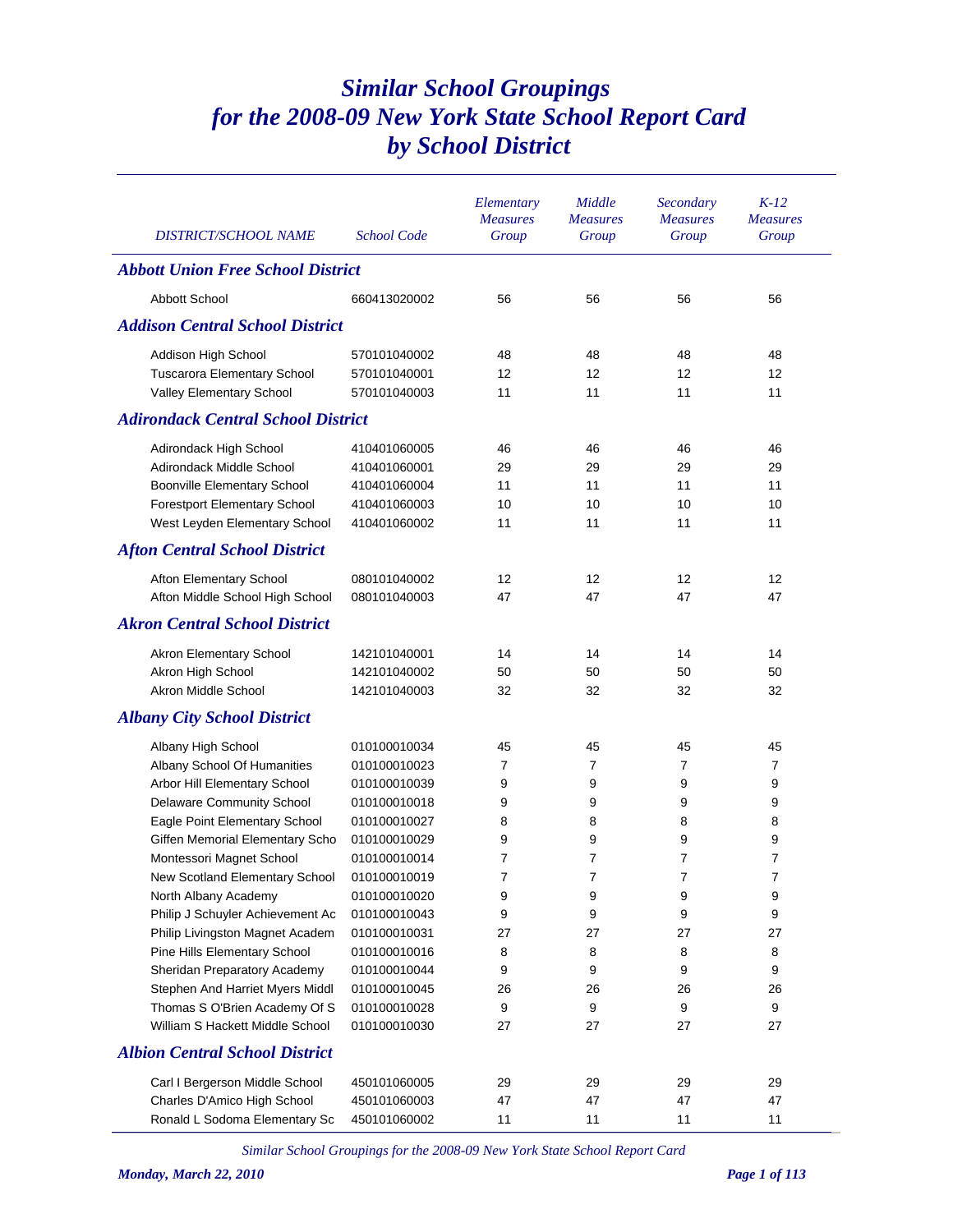| <b>DISTRICT/SCHOOL NAME</b>                         | <b>School Code</b> | Elementary<br><b>Measures</b><br>Group | Middle<br><b>Measures</b><br>Group | Secondary<br><b>Measures</b><br>Group | $K-12$<br><b>Measures</b><br>Group |
|-----------------------------------------------------|--------------------|----------------------------------------|------------------------------------|---------------------------------------|------------------------------------|
| <b>Alden Central School District</b>                |                    |                                        |                                    |                                       |                                    |
| Alden Intermediate School                           | 140101060001       | 14                                     | 14                                 | 14                                    | 14                                 |
| Alden Middle School                                 | 140101060005       | 32                                     | 32                                 | 32                                    | 32                                 |
| Alden Primary At Townline                           | 140101060003       | 14                                     | 14                                 | 14                                    | 14                                 |
| Alden Senior High School                            | 140101060006       | 49                                     | 49                                 | 49                                    | 49                                 |
| <b>Alexander Central School District</b>            |                    |                                        |                                    |                                       |                                    |
| Alexander Elementary School                         | 180202040002       | 14                                     | 14                                 | 14                                    | 14                                 |
| Alexander Middle School-High Sc                     | 180202040003       | 50                                     | 50                                 | 50                                    | 50                                 |
| <b>Alexandria Central School District</b>           |                    |                                        |                                    |                                       |                                    |
| Alexandria Central Elementary Sc                    | 220202040001       | 14                                     | 14                                 | 14                                    | 14                                 |
| Alexandria Central High School                      | 220202040002       | 50                                     | 50                                 | 50                                    | 50                                 |
| <b>Alfred-Almond Central School District</b>        |                    |                                        |                                    |                                       |                                    |
| Alfred-Almond Elementary School                     | 020101040001       | 14                                     | 14                                 | 14                                    | 14                                 |
| Alfred-Almond Junior-Senior High                    | 020101040002       | 50                                     | 50                                 | 50                                    | 50                                 |
| <b>Allegany-Limestone Central School District</b>   |                    |                                        |                                    |                                       |                                    |
| Allegany Elementary School                          | 040302060002       | 14                                     | 14                                 | 14                                    | 14                                 |
| Allegany-Limestone High School                      | 040302060001       | 50                                     | 50                                 | 50                                    | 50                                 |
| Allegany-Limestone Middle Scho                      | 040302060004       | 32                                     | 32                                 | 32                                    | 32                                 |
| Limestone Elementary School                         | 040302060003       | 15                                     | 15                                 | 15                                    | 15                                 |
| <b>Altmar-Parish-Williamstown Central School Di</b> |                    |                                        |                                    |                                       |                                    |
| Altmar Elementary School                            | 460102040002       | 12                                     | 12                                 | 12                                    | 12                                 |
| Altmar-Parish-Williamstown High                     | 460102040006       | 47                                     | 47                                 | 47                                    | 47                                 |
| Altmar-Parish-Williamstown Middl                    | 460102040005       | 29                                     | 29                                 | 29                                    | 29                                 |
| Parish Elementary School                            | 460102040003       | 11                                     | 11                                 | 11                                    | 11                                 |
| <b>Amagansett Union Free School District</b>        |                    |                                        |                                    |                                       |                                    |
| Amagansett School                                   | 580303020001       | 17                                     | 17                                 | 17                                    | 17                                 |
| <b>Amherst Central School District</b>              |                    |                                        |                                    |                                       |                                    |
| Amherst Central High School                         | 140201060002       | 50                                     | 50                                 | 50                                    | 50                                 |
| Amherst Middle School                               | 140201060001       | 32                                     | 32                                 | 32                                    | 32                                 |
| Smallwood Drive School                              | 140201060005       | 13                                     | 13                                 | 13                                    | 13                                 |
| Windermere Blvd School                              | 140201060006       | 15                                     | 15                                 | 15                                    | 15                                 |
| <b>Amityville Union Free School District</b>        |                    |                                        |                                    |                                       |                                    |
| Amityville Memorial High School                     | 580106030005       | 44                                     | 44                                 | 44                                    | 44                                 |
| Edmund W Miles Middle School                        | 580106030004       | 26                                     | 26                                 | 26                                    | 26                                 |
| Northeast School                                    | 580106030001       | 8                                      | 8                                  | 8                                     | 8                                  |
| Northwest Elementary School                         | 580106030002       | 8                                      | 8                                  | 8                                     | 8                                  |
| Park Avenue School                                  | 580106030003       | 8                                      | 8                                  | 8                                     | 8                                  |
| <b>Amsterdam City School District</b>               |                    |                                        |                                    |                                       |                                    |
| Amsterdam High School                               | 270100010010       | 46                                     | 46                                 | 46                                    | 46                                 |
| Marie Curie Institute Of Engineeri                  | 270100010019       | 12                                     | 12                                 | 12                                    | 12                                 |
| Raphael J Mcnulty Academy For I                     | 270100010006       | 12                                     | 12                                 | 12                                    | 12                                 |
| Wilbur H Lynch Literacy Academy                     | 270100010009       | 29                                     | 29                                 | 29                                    | 29                                 |
| William B Tecler Arts In Educatio                   | 270100010018       | 11                                     | 11                                 | 11                                    | 11                                 |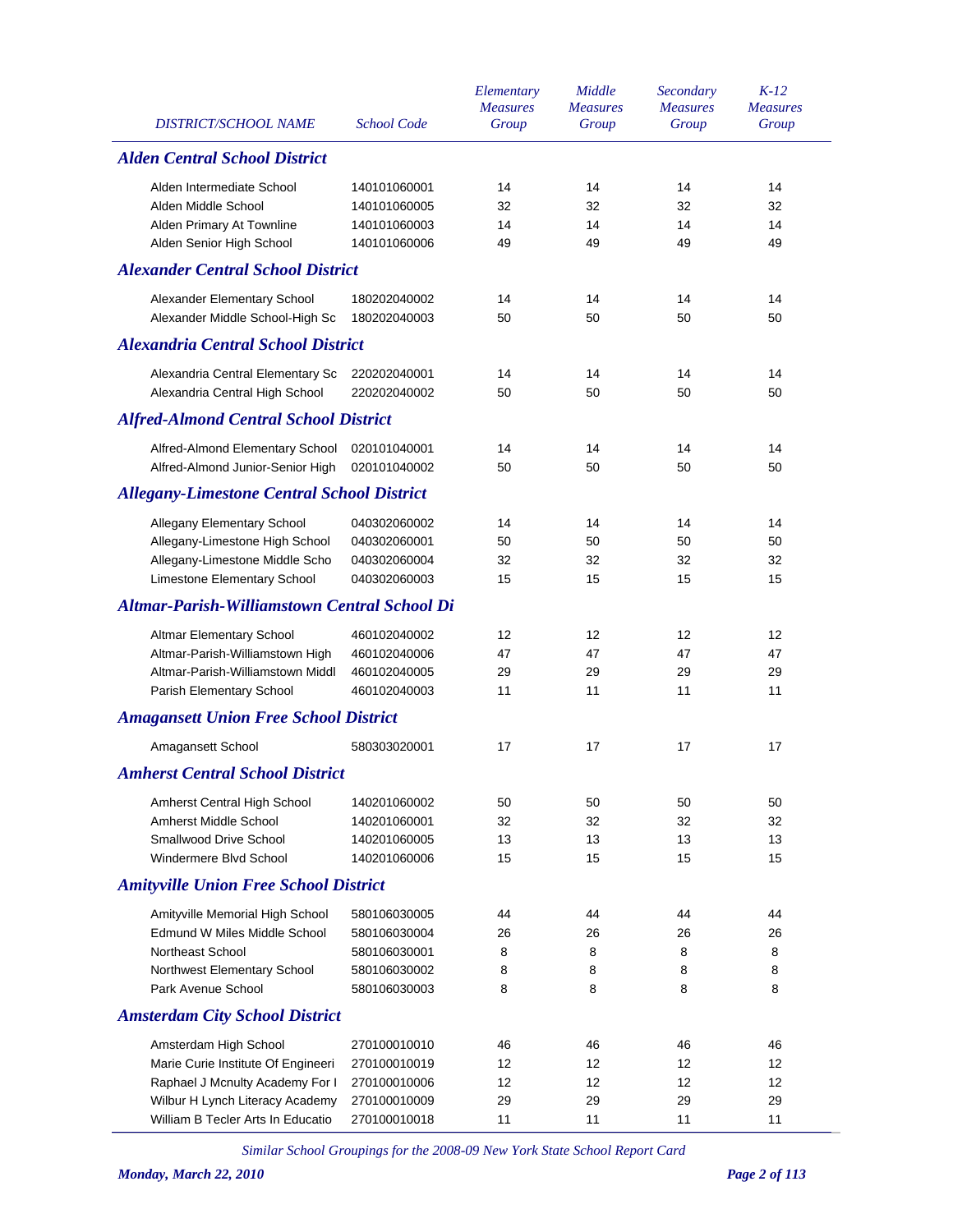| DISTRICT/SCHOOL NAME                          | <b>School Code</b> | Elementary<br><b>Measures</b><br>Group | Middle<br><b>Measures</b><br>Group | Secondary<br><b>Measures</b><br>Group | $K-12$<br><b>Measures</b><br>Group |
|-----------------------------------------------|--------------------|----------------------------------------|------------------------------------|---------------------------------------|------------------------------------|
| William H Barkley Microsociety                | 270100010003       | 10                                     | 10                                 | 10                                    | 10                                 |
| <b>Andes Central School District</b>          |                    |                                        |                                    |                                       |                                    |
| <b>Andes Central School</b>                   | 120102040001       | 15                                     | 33                                 | 51                                    | 64                                 |
| <b>Andover Central School District</b>        |                    |                                        |                                    |                                       |                                    |
| Andover School                                | 020601040001       | 10                                     | 28                                 | 46                                    | 64                                 |
| <b>Ardsley Union Free School District</b>     |                    |                                        |                                    |                                       |                                    |
| Ardsley High School                           | 660405030001       | 53                                     | 53                                 | 53                                    | 53                                 |
| Ardsley Middle School                         | 660405030002       | 35                                     | 35                                 | 35                                    | 35                                 |
| Concord Road Elementary Schoo                 | 660405030003       | 17                                     | 17                                 | 17                                    | 17                                 |
| <b>Argyle Central School District</b>         |                    |                                        |                                    |                                       |                                    |
| Argyle Elementary School                      | 640101040002       | 14                                     | 14                                 | 14                                    | 14                                 |
| Argyle Junior/Senior High School              | 640101040001       | 50                                     | 50                                 | 50                                    | 50                                 |
| <b>Arkport Central School District</b>        |                    |                                        |                                    |                                       |                                    |
| <b>Arkport Central School</b>                 | 571901040004       | 14                                     | 32                                 | 50                                    | 64                                 |
| <b>Arlington Central School District</b>      |                    |                                        |                                    |                                       |                                    |
| Arlington High School                         | 131601060008       | 49                                     | 49                                 | 49                                    | 49                                 |
| Arlington Middle School                       | 131601060007       | 32                                     | 32                                 | 32                                    | 32                                 |
| Arthur S May School                           | 131601060001       | 14                                     | 14                                 | 14                                    | 14                                 |
| Beekman School                                | 131601060002       | 13                                     | 13                                 | 13                                    | 13                                 |
| Lagrange Elementary School                    | 131601060003       | 13                                     | 13                                 | 13                                    | 13                                 |
| Lagrange Middle School                        | 131601060012       | 31                                     | 31                                 | 31                                    | 31                                 |
| Noxon Road Elementary School                  | 131601060011       | 13                                     | 13                                 | 13                                    | 13                                 |
| <b>Overlook Primary School</b>                | 131601060004       | 14                                     | 14                                 | 14                                    | 14                                 |
| Titusville Intermediate                       | 131601060013       | 14                                     | 14                                 | 14                                    | 14                                 |
| <b>Traver Road Primary School</b>             | 131601060005       | 13                                     | 13                                 | 13                                    | 13                                 |
| Union Vale Middle School                      | 131601060015       | 31                                     | 31                                 | 31                                    | 31                                 |
| Vail Farm Elementary School                   | 131601060014       | 13                                     | 13                                 | 13                                    | 13                                 |
| West Road/D'Aquannis Intermedi                | 131601060010       | 13                                     | 13                                 | 13                                    | 13                                 |
| <b>Attica Central School District</b>         |                    |                                        |                                    |                                       |                                    |
| <b>Attica Elementary School</b>               | 670201060002       | 14                                     | 14                                 | 14                                    | 14                                 |
| Attica Junior High School                     | 670201060004       | 32                                     | 32                                 | 32                                    | 32                                 |
| Attica Senior High School                     | 670201060001       | 50                                     | 50                                 | 50                                    | 50                                 |
| Sheldon Elementary School                     | 670201060003       | 14                                     | 14                                 | 14                                    | 14                                 |
| <b>Auburn City School District</b>            |                    |                                        |                                    |                                       |                                    |
| Auburn High School                            | 050100010013       | 43                                     | 43                                 | 43                                    | 43                                 |
| Casey Park Elementary School                  | 050100010002       | 8                                      | 8                                  | 8                                     | 8                                  |
| East Middle School                            | 050100010009       | 25                                     | 25                                 | 25                                    | 25                                 |
| Genesee Street Elementary Scho                | 050100010004       | 8                                      | 8                                  | 8                                     | 8                                  |
| Herman Avenue Elementary Sch                  | 050100010005       | 7                                      | $\overline{7}$                     | $\overline{7}$                        | $\overline{7}$                     |
| Owasco Elementary School                      | 050100010007       | 7                                      | $\overline{7}$                     | $\overline{7}$                        | $\overline{7}$                     |
| West Middle School                            | 050100010012       | 25                                     | 25                                 | 25                                    | 25                                 |
| William H Seward Elementary Sc                | 050100010008       | 7                                      | $\overline{7}$                     | $\overline{7}$                        | $\overline{7}$                     |
| <b>Ausable Valley Central School District</b> |                    |                                        |                                    |                                       |                                    |
| Ausable Forks Elementary Schoo                | 090201040004       | 14                                     | 14                                 | 14                                    | 14                                 |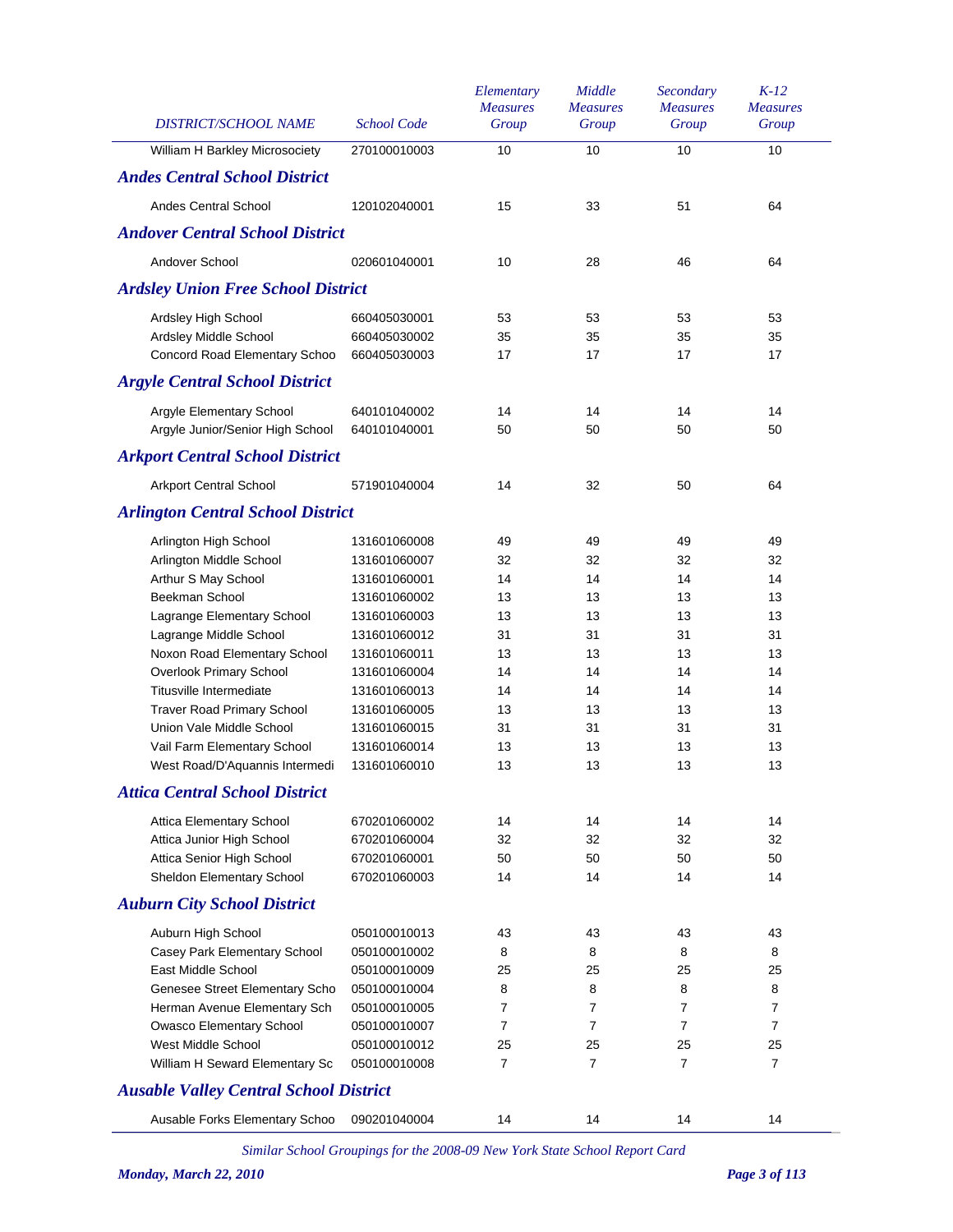| DISTRICT/SCHOOL NAME                               | <b>School Code</b> | Elementary<br><b>Measures</b><br>Group | Middle<br><b>Measures</b><br>Group | Secondary<br><b>Measures</b><br>Group | $K-12$<br><b>Measures</b><br>Group |
|----------------------------------------------------|--------------------|----------------------------------------|------------------------------------|---------------------------------------|------------------------------------|
| Ausable Valley High School                         | 090201040002       | 50                                     | 50                                 | 50                                    | 50                                 |
| Ausable Valley Middle School                       | 090201040005       | 33                                     | 33                                 | 33                                    | 33                                 |
| Keesville Primary School                           | 090201040001       | 15                                     | 15                                 | 15                                    | 15                                 |
| <b>Averill Park Central School District</b>        |                    |                                        |                                    |                                       |                                    |
| Algonquin Middle School                            | 491302060006       | 31                                     | 31                                 | 31                                    | 31                                 |
| Averill Park High School                           | 491302060002       | 49                                     | 49                                 | 49                                    | 49                                 |
| George Washington School                           | 491302060003       | 13                                     | 13                                 | 13                                    | 13                                 |
| Poestenkill Elementary School                      | 491302060004       | 13                                     | 13                                 | 13                                    | 13                                 |
| Sand Lake-Miller Hill School                       | 491302060001       | 14                                     | 14                                 | 14                                    | 14                                 |
| West Sand Lake Elementary Sch                      | 491302060005       | 13                                     | 13                                 | 13                                    | 13                                 |
| <b>Avoca Central School District</b>               |                    |                                        |                                    |                                       |                                    |
| <b>Avoca Central School</b>                        | 570201040002       | 10                                     | 28                                 | 47                                    | 64                                 |
| <b>Avon Central School District</b>                |                    |                                        |                                    |                                       |                                    |
| Avon High School                                   | 240101040002       | 50                                     | 50                                 | 50                                    | 50                                 |
| Avon Middle School                                 | 240101040003       | 32                                     | 32                                 | 32                                    | 32                                 |
| Avon Primary School                                | 240101040001       | 14                                     | 14                                 | 14                                    | 14                                 |
| <b>Babylon Union Free School District</b>          |                    |                                        |                                    |                                       |                                    |
| Babylon Elementary School                          | 580101030003       | 18                                     | 18                                 | 18                                    | 18                                 |
| Babylon Junior-Senior High Scho                    | 580101030002       | 53                                     | 53                                 | 53                                    | 53                                 |
| Babylon Memorial Grade School                      | 580101030001       | 18                                     | 18                                 | 18                                    | 18                                 |
| <b>Bainbridge-Guilford Central School District</b> |                    |                                        |                                    |                                       |                                    |
| Bainbridge-Guilford High School                    | 080201040001       | 51                                     | 51                                 | 51                                    | 51                                 |
| Greenlawn Elementary School                        | 080201040002       | 15                                     | 15                                 | 15                                    | 15                                 |
| <b>Guilford Elementary School</b>                  | 080201040003       | 15                                     | 15                                 | 15                                    | 15                                 |
| <b>Baldwin Union Free School District</b>          |                    |                                        |                                    |                                       |                                    |
| <b>Baldwin Middle School</b>                       | 280210030012       | 34                                     | 34                                 | 34                                    | 34                                 |
| Baldwin Senior High School                         | 280210030013       | 52                                     | 52                                 | 52                                    | 52                                 |
| <b>Brookside Elementary School</b>                 | 280210030001       | 16                                     | 16                                 | 16                                    | 16                                 |
| Lenox Elementary School                            | 280210030004       | 16                                     | 16                                 | 16                                    | 16                                 |
| <b>Meadow Elementary School</b>                    | 280210030005       | 17                                     | 17                                 | 17                                    | 17                                 |
| Milburn Elementary School                          | 280210030006       | 16                                     | 16                                 | 16                                    | 16                                 |
| Plaza Elementary School                            | 280210030007       | 17                                     | 17                                 | 17                                    | 17                                 |
| Shubert Elementary School                          | 280210030009       | 16                                     | 16                                 | 16                                    | 16                                 |
| Steele Elementary School                           | 280210030010       | 17                                     | 17                                 | 17                                    | 17                                 |
| <b>Baldwinsville Central School District</b>       |                    |                                        |                                    |                                       |                                    |
| Catherine M Mcnamara Elementa                      | 420901060003       | 13                                     | 13                                 | 13                                    | 13                                 |
| Charles W Baker High School                        | 420901060007       | 49                                     | 49                                 | 49                                    | 49                                 |
| Donald S Ray School                                | 420901060009       | 31                                     | 31                                 | 31                                    | 31                                 |
| Harry E Elden Elementary School                    | 420901060002       | 14                                     | 14                                 | 14                                    | 14                                 |
| L Pearl Palmer Elementary Scho                     | 420901060004       | 13                                     | 13                                 | 13                                    | 13                                 |
| Mae E Reynolds School                              | 420901060008       | 13                                     | 13                                 | 13                                    | 13                                 |
| Theodore R Durgee Junior High                      | 420901060006       | 31                                     | 31                                 | 31                                    | 31                                 |
| Van Buren Elementary School                        | 420901060005       | 14                                     | 14                                 | 14                                    | 14                                 |
| <b>Ballston Spa Central School District</b>        |                    |                                        |                                    |                                       |                                    |
| Ballston Spa Middle School                         | 521301060005       | 32                                     | 32                                 | 32                                    | 32                                 |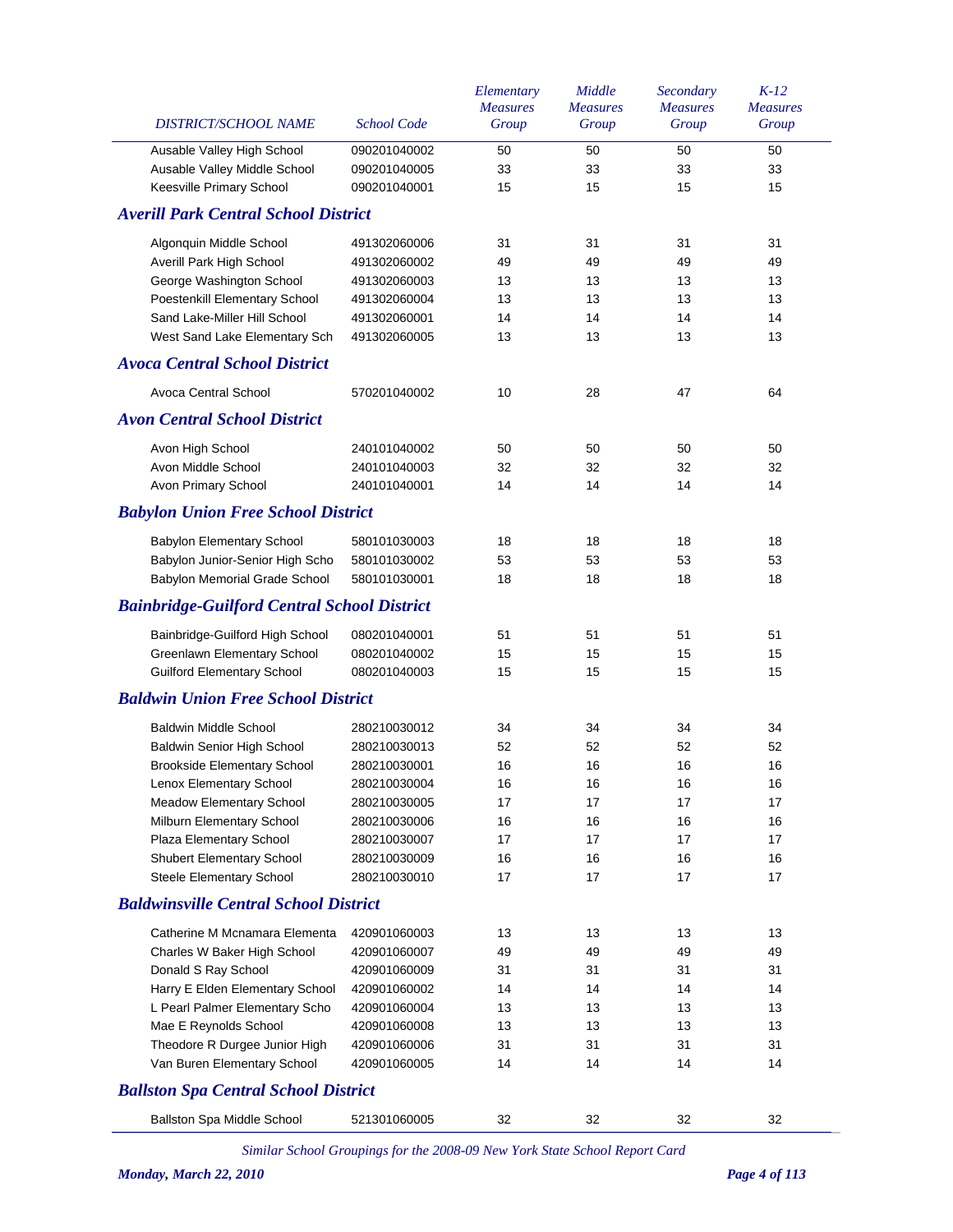| DISTRICT/SCHOOL NAME                                 | <b>School Code</b> | Elementary<br><b>Measures</b><br>Group | Middle<br><b>Measures</b><br>Group | Secondary<br><b>Measures</b><br>Group | $K-12$<br><b>Measures</b><br>Group |
|------------------------------------------------------|--------------------|----------------------------------------|------------------------------------|---------------------------------------|------------------------------------|
| Ballston Spa Senior High School                      | 521301060001       | 50                                     | 50                                 | 50                                    | 50                                 |
| Malta Avenue Elementary School                       | 521301060002       | 14                                     | 14                                 | 14                                    | 14                                 |
| Milton Terrace North Elementary                      | 521301060008       | 14                                     | 14                                 | 14                                    | 14                                 |
| Milton Terrace South Elementary                      | 521301060003       | 14                                     | 14                                 | 14                                    | 14                                 |
| Wood Road Elementary School                          | 521301060006       | 14                                     | 14                                 | 14                                    | 14                                 |
| <b>Barker Central School District</b>                |                    |                                        |                                    |                                       |                                    |
| Barker High School                                   | 401301040003       | 50                                     | 50                                 | 50                                    | 50                                 |
| <b>Barker Middle School</b>                          | 401301040004       | 32                                     | 32                                 | 32                                    | 32                                 |
| <b>Pratt Elementary School</b>                       | 401301040002       | 14                                     | 14                                 | 14                                    | 14                                 |
| <b>Batavia City School District</b>                  |                    |                                        |                                    |                                       |                                    |
| Batavia High School                                  | 180300010006       | 47                                     | 47                                 | 47                                    | 47                                 |
| Batavia Middle School                                | 180300010005       | 29                                     | 29                                 | 29                                    | 29                                 |
| Jackson School                                       | 180300010003       | 12                                     | 12                                 | 12                                    | 12                                 |
| John Kennedy School                                  | 180300010001       | 11                                     | 11                                 | 11                                    | 11                                 |
| <b>Robert Morris School</b>                          | 180300010004       | 11                                     | 11                                 | 11                                    | 11                                 |
| <b>Bath Central School District</b>                  |                    |                                        |                                    |                                       |                                    |
| Dana L Lyon Elementary School                        | 570302060002       | 10                                     | 10                                 | 10                                    | 10                                 |
| Haverling Middle School                              | 570302060004       | 28                                     | 28                                 | 28                                    | 28                                 |
| Haverling Senior High School                         | 570302060003       | 46                                     | 46                                 | 46                                    | 46                                 |
| Vernon E Wightman Primary Sch                        | 570302060001       | 11                                     | 11                                 | 11                                    | 11                                 |
| <b>Bay Shore Union Free School District</b>          |                    |                                        |                                    |                                       |                                    |
| Bay Shore Middle School                              | 580501030007       | 33                                     | 33                                 | 33                                    | 33                                 |
| Bay Shore Senior High School                         | 580501030006       | 51                                     | 51                                 | 51                                    | 51                                 |
| <b>Brook Avenue Elementary School</b>                | 580501030001       | 15                                     | 15                                 | 15                                    | 15                                 |
| Fifth Avenue School                                  | 580501030004       | 15                                     | 15                                 | 15                                    | 15                                 |
| <b>Gardiner Manor School</b>                         | 580501030002       | 15                                     | 15                                 | 15                                    | 15                                 |
| Mary G Clarkson School                               | 580501030003       | 15                                     | 15                                 | 15                                    | 15                                 |
| South Country School                                 | 580501030005       | 15                                     | 15                                 | 15                                    | 15                                 |
| <b>Bayport-Blue Point Union Free School District</b> |                    |                                        |                                    |                                       |                                    |
| Academy Street Elementary Scho 580505020005          |                    | 16                                     | 16                                 | 16                                    | 16                                 |
| Bayport-Blue Point High School                       | 580505020004       | 53                                     | 53                                 | 53                                    | 53                                 |
| <b>Blue Point Elementary School</b>                  | 580505020002       | 16                                     | 16                                 | 16                                    | 16                                 |
| James Wilson Young Middle Sch                        | 580505020006       | 34                                     | 34                                 | 34                                    | 34                                 |
| Sylvan Avenue Elementary Scho                        | 580505020003       | 17                                     | 17                                 | 17                                    | 17                                 |
| <b>Beacon City School District</b>                   |                    |                                        |                                    |                                       |                                    |
| Beacon High School                                   | 130200010005       | 50                                     | 50                                 | 50                                    | 50                                 |
| Glenham School                                       | 130200010003       | 14                                     | 14                                 | 14                                    | 14                                 |
| J V Forrestal Elementary School                      | 130200010001       | 15                                     | 15                                 | 15                                    | 15                                 |
| <b>Rombout Middle School</b>                         | 130200010004       | 33                                     | 33                                 | 33                                    | 33                                 |
| Sargent School                                       | 130200010006       | 15                                     | 15                                 | 15                                    | 15                                 |
| South Avenue School                                  | 130200010002       | 15                                     | 15                                 | 15                                    | 15                                 |
| <b>Beaver River Central School District</b>          |                    |                                        |                                    |                                       |                                    |
| Beaver River Elementary School                       | 231301040001       | 10                                     | 10                                 | 10                                    | 10                                 |
| Beaver River Middle School                           | 231301040004       | 28                                     | 28                                 | 28                                    | 28                                 |
| Beaver River Senior High School                      | 231301040002       | 46                                     | 46                                 | 46                                    | 46                                 |
|                                                      |                    |                                        |                                    |                                       |                                    |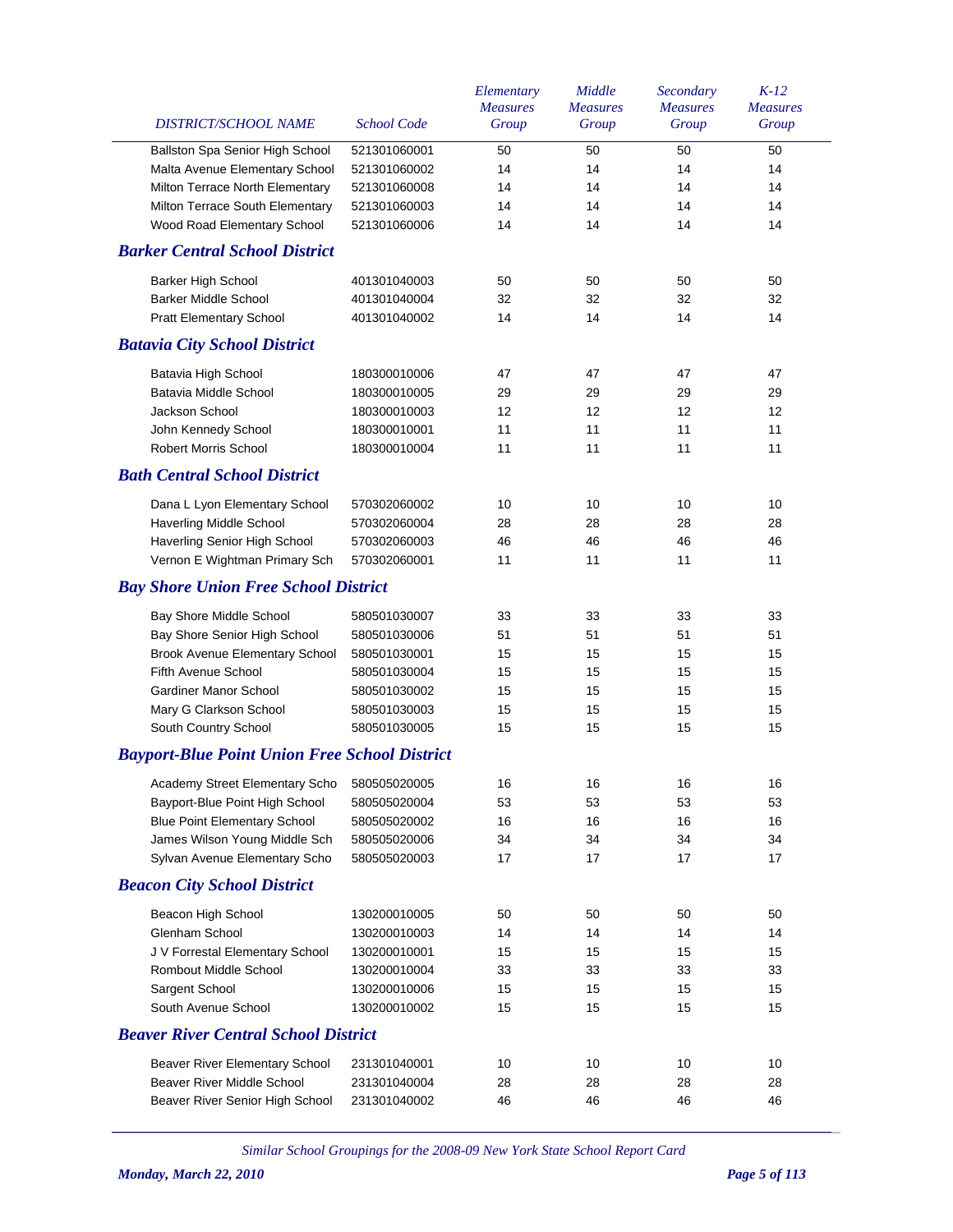| <b>DISTRICT/SCHOOL NAME</b><br><b>School Code</b><br>Group<br>Group<br>Group<br>Group<br><b>Bedford Central School District</b><br>18<br>18<br>18<br>18<br><b>Bedford Hills Elementary School</b><br>660102060002<br>Bedford Village Elementary Scho<br>660102060001<br>16<br>16<br>16<br>16<br>Fox Lane High School<br>660102060006<br>54<br>54<br>54<br>54<br>Fox Lane Middle School<br>660102060005<br>36<br>36<br>36<br>36<br>Mount Kisco Elementary School<br>660102060003<br>18<br>18<br>18<br>18<br>Pound Ridge Elementary School<br>660102060004<br>16<br>16<br>16<br>16<br>West Patent Elementary School<br>660102060007<br>18<br>18<br>18<br>18<br><b>Beekmantown Central School District</b><br>15<br>15<br>Beekmantown Elementary School<br>090301060001<br>15<br>15<br>Beekmantown High School<br>50<br>50<br>50<br>50<br>090301060006<br>Beekmantown Middle School<br>090301060005<br>33<br>33<br>33<br>33<br><b>Cumberland Head Elementary Sc</b><br>090301060003<br>15<br>15<br>15<br>15<br><b>Belfast Central School District</b><br><b>Belfast School</b><br>10<br>29<br>47<br>020801040001<br>64<br><b>Belleville Henderson Central School District</b><br>Belleville Henderson Central Sch<br>220909040010<br>10<br>28<br>47<br>64<br><b>Bellmore Union Free School District</b><br>16<br>16<br>16<br>16<br>Reinhard Early Childhood Center<br>280207020004<br>Shore Road School<br>280207020002<br>16<br>16<br>16<br>16<br>Winthrop Avenue School<br>280207020003<br>16<br>16<br>16<br>16<br><b>Bellmore-Merrick Central High School District</b><br><b>Grand Avenue Middle School</b><br>280253070002<br>35<br>35<br>35<br>35<br>John F Kennedy High School<br>280253070007<br>52<br>52<br>52<br>52<br>Merrick Avenue Middle School<br>280253070004<br>34<br>34<br>34<br>34<br>Sanford H Calhoun High School<br>280253070005<br>52<br>52<br>52<br>52<br>Wellington C Mepham High Scho<br>280253070006<br>52<br>52<br>52<br>52<br><b>Bemus Point Central School District</b><br><b>Bemus Elementary School</b><br>061001040001<br>13<br>13<br>13<br>13<br>Maple Grove Junior-Senior High<br>061001040005<br>49<br>49<br>49<br>49<br><b>Berkshire Union Free School District</b><br>Berkshire Junior-Senior High Sch<br>100308020001<br>56<br>56<br>56<br>56<br><b>Berlin Central School District</b><br>Berlin Central Junior-Senior High<br>490101040006<br>50<br>50<br>50<br>50<br><b>Berlin Elementary School</b><br>490101040001<br>15<br>15<br>15<br>15<br><b>Grafton Elementary School</b><br>15<br>15<br>15<br>490101040002<br>15<br>Stephentown Elementary School<br>490101040003<br>14<br>14<br>14<br>14<br><b>Berne-Knox-Westerlo Central School District</b><br>Berne-Knox-Westerlo Elementary<br>010201040002<br>14<br>14<br>14<br>14<br>Berne-Knox-Westerlo Junior-Seni<br>010201040001<br>50<br>50<br>50<br>50<br><b>Bethlehem Central School District</b><br>Bethlehem Central Middle School<br>010306060007<br>35<br>35<br>35<br>35 |  | Elementary      | Middle          | Secondary       | $K-12$          |
|--------------------------------------------------------------------------------------------------------------------------------------------------------------------------------------------------------------------------------------------------------------------------------------------------------------------------------------------------------------------------------------------------------------------------------------------------------------------------------------------------------------------------------------------------------------------------------------------------------------------------------------------------------------------------------------------------------------------------------------------------------------------------------------------------------------------------------------------------------------------------------------------------------------------------------------------------------------------------------------------------------------------------------------------------------------------------------------------------------------------------------------------------------------------------------------------------------------------------------------------------------------------------------------------------------------------------------------------------------------------------------------------------------------------------------------------------------------------------------------------------------------------------------------------------------------------------------------------------------------------------------------------------------------------------------------------------------------------------------------------------------------------------------------------------------------------------------------------------------------------------------------------------------------------------------------------------------------------------------------------------------------------------------------------------------------------------------------------------------------------------------------------------------------------------------------------------------------------------------------------------------------------------------------------------------------------------------------------------------------------------------------------------------------------------------------------------------------------------------------------------------------------------------------------------------------------------------------------------------------------------------------------------------------------------------------------------------------------------------------------------------------------------------------------------------------------------------------------------------------------------------------------------------------------------------------------------------------------------|--|-----------------|-----------------|-----------------|-----------------|
|                                                                                                                                                                                                                                                                                                                                                                                                                                                                                                                                                                                                                                                                                                                                                                                                                                                                                                                                                                                                                                                                                                                                                                                                                                                                                                                                                                                                                                                                                                                                                                                                                                                                                                                                                                                                                                                                                                                                                                                                                                                                                                                                                                                                                                                                                                                                                                                                                                                                                                                                                                                                                                                                                                                                                                                                                                                                                                                                                                          |  | <b>Measures</b> | <b>Measures</b> | <b>Measures</b> | <b>Measures</b> |
|                                                                                                                                                                                                                                                                                                                                                                                                                                                                                                                                                                                                                                                                                                                                                                                                                                                                                                                                                                                                                                                                                                                                                                                                                                                                                                                                                                                                                                                                                                                                                                                                                                                                                                                                                                                                                                                                                                                                                                                                                                                                                                                                                                                                                                                                                                                                                                                                                                                                                                                                                                                                                                                                                                                                                                                                                                                                                                                                                                          |  |                 |                 |                 |                 |
|                                                                                                                                                                                                                                                                                                                                                                                                                                                                                                                                                                                                                                                                                                                                                                                                                                                                                                                                                                                                                                                                                                                                                                                                                                                                                                                                                                                                                                                                                                                                                                                                                                                                                                                                                                                                                                                                                                                                                                                                                                                                                                                                                                                                                                                                                                                                                                                                                                                                                                                                                                                                                                                                                                                                                                                                                                                                                                                                                                          |  |                 |                 |                 |                 |
|                                                                                                                                                                                                                                                                                                                                                                                                                                                                                                                                                                                                                                                                                                                                                                                                                                                                                                                                                                                                                                                                                                                                                                                                                                                                                                                                                                                                                                                                                                                                                                                                                                                                                                                                                                                                                                                                                                                                                                                                                                                                                                                                                                                                                                                                                                                                                                                                                                                                                                                                                                                                                                                                                                                                                                                                                                                                                                                                                                          |  |                 |                 |                 |                 |
|                                                                                                                                                                                                                                                                                                                                                                                                                                                                                                                                                                                                                                                                                                                                                                                                                                                                                                                                                                                                                                                                                                                                                                                                                                                                                                                                                                                                                                                                                                                                                                                                                                                                                                                                                                                                                                                                                                                                                                                                                                                                                                                                                                                                                                                                                                                                                                                                                                                                                                                                                                                                                                                                                                                                                                                                                                                                                                                                                                          |  |                 |                 |                 |                 |
|                                                                                                                                                                                                                                                                                                                                                                                                                                                                                                                                                                                                                                                                                                                                                                                                                                                                                                                                                                                                                                                                                                                                                                                                                                                                                                                                                                                                                                                                                                                                                                                                                                                                                                                                                                                                                                                                                                                                                                                                                                                                                                                                                                                                                                                                                                                                                                                                                                                                                                                                                                                                                                                                                                                                                                                                                                                                                                                                                                          |  |                 |                 |                 |                 |
|                                                                                                                                                                                                                                                                                                                                                                                                                                                                                                                                                                                                                                                                                                                                                                                                                                                                                                                                                                                                                                                                                                                                                                                                                                                                                                                                                                                                                                                                                                                                                                                                                                                                                                                                                                                                                                                                                                                                                                                                                                                                                                                                                                                                                                                                                                                                                                                                                                                                                                                                                                                                                                                                                                                                                                                                                                                                                                                                                                          |  |                 |                 |                 |                 |
|                                                                                                                                                                                                                                                                                                                                                                                                                                                                                                                                                                                                                                                                                                                                                                                                                                                                                                                                                                                                                                                                                                                                                                                                                                                                                                                                                                                                                                                                                                                                                                                                                                                                                                                                                                                                                                                                                                                                                                                                                                                                                                                                                                                                                                                                                                                                                                                                                                                                                                                                                                                                                                                                                                                                                                                                                                                                                                                                                                          |  |                 |                 |                 |                 |
|                                                                                                                                                                                                                                                                                                                                                                                                                                                                                                                                                                                                                                                                                                                                                                                                                                                                                                                                                                                                                                                                                                                                                                                                                                                                                                                                                                                                                                                                                                                                                                                                                                                                                                                                                                                                                                                                                                                                                                                                                                                                                                                                                                                                                                                                                                                                                                                                                                                                                                                                                                                                                                                                                                                                                                                                                                                                                                                                                                          |  |                 |                 |                 |                 |
|                                                                                                                                                                                                                                                                                                                                                                                                                                                                                                                                                                                                                                                                                                                                                                                                                                                                                                                                                                                                                                                                                                                                                                                                                                                                                                                                                                                                                                                                                                                                                                                                                                                                                                                                                                                                                                                                                                                                                                                                                                                                                                                                                                                                                                                                                                                                                                                                                                                                                                                                                                                                                                                                                                                                                                                                                                                                                                                                                                          |  |                 |                 |                 |                 |
|                                                                                                                                                                                                                                                                                                                                                                                                                                                                                                                                                                                                                                                                                                                                                                                                                                                                                                                                                                                                                                                                                                                                                                                                                                                                                                                                                                                                                                                                                                                                                                                                                                                                                                                                                                                                                                                                                                                                                                                                                                                                                                                                                                                                                                                                                                                                                                                                                                                                                                                                                                                                                                                                                                                                                                                                                                                                                                                                                                          |  |                 |                 |                 |                 |
|                                                                                                                                                                                                                                                                                                                                                                                                                                                                                                                                                                                                                                                                                                                                                                                                                                                                                                                                                                                                                                                                                                                                                                                                                                                                                                                                                                                                                                                                                                                                                                                                                                                                                                                                                                                                                                                                                                                                                                                                                                                                                                                                                                                                                                                                                                                                                                                                                                                                                                                                                                                                                                                                                                                                                                                                                                                                                                                                                                          |  |                 |                 |                 |                 |
|                                                                                                                                                                                                                                                                                                                                                                                                                                                                                                                                                                                                                                                                                                                                                                                                                                                                                                                                                                                                                                                                                                                                                                                                                                                                                                                                                                                                                                                                                                                                                                                                                                                                                                                                                                                                                                                                                                                                                                                                                                                                                                                                                                                                                                                                                                                                                                                                                                                                                                                                                                                                                                                                                                                                                                                                                                                                                                                                                                          |  |                 |                 |                 |                 |
|                                                                                                                                                                                                                                                                                                                                                                                                                                                                                                                                                                                                                                                                                                                                                                                                                                                                                                                                                                                                                                                                                                                                                                                                                                                                                                                                                                                                                                                                                                                                                                                                                                                                                                                                                                                                                                                                                                                                                                                                                                                                                                                                                                                                                                                                                                                                                                                                                                                                                                                                                                                                                                                                                                                                                                                                                                                                                                                                                                          |  |                 |                 |                 |                 |
|                                                                                                                                                                                                                                                                                                                                                                                                                                                                                                                                                                                                                                                                                                                                                                                                                                                                                                                                                                                                                                                                                                                                                                                                                                                                                                                                                                                                                                                                                                                                                                                                                                                                                                                                                                                                                                                                                                                                                                                                                                                                                                                                                                                                                                                                                                                                                                                                                                                                                                                                                                                                                                                                                                                                                                                                                                                                                                                                                                          |  |                 |                 |                 |                 |
|                                                                                                                                                                                                                                                                                                                                                                                                                                                                                                                                                                                                                                                                                                                                                                                                                                                                                                                                                                                                                                                                                                                                                                                                                                                                                                                                                                                                                                                                                                                                                                                                                                                                                                                                                                                                                                                                                                                                                                                                                                                                                                                                                                                                                                                                                                                                                                                                                                                                                                                                                                                                                                                                                                                                                                                                                                                                                                                                                                          |  |                 |                 |                 |                 |
|                                                                                                                                                                                                                                                                                                                                                                                                                                                                                                                                                                                                                                                                                                                                                                                                                                                                                                                                                                                                                                                                                                                                                                                                                                                                                                                                                                                                                                                                                                                                                                                                                                                                                                                                                                                                                                                                                                                                                                                                                                                                                                                                                                                                                                                                                                                                                                                                                                                                                                                                                                                                                                                                                                                                                                                                                                                                                                                                                                          |  |                 |                 |                 |                 |
|                                                                                                                                                                                                                                                                                                                                                                                                                                                                                                                                                                                                                                                                                                                                                                                                                                                                                                                                                                                                                                                                                                                                                                                                                                                                                                                                                                                                                                                                                                                                                                                                                                                                                                                                                                                                                                                                                                                                                                                                                                                                                                                                                                                                                                                                                                                                                                                                                                                                                                                                                                                                                                                                                                                                                                                                                                                                                                                                                                          |  |                 |                 |                 |                 |
|                                                                                                                                                                                                                                                                                                                                                                                                                                                                                                                                                                                                                                                                                                                                                                                                                                                                                                                                                                                                                                                                                                                                                                                                                                                                                                                                                                                                                                                                                                                                                                                                                                                                                                                                                                                                                                                                                                                                                                                                                                                                                                                                                                                                                                                                                                                                                                                                                                                                                                                                                                                                                                                                                                                                                                                                                                                                                                                                                                          |  |                 |                 |                 |                 |
|                                                                                                                                                                                                                                                                                                                                                                                                                                                                                                                                                                                                                                                                                                                                                                                                                                                                                                                                                                                                                                                                                                                                                                                                                                                                                                                                                                                                                                                                                                                                                                                                                                                                                                                                                                                                                                                                                                                                                                                                                                                                                                                                                                                                                                                                                                                                                                                                                                                                                                                                                                                                                                                                                                                                                                                                                                                                                                                                                                          |  |                 |                 |                 |                 |
|                                                                                                                                                                                                                                                                                                                                                                                                                                                                                                                                                                                                                                                                                                                                                                                                                                                                                                                                                                                                                                                                                                                                                                                                                                                                                                                                                                                                                                                                                                                                                                                                                                                                                                                                                                                                                                                                                                                                                                                                                                                                                                                                                                                                                                                                                                                                                                                                                                                                                                                                                                                                                                                                                                                                                                                                                                                                                                                                                                          |  |                 |                 |                 |                 |
|                                                                                                                                                                                                                                                                                                                                                                                                                                                                                                                                                                                                                                                                                                                                                                                                                                                                                                                                                                                                                                                                                                                                                                                                                                                                                                                                                                                                                                                                                                                                                                                                                                                                                                                                                                                                                                                                                                                                                                                                                                                                                                                                                                                                                                                                                                                                                                                                                                                                                                                                                                                                                                                                                                                                                                                                                                                                                                                                                                          |  |                 |                 |                 |                 |
|                                                                                                                                                                                                                                                                                                                                                                                                                                                                                                                                                                                                                                                                                                                                                                                                                                                                                                                                                                                                                                                                                                                                                                                                                                                                                                                                                                                                                                                                                                                                                                                                                                                                                                                                                                                                                                                                                                                                                                                                                                                                                                                                                                                                                                                                                                                                                                                                                                                                                                                                                                                                                                                                                                                                                                                                                                                                                                                                                                          |  |                 |                 |                 |                 |
|                                                                                                                                                                                                                                                                                                                                                                                                                                                                                                                                                                                                                                                                                                                                                                                                                                                                                                                                                                                                                                                                                                                                                                                                                                                                                                                                                                                                                                                                                                                                                                                                                                                                                                                                                                                                                                                                                                                                                                                                                                                                                                                                                                                                                                                                                                                                                                                                                                                                                                                                                                                                                                                                                                                                                                                                                                                                                                                                                                          |  |                 |                 |                 |                 |
|                                                                                                                                                                                                                                                                                                                                                                                                                                                                                                                                                                                                                                                                                                                                                                                                                                                                                                                                                                                                                                                                                                                                                                                                                                                                                                                                                                                                                                                                                                                                                                                                                                                                                                                                                                                                                                                                                                                                                                                                                                                                                                                                                                                                                                                                                                                                                                                                                                                                                                                                                                                                                                                                                                                                                                                                                                                                                                                                                                          |  |                 |                 |                 |                 |
|                                                                                                                                                                                                                                                                                                                                                                                                                                                                                                                                                                                                                                                                                                                                                                                                                                                                                                                                                                                                                                                                                                                                                                                                                                                                                                                                                                                                                                                                                                                                                                                                                                                                                                                                                                                                                                                                                                                                                                                                                                                                                                                                                                                                                                                                                                                                                                                                                                                                                                                                                                                                                                                                                                                                                                                                                                                                                                                                                                          |  |                 |                 |                 |                 |
|                                                                                                                                                                                                                                                                                                                                                                                                                                                                                                                                                                                                                                                                                                                                                                                                                                                                                                                                                                                                                                                                                                                                                                                                                                                                                                                                                                                                                                                                                                                                                                                                                                                                                                                                                                                                                                                                                                                                                                                                                                                                                                                                                                                                                                                                                                                                                                                                                                                                                                                                                                                                                                                                                                                                                                                                                                                                                                                                                                          |  |                 |                 |                 |                 |
|                                                                                                                                                                                                                                                                                                                                                                                                                                                                                                                                                                                                                                                                                                                                                                                                                                                                                                                                                                                                                                                                                                                                                                                                                                                                                                                                                                                                                                                                                                                                                                                                                                                                                                                                                                                                                                                                                                                                                                                                                                                                                                                                                                                                                                                                                                                                                                                                                                                                                                                                                                                                                                                                                                                                                                                                                                                                                                                                                                          |  |                 |                 |                 |                 |
|                                                                                                                                                                                                                                                                                                                                                                                                                                                                                                                                                                                                                                                                                                                                                                                                                                                                                                                                                                                                                                                                                                                                                                                                                                                                                                                                                                                                                                                                                                                                                                                                                                                                                                                                                                                                                                                                                                                                                                                                                                                                                                                                                                                                                                                                                                                                                                                                                                                                                                                                                                                                                                                                                                                                                                                                                                                                                                                                                                          |  |                 |                 |                 |                 |
|                                                                                                                                                                                                                                                                                                                                                                                                                                                                                                                                                                                                                                                                                                                                                                                                                                                                                                                                                                                                                                                                                                                                                                                                                                                                                                                                                                                                                                                                                                                                                                                                                                                                                                                                                                                                                                                                                                                                                                                                                                                                                                                                                                                                                                                                                                                                                                                                                                                                                                                                                                                                                                                                                                                                                                                                                                                                                                                                                                          |  |                 |                 |                 |                 |
|                                                                                                                                                                                                                                                                                                                                                                                                                                                                                                                                                                                                                                                                                                                                                                                                                                                                                                                                                                                                                                                                                                                                                                                                                                                                                                                                                                                                                                                                                                                                                                                                                                                                                                                                                                                                                                                                                                                                                                                                                                                                                                                                                                                                                                                                                                                                                                                                                                                                                                                                                                                                                                                                                                                                                                                                                                                                                                                                                                          |  |                 |                 |                 |                 |
|                                                                                                                                                                                                                                                                                                                                                                                                                                                                                                                                                                                                                                                                                                                                                                                                                                                                                                                                                                                                                                                                                                                                                                                                                                                                                                                                                                                                                                                                                                                                                                                                                                                                                                                                                                                                                                                                                                                                                                                                                                                                                                                                                                                                                                                                                                                                                                                                                                                                                                                                                                                                                                                                                                                                                                                                                                                                                                                                                                          |  |                 |                 |                 |                 |
|                                                                                                                                                                                                                                                                                                                                                                                                                                                                                                                                                                                                                                                                                                                                                                                                                                                                                                                                                                                                                                                                                                                                                                                                                                                                                                                                                                                                                                                                                                                                                                                                                                                                                                                                                                                                                                                                                                                                                                                                                                                                                                                                                                                                                                                                                                                                                                                                                                                                                                                                                                                                                                                                                                                                                                                                                                                                                                                                                                          |  |                 |                 |                 |                 |
|                                                                                                                                                                                                                                                                                                                                                                                                                                                                                                                                                                                                                                                                                                                                                                                                                                                                                                                                                                                                                                                                                                                                                                                                                                                                                                                                                                                                                                                                                                                                                                                                                                                                                                                                                                                                                                                                                                                                                                                                                                                                                                                                                                                                                                                                                                                                                                                                                                                                                                                                                                                                                                                                                                                                                                                                                                                                                                                                                                          |  |                 |                 |                 |                 |
|                                                                                                                                                                                                                                                                                                                                                                                                                                                                                                                                                                                                                                                                                                                                                                                                                                                                                                                                                                                                                                                                                                                                                                                                                                                                                                                                                                                                                                                                                                                                                                                                                                                                                                                                                                                                                                                                                                                                                                                                                                                                                                                                                                                                                                                                                                                                                                                                                                                                                                                                                                                                                                                                                                                                                                                                                                                                                                                                                                          |  |                 |                 |                 |                 |
|                                                                                                                                                                                                                                                                                                                                                                                                                                                                                                                                                                                                                                                                                                                                                                                                                                                                                                                                                                                                                                                                                                                                                                                                                                                                                                                                                                                                                                                                                                                                                                                                                                                                                                                                                                                                                                                                                                                                                                                                                                                                                                                                                                                                                                                                                                                                                                                                                                                                                                                                                                                                                                                                                                                                                                                                                                                                                                                                                                          |  |                 |                 |                 |                 |
|                                                                                                                                                                                                                                                                                                                                                                                                                                                                                                                                                                                                                                                                                                                                                                                                                                                                                                                                                                                                                                                                                                                                                                                                                                                                                                                                                                                                                                                                                                                                                                                                                                                                                                                                                                                                                                                                                                                                                                                                                                                                                                                                                                                                                                                                                                                                                                                                                                                                                                                                                                                                                                                                                                                                                                                                                                                                                                                                                                          |  |                 |                 |                 |                 |
|                                                                                                                                                                                                                                                                                                                                                                                                                                                                                                                                                                                                                                                                                                                                                                                                                                                                                                                                                                                                                                                                                                                                                                                                                                                                                                                                                                                                                                                                                                                                                                                                                                                                                                                                                                                                                                                                                                                                                                                                                                                                                                                                                                                                                                                                                                                                                                                                                                                                                                                                                                                                                                                                                                                                                                                                                                                                                                                                                                          |  |                 |                 |                 |                 |
|                                                                                                                                                                                                                                                                                                                                                                                                                                                                                                                                                                                                                                                                                                                                                                                                                                                                                                                                                                                                                                                                                                                                                                                                                                                                                                                                                                                                                                                                                                                                                                                                                                                                                                                                                                                                                                                                                                                                                                                                                                                                                                                                                                                                                                                                                                                                                                                                                                                                                                                                                                                                                                                                                                                                                                                                                                                                                                                                                                          |  |                 |                 |                 |                 |
|                                                                                                                                                                                                                                                                                                                                                                                                                                                                                                                                                                                                                                                                                                                                                                                                                                                                                                                                                                                                                                                                                                                                                                                                                                                                                                                                                                                                                                                                                                                                                                                                                                                                                                                                                                                                                                                                                                                                                                                                                                                                                                                                                                                                                                                                                                                                                                                                                                                                                                                                                                                                                                                                                                                                                                                                                                                                                                                                                                          |  |                 |                 |                 |                 |
|                                                                                                                                                                                                                                                                                                                                                                                                                                                                                                                                                                                                                                                                                                                                                                                                                                                                                                                                                                                                                                                                                                                                                                                                                                                                                                                                                                                                                                                                                                                                                                                                                                                                                                                                                                                                                                                                                                                                                                                                                                                                                                                                                                                                                                                                                                                                                                                                                                                                                                                                                                                                                                                                                                                                                                                                                                                                                                                                                                          |  |                 |                 |                 |                 |
|                                                                                                                                                                                                                                                                                                                                                                                                                                                                                                                                                                                                                                                                                                                                                                                                                                                                                                                                                                                                                                                                                                                                                                                                                                                                                                                                                                                                                                                                                                                                                                                                                                                                                                                                                                                                                                                                                                                                                                                                                                                                                                                                                                                                                                                                                                                                                                                                                                                                                                                                                                                                                                                                                                                                                                                                                                                                                                                                                                          |  |                 |                 |                 |                 |
|                                                                                                                                                                                                                                                                                                                                                                                                                                                                                                                                                                                                                                                                                                                                                                                                                                                                                                                                                                                                                                                                                                                                                                                                                                                                                                                                                                                                                                                                                                                                                                                                                                                                                                                                                                                                                                                                                                                                                                                                                                                                                                                                                                                                                                                                                                                                                                                                                                                                                                                                                                                                                                                                                                                                                                                                                                                                                                                                                                          |  |                 |                 |                 |                 |
|                                                                                                                                                                                                                                                                                                                                                                                                                                                                                                                                                                                                                                                                                                                                                                                                                                                                                                                                                                                                                                                                                                                                                                                                                                                                                                                                                                                                                                                                                                                                                                                                                                                                                                                                                                                                                                                                                                                                                                                                                                                                                                                                                                                                                                                                                                                                                                                                                                                                                                                                                                                                                                                                                                                                                                                                                                                                                                                                                                          |  |                 |                 |                 |                 |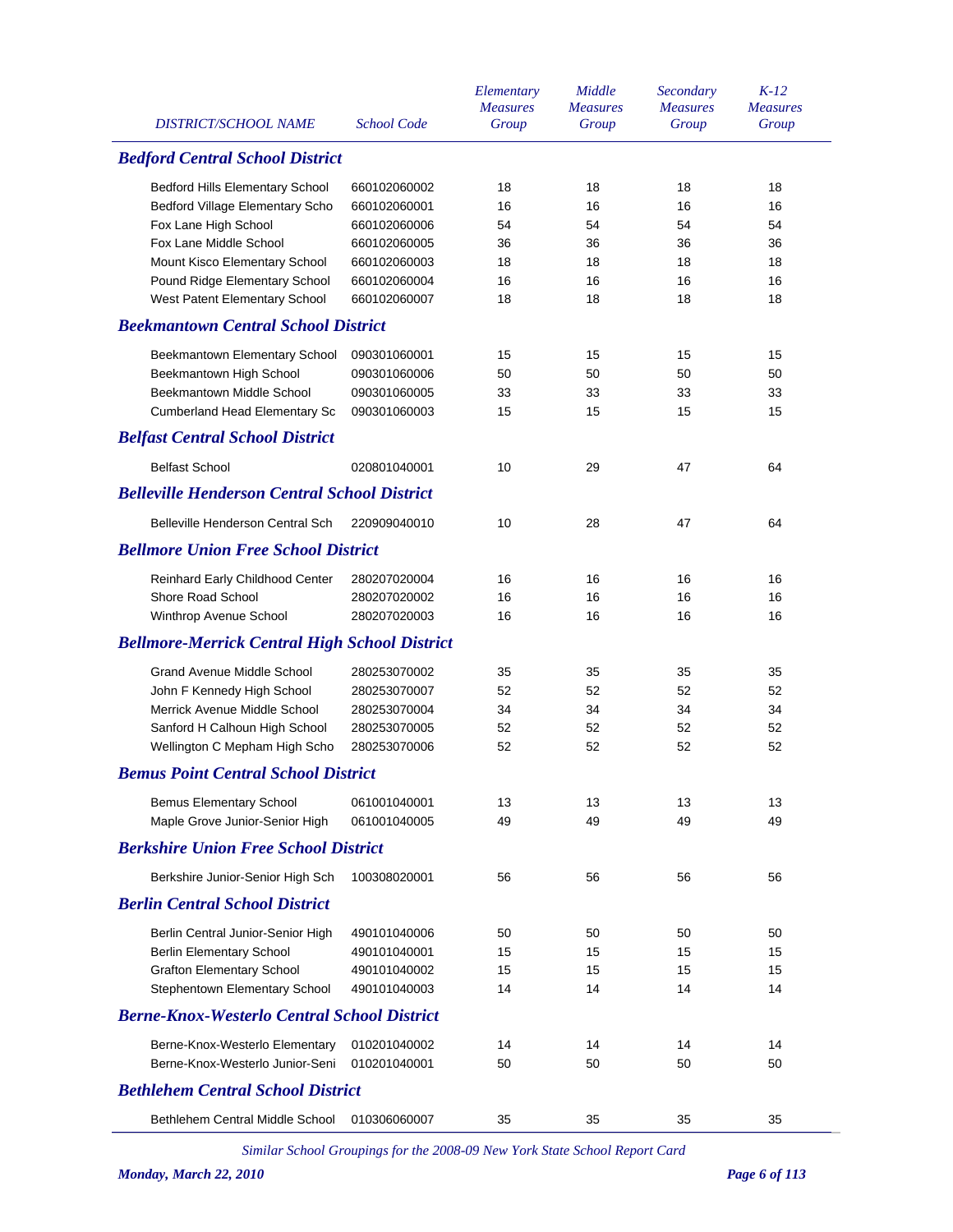| DISTRICT/SCHOOL NAME                                             | <b>School Code</b>           | Elementary<br><b>Measures</b><br>Group | Middle<br><b>Measures</b><br>Group | Secondary<br><b>Measures</b><br>Group | $K-12$<br><b>Measures</b><br>Group |
|------------------------------------------------------------------|------------------------------|----------------------------------------|------------------------------------|---------------------------------------|------------------------------------|
|                                                                  |                              | 53                                     |                                    |                                       | 53                                 |
| Bethlehem Central Senior High S<br>Clarksville Elementary School | 010306060008<br>010306060001 | 17                                     | 53<br>17                           | 53<br>17                              | 17                                 |
| Eagle Elementary School                                          | 010306060009                 | 17                                     | 17                                 | 17                                    | 17                                 |
| <b>Elsmere Elementary School</b>                                 | 010306060003                 | 17                                     | 17                                 | 17                                    | 17                                 |
| <b>Glenmont Elementary School</b>                                | 010306060004                 | 17                                     | 17                                 | 17                                    | 17                                 |
| Hamagrael Elementary School                                      | 010306060005                 | 17                                     | 17                                 | 17                                    | 17                                 |
| Slingerlands Elementary School                                   | 010306060006                 | 17                                     | 17                                 | 17                                    | 17                                 |
| <b>Bethpage Union Free School District</b>                       |                              |                                        |                                    |                                       |                                    |
| Bethpage Senior High School                                      | 280521030006                 | 53                                     | 53                                 | 53                                    | 53                                 |
| Central Boulevard Elementary Sc                                  | 280521030002                 | 17                                     | 17                                 | 17                                    | 17                                 |
| Charles Campagne School                                          | 280521030003                 | 17                                     | 17                                 | 17                                    | 17                                 |
| John F Kennedy Middle School                                     | 280521030008                 | 36                                     | 36                                 | 36                                    | 36                                 |
| Kramer Lane Elementary School                                    | 280521030004                 | 16                                     | 16                                 | 16                                    | 16                                 |
| <b>Binghamton City School District</b>                           |                              |                                        |                                    |                                       |                                    |
|                                                                  |                              |                                        |                                    |                                       |                                    |
| Benjamin Franklin Elementary Sc                                  | 030200010005                 | 9                                      | 9                                  | 9                                     | 9                                  |
| <b>Binghamton High School</b>                                    | 030200010021                 | 44                                     | 44                                 | 44                                    | 44                                 |
| Calvin Coolidge School                                           | 030200010002                 | 8                                      | 8                                  | 8                                     | 8                                  |
| East Middle School                                               | 030200010015                 | 26                                     | 26                                 | 26                                    | 26                                 |
| Horace Mann School                                               | 030200010022                 | 8                                      | 8                                  | 8                                     | 8                                  |
| Macarthur School                                                 | 030200010011                 | 8                                      | 8                                  | 8                                     | 8                                  |
| <b>Theodore Roosevelt School</b>                                 | 030200010012                 | 8                                      | 8                                  | 8                                     | 8                                  |
| Thomas Jefferson School                                          | 030200010008                 | $\overline{7}$                         | $\overline{7}$                     | $\overline{7}$                        | $\overline{7}$                     |
| West Middle School                                               | 030200010016                 | 26                                     | 26                                 | 26                                    | 26                                 |
| Woodrow Wilson School                                            | 030200010014                 | 8                                      | 8                                  | 8                                     | 8                                  |
| <b>Blind Brook-Rye Union Free School District</b>                |                              |                                        |                                    |                                       |                                    |
| <b>Blind Brook High School</b>                                   | 661905020002                 | 52                                     | 52                                 | 52                                    | 52                                 |
| Blind Brook-Rye Middle School                                    | 661905020003                 | 34                                     | 34                                 | 34                                    | 34                                 |
| Bruno M Ponterio Ridge Street Sc                                 | 661905020001                 | 16                                     | 16                                 | 16                                    | 16                                 |
| <b>Bolivar-Richburg Central School District</b>                  |                              |                                        |                                    |                                       |                                    |
| Bolivar-Richburg Elementary Sch                                  | 022902040002                 | 12                                     | 12                                 | 12                                    | 12                                 |
| Bolivar-Richburg Junior-Senior Hi 022902040001                   |                              | 47                                     | 47                                 | 47                                    | 47                                 |
| <b>Bolton Central School District</b>                            |                              |                                        |                                    |                                       |                                    |
| <b>Bolton Central School</b>                                     | 630101040001                 | 18                                     | 36                                 | 54                                    | 64                                 |
| <b>Bradford Central School District</b>                          |                              |                                        |                                    |                                       |                                    |
| <b>Bradford Central School</b>                                   | 570401040001                 | 12                                     | 30                                 | 48                                    | 64                                 |
| <b>Brasher Falls Central School District</b>                     |                              |                                        |                                    |                                       |                                    |
| Saint Lawrence Elementary Scho                                   | 510101040002                 | 11                                     | 11                                 | 11                                    | 11                                 |
| Saint Lawrence High School                                       | 510101040003                 | 47                                     | 47                                 | 47                                    | 47                                 |
| St Lawrence Middle School                                        | 510101040001                 | 29                                     | 29                                 | 29                                    | 29                                 |
| <b>Brentwood Union Free School District</b>                      |                              |                                        |                                    |                                       |                                    |
| Brentwood High School                                            | 580512030018                 | 44                                     | 44                                 | 44                                    | 44                                 |
| East Elementary School                                           | 580512030002                 | 9                                      | 9                                  | 9                                     | 9                                  |
| East Middle School                                               | 580512030020                 | 27                                     | 27                                 | 27                                    | 27                                 |
| <b>Freshman Center</b>                                           | 580512030026                 | 45                                     | 45                                 | 45                                    | 45                                 |
| Hemlock Elementary School                                        | 580512030003                 | 8                                      | 8                                  | 8                                     | 8                                  |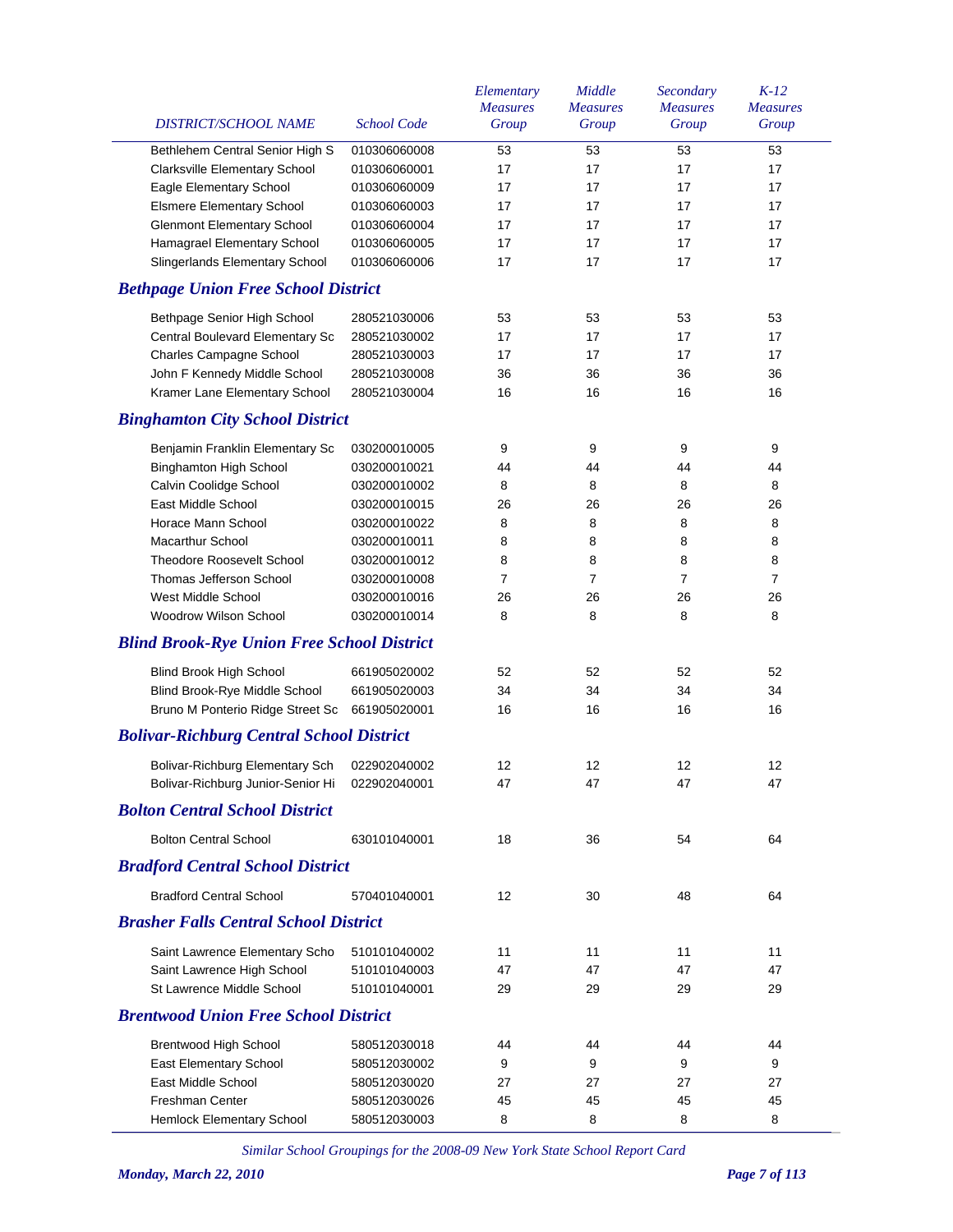| DISTRICT/SCHOOL NAME                               | <b>School Code</b> | Elementary<br><b>Measures</b><br>Group | Middle<br><b>Measures</b><br>Group | Secondary<br><b>Measures</b><br>Group | $K-12$<br><b>Measures</b><br>Group |
|----------------------------------------------------|--------------------|----------------------------------------|------------------------------------|---------------------------------------|------------------------------------|
| Laurel Park Elementary School                      | 580512030004       | 9                                      | 9                                  | 9                                     | 9                                  |
| Loretta Park Elementary School                     | 580512030005       | 9                                      | 9                                  | 9                                     | 9                                  |
| North Elementary School                            | 580512030006       | 9                                      | 9                                  | 9                                     | 9                                  |
| North Middle School                                | 580512030016       | 27                                     | 27                                 | 27                                    | 27                                 |
| Northeast Elementary School                        | 580512030007       | 9                                      | 9                                  | 9                                     | 9                                  |
| Oak Park Elementary School                         | 580512030009       | 9                                      | 9                                  | 9                                     | 9                                  |
| Pine Park Elementary School                        | 580512030010       | 9                                      | 9                                  | 9                                     | 9                                  |
| South Middle School                                | 580512030021       | 26                                     | 26                                 | 26                                    | 26                                 |
| Southeast Elementary School                        | 580512030012       | 8                                      | 8                                  | 8                                     | 8                                  |
| Southwest Elementary School                        | 580512030001       | 8                                      | 8                                  | 8                                     | 8                                  |
| Twin Pines Elementary School                       | 580512030013       | 9                                      | 9                                  | 9                                     | 9                                  |
| West Middle School                                 | 580512030015       | 26                                     | 26                                 | 26                                    | 26                                 |
| <b>Brewster Central School District</b>            |                    |                                        |                                    |                                       |                                    |
| <b>Brewster High School</b>                        | 480601060003       | 53                                     | 53                                 | 53                                    | 53                                 |
| C V Starr Intermediate School                      | 480601060002       | 17                                     | 17                                 | 17                                    | 17                                 |
| <b>Garden Street School</b>                        | 480601060001       | 18                                     | 18                                 | 18                                    | 18                                 |
| Henry H Wells Middle School                        | 480601060005       | 36                                     | 36                                 | 36                                    | 36                                 |
| John F Kennedy Elementary Sch                      | 480601060004       | 17                                     | 17                                 | 17                                    | 17                                 |
| <b>Briarcliff Manor Union Free School District</b> |                    |                                        |                                    |                                       |                                    |
| <b>Briarcliff High School</b>                      | 661402020002       | 52                                     | 52                                 | 52                                    | 52                                 |
| <b>Briarcliff Middle School</b>                    | 661402020004       | 34                                     | 34                                 | 34                                    | 34                                 |
| <b>Todd Elementary School</b>                      | 661402020001       | 16                                     | 16                                 | 16                                    | 16                                 |
| <b>Bridgehampton Union Free School District</b>    |                    |                                        |                                    |                                       |                                    |
| <b>Bridgehampton School</b>                        | 580909020001       | 18                                     | 36                                 | 54                                    | 64                                 |
| <b>Brighton Central School District</b>            |                    |                                        |                                    |                                       |                                    |
| <b>Brighton High School</b>                        | 260101060004       | 54                                     | 54                                 | 54                                    | 54                                 |
| Council Rock Primary School                        | 260101060001       | 17                                     | 17                                 | 17                                    | 17                                 |
| French Road Elementary School                      | 260101060010       | 17                                     | 17                                 | 17                                    | 17                                 |
| <b>Twelve Corners Middle School</b>                | 260101060008       | 36                                     | 36                                 | 36                                    | 36                                 |
| <b>Broadalbin-Perth Central School District</b>    |                    |                                        |                                    |                                       |                                    |
| Broadalbin-Perth High School                       | 171102040004       | 50                                     | 50                                 | 50                                    | 50                                 |
| Broadalbin-Perth Intermediate Sc                   | 171102040001       | 14                                     | 14                                 | 14                                    | 14                                 |
| Broadalbin-Perth Middle School                     | 171102040003       | 32                                     | 32                                 | 32                                    | 32                                 |
| The Learning Community At Broa                     | 171102040002       | 14                                     | 14                                 | 14                                    | 14                                 |
| <b>Brockport Central School District</b>           |                    |                                        |                                    |                                       |                                    |
| A D Oliver Middle School                           | 261801060005       | 32                                     | 32                                 | 32                                    | 32                                 |
| <b>Barclay Elementary School</b>                   | 261801060004       | 14                                     | 14                                 | 14                                    | 14                                 |
| <b>Brockport High School</b>                       | 261801060003       | 50                                     | 50                                 | 50                                    | 50                                 |
| Fred W Hill School                                 | 261801060006       | 14                                     | 14                                 | 14                                    | 14                                 |
| <b>Ginther Elementary School</b>                   | 261801060002       | 14                                     | 14                                 | 14                                    | 14                                 |
| <b>Brocton Central School District</b>             |                    |                                        |                                    |                                       |                                    |
| <b>Brocton Elementary School</b>                   | 062301040002       | $12 \overline{ }$                      | 12                                 | $12 \overline{ }$                     | 12                                 |
| Brocton Middle High School                         | 062301040003       | 47                                     | 47                                 | 47                                    | 47                                 |
| <b>Bronxville Union Free School District</b>       |                    |                                        |                                    |                                       |                                    |
| <b>Bronxville Elementary School</b>                | 660303030003       | 16                                     | 16                                 | 16                                    | 16                                 |
|                                                    |                    |                                        |                                    |                                       |                                    |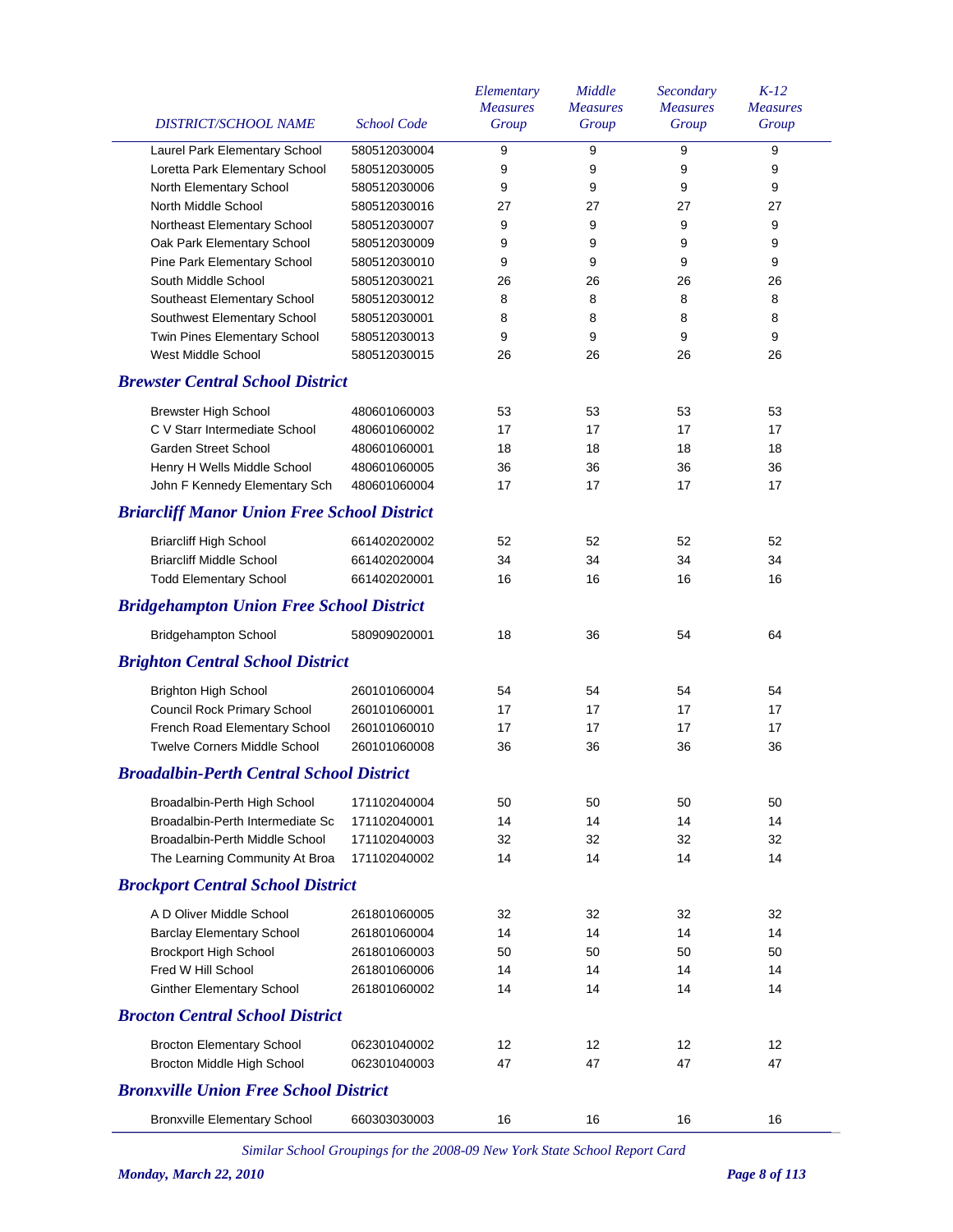| DISTRICT/SCHOOL NAME                                   | <b>School Code</b> | Elementary<br><b>Measures</b><br>Group | Middle<br><b>Measures</b><br>Group | Secondary<br><b>Measures</b><br>Group | $K-12$<br><b>Measures</b><br>Group |
|--------------------------------------------------------|--------------------|----------------------------------------|------------------------------------|---------------------------------------|------------------------------------|
| <b>Bronxville High School</b>                          | 660303030002       | 52                                     | 52                                 | 52                                    | 52                                 |
| <b>Bronxville Middle School</b>                        | 660303030004       | 34                                     | 34                                 | 34                                    | 34                                 |
| <b>Brookfield Central School District</b>              |                    |                                        |                                    |                                       |                                    |
| <b>Brookfield Central School</b>                       | 250109040001       | 11                                     | 29                                 | 47                                    | 64                                 |
| <b>Brookhaven-Comsewogue Union Free School</b>         |                    |                                        |                                    |                                       |                                    |
| Boyle Road Elementary School                           | 580203020007       | 14                                     | 14                                 | 14                                    | 14                                 |
| <b>Clinton Avenue School</b>                           | 580203020005       | 14                                     | 14                                 | 14                                    | 14                                 |
| Comsewogue High School                                 | 580203020008       | 49                                     | 49                                 | 49                                    | 49                                 |
| John F Kennedy Middle School                           | 580203020004       | 31                                     | 31                                 | 31                                    | 31                                 |
| Norwood Avenue School                                  | 580203020002       | 13                                     | 13                                 | 13                                    | 13                                 |
| Terryville Road School                                 | 580203020001       | 14                                     | 14                                 | 14                                    | 14                                 |
| <b>Brunswick Central School District (Brittonkill)</b> |                    |                                        |                                    |                                       |                                    |
| <b>Tamarac Elementary School</b>                       | 490202040003       | 13                                     | 13                                 | 13                                    | 13                                 |
| Tamarac Middle School High Sch                         | 490202040002       | 49                                     | 49                                 | 49                                    | 49                                 |
| <b>Brushton-Moira Central School District</b>          |                    |                                        |                                    |                                       |                                    |
| <b>Brushton Grade School</b>                           | 161601040003       | 12                                     | 12                                 | 12                                    | 12                                 |
| <b>Brushton Moira High School</b>                      | 161601040002       | 47                                     | 47                                 | 47                                    | 47                                 |
| <b>Buffalo City School District</b>                    |                    |                                        |                                    |                                       |                                    |
| <b>Bennett High School</b>                             | 140600010099       | 41                                     | 41                                 | 41                                    | 41                                 |
| <b>Bilingual Center</b>                                | 140600010033       | 6                                      | 6                                  | 6                                     | 6                                  |
| <b>Bilingual Early Childhood Center</b>                | 140600010036       | 6                                      | 6                                  | 6                                     | 6                                  |
| Buffalo Academy For The Visual                         | 140600010097       | 41                                     | 41                                 | 41                                    | 41                                 |
| <b>Buffalo Elementary School Of Te</b>                 | 140600010006       | 6                                      | 6                                  | 6                                     | 6                                  |
| <b>Build Academy</b>                                   | 140600010032       | 5                                      | 5                                  | 5                                     | 5                                  |
| <b>Burgard Vocational High School</b>                  | 140600010101       | 41                                     | 41                                 | 41                                    | 41                                 |
| <b>Campus West School</b>                              | 140600010120       | 5                                      | 5                                  | 5                                     | 5                                  |
| City Honors School At Fosdick M                        | 140600010102       | 40                                     | 40                                 | 40                                    | 40                                 |
| Community School #53                                   | 140600010053       | 5                                      | 5                                  | 5                                     | 5                                  |
| Discovery School                                       | 140600010001       | 4                                      | 4                                  | 4                                     | 4                                  |
| Dr Antonia Pantoja Community S                         | 140600010018       | 6                                      | 6                                  | 6                                     | 6                                  |
| Dr Charles R Drew Science Magn                         | 140600010090       | 5                                      | 5                                  | 5                                     | 5                                  |
| Dr George Blackman Ecc                                 | 140600010054       | 5                                      | 5                                  | 5                                     | 5                                  |
| Dr Lydia T Wright Sch Of Excelle                       | 140600010094       | 5                                      | 5                                  | 5                                     | 5                                  |
| Dr Martin Luther King, Jr Multicult                    | 140600010039       | 5                                      | 5                                  | 5                                     | 5                                  |
| D'Youville-Porter Campus                               | 140600010003       | 6                                      | 6                                  | 6                                     | 6                                  |
| East High School                                       | 140600010307       | 41                                     | 41                                 | 41                                    | 41                                 |
| Emerson School Of Hospitality                          | 140600010104       | 41                                     | 41                                 | 41                                    | 41                                 |
| Frank A Sedita School #30                              | 140600010130       | 6                                      | 6                                  | 6                                     | 6                                  |
| Frederick Olmsted #56                                  | 140600010056       | 4                                      | 4                                  | 4                                     | 4                                  |
| Frederick Olmsted #64                                  | 140600010064       | 4                                      | 4                                  | 4                                     | 4                                  |
| <b>Grabiarz School Of Excellence</b>                   | 140600010129       | 24                                     | 24                                 | 24                                    | 24                                 |
| Grover Cleveland High School                           | 140600010103       | 42                                     | 42                                 | 42                                    | 42                                 |
| Harriet Ross Tubman Academy                            | 140600010031       | 6                                      | 6                                  | 6                                     | 6                                  |
| Harvey Austin School #97                               | 140600010197       | 24                                     | 24                                 | 24                                    | 24                                 |
| Herman Badillo Community Scho                          | 140600010076       | 6                                      | 6                                  | 6                                     | 6                                  |
| <b>Highgate Heights</b>                                | 140600010080       | 5                                      | 5                                  | 5                                     | 5                                  |
| Hutchinson Central Technical Hig                       | 140600010105       | 40                                     | 40                                 | 40                                    | 40                                 |
| International Preparatory School                       | 140600010308       | 42                                     | 42                                 | 42                                    | 42                                 |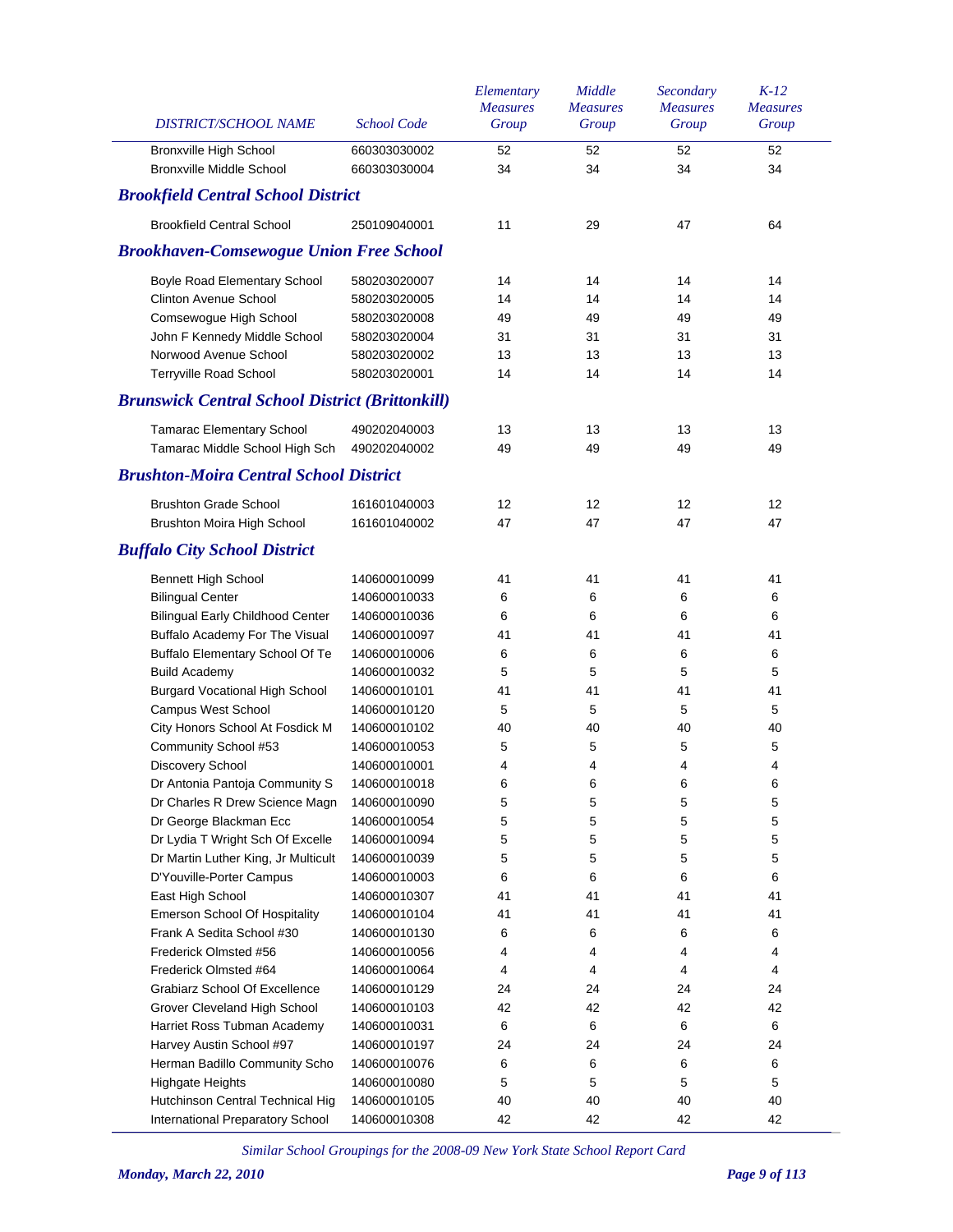| <b>DISTRICT/SCHOOL NAME</b>                            | <b>School Code</b> | Elementary<br><b>Measures</b><br>Group | Middle<br><b>Measures</b><br>Group | Secondary<br><b>Measures</b><br>Group | $K-12$<br><b>Measures</b><br>Group |
|--------------------------------------------------------|--------------------|----------------------------------------|------------------------------------|---------------------------------------|------------------------------------|
| <b>International School</b>                            | 140600010045       | 6                                      | 6                                  | 6                                     | 6                                  |
| Lafayette High School                                  | 140600010107       | 42                                     | 42                                 | 42                                    | 42                                 |
| Leonardo Da Vinci High School                          | 140600010128       | 40                                     | 40                                 | 40                                    | 40                                 |
| Lorraine Elementary School                             | 140600010072       | 4                                      | 4                                  | 4                                     | 4                                  |
| Lovejoy Discovery School #43                           | 140600010043       | 5                                      | 5                                  | 5                                     | 5                                  |
| Mckinley Vocational High School                        | 140600010098       | 41                                     | 41                                 | 41                                    | 41                                 |
| Montessori At #78                                      | 140600010078       | 5                                      | 5                                  | 5                                     | 5                                  |
| Montessori School                                      | 140600010122       | 4                                      | 4                                  | $\overline{4}$                        | 4                                  |
| Native American Magnet                                 | 140600010019       | 6                                      | 6                                  | 6                                     | 6                                  |
| Ps 11 Poplar Street Academy                            | 140600010011       | 6                                      | 6                                  | 6                                     | 6                                  |
| Ps 17                                                  | 140600010017       | 5                                      | 5                                  | 5                                     | 5                                  |
| Ps 27 Hillery Park Academy                             | 140600010027       | 5                                      | 5                                  | 5                                     | 5                                  |
| Ps 37 Futures Academy                                  | 140600010037       | 5                                      | 5                                  | 5                                     | 5                                  |
| Ps 42 Occupational Training Cent                       | 140600010042       | 41                                     | 41                                 | 41                                    | 41                                 |
| Ps 59 Dr Charles Drew Science                          | 140600010059       | 5                                      | 5                                  | 5                                     | 5                                  |
| Ps 61                                                  | 140600010061       | 6                                      | 6                                  | 6                                     | 6                                  |
| Ps 65 Roosevelt Academy                                | 140600010065       | 5                                      | 5                                  | 5                                     | 5                                  |
| Ps 66 North Park Academy                               | 140600010066       | 23                                     | 23                                 | 23                                    | 23                                 |
| Ps 69 Houghton Academy                                 | 140600010069       | 5                                      | 5                                  | 5                                     | 5                                  |
| Ps 74 Hamlin Park Elementary S                         | 140600010074       | 6                                      | 6                                  | 6                                     | 6                                  |
| Ps 81                                                  | 140600010081       | 4                                      | 4                                  | 4                                     | 4                                  |
| Ps 82                                                  | 140600010082       | 6                                      | 6                                  | 6                                     | 6                                  |
| Ps 84                                                  | 140600010084       | 40                                     | 40                                 | 40                                    | 40                                 |
| Riverside Institute Of Technology                      | 140600010108       | 42                                     | 42                                 | 42                                    | 42                                 |
| South Park High School                                 | 140600010110       | 40                                     | 40                                 | 40                                    | 40                                 |
| Southside Elementary School                            | 140600010093       | 5                                      | 5                                  | 5                                     | 5                                  |
| Stanley Makowski Early Childhoo                        | 140600010126       | 5                                      | 5                                  | 5                                     | 5                                  |
| The Academy School #131                                | 140600010131       | 42                                     | 42                                 | 42                                    | 42                                 |
| The Math Science Technology Pr                         | 140600010132       | 41                                     | 41                                 | 41                                    | 41                                 |
| <b>Waterfront School</b>                               | 140600010119       | 5                                      | 5                                  | 5                                     | 5                                  |
| West Hertel Elementary School                          | 140600010118       | 6                                      | 6                                  | 6                                     | 6                                  |
| <b>Burnt Hills-Ballston Lake Central School Distri</b> |                    |                                        |                                    |                                       |                                    |
| Burnt Hills-Ballston Lake Senior                       | 520101060006       | 53                                     | 53                                 | 53                                    | 53                                 |
| Charlton Heights Elementary Sch                        | 520101060002       | 17                                     | 17                                 | 17                                    | 17                                 |
| Francis L Stevens Elementary Sc                        | 520101060001       | 17                                     | 17                                 | 17                                    | 17                                 |
| Pashley Elementary School                              | 520101060004       | 17                                     | 17                                 | 17                                    | 17                                 |
| Richard H O'Rourke Middle Scho                         | 520101060005       | 35                                     | 35                                 | 35                                    | 35                                 |
| <b>Byram Hills Central School District</b>             |                    |                                        |                                    |                                       |                                    |
|                                                        |                    |                                        |                                    |                                       |                                    |
| Byram Hills High School                                | 661201060006       | 52                                     | 52                                 | 52                                    | 52                                 |
| Coman Hill School                                      | 661201060002       | 16                                     | 16                                 | 16                                    | 16                                 |
| <b>H C Crittenden Middle School</b>                    | 661201060007       | 34                                     | 34                                 | 34                                    | 34                                 |
| Wampus School                                          | 661201060005       | 16                                     | 16                                 | 16                                    | 16                                 |
| <b>Byron-Bergen Central School District</b>            |                    |                                        |                                    |                                       |                                    |
| Byron-Bergen Elementary School                         | 180701040004       | 14                                     | 14                                 | 14                                    | 14                                 |
| Byron-Bergen High School                               | 180701040001       | 50                                     | 50                                 | 50                                    | 50                                 |
| Byron-Bergen Middle School                             | 180701040005       | 32                                     | 32                                 | 32                                    | 32                                 |
| <b>Cairo-Durham Central School District</b>            |                    |                                        |                                    |                                       |                                    |
| Cairo Elementary School                                | 190301040001       | 15                                     | 15                                 | 15                                    | 15                                 |
| Cairo-Durham High School                               | 190301040003       | 51                                     | 51                                 | 51                                    | 51                                 |
|                                                        |                    |                                        |                                    |                                       |                                    |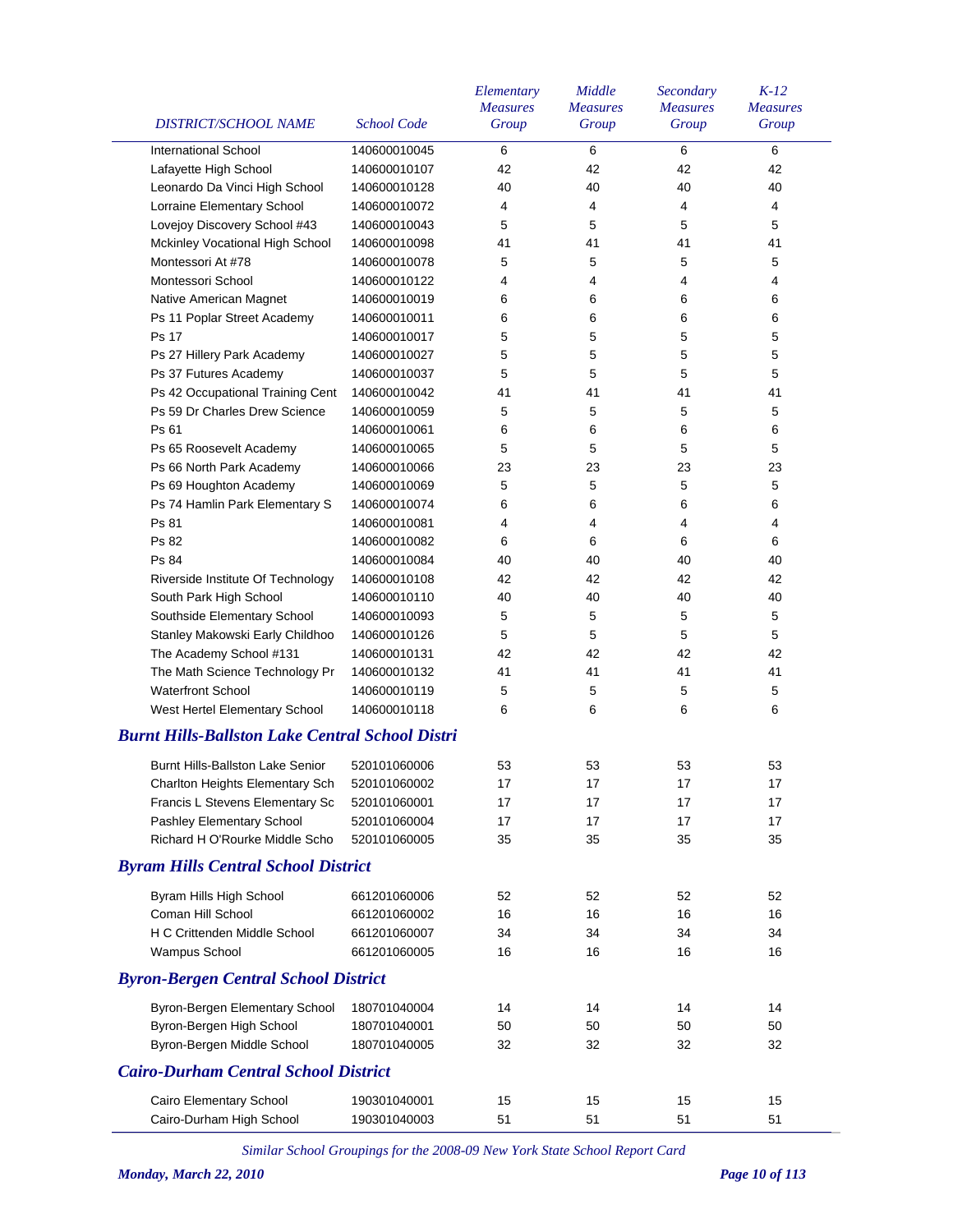| DISTRICT/SCHOOL NAME                                           | <b>School Code</b>           | Elementary<br><b>Measures</b><br>Group | Middle<br><b>Measures</b><br>Group | Secondary<br><b>Measures</b><br>Group | $K-12$<br><b>Measures</b><br>Group |
|----------------------------------------------------------------|------------------------------|----------------------------------------|------------------------------------|---------------------------------------|------------------------------------|
| Cairo-Durham Middle School<br>Durham Elementary School         | 190301040004<br>190301040002 | 33<br>14                               | 33<br>14                           | 33<br>14                              | 33<br>14                           |
| <b>Caledonia-Mumford Central School District</b>               |                              |                                        |                                    |                                       |                                    |
| Caledonia-Mumford Elementary S                                 | 240201040001                 | 14                                     | 14                                 | 14                                    | 14                                 |
| Caledonia-Mumford High School<br>Caledonia-Mumford Middle Scho | 240201040002                 | 49<br>31                               | 49<br>31                           | 49<br>31                              | 49<br>31                           |
| <b>Cambridge Central School District</b>                       | 240201040003                 |                                        |                                    |                                       |                                    |
|                                                                |                              |                                        |                                    |                                       |                                    |
| Cambridge Elementary School<br>Cambridge Junior-Senior High Sc | 641610040002<br>641610040003 | 14<br>50                               | 14<br>50                           | 14<br>50                              | 14<br>50                           |
| <b>Camden Central School District</b>                          |                              |                                        |                                    |                                       |                                    |
| Annsville Area School                                          | 410601040004                 | 11                                     | 11                                 | 11                                    | 11                                 |
| Camden Elementary School                                       | 410601040007                 | 11                                     | 11                                 | 11                                    | 11                                 |
| Camden Middle School                                           | 410601040010                 | 29                                     | 29                                 | 29                                    | 29                                 |
| Camden Senior High School                                      | 410601040006                 | 47                                     | 47                                 | 47                                    | 47                                 |
| Mcconnellsville Elementary Scho                                | 410601040002                 | 11                                     | 11                                 | 11                                    | 11                                 |
| North Bay Area School                                          | 410601040003                 | 12                                     | 12                                 | 12                                    | 12                                 |
| <b>Campbell-Savona Central School District</b>                 |                              |                                        |                                    |                                       |                                    |
| Campbell-Savona Elementary Sc                                  | 570603040001                 | 11                                     | 11                                 | 11                                    | 11                                 |
| Campbell-Savona Junior/Senior                                  | 570603040002                 | 47                                     | 47                                 | 47                                    | 47                                 |
| <b>Canajoharie Central School District</b>                     |                              |                                        |                                    |                                       |                                    |
| Canajoharie Middle School                                      | 270301040003                 | 28                                     | 28                                 | 28                                    | 28                                 |
| Canajoharie Senior High School                                 | 270301040002                 | 46                                     | 46                                 | 46                                    | 46                                 |
| East Hill School                                               | 270301040004                 | 11                                     | 11                                 | 11                                    | 11                                 |
| <b>Canandaigua City School District</b>                        |                              |                                        |                                    |                                       |                                    |
| Canandaigua Academy                                            | 430300050002                 | 50                                     | 50                                 | 50                                    | 50                                 |
| Canandaigua Elementary School                                  | 430300050001                 | 14                                     | 14                                 | 14                                    | 14                                 |
| Canandaigua Middle School                                      | 430300050004                 | 32                                     | 32                                 | 32                                    | 32                                 |
| Canandaigua Primary School                                     | 430300050003                 | 14                                     | 14                                 | 14                                    | 14                                 |
| <b>Canaseraga Central School District</b>                      |                              |                                        |                                    |                                       |                                    |
| Canaseraga School                                              | 021102040001                 | 10                                     | 28                                 | 47                                    | 64                                 |
| <b>Canastota Central School District</b>                       |                              |                                        |                                    |                                       |                                    |
| Canastota High School                                          | 250901060004                 | 51                                     | 51                                 | 51                                    | 51                                 |
| Peterboro Street Elementary Sch                                | 250901060003                 | 15                                     | 15                                 | 15                                    | 15                                 |
| Roberts Street Middle School                                   | 250901060005                 | 15                                     | 15                                 | 15                                    | 15                                 |
| South Side Elementary School                                   | 250901060006                 | 15                                     | 15                                 | 15                                    | 15                                 |
| <b>Candor Central School District</b>                          |                              |                                        |                                    |                                       |                                    |
| <b>Candor Elementary School</b>                                | 600301040003                 | 11                                     | 11                                 | 11                                    | 11                                 |
| Candor Junior-Senior High Schoo                                | 600301040002                 | 46                                     | 46                                 | 46                                    | 46                                 |
| <b>Canisteo-Greenwood Csd</b>                                  |                              |                                        |                                    |                                       |                                    |
| Canisteo-Greenwood Elementary                                  | 571502060002                 | 11                                     | 11                                 | 11                                    | 11                                 |
| Canisteo-Greenwood High School                                 | 571502060001                 | 47                                     | 47                                 | 47                                    | 47                                 |
| Canisteo-Greenwood Middle Sch                                  | 571502060003                 | 29                                     | 29                                 | 29                                    | 29                                 |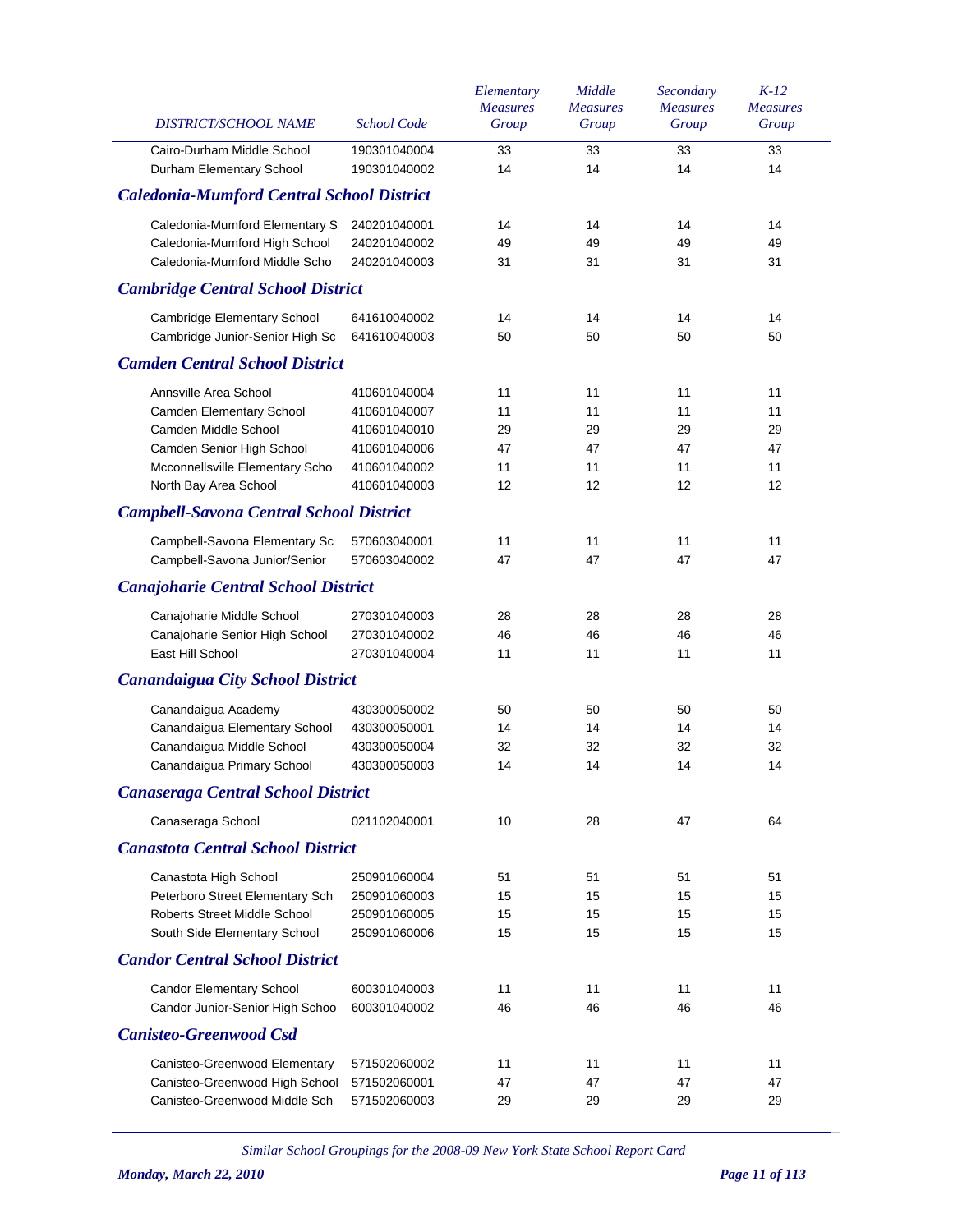|                                                        |                    | Elementary               | Middle                   | Secondary                | $K-12$                   |
|--------------------------------------------------------|--------------------|--------------------------|--------------------------|--------------------------|--------------------------|
| DISTRICT/SCHOOL NAME                                   | <b>School Code</b> | <b>Measures</b><br>Group | <b>Measures</b><br>Group | <b>Measures</b><br>Group | <b>Measures</b><br>Group |
|                                                        |                    |                          |                          |                          |                          |
| <b>Canton Central School District</b>                  |                    |                          |                          |                          |                          |
| F S Banford Elementary School                          | 510201060001       | 15                       | 15                       | 15                       | 15                       |
| H C Williams Senior High School                        | 510201060003       | 51                       | 51                       | 51                       | 51                       |
| J M Mckenney Middle School                             | 510201060004       | 14                       | 14                       | 14                       | 14                       |
| <b>Carle Place Union Free School District</b>          |                    |                          |                          |                          |                          |
| Carle Place Middle Senior High S                       | 280411030003       | 53                       | 53                       | 53                       | 53                       |
| Cherry Lane School                                     | 280411030001       | 18                       | 18                       | 18                       | 18                       |
| Rushmore Avenue School                                 | 280411030002       | 18                       | 18                       | 18                       | 18                       |
| <b>Carmel Central School District</b>                  |                    |                          |                          |                          |                          |
| Carmel High School                                     | 480102060005       | 49                       | 49                       | 49                       | 49                       |
| George Fischer Middle School                           | 480102060007       | 31                       | 31                       | 31                       | 31                       |
| Kent Elementary School                                 | 480102060002       | 13                       | 13                       | 13                       | 13                       |
| Kent Primary School                                    | 480102060001       | 13                       | 13                       | 13                       | 13                       |
| Matthew Paterson Elementary Sc                         | 480102060003       | 13                       | 13                       | 13                       | 13                       |
| <b>Carthage Central School District</b>                |                    |                          |                          |                          |                          |
| <b>Black River School</b>                              | 222201060002       | 10                       | 10                       | 10                       | 10                       |
| Carthage Elementary School                             | 222201060005       | 10                       | 10                       | 10                       | 10                       |
| Carthage Middle School                                 | 222201060011       | 28                       | 28                       | 28                       | 28                       |
| Carthage Senior High School                            | 222201060001       | 46                       | 46                       | 46                       | 46                       |
| West Carthage Elementary Scho                          | 222201060006       | 10                       | 10                       | 10                       | 10                       |
| <b>Cassadaga Valley Central School District</b>        |                    |                          |                          |                          |                          |
| Cassadaga Elementary School                            | 060401040002       | 11                       | 11                       | 11                       | 11                       |
| Cassadaga Valley High School                           | 060401040006       | 47                       | 47                       | 47                       | 47                       |
| Sinclairville Elementary School                        | 060401040003       | 11                       | 11                       | 11                       | 11                       |
| <b>Cato-Meridian Central School District</b>           |                    |                          |                          |                          |                          |
| Cato-Meridian Elementary School                        | 050401040001       | 14                       | 14                       | 14                       | 14                       |
| Cato-Meridian Middle School                            | 050401040002       | 32                       | 32                       | 32                       | 32                       |
| Cato-Meridian Senior High Schoo                        | 050401040003       | 49                       | 49                       | 49                       | 49                       |
| <b>Catskill Central School District</b>                |                    |                          |                          |                          |                          |
| <b>Catskill Elementary School</b>                      | 190401060008       | 14                       | 14                       | 14                       | 14                       |
| Catskill Middle School                                 | 190401060007       | 33                       | 33                       | 33                       | 33                       |
| Catskill Senior High School                            | 190401060003       | 51                       | 51                       | 51                       | 51                       |
| <b>Cattaraugus-Little Valley Central School Distri</b> |                    |                          |                          |                          |                          |
| Cattaraugus-Little Valley High Sc                      | 042302040003       | 51                       | 51                       | 51                       | 51                       |
| Cattaraugus-Little Valley Interme                      | 042302040001       | 15                       | 15                       | 15                       | 15                       |
| Cattaraugus-Little Valley Middle S                     | 042302040004       | 33                       | 33                       | 33                       | 33                       |
| Cattaraugus-Little Valley Primary                      | 042302040002       | 15                       | 15                       | 15                       | 15                       |
| <b>Cazenovia Central School District</b>               |                    |                          |                          |                          |                          |
| <b>Burton Street Elementary School</b>                 | 250201060006       | 13                       | 13                       | 13                       | 13                       |
| Cazenovia High School                                  | 250201060002       | 49                       | 49                       | 49                       | 49                       |
| Cazenovia Middle School                                | 250201060001       | 31                       | 31                       | 31                       | 31                       |
| <b>Center Moriches Union Free School District</b>      |                    |                          |                          |                          |                          |
| Center Moriches High School                            | 580233020001       | 50                       | 50                       | 50                       | 50                       |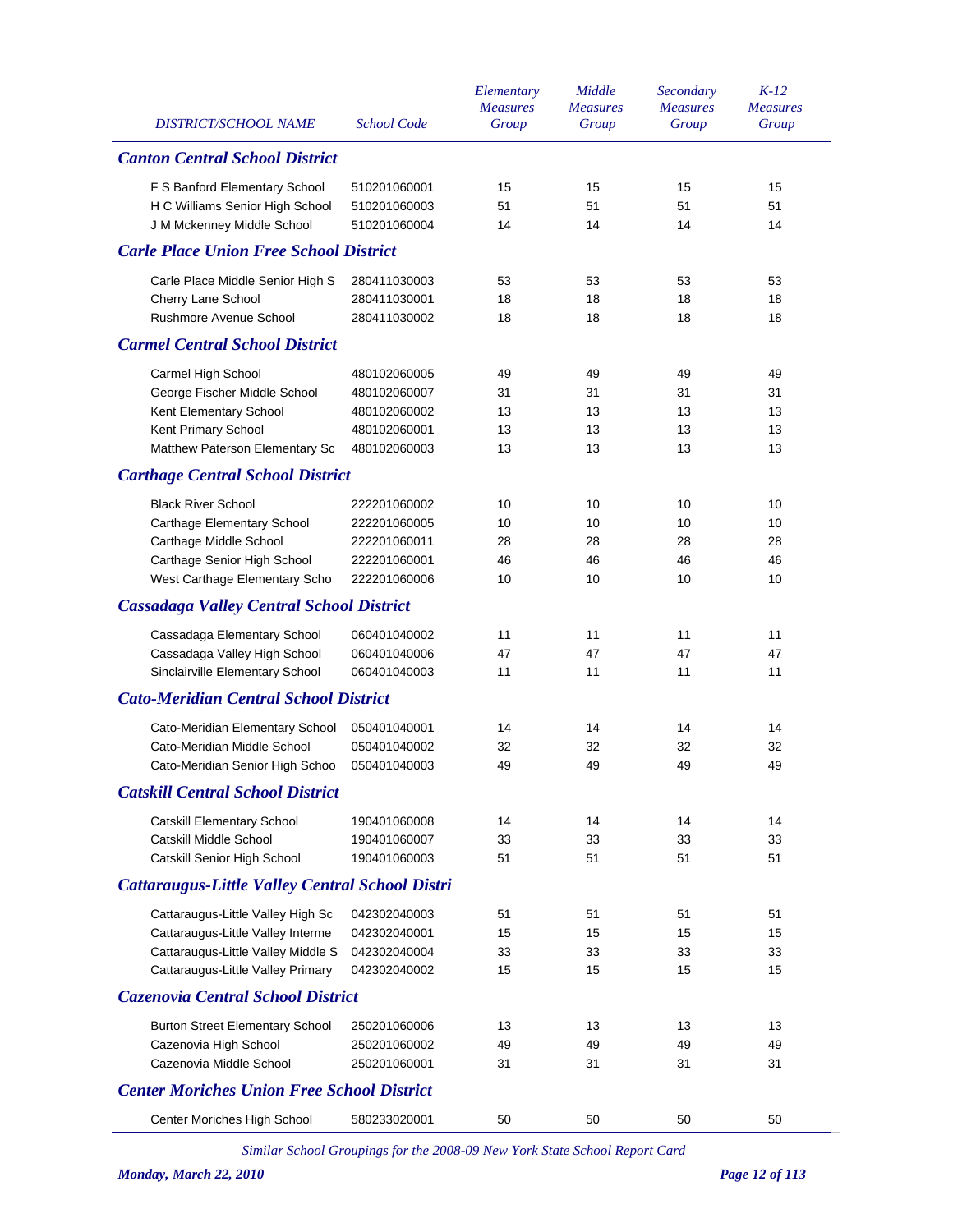| DISTRICT/SCHOOL NAME                                            | <b>School Code</b>           | Elementary<br><b>Measures</b><br>Group | Middle<br><b>Measures</b><br>Group | Secondary<br><b>Measures</b><br>Group | $K-12$<br><b>Measures</b><br>Group |
|-----------------------------------------------------------------|------------------------------|----------------------------------------|------------------------------------|---------------------------------------|------------------------------------|
|                                                                 |                              |                                        |                                    |                                       |                                    |
| Center Moriches Middle School<br>Clayton Huey Elementary School | 580233020002<br>580233020003 | 33<br>14                               | 33<br>14                           | 33<br>14                              | 33<br>14                           |
|                                                                 |                              |                                        |                                    |                                       |                                    |
| <b>Central Islip Union Free School District</b>                 |                              |                                        |                                    |                                       |                                    |
| Andrew T Morrow School                                          | 580513030007                 | 9                                      | 9                                  | 9                                     | 9                                  |
| Central Islip Early Childhood Cent                              | 580513030009                 | 8                                      | 8                                  | 8                                     | 8                                  |
| Central Islip Senior High School                                | 580513030006                 | 43                                     | 43                                 | 43                                    | 43                                 |
| Charles A Mulligan School                                       | 580513030005                 | 8                                      | 8                                  | 8                                     | 8                                  |
| Cordello Avenue Elementary Sch                                  | 580513030001                 | 8                                      | 8                                  | 8                                     | 8                                  |
| Francis J O'Neill School                                        | 580513030002                 | 8                                      | 8                                  | 8                                     | 8                                  |
| Marguerite L Mulvey School                                      | 580513030003                 | 9                                      | 9                                  | 9                                     | 9                                  |
| Ralph Reed School                                               | 580513030008                 | 26                                     | 26                                 | 26                                    | 26                                 |
| <b>Central Square Central School District</b>                   |                              |                                        |                                    |                                       |                                    |
| Aura A Cole Elementary School                                   | 460801060001                 | 14                                     | 14                                 | 14                                    | 14                                 |
| <b>Brewerton Elementary School</b>                              | 460801060002                 | 14                                     | 14                                 | 14                                    | 14                                 |
| Central Square Intermediate Sch                                 | 460801060003                 | 14                                     | 14                                 | 14                                    | 14                                 |
| Central Square Middle School                                    | 460801060008                 | 32                                     | 32                                 | 32                                    | 32                                 |
| Cleveland Elementary School                                     | 460801060004                 | 15                                     | 15                                 | 15                                    | 15                                 |
| Hastings Mallory Elementary Sch                                 | 460801060007                 | 15                                     | 15                                 | 15                                    | 15                                 |
| Millard Hawk Primary School                                     | 460801060006                 | 15                                     | 15                                 | 15                                    | 15                                 |
| Paul V Moore High School                                        | 460801060005                 | 50                                     | 50                                 | 50                                    | 50                                 |
| <b>Chappaqua Central School District</b>                        |                              |                                        |                                    |                                       |                                    |
| Douglas G Grafflin School                                       | 661004060001                 | 17                                     | 17                                 | 17                                    | 17                                 |
| Horace Greeley High School                                      | 661004060004                 | 52                                     | 52                                 | 52                                    | 52                                 |
| Roaring Brook School                                            | 661004060002                 | 16                                     | 16                                 | 16                                    | 16                                 |
| Robert E Bell School                                            | 661004060003                 | 34                                     | 34                                 | 34                                    | 34                                 |
| Seven Bridges Middle School                                     | 661004060006                 | 34                                     | 34                                 | 34                                    | 34                                 |
| Westorchard School                                              | 661004060005                 | 16                                     | 16                                 | 16                                    | 16                                 |
| <b>Charlotte Valley Central School District</b>                 |                              |                                        |                                    |                                       |                                    |
| Charlotte Valley School                                         | 120401040001                 | 12                                     | 30                                 | 48                                    | 64                                 |
| <b>Chateaugay Central School District</b>                       |                              |                                        |                                    |                                       |                                    |
| Chateaugay Elementary School                                    | 160801040001                 | 10                                     | 10                                 | 10                                    | 10                                 |
| Chateaugay High School                                          | 160801040002                 | 46                                     | 46                                 | 46                                    | 46                                 |
| <b>Chatham Central School District</b>                          |                              |                                        |                                    |                                       |                                    |
| Chatham High School                                             | 101001040002                 | 49                                     | 49                                 | 49                                    | 49                                 |
| Chatham Middle School                                           | 101001040006                 | 32                                     | 32                                 | 32                                    | 32                                 |
| Mary E Dardess Elementary Scho                                  | 101001040001                 | 14                                     | 14                                 | 14                                    | 14                                 |
| Chautauqua Lake Central School District                         |                              |                                        |                                    |                                       |                                    |
| Chautauqua Lake Elementary Sc                                   | 060503040002                 | 15                                     | 15                                 | 15                                    | 15                                 |
| Chautauqua Lake Middle School                                   | 060503040003                 | 33                                     | 33                                 | 33                                    | 33                                 |
| Chautauqua Lake Secondary Sch                                   | 060503040001                 | 50                                     | 50                                 | 50                                    | 50                                 |
| <b>Chazy Union Free School District</b>                         |                              |                                        |                                    |                                       |                                    |
|                                                                 |                              |                                        |                                    |                                       |                                    |
| Chazy Central Rural Elementary                                  | 090601020001                 | 14                                     | 14                                 | 14                                    | 14                                 |
| Chazy Central Rural Junior-Senio                                | 090601020002                 | 49                                     | 49                                 | 49                                    | 49                                 |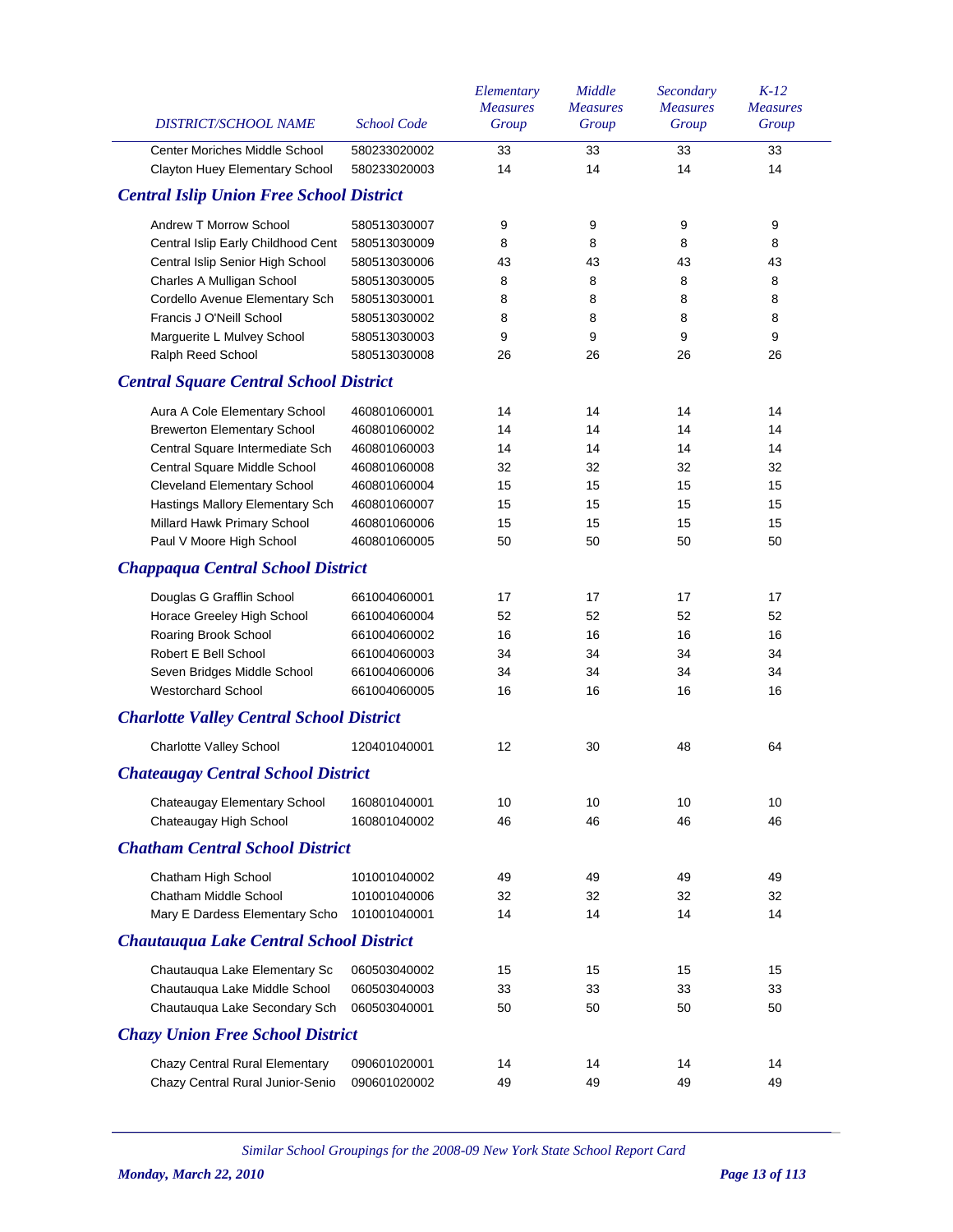| DISTRICT/SCHOOL NAME                                   | <b>School Code</b> | Elementary<br><b>Measures</b><br>Group | Middle<br><b>Measures</b><br>Group | Secondary<br><b>Measures</b><br>Group | $K-12$<br><b>Measures</b><br>Group |
|--------------------------------------------------------|--------------------|----------------------------------------|------------------------------------|---------------------------------------|------------------------------------|
| <b>Cheektowaga Central School District</b>             |                    |                                        |                                    |                                       |                                    |
| Cheektowaga High School                                | 140701060006       | 51                                     | 51                                 | 51                                    | 51                                 |
| Cheektowaga Middle School                              | 140701060007       | 33                                     | 33                                 | 33                                    | 33                                 |
| Pine Hill Primary Center                               | 140701060001       | 15                                     | 15                                 | 15                                    | 15                                 |
| Union East Elementary School                           | 140701060004       | 15                                     | 15                                 | 15                                    | 15                                 |
| <b>Cheektowaga-Maryvale Union Free School Dist</b>     |                    |                                        |                                    |                                       |                                    |
| Maryvale High School                                   | 140702030006       | 49                                     | 49                                 | 49                                    | 49                                 |
| Maryvale Intermediate School                           | 140702030004       | 14                                     | 14                                 | 14                                    | 14                                 |
| Maryvale Middle School                                 | 140702030005       | 32                                     | 32                                 | 32                                    | 32                                 |
| Maryvale Primary School                                | 140702030003       | 15                                     | 15                                 | 15                                    | 15                                 |
| <b>Cheektowaga-Sloan Union Free School District</b>    |                    |                                        |                                    |                                       |                                    |
| John F Kennedy Middle School                           | 140709030003       | 25                                     | 25                                 | 25                                    | 25                                 |
| John F Kennedy Senior High Sch                         | 140709030004       | 43                                     | 43                                 | 43                                    | 43                                 |
| <b>Theodore Roosevelt School</b>                       | 140709030001       | 7                                      | $\overline{7}$                     | $\overline{7}$                        | $\overline{7}$                     |
| Woodrow Wilson Elementary Sch                          | 140709030002       | 7                                      | $\overline{7}$                     | $\overline{7}$                        | $\overline{7}$                     |
| <b>Chenango Forks Central School District</b>          |                    |                                        |                                    |                                       |                                    |
| Charlotte Kenyon Elementary Sch                        | 030101060001       | 14                                     | 14                                 | 14                                    | 14                                 |
| Chenango Forks High School                             | 030101060003       | 50                                     | 50                                 | 50                                    | 50                                 |
| Chenango Forks Middle School                           | 030101060004       | 32                                     | 32                                 | 32                                    | 32                                 |
| John R Harshaw Primary School                          | 030101060002       | 14                                     | 14                                 | 14                                    | 14                                 |
| <b>Chenango Valley Central School District</b>         |                    |                                        |                                    |                                       |                                    |
| Chenango Bridge Elementary Sc                          | 030701060003       | 10                                     | 10                                 | 10                                    | 10                                 |
| Chenango Valley High School                            | 030701060001       | 46                                     | 46                                 | 46                                    | 46                                 |
| Chenango Valley Middle School                          | 030701060005       | 30                                     | 30                                 | 30                                    | 30                                 |
| Port Dickinson Elementary Schoo                        | 030701060004       | 10                                     | 10                                 | 10                                    | 10                                 |
| <b>Cherry Valley-Springfield Central School Distri</b> |                    |                                        |                                    |                                       |                                    |
| Cherry Valley-Springfield Element                      | 472202040004       | 14                                     | 14                                 | 14                                    | 14                                 |
| Cherry Valley-Springfield Junior-S                     | 472202040001       | 51                                     | 51                                 | 51                                    | 51                                 |
| <b>Chester Union Free School District</b>              |                    |                                        |                                    |                                       |                                    |
| Chester Academy-Middle/High Sc                         | 440201020001       | 50                                     | 50                                 | 50                                    | 50                                 |
| <b>Chester Elementary School</b>                       | 440201020002       | 14                                     | 14                                 | 14                                    | 14                                 |
| <b>Chittenango Central School District</b>             |                    |                                        |                                    |                                       |                                    |
| <b>Bolivar Road Elementary School</b>                  | 251601060002       | 14                                     | 14                                 | 14                                    | 14                                 |
| <b>Bridgeport Elementary School</b>                    | 251601060001       | 14                                     | 14                                 | 14                                    | 14                                 |
| Chittenango High School                                | 251601060005       | 49                                     | 49                                 | 49                                    | 49                                 |
| Chittenango Middle School                              | 251601060003       | 32                                     | 32                                 | 32                                    | 32                                 |
| Lake Street Elementary School                          | 251601060006       | 14                                     | 14                                 | 14                                    | 14                                 |
| <b>Churchville-Chili Central School District</b>       |                    |                                        |                                    |                                       |                                    |
| Chestnut Ridge Elementary Scho                         | 261501060002       | 14                                     | 14                                 | 14                                    | 14                                 |
| Churchville Elementary School                          | 261501060003       | 14                                     | 14                                 | 14                                    | 14                                 |
| Churchville-Chili Middle School 5-                     | 261501060008       | 32                                     | 32                                 | 32                                    | 32                                 |
| Churchville-Chili Senior High Sch                      | 261501060004       | 50                                     | 50                                 | 50                                    | 50                                 |
| Fairbanks Road Elementary Scho                         | 261501060006       | 14                                     | 14                                 | 14                                    | 14                                 |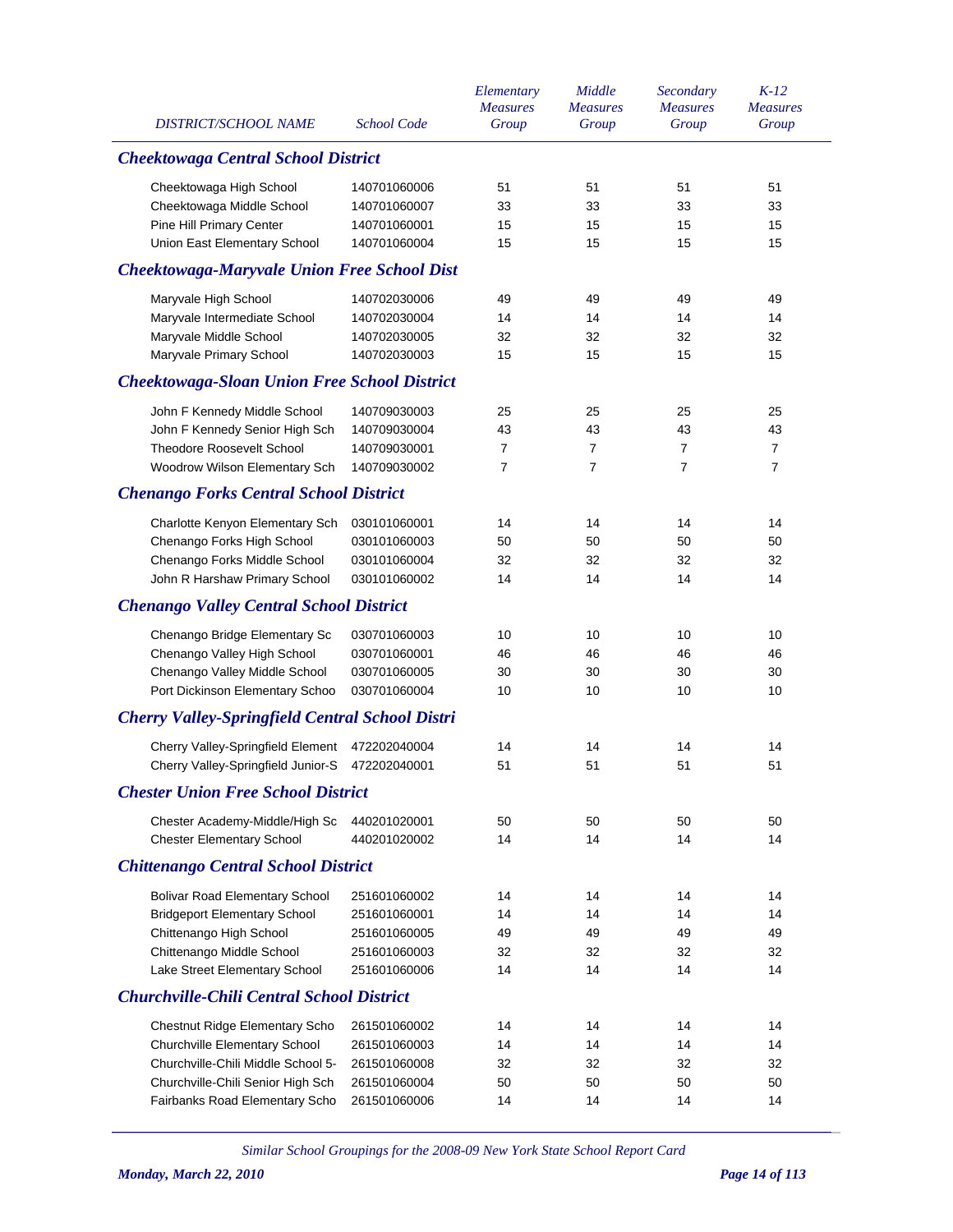| <b>DISTRICT/SCHOOL NAME</b>                      | <b>School Code</b> | Elementary<br><b>Measures</b><br>Group | Middle<br><b>Measures</b><br>Group | Secondary<br><b>Measures</b><br>Group | $K-12$<br><b>Measures</b><br>Group |
|--------------------------------------------------|--------------------|----------------------------------------|------------------------------------|---------------------------------------|------------------------------------|
| <b>Cincinnatus Central School District</b>       |                    |                                        |                                    |                                       |                                    |
| <b>Cincinnatus Elementary School</b>             | 110101040001       | 11                                     | 11                                 | 11                                    | 11                                 |
| Cincinnatus High School                          | 110101040002       | 47                                     | 47                                 | 47                                    | 47                                 |
| <b>Cincinnatus Middle School</b>                 | 110101040003       | 29                                     | 29                                 | 29                                    | 29                                 |
| <b>Clarence Central School District</b>          |                    |                                        |                                    |                                       |                                    |
| <b>Clarence Center Elementary Sch</b>            | 140801060007       | 17                                     | 17                                 | 17                                    | 17                                 |
| <b>Clarence Middle School</b>                    | 140801060008       | 35                                     | 35                                 | 35                                    | 35                                 |
| <b>Clarence Senior High School</b>               | 140801060006       | 53                                     | 53                                 | 53                                    | 53                                 |
| Harris Hill Elementary School                    | 140801060002       | 17                                     | 17                                 | 17                                    | 17                                 |
| Ledgeview Elementary School                      | 140801060003       | 17                                     | 17                                 | 17                                    | 17                                 |
| Sheridan Hill Elementary School                  | 140801060005       | 16                                     | 16                                 | 16                                    | 16                                 |
| <b>Clarkstown Central School District</b>        |                    |                                        |                                    |                                       |                                    |
| Bardonia Elementary School                       | 500101060002       | 18                                     | 18                                 | 18                                    | 18                                 |
| <b>Birchwood School</b>                          | 500101060020       | 18                                     | 36                                 | 54                                    | 64                                 |
| Clarkstown North Senior High Sc                  | 500101060011       | 54                                     | 54                                 | 54                                    | 54                                 |
| Clarkstown South Senior High Sc                  | 500101060019       | 53                                     | 53                                 | 53                                    | 53                                 |
| <b>Congers Elementary School</b>                 | 500101060005       | 17                                     | 17                                 | 17                                    | 17                                 |
| Felix Festa Achievement Middle                   | 500101060024       | 35                                     | 35                                 | 35                                    | 35                                 |
| Felix Festa Character Middle Sch                 | 500101060023       | 35                                     | 35                                 | 35                                    | 35                                 |
| <b>Felix Festa Determination Middle</b>          | 500101060022       | 35                                     | 35                                 | 35                                    | 35                                 |
| Lakewood Elementary School                       | 500101060014       | 18                                     | 18                                 | 18                                    | 18                                 |
| Laurel Plains Elementary School                  | 500101060006       | 17                                     | 17                                 | 17                                    | 17                                 |
| Link Elementary School                           | 500101060007       | 17                                     | 17                                 | 17                                    | 17                                 |
| Little Tor Elementary School                     | 500101060001       | 17                                     | 17                                 | 17                                    | 17                                 |
| New City Elementary School                       | 500101060008       | 17                                     | 17                                 | 17                                    | 17                                 |
| Strawtown Elementary School                      | 500101060016       | 17                                     | 17                                 | 17                                    | 17                                 |
| West Nyack Elementary School                     | 500101060010       | 18                                     | 18                                 | 18                                    | 18                                 |
| Woodglen Elementary School                       | 500101060015       | 18                                     | 18                                 | 18                                    | 18                                 |
| <b>Cleveland Hill Union Free School District</b> |                    |                                        |                                    |                                       |                                    |
| Cleveland Hill Elementary School                 | 140703020002       | 15                                     | 15                                 | 15                                    | 15                                 |
| Cleveland Hill High School                       | 140703020003       | 51                                     | 51                                 | 51                                    | 51                                 |
| Cleveland Hill Middle School                     | 140703020004       | 32                                     | 32                                 | 32                                    | 32                                 |
| <b>Clifton-Fine Central School District</b>      |                    |                                        |                                    |                                       |                                    |
| Clifton-Fine Elementary School                   | 510401040002       | 12                                     | 12                                 | 12                                    | 12                                 |
| Clifton-Fine Junior-Senior High S                | 510401040001       | 47                                     | 47                                 | 47                                    | 47                                 |
| <b>Clinton Central School District</b>           |                    |                                        |                                    |                                       |                                    |
| <b>Clinton Elementary School</b>                 | 411101060001       | 13                                     | 13                                 | 13                                    | 13                                 |
| <b>Clinton Middle School</b>                     | 411101060004       | 31                                     | 31                                 | 31                                    | 31                                 |
| Clinton Senior High School                       | 411101060005       | 49                                     | 49                                 | 49                                    | 49                                 |
| <b>Clyde-Savannah Central School District</b>    |                    |                                        |                                    |                                       |                                    |
| <b>Clyde Elementary School</b>                   | 650301040002       | 12                                     | 12                                 | 12                                    | 12                                 |
| Clyde Junior-Senior High School                  | 650301040003       | 48                                     | 48                                 | 48                                    | 48                                 |
| Savannah Elementary School                       | 650301040001       | 11                                     | 11                                 | 11                                    | 11                                 |
| <b>Clymer Central School District</b>            |                    |                                        |                                    |                                       |                                    |
|                                                  |                    |                                        |                                    |                                       |                                    |
| <b>Clymer Central School</b>                     | 060701040003       | 15                                     | 33                                 | 51                                    | 64                                 |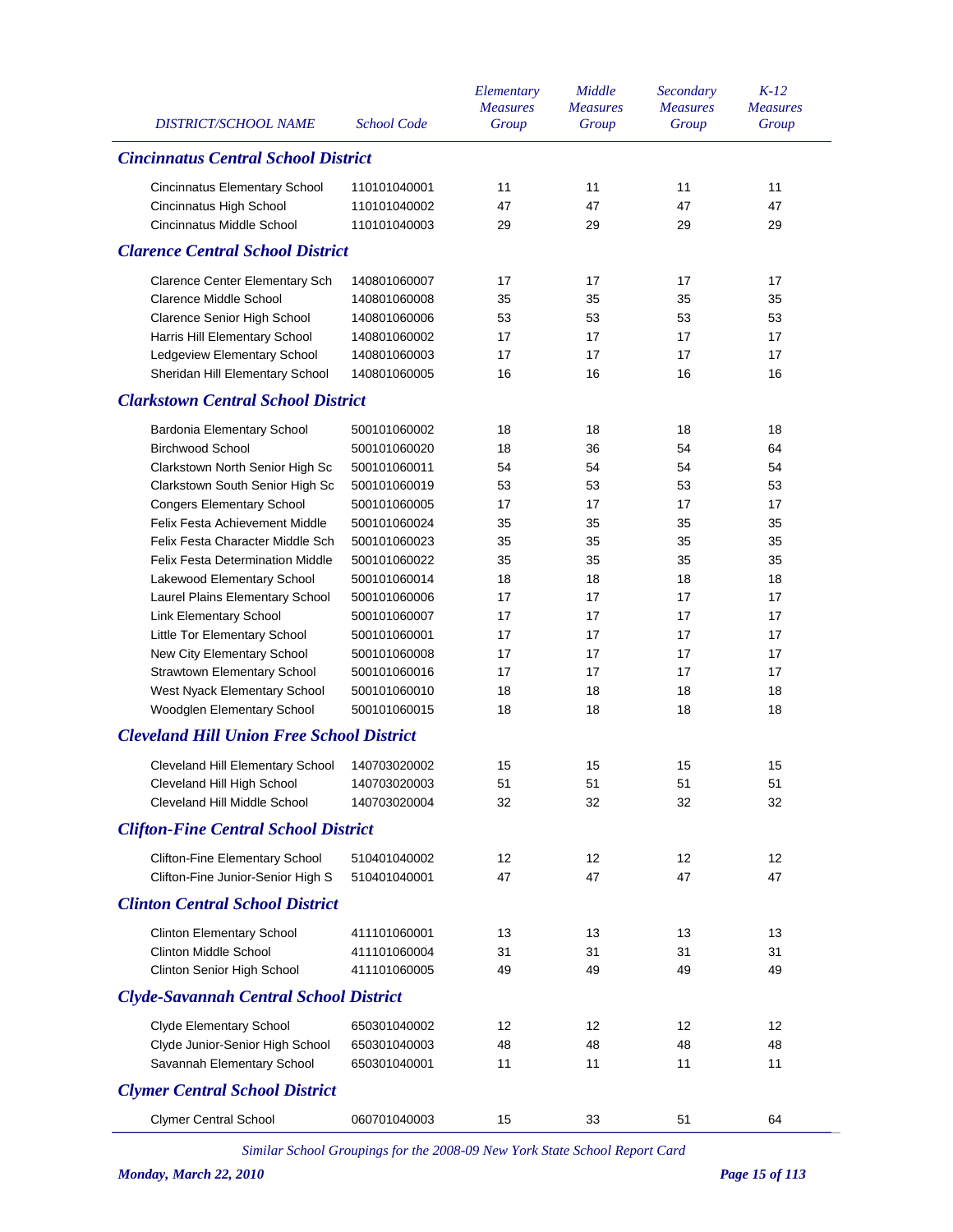| <b>DISTRICT/SCHOOL NAME</b>                       | <b>School Code</b> | Elementary<br><b>Measures</b><br>Group | Middle<br><b>Measures</b><br>Group | Secondary<br><b>Measures</b><br>Group | $K-12$<br><b>Measures</b><br>Group |
|---------------------------------------------------|--------------------|----------------------------------------|------------------------------------|---------------------------------------|------------------------------------|
| Cobleskill-Richmondville Central School Distri    |                    |                                        |                                    |                                       |                                    |
| Cobleskill-Richmondville High Sc                  | 541102060002       | 51                                     | 51                                 | 51                                    | 51                                 |
| George D Ryder Elementary Sch                     | 541102060001       | 14                                     | 14                                 | 14                                    | 14                                 |
| Joseph B Radez Elementary Sch                     | 541102060005       | 14                                     | 14                                 | 14                                    | 14                                 |
| William H Golding Middle School                   | 541102060004       | 32                                     | 32                                 | 32                                    | 32                                 |
| <b>Cohoes City School District</b>                |                    |                                        |                                    |                                       |                                    |
| Abram Lansing School                              | 010500010005       | 8                                      | 8                                  | 8                                     | 8                                  |
| Cohoes High School                                | 010500010007       | 44                                     | 44                                 | 44                                    | 44                                 |
| <b>Cohoes Middle School</b>                       | 010500010008       | 26                                     | 26                                 | 26                                    | 26                                 |
| Harmony Hill School                               | 010500010009       | 8                                      | 8                                  | 8                                     | 8                                  |
| Van Schaick Island School                         | 010500010006       | 7                                      | $\overline{7}$                     | $\overline{7}$                        | 7                                  |
| <b>Cold Spring Harbor Central School District</b> |                    |                                        |                                    |                                       |                                    |
| Cold Spring Harbor High School                    | 580402060004       | 52                                     | 52                                 | 52                                    | 52                                 |
| Goosehill Primary Center                          | 580402060005       | 16                                     | 16                                 | 16                                    | 16                                 |
| Lloyd Harbor School                               | 580402060002       | 16                                     | 16                                 | 16                                    | 16                                 |
| West Side School                                  | 580402060003       | 16                                     | 16                                 | 16                                    | 16                                 |
| <b>Colton-Pierrepont Central School District</b>  |                    |                                        |                                    |                                       |                                    |
| Colton-Pierrepont Elementary Sc                   | 510501040002       | 15                                     | 15                                 | 15                                    | 15                                 |
| Colton-Pierrepont Junior-Senior H                 | 510501040001       | 50                                     | 50                                 | 50                                    | 50                                 |
| <b>Commack Union Free School District</b>         |                    |                                        |                                    |                                       |                                    |
| Burr Intermediate School                          | 580410030020       | 16                                     | 16                                 | 16                                    | 16                                 |
| Commack High School                               | 580410030017       | 53                                     | 53                                 | 53                                    | 53                                 |
| <b>Commack Middle School</b>                      | 580410030019       | 35                                     | 35                                 | 35                                    | 35                                 |
| Indian Hollow School                              | 580410030005       | 16                                     | 16                                 | 16                                    | 16                                 |
| North Ridge School                                | 580410030008       | 16                                     | 16                                 | 16                                    | 16                                 |
| Rolling Hills School                              | 580410030018       | 17                                     | 17                                 | 17                                    | 17                                 |
| Sawmill Intermediate School                       | 580410030021       | 17                                     | 17                                 | 17                                    | 17                                 |
| Wood Park School                                  | 580410030014       | 17                                     | 17                                 | 17                                    | 17                                 |
| <b>Connetquot Central School District</b>         |                    |                                        |                                    |                                       |                                    |
| Cherokee Street Elementary Sch                    | 580507060007       | 13                                     | 13                                 | 13                                    | 13                                 |
| Connetquot High School                            | 580507060006       | 49                                     | 49                                 | 49                                    | 49                                 |
| Edith L Slocum Elementary Scho                    | 580507060004       | 14                                     | 14                                 | 14                                    | 14                                 |
| Edward J Bosti Elementary Scho                    | 580507060009       | 13                                     | 13                                 | 13                                    | 13                                 |
| Helen B Duffield Elementary Sch                   | 580507060002       | 13                                     | 13                                 | 13                                    | 13                                 |
| Idle Hour Elementary School                       | 580507060008       | 13                                     | 13                                 | 13                                    | 13                                 |
| John Pearl Elementary School                      | 580507060003       | 13                                     | 13                                 | 13                                    | 13                                 |
| Oakdale-Bohemia Middle School                     | 580507060011       | 31                                     | 31                                 | 31                                    | 31                                 |
| Ronkonkoma Middle School                          | 580507060010       | 31                                     | 31                                 | 31                                    | 31                                 |
| Sycamore Avenue Elementary Sc                     | 580507060005       | 13                                     | 13                                 | 13                                    | 13                                 |
| <b>Cooperstown Central School District</b>        |                    |                                        |                                    |                                       |                                    |
| Cooperstown Central High School                   | 471701040003       | 49                                     | 49                                 | 49                                    | 49                                 |
| Cooperstown Elementary School                     | 471701040001       | 14                                     | 14                                 | 14                                    | 14                                 |
| Cooperstown Middle School                         | 471701040004       | 33                                     | 33                                 | 33                                    | 33                                 |
| <b>Copenhagen Central School District</b>         |                    |                                        |                                    |                                       |                                    |
| Copenhagen Central School                         | 230201040001       | 10                                     | 28                                 | 46                                    | 64                                 |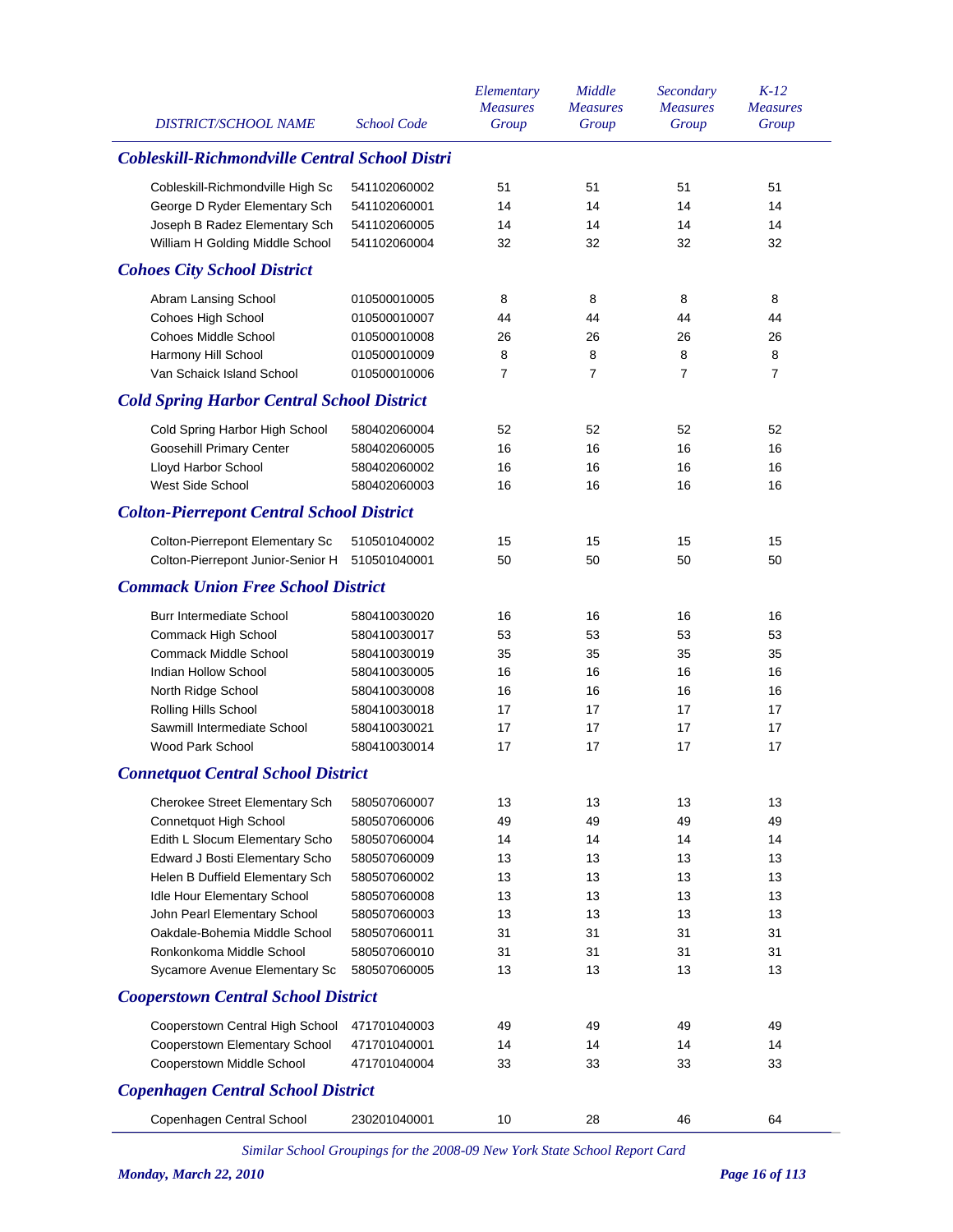| <b>DISTRICT/SCHOOL NAME</b>                     | <b>School Code</b> | Elementary<br><b>Measures</b><br>Group | Middle<br><b>Measures</b><br>Group | Secondary<br><b>Measures</b><br>Group | $K-12$<br><b>Measures</b><br>Group |
|-------------------------------------------------|--------------------|----------------------------------------|------------------------------------|---------------------------------------|------------------------------------|
| <b>Copiague Union Free School District</b>      |                    |                                        |                                    |                                       |                                    |
| Copiague Middle School                          | 580105030006       | 26                                     | 26                                 | 26                                    | 26                                 |
| Deauville Gardens Elementary Sc                 | 580105030001       | 8                                      | 8                                  | 8                                     | 8                                  |
| Great Neck Road Elementary Sc                   | 580105030002       | 8                                      | 8                                  | 8                                     | 8                                  |
| Susan E Wiley School                            | 580105030004       | 8                                      | 8                                  | 8                                     | 8                                  |
| Walter G O'Connell Copiague Hig                 | 580105030005       | 45                                     | 45                                 | 45                                    | 45                                 |
| <b>Corinth Central School District</b>          |                    |                                        |                                    |                                       |                                    |
| <b>Corinth Elementary School</b>                | 520401040009       | 14                                     | 14                                 | 14                                    | 14                                 |
| Corinth High School                             | 520401040007       | 50                                     | 50                                 | 50                                    | 50                                 |
| <b>Corinth Middle School</b>                    | 520401040008       | 32                                     | 32                                 | 32                                    | 32                                 |
| <b>Corning City School District</b>             |                    |                                        |                                    |                                       |                                    |
| Calvin U Smith Elementary Scho                  | 571000010003       | 15                                     | 15                                 | 15                                    | 15                                 |
| Corning Free Academy Middle Sc                  | 571000010015       | 33                                     | 33                                 | 33                                    | 33                                 |
| Corning Painted Post High Schoo                 | 571000010019       | 51                                     | 51                                 | 51                                    | 51                                 |
| Corning-Painted Post East High                  | 571000010017       | 51                                     | 51                                 | 51                                    | 51                                 |
| Corning-Painted Post West High                  | 571000010018       | 51                                     | 51                                 | 51                                    | 51                                 |
| Erwin Valley Elementary School                  | 571000010005       | 14                                     | 14                                 | 14                                    | 14                                 |
| Frederick Carder Elementary Sch                 | 571000010007       | 14                                     | 14                                 | 14                                    | 14                                 |
| Hugh W Gregg Elementary Scho                    | 571000010008       | 15                                     | 15                                 | 15                                    | 15                                 |
| Kent W Phillips Elementary Scho                 | 571000010009       | 15                                     | 15                                 | 15                                    | 15                                 |
| Lindley Presho Elementary Schoo                 | 571000010010       | 15                                     | 15                                 | 15                                    | 15                                 |
| Northside Blodgett Middle School                | 571000010014       | 33                                     | 33                                 | 33                                    | 33                                 |
| William E Severn Elementary Sch                 | 571000010012       | 15                                     | 15                                 | 15                                    | 15                                 |
| Winfield Street Elementary Schoo                | 571000010013       | 15                                     | 15                                 | 15                                    | 15                                 |
| <b>Cornwall Central School District</b>         |                    |                                        |                                    |                                       |                                    |
| Cornwall Central High School                    | 440301060003       | 49                                     | 49                                 | 49                                    | 49                                 |
| <b>Cornwall Elementary School</b>               | 440301060004       | 13                                     | 13                                 | 13                                    | 13                                 |
| <b>Cornwall Middle School</b>                   | 440301060005       | 31                                     | 31                                 | 31                                    | 31                                 |
| Cornwall-On-Hudson Elementary                   | 440301060002       | 13                                     | 13                                 | 13                                    | 13                                 |
| Willow Avenue Elementary Schoo                  | 440301060001       | 13                                     | 13                                 | 13                                    | 13                                 |
| <b>Cortland City School District</b>            |                    |                                        |                                    |                                       |                                    |
| Alton B Parker School                           | 110200010008       | 7                                      | 7                                  | $\overline{7}$                        | 7                                  |
| Cortland Junior-Senior High Scho                | 110200010011       | 43                                     | 43                                 | 43                                    | 43                                 |
| F E Smith School                                | 110200010010       | 7                                      | 7                                  | $\overline{7}$                        | $\overline{7}$                     |
| Franklyn S Barry School                         | 110200010003       | $\overline{7}$                         | 7                                  | $\overline{7}$                        | $\overline{7}$                     |
| Randall School                                  | 110200010009       | 8                                      | 8                                  | 8                                     | 8                                  |
| Virgil Elementary School                        | 110200010004       | 7                                      | 7                                  | $\overline{7}$                        | $\overline{7}$                     |
| <b>Coxsackie-Athens Central School District</b> |                    |                                        |                                    |                                       |                                    |
| Coxsackie Elementary School                     | 190501040002       | 14                                     | 14                                 | 14                                    | 14                                 |
| Coxsackie-Athens High School                    | 190501040001       | 50                                     | 50                                 | 50                                    | 50                                 |
| Coxsackie-Athens Middle School                  | 190501040004       | 32                                     | 32                                 | 32                                    | 32                                 |
| Edward J Arthur Elementary Scho                 | 190501040003       | 14                                     | 14                                 | 14                                    | 14                                 |
| <b>Croton-Harmon Union Free School District</b> |                    |                                        |                                    |                                       |                                    |
| Carrie E Tompkins School                        | 660202030001       | 16                                     | 16                                 | 16                                    | 16                                 |
| Croton-Harmon Senior High Scho                  | 660202030003       | 52                                     | 52                                 | 52                                    | 52                                 |
| Pierre Van Cortlandt School                     | 660202030002       | 34                                     | 34                                 | 34                                    | 34                                 |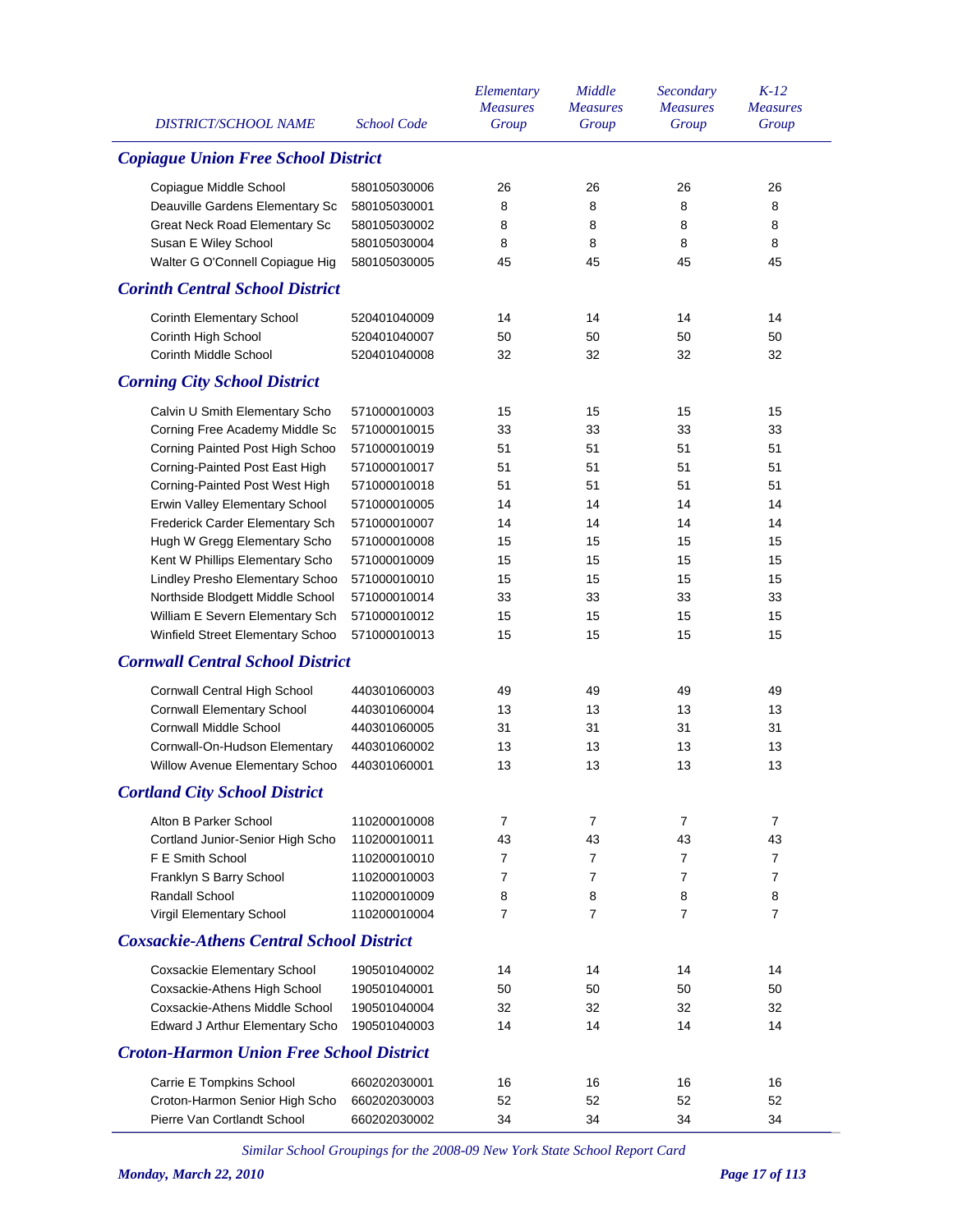| DISTRICT/SCHOOL NAME                                 | <b>School Code</b> | Elementary<br><b>Measures</b><br>Group | Middle<br><b>Measures</b><br>Group | Secondary<br><b>Measures</b><br>Group | $K-12$<br><b>Measures</b><br>Group |
|------------------------------------------------------|--------------------|----------------------------------------|------------------------------------|---------------------------------------|------------------------------------|
| <b>Crown Point Central School District</b>           |                    |                                        |                                    |                                       |                                    |
| <b>Crown Point Central School</b>                    | 150203040001       | 11                                     | 30                                 | 48                                    | 64                                 |
| <b>Cuba-Rushford Central School District</b>         |                    |                                        |                                    |                                       |                                    |
| Cuba Elementary School                               | 022302040002       | 11                                     | 11                                 | 11                                    | 11                                 |
| Cuba-Rushford High School                            | 022302040001       | 47                                     | 47                                 | 47                                    | 47                                 |
| Cuba-Rushford Middle School                          | 022302040004       | 29                                     | 29                                 | 29                                    | 29                                 |
| <b>Rushford Elementary School</b>                    | 022302040003       | 12                                     | 12                                 | 12                                    | 12                                 |
| <b>Dalton-Nunda Central School District (Keshequ</b> |                    |                                        |                                    |                                       |                                    |
| Keshequa Elementary School                           | 241101040002       | 15                                     | 15                                 | 15                                    | 15                                 |
| Keshequa Middle School                               | 241101040001       | 31                                     | 31                                 | 31                                    | 31                                 |
| Keshequa Senior High School                          | 241101040003       | 51                                     | 51                                 | 51                                    | 51                                 |
| <b>Dansville Central School District</b>             |                    |                                        |                                    |                                       |                                    |
| Dansville Middle School                              | 241001060002       | 29                                     | 29                                 | 29                                    | 29                                 |
| Dansville Primary School                             | 241001060004       | 11                                     | 11                                 | 11                                    | 11                                 |
| Dansville Senior High School                         | 241001060003       | 47                                     | 47                                 | 47                                    | 47                                 |
| Ellis B Hyde Elementary School                       | 241001060001       | 11                                     | 11                                 | 11                                    | 11                                 |
| <b>Deer Park Union Free School District</b>          |                    |                                        |                                    |                                       |                                    |
| Deer Park High School                                | 580107030007       | 50                                     | 50                                 | 50                                    | 50                                 |
| John F Kennedy Intermediate Sc                       | 580107030008       | 14                                     | 14                                 | 14                                    | 14                                 |
| John Quincy Adams Elementary                         | 580107030004       | 14                                     | 14                                 | 14                                    | 14                                 |
| May Moore Elementary School                          | 580107030001       | 14                                     | 14                                 | 14                                    | 14                                 |
| <b>Robert Frost Middle School</b>                    | 580107030009       | 32                                     | 32                                 | 32                                    | 32                                 |
| <b>Delhi Central School District</b>                 |                    |                                        |                                    |                                       |                                    |
| Delaware Academy High School                         | 120501040002       | 50                                     | 50                                 | 50                                    | 50                                 |
| Delhi Elementary School                              | 120501040001       | 14                                     | 14                                 | 14                                    | 14                                 |
| Delhi Middle School                                  | 120501040004       | 33                                     | 33                                 | 33                                    | 33                                 |
| <b>Depew Union Free School District</b>              |                    |                                        |                                    |                                       |                                    |
| Cayuga Heights Elementary Scho 140707030005          |                    | 14                                     | 14                                 | 14                                    | 14                                 |
| Depew High School                                    | 140707030003       | 50                                     | 50                                 | 50                                    | 50                                 |
| Depew Middle School                                  | 140707030004       | 33                                     | 33                                 | 33                                    | 33                                 |
| <b>Deposit Central School District</b>               |                    |                                        |                                    |                                       |                                    |
| Deposit Elementary School                            | 031301040002       | 11                                     | 11                                 | 11                                    | 11                                 |
| Deposit Middle-Senior High Scho                      | 031301040003       | 48                                     | 48                                 | 48                                    | 48                                 |
| <b>Deruyter Central School District</b>              |                    |                                        |                                    |                                       |                                    |
| Deruyter Elementary School                           | 250301040002       | 11                                     | 11                                 | 11                                    | 11                                 |
| Deruyter High School                                 | 250301040001       | 47                                     | 47                                 | 47                                    | 47                                 |
| <b>Dobbs Ferry Union Free School District</b>        |                    |                                        |                                    |                                       |                                    |
| Dobbs Ferry High School                              | 660403030002       | 53                                     | 53                                 | 53                                    | 53                                 |
| Dobbs Ferry Middle School                            | 660403030003       | 35                                     | 35                                 | 35                                    | 35                                 |
| Springhurst Elementary School                        | 660403030001       | 18                                     | 18                                 | 18                                    | 18                                 |
| <b>Dolgeville Central School District</b>            |                    |                                        |                                    |                                       |                                    |
| Dolgeville Elementary School                         | 211003040001       | 11                                     | 11                                 | 11                                    | 11                                 |
|                                                      |                    |                                        |                                    |                                       |                                    |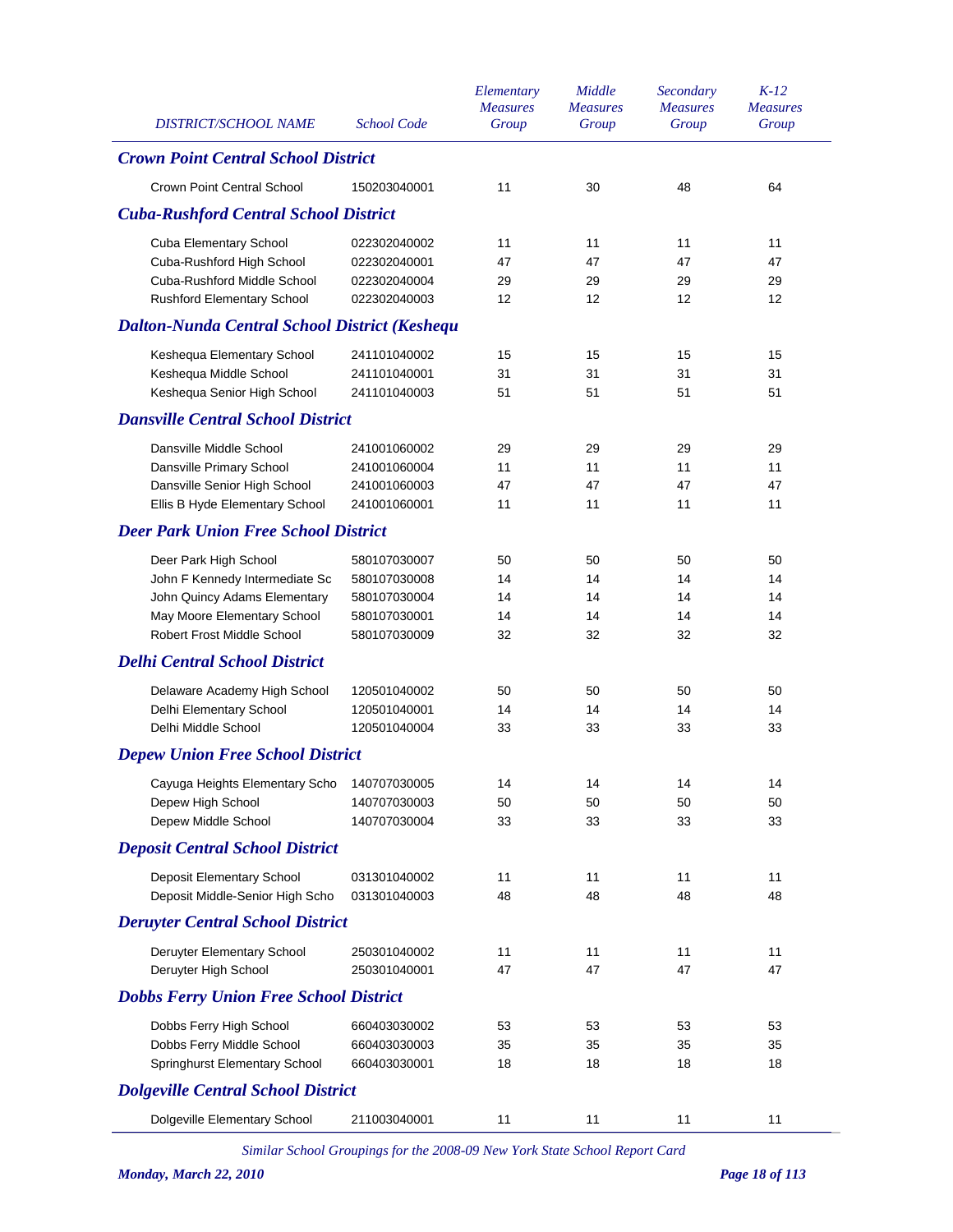| DISTRICT/SCHOOL NAME                           | <b>School Code</b> | Elementary<br><b>Measures</b><br>Group | Middle<br><b>Measures</b><br>Group | Secondary<br><b>Measures</b><br>Group | $K-12$<br><b>Measures</b><br>Group |
|------------------------------------------------|--------------------|----------------------------------------|------------------------------------|---------------------------------------|------------------------------------|
| Dolgeville Middle School                       | 211003040004       | 29                                     | 29                                 | 29                                    | 29                                 |
| James A Green High School                      | 211003040002       | 47                                     | 47                                 | 47                                    | 47                                 |
| <b>Dover Union Free School District</b>        |                    |                                        |                                    |                                       |                                    |
| Dover Elementary School                        | 130502020002       | 14                                     | 14                                 | 14                                    | 14                                 |
| Dover High School                              | 130502020003       | 50                                     | 50                                 | 50                                    | 50                                 |
| Dover Middle School                            | 130502020004       | 33                                     | 33                                 | 33                                    | 33                                 |
| Wingdale Elementary School                     | 130502020001       | 14                                     | 14                                 | 14                                    | 14                                 |
| <b>Downsville Central School District</b>      |                    |                                        |                                    |                                       |                                    |
| Downsville Central School                      | 120301040001       | 10                                     | 28                                 | 47                                    | 64                                 |
| <b>Dryden Central School District</b>          |                    |                                        |                                    |                                       |                                    |
| Cassavant Elementary School                    | 610301060006       | 15                                     | 15                                 | 15                                    | 15                                 |
| Dryden Elementary School                       | 610301060001       | 15                                     | 15                                 | 15                                    | 15                                 |
| Dryden High School                             | 610301060003       | 50                                     | 50                                 | 50                                    | 50                                 |
| Dryden Middle School                           | 610301060008       | 32                                     | 32                                 | 32                                    | 32                                 |
| Freeville Elementary School                    | 610301060007       | 15                                     | 15                                 | 15                                    | 15                                 |
| <b>Duanesburg Central School District</b>      |                    |                                        |                                    |                                       |                                    |
| Duanesburg Elementary School                   | 530101040002       | 13                                     | 13                                 | 13                                    | 13                                 |
| Duanesburg High School                         | 530101040001       | 50                                     | 50                                 | 50                                    | 50                                 |
| Duanesburg Middle School                       | 530101040003       | 33                                     | 33                                 | 33                                    | 33                                 |
| <b>Dundee Central School District</b>          |                    |                                        |                                    |                                       |                                    |
| Dundee Elementary School                       | 680801040002       | 11                                     | 11                                 | 11                                    | 11                                 |
| Dundee Junior-Senior High Scho                 | 680801040001       | 47                                     | 47                                 | 47                                    | 47                                 |
| <b>Dunkirk City School District</b>            |                    |                                        |                                    |                                       |                                    |
| Dunkirk Middle School                          | 060800010010       | 26                                     | 26                                 | 26                                    | 26                                 |
| Dunkirk Senior High School                     | 060800010009       | 44                                     | 44                                 | 44                                    | 44                                 |
| School 3                                       | 060800010003       | 9                                      | 9                                  | 9                                     | 9                                  |
| School 4                                       | 060800010004       | 8                                      | 8                                  | 8                                     | 8                                  |
| School 5                                       | 060800010005       | 9                                      | 9                                  | 9                                     | 9                                  |
| School 7                                       | 060800010007       | 8                                      | 8                                  | 8                                     | 8                                  |
| <b>East Aurora Union Free School District</b>  |                    |                                        |                                    |                                       |                                    |
| East Aurora High School                        | 140301030005       | 53                                     | 53                                 | 53                                    | 53                                 |
| East Aurora Middle School                      | 140301030004       | 35                                     | 35                                 | 35                                    | 35                                 |
| Main Street Elementary School                  | 140301030006       | 17                                     | 17                                 | 17                                    | 17                                 |
| Parkdale Elementary School                     | 140301030001       | 17                                     | 17                                 | 17                                    | 17                                 |
| <b>East Bloomfield Central School District</b> |                    |                                        |                                    |                                       |                                    |
| <b>Bloomfield Elementary School</b>            | 430501040004       | 14                                     | 14                                 | 14                                    | 14                                 |
| <b>Bloomfield High School</b>                  | 430501040001       | 49                                     | 49                                 | 49                                    | 49                                 |
| <b>Bloomfield Middle School</b>                | 430501040002       | 32                                     | 32                                 | 32                                    | 32                                 |
| <b>East Greenbush Central School District</b>  |                    |                                        |                                    |                                       |                                    |
| <b>Bell Top School</b>                         | 490301060002       | 13                                     | 13                                 | 13                                    | 13                                 |
| Citizen Edmond Genet School                    | 490301060005       | 13                                     | 13                                 | 13                                    | 13                                 |
| Columbia High School                           | 490301060007       | 49                                     | 49                                 | 49                                    | 49                                 |
| Donald P Sutherland School                     | 490301060001       | 14                                     | 14                                 | 14                                    | 14                                 |
| Green Meadow School                            | 490301060003       | 14                                     | 14                                 | 14                                    | 14                                 |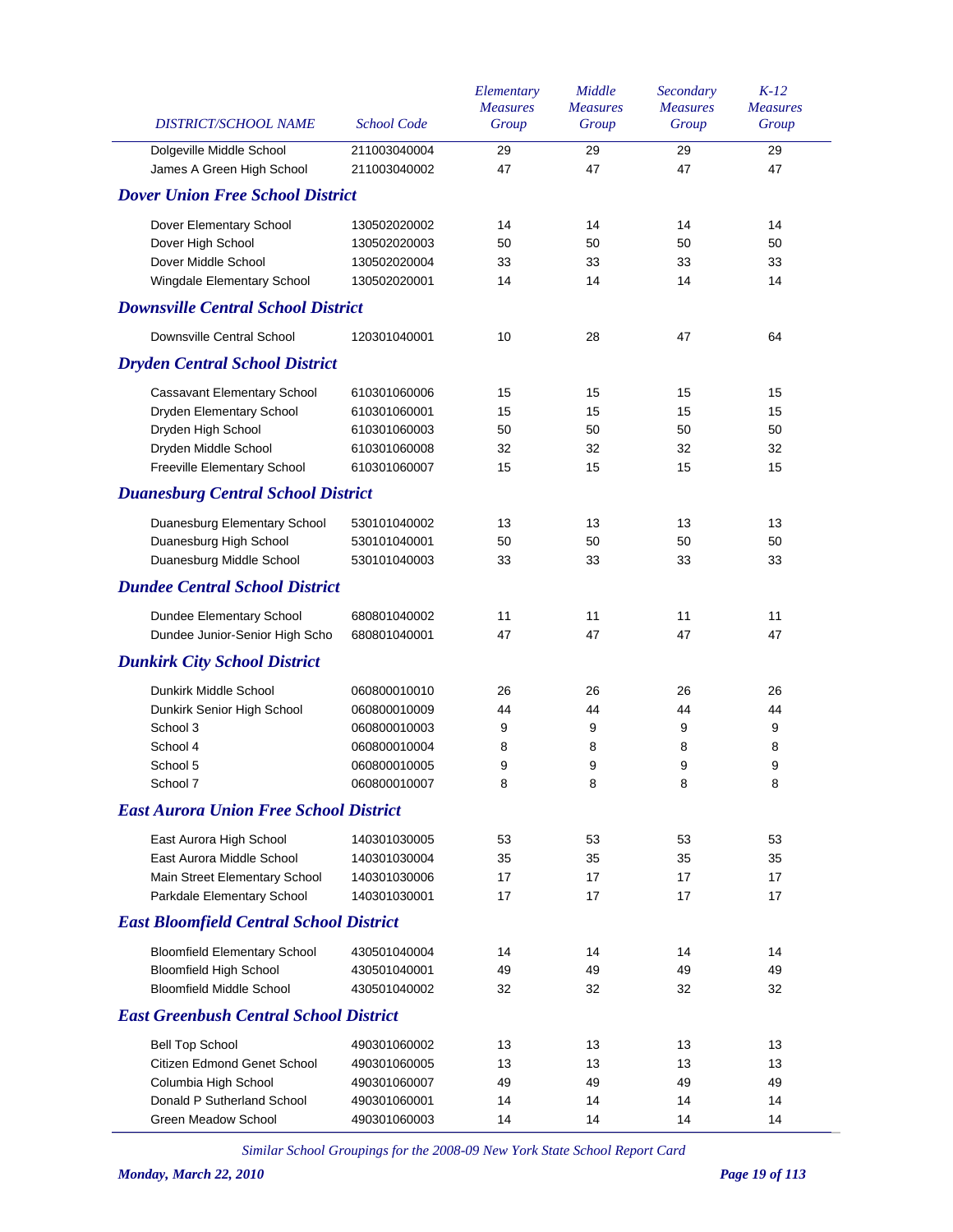| DISTRICT/SCHOOL NAME                                 | <b>School Code</b> | Elementary<br><b>Measures</b><br>Group | Middle<br><b>Measures</b><br>Group | Secondary<br><b>Measures</b><br>Group | $K-12$<br><b>Measures</b><br>Group |
|------------------------------------------------------|--------------------|----------------------------------------|------------------------------------|---------------------------------------|------------------------------------|
| Howard L Goff School                                 | 490301060008       | 31                                     | 31                                 | 31                                    | 31                                 |
| Red Mill School                                      | 490301060006       | 13                                     | 13                                 | 13                                    | 13                                 |
| <b>East Hampton Union Free School District</b>       |                    |                                        |                                    |                                       |                                    |
| East Hampton High School                             | 580301020002       | 54                                     | 54                                 | 54                                    | 54                                 |
| East Hampton Middle School                           | 580301020003       | 36                                     | 36                                 | 36                                    | 36                                 |
| John M Marshall Elementary Sch                       | 580301020001       | 18                                     | 18                                 | 18                                    | 18                                 |
| <b>East Irondequoit Central School District</b>      |                    |                                        |                                    |                                       |                                    |
| Durand-Eastman Intermediate Sc                       | 260801060009       | 15                                     | 15                                 | 15                                    | 15                                 |
| East Irondequoit Middle School                       | 260801060012       | 33                                     | 33                                 | 33                                    | 33                                 |
| Eastridge Senior High School                         | 260801060006       | 51                                     | 51                                 | 51                                    | 51                                 |
| Helendale Road Primary School                        | 260801060011       | 15                                     | 15                                 | 15                                    | 15                                 |
| Ivan L Green Primary School                          | 260801060005       | 15                                     | 15                                 | 15                                    | 15                                 |
| Laurelton-Pardee Intermediate Sc                     | 260801060003       | 15                                     | 15                                 | 15                                    | 15                                 |
| <b>East Islip Union Free School District</b>         |                    |                                        |                                    |                                       |                                    |
| Connetquot Elementary School                         | 580503030001       | 13                                     | 13                                 | 13                                    | 13                                 |
| Early Childhood Center                               | 580503030009       | 13                                     | 13                                 | 13                                    | 13                                 |
| East Islip High School                               | 580503030006       | 49                                     | 49                                 | 49                                    | 49                                 |
| East Islip Middle School                             | 580503030008       | 31                                     | 31                                 | 31                                    | 31                                 |
| John F Kennedy Elementary Sch                        | 580503030003       | 13                                     | 13                                 | 13                                    | 13                                 |
| Ruth C Kinney Elementary Schoo                       | 580503030007       | 13                                     | 13                                 | 13                                    | 13                                 |
| <b>Timber Point Elementary School</b>                | 580503030004       | 13                                     | 13                                 | 13                                    | 13                                 |
| <b>East Meadow Union Free School District</b>        |                    |                                        |                                    |                                       |                                    |
| Barnum Woods School                                  | 280203030001       | 17                                     | 17                                 | 17                                    | 17                                 |
| <b>Bowling Green School</b>                          | 280203030002       | 18                                     | 18                                 | 18                                    | 18                                 |
| <b>Clarke Middle School</b>                          | 280203030008       | 36                                     | 36                                 | 36                                    | 36                                 |
| East Meadow High School                              | 280203030011       | 53                                     | 53                                 | 53                                    | 53                                 |
| Mcvey Elementary School                              | 280203030003       | 18                                     | 18                                 | 18                                    | 18                                 |
| Meadowbrook Elementary School                        | 280203030012       | 18                                     | 18                                 | 18                                    | 18                                 |
| Parkway School                                       | 280203030006       | 18                                     | 18                                 | 18                                    | 18                                 |
| W Tresper Clarke High School                         | 280203030010       | 54                                     | 54                                 | 54                                    | 54                                 |
| Woodland Middle School                               | 280203030009       | 36                                     | 36                                 | 36                                    | 36                                 |
| <b>East Moriches Union Free School District</b>      |                    |                                        |                                    |                                       |                                    |
| East Moriches Elementary School                      | 580234020002       | 17                                     | 17                                 | 17                                    | 17                                 |
| East Moriches School                                 | 580234020001       | 35                                     | 35                                 | 35                                    | 35                                 |
| <b>East Quogue Union Free School District</b>        |                    |                                        |                                    |                                       |                                    |
| East Quogue School                                   | 580917020001       | 17                                     | 17                                 | 17                                    | 17                                 |
| <b>East Ramapo Central School District (Spring V</b> |                    |                                        |                                    |                                       |                                    |
| Chestnut Ridge Middle School                         | 500402060013       | 26                                     | 26                                 | 26                                    | 26                                 |
| Eldorado Elementary School                           | 500402060023       | 8                                      | 8                                  | 8                                     | 8                                  |
| Elmwood Elementary School                            | 500402060016       | 8                                      | 8                                  | 8                                     | 8                                  |
| Fleetwood Elementary School                          | 500402060001       | 8                                      | 8                                  | 8                                     | 8                                  |
| <b>Grandview Elementary School</b>                   | 500402060002       | 8                                      | 8                                  | 8                                     | 8                                  |
| Hempstead Elementary School                          | 500402060003       | 8                                      | 8                                  | 8                                     | 8                                  |
| <b>Hillcrest Elementary School</b>                   | 500402060004       | 8                                      | 8                                  | 8                                     | 8                                  |
| Lime Kiln Elementary School                          | 500402060019       | 8                                      | 8                                  | 8                                     | 8                                  |
| Margetts Elementary School                           | 500402060005       | 8                                      | 8                                  | 8                                     | 8                                  |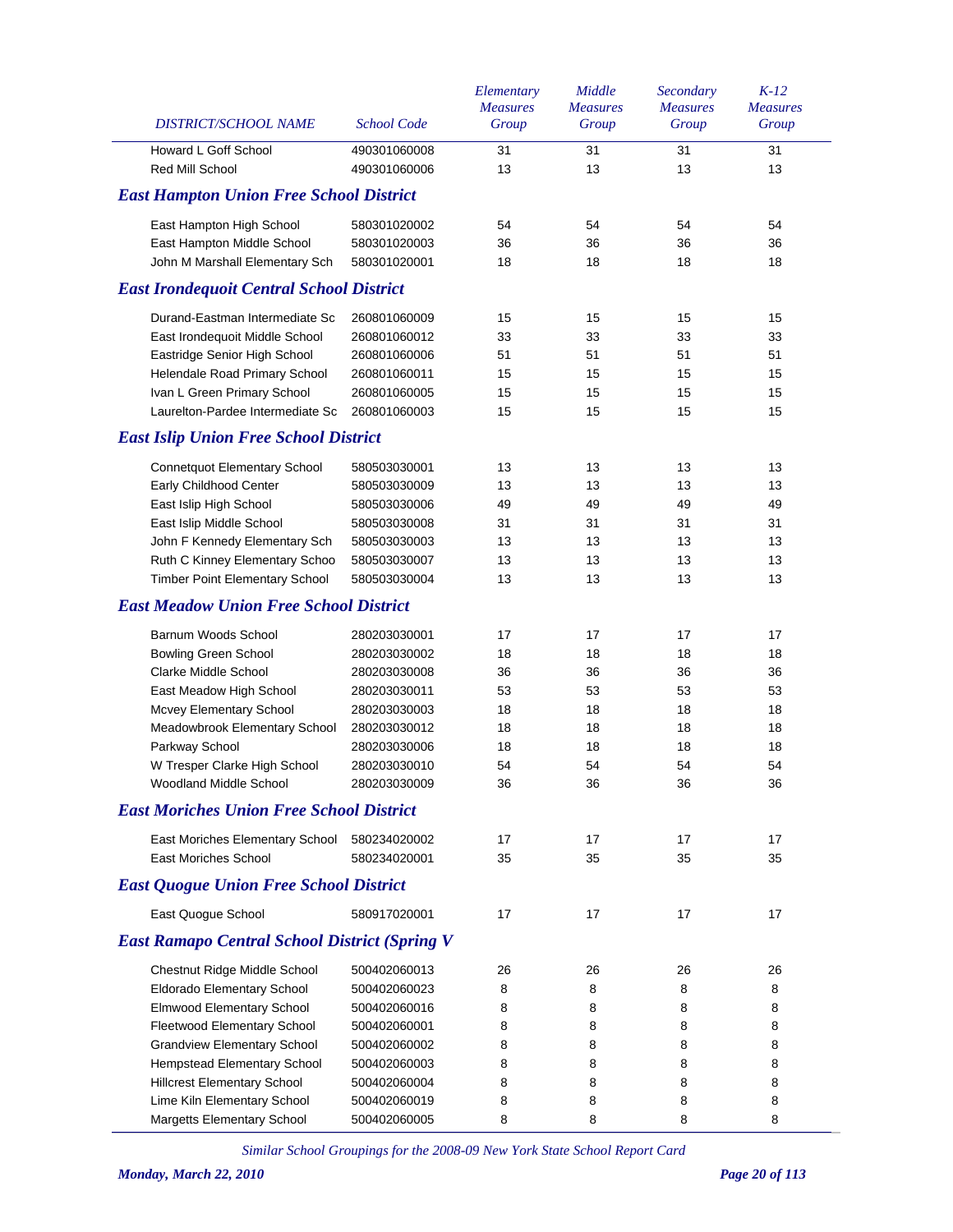| 8<br>$\bf 8$<br>Merrill L Colton School<br>8<br>8<br>500402060022<br>Pomona Middle School<br>500402060015<br>26<br>26<br>26<br>26<br>45<br>Ramapo High School<br>500402060018<br>45<br>45<br>45<br>45<br>45<br>45<br>Spring Valley High School<br>500402060014<br>45<br>Summit Park Elementary School<br>8<br>8<br>500402060010<br>8<br>8<br><b>East Rochester Union Free School District</b><br>East Rochester Elementary Scho<br>15<br>15<br>15<br>15<br>261313030001<br>East Rochester Junior-Senior Hig<br>51<br>51<br>261313030002<br>51<br>51<br><b>East Rockaway Union Free School District</b><br>13<br>13<br>Centre Avenue Elementary Scho<br>280219030004<br>13<br>13<br>50<br>East Rockaway Junior-Senior Hig<br>280219030002<br>50<br>50<br>50<br>Rhame Avenue Elementary Scho<br>280219030001<br>13<br>13<br>13<br>13<br><b>East Syracuse-Minoa Central School District</b><br>East Syracuse Elementary Schoo<br>420401060003<br>15<br>15<br>15<br>15<br>East Syracuse-Minoa Central Hig<br>50<br>420401060005<br>50<br>50<br>50<br>Fremont Elementary School<br>13<br>420401060002<br>13<br>13<br>13<br>Minoa Elementary School<br>420401060009<br>14<br>14<br>14<br>14<br>Pine Grove Middle School<br>32<br>32<br>32<br>32<br>420401060010<br>Woodland Elementary School<br>420401060004<br>15<br>15<br>15<br>15<br><b>East Williston Union Free School District</b><br>North Side School<br>280402030001<br>17<br>17<br>17<br>17<br>52<br>52<br><b>Wheatley School</b><br>280402030003<br>52<br>52<br><b>Willets Road School</b><br>34<br>280402030002<br>34<br>34<br>34<br><b>Eastchester Union Free School District</b><br>Anne Hutchinson School<br>660301030001<br>17<br>17<br>17<br>17<br>Eastchester Middle School<br>660301030005<br>34<br>34<br>34<br>34<br>52<br>52<br>Eastchester Senior High School<br>660301030006<br>52<br>52<br>Greenvale School<br>17<br>17<br>660301030003<br>17<br>17<br>17<br>Waverly Early Childhood Center<br>660301030004<br>17<br>17<br>17<br><b>Eastport-South Manor Csd</b><br>Dayton Avenue School<br>17<br>17<br>17<br>17<br>580912060004<br><b>Eastport Elementary School</b><br>17<br>17<br>17<br>17<br>580912060002<br>Eastport-South Manor Junior Seni<br>53<br>53<br>53<br>53<br>580912060001<br>South Street School<br>580912060003<br>17<br>17<br>17<br>17<br><b>Eden Central School District</b><br>Eden Elementary School<br>141201060005<br>14<br>14<br>14<br>14<br>Eden Junior-Senior High School<br>49<br>49<br>49<br>49<br>141201060001<br>G L Priess Primary School<br>14<br>14<br>14<br>14<br>141201060002<br><b>Edgemont Union Free School District</b><br>Edgemont Junior-Senior High Sc<br>52<br>52<br>52<br>660406030003<br>52<br>Greenville School<br>16<br>660406030001<br>16<br>16<br>16<br>Seely Place School<br>16<br>16<br>16<br>660406030002<br>16<br><b>Edinburg Common School District</b><br>Edinburg Common School<br>520601080001<br>15<br>15<br>15<br>15 | DISTRICT/SCHOOL NAME | <b>School Code</b> | Elementary<br><b>Measures</b><br>Group | Middle<br><b>Measures</b><br>Group | Secondary<br><b>Measures</b><br>Group | $K-12$<br><b>Measures</b><br>Group |
|----------------------------------------------------------------------------------------------------------------------------------------------------------------------------------------------------------------------------------------------------------------------------------------------------------------------------------------------------------------------------------------------------------------------------------------------------------------------------------------------------------------------------------------------------------------------------------------------------------------------------------------------------------------------------------------------------------------------------------------------------------------------------------------------------------------------------------------------------------------------------------------------------------------------------------------------------------------------------------------------------------------------------------------------------------------------------------------------------------------------------------------------------------------------------------------------------------------------------------------------------------------------------------------------------------------------------------------------------------------------------------------------------------------------------------------------------------------------------------------------------------------------------------------------------------------------------------------------------------------------------------------------------------------------------------------------------------------------------------------------------------------------------------------------------------------------------------------------------------------------------------------------------------------------------------------------------------------------------------------------------------------------------------------------------------------------------------------------------------------------------------------------------------------------------------------------------------------------------------------------------------------------------------------------------------------------------------------------------------------------------------------------------------------------------------------------------------------------------------------------------------------------------------------------------------------------------------------------------------------------------------------------------------------------------------------------------------------------------------------------------------------------------------------------------------------------------------------------------------------------------------------------------------------------------------------------------|----------------------|--------------------|----------------------------------------|------------------------------------|---------------------------------------|------------------------------------|
|                                                                                                                                                                                                                                                                                                                                                                                                                                                                                                                                                                                                                                                                                                                                                                                                                                                                                                                                                                                                                                                                                                                                                                                                                                                                                                                                                                                                                                                                                                                                                                                                                                                                                                                                                                                                                                                                                                                                                                                                                                                                                                                                                                                                                                                                                                                                                                                                                                                                                                                                                                                                                                                                                                                                                                                                                                                                                                                                                    |                      |                    |                                        |                                    |                                       |                                    |
|                                                                                                                                                                                                                                                                                                                                                                                                                                                                                                                                                                                                                                                                                                                                                                                                                                                                                                                                                                                                                                                                                                                                                                                                                                                                                                                                                                                                                                                                                                                                                                                                                                                                                                                                                                                                                                                                                                                                                                                                                                                                                                                                                                                                                                                                                                                                                                                                                                                                                                                                                                                                                                                                                                                                                                                                                                                                                                                                                    |                      |                    |                                        |                                    |                                       |                                    |
|                                                                                                                                                                                                                                                                                                                                                                                                                                                                                                                                                                                                                                                                                                                                                                                                                                                                                                                                                                                                                                                                                                                                                                                                                                                                                                                                                                                                                                                                                                                                                                                                                                                                                                                                                                                                                                                                                                                                                                                                                                                                                                                                                                                                                                                                                                                                                                                                                                                                                                                                                                                                                                                                                                                                                                                                                                                                                                                                                    |                      |                    |                                        |                                    |                                       |                                    |
|                                                                                                                                                                                                                                                                                                                                                                                                                                                                                                                                                                                                                                                                                                                                                                                                                                                                                                                                                                                                                                                                                                                                                                                                                                                                                                                                                                                                                                                                                                                                                                                                                                                                                                                                                                                                                                                                                                                                                                                                                                                                                                                                                                                                                                                                                                                                                                                                                                                                                                                                                                                                                                                                                                                                                                                                                                                                                                                                                    |                      |                    |                                        |                                    |                                       |                                    |
|                                                                                                                                                                                                                                                                                                                                                                                                                                                                                                                                                                                                                                                                                                                                                                                                                                                                                                                                                                                                                                                                                                                                                                                                                                                                                                                                                                                                                                                                                                                                                                                                                                                                                                                                                                                                                                                                                                                                                                                                                                                                                                                                                                                                                                                                                                                                                                                                                                                                                                                                                                                                                                                                                                                                                                                                                                                                                                                                                    |                      |                    |                                        |                                    |                                       |                                    |
|                                                                                                                                                                                                                                                                                                                                                                                                                                                                                                                                                                                                                                                                                                                                                                                                                                                                                                                                                                                                                                                                                                                                                                                                                                                                                                                                                                                                                                                                                                                                                                                                                                                                                                                                                                                                                                                                                                                                                                                                                                                                                                                                                                                                                                                                                                                                                                                                                                                                                                                                                                                                                                                                                                                                                                                                                                                                                                                                                    |                      |                    |                                        |                                    |                                       |                                    |
|                                                                                                                                                                                                                                                                                                                                                                                                                                                                                                                                                                                                                                                                                                                                                                                                                                                                                                                                                                                                                                                                                                                                                                                                                                                                                                                                                                                                                                                                                                                                                                                                                                                                                                                                                                                                                                                                                                                                                                                                                                                                                                                                                                                                                                                                                                                                                                                                                                                                                                                                                                                                                                                                                                                                                                                                                                                                                                                                                    |                      |                    |                                        |                                    |                                       |                                    |
|                                                                                                                                                                                                                                                                                                                                                                                                                                                                                                                                                                                                                                                                                                                                                                                                                                                                                                                                                                                                                                                                                                                                                                                                                                                                                                                                                                                                                                                                                                                                                                                                                                                                                                                                                                                                                                                                                                                                                                                                                                                                                                                                                                                                                                                                                                                                                                                                                                                                                                                                                                                                                                                                                                                                                                                                                                                                                                                                                    |                      |                    |                                        |                                    |                                       |                                    |
|                                                                                                                                                                                                                                                                                                                                                                                                                                                                                                                                                                                                                                                                                                                                                                                                                                                                                                                                                                                                                                                                                                                                                                                                                                                                                                                                                                                                                                                                                                                                                                                                                                                                                                                                                                                                                                                                                                                                                                                                                                                                                                                                                                                                                                                                                                                                                                                                                                                                                                                                                                                                                                                                                                                                                                                                                                                                                                                                                    |                      |                    |                                        |                                    |                                       |                                    |
|                                                                                                                                                                                                                                                                                                                                                                                                                                                                                                                                                                                                                                                                                                                                                                                                                                                                                                                                                                                                                                                                                                                                                                                                                                                                                                                                                                                                                                                                                                                                                                                                                                                                                                                                                                                                                                                                                                                                                                                                                                                                                                                                                                                                                                                                                                                                                                                                                                                                                                                                                                                                                                                                                                                                                                                                                                                                                                                                                    |                      |                    |                                        |                                    |                                       |                                    |
|                                                                                                                                                                                                                                                                                                                                                                                                                                                                                                                                                                                                                                                                                                                                                                                                                                                                                                                                                                                                                                                                                                                                                                                                                                                                                                                                                                                                                                                                                                                                                                                                                                                                                                                                                                                                                                                                                                                                                                                                                                                                                                                                                                                                                                                                                                                                                                                                                                                                                                                                                                                                                                                                                                                                                                                                                                                                                                                                                    |                      |                    |                                        |                                    |                                       |                                    |
|                                                                                                                                                                                                                                                                                                                                                                                                                                                                                                                                                                                                                                                                                                                                                                                                                                                                                                                                                                                                                                                                                                                                                                                                                                                                                                                                                                                                                                                                                                                                                                                                                                                                                                                                                                                                                                                                                                                                                                                                                                                                                                                                                                                                                                                                                                                                                                                                                                                                                                                                                                                                                                                                                                                                                                                                                                                                                                                                                    |                      |                    |                                        |                                    |                                       |                                    |
|                                                                                                                                                                                                                                                                                                                                                                                                                                                                                                                                                                                                                                                                                                                                                                                                                                                                                                                                                                                                                                                                                                                                                                                                                                                                                                                                                                                                                                                                                                                                                                                                                                                                                                                                                                                                                                                                                                                                                                                                                                                                                                                                                                                                                                                                                                                                                                                                                                                                                                                                                                                                                                                                                                                                                                                                                                                                                                                                                    |                      |                    |                                        |                                    |                                       |                                    |
|                                                                                                                                                                                                                                                                                                                                                                                                                                                                                                                                                                                                                                                                                                                                                                                                                                                                                                                                                                                                                                                                                                                                                                                                                                                                                                                                                                                                                                                                                                                                                                                                                                                                                                                                                                                                                                                                                                                                                                                                                                                                                                                                                                                                                                                                                                                                                                                                                                                                                                                                                                                                                                                                                                                                                                                                                                                                                                                                                    |                      |                    |                                        |                                    |                                       |                                    |
|                                                                                                                                                                                                                                                                                                                                                                                                                                                                                                                                                                                                                                                                                                                                                                                                                                                                                                                                                                                                                                                                                                                                                                                                                                                                                                                                                                                                                                                                                                                                                                                                                                                                                                                                                                                                                                                                                                                                                                                                                                                                                                                                                                                                                                                                                                                                                                                                                                                                                                                                                                                                                                                                                                                                                                                                                                                                                                                                                    |                      |                    |                                        |                                    |                                       |                                    |
|                                                                                                                                                                                                                                                                                                                                                                                                                                                                                                                                                                                                                                                                                                                                                                                                                                                                                                                                                                                                                                                                                                                                                                                                                                                                                                                                                                                                                                                                                                                                                                                                                                                                                                                                                                                                                                                                                                                                                                                                                                                                                                                                                                                                                                                                                                                                                                                                                                                                                                                                                                                                                                                                                                                                                                                                                                                                                                                                                    |                      |                    |                                        |                                    |                                       |                                    |
|                                                                                                                                                                                                                                                                                                                                                                                                                                                                                                                                                                                                                                                                                                                                                                                                                                                                                                                                                                                                                                                                                                                                                                                                                                                                                                                                                                                                                                                                                                                                                                                                                                                                                                                                                                                                                                                                                                                                                                                                                                                                                                                                                                                                                                                                                                                                                                                                                                                                                                                                                                                                                                                                                                                                                                                                                                                                                                                                                    |                      |                    |                                        |                                    |                                       |                                    |
|                                                                                                                                                                                                                                                                                                                                                                                                                                                                                                                                                                                                                                                                                                                                                                                                                                                                                                                                                                                                                                                                                                                                                                                                                                                                                                                                                                                                                                                                                                                                                                                                                                                                                                                                                                                                                                                                                                                                                                                                                                                                                                                                                                                                                                                                                                                                                                                                                                                                                                                                                                                                                                                                                                                                                                                                                                                                                                                                                    |                      |                    |                                        |                                    |                                       |                                    |
|                                                                                                                                                                                                                                                                                                                                                                                                                                                                                                                                                                                                                                                                                                                                                                                                                                                                                                                                                                                                                                                                                                                                                                                                                                                                                                                                                                                                                                                                                                                                                                                                                                                                                                                                                                                                                                                                                                                                                                                                                                                                                                                                                                                                                                                                                                                                                                                                                                                                                                                                                                                                                                                                                                                                                                                                                                                                                                                                                    |                      |                    |                                        |                                    |                                       |                                    |
|                                                                                                                                                                                                                                                                                                                                                                                                                                                                                                                                                                                                                                                                                                                                                                                                                                                                                                                                                                                                                                                                                                                                                                                                                                                                                                                                                                                                                                                                                                                                                                                                                                                                                                                                                                                                                                                                                                                                                                                                                                                                                                                                                                                                                                                                                                                                                                                                                                                                                                                                                                                                                                                                                                                                                                                                                                                                                                                                                    |                      |                    |                                        |                                    |                                       |                                    |
|                                                                                                                                                                                                                                                                                                                                                                                                                                                                                                                                                                                                                                                                                                                                                                                                                                                                                                                                                                                                                                                                                                                                                                                                                                                                                                                                                                                                                                                                                                                                                                                                                                                                                                                                                                                                                                                                                                                                                                                                                                                                                                                                                                                                                                                                                                                                                                                                                                                                                                                                                                                                                                                                                                                                                                                                                                                                                                                                                    |                      |                    |                                        |                                    |                                       |                                    |
|                                                                                                                                                                                                                                                                                                                                                                                                                                                                                                                                                                                                                                                                                                                                                                                                                                                                                                                                                                                                                                                                                                                                                                                                                                                                                                                                                                                                                                                                                                                                                                                                                                                                                                                                                                                                                                                                                                                                                                                                                                                                                                                                                                                                                                                                                                                                                                                                                                                                                                                                                                                                                                                                                                                                                                                                                                                                                                                                                    |                      |                    |                                        |                                    |                                       |                                    |
|                                                                                                                                                                                                                                                                                                                                                                                                                                                                                                                                                                                                                                                                                                                                                                                                                                                                                                                                                                                                                                                                                                                                                                                                                                                                                                                                                                                                                                                                                                                                                                                                                                                                                                                                                                                                                                                                                                                                                                                                                                                                                                                                                                                                                                                                                                                                                                                                                                                                                                                                                                                                                                                                                                                                                                                                                                                                                                                                                    |                      |                    |                                        |                                    |                                       |                                    |
|                                                                                                                                                                                                                                                                                                                                                                                                                                                                                                                                                                                                                                                                                                                                                                                                                                                                                                                                                                                                                                                                                                                                                                                                                                                                                                                                                                                                                                                                                                                                                                                                                                                                                                                                                                                                                                                                                                                                                                                                                                                                                                                                                                                                                                                                                                                                                                                                                                                                                                                                                                                                                                                                                                                                                                                                                                                                                                                                                    |                      |                    |                                        |                                    |                                       |                                    |
|                                                                                                                                                                                                                                                                                                                                                                                                                                                                                                                                                                                                                                                                                                                                                                                                                                                                                                                                                                                                                                                                                                                                                                                                                                                                                                                                                                                                                                                                                                                                                                                                                                                                                                                                                                                                                                                                                                                                                                                                                                                                                                                                                                                                                                                                                                                                                                                                                                                                                                                                                                                                                                                                                                                                                                                                                                                                                                                                                    |                      |                    |                                        |                                    |                                       |                                    |
|                                                                                                                                                                                                                                                                                                                                                                                                                                                                                                                                                                                                                                                                                                                                                                                                                                                                                                                                                                                                                                                                                                                                                                                                                                                                                                                                                                                                                                                                                                                                                                                                                                                                                                                                                                                                                                                                                                                                                                                                                                                                                                                                                                                                                                                                                                                                                                                                                                                                                                                                                                                                                                                                                                                                                                                                                                                                                                                                                    |                      |                    |                                        |                                    |                                       |                                    |
|                                                                                                                                                                                                                                                                                                                                                                                                                                                                                                                                                                                                                                                                                                                                                                                                                                                                                                                                                                                                                                                                                                                                                                                                                                                                                                                                                                                                                                                                                                                                                                                                                                                                                                                                                                                                                                                                                                                                                                                                                                                                                                                                                                                                                                                                                                                                                                                                                                                                                                                                                                                                                                                                                                                                                                                                                                                                                                                                                    |                      |                    |                                        |                                    |                                       |                                    |
|                                                                                                                                                                                                                                                                                                                                                                                                                                                                                                                                                                                                                                                                                                                                                                                                                                                                                                                                                                                                                                                                                                                                                                                                                                                                                                                                                                                                                                                                                                                                                                                                                                                                                                                                                                                                                                                                                                                                                                                                                                                                                                                                                                                                                                                                                                                                                                                                                                                                                                                                                                                                                                                                                                                                                                                                                                                                                                                                                    |                      |                    |                                        |                                    |                                       |                                    |
|                                                                                                                                                                                                                                                                                                                                                                                                                                                                                                                                                                                                                                                                                                                                                                                                                                                                                                                                                                                                                                                                                                                                                                                                                                                                                                                                                                                                                                                                                                                                                                                                                                                                                                                                                                                                                                                                                                                                                                                                                                                                                                                                                                                                                                                                                                                                                                                                                                                                                                                                                                                                                                                                                                                                                                                                                                                                                                                                                    |                      |                    |                                        |                                    |                                       |                                    |
|                                                                                                                                                                                                                                                                                                                                                                                                                                                                                                                                                                                                                                                                                                                                                                                                                                                                                                                                                                                                                                                                                                                                                                                                                                                                                                                                                                                                                                                                                                                                                                                                                                                                                                                                                                                                                                                                                                                                                                                                                                                                                                                                                                                                                                                                                                                                                                                                                                                                                                                                                                                                                                                                                                                                                                                                                                                                                                                                                    |                      |                    |                                        |                                    |                                       |                                    |
|                                                                                                                                                                                                                                                                                                                                                                                                                                                                                                                                                                                                                                                                                                                                                                                                                                                                                                                                                                                                                                                                                                                                                                                                                                                                                                                                                                                                                                                                                                                                                                                                                                                                                                                                                                                                                                                                                                                                                                                                                                                                                                                                                                                                                                                                                                                                                                                                                                                                                                                                                                                                                                                                                                                                                                                                                                                                                                                                                    |                      |                    |                                        |                                    |                                       |                                    |
|                                                                                                                                                                                                                                                                                                                                                                                                                                                                                                                                                                                                                                                                                                                                                                                                                                                                                                                                                                                                                                                                                                                                                                                                                                                                                                                                                                                                                                                                                                                                                                                                                                                                                                                                                                                                                                                                                                                                                                                                                                                                                                                                                                                                                                                                                                                                                                                                                                                                                                                                                                                                                                                                                                                                                                                                                                                                                                                                                    |                      |                    |                                        |                                    |                                       |                                    |
|                                                                                                                                                                                                                                                                                                                                                                                                                                                                                                                                                                                                                                                                                                                                                                                                                                                                                                                                                                                                                                                                                                                                                                                                                                                                                                                                                                                                                                                                                                                                                                                                                                                                                                                                                                                                                                                                                                                                                                                                                                                                                                                                                                                                                                                                                                                                                                                                                                                                                                                                                                                                                                                                                                                                                                                                                                                                                                                                                    |                      |                    |                                        |                                    |                                       |                                    |
|                                                                                                                                                                                                                                                                                                                                                                                                                                                                                                                                                                                                                                                                                                                                                                                                                                                                                                                                                                                                                                                                                                                                                                                                                                                                                                                                                                                                                                                                                                                                                                                                                                                                                                                                                                                                                                                                                                                                                                                                                                                                                                                                                                                                                                                                                                                                                                                                                                                                                                                                                                                                                                                                                                                                                                                                                                                                                                                                                    |                      |                    |                                        |                                    |                                       |                                    |
|                                                                                                                                                                                                                                                                                                                                                                                                                                                                                                                                                                                                                                                                                                                                                                                                                                                                                                                                                                                                                                                                                                                                                                                                                                                                                                                                                                                                                                                                                                                                                                                                                                                                                                                                                                                                                                                                                                                                                                                                                                                                                                                                                                                                                                                                                                                                                                                                                                                                                                                                                                                                                                                                                                                                                                                                                                                                                                                                                    |                      |                    |                                        |                                    |                                       |                                    |
|                                                                                                                                                                                                                                                                                                                                                                                                                                                                                                                                                                                                                                                                                                                                                                                                                                                                                                                                                                                                                                                                                                                                                                                                                                                                                                                                                                                                                                                                                                                                                                                                                                                                                                                                                                                                                                                                                                                                                                                                                                                                                                                                                                                                                                                                                                                                                                                                                                                                                                                                                                                                                                                                                                                                                                                                                                                                                                                                                    |                      |                    |                                        |                                    |                                       |                                    |
|                                                                                                                                                                                                                                                                                                                                                                                                                                                                                                                                                                                                                                                                                                                                                                                                                                                                                                                                                                                                                                                                                                                                                                                                                                                                                                                                                                                                                                                                                                                                                                                                                                                                                                                                                                                                                                                                                                                                                                                                                                                                                                                                                                                                                                                                                                                                                                                                                                                                                                                                                                                                                                                                                                                                                                                                                                                                                                                                                    |                      |                    |                                        |                                    |                                       |                                    |
|                                                                                                                                                                                                                                                                                                                                                                                                                                                                                                                                                                                                                                                                                                                                                                                                                                                                                                                                                                                                                                                                                                                                                                                                                                                                                                                                                                                                                                                                                                                                                                                                                                                                                                                                                                                                                                                                                                                                                                                                                                                                                                                                                                                                                                                                                                                                                                                                                                                                                                                                                                                                                                                                                                                                                                                                                                                                                                                                                    |                      |                    |                                        |                                    |                                       |                                    |
|                                                                                                                                                                                                                                                                                                                                                                                                                                                                                                                                                                                                                                                                                                                                                                                                                                                                                                                                                                                                                                                                                                                                                                                                                                                                                                                                                                                                                                                                                                                                                                                                                                                                                                                                                                                                                                                                                                                                                                                                                                                                                                                                                                                                                                                                                                                                                                                                                                                                                                                                                                                                                                                                                                                                                                                                                                                                                                                                                    |                      |                    |                                        |                                    |                                       |                                    |
|                                                                                                                                                                                                                                                                                                                                                                                                                                                                                                                                                                                                                                                                                                                                                                                                                                                                                                                                                                                                                                                                                                                                                                                                                                                                                                                                                                                                                                                                                                                                                                                                                                                                                                                                                                                                                                                                                                                                                                                                                                                                                                                                                                                                                                                                                                                                                                                                                                                                                                                                                                                                                                                                                                                                                                                                                                                                                                                                                    |                      |                    |                                        |                                    |                                       |                                    |
|                                                                                                                                                                                                                                                                                                                                                                                                                                                                                                                                                                                                                                                                                                                                                                                                                                                                                                                                                                                                                                                                                                                                                                                                                                                                                                                                                                                                                                                                                                                                                                                                                                                                                                                                                                                                                                                                                                                                                                                                                                                                                                                                                                                                                                                                                                                                                                                                                                                                                                                                                                                                                                                                                                                                                                                                                                                                                                                                                    |                      |                    |                                        |                                    |                                       |                                    |
|                                                                                                                                                                                                                                                                                                                                                                                                                                                                                                                                                                                                                                                                                                                                                                                                                                                                                                                                                                                                                                                                                                                                                                                                                                                                                                                                                                                                                                                                                                                                                                                                                                                                                                                                                                                                                                                                                                                                                                                                                                                                                                                                                                                                                                                                                                                                                                                                                                                                                                                                                                                                                                                                                                                                                                                                                                                                                                                                                    |                      |                    |                                        |                                    |                                       |                                    |
|                                                                                                                                                                                                                                                                                                                                                                                                                                                                                                                                                                                                                                                                                                                                                                                                                                                                                                                                                                                                                                                                                                                                                                                                                                                                                                                                                                                                                                                                                                                                                                                                                                                                                                                                                                                                                                                                                                                                                                                                                                                                                                                                                                                                                                                                                                                                                                                                                                                                                                                                                                                                                                                                                                                                                                                                                                                                                                                                                    |                      |                    |                                        |                                    |                                       |                                    |
|                                                                                                                                                                                                                                                                                                                                                                                                                                                                                                                                                                                                                                                                                                                                                                                                                                                                                                                                                                                                                                                                                                                                                                                                                                                                                                                                                                                                                                                                                                                                                                                                                                                                                                                                                                                                                                                                                                                                                                                                                                                                                                                                                                                                                                                                                                                                                                                                                                                                                                                                                                                                                                                                                                                                                                                                                                                                                                                                                    |                      |                    |                                        |                                    |                                       |                                    |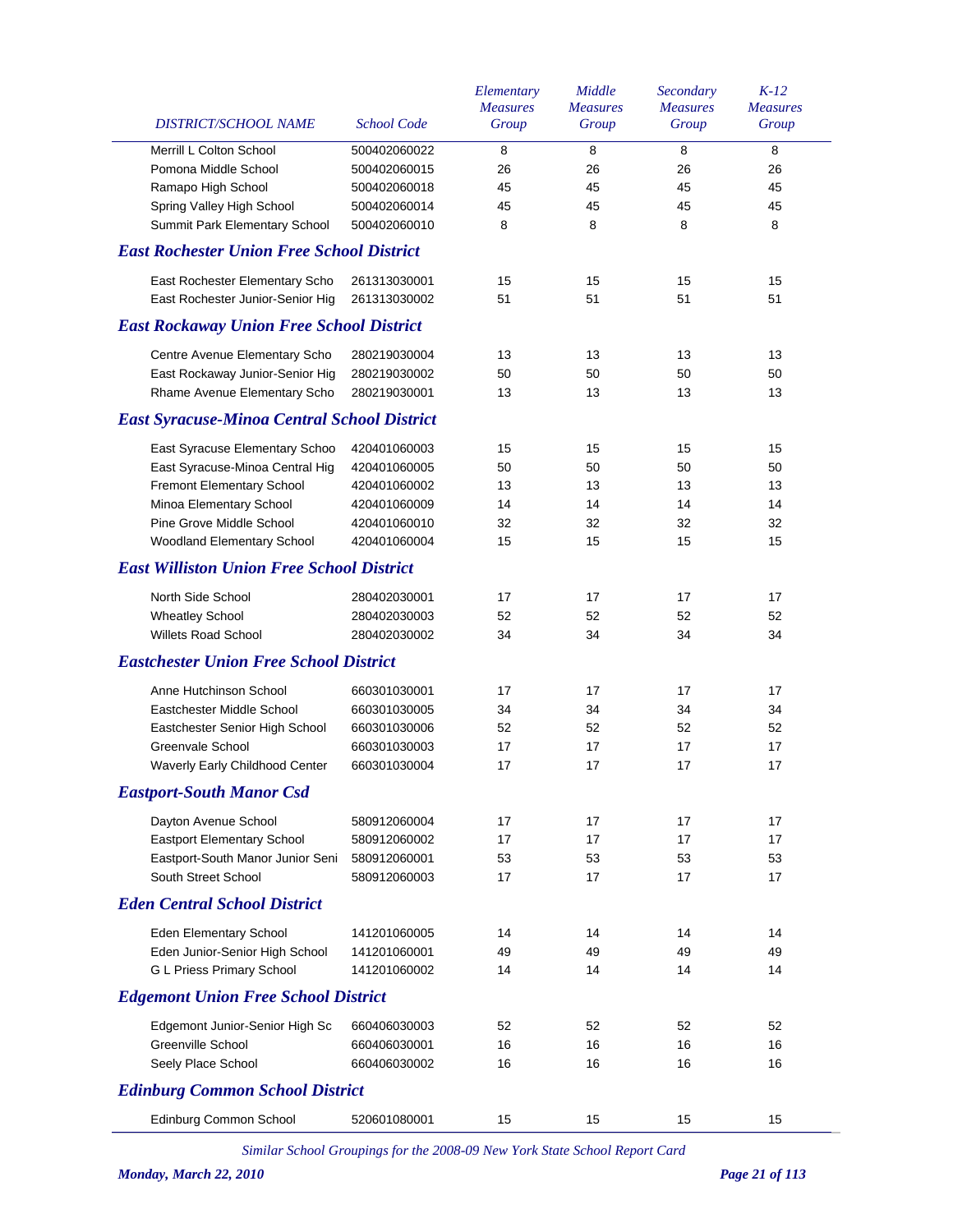| <b>DISTRICT/SCHOOL NAME</b>                        | <b>School Code</b> | Elementary<br><b>Measures</b><br>Group | Middle<br><b>Measures</b><br>Group | Secondary<br><b>Measures</b><br>Group | $K-12$<br><b>Measures</b><br>Group |
|----------------------------------------------------|--------------------|----------------------------------------|------------------------------------|---------------------------------------|------------------------------------|
| <b>Edmeston Central School District</b>            |                    |                                        |                                    |                                       |                                    |
| <b>Edmeston Central School</b>                     | 470501040001       | 11                                     | 29                                 | 47                                    | 64                                 |
| <b>Edwards-Knox Central School District</b>        |                    |                                        |                                    |                                       |                                    |
| Edwards-Knox Elementary Schoo                      | 513102040001       | 12                                     | 12                                 | 12                                    | 12                                 |
| Edwards-Knox Junior-Senior High                    | 513102040002       | 48                                     | 48                                 | 48                                    | 48                                 |
| <b>Elba Central School District</b>                |                    |                                        |                                    |                                       |                                    |
| Elba Elementary School                             | 180901040001       | 15                                     | 15                                 | 15                                    | 15                                 |
| Elba Junior-Senior High School                     | 180901040002       | 51                                     | 51                                 | 51                                    | 51                                 |
| <b>Eldred Central School District</b>              |                    |                                        |                                    |                                       |                                    |
| Eldred Junior-Senior High School                   | 590801040001       | 49                                     | 49                                 | 49                                    | 49                                 |
| George Ross Mackenzie Element                      | 590801040002       | 14                                     | 14                                 | 14                                    | 14                                 |
| <b>Elizabethtown-Lewis Central School District</b> |                    |                                        |                                    |                                       |                                    |
| Elizabethtown-Lewis Central Sch                    | 150301040001       | 10                                     | 28                                 | 47                                    | 64                                 |
| <b>Ellenville Central School District</b>          |                    |                                        |                                    |                                       |                                    |
| <b>Ellenville Elementary School</b>                | 622002060002       | 12                                     | 12                                 | 12                                    | 12                                 |
| Ellenville High School                             | 622002060004       | 47                                     | 47                                 | 47                                    | 47                                 |
| Ellenville Middle School                           | 622002060005       | 30                                     | 30                                 | 30                                    | 30                                 |
| <b>Ellicottville Central School District</b>       |                    |                                        |                                    |                                       |                                    |
| Ellicottville Elementary School                    | 040901040001       | 14                                     | 14                                 | 14                                    | 14                                 |
| Ellicottville Middle School High Sc                | 040901040002       | 50                                     | 50                                 | 50                                    | 50                                 |
| <b>Elmira City School District</b>                 |                    |                                        |                                    |                                       |                                    |
| <b>Broadway Elementary School</b>                  | 070600010022       | 7                                      | 7                                  | $\overline{7}$                        | $\overline{7}$                     |
| <b>Broadway Middle School</b>                      | 070600010019       | 26                                     | 26                                 | 26                                    | 26                                 |
| Diven School                                       | 070600010006       | 8                                      | 8                                  | 8                                     | 8                                  |
| Elmira Alternative High School At                  | 070600010023       | 45                                     | 45                                 | 45                                    | 45                                 |
| Elmira Free Academy                                | 070600010021       | 44                                     | 44                                 | 44                                    | 44                                 |
| Ernie Davis Middle School                          | 070600010018       | 26                                     | 26                                 | 26                                    | 26                                 |
| <b>Fassett Elementary School</b>                   | 070600010007       | 7                                      | 7                                  | 7                                     | 7                                  |
| Hendy Avenue School                                | 070600010010       | 7                                      | 7                                  | $\overline{7}$                        | $\overline{7}$                     |
| Parley Coburn School                               | 070600010013       | 8                                      | 8                                  | 8                                     | 8                                  |
| Pine City School                                   | 070600010014       | 7                                      | 7                                  | $\overline{7}$                        | 7                                  |
| <b>Riverside School</b>                            | 070600010015       | 7                                      | 7                                  | $\overline{7}$                        | 7                                  |
| Southside High School                              | 070600010020       | 43                                     | 43                                 | 43                                    | 43                                 |
| Thomas K Beecher School                            | 070600010016       | 8                                      | 8                                  | 8                                     | 8                                  |
| <b>Elmira Heights Central School District</b>      |                    |                                        |                                    |                                       |                                    |
| <b>Cohen Elementary School</b>                     | 070902060006       | 15                                     | 15                                 | 15                                    | 15                                 |
| Cohen Middle School                                | 070902060004       | 33                                     | 33                                 | 33                                    | 33                                 |
| Thomas A Edison High School                        | 070902060002       | 50                                     | 50                                 | 50                                    | 50                                 |
| <b>Elmont Union Free School District</b>           |                    |                                        |                                    |                                       |                                    |
| Alden Terrace School                               | 280216020001       | 15                                     | 15                                 | 15                                    | 15                                 |
| Clara H Carlson School                             | 280216020002       | 15                                     | 15                                 | 15                                    | 15                                 |
| <b>Covert Avenue School</b>                        | 280216020003       | 15                                     | 15                                 | 15                                    | 15                                 |
| Dutch Broadway School                              | 280216020004       | 15                                     | 15                                 | 15                                    | 15                                 |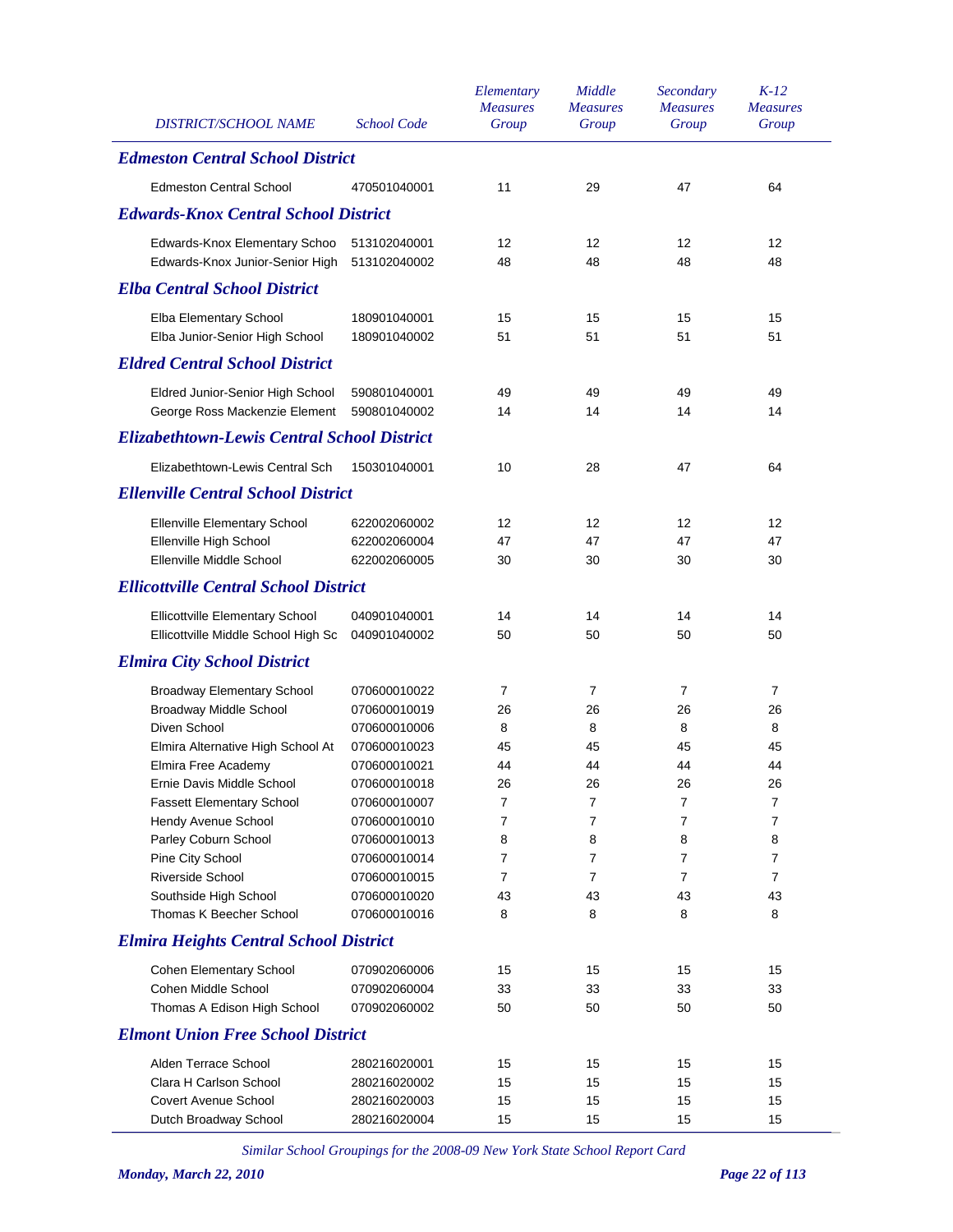| DISTRICT/SCHOOL NAME                                 | <b>School Code</b>           | Elementary<br><b>Measures</b><br>Group | Middle<br><b>Measures</b><br>Group | Secondary<br><b>Measures</b><br>Group | $K-12$<br><b>Measures</b><br>Group |
|------------------------------------------------------|------------------------------|----------------------------------------|------------------------------------|---------------------------------------|------------------------------------|
| Gotham Avenue School<br><b>Stewart Manor School</b>  | 280216020006<br>280216020007 | 15<br>14                               | 15<br>14                           | 15<br>14                              | 15<br>14                           |
| <b>Elmsford Union Free School District</b>           |                              |                                        |                                    |                                       |                                    |
|                                                      |                              |                                        |                                    |                                       |                                    |
| Alexander Hamilton High School                       | 660409020003                 | 51                                     | 51                                 | 51                                    | 51                                 |
| Alice E Grady Elementary School                      | 660409020002                 | 15                                     | 15                                 | 15                                    | 15                                 |
| Carl L Dixson Elementary School                      | 660409020001                 | 15                                     | 15                                 | 15                                    | 15                                 |
| <b>Elwood Union Free School District</b>             |                              |                                        |                                    |                                       |                                    |
| Elwood Middle School                                 | 580401020005                 | 31                                     | 31                                 | 31                                    | 31                                 |
| Elwood/John Glenn High School                        | 580401020003                 | 49                                     | 49                                 | 49                                    | 49                                 |
| Harley Avenue Elementary Schoo                       | 580401020004                 | 13                                     | 13                                 | 13                                    | 13                                 |
| James H Boyd Elementary Schoo                        | 580401020001                 | 13                                     | 13                                 | 13                                    | 13                                 |
| <b>Evans-Brant Central School District (Lake Sho</b> |                              |                                        |                                    |                                       |                                    |
| A J Schmidt Elementary School                        | 141401060008                 | 15                                     | 15                                 | 15                                    | 15                                 |
| <b>Brant Elementary School</b>                       | 141401060005                 | 15                                     | 15                                 | 15                                    | 15                                 |
| <b>Highland Elementary School</b>                    | 141401060001                 | 14                                     | 14                                 | 14                                    | 14                                 |
| John T Waugh Elementary Schoo                        | 141401060004                 | 15                                     | 15                                 | 15                                    | 15                                 |
| Lake Shore Central Middle Schoo                      | 141401060009                 | 33                                     | 33                                 | 33                                    | 33                                 |
| Lake Shore Senior High School                        | 141401060003                 | 51                                     | 51                                 | 51                                    | 51                                 |
| William T Hoag Elementary Scho                       | 141401060002                 | 15                                     | 15                                 | 15                                    | 15                                 |
| <b>Fabius-Pompey Central School District</b>         |                              |                                        |                                    |                                       |                                    |
| Fabius-Pompey Elementary Scho                        | 420601040001                 | 14                                     | 14                                 | 14                                    | 14                                 |
| Fabius-Pompey Middle School Hi                       | 420601040003                 | 50                                     | 50                                 | 50                                    | 50                                 |
| <b>Fairport Central School District</b>              |                              |                                        |                                    |                                       |                                    |
| <b>Brooks Hill School</b>                            | 261301060001                 | 14                                     | 14                                 | 14                                    | 14                                 |
| Dudley School                                        | 261301060010                 | 13                                     | 13                                 | 13                                    | 13                                 |
| Fairport Senior High School                          | 261301060009                 | 49                                     | 49                                 | 49                                    | 49                                 |
| Jefferson Avenue School                              | 261301060006                 | 13                                     | 13                                 | 13                                    | 13                                 |
| Johanna Perrin Middle School                         | 261301060002                 | 31                                     | 31                                 | 31                                    | 31                                 |
| Martha Brown Middle School                           | 261301060004                 | 31                                     | 31                                 | 31                                    | 31                                 |
| Minerva Deland School                                | 261301060007                 | 49                                     | 49                                 | 49                                    | 49                                 |
| Northside School                                     | 261301060008                 | 13                                     | 13                                 | 13                                    | 13                                 |
| <b>Falconer Central School District</b>              |                              |                                        |                                    |                                       |                                    |
| Falconer Middle/High School                          | 061101040007                 | 50                                     | 50                                 | 50                                    | 50                                 |
| Harvey C Fenner Elementary Sch                       | 061101040001                 | 14                                     | 14                                 | 14                                    | 14                                 |
| Paul B D Temple Elementary Sch                       | 061101040009                 | 15                                     | 15                                 | 15                                    | 15                                 |
| <b>Fallsburg Central School District</b>             |                              |                                        |                                    |                                       |                                    |
| Benjamin Cosor Elementary Scho                       | 590501060003                 | 12                                     | 12                                 | 12                                    | 12                                 |
| Fallsburg Junior Senior High Sch                     | 590501060002                 | 48                                     | 48                                 | 48                                    | 48                                 |
| <b>Farmingdale Union Free School District</b>        |                              |                                        |                                    |                                       |                                    |
| Albany Avenue Elementary Scho                        | 280522030001                 | 13                                     | 13                                 | 13                                    | 13                                 |
| Farmingdale Senior High School                       | 280522030009                 | 49                                     | 49                                 | 49                                    | 49                                 |
| <b>Howitt School</b>                                 | 280522030008                 | 31                                     | 31                                 | 31                                    | 31                                 |
| Northside Elementary School                          | 280522030004                 | 14                                     | 14                                 | 14                                    | 14                                 |
| Saltzman East Memorial Element                       | 280522030002                 | 14                                     | 14                                 | 14                                    | 14                                 |
| Woodward Parkway Elementary                          | 280522030006                 | 13                                     | 13                                 | 13                                    | 13                                 |
|                                                      |                              |                                        |                                    |                                       |                                    |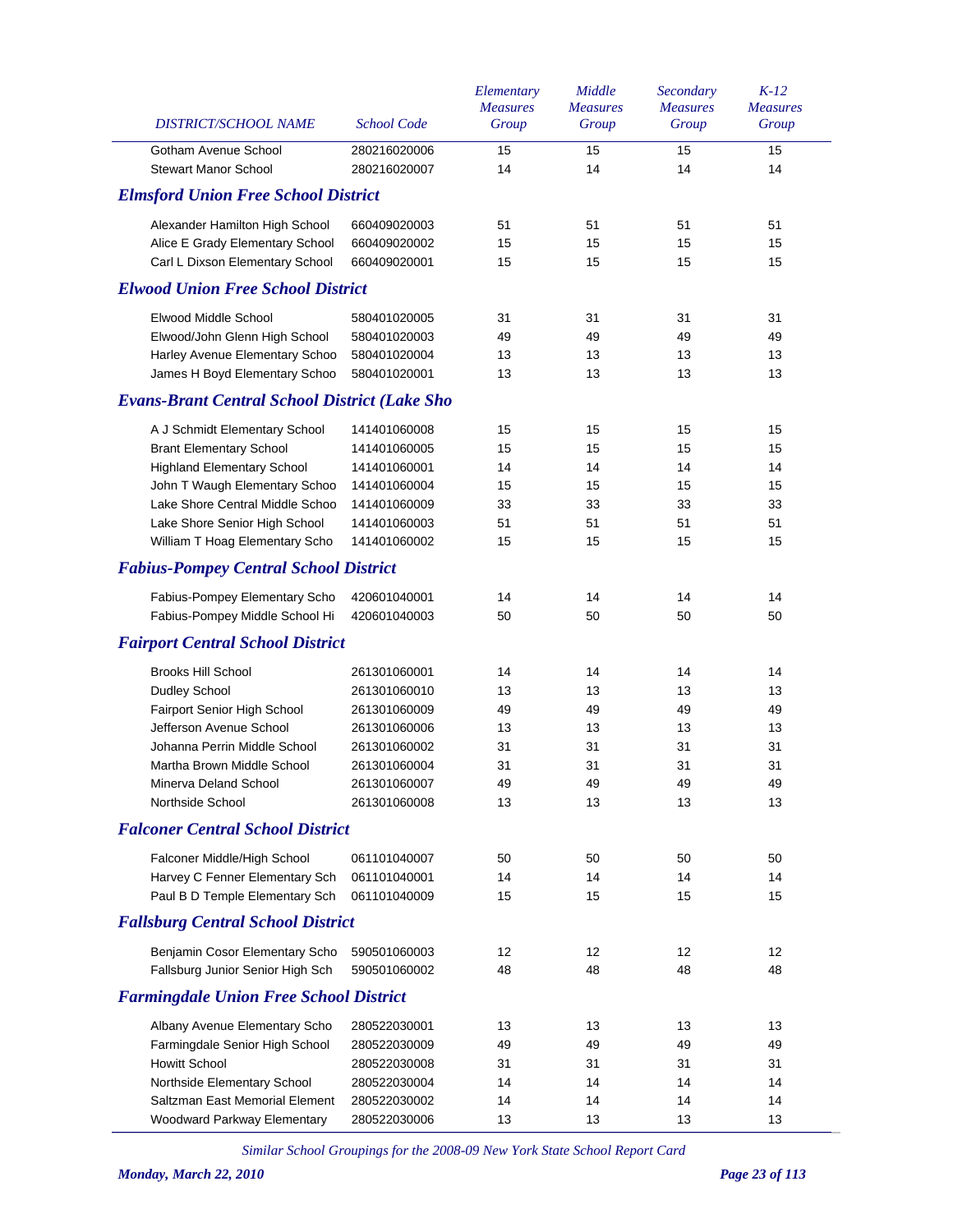| <b>DISTRICT/SCHOOL NAME</b>                           | <b>School Code</b> | Elementary<br><b>Measures</b><br>Group | Middle<br><b>Measures</b><br>Group | Secondary<br><b>Measures</b><br>Group | $K-12$<br><b>Measures</b><br>Group |
|-------------------------------------------------------|--------------------|----------------------------------------|------------------------------------|---------------------------------------|------------------------------------|
| <b>Fayetteville-Manlius Central School District</b>   |                    |                                        |                                    |                                       |                                    |
| Eagle Hill Middle School                              | 421001060005       | 35                                     | 35                                 | 35                                    | 35                                 |
| <b>Enders Road Elementary School</b>                  | 421001060008       | 17                                     | 17                                 | 17                                    | 17                                 |
| Fayetteville Elementary School                        | 421001060001       | 17                                     | 17                                 | 17                                    | 17                                 |
| Fayetteville-Manlius Senior High                      | 421001060002       | 53                                     | 53                                 | 53                                    | 53                                 |
| Mott Road Elementary School                           | 421001060007       | 17                                     | 17                                 | 17                                    | 17                                 |
| Wellwood Middle School                                | 421001060006       | 34                                     | 34                                 | 34                                    | 34                                 |
| <b>Fillmore Central School District</b>               |                    |                                        |                                    |                                       |                                    |
| <b>Fillmore Central School</b>                        | 022001040001       | 10                                     | 29                                 | 47                                    | 64                                 |
| <b>Fire Island Union Free School District</b>         |                    |                                        |                                    |                                       |                                    |
| <b>Woodhull School</b>                                | 580514020001       | 17                                     | 17                                 | 17                                    | 17                                 |
| <b>Fishers Island Union Free School District</b>      |                    |                                        |                                    |                                       |                                    |
| <b>Fishers Island School</b>                          | 581004020001       | 16                                     | 34                                 | 52                                    | 64                                 |
| <b>Floral Park-Bellerose Union Free School Distri</b> |                    |                                        |                                    |                                       |                                    |
| <b>Floral Park Bellerose School</b>                   | 280222020001       | 17                                     | 17                                 | 17                                    | 17                                 |
| John Lewis Childs School                              | 280222020002       | 17                                     | 17                                 | 17                                    | 17                                 |
| <b>Florida Union Free School District</b>             |                    |                                        |                                    |                                       |                                    |
| Golden Hill Elementary                                | 442115020002       | 14                                     | 14                                 | 14                                    | 14                                 |
| S S Seward Institute                                  | 442115020001       | 49                                     | 49                                 | 49                                    | 49                                 |
| <b>Fonda-Fultonville Central School District</b>      |                    |                                        |                                    |                                       |                                    |
| Fonda-Fultonville 5-8 School                          | 270601040003       | 32                                     | 32                                 | 32                                    | 32                                 |
| Fonda-Fultonville K-4 School                          | 270601040001       | 14                                     | 14                                 | 14                                    | 14                                 |
| Fonda-Fultonville Senior High Sc                      | 270601040002       | 51                                     | 51                                 | 51                                    | 51                                 |
| <b>Forestville Central School District</b>            |                    |                                        |                                    |                                       |                                    |
| Forestville Central High School                       | 061503040003       | 50                                     | 50                                 | 50                                    | 50                                 |
| Forestville Elementary School                         | 061503040002       | 15                                     | 15                                 | 15                                    | 15                                 |
| <b>Fort Ann Central School District</b>               |                    |                                        |                                    |                                       |                                    |
| Fort Ann Central School                               | 640502040001       | 14                                     | 32                                 | 50                                    | 64                                 |
| <b>Fort Edward Union Free School District</b>         |                    |                                        |                                    |                                       |                                    |
| Fort Edward School                                    | 640601020001       | 15                                     | 33                                 | 51                                    | 64                                 |
| <b>Fort Plain Central School District</b>             |                    |                                        |                                    |                                       |                                    |
| Fort Plain Junior-Senior High Sch                     | 270701040003       | 48                                     | 48                                 | 48                                    | 48                                 |
| Harry Hoag School                                     | 270701040001       | 12                                     | $12 \overline{ }$                  | 12                                    | 12                                 |
| <b>Frankfort-Schuyler Central School District</b>     |                    |                                        |                                    |                                       |                                    |
| Frankfort Schuyler Central High S                     | 210402060001       | 51                                     | 51                                 | 51                                    | 51                                 |
| Frankfort-Schuyler Middle School                      | 210402060005       | 31                                     | 31                                 | 31                                    | 31                                 |
| Reese Road Elementary School                          | 210402060003       | 15                                     | 15                                 | 15                                    | 15                                 |
| West Frankfort Elementary Scho                        | 210402060002       | 14                                     | 14                                 | 14                                    | 14                                 |
| <b>Franklin Central School District</b>               |                    |                                        |                                    |                                       |                                    |
| <b>Franklin Central School</b>                        | 120701040001       | 10                                     | 29                                 | 47                                    | 64                                 |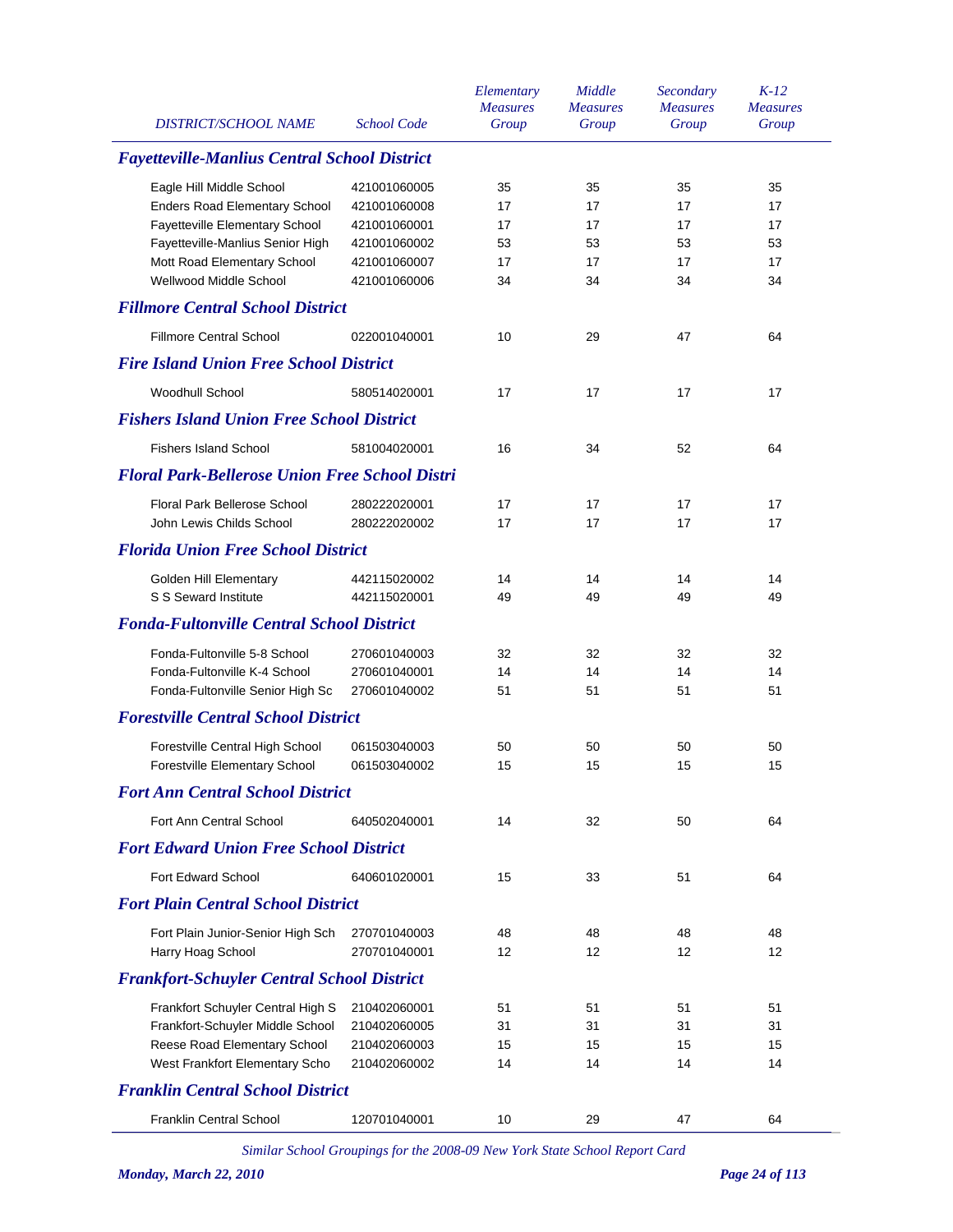| <b>DISTRICT/SCHOOL NAME</b>                       | <b>School Code</b> | Elementary<br><b>Measures</b><br>Group | Middle<br><b>Measures</b><br>Group | Secondary<br><b>Measures</b><br>Group | $K-12$<br><b>Measures</b><br>Group |
|---------------------------------------------------|--------------------|----------------------------------------|------------------------------------|---------------------------------------|------------------------------------|
| <b>Franklin Square Union Free School District</b> |                    |                                        |                                    |                                       |                                    |
| John Street School                                | 280217020001       | 17                                     | 17                                 | 17                                    | 17                                 |
| Polk Street School                                | 280217020003       | 17                                     | 17                                 | 17                                    | 17                                 |
| Washington Street School                          | 280217020004       | 18                                     | 18                                 | 18                                    | 18                                 |
| <b>Franklinville Central School District</b>      |                    |                                        |                                    |                                       |                                    |
| Franklinville Elementary School                   | 041101040003       | 11                                     | 11                                 | 11                                    | 11                                 |
| Franklinville Junior-Senior High S                | 041101040002       | 47                                     | 47                                 | 47                                    | 47                                 |
| <b>Fredonia Central School District</b>           |                    |                                        |                                    |                                       |                                    |
| Fredonia Elementary School                        | 062201060001       | 14                                     | 14                                 | 14                                    | 14                                 |
| Fredonia High School                              | 062201060003       | 50                                     | 50                                 | 50                                    | 50                                 |
| Fredonia Middle School                            | 062201060002       | 32                                     | 32                                 | 32                                    | 32                                 |
| Fredonia Primary School                           | 062201060004       | 14                                     | 14                                 | 14                                    | 14                                 |
| <b>Freeport Union Free School District</b>        |                    |                                        |                                    |                                       |                                    |
| <b>Archer Street School</b>                       | 280209030001       | 8                                      | 8                                  | 8                                     | 8                                  |
| <b>Bayview Avenue School</b>                      | 280209030002       | 8                                      | 8                                  | 8                                     | 8                                  |
| Caroline G Atkinson School                        | 280209030003       | 8                                      | 8                                  | 8                                     | 8                                  |
| Columbus Avenue School                            | 280209030004       | 8                                      | 8                                  | 8                                     | 8                                  |
| Freeport High School                              | 280209030007       | 44                                     | 44                                 | 44                                    | 44                                 |
| John W Dodd Middle School                         | 280209030006       | 26                                     | 26                                 | 26                                    | 26                                 |
| Leo F Giblyn School                               | 280209030005       | 8                                      | 8                                  | 8                                     | 8                                  |
| New Visions Elementary School                     | 280209030009       | 8                                      | 8                                  | 8                                     | 8                                  |
| <b>Frewsburg Central School District</b>          |                    |                                        |                                    |                                       |                                    |
| Frewsburg Junior-Senior High Sc                   | 060301040004       | 50                                     | 50                                 | 50                                    | 50                                 |
| Robert H Jackson Elementary Sc                    | 060301040002       | 14                                     | 14                                 | 14                                    | 14                                 |
| <b>Friendship Central School District</b>         |                    |                                        |                                    |                                       |                                    |
| Friendship Central School                         | 021601040004       | 12                                     | 30                                 | 48                                    | 64                                 |
| <b>Frontier Central School District</b>           |                    |                                        |                                    |                                       |                                    |
| <b>Big Tree Elementary School</b>                 | 141604060003       | 14                                     | 14                                 | 14                                    | 14                                 |
| <b>Blasdell Elementary School</b>                 | 141604060004       | 14                                     | 14                                 | 14                                    | 14                                 |
| Cloverbank Elementary School                      | 141604060005       | 14                                     | 14                                 | 14                                    | 14                                 |
| <b>Frontier Middle School</b>                     | 141604060007       | 32                                     | 32                                 | 32                                    | 32                                 |
| Frontier Senior High School                       | 141604060008       | 49                                     | 49                                 | 49                                    | 49                                 |
| <b>Pinehurst Elementary School</b>                | 141604060006       | 13                                     | 13                                 | 13                                    | 13                                 |
| <b>Fulton City School District</b>                |                    |                                        |                                    |                                       |                                    |
| Fairgrieve School                                 | 460500010001       | 8                                      | 8                                  | 8                                     | 8                                  |
| Fulton Junior High School                         | 460500010006       | 25                                     | 25                                 | 25                                    | 25                                 |
| G Ray Bodley High School                          | 460500010005       | 44                                     | 44                                 | 44                                    | 44                                 |
| <b>Granby Elementary School</b>                   | 460500010007       | 8                                      | 8                                  | 8                                     | 8                                  |
| J E Lanigan School                                | 460500010008       | 7                                      | 7                                  | 7                                     | $\overline{7}$                     |
| Volney Elementary School                          | 460500010011       | 7                                      | 7                                  | $\overline{7}$                        | $\overline{7}$                     |
| <b>Galway Central School District</b>             |                    |                                        |                                    |                                       |                                    |
| Galway High School                                | 520701040002       | 50                                     | 50                                 | 50                                    | 50                                 |
| Galway Middle School                              | 520701040003       | 32                                     | 32                                 | 32                                    | 32                                 |
| Joseph Henry Elementary School                    | 520701040001       | 14                                     | 14                                 | 14                                    | 14                                 |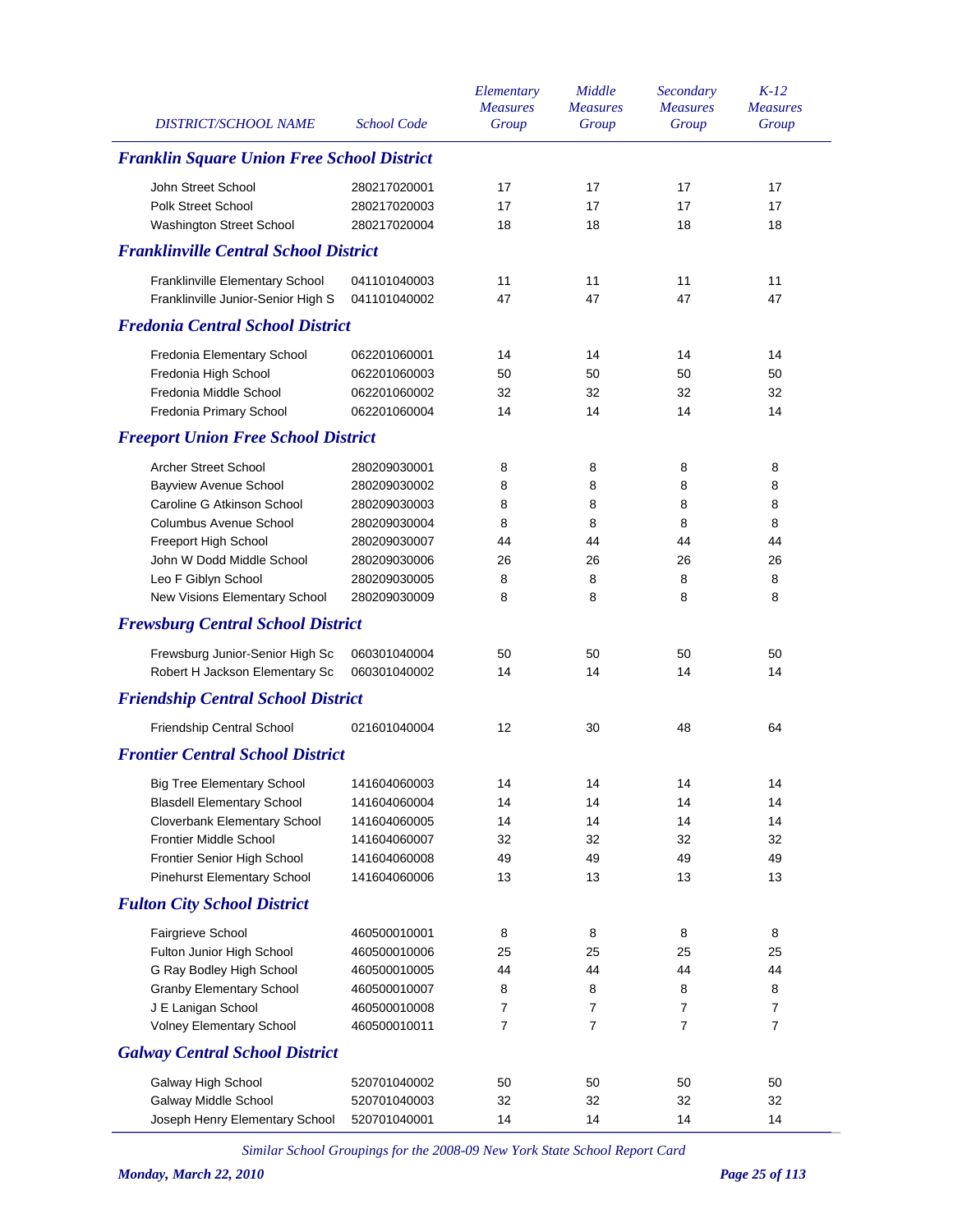|                                                       |                    | Elementary      | Middle          | Secondary       | $K-12$          |
|-------------------------------------------------------|--------------------|-----------------|-----------------|-----------------|-----------------|
|                                                       |                    | <b>Measures</b> | <b>Measures</b> | <b>Measures</b> | <b>Measures</b> |
| <b>DISTRICT/SCHOOL NAME</b>                           | <b>School Code</b> | Group           | Group           | Group           | Group           |
| <b>Gananda Central School District</b>                |                    |                 |                 |                 |                 |
| Gananda Middle School                                 | 650902040003       | 31              | 31              | 31              | 31              |
| Richard Mann Elementary School                        | 650902040002       | 14              | 14              | 14              | 14              |
| Ruben A Cirillo High School                           | 650902040001       | 49              | 49              | 49              | 49              |
| <b>Garden City Union Free School District</b>         |                    |                 |                 |                 |                 |
| Garden City High School                               | 280218030007       | 52              | 52              | 52              | 52              |
| Garden City Middle School                             | 280218030006       | 34              | 34              | 34              | 34              |
| Hemlock School                                        | 280218030001       | 16              | 16              | 16              | 16              |
| <b>Homestead School</b>                               | 280218030002       | 16              | 16              | 16              | 16              |
| Locust School                                         | 280218030003       | 16              | 16              | 16              | 16              |
| <b>Stewart School</b>                                 | 280218030005       | 16              | 16              | 16              | 16              |
| <b>Stratford Avenue School</b>                        | 280218030004       | 16              | 16              | 16              | 16              |
| <b>Garrison Union Free School District</b>            |                    |                 |                 |                 |                 |
| <b>Garrison School</b>                                | 480404020001       | 16              | 16              | 16              | 16              |
| <b>Gates-Chili Central School District</b>            |                    |                 |                 |                 |                 |
| Florence Brasser School                               | 260401060002       | 14              | 14              | 14              | 14              |
| Gates-Chili High School                               | 260401060001       | 50              | 50              | 50              | 50              |
| Gates-Chili Middle School                             | 260401060004       | 32              | 32              | 32              | 32              |
| <b>Neil Armstrong School</b>                          | 260401060009       | 15              | 15              | 15              | 15              |
| Paul Road School                                      | 260401060007       | 14              | 14              | 14              | 14              |
| <b>Walt Disney School</b>                             | 260401060008       | 14              | 14              | 14              | 14              |
| <b>General Brown Central School District</b>          |                    |                 |                 |                 |                 |
| <b>Brownville School</b>                              | 220401040002       | 14              | 14              | 14              | 14              |
| <b>Dexter Elementary School</b>                       | 220401040003       | 15              | 15              | 15              | 15              |
| General Brown Junior-Senior Hig                       | 220401040004       | 50              | 50              | 50              | 50              |
| <b>Genesee Valley Central School District At Ange</b> |                    |                 |                 |                 |                 |
| Genesee Valley Central School                         | 020702040001       | 11              | 11              | 11              | 11              |
| Genesee Valley High School                            | 020702040003       | 47              | 47              | 47              | 47              |
| Genesee Valley Middle School                          | 020702040002       | 29              | 29              | 29              | 29              |
| <b>Geneseo Central School District</b>                |                    |                 |                 |                 |                 |
| Geneseo Elementary School                             | 240401040002       | 15              | 15              | 15              | 15              |
| Geneseo Middle School High Sch                        | 240401040001       | 50              | 50              | 50              | 50              |
| <b>Geneva City School District</b>                    |                    |                 |                 |                 |                 |
| Geneva High School                                    | 430700010006       | 48              | 48              | 48              | 48              |
| Geneva Middle School                                  | 430700010005       | 30              | 30              | 30              | 30              |
| North Street Elementary School                        | 430700010002       | 12              | 12              | 12              | 12              |
| West Street Elementary School                         | 430700010001       | 11              | 11              | 11              | 11              |
| <b>George Junior Republic Union Free School Dis</b>   |                    |                 |                 |                 |                 |
| George Junior Republic School                         | 610327020002       | 56              | 56              | 56              | 56              |
| <b>Georgetown-South Otselic Central School Distri</b> |                    |                 |                 |                 |                 |
| <b>Otselic Valley Elementary School</b>               | 081401040002       | 12              | 12              | 12              | 12              |
| Otselic Valley Junior-Senior High                     | 081401040001       | 47              | 47              | 47              | 47              |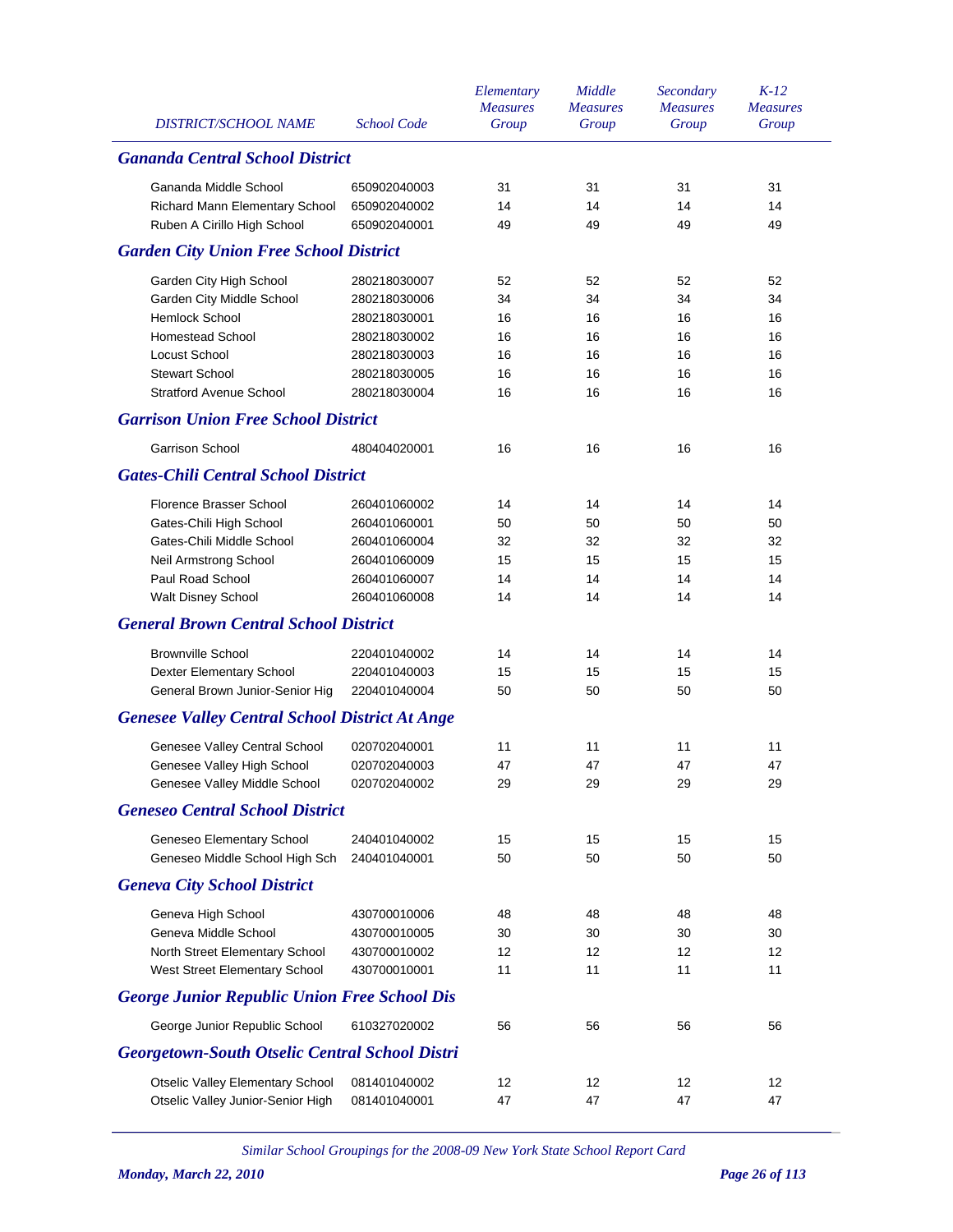| DISTRICT/SCHOOL NAME                                  | <b>School Code</b> | Elementary<br><b>Measures</b><br>Group | Middle<br><b>Measures</b><br>Group | Secondary<br><b>Measures</b><br>Group | $K-12$<br><b>Measures</b><br>Group |
|-------------------------------------------------------|--------------------|----------------------------------------|------------------------------------|---------------------------------------|------------------------------------|
| <b>Germantown Central School District</b>             |                    |                                        |                                    |                                       |                                    |
| Germantown Central School                             | 100902040001       | 14                                     | 32                                 | 50                                    | 64                                 |
| <b>Gilbertsville-Mount Upton Central School Distr</b> |                    |                                        |                                    |                                       |                                    |
| Gilbertsville-Mount Upton Elemen                      | 470202040002       | 11                                     | 11                                 | 11                                    | 11                                 |
| Gilbertsville-Mount Upton Junior-                     | 470202040003       | 47                                     | 47                                 | 47                                    | 47                                 |
| <b>Gilboa-Conesville Central School District</b>      |                    |                                        |                                    |                                       |                                    |
| Gilboa Conesville Central School                      | 540801040001       | 15                                     | 33                                 | 51                                    | 64                                 |
| <b>Glen Cove City School District</b>                 |                    |                                        |                                    |                                       |                                    |
| Connolly School                                       | 280100010003       | 15                                     | 15                                 | 15                                    | 15                                 |
| Deasy School                                          | 280100010001       | 15                                     | 15                                 | 15                                    | 15                                 |
| Glen Cove High School                                 | 280100010007       | 50                                     | 50                                 | 50                                    | 50                                 |
| Gribbin School                                        | 280100010004       | 15                                     | 15                                 | 15                                    | 15                                 |
| <b>Landing School</b>                                 | 280100010005       | 15                                     | 15                                 | 15                                    | 15                                 |
| Robert M Finley Middle School                         | 280100010008       | 33                                     | 33                                 | 33                                    | 33                                 |
| <b>Glens Falls City School District</b>               |                    |                                        |                                    |                                       |                                    |
| <b>Big Cross Street School</b>                        | 630300010001       | 15                                     | 15                                 | 15                                    | 15                                 |
| Glens Falls Middle School                             | 630300010006       | 32                                     | 32                                 | 32                                    | 32                                 |
| Glens Falls Senior High School                        | 630300010007       | 50                                     | 50                                 | 50                                    | 50                                 |
| Jackson Heights School                                | 630300010003       | 14                                     | 14                                 | 14                                    | 14                                 |
| Kensington Road School                                | 630300010004       | 14                                     | 14                                 | 14                                    | 14                                 |
| Sanford Street School                                 | 630300010005       | 15                                     | 15                                 | 15                                    | 15                                 |
| <b>Glens Falls Common School District</b>             |                    |                                        |                                    |                                       |                                    |
| Abraham Wing School                                   | 630918080001       | 7                                      | $\overline{7}$                     | 7                                     | $\overline{7}$                     |
| <b>Gloversville City School District</b>              |                    |                                        |                                    |                                       |                                    |
| <b>Boulevard School</b>                               | 170500010004       | 12                                     | 12                                 | 12                                    | 12                                 |
| Gloversville High School                              | 170500010009       | 47                                     | 47                                 | 47                                    | 47                                 |
| Gloversville Middle School                            | 170500010008       | 30                                     | 30                                 | 30                                    | 30                                 |
| Kingsborough School                                   | 170500010011       | 12                                     | 12                                 | 12                                    | 12                                 |
| Mcnab-Meco School                                     | 170500010006       | 12                                     | 12                                 | 12                                    | 12                                 |
| Park Terrace School                                   | 170500010007       | 12                                     | 12                                 | 12                                    | 12                                 |
| <b>Gorham-Middlesex Central School District (Ma</b>   |                    |                                        |                                    |                                       |                                    |
| Gorham Elementary School                              | 430901060002       | 14                                     | 14                                 | 14                                    | 14                                 |
| Marcus Whitman High School                            | 430901060001       | 51                                     | 51                                 | 51                                    | 51                                 |
| Marcus Whitman Middle School                          | 430901060003       | 33                                     | 33                                 | 33                                    | 33                                 |
| Middlesex Valley Elementary Sch                       | 430901060007       | 14                                     | 14                                 | 14                                    | 14                                 |
| <b>Goshen Central School District</b>                 |                    |                                        |                                    |                                       |                                    |
| C J Hooker Middle School                              | 440601040004       | 31                                     | 31                                 | 31                                    | 31                                 |
| Goshen Central High School                            | 440601040001       | 49                                     | 49                                 | 49                                    | 49                                 |
| Goshen Intermediate School                            | 440601040005       | 13                                     | 13                                 | 13                                    | 13                                 |
| Scotchtown Avenue School                              | 440601040003       | 13                                     | 13                                 | 13                                    | 13                                 |
| <b>Gouverneur Central School District</b>             |                    |                                        |                                    |                                       |                                    |
| East Side Elementary School                           | 511101060006       | 10                                     | 10                                 | 10                                    | 10                                 |
| <b>Fowler Elementary School</b>                       | 511101060004       | 12                                     | 12                                 | 12                                    | 12                                 |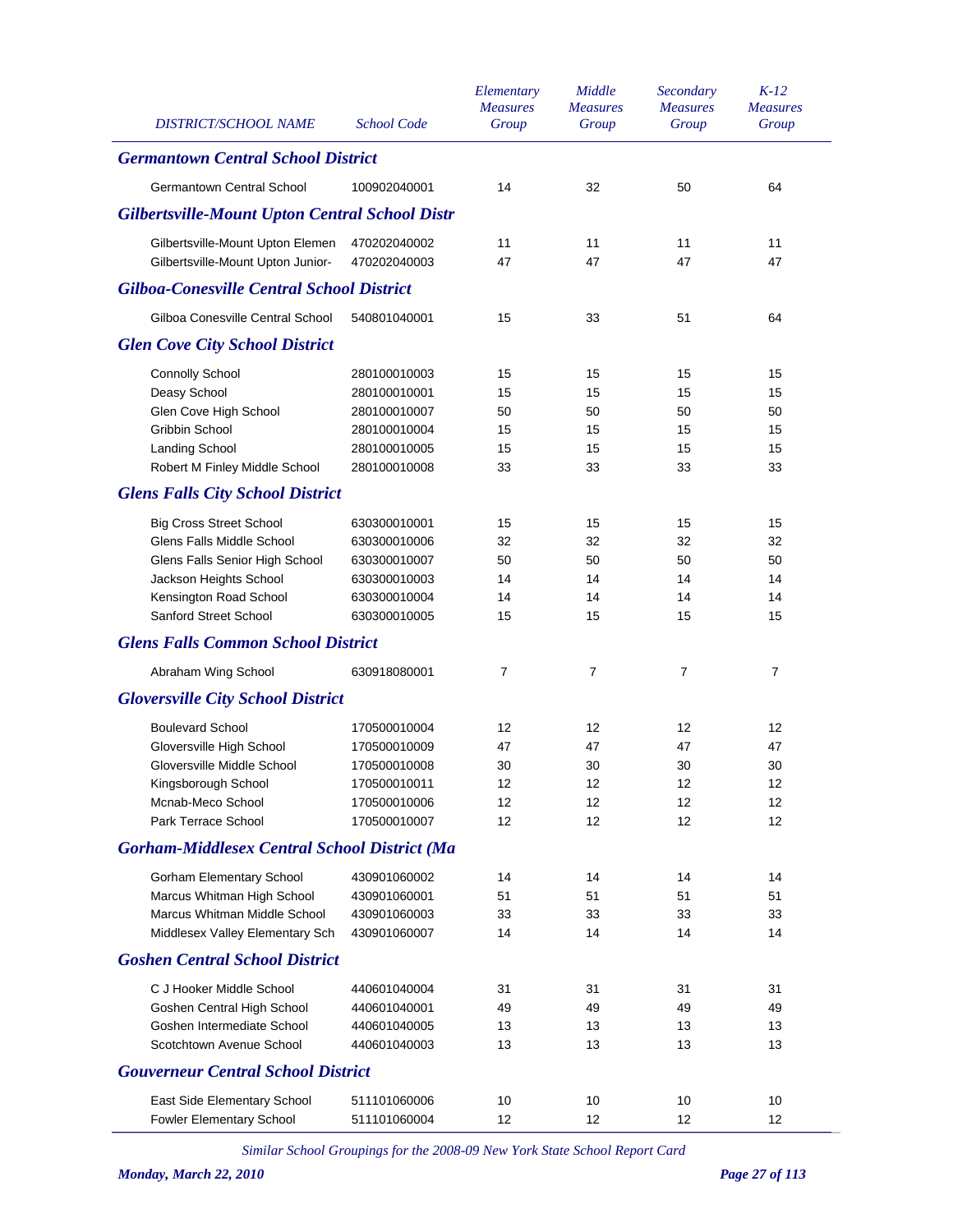| <b>DISTRICT/SCHOOL NAME</b>                  | <b>School Code</b> | Elementary<br><b>Measures</b><br>Group | Middle<br><b>Measures</b><br>Group | Secondary<br><b>Measures</b><br>Group | $K-12$<br><b>Measures</b><br>Group |
|----------------------------------------------|--------------------|----------------------------------------|------------------------------------|---------------------------------------|------------------------------------|
| Gouverneur Junior-Senior High S              | 511101060005       | 47                                     | 47                                 | 47                                    | 47                                 |
| West Side Elementary School                  | 511101060007       | 11                                     | 11                                 | 11                                    | 11                                 |
| <b>Gowanda Central School District</b>       |                    |                                        |                                    |                                       |                                    |
| Gowanda Elementary School                    | 042801060001       | 11                                     | 11                                 | 11                                    | 11                                 |
| Gowanda High School                          | 042801060006       | 46                                     | 46                                 | 46                                    | 46                                 |
| Gowanda Middle School                        | 042801060005       | 29                                     | 29                                 | 29                                    | 29                                 |
| <b>Grand Island Central School District</b>  |                    |                                        |                                    |                                       |                                    |
| Charlotte Sidway School                      | 141501060006       | 14                                     | 14                                 | 14                                    | 14                                 |
| Grand Island Senior High School              | 141501060004       | 49                                     | 49                                 | 49                                    | 49                                 |
| Huth Road School                             | 141501060001       | 13                                     | 13                                 | 13                                    | 13                                 |
| Kaegebein School                             | 141501060003       | 14                                     | 14                                 | 14                                    | 14                                 |
| Veronica E Connor Middle School              | 141501060005       | 31                                     | 31                                 | 31                                    | 31                                 |
| <b>Granville Central School District</b>     |                    |                                        |                                    |                                       |                                    |
| <b>Granville Elementary School</b>           | 640701040004       | 10                                     | 10                                 | 10                                    | 10                                 |
| Granville Junior-Senior High Scho            | 640701040003       | 47                                     | 47                                 | 47                                    | 47                                 |
| Mary J Tanner Primary School                 | 640701040002       | 11                                     | 11                                 | 11                                    | 11                                 |
| <b>Great Neck Union Free School District</b> |                    |                                        |                                    |                                       |                                    |
| E M Baker School                             | 280407030006       | 18                                     | 18                                 | 18                                    | 18                                 |
| Great Neck North High School                 | 280407030015       | 53                                     | 53                                 | 53                                    | 53                                 |
| Great Neck North Middle School               | 280407030012       | 36                                     | 36                                 | 36                                    | 36                                 |
| Great Neck South High School                 | 280407030014       | 53                                     | 53                                 | 53                                    | 53                                 |
| Great Neck South Middle School               | 280407030013       | 35                                     | 35                                 | 35                                    | 35                                 |
| John F Kennedy School                        | 280407030007       | 18                                     | 18                                 | 18                                    | 18                                 |
| Lakeville School                             | 280407030008       | 18                                     | 18                                 | 18                                    | 18                                 |
| Saddle Rock School                           | 280407030010       | 17                                     | 17                                 | 17                                    | 17                                 |
| Village School                               | 280407030016       | 52                                     | 52                                 | 52                                    | 52                                 |
| <b>Greece Central School District</b>        |                    |                                        |                                    |                                       |                                    |
| Apollo Middle School                         | 260501060022       | 33                                     | 33                                 | 33                                    | 33                                 |
| Arcadia High School                          | 260501060010       | 51                                     | 51                                 | 51                                    | 51                                 |
| Arcadia Middle School                        | 260501060023       | 33                                     | 33                                 | 33                                    | 33                                 |
| Athena High School                           | 260501060019       | 50                                     | 50                                 | 50                                    | 50                                 |
| Athena Middle School                         | 260501060020       | 32                                     | 32                                 | 32                                    | 32                                 |
| Autumn Lane Elementary School                | 260501060001       | 14                                     | 14                                 | 14                                    | 14                                 |
| Brookside Elementary School Ca               | 260501060004       | 15                                     | 15                                 | 15                                    | 15                                 |
| Buckman Heights Elementary Sc                | 260501060012       | 15                                     | 15                                 | 15                                    | 15                                 |
| Craig Hill Elementary School                 | 260501060015       | 14                                     | 14                                 | 14                                    | 14                                 |
| English Village Elementary Schoo             | 260501060006       | 15                                     | 15                                 | 15                                    | 15                                 |
| Holmes Road Elementary School                | 260501060016       | 15                                     | 15                                 | 15                                    | 15                                 |
| Kirk Road Elementary School                  | 260501060018       | 14                                     | 14                                 | 14                                    | 14                                 |
| Lakeshore Elementary School                  | 260501060011       | 15                                     | 15                                 | 15                                    | 15                                 |
| Longridge School                             | 260501060002       | 15                                     | 15                                 | 15                                    | 15                                 |
| Odyssey Academy                              | 260501060013       | 49                                     | 49                                 | 49                                    | 49                                 |
| Olympia High School                          | 260501060008       | 51                                     | 51                                 | 51                                    | 51                                 |
| Paddy Hill Elementary School                 | 260501060009       | 14                                     | 14                                 | 14                                    | 14                                 |
| Parkland Elementary School Cam               | 260501060014       | 15                                     | 15                                 | 15                                    | 15                                 |
| Pine Brook Elementary School                 | 260501060024       | 13                                     | 13                                 | 13                                    | 13                                 |
| West Ridge Ementary School                   | 260501060007       | 14                                     | 14                                 | 14                                    | 14                                 |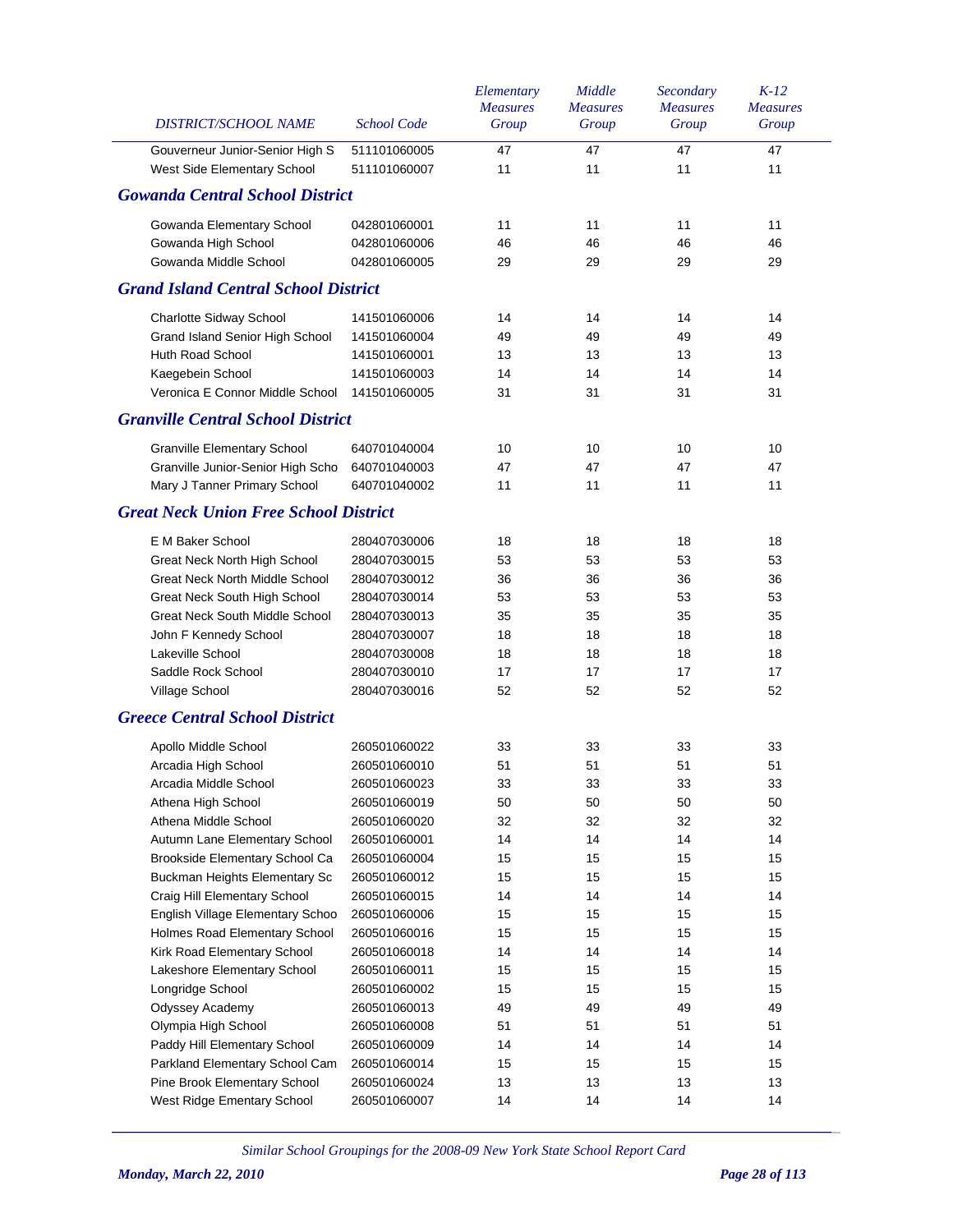| <b>DISTRICT/SCHOOL NAME</b>                         | <b>School Code</b> | Elementary<br><b>Measures</b><br>Group | Middle<br><b>Measures</b><br>Group | Secondary<br><b>Measures</b><br>Group | $K-12$<br><b>Measures</b><br>Group |
|-----------------------------------------------------|--------------------|----------------------------------------|------------------------------------|---------------------------------------|------------------------------------|
| <b>Green Island Union Free School District</b>      |                    |                                        |                                    |                                       |                                    |
| <b>Heatly School</b>                                | 010701030001       | $\overline{7}$                         | 25                                 | 43                                    | 64                                 |
| <b>Greenburgh Central School District</b>           |                    |                                        |                                    |                                       |                                    |
| <b>Highview School</b>                              | 660407060009       | 15                                     | 15                                 | 15                                    | 15                                 |
| Lee F Jackson School                                | 660407060001       | 15                                     | 15                                 | 15                                    | 15                                 |
| Richard J Bailey School                             | 660407060003       | 15                                     | 15                                 | 15                                    | 15                                 |
| Woodlands Middle School                             | 660407060005       | 32                                     | 32                                 | 32                                    | 32                                 |
| Woodlands Senior High School                        | 660407060004       | 51                                     | 51                                 | 51                                    | 51                                 |
| <b>Greenburgh Eleven Union Free School District</b> |                    |                                        |                                    |                                       |                                    |
| Greenburgh Eleven Elementary S                      | 660411020002       | 56                                     | 56                                 | 56                                    | 56                                 |
| Greenburgh Eleven High School                       | 660411020004       | 56                                     | 56                                 | 56                                    | 56                                 |
| Greenburgh Eleven Middle Schoo                      | 660411020003       | 56                                     | 56                                 | 56                                    | 56                                 |
| <b>Greenburgh-Graham Union Free School Distri</b>   |                    |                                        |                                    |                                       |                                    |
| Martin Luther King Jr High School                   | 660410020002       | 56                                     | 56                                 | 56                                    | 56                                 |
| Ziccolella Elementary/Middle Sch                    | 660410020001       | 56                                     | 56                                 | 56                                    | 56                                 |
| <b>Greenburgh-North Castle Union Free School D</b>  |                    |                                        |                                    |                                       |                                    |
| Clark Academy                                       | 660412020003       | 56                                     | 56                                 | 56                                    | 56                                 |
| Yonkers Campus                                      | 660412020001       | 56                                     | 56                                 | 56                                    | 56                                 |
| <b>Greene Central School District</b>               |                    |                                        |                                    |                                       |                                    |
| Greene High School                                  | 080601040003       | 48                                     | 48                                 | 48                                    | 48                                 |
| Greene Intermediate School                          | 080601040002       | 10                                     | 10                                 | 10                                    | 10                                 |
| Greene Middle School                                | 080601040004       | 30                                     | 30                                 | 30                                    | 30                                 |
| <b>Greene Primary School</b>                        | 080601040001       | 11                                     | 11                                 | 11                                    | 11                                 |
| <b>Greenport Union Free School District</b>         |                    |                                        |                                    |                                       |                                    |
| <b>Greenport Elementary School</b>                  | 581010020002       | 15                                     | 15                                 | 15                                    | 15                                 |
| Greenport High School                               | 581010020001       | 51                                     | 51                                 | 51                                    | 51                                 |
| <b>Greenville Central School District</b>           |                    |                                        |                                    |                                       |                                    |
| Greenville High School                              | 190701040004       | 50                                     | 50                                 | 50                                    | 50                                 |
| Greenville Middle School                            | 190701040001       | 32                                     | 32                                 | 32                                    | 32                                 |
| Scott M Ellis Elementary School                     | 190701040005       | 14                                     | 14                                 | 14                                    | 14                                 |
| <b>Greenwich Central School District</b>            |                    |                                        |                                    |                                       |                                    |
| <b>Greenwich Elementary School</b>                  | 640801040003       | 14                                     | 14                                 | 14                                    | 14                                 |
| Greenwich Junior-Senior High Sc                     | 640801040002       | 49                                     | 49                                 | 49                                    | 49                                 |
| <b>Greenwood Lake Union Free School District</b>    |                    |                                        |                                    |                                       |                                    |
| Greenwood Lake Elementary Sch                       | 442111020002       | 14                                     | 14                                 | 14                                    | 14                                 |
| Greenwood Lake Middle School                        | 442111020001       | 31                                     | 31                                 | 31                                    | 31                                 |
| <b>Groton Central School District</b>               |                    |                                        |                                    |                                       |                                    |
| <b>Groton Elementary School</b>                     | 610501040002       | 15                                     | 15                                 | 15                                    | 15                                 |
| Groton High School                                  | 610501040001       | 50                                     | 50                                 | 50                                    | 50                                 |
| <b>Groton Middle School</b>                         | 610501040003       | 33                                     | 33                                 | 33                                    | 33                                 |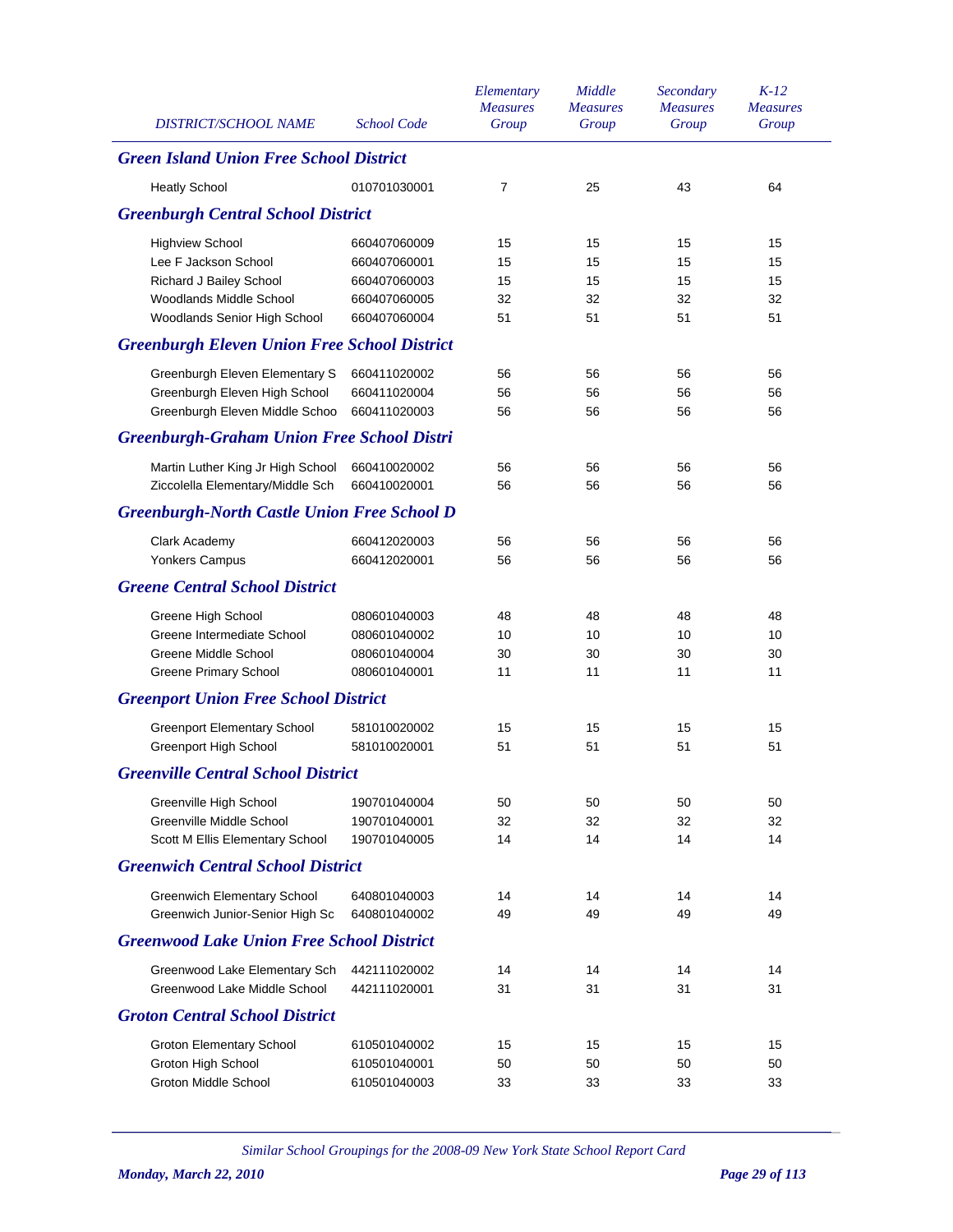| <b>DISTRICT/SCHOOL NAME</b>                                              | <b>School Code</b>           | Elementary<br><b>Measures</b><br>Group | Middle<br><b>Measures</b><br>Group | Secondary<br><b>Measures</b><br>Group | $K-12$<br><b>Measures</b><br>Group |
|--------------------------------------------------------------------------|------------------------------|----------------------------------------|------------------------------------|---------------------------------------|------------------------------------|
| <b>Guilderland Central School District</b>                               |                              |                                        |                                    |                                       |                                    |
| Altamont Elementary School                                               | 010802060001                 | 17                                     | 17                                 | 17                                    | 17                                 |
| <b>Farnsworth Middle School</b>                                          | 010802060008                 | 35                                     | 35                                 | 35                                    | 35                                 |
| <b>Guilderland Elementary School</b>                                     | 010802060003                 | 18                                     | 18                                 | 18                                    | 18                                 |
| Guilderland High School                                                  | 010802060005                 | 53                                     | 53                                 | 53                                    | 53                                 |
| Lynnwood Elementary School                                               | 010802060007                 | 17                                     | 17                                 | 17                                    | 17                                 |
| Pine Bush Elementary School                                              | 010802060009                 | 17                                     | 17                                 | 17                                    | 17                                 |
| Westmere Elementary School                                               | 010802060004                 | 17                                     | 17                                 | 17                                    | 17                                 |
| <b>Hadley-Luzerne Central School District</b>                            |                              |                                        |                                    |                                       |                                    |
| Hadley-Luzerne Elementary Scho                                           | 630801040002                 | 12                                     | 12                                 | 12                                    | 12                                 |
| Hadley-Luzerne High School                                               | 630801040001                 | 47                                     | 47                                 | 47                                    | 47                                 |
| Stuart M Townsend Middle Schoo                                           | 630801040003                 | 11                                     | 11                                 | 11                                    | 11                                 |
| <b>Haldane Central School District</b>                                   |                              |                                        |                                    |                                       |                                    |
|                                                                          |                              | 17                                     | 17                                 | 17                                    | 17                                 |
| Haldane Elementary/Middle Scho<br>Haldane High School                    | 480401040001<br>480401040002 | 53                                     | 53                                 | 53                                    | 53                                 |
| <b>Half Hollow Hills Central School District</b>                         |                              |                                        |                                    |                                       |                                    |
| Candlewood Middle School                                                 |                              |                                        |                                    |                                       |                                    |
|                                                                          | 580405060008<br>580405060015 | 35<br>17                               | 35<br>17                           | 35<br>17                              | 35<br>17                           |
| Chestnut Hill Elementary School                                          |                              |                                        |                                    | 17                                    |                                    |
| Forest Park Elementary School                                            | 580405060002<br>580405060010 | 17<br>54                               | 17<br>54                           | 54                                    | 17<br>54                           |
| Half Hollow Hills High School Eas                                        | 580405060016                 | 53                                     | 53                                 | 53                                    | 53                                 |
| Half Hollow Hills High School We                                         | 580405060001                 | 18                                     | 18                                 | 18                                    | 18                                 |
| Otsego Elementary School<br>Paumanok Elementary School                   | 580405060012                 | 18                                     | 18                                 | 18                                    | 18                                 |
| Signal Hill Elementary School                                            | 580405060013                 | 17                                     | 17                                 | 17                                    | 17                                 |
| Sunquam Elementary School                                                | 580405060003                 | 16                                     | 16                                 | 16                                    | 16                                 |
| Vanderbilt Elementary School                                             | 580405060011                 | 17                                     | 17                                 | 17                                    | 17                                 |
| West Hollow Middle School                                                | 580405060014                 | 35                                     | 35                                 | 35                                    | 35                                 |
| <b>Hamburg Central School District</b>                                   |                              |                                        |                                    |                                       |                                    |
|                                                                          | 141601060001                 | 13                                     | 13                                 | 13                                    | 13                                 |
| <b>Armor Elementary School</b><br><b>Boston Valley Elementary School</b> | 141601060002                 | 14                                     | 14                                 | 14                                    |                                    |
| Charlotte Avenue Elementary Sch                                          | 141601060003                 | 13                                     | 13                                 | 13                                    | 14<br>13                           |
| Hamburg High School                                                      | 141601060007                 | 49                                     | 49                                 | 49                                    | 49                                 |
| Hamburg Middle School                                                    | 141601060006                 | 31                                     | 31                                 | 31                                    | 31                                 |
| Union Pleasant Avenue Elementa                                           | 141601060004                 | 13                                     | 13                                 | 13                                    | 13                                 |
| <b>Hamilton Central School District</b>                                  |                              |                                        |                                    |                                       |                                    |
| Hamilton Elementary School                                               | 250701040002                 | 13                                     | 13                                 | 13                                    | 13                                 |
| Hamilton Junior-Senior High Scho                                         | 250701040001                 | 50                                     | 50                                 | 50                                    | 50                                 |
| <b>Hammond Central School District</b>                                   |                              |                                        |                                    |                                       |                                    |
| <b>Hammond Central School</b>                                            | 511201040001                 | 10                                     | 28                                 | 46                                    | 64                                 |
| <b>Hammondsport Central School District</b>                              |                              |                                        |                                    |                                       |                                    |
| Glenn Curtiss Memorial School                                            | 572901040002                 | 15                                     | 15                                 | 15                                    | 15                                 |
| Hammondsport Junior-Senior Hig                                           | 572901040004                 | 51                                     | 51                                 | 51                                    | 51                                 |
| <b>Hampton Bays Union Free School District</b>                           |                              |                                        |                                    |                                       |                                    |
| Hampton Bays Elementary Schoo                                            | 580905020002                 | 15                                     | 15                                 | 15                                    | 15                                 |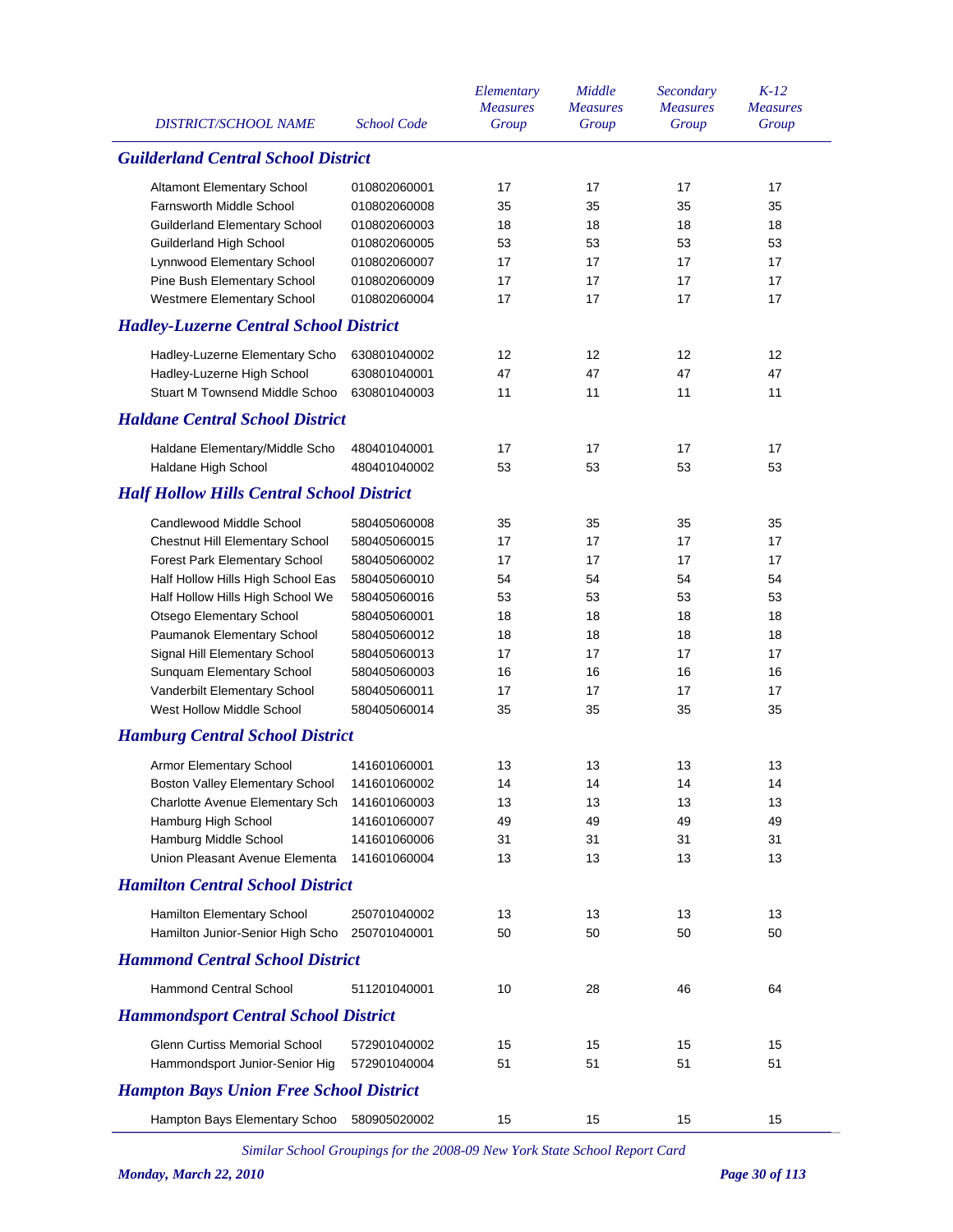| DISTRICT/SCHOOL NAME                                        | <b>School Code</b>           | Elementary<br><b>Measures</b><br>Group | Middle<br><b>Measures</b><br>Group | Secondary<br><b>Measures</b><br>Group | $K-12$<br><b>Measures</b><br>Group |
|-------------------------------------------------------------|------------------------------|----------------------------------------|------------------------------------|---------------------------------------|------------------------------------|
| Hampton Bays Middle School<br>Hampton Bays Secondary School | 580905020004<br>580905020001 | 32<br>50                               | 32<br>50                           | 32<br>50                              | 32<br>50                           |
| <b>Hancock Central School District</b>                      |                              |                                        |                                    |                                       |                                    |
| Hancock Elementary School                                   | 120906040001                 | 12                                     | 12                                 | 12                                    | 12                                 |
| Hancock Junior-Senior High Scho                             | 120906040002                 | 47                                     | 47                                 | 47                                    | 47                                 |
| <b>Hannibal Central School District</b>                     |                              |                                        |                                    |                                       |                                    |
| <b>Fairley School</b>                                       | 460701040003                 | 12                                     | 12                                 | 12                                    | 12                                 |
| Hannibal High School                                        | 460701040002                 | 47                                     | 47                                 | 47                                    | 47                                 |
| Kenney Middle School                                        | 460701040001                 | 30                                     | 30                                 | 30                                    | 30                                 |
| <b>Harborfields Central School District</b>                 |                              |                                        |                                    |                                       |                                    |
| Harborfields High School                                    | 580406060007                 | 53                                     | 53                                 | 53                                    | 53                                 |
| Oldfield Middle School                                      | 580406060005                 | 36                                     | 36                                 | 36                                    | 36                                 |
| Thomas J Lahey Elementary Sch                               | 580406060009                 | 17                                     | 17                                 | 17                                    | 17                                 |
| Washington Drive Primary School                             | 580406060001                 | 17                                     | 17                                 | 17                                    | 17                                 |
| <b>Harpursville Central School District</b>                 |                              |                                        |                                    |                                       |                                    |
| Harpursville Junior-Senior High S                           | 030501040003                 | 48                                     | 48                                 | 48                                    | 48                                 |
| W A Olmsted Elementary School                               | 030501040001                 | 12                                     | 12                                 | 12                                    | 12                                 |
| <b>Harrison Central School District</b>                     |                              |                                        |                                    |                                       |                                    |
| Harrison Avenue Elementary Sch                              | 660501060002                 | 17                                     | 17                                 | 17                                    | 17                                 |
| Harrison High School                                        | 660501060004                 | 53                                     | 53                                 | 53                                    | 53                                 |
| Louis M Klein Middle School                                 | 660501060009                 | 35                                     | 35                                 | 35                                    | 35                                 |
| Parsons Memorial School                                     | 660501060003                 | 18                                     | 18                                 | 18                                    | 18                                 |
| <b>Purchase School</b>                                      | 660501060005                 | 16                                     | 16                                 | 16                                    | 16                                 |
| Samuel J Preston School                                     | 660501060008                 | 18                                     | 18                                 | 18                                    | 18                                 |
| <b>Harrisville Central School District</b>                  |                              |                                        |                                    |                                       |                                    |
| Harrisville Elementary School                               | 230301040001                 | 15                                     | 15                                 | 15                                    | 15                                 |
| Harrisville Junior-Senior High Sch                          | 230301040002                 | 51                                     | 51                                 | 51                                    | 51                                 |
| <b>Hartford Central School District</b>                     |                              |                                        |                                    |                                       |                                    |
| <b>Hartford Central School</b>                              | 641001040001                 | 14                                     | 32                                 | 51                                    | 64                                 |
| <b>Hastings-On-Hudson Union Free School Distri</b>          |                              |                                        |                                    |                                       |                                    |
| Farragut Middle School                                      | 660404030002                 | 35                                     | 35                                 | 35                                    | 35                                 |
| Hastings High School                                        | 660404030003                 | 53                                     | 53                                 | 53                                    | 53                                 |
| Hillside Elementary School                                  | 660404030001                 | 17                                     | 17                                 | 17                                    | 17                                 |
| <b>Hauppauge Union Free School District</b>                 |                              |                                        |                                    |                                       |                                    |
| <b>Bretton Woods Elementary Scho</b>                        | 580506030004                 | 17                                     | 17                                 | 17                                    | 17                                 |
| Forest Brook Elementary School                              | 580506030008                 | 16                                     | 16                                 | 16                                    | 16                                 |
| Hauppauge High School                                       | 580506030007                 | 52                                     | 52                                 | 52                                    | 52                                 |
| Hauppauge Middle School                                     | 580506030005                 | 35                                     | 35                                 | 35                                    | 35                                 |
| <b>Pines Elementary School</b>                              | 580506030003                 | 16                                     | 16                                 | 16                                    | 16                                 |
| <b>Haverstraw-Stony Point Csd (North Rockland)</b>          |                              |                                        |                                    |                                       |                                    |
| Fieldstone Secondary School                                 | 500201060013                 | 32                                     | 32                                 | 32                                    | 32                                 |
| Gerald F Neary Elementary Scho                              | 500201060002                 | 15                                     | 15                                 | 15                                    | 15                                 |
| Haverstraw Middle School                                    | 500201060010                 | 33                                     | 33                                 | 33                                    | 33                                 |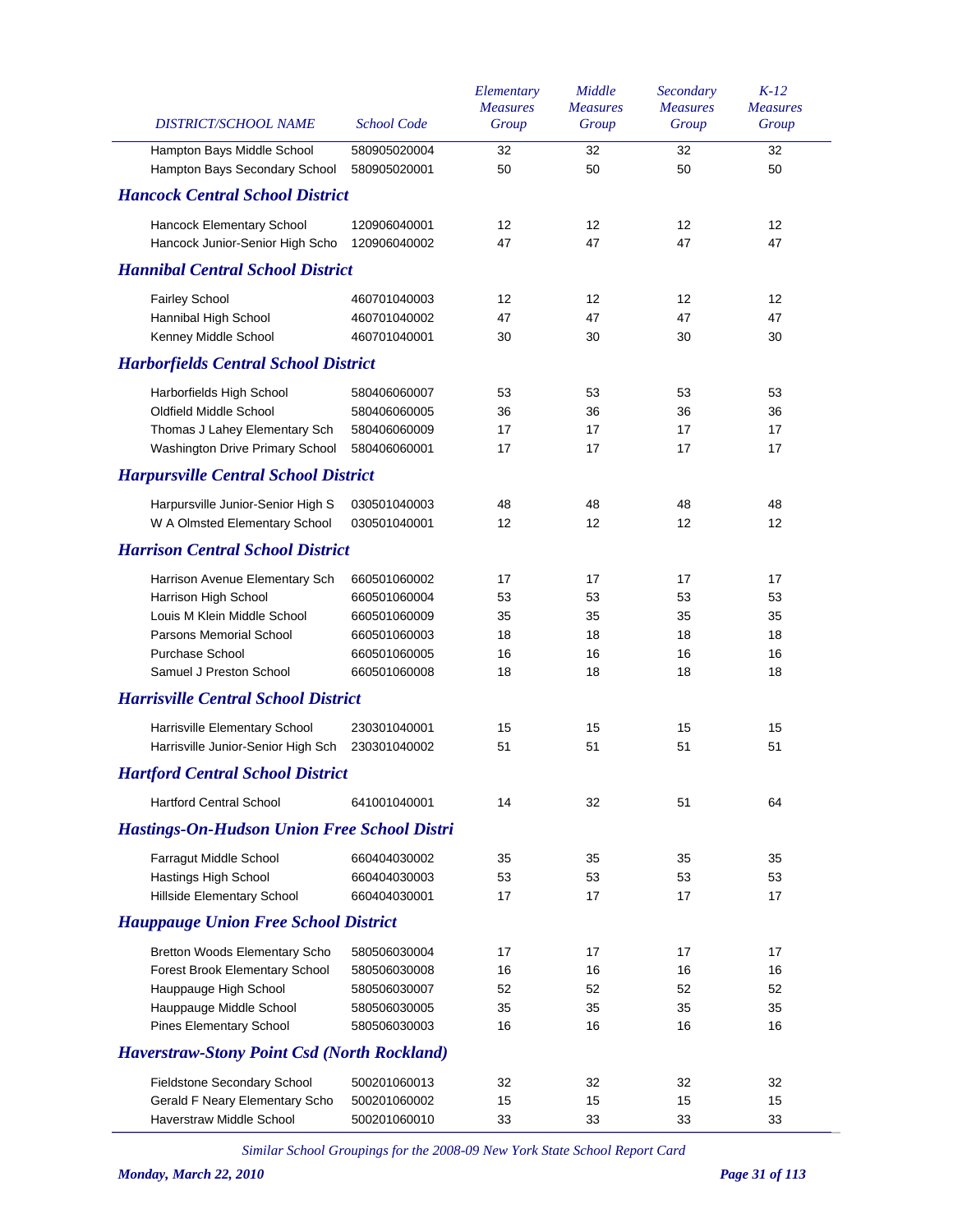| DISTRICT/SCHOOL NAME                               | <b>School Code</b> | Elementary<br><b>Measures</b><br>Group | Middle<br><b>Measures</b><br>Group | Secondary<br><b>Measures</b><br>Group | $K-12$<br><b>Measures</b><br>Group |
|----------------------------------------------------|--------------------|----------------------------------------|------------------------------------|---------------------------------------|------------------------------------|
| James A Farley Middle School                       | 500201060008       | 33                                     | 33                                 | 33                                    | 33                                 |
| North Garnerville Elementary Sch                   | 500201060003       | 14                                     | 14                                 | 14                                    | 14                                 |
| North Rockland High School                         | 500201060009       | 51                                     | 51                                 | 51                                    | 51                                 |
| Stony Point Elementary School                      | 500201060004       | 13                                     | 13                                 | 13                                    | 13                                 |
| <b>Thiells Elementary School</b>                   | 500201060011       | 14                                     | 14                                 | 14                                    | 14                                 |
| West Haverstraw Elementary Sch                     | 500201060012       | 15                                     | 15                                 | 15                                    | 15                                 |
| Willow Grove Middle School                         | 500201060001       | 32                                     | 32                                 | 32                                    | 32                                 |
| <b>Hawthorne-Cedar Knolls Union Free School Di</b> |                    |                                        |                                    |                                       |                                    |
| Geller House School                                | 660803020004       | 56                                     | 56                                 | 56                                    | 56                                 |
| Hawthorne Cedar Knolls Junior Hi                   | 660803020002       | 56                                     | 56                                 | 56                                    | 56                                 |
| Hawthorne Cedar Knolls Sr/Jr Hig                   | 660803020001       | 56                                     | 56                                 | 56                                    | 56                                 |
| Linden Hill School                                 | 660803020003       | 56                                     | 56                                 | 56                                    | 56                                 |
| <b>Hempstead Union Free School District</b>        |                    |                                        |                                    |                                       |                                    |
| Alverta B Gray Schultz Middle Sc                   | 280201030010       | 27                                     | 27                                 | 27                                    | 27                                 |
| Barack Obama Elementary Scho                       | 280201030004       | 9                                      | 9                                  | 9                                     | 9                                  |
| Franklin School                                    | 280201030001       | 9                                      | 9                                  | 9                                     | 9                                  |
| <b>Fulton School</b>                               | 280201030002       | 9                                      | 9                                  | 9                                     | 9                                  |
| Hempstead Early Childhood Cent                     | 280201030011       | 9                                      | 9                                  | 9                                     | 9                                  |
| Hempstead High School                              | 280201030007       | 44                                     | 44                                 | 44                                    | 44                                 |
| Jackson Annex School                               | 280201030009       | 9                                      | 9                                  | 9                                     | 9                                  |
| Jackson Main Elementary School                     | 280201030003       | 9                                      | 9                                  | 9                                     | 9                                  |
| Marshall School                                    | 280201030008       | 9                                      | 9                                  | 9                                     | 9                                  |
| <b>Hendrick Hudson Central School District</b>     |                    |                                        |                                    |                                       |                                    |
| <b>Blue Mountain Middle School</b>                 | 660203060007       | 36                                     | 36                                 | 36                                    | 36                                 |
| Buchanan-Verplanck Elementary                      | 660203060008       | 18                                     | 18                                 | 18                                    | 18                                 |
| Frank G Lindsey Elementary Sch                     | 660203060002       | 17                                     | 17                                 | 17                                    | 17                                 |
| Furnace Woods Elementary Scho                      | 660203060006       | 18                                     | 18                                 | 18                                    | 18                                 |
| Hendrick Hudson High School                        | 660203060005       | 54                                     | 54                                 | 54                                    | 54                                 |
| <b>Herkimer Central School District</b>            |                    |                                        |                                    |                                       |                                    |
| Herkimer Elementary School                         | 210601060006       | 12                                     | 12                                 | 12                                    | 12                                 |
| Herkimer High School                               | 210601060005       | 47                                     | 47                                 | 47                                    | 47                                 |
| <b>Hermon-Dekalb Central School District</b>       |                    |                                        |                                    |                                       |                                    |
| Hermon-Dekalb Central School                       | 511301040002       | 11                                     | 30                                 | 48                                    | 64                                 |
| <b>Herricks Union Free School District</b>         |                    |                                        |                                    |                                       |                                    |
| <b>Center Street School</b>                        | 280409030001       | 17                                     | 17                                 | 17                                    | 17                                 |
| Denton Avenue School                               | 280409030002       | 17                                     | 17                                 | 17                                    | 17                                 |
| Herricks High School                               | 280409030008       | 53                                     | 53                                 | 53                                    | 53                                 |
| <b>Herricks Middle School</b>                      | 280409030007       | 35                                     | 35                                 | 35                                    | 35                                 |
| Searingtown School                                 | 280409030004       | 18                                     | 18                                 | 18                                    | 18                                 |
| <b>Heuvelton Central School District</b>           |                    |                                        |                                    |                                       |                                    |
| <b>Heuvelton Central School</b>                    | 512404040001       | 10                                     | 28                                 | 46                                    | 64                                 |
| <b>Hewlett-Woodmere Union Free School District</b> |                    |                                        |                                    |                                       |                                    |
| Franklin Early Childhood Center                    | 280214030001       | 18                                     | 18                                 | 18                                    | 18                                 |
| George W Hewlett High School                       | 280214030007       | 53                                     | 53                                 | 53                                    | 53                                 |
| <b>Hewlett Elementary School</b>                   | 280214030002       | 17                                     | 17                                 | 17                                    | 17                                 |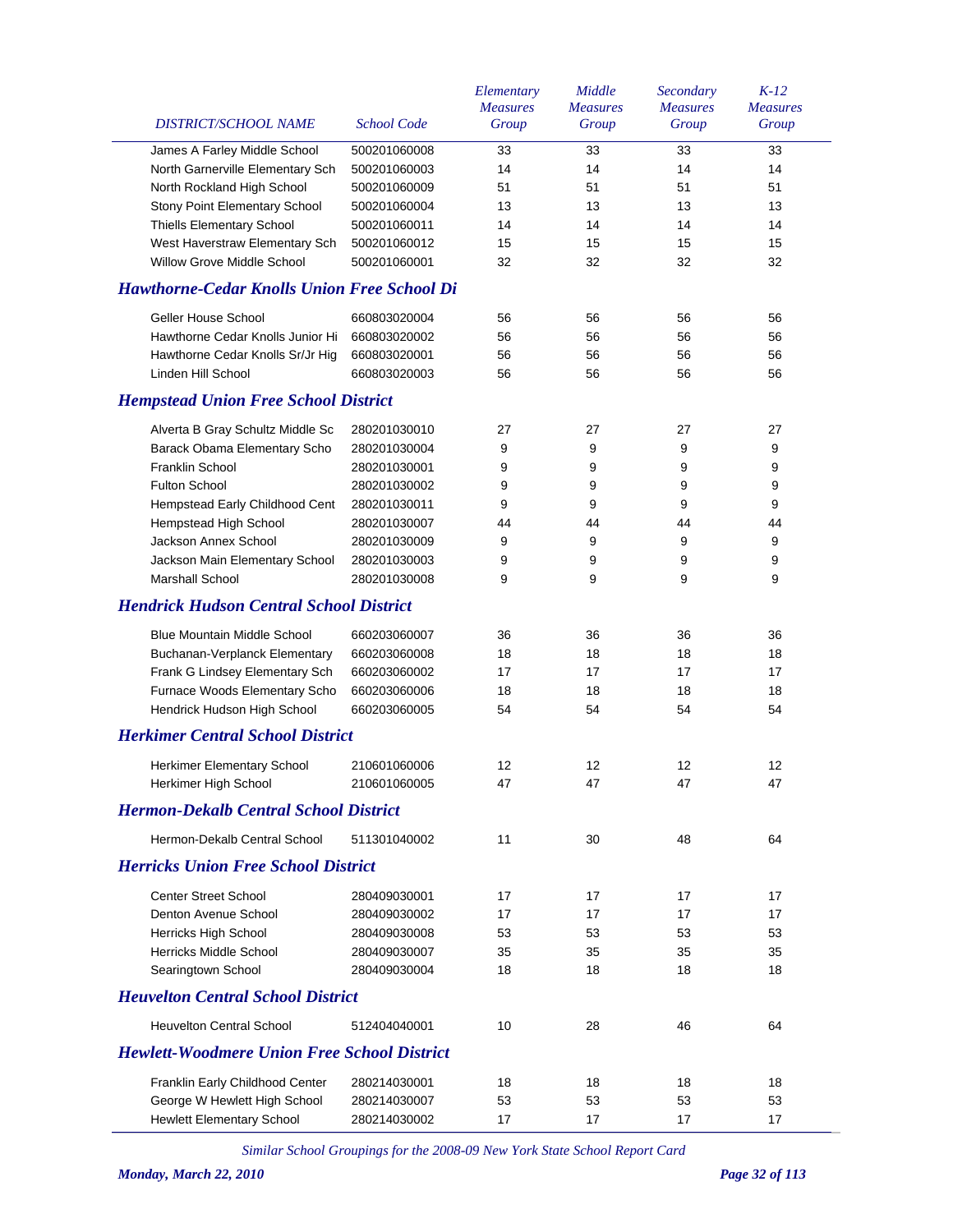| Ogden Elementary School                       | 280214030003 |    |    | Group | Group |
|-----------------------------------------------|--------------|----|----|-------|-------|
|                                               |              | 18 | 18 | 18    | 18    |
| Woodmere Middle School                        | 280214030006 | 36 | 36 | 36    | 36    |
| <b>Hicksville Union Free School District</b>  |              |    |    |       |       |
| <b>Burns Avenue School</b>                    | 280517030001 | 15 | 15 | 15    | 15    |
| Dutch Lane School                             | 280517030002 | 13 | 13 | 13    | 13    |
| <b>East Street School</b>                     | 280517030013 | 14 | 14 | 14    | 14    |
| Fork Lane School                              | 280517030004 | 14 | 14 | 14    | 14    |
| Hicksville High School                        | 280517030010 | 50 | 50 | 50    | 50    |
| Hicksville Middle School                      | 280517030011 | 32 | 32 | 32    | 32    |
| Lee Avenue School                             | 280517030005 | 14 | 14 | 14    | 14    |
| Old Country Road School                       | 280517030006 | 14 | 14 | 14    | 14    |
| Woodland Avenue School                        | 280517030008 | 14 | 14 | 14    | 14    |
| <b>Highland Central School District</b>       |              |    |    |       |       |
| <b>Highland Elementary School</b>             | 620803040001 | 14 | 14 | 14    | 14    |
| <b>Highland High School</b>                   | 620803040002 | 50 | 50 | 50    | 50    |
| <b>Highland Middle School</b>                 | 620803040003 | 32 | 32 | 32    | 32    |
| <b>Highland Falls Central School District</b> |              |    |    |       |       |
| Fort Montgomery Elementary Sch                | 440901040001 | 14 | 14 | 14    | 14    |
| <b>Highland Falls Elementary School</b>       | 440901040002 | 14 | 14 | 14    | 14    |
| Highland Falls Middle School                  | 440901040004 | 32 | 32 | 32    | 32    |
| James I O'Neill High School                   | 440901040003 | 49 | 49 | 49    | 49    |
| <b>Hilton Central School District</b>         |              |    |    |       |       |
| Hilton High School                            | 261101060004 | 49 | 49 | 49    | 49    |
| Merton Williams Middle School                 | 261101060005 | 32 | 32 | 32    | 32    |
| Northwood Elementary School                   | 261101060006 | 13 | 13 | 13    | 13    |
| <b>Quest Elementary School</b>                | 261101060002 | 13 | 13 | 13    | 13    |
| Village Elementary School                     | 261101060001 | 14 | 14 | 14    | 14    |
| <b>Hinsdale Central School District</b>       |              |    |    |       |       |
| Hinsdale Central School                       | 041401040001 | 11 | 29 | 48    | 64    |
| <b>Holland Central School District</b>        |              |    |    |       |       |
| Harold O Brumsted Elementary S                | 141701040002 | 13 | 13 | 13    | 13    |
| Holland High School                           | 141701040001 | 50 | 50 | 50    | 50    |
| <b>Holland Middle School</b>                  | 141701040003 | 32 | 32 | 32    | 32    |
| <b>Holland Patent Central School District</b> |              |    |    |       |       |
| General William Floyd Elementar               | 412201060005 | 14 | 14 | 14    | 14    |
| Holland Patent Central High Scho              | 412201060006 | 50 | 50 | 50    | 50    |
| Holland Patent Elementary Schoo               | 412201060003 | 14 | 14 | 14    | 14    |
| <b>Holland Patent Middle School</b>           | 412201060001 | 32 | 32 | 32    | 32    |
| <b>Holley Central School District</b>         |              |    |    |       |       |
| <b>Holley Elementary School</b>               | 450704040005 | 15 | 15 | 15    | 15    |
| Holley Junior Senior High School              | 450704040001 | 51 | 51 | 51    | 51    |
| <b>Homer Central School District</b>          |              |    |    |       |       |
| Hartnett Elementary School                    | 110701060005 | 14 | 14 | 14    | 14    |
| Homer Elementary School                       | 110701060002 | 14 | 14 | 14    | 14    |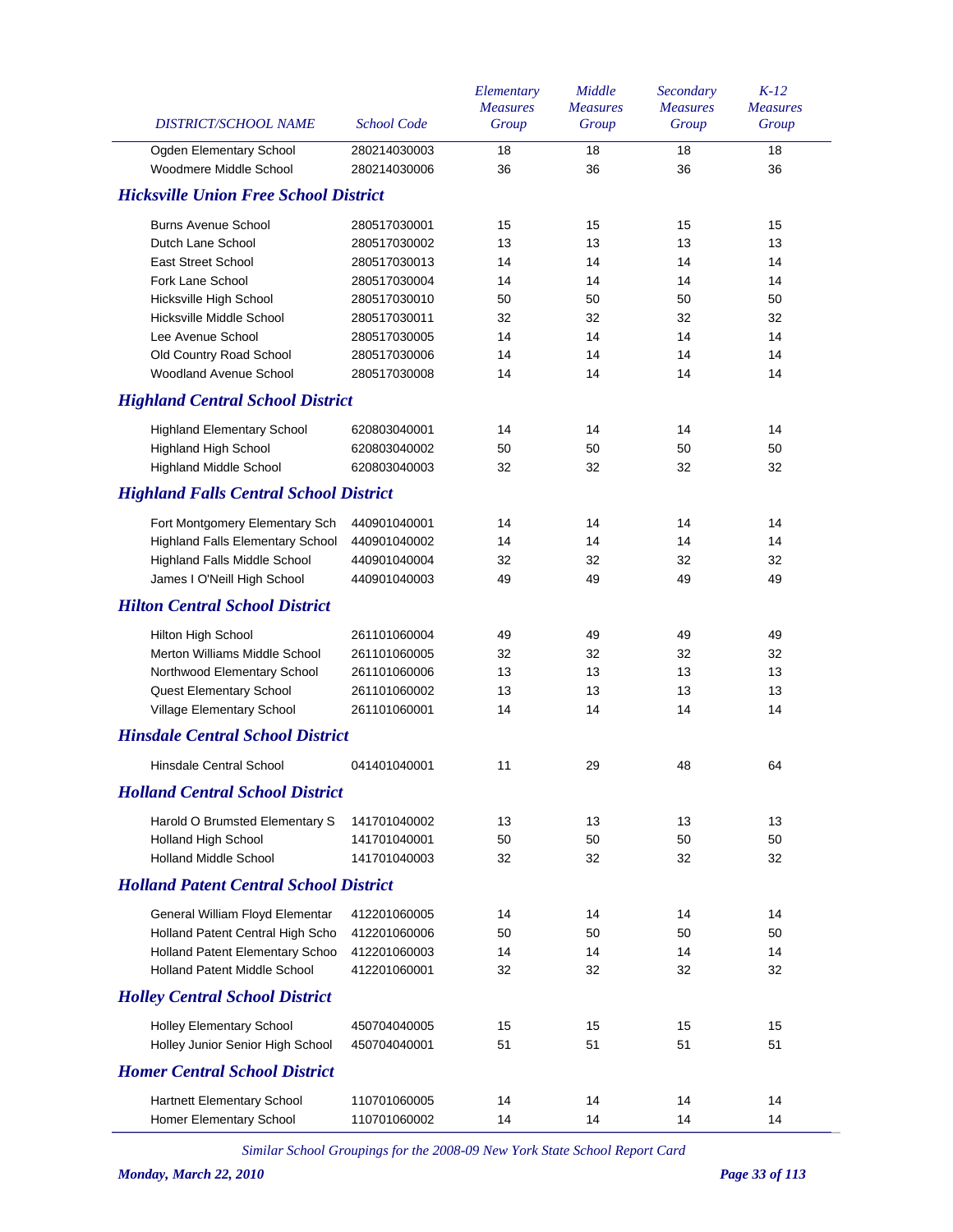| DISTRICT/SCHOOL NAME                               | <b>School Code</b> | Elementary<br><b>Measures</b><br>Group | Middle<br><b>Measures</b><br>Group | Secondary<br><b>Measures</b><br>Group | $K-12$<br><b>Measures</b><br>Group |
|----------------------------------------------------|--------------------|----------------------------------------|------------------------------------|---------------------------------------|------------------------------------|
| Homer Intermediate School                          | 110701060003       | 14                                     | 14                                 | 14                                    | 14                                 |
| Homer Junior High School                           | 110701060006       | 32                                     | 32                                 | 32                                    | 32                                 |
| Homer Senior High School                           | 110701060001       | 50                                     | 50                                 | 50                                    | 50                                 |
| <b>Honeoye Central School District</b>             |                    |                                        |                                    |                                       |                                    |
| Honeoye Elementary School                          | 431401040001       | 14                                     | 14                                 | 14                                    | 14                                 |
| Honeoye Middle School                              | 431401040003       | 32                                     | 32                                 | 32                                    | 32                                 |
| Honeoye Middle/High School                         | 431401040002       | 50                                     | 50                                 | 50                                    | 50                                 |
| <b>Honeoye Falls-Lima Central School District</b>  |                    |                                        |                                    |                                       |                                    |
| Honeoye Falls-Lima Middle Scho                     | 260901060005       | 31                                     | 31                                 | 31                                    | 31                                 |
| Honeoye Falls-Lima Senior High                     | 260901060004       | 49                                     | 49                                 | 49                                    | 49                                 |
| Lima Elementary School                             | 260901060001       | 13                                     | 13                                 | 13                                    | 13                                 |
| Manor Intermediate School                          | 260901060002       | 13                                     | 13                                 | 13                                    | 13                                 |
| <b>Hoosic Valley Central School District</b>       |                    |                                        |                                    |                                       |                                    |
| Hoosic Valley Elementary School                    | 491401040001       | 14                                     | 14                                 | 14                                    | 14                                 |
| Hoosic Valley Middle School                        | 491401040003       | 32                                     | 32                                 | 32                                    | 32                                 |
| Hoosic Valley Senior High School                   | 491401040002       | 50                                     | 50                                 | 50                                    | 50                                 |
| <b>Hoosick Falls Central School District</b>       |                    |                                        |                                    |                                       |                                    |
| Hoosick Falls Elementary School                    | 490501060002       | 15                                     | 15                                 | 15                                    | 15                                 |
| Hoosick Falls Junior/Senior High                   | 490501060003       | 51                                     | 51                                 | 51                                    | 51                                 |
| <b>Hopevale Union Free School District At Hamb</b> |                    |                                        |                                    |                                       |                                    |
| Hopevale School                                    | 141603020001       | 56                                     | 56                                 | 56                                    | 56                                 |
| <b>Hornell City School District</b>                |                    |                                        |                                    |                                       |                                    |
| <b>Bryant School</b>                               | 571800010002       | 12                                     | 12                                 | 12                                    | 12                                 |
| Hornell Intermediate School                        | 571800010001       | 12                                     | 12                                 | 12                                    | 12                                 |
| Hornell Junior High School                         | 571800010008       | 30                                     | 30                                 | 30                                    | 30                                 |
| Hornell Senior High School                         | 571800010006       | 48                                     | 48                                 | 48                                    | 48                                 |
| North Hornell School                               | 571800010007       | 11                                     | 11                                 | 11                                    | 11                                 |
| <b>Horseheads Central School District</b>          |                    |                                        |                                    |                                       |                                    |
| <b>Big Flats School</b>                            | 070901060005       | 14                                     | 14                                 | 14                                    | 14                                 |
| <b>Center Street School</b>                        | 070901060003       | 15                                     | 15                                 | 15                                    | 15                                 |
| Gardner Road Elementary School                     | 070901060009       | 14                                     | 14                                 | 14                                    | 14                                 |
| Horseheads Intermediate School                     | 070901060011       | 14                                     | 14                                 | 14                                    | 14                                 |
| Horseheads Middle School                           | 070901060010       | 32                                     | 32                                 | 32                                    | 32                                 |
| Horseheads Senior High School                      | 070901060007       | 49                                     | 49                                 | 49                                    | 49                                 |
| Ridge Road School                                  | 070901060004       | 14                                     | 14                                 | 14                                    | 14                                 |
| <b>Hudson City School District</b>                 |                    |                                        |                                    |                                       |                                    |
| <b>Greenport School</b>                            | 101300010008       | 12                                     | 12                                 | 12                                    | 12                                 |
| Hudson Junior/Senior High Schoo                    | 101300010001       | 48                                     | 48                                 | 48                                    | 48                                 |
| John L Edwards Primary School                      | 101300010002       | 12                                     | 12                                 | 12                                    | 12                                 |
| Montgomery C Smith Intermediat                     | 101300010003       | 30                                     | 30                                 | 30                                    | 30                                 |
| <b>Hudson Falls Central School District</b>        |                    |                                        |                                    |                                       |                                    |
| Hudson Falls High School                           | 641301060001       | 47                                     | 47                                 | 47                                    | 47                                 |
| Hudson Falls Intermediate School                   | 641301060004       | 10                                     | 10                                 | 10                                    | 10                                 |
| Hudson Falls Middle School                         | 641301060002       | 29                                     | 29                                 | 29                                    | 29                                 |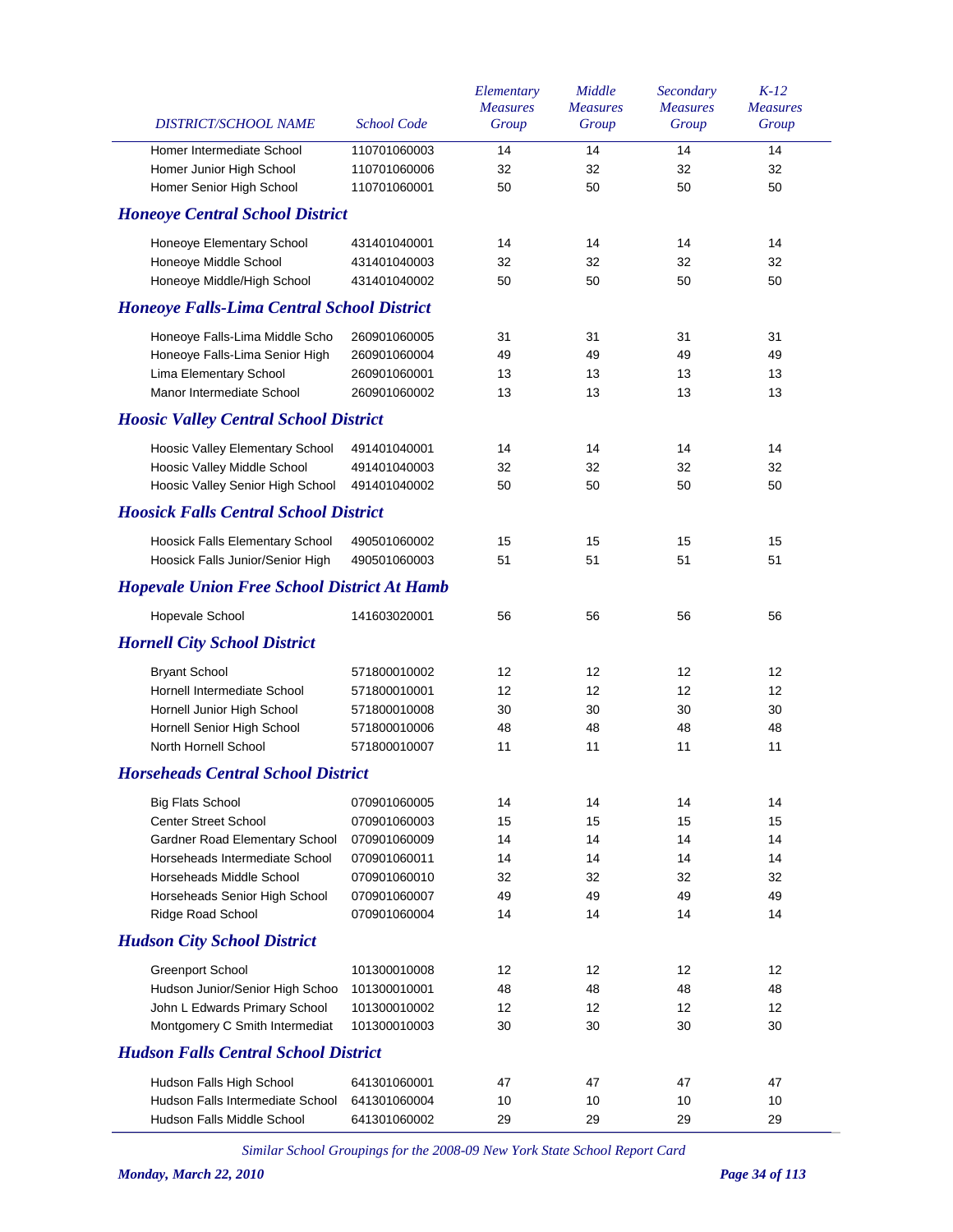| DISTRICT/SCHOOL NAME                                          | <b>School Code</b>           | Elementary<br><b>Measures</b><br>Group | Middle<br><b>Measures</b><br>Group | Secondary<br><b>Measures</b><br>Group | $K-12$<br><b>Measures</b><br>Group |
|---------------------------------------------------------------|------------------------------|----------------------------------------|------------------------------------|---------------------------------------|------------------------------------|
| Hudson Falls Primary School<br>Margaret Murphy Kindergarten C | 641301060005<br>641301060003 | 11<br>11                               | 11<br>11                           | 11<br>11                              | 11<br>11                           |
| <b>Hunter-Tannersville Central School District</b>            |                              |                                        |                                    |                                       |                                    |
| Hunter Elementary School                                      | 190901040003                 | 15                                     | 15                                 | 15                                    | 15                                 |
| Hunter-Tannersville Middle Schoo                              | 190901040001                 | 51                                     | 51                                 | 51                                    | 51                                 |
| <b>Huntington Union Free School District</b>                  |                              |                                        |                                    |                                       |                                    |
| <b>Flower Hill School</b>                                     | 580403030004                 | 14                                     | 14                                 | 14                                    | 14                                 |
| Huntington High School                                        | 580403030013                 | 51                                     | 51                                 | 51                                    | 51                                 |
| J Taylor Finley Middle School                                 | 580403030014                 | 33                                     | 33                                 | 33                                    | 33                                 |
| Jack Abrams Intermediate School                               | 580403030016                 | 14                                     | 14                                 | 14                                    | 14                                 |
| Jefferson School                                              | 580403030005                 | 15                                     | 15                                 | 15                                    | 15                                 |
| Southdown School                                              | 580403030002                 | 15                                     | 15                                 | 15                                    | 15                                 |
| <b>Washington School</b>                                      | 580403030009                 | 15                                     | 15                                 | 15                                    | 15                                 |
| Woodhull Intermediate School                                  | 580403030017                 | 14                                     | 14                                 | 14                                    | 14                                 |
| <b>Hyde Park Central School District</b>                      |                              |                                        |                                    |                                       |                                    |
| Franklin D Roosevelt Senior High                              | 130801060007                 | 50                                     | 50                                 | 50                                    | 50                                 |
| <b>Haviland Middle School</b>                                 | 130801060006                 | 32                                     | 32                                 | 32                                    | 32                                 |
| <b>Hyde Park Elementary School</b>                            | 130801060001                 | 14                                     | 14                                 | 14                                    | 14                                 |
| Netherwood School                                             | 130801060002                 | 14                                     | 14                                 | 14                                    | 14                                 |
| North Park Elementary School                                  | 130801060008                 | 14                                     | 14                                 | 14                                    | 14                                 |
| Ralph R Smith School                                          | 130801060003                 | 15                                     | 15                                 | 15                                    | 15                                 |
| Violet Avenue School                                          | 130801060005                 | 15                                     | 15                                 | 15                                    | 15                                 |
| <b>Ilion Central School District</b>                          |                              |                                        |                                    |                                       |                                    |
| Barringer Road Elementary Scho                                | 210501060006                 | 7                                      | $\overline{7}$                     | 7                                     | 7                                  |
| Ilion Junior-Senior High School                               | 210501060005                 | 43                                     | 43                                 | 43                                    | 43                                 |
| Remington Elementary School                                   | 210501060007                 | 8                                      | 8                                  | 8                                     | 8                                  |
| <b>Indian Lake Central School District</b>                    |                              |                                        |                                    |                                       |                                    |
| Indian Lake Central School                                    | 200401040001                 | 14                                     | 32                                 | 50                                    | 64                                 |
| <b>Indian River Central School District</b>                   |                              |                                        |                                    |                                       |                                    |
|                                                               |                              |                                        |                                    |                                       |                                    |
| Antwerp Primary School                                        | 220301060001                 | 10                                     | 10                                 | 10                                    | 10                                 |
| Calcium Primary School                                        | 220301060009                 | 10                                     | 10                                 | 10                                    | 10                                 |
| Evans Mills Primary School<br>Indian River High School        | 220301060002                 | 10                                     | 10                                 | 10                                    | 10                                 |
|                                                               | 220301060007                 | 46                                     | 46                                 | 46                                    | 46                                 |
| Indian River Intermediate School                              | 220301060010                 | 10                                     | 10                                 | 10                                    | 10                                 |
| Indian River Middle School                                    | 220301060008                 | 28                                     | 28                                 | 28                                    | 28                                 |
| Philadelphia Primary School                                   | 220301060003                 | 10                                     | 10                                 | 10                                    | 10                                 |
| Theresa Primary School                                        | 220301060004                 | 10                                     | 10                                 | 10                                    | 10                                 |
| <b>Inlet Common School District</b>                           |                              |                                        |                                    |                                       |                                    |
| Inlet Elementary School                                       | 200501080001                 | 13                                     | 13                                 | 13                                    | 13                                 |
| <b>Iroquois Central School District</b>                       |                              |                                        |                                    |                                       |                                    |
| Elma Primary School                                           | 141301060007                 | 13                                     | 13                                 | 13                                    | 13                                 |
| Iroquois Intermediate School                                  | 141301060002                 | 13                                     | 13                                 | 13                                    | 13                                 |
| Iroquois Middle School                                        | 141301060005                 | 31                                     | 31                                 | 31                                    | 31                                 |
| Iroquois Senior High School                                   | 141301060006                 | 49                                     | 49                                 | 49                                    | 49                                 |
| Marilla Primary School                                        | 141301060003                 | 13                                     | 13                                 | 13                                    | 13                                 |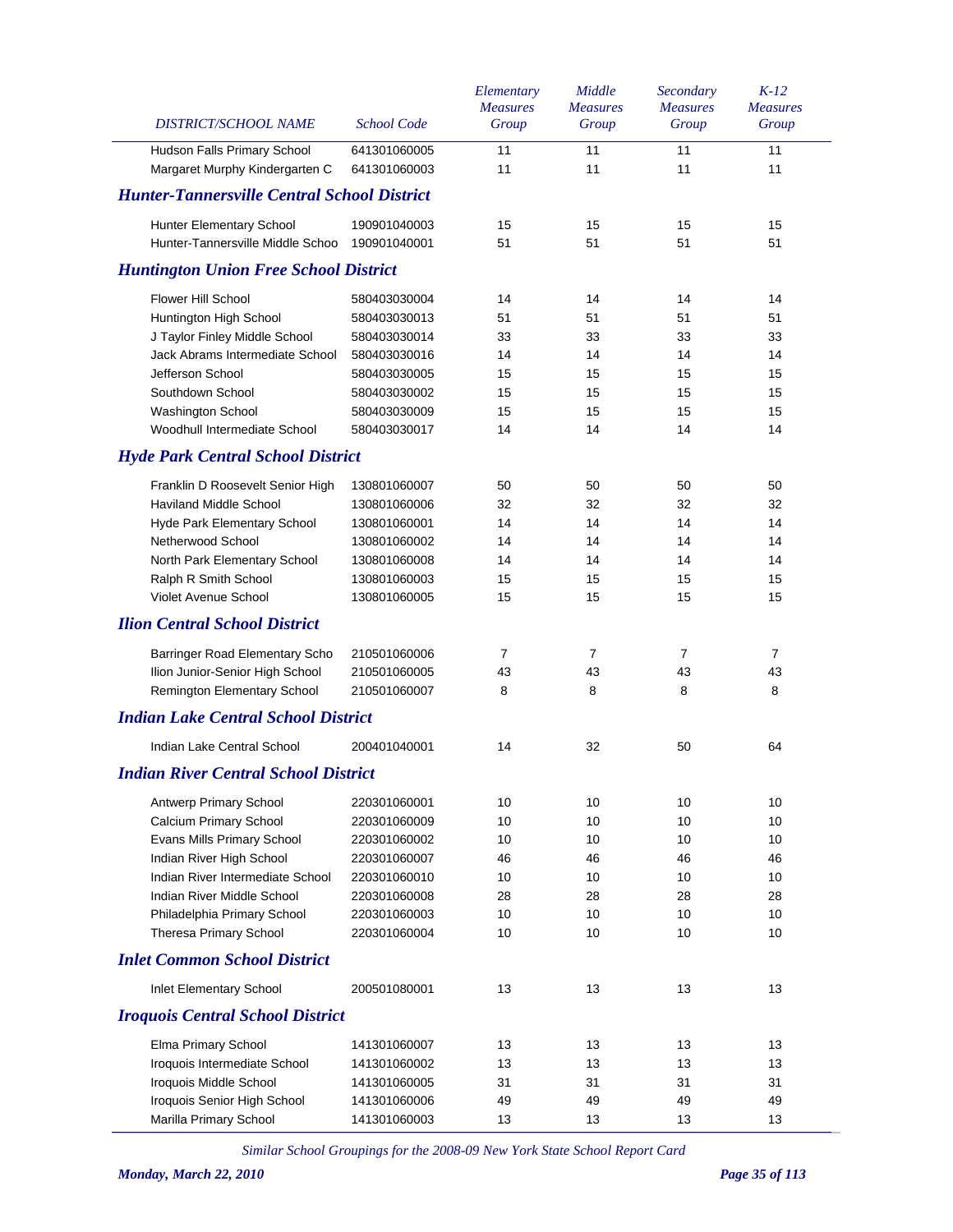| DISTRICT/SCHOOL NAME                             | <b>School Code</b> | Elementary<br><b>Measures</b><br>Group | Middle<br><b>Measures</b><br>Group | Secondary<br><b>Measures</b><br>Group | $K-12$<br><b>Measures</b><br>Group |
|--------------------------------------------------|--------------------|----------------------------------------|------------------------------------|---------------------------------------|------------------------------------|
| <b>Wales Primary School</b>                      | 141301060004       | 13                                     | 13                                 | 13                                    | 13                                 |
| <b>Irvington Union Free School District</b>      |                    |                                        |                                    |                                       |                                    |
| Dows Lane (K-3) School                           | 660402020004       | 17                                     | 17                                 | 17                                    | 17                                 |
| Irvington High School                            | 660402020001       | 52                                     | 52                                 | 52                                    | 52                                 |
| <b>Irvington Middle School</b>                   | 660402020003       | 35                                     | 35                                 | 35                                    | 35                                 |
| Main Street School School (4-5)                  | 660402020002       | 17                                     | 17                                 | 17                                    | 17                                 |
| <b>Island Park Union Free School District</b>    |                    |                                        |                                    |                                       |                                    |
| Francis X Hegarty Elementary Sc                  | 280231020003       | 14                                     | 14                                 | 14                                    | 14                                 |
| Island Park Lincoln Orens Middle                 | 280231020001       | 32                                     | 32                                 | 32                                    | 32                                 |
| <b>Island Trees Union Free School District</b>   |                    |                                        |                                    |                                       |                                    |
| Island Trees High School                         | 280226030006       | 49                                     | 49                                 | 49                                    | 49                                 |
| <b>Island Trees Middle School</b>                | 280226030002       | 31                                     | 31                                 | 31                                    | 31                                 |
| J Fred Sparke School                             | 280226030004       | 13                                     | 13                                 | 13                                    | 13                                 |
| Michael F Stokes School                          | 280226030003       | 13                                     | 13                                 | 13                                    | 13                                 |
| <b>Islip Union Free School District</b>          |                    |                                        |                                    |                                       |                                    |
| Commack Road Elementary Sch                      | 580502020002       | 14                                     | 14                                 | 14                                    | 14                                 |
| Islip High School                                | 580502020001       | 49                                     | 49                                 | 49                                    | 49                                 |
| <b>Islip Middle School</b>                       | 580502020004       | 32                                     | 32                                 | 32                                    | 32                                 |
| Maud S Sherwood Elementary Sc                    | 580502020005       | 13                                     | 13                                 | 13                                    | 13                                 |
| Wing Elementary School                           | 580502020006       | 13                                     | 13                                 | 13                                    | 13                                 |
| <b>Ithaca City School District</b>               |                    |                                        |                                    |                                       |                                    |
| <b>Belle Sherman School</b>                      | 610600010001       | 15                                     | 15                                 | 15                                    | 15                                 |
| Beverly J Martin Elementary Scho                 | 610600010004       | 15                                     | 15                                 | 15                                    | 15                                 |
| Boynton Middle School                            | 610600010014       | 33                                     | 33                                 | 33                                    | 33                                 |
| Caroline Elementary School                       | 610600010002       | 14                                     | 14                                 | 14                                    | 14                                 |
| Cayuga Heights Elementary Scho                   | 610600010003       | 14                                     | 14                                 | 14                                    | 14                                 |
| Dewitt Middle School                             | 610600010015       | 32                                     | 32                                 | 32                                    | 32                                 |
| <b>Enfield School</b>                            |                    |                                        |                                    |                                       |                                    |
|                                                  | 610600010007       | 15                                     | 15                                 | 15                                    | 15                                 |
| Fall Creek Elementary School                     | 610600010008       | 14                                     | 14                                 | 14                                    | 14                                 |
| Ithaca Senior High School                        | 610600010017       | 51                                     | 51                                 | 51                                    | 51                                 |
| Lehman Alternative Community S                   | 610600010019       | 50                                     | 50                                 | 50                                    | 50                                 |
| Northeast School                                 | 610600010011       | 14                                     | 14                                 | 14                                    | 14                                 |
| South Hill School                                | 610600010012       | 14                                     | 14                                 | 14                                    | 14                                 |
| <b>Jamestown City School District</b>            |                    |                                        |                                    |                                       |                                    |
| Abraham Lincoln Elementary Sch                   | 061700010011       | 7                                      | 7                                  | 7                                     | 7                                  |
| Carlyle C Ring Elementary Schoo                  | 061700010001       | 8                                      | 8                                  | 8                                     | 8                                  |
| Clinton V Bush Elementary Scho                   | 061700010003       | 8                                      | 8                                  | 8                                     | 8                                  |
| George Washington Middle Scho                    | 061700010012       | 27                                     | 27                                 | 27                                    | 27                                 |
| Jamestown High School                            | 061700010013       | 44                                     | 44                                 | 44                                    | 44                                 |
| Milton J Fletcher Elementary Sch                 | 061700010007       | 8                                      | 8                                  | 8                                     | 8                                  |
| Persell Middle School                            | 061700010006       | 25                                     | 25                                 | 25                                    | 25                                 |
| Rovillus R Rogers Elementary Sc                  | 061700010008       | 7                                      | 7                                  | $\overline{7}$                        | 7                                  |
| Samuel G Love Elementary Scho                    | 061700010009       | 9                                      | 9                                  | 9                                     | 9                                  |
| Thomas Jefferson Middle School                   | 061700010010       | 26                                     | 26                                 | 26                                    | 26                                 |
| <b>Jamesville-Dewitt Central School District</b> |                    |                                        |                                    |                                       |                                    |
| Jamesville Elementary School                     | 420411060002       | 13                                     | 13                                 | 13                                    | 13                                 |
|                                                  |                    |                                        |                                    |                                       |                                    |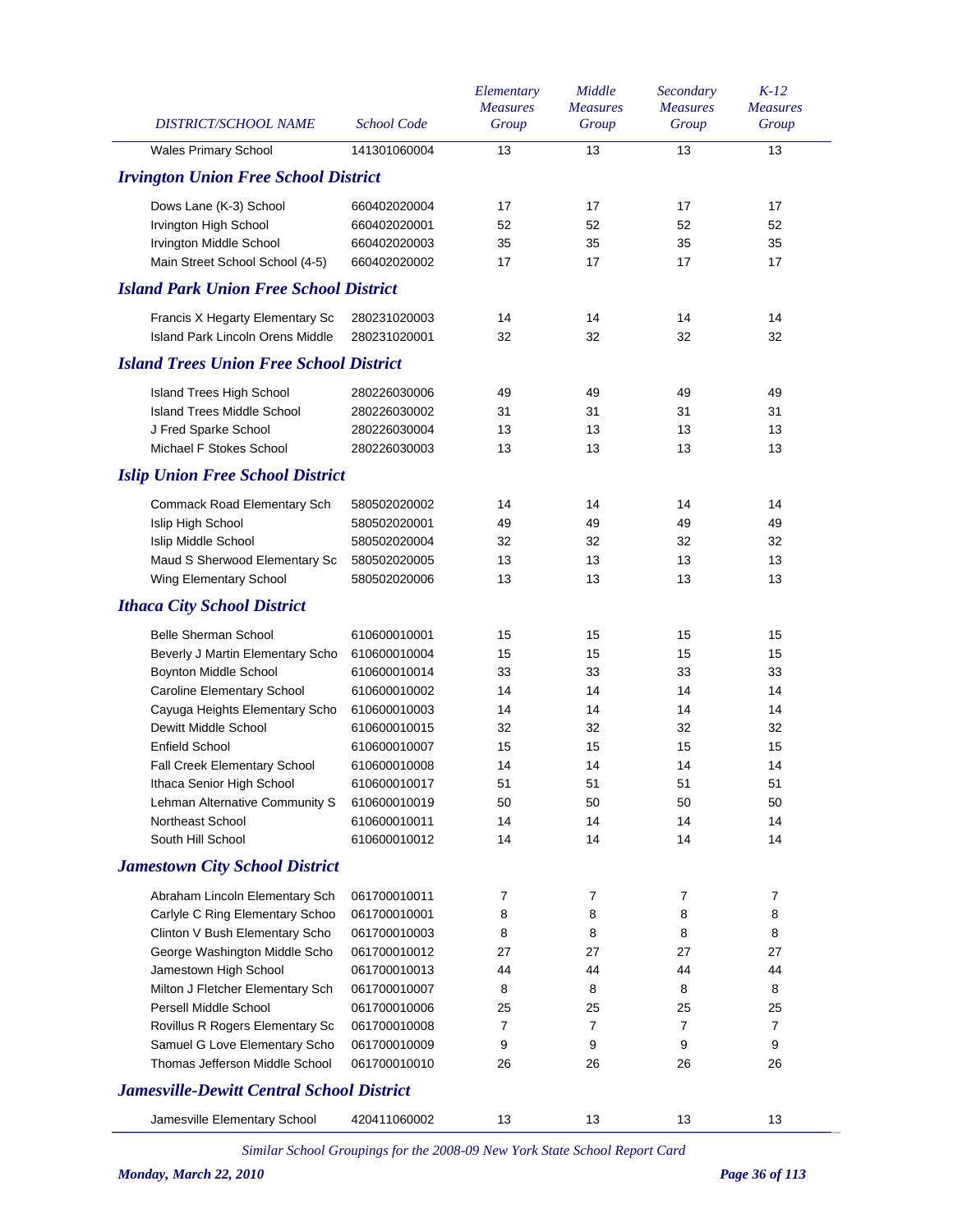| DISTRICT/SCHOOL NAME                                | <b>School Code</b> | Elementary<br><b>Measures</b><br>Group | Middle<br><b>Measures</b><br>Group | Secondary<br><b>Measures</b><br>Group | $K-12$<br><b>Measures</b><br>Group |
|-----------------------------------------------------|--------------------|----------------------------------------|------------------------------------|---------------------------------------|------------------------------------|
| Jamesville-Dewitt High School                       | 420411060006       | 49                                     | 49                                 | 49                                    | 49                                 |
| Jamesville-Dewitt Middle School                     | 420411060005       | 31                                     | 31                                 | 31                                    | 31                                 |
| Moses Dewitt Elementary School                      | 420411060003       | 14                                     | 14                                 | 14                                    | 14                                 |
| <b>Tecumseh Elementary School</b>                   | 420411060004       | 13                                     | 13                                 | 13                                    | 13                                 |
| <b>Jasper-Troupsburg Central School District</b>    |                    |                                        |                                    |                                       |                                    |
| Jasper-Troupsburg Elementary S                      | 572702040001       | 12                                     | 12                                 | 12                                    | 12                                 |
| Jasper-Troupsburg Junior-Senior                     | 572702040002       | 46                                     | 46                                 | 46                                    | 46                                 |
| <b>Jefferson Central School District</b>            |                    |                                        |                                    |                                       |                                    |
| Jefferson Central School                            | 540901040001       | 11                                     | 29                                 | 47                                    | 64                                 |
| <b>Jericho Union Free School District</b>           |                    |                                        |                                    |                                       |                                    |
| Cantiague Elementary School                         | 280515030001       | 16                                     | 16                                 | 16                                    | 16                                 |
| George A Jackson School                             | 280515030002       | 17                                     | 17                                 | 17                                    | 17                                 |
| Jericho Middle School                               | 280515030006       | 34                                     | 34                                 | 34                                    | 34                                 |
| Jericho Senior High School                          | 280515030005       | 53                                     | 53                                 | 53                                    | 53                                 |
| Robert Seaman Elementary Scho                       | 280515030003       | 16                                     | 16                                 | 16                                    | 16                                 |
| <b>Johnsburg Central School District</b>            |                    |                                        |                                    |                                       |                                    |
| Johnsburg Central School                            | 630601040001       | 14                                     | 33                                 | 51                                    | 64                                 |
| <b>Johnson City Central School District</b>         |                    |                                        |                                    |                                       |                                    |
| Johnson City Elementary/Interme                     | 031502060001       | 8                                      | 8                                  | 8                                     | 8                                  |
| Johnson City Elementary/Primary                     | 031502060003       | 8                                      | 8                                  | 8                                     | 8                                  |
| Johnson City Middle School                          | 031502060005       | 25                                     | 25                                 | 25                                    | 25                                 |
| Johnson City Senior High School                     | 031502060006       | 44                                     | 44                                 | 44                                    | 44                                 |
| <b>Johnstown City School District</b>               |                    |                                        |                                    |                                       |                                    |
| Glebe Street Elementary School                      | 170600010001       | 14                                     | 14                                 | 14                                    | 14                                 |
| Jansen Avenue Elementary Scho                       | 170600010002       | 15                                     | 15                                 | 15                                    | 15                                 |
| Johnstown Senior High School                        | 170600010006       | 50                                     | 50                                 | 50                                    | 50                                 |
| Knox Junior High School                             | 170600010007       | 32                                     | 32                                 | 32                                    | 32                                 |
| <b>Pleasant Avenue School</b>                       | 170600010004       | 15                                     | 15                                 | 15                                    | 15                                 |
| Warren Street School                                | 170600010005       | 15                                     | 15                                 | 15                                    | 15                                 |
| <b>Jordan-Elbridge Central School District</b>      |                    |                                        |                                    |                                       |                                    |
| Elbridge Elementary School                          | 420501060001       | 14                                     | 14                                 | 14                                    | 14                                 |
| Jordan-Elbridge High School                         | 420501060003       | 51                                     | 51                                 | 51                                    | 51                                 |
| Jordan-Elbridge Middle School                       | 420501060004       | 33                                     | 33                                 | 33                                    | 33                                 |
| Ramsdell Elementary School                          | 420501060002       | 14                                     | 14                                 | 14                                    | 14                                 |
| <b>Katonah-Lewisboro Union Free School District</b> |                    |                                        |                                    |                                       |                                    |
| Increase Miller Elementary Schoo                    | 660101030001       | 16                                     | 16                                 | 16                                    | 16                                 |
| John Jay High School                                | 660101030004       | 52                                     | 52                                 | 52                                    | 52                                 |
| John Jay Middle School                              | 660101030005       | 34                                     | 34                                 | 34                                    | 34                                 |
| Katonah Elementary School                           | 660101030002       | 16                                     | 16                                 | 16                                    | 16                                 |
| Lewisboro Elementary School                         | 660101030003       | 16                                     | 16                                 | 16                                    | 16                                 |
| Meadow Pond Elementary School                       | 660101030006       | 16                                     | 16                                 | 16                                    | 16                                 |
| <b>Keene Central School District</b>                |                    |                                        |                                    |                                       |                                    |
| Keene Central School                                | 150601040001       | 18                                     | 36                                 | 54                                    | 64                                 |
|                                                     |                    |                                        |                                    |                                       |                                    |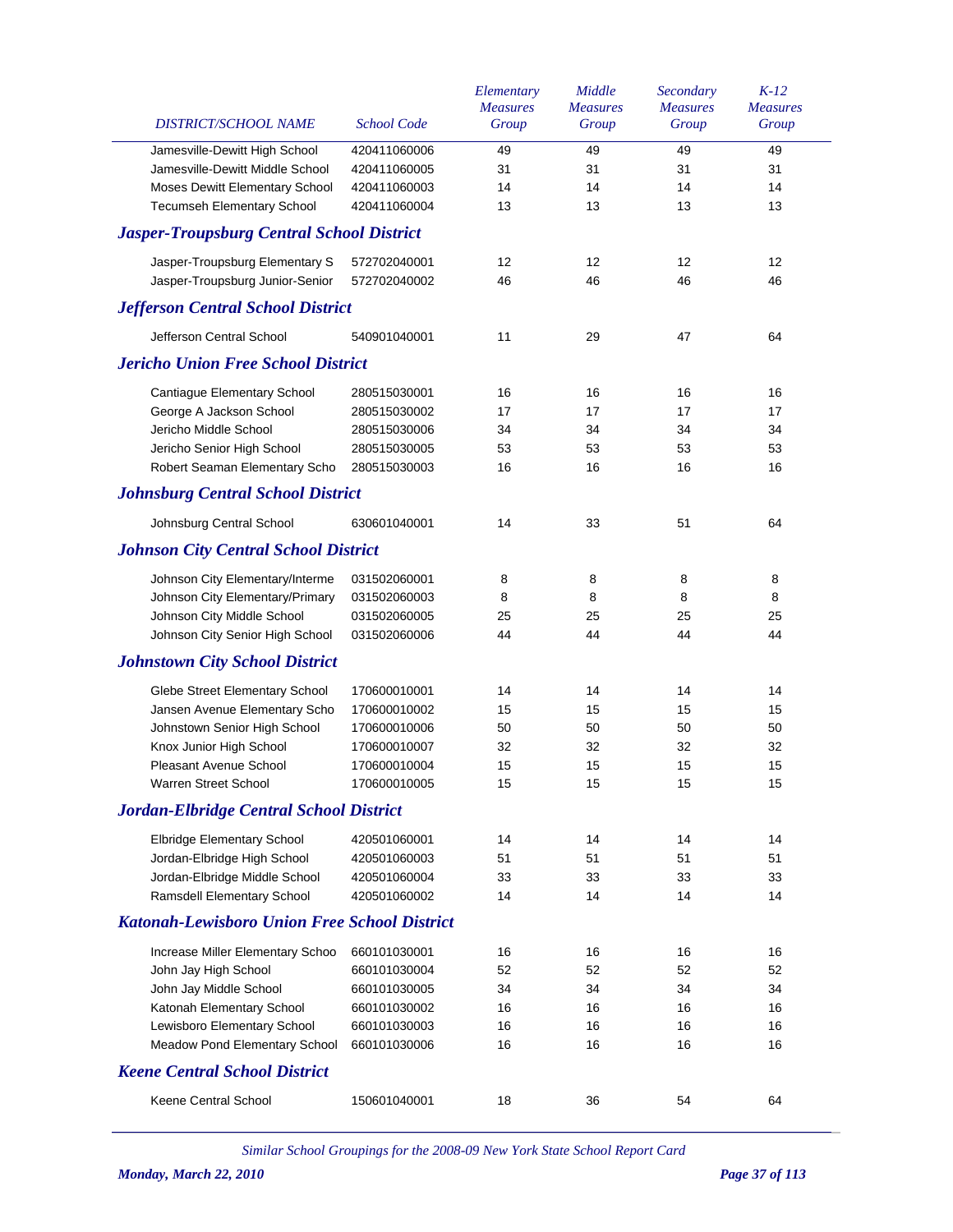| <b>DISTRICT/SCHOOL NAME</b>                                    | <b>School Code</b>           | Elementary<br><b>Measures</b><br>Group | Middle<br><b>Measures</b><br>Group | Secondary<br><b>Measures</b><br>Group | $K-12$<br><b>Measures</b><br>Group |
|----------------------------------------------------------------|------------------------------|----------------------------------------|------------------------------------|---------------------------------------|------------------------------------|
| <b>Kendall Central School District</b>                         |                              |                                        |                                    |                                       |                                    |
| Kendall Elementary School                                      | 450607040003                 | 15                                     | 15                                 | 15                                    | 15                                 |
| Kendall Junior-Senior High Schoo                               | 450607040002                 | 50                                     | 50                                 | 50                                    | 50                                 |
| <b>Kenmore-Tonawanda Union Free School Distri</b>              |                              |                                        |                                    |                                       |                                    |
|                                                                |                              |                                        |                                    |                                       |                                    |
| Alexander Hamilton Elementary S                                | 142601030002                 | 14                                     | 14                                 | 14                                    | 14                                 |
| Ben Franklin Elementary School                                 | 142601030023                 | 15                                     | 15                                 | 15                                    | 15                                 |
| Ben Franklin Middle School                                     | 142601030003                 | 32                                     | 32                                 | 32                                    | 32                                 |
| Charles A Lindbergh Elementary                                 | 142601030006                 | 13<br>14                               | 13                                 | 13<br>14                              | 13<br>14                           |
| Herbert Hoover Elementary Scho<br>Herbert Hoover Middle School | 142601030024                 |                                        | 14                                 | 33                                    | 33                                 |
|                                                                | 142601030011<br>142601030013 | 33<br>15                               | 33<br>15                           | 15                                    | 15                                 |
| Holmes Elementary School<br>Kenmore East Senior High Schoo     | 142601030025                 | 50                                     | 50                                 | 50                                    | 50                                 |
| Kenmore Middle School                                          | 142601030022                 | 32                                     | 32                                 | 32                                    | 32                                 |
| Kenmore West Senior High Scho                                  | 142601030026                 | 50                                     | 50                                 | 50                                    | 50                                 |
| Theodore Roosevelt Elementary                                  | 142601030019                 | 14                                     | 14                                 | 14                                    | 14                                 |
| Thomas A Edison Elementary Sc                                  | 142601030020                 | 13                                     | 13                                 | 13                                    | 13                                 |
| Thomas Jefferson Elementary Sc                                 | 142601030021                 | 13                                     | 13                                 | 13                                    | 13                                 |
| <b>Kinderhook Central School District</b>                      |                              |                                        |                                    |                                       |                                    |
|                                                                |                              |                                        |                                    |                                       |                                    |
| Ichabod Crane Middle School                                    | 101401040006                 | 32                                     | 32                                 | 32                                    | 32                                 |
| Ichabod Crane Primary School                                   | 101401040004                 | 14                                     | 14                                 | 14                                    | 14                                 |
| Ichabod Crane Senior High Scho                                 | 101401040005                 | 49                                     | 49                                 | 49                                    | 49                                 |
| Martin H Glynn Elementary Scho                                 | 101401040003                 | 14                                     | 14                                 | 14                                    | 14                                 |
| Martin Van Buren Elementary Sc                                 | 101401040001                 | 14                                     | 14                                 | 14                                    | 14                                 |
| <b>Kings Park Central School District</b>                      |                              |                                        |                                    |                                       |                                    |
| Fort Salonga Elementary School                                 | 580805060006                 | 17                                     | 17                                 | 17                                    | 17                                 |
| Kings Park High School                                         | 580805060004                 | 53                                     | 53                                 | 53                                    | 53                                 |
| Parkview Elementary School                                     | 580805060005                 | 16                                     | 16                                 | 16                                    | 16                                 |
| Rj O Intermediate School                                       | 580805060001                 | 17                                     | 17                                 | 17                                    | 17                                 |
| William T Rogers Middle School                                 | 580805060007                 | 35                                     | 35                                 | 35                                    | 35                                 |
| <b>Kingston City School District</b>                           |                              |                                        |                                    |                                       |                                    |
| Anna Devine School                                             | 620600010009                 | 14                                     | 14                                 | 14                                    | 14                                 |
| <b>Chambers School</b>                                         | 620600010011                 | 15                                     | 15                                 | 15                                    | 15                                 |
| E R Crosby Elementary School                                   | 620600010015                 | 14                                     | 14                                 | 14                                    | 14                                 |
| Ernest C Myer School                                           | 620600010013                 | 14                                     | 14                                 | 14                                    | 14                                 |
| Frank L Meagher School                                         | 620600010016                 | 15                                     | 15                                 | 15                                    | 15                                 |
| George Washington School                                       | 620600010012                 | 15                                     | 15                                 | 15                                    | 15                                 |
| Harry L Edson School                                           | 620600010024                 | 15                                     | 15                                 | 15                                    | 15                                 |
| J Watson Bailey Middle School                                  | 620600010020                 | 33                                     | 33                                 | 33                                    | 33                                 |
| John F Kennedy School                                          | 620600010014                 | 15                                     | 15                                 | 15                                    | 15                                 |
| Kingston High School                                           | 620600010022                 | 51                                     | 51                                 | 51                                    | 51                                 |
| M Clifford Miller Middle School                                | 620600010025                 | 32                                     | 32                                 | 32                                    | 32                                 |
| <b>Robert R Graves School</b>                                  | 620600010017                 | 14                                     | 14                                 | 14                                    | 14                                 |
| Sophie Finn School                                             | 620600010002                 | 15                                     | 15                                 | 15                                    | 15                                 |
| Zena Elementary School                                         | 620600010026                 | 14                                     | 14                                 | 14                                    | 14                                 |
| <b>Kiryas Joel Village Union Free School District</b>          |                              |                                        |                                    |                                       |                                    |
| Kiryas Joel Village School                                     | 441202020001                 | 9                                      | 9                                  | 9                                     | 9                                  |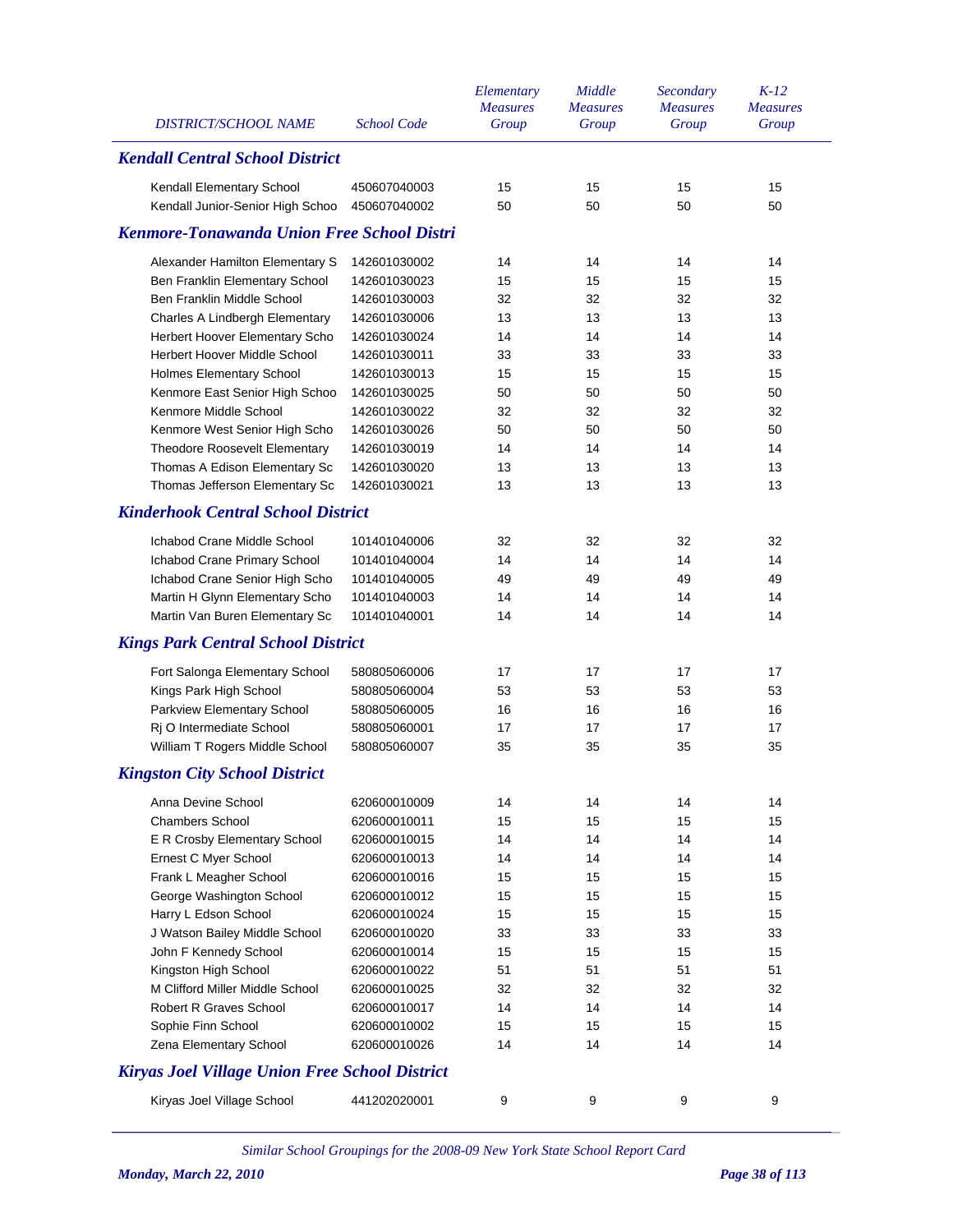| <b>DISTRICT/SCHOOL NAME</b>                                 | <b>School Code</b>           | Elementary<br><b>Measures</b><br>Group | Middle<br><b>Measures</b><br>Group | Secondary<br><b>Measures</b><br>Group | $K-12$<br><b>Measures</b><br>Group |
|-------------------------------------------------------------|------------------------------|----------------------------------------|------------------------------------|---------------------------------------|------------------------------------|
| La Fargeville Central School District                       |                              |                                        |                                    |                                       |                                    |
| La Fargeville Central School                                | 221401040001                 | 10                                     | 29                                 | 47                                    | 64                                 |
| <b>Lackawanna City School District</b>                      |                              |                                        |                                    |                                       |                                    |
| Lackawanna High School                                      | 141800010008                 | 45                                     | 45                                 | 45                                    | 45                                 |
| Lackawanna Middle School                                    | 141800010005                 | 27                                     | 27                                 | 27                                    | 27                                 |
| Martin Road Elementary School                               | 141800010011                 | 8                                      | 8                                  | 8                                     | 8                                  |
| Truman Elementary School                                    | 141800010010                 | 8                                      | 8                                  | 8                                     | 8                                  |
| <b>Lafayette Central School District</b>                    |                              |                                        |                                    |                                       |                                    |
| C Grant Grimshaw School                                     | 420807040004                 | 14                                     | 14                                 | 14                                    | 14                                 |
| La Fayette Junior-Senior High Sc                            | 420807040003                 | 50                                     | 50                                 | 50                                    | 50                                 |
| Onondaga Nation School                                      | 420807040002                 | 15                                     | 15                                 | 15                                    | 15                                 |
| <b>Lake George Central School District</b>                  |                              |                                        |                                    |                                       |                                    |
| Lake George Elementary School                               | 630701040002                 | 13                                     | 13                                 | 13                                    | 13                                 |
| Lake George Junior-Senior High                              | 630701040003                 | 49                                     | 49                                 | 49                                    | 49                                 |
| <b>Lake Placid Central School District</b>                  |                              |                                        |                                    |                                       |                                    |
| Lake Placid Elementary School                               | 151102040002                 | 14                                     | 14                                 | 14                                    | 14                                 |
| Lake Placid Junior-Senior High S                            | 151102040001                 | 50                                     | 50                                 | 50                                    | 50                                 |
| <b>Lake Pleasant Central School District</b>                |                              |                                        |                                    |                                       |                                    |
| Lake Pleasant School                                        | 200601040001                 | 13                                     | 13                                 | 13                                    | 13                                 |
| <b>Lakeland Central School District</b>                     |                              |                                        |                                    |                                       |                                    |
| Benjamin Franklin Elementary Sc                             | 662401060009                 | 13                                     | 13                                 | 13                                    | 13                                 |
| George Washington Elementary                                | 662401060003                 | 13                                     | 13                                 | 13                                    | 13                                 |
| Lakeland Alternative High School                            | 662401060011                 | 49                                     | 49                                 | 49                                    | 49                                 |
| Lakeland High School                                        | 662401060007                 | 49                                     | 49                                 | 49                                    | 49                                 |
| Lakeland-Copper Beech Middle S                              | 662401060008                 | 31                                     | 31                                 | 31                                    | 31                                 |
| Lincoln Titus Elementary School                             | 662401060004                 | 13                                     | 13                                 | 13                                    | 13                                 |
| Thomas Jefferson Elementary Sc<br>Van Cortlandtville School | 662401060001<br>662401060005 | 13<br>13                               | 13<br>13                           | 13<br>13                              | 13<br>13                           |
| Walter Panas High School                                    | 662401060010                 | 49                                     | 49                                 | 49                                    | 49                                 |
| <b>Lancaster Central School District</b>                    |                              |                                        |                                    |                                       |                                    |
| Central Avenue Elementary Scho                              | 141901060009                 | 14                                     | 14                                 | 14                                    | 14                                 |
| Como Park Elementary School                                 | 141901060004                 | 13                                     | 13                                 | 13                                    | 13                                 |
| Court Street Elementary School                              | 141901060005                 | 13                                     | 13                                 | 13                                    | 13                                 |
| <b>Hillview Elementary School</b>                           | 141901060006                 | 13                                     | 13                                 | 13                                    | 13                                 |
| John A Sciole Elementary School                             | 141901060001                 | 14                                     | 14                                 | 14                                    | 14                                 |
| Lancaster High School                                       | 141901060008                 | 49                                     | 49                                 | 49                                    | 49                                 |
| Lancaster Middle School                                     | 141901060007                 | 31                                     | 31                                 | 31                                    | 31                                 |
| William Street School                                       | 141901060010                 | 13                                     | 13                                 | 13                                    | 13                                 |
| <b>Lansing Central School District</b>                      |                              |                                        |                                    |                                       |                                    |
| Lansing High School                                         | 610801040002                 | 50                                     | 50                                 | 50                                    | 50                                 |
| Lansing Middle School                                       | 610801040003                 | 32                                     | 32                                 | 32                                    | 32                                 |
| Raymond C Buckley Elementary                                | 610801040001                 | 14                                     | 14                                 | 14                                    | 14                                 |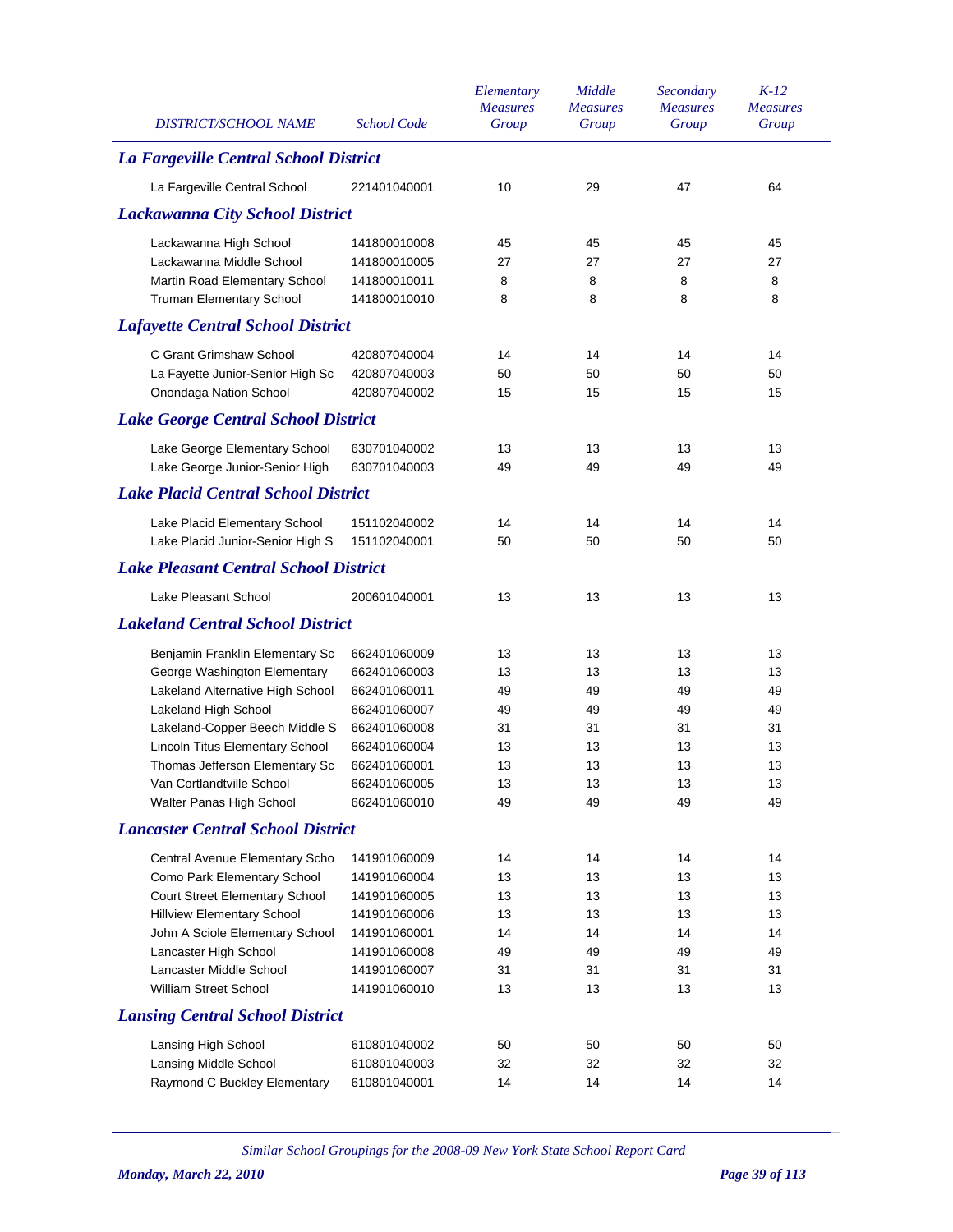| <b>DISTRICT/SCHOOL NAME</b>                    | <b>School Code</b> | Elementary<br><b>Measures</b><br>Group | Middle<br><b>Measures</b><br>Group | Secondary<br><b>Measures</b><br>Group | $K-12$<br><b>Measures</b><br>Group |
|------------------------------------------------|--------------------|----------------------------------------|------------------------------------|---------------------------------------|------------------------------------|
| <b>Lansingburgh Central School District</b>    |                    |                                        |                                    |                                       |                                    |
| Knickerbocker Middle School                    | 490601060002       | 26                                     | 26                                 | 26                                    | 26                                 |
| Lansingburgh Senior High School                | 490601060003       | 44                                     | 44                                 | 44                                    | 44                                 |
| Rensselaer Park Elementary Sch                 | 490601060009       | 8                                      | 8                                  | 8                                     | 8                                  |
| <b>Turnpike Elementary School</b>              | 490601060008       | 8                                      | 8                                  | 8                                     | 8                                  |
| <b>Laurens Central School District</b>         |                    |                                        |                                    |                                       |                                    |
| <b>Laurens Central School</b>                  | 470801040001       | 11                                     | 29                                 | 48                                    | 64                                 |
| <b>Lawrence Union Free School District</b>     |                    |                                        |                                    |                                       |                                    |
| 2 School                                       | 280215030002       | 15                                     | 15                                 | 15                                    | 15                                 |
| 4 School                                       | 280215030004       | 15                                     | 15                                 | 15                                    | 15                                 |
| 5 School                                       | 280215030005       | 14                                     | 14                                 | 14                                    | 14                                 |
| 6 School                                       | 280215030006       | 15                                     | 15                                 | 15                                    | 15                                 |
| Lawrence Middle School                         | 280215030008       | 33                                     | 33                                 | 33                                    | 33                                 |
| Lawrence Senior High School                    | 280215030007       | 50                                     | 50                                 | 50                                    | 50                                 |
| <b>Le Roy Central School District</b>          |                    |                                        |                                    |                                       |                                    |
| Le Roy Junior-Senior High School               | 181001060002       | 50                                     | 50                                 | 50                                    | 50                                 |
| <b>Wolcott Street School</b>                   | 181001060001       | 14                                     | 14                                 | 14                                    | 14                                 |
| <b>Letchworth Central School District</b>      |                    |                                        |                                    |                                       |                                    |
| Letchworth Elementary School                   | 670401040002       | 14                                     | 14                                 | 14                                    | 14                                 |
| Letchworth Middle School                       | 670401040003       | 32                                     | 32                                 | 32                                    | 32                                 |
| Letchworth Senior High School                  | 670401040001       | 50                                     | 50                                 | 50                                    | 50                                 |
| <b>Levittown Union Free School District</b>    |                    |                                        |                                    |                                       |                                    |
| Abbey Lane School                              | 280205030002       | 13                                     | 13                                 | 13                                    | 13                                 |
| Division Avenue Senior High Sch                | 280205030015       | 49                                     | 49                                 | 49                                    | 49                                 |
| East Broadway School                           | 280205030001       | 13                                     | 13                                 | 13                                    | 13                                 |
| Gardiners Avenue School                        | 280205030005       | 13                                     | 13                                 | 13                                    | 13                                 |
| Gen Douglas Macarthur Senior Hi                | 280205030016       | 49                                     | 49                                 | 49                                    | 49                                 |
| Jonas E Salk Middle School                     | 280205030013       | 31                                     | 31                                 | 31                                    | 31                                 |
| Lee Road School                                | 280205030006       | 13                                     | 13                                 | 13                                    | 13                                 |
| Northside School                               | 280205030011       | 13                                     | 13                                 | 13                                    | 13                                 |
| Summit Lane School                             | 280205030009       | 13                                     | 13                                 | 13                                    | 13                                 |
| Wisdom Lane Middle School                      | 280205030010       | 31                                     | 31                                 | 31                                    | 31                                 |
| <b>Lewiston-Porter Central School District</b> |                    |                                        |                                    |                                       |                                    |
| Lewiston Porter Middle School                  | 400301060005       | 31                                     | 31                                 | 31                                    | 31                                 |
| Lewiston Porter Senior High Scho               | 400301060006       | 49                                     | 49                                 | 49                                    | 49                                 |
| Lewiston-Porter Intermediate Cen               | 400301060003       | 13                                     | 13                                 | 13                                    | 13                                 |
| Lewiston-Porter Primary Educatio               | 400301060002       | 13                                     | 13                                 | 13                                    | 13                                 |
| <b>Liberty Central School District</b>         |                    |                                        |                                    |                                       |                                    |
| <b>Liberty Elementary School</b>               | 590901060005       | 12                                     | 12                                 | 12                                    | 12                                 |
| Liberty High School                            | 590901060006       | 48                                     | 48                                 | 48                                    | 48                                 |
| Liberty Middle School                          | 590901060009       | 30                                     | 30                                 | 30                                    | 30                                 |
| <b>Lindenhurst Union Free School District</b>  |                    |                                        |                                    |                                       |                                    |
| Albany Avenue School                           | 580104030001       | 14                                     | 14                                 | 14                                    | 14                                 |
| Alleghany Avenue School                        | 580104030002       | 13                                     | 13                                 | 13                                    | 13                                 |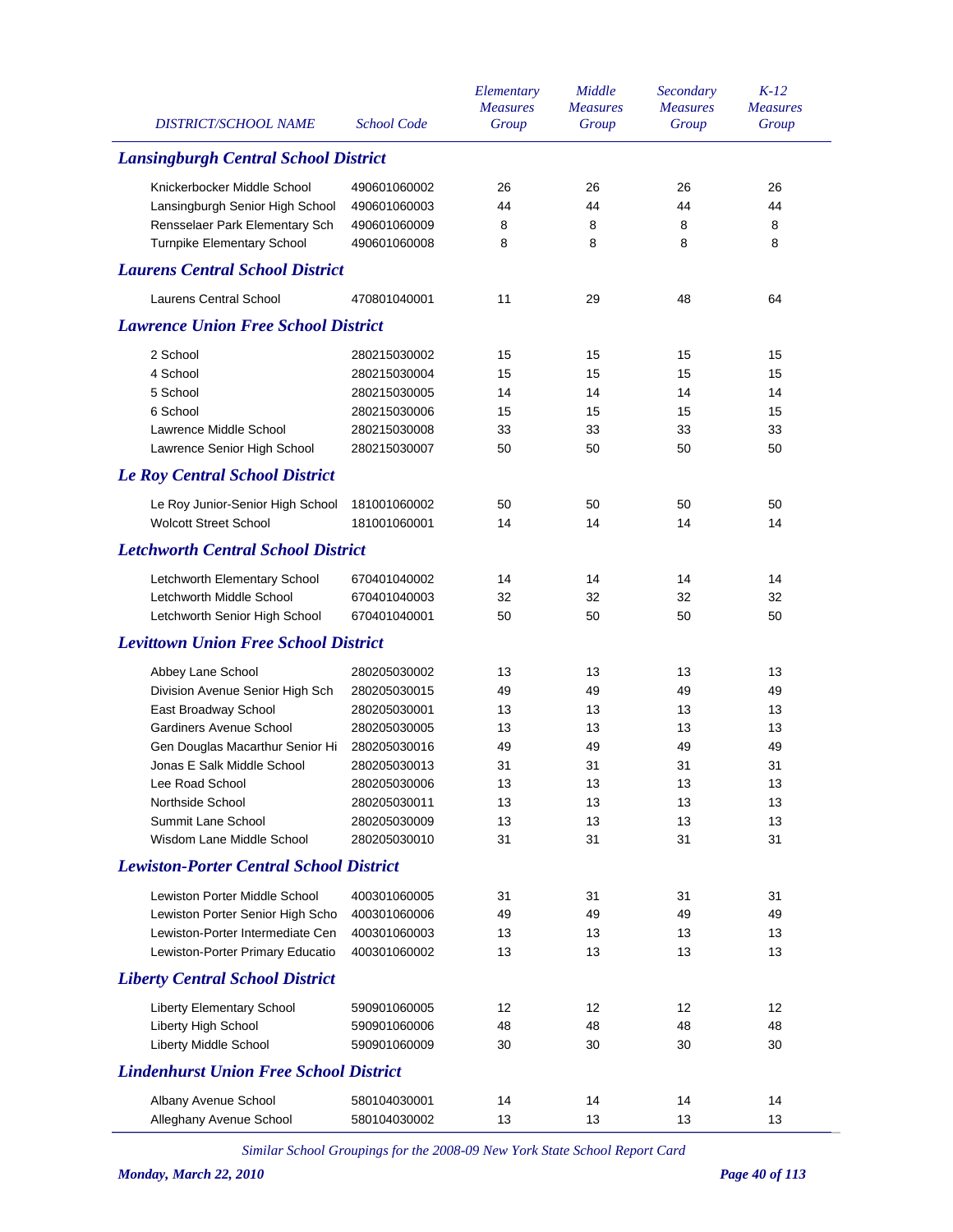| <b>DISTRICT/SCHOOL NAME</b>                                 | School Code                  | Elementary<br><b>Measures</b><br>Group | Middle<br><b>Measures</b><br>Group | Secondary<br><b>Measures</b><br>Group | $K-12$<br><b>Measures</b><br>Group |
|-------------------------------------------------------------|------------------------------|----------------------------------------|------------------------------------|---------------------------------------|------------------------------------|
|                                                             |                              |                                        |                                    |                                       |                                    |
| <b>Daniel Street School</b><br><b>Edward W Bower School</b> | 580104030003                 | 13                                     | 13<br>13                           | 13<br>13                              | 13                                 |
|                                                             | 580104030004                 | 13<br>14                               | 14                                 | 14                                    | 13<br>14                           |
| Harding Avenue School<br>Lindenhurst Middle School          | 580104030005                 | 31                                     | 31                                 | 31                                    | 31                                 |
|                                                             | 580104030011                 |                                        | 50                                 |                                       |                                    |
| Lindenhurst Senior High School<br>West Gates Avenue School  | 580104030010                 | 50<br>13                               | 13                                 | 50<br>13                              | 50<br>13                           |
| <b>William Rall School</b>                                  | 580104030009<br>580104030008 | 14                                     | 14                                 | 14                                    | 14                                 |
| <b>Lisbon Central School District</b>                       |                              |                                        |                                    |                                       |                                    |
| <b>Lisbon Central School</b>                                | 511602040002                 | 10                                     | 28                                 | 46                                    | 64                                 |
| <b>Little Falls City School District</b>                    |                              |                                        |                                    |                                       |                                    |
|                                                             |                              |                                        |                                    |                                       |                                    |
| Benton Hall Academy                                         | 210800050001                 | 12                                     | 12                                 | 12                                    | 12                                 |
| Little Falls High School                                    | 210800050005                 | 47                                     | 47                                 | 47                                    | 47                                 |
| Little Falls Middle School                                  | 210800050006                 | 29                                     | 29                                 | 29                                    | 29                                 |
| <b>Little Flower Union Free School District</b>             |                              |                                        |                                    |                                       |                                    |
| Little Flower School                                        | 580603020001                 | 56                                     | 56                                 | 56                                    | 56                                 |
| <b>Liverpool Central School District</b>                    |                              |                                        |                                    |                                       |                                    |
| <b>Chestnut Hill Elementary School</b>                      | 421501060009                 | 15                                     | 15                                 | 15                                    | 15                                 |
| Chestnut Hill Middle School                                 | 421501060002                 | 32                                     | 32                                 | 32                                    | 32                                 |
| Donlin Drive Elementary School                              | 421501060016                 | 14                                     | 14                                 | 14                                    | 14                                 |
| <b>Elmcrest Elementary School</b>                           | 421501060004                 | 14                                     | 14                                 | 14                                    | 14                                 |
| Liverpool Elementary School                                 | 421501060010                 | 14                                     | 14                                 | 14                                    | 14                                 |
| Liverpool High School                                       | 421501060011                 | 50                                     | 50                                 | 50                                    | 50                                 |
| Liverpool Middle School                                     | 421501060005                 | 32                                     | 32                                 | 32                                    | 32                                 |
| Long Branch Elementary School                               | 421501060015                 | 14                                     | 14                                 | 14                                    | 14                                 |
| Morgan Road Elementary School                               | 421501060012                 | 14                                     | 14                                 | 14                                    | 14                                 |
| Nate Perry Elementary School                                | 421501060001                 | 14                                     | 14                                 | 14                                    | 14                                 |
| Soule Road Elementary School                                | 421501060013                 | 13                                     | 13                                 | 13                                    | 13                                 |
| Soule Road Middle School                                    | 421501060014                 | 32                                     | 32                                 | 32                                    | 32                                 |
| Wetzel Road Elementary School                               | 421501060007                 | 14                                     | 14                                 | 14                                    | 14                                 |
| Willow Field Elementary School                              | 421501060019                 | 13                                     | 13                                 | 13                                    | 13                                 |
| <b>Livingston Manor Central School District</b>             |                              |                                        |                                    |                                       |                                    |
| Livingston Manor Elementary Sch                             | 591302040003                 | 11                                     | 11                                 | 11                                    | 11                                 |
| Livingston Manor High School                                | 591302040004                 | 48                                     | 48                                 | 48                                    | 48                                 |
| <b>Livonia Central School District</b>                      |                              |                                        |                                    |                                       |                                    |
|                                                             |                              |                                        |                                    |                                       |                                    |
| Livonia Intermediate School                                 | 240801060004<br>240801060003 | 15<br>32                               | 15<br>32                           | 15<br>32                              | 15<br>32                           |
| Livonia Junior High School                                  |                              |                                        |                                    | 14                                    |                                    |
| Livonia Primary School<br>Livonia Senior High School        | 240801060001<br>240801060002 | 14<br>50                               | 14<br>50                           | 50                                    | 14<br>50                           |
| <b>Lockport City School District</b>                        |                              |                                        |                                    |                                       |                                    |
|                                                             |                              |                                        |                                    |                                       |                                    |
| Anna Merritt Elementary School                              | 400400010001                 | 15                                     | 15                                 | 15                                    | 15                                 |
| Charles A Upson Elementary Sch                              | 400400010002                 | 15                                     | 15                                 | 15                                    | 15                                 |
| Dewitt Clinton Elementary School                            | 400400010004                 | 15                                     | 15                                 | 15                                    | 15                                 |
| Emmet Belknap Middle School                                 | 400400010009                 | 32                                     | 32                                 | 32                                    | 32                                 |
| George Southard Elementary Sch                              | 400400010005                 | 15                                     | 15                                 | 15                                    | 15                                 |
| John E Pound Elementary School                              | 400400010006                 | 15                                     | 15                                 | 15                                    | 15                                 |
| Lockport High School                                        | 400400010011                 | 50                                     | 50                                 | 50                                    | 50                                 |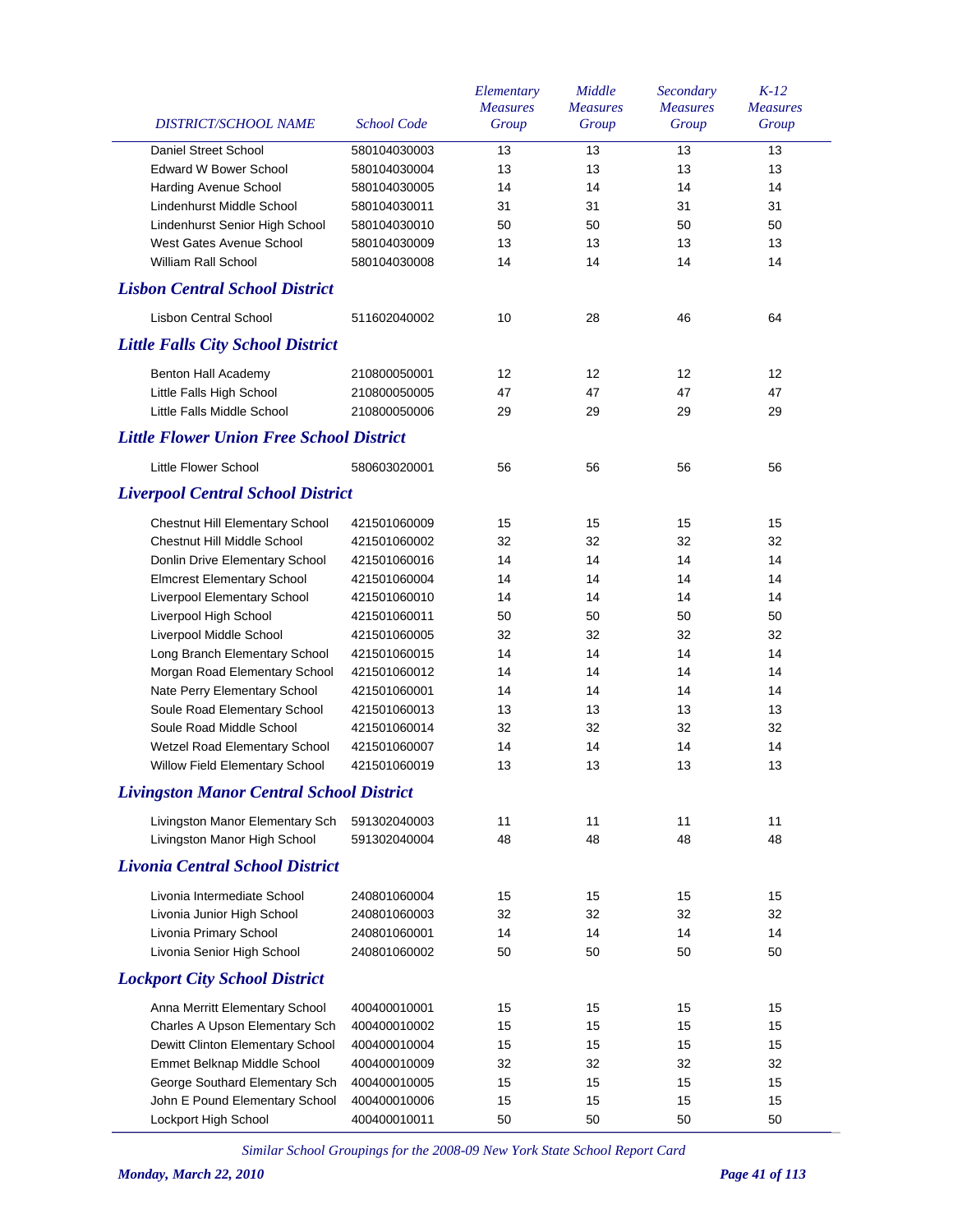| DISTRICT/SCHOOL NAME                                  | <b>School Code</b> | Elementary<br><b>Measures</b><br>Group | Middle<br><b>Measures</b><br>Group | Secondary<br><b>Measures</b><br>Group | $K-12$<br><b>Measures</b><br>Group |
|-------------------------------------------------------|--------------------|----------------------------------------|------------------------------------|---------------------------------------|------------------------------------|
| North Park Middle School                              | 400400010010       | 33                                     | 33                                 | 33                                    | 33                                 |
| Roy Kelley Elementary School                          | 400400010007       | 15                                     | 15                                 | 15                                    | 15                                 |
| Washington Hunt School                                | 400400010008       | 14                                     | 14                                 | 14                                    | 14                                 |
| <b>Locust Valley Central School District</b>          |                    |                                        |                                    |                                       |                                    |
| <b>Bayville Elementary School</b>                     | 280503060001       | 18                                     | 18                                 | 18                                    | 18                                 |
| Locust Valley Elementary School                       | 280503060004       | 18                                     | 18                                 | 18                                    | 18                                 |
| Locust Valley High School                             | 280503060003       | 54                                     | 54                                 | 54                                    | 54                                 |
| <b>Locust Valley Middle School</b>                    | 280503060002       | 35                                     | 35                                 | 35                                    | 35                                 |
| <b>Long Beach City School District</b>                |                    |                                        |                                    |                                       |                                    |
| East Elementary School                                | 280300010002       | 13                                     | 13                                 | 13                                    | 13                                 |
| Lido Elementary School                                | 280300010003       | 15                                     | 15                                 | 15                                    | 15                                 |
| <b>Lindell Boulevard School</b>                       | 280300010005       | 14                                     | 14                                 | 14                                    | 14                                 |
| Long Beach Middle School                              | 280300010006       | 32                                     | 32                                 | 32                                    | 32                                 |
| Long Beach Senior High School                         | 280300010008       | 50                                     | 50                                 | 50                                    | 50                                 |
| West Elementary School                                | 280300010004       | 14                                     | 14                                 | 14                                    | 14                                 |
| <b>Long Lake Central School District</b>              |                    |                                        |                                    |                                       |                                    |
| Long Lake Central School                              | 200701040001       | 18                                     | 36                                 | 54                                    | 64                                 |
| <b>Longwood Central School District</b>               |                    |                                        |                                    |                                       |                                    |
| C E Walters School                                    | 580212060001       | 15                                     | 15                                 | 15                                    | 15                                 |
| <b>Coram Elementary School</b>                        | 580212060002       | 15                                     | 15                                 | 15                                    | 15                                 |
| Longwood High School                                  | 580212060005       | 51                                     | 51                                 | 51                                    | 51                                 |
| Longwood Junior High School                           | 580212060006       | 32                                     | 32                                 | 32                                    | 32                                 |
| Longwood Middle School                                | 580212060007       | 14                                     | 14                                 | 14                                    | 14                                 |
| Ridge Elementary School                               | 580212060003       | 14                                     | 14                                 | 14                                    | 14                                 |
| West Middle Island School                             | 580212060004       | 14                                     | 14                                 | 14                                    | 14                                 |
| <b>Lowville Academy &amp; Central School District</b> |                    |                                        |                                    |                                       |                                    |
| Lowville Elementary School                            | 230901040001       | 11                                     | 11                                 | 11                                    | 11                                 |
| Lowville High School                                  | 230901040002       | 46                                     | 46                                 | 46                                    | 46                                 |
| Lowville Middle School                                | 230901040003       | 29                                     | 29                                 | 29                                    | 29                                 |
| <b>Lyme Central School District</b>                   |                    |                                        |                                    |                                       |                                    |
| Lyme Central School                                   | 221301040001       | 11                                     | 29                                 | 48                                    | 64                                 |
| <b>Lynbrook Union Free School District</b>            |                    |                                        |                                    |                                       |                                    |
| Kindergarten Center                                   | 280220030001       | 17                                     | 17                                 | 17                                    | 17                                 |
| Lynbrook North Middle School                          | 280220030005       | 36                                     | 36                                 | 36                                    | 36                                 |
| Lynbrook Senior High School                           | 280220030007       | 53                                     | 53                                 | 53                                    | 53                                 |
| Lynbrook South Middle School                          | 280220030006       | 34                                     | 34                                 | 34                                    | 34                                 |
| <b>Marion Street School</b>                           | 280220030002       | 16                                     | 16                                 | 16                                    | 16                                 |
| Waverly Park School                                   | 280220030003       | 16                                     | 16                                 | 16                                    | 16                                 |
| West End School                                       | 280220030004       | 17                                     | 17                                 | 17                                    | 17                                 |
| <b>Lyncourt Union Free School District</b>            |                    |                                        |                                    |                                       |                                    |
| Lyncourt School                                       | 421504020001       | 14                                     | 14                                 | 14                                    | 14                                 |
| <b>Lyndonville Central School District</b>            |                    |                                        |                                    |                                       |                                    |
| L A Webber Middle-High School                         | 451001040002       | 51                                     | 51                                 | 51                                    | 51                                 |
| Lyndonville Elementary School                         | 451001040001       | 14                                     | 14                                 | 14                                    | 14                                 |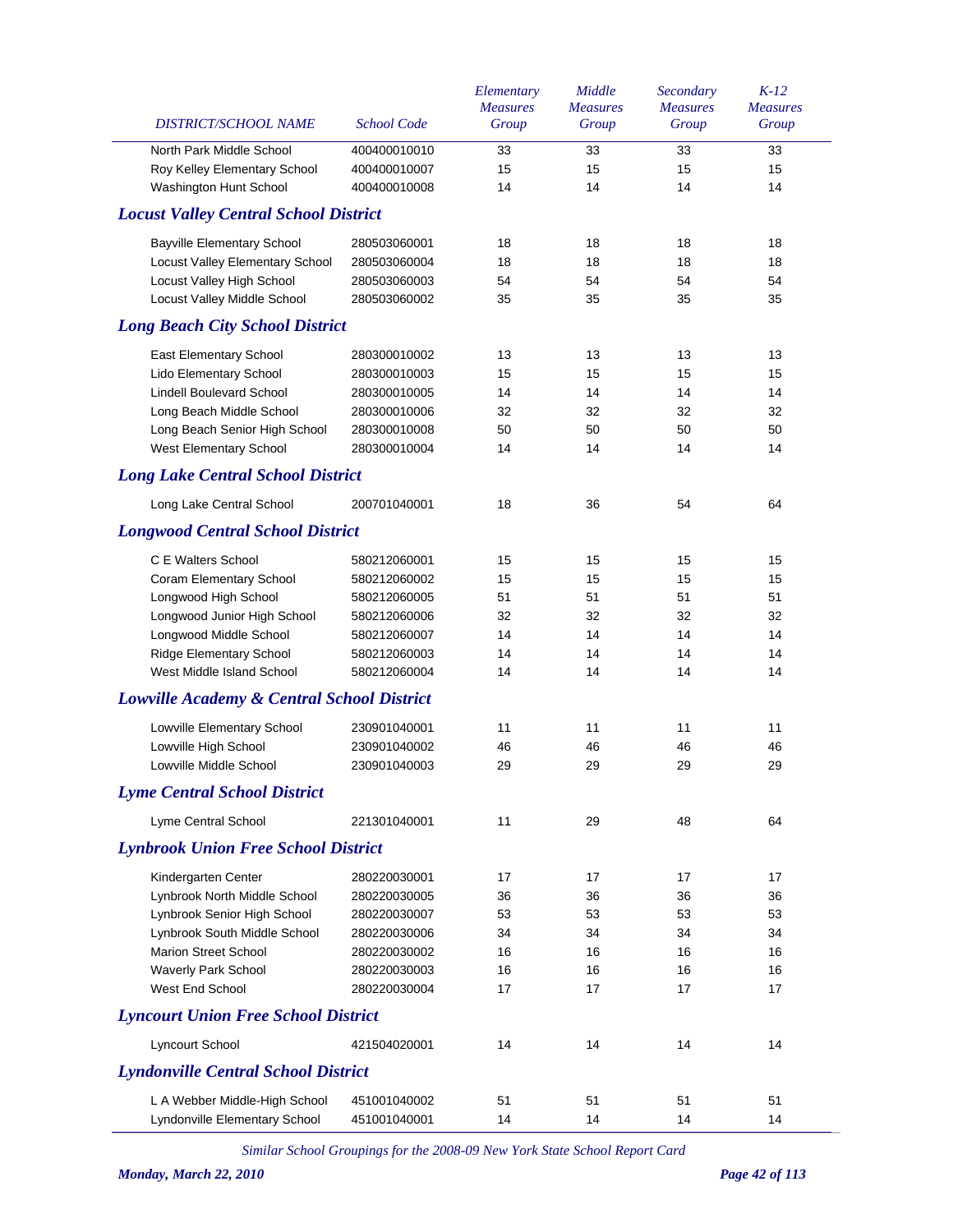| <b>DISTRICT/SCHOOL NAME</b>                           | <b>School Code</b> | Elementary<br><b>Measures</b><br>Group | Middle<br><b>Measures</b><br>Group | Secondary<br><b>Measures</b><br>Group | $K-12$<br><b>Measures</b><br>Group |
|-------------------------------------------------------|--------------------|----------------------------------------|------------------------------------|---------------------------------------|------------------------------------|
| <b>Lyons Central School District</b>                  |                    |                                        |                                    |                                       |                                    |
| Lyons Elementary School                               | 650501040001       | 12                                     | 12                                 | 12                                    | 12                                 |
| Lyons Middle School                                   | 650501040003       | 30                                     | 30                                 | 30                                    | 30                                 |
| Lyons Senior High School                              | 650501040002       | 48                                     | 48                                 | 48                                    | 48                                 |
| <b>Madison Central School District</b>                |                    |                                        |                                    |                                       |                                    |
| <b>Madison Central School</b>                         | 251101040003       | 10                                     | 29                                 | 47                                    | 64                                 |
| <b>Madrid-Waddington Central School District</b>      |                    |                                        |                                    |                                       |                                    |
| Madrid Waddington Elementary S                        | 511901040004       | 14                                     | 14                                 | 14                                    | 14                                 |
| Madrid-Waddington Junior-Senior                       | 511901040001       | 50                                     | 50                                 | 50                                    | 50                                 |
| <b>Mahopac Central School District</b>                |                    |                                        |                                    |                                       |                                    |
| Austin Road Elementary School                         | 480101060002       | 17                                     | 17                                 | 17                                    | 17                                 |
| Fulmar Road Elementary School                         | 480101060006       | 17                                     | 17                                 | 17                                    | 17                                 |
| Lakeview Elementary School                            | 480101060005       | 18                                     | 18                                 | 18                                    | 18                                 |
| Mahopac Falls Elementary Schoo                        | 480101060007       | 16                                     | 16                                 | 16                                    | 16                                 |
| Mahopac High School                                   | 480101060001       | 53                                     | 53                                 | 53                                    | 53                                 |
| Mahopac Middle School                                 | 480101060004       | 35                                     | 35                                 | 35                                    | 35                                 |
| <b>Maine-Endwell Central School District</b>          |                    |                                        |                                    |                                       |                                    |
| Homer Brink School                                    | 031101060003       | 13                                     | 13                                 | 13                                    | 13                                 |
| <b>Maine Memorial School</b>                          | 031101060004       | 14                                     | 14                                 | 14                                    | 14                                 |
| Maine-Endwell Middle School                           | 031101060005       | 32                                     | 32                                 | 32                                    | 32                                 |
| Maine-Endwell Senior High Scho                        | 031101060006       | 49                                     | 49                                 | 49                                    | 49                                 |
| <b>Malone Central School District</b>                 |                    |                                        |                                    |                                       |                                    |
| Davis Elementary School                               | 161501060011       | 12                                     | 12                                 | 12                                    | 12                                 |
| <b>Flanders Elementary School</b>                     | 161501060006       | 11                                     | 11                                 | 11                                    | 11                                 |
| Franklin Academy High School                          | 161501060014       | 48                                     | 48                                 | 48                                    | 48                                 |
| Malone Middle School                                  | 161501060015       | 29                                     | 29                                 | 29                                    | 29                                 |
| Saint Joseph'S Elementary Scho                        | 161501060016       | 12                                     | 12                                 | 12                                    | 12                                 |
| <b>Malverne Union Free School District</b>            |                    |                                        |                                    |                                       |                                    |
| Davison Avenue Elementary Sch                         | 280212030001       | 15                                     | 15                                 | 15                                    | 15                                 |
| Howard T Herber Middle School                         | 280212030006       | 33                                     | 33                                 | 33                                    | 33                                 |
| Malverne Senior High School                           | 280212030005       | 50                                     | 50                                 | 50                                    | 50                                 |
| Maurice W Downing School                              | 280212030002       | 14                                     | 14                                 | 14                                    | 14                                 |
| <b>Mamaroneck Union Free School District</b>          |                    |                                        |                                    |                                       |                                    |
| <b>Central School</b>                                 | 660701030001       | 18                                     | 18                                 | 18                                    | 18                                 |
| Chatsworth Avenue School                              | 660701030002       | 17                                     | 17                                 | 17                                    | 17                                 |
| Hommocks School                                       | 660701030005       | 36                                     | 36                                 | 36                                    | 36                                 |
| Mamaroneck Avenue School                              | 660701030003       | 18                                     | 18                                 | 18                                    | 18                                 |
| Mamaroneck High School                                | 660701030006       | 54                                     | 54                                 | 54                                    | 54                                 |
| Murray Avenue School                                  | 660701030004       | 16                                     | 16                                 | 16                                    | 16                                 |
| <b>Manchester-Shortsville Central School District</b> |                    |                                        |                                    |                                       |                                    |
| Red Jacket Elementary School                          | 431101040001       | 14                                     | 14                                 | 14                                    | 14                                 |
| Red Jacket High School                                | 431101040002       | 50                                     | 50                                 | 50                                    | 50                                 |
| Red Jacket Middle School                              | 431101040003       | 32                                     | 32                                 | 32                                    | 32                                 |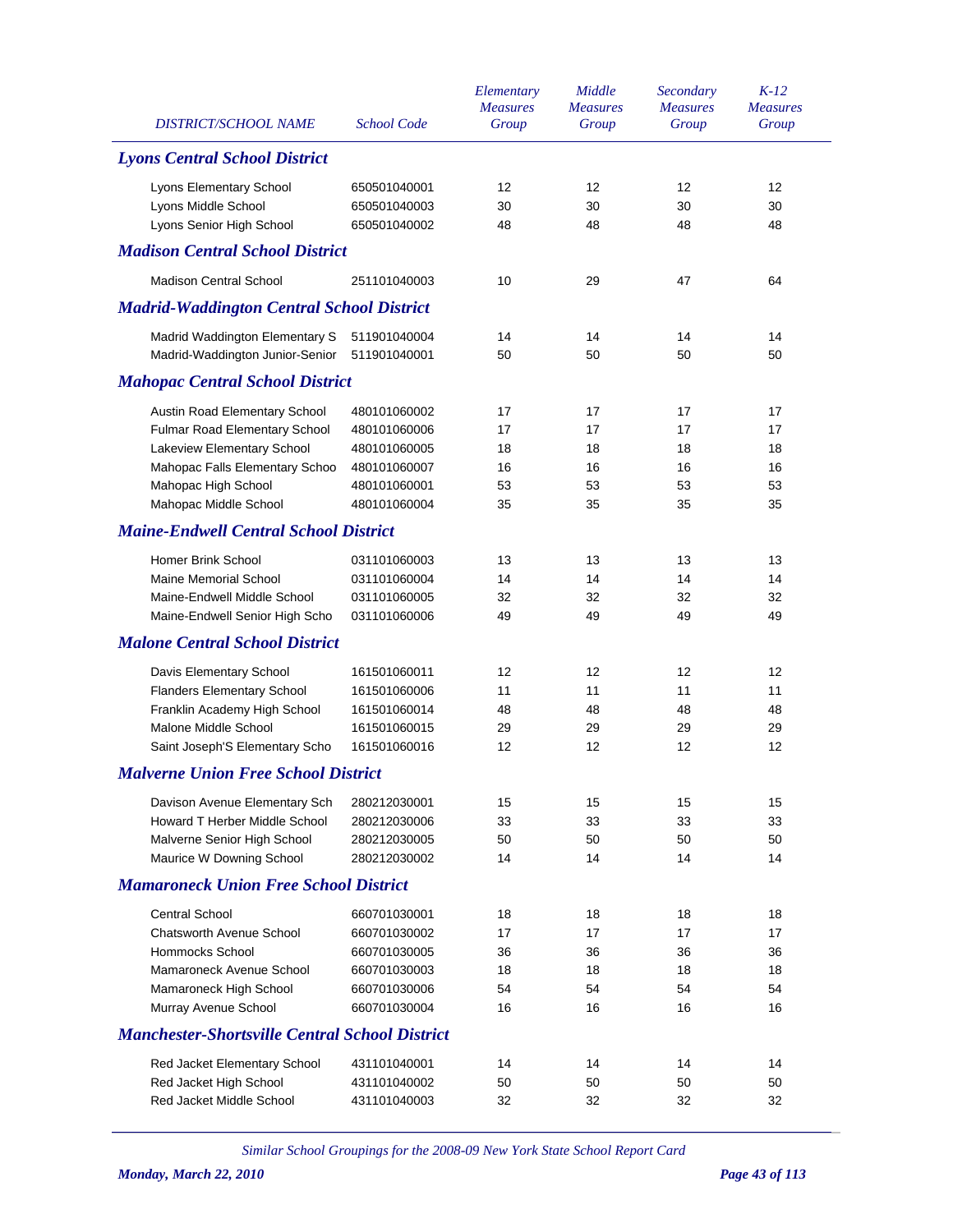| <b>DISTRICT/SCHOOL NAME</b>                         | <b>School Code</b> | Elementary<br><b>Measures</b><br>Group | Middle<br><b>Measures</b><br>Group | Secondary<br><b>Measures</b><br>Group | $K-12$<br><b>Measures</b><br>Group |
|-----------------------------------------------------|--------------------|----------------------------------------|------------------------------------|---------------------------------------|------------------------------------|
| <b>Manhasset Union Free School District</b>         |                    |                                        |                                    |                                       |                                    |
| Manhasset Middle School                             | 280406030005       | 35                                     | 35                                 | 35                                    | 35                                 |
| Manhasset Secondary School                          | 280406030002       | 52                                     | 52                                 | 52                                    | 52                                 |
| Munsey Park Elementary School                       | 280406030003       | 16                                     | 16                                 | 16                                    | 16                                 |
| Shelter Rock Elementary School                      | 280406030004       | 17                                     | 17                                 | 17                                    | 17                                 |
| <b>Marathon Central School District</b>             |                    |                                        |                                    |                                       |                                    |
| Marathon High School                                | 110901040001       | 46                                     | 46                                 | 46                                    | 46                                 |
| William Appleby Elementary Scho                     | 110901040002       | 11                                     | 11                                 | 11                                    | 11                                 |
| <b>Marcellus Central School District</b>            |                    |                                        |                                    |                                       |                                    |
| C S Driver Middle School                            | 421101060004       | 13                                     | 13                                 | 13                                    | 13                                 |
| K C Heffernan Elementary School                     | 421101060001       | 13                                     | 13                                 | 13                                    | 13                                 |
| Marcellus High School                               | 421101060003       | 49                                     | 49                                 | 49                                    | 49                                 |
| <b>Margaretville Central School District</b>        |                    |                                        |                                    |                                       |                                    |
| Margaretville Central School                        | 121401040001       | 11                                     | 30                                 | 48                                    | 64                                 |
| <b>Marion Central School District</b>               |                    |                                        |                                    |                                       |                                    |
| <b>Marion Elementary School</b>                     | 650701040001       | 15                                     | 15                                 | 15                                    | 15                                 |
| Marion Junior-Senior High School                    | 650701040002       | 50                                     | 50                                 | 50                                    | 50                                 |
| <b>Marlboro Central School District</b>             |                    |                                        |                                    |                                       |                                    |
| Marlboro Central High School                        | 621001060005       | 50                                     | 50                                 | 50                                    | 50                                 |
| Marlboro Elementary School                          | 621001060001       | 14                                     | 14                                 | 14                                    | 14                                 |
| Marlboro Intermediate School                        | 621001060006       | 14                                     | 14                                 | 14                                    | 14                                 |
| Marlboro Middle School                              | 621001060004       | 32                                     | 32                                 | 32                                    | 32                                 |
| Middle Hope Elementary School                       | 621001060002       | 14                                     | 14                                 | 14                                    | 14                                 |
| Milton Elementary School                            | 621001060003       | 14                                     | 14                                 | 14                                    | 14                                 |
| <b>Massapequa Union Free School District</b>        |                    |                                        |                                    |                                       |                                    |
| <b>Berner Middle School</b>                         | 280523030010       | 34                                     | 34                                 | 34                                    | 34                                 |
| <b>Birch Lane Elementary School</b>                 | 280523030001       | 16                                     | 16                                 | 16                                    | 16                                 |
| East Lake Elementary School                         | 280523030003       | 16                                     | 16                                 | 16                                    | 16                                 |
| Fairfield Elementary School                         | 280523030004       | 17                                     | 17                                 | 17                                    | 17                                 |
| Lockhart Elementary School                          | 280523030006       | 17                                     | 17                                 | 17                                    | 17                                 |
| Massapequa High School                              | 280523030011       | 52                                     | 52                                 | 52                                    | 52                                 |
| Mckenna Elementary School                           | 280523030012       | 16                                     | 16                                 | 16                                    | 16                                 |
| Mhs Ames Campus                                     | 280523030014       | 52                                     | 52                                 | 52                                    | 52                                 |
| <b>Unqua Elementary School</b>                      | 280523030007       | 16                                     | 16                                 | 16                                    | 16                                 |
| <b>Massena Central School District</b>              |                    |                                        |                                    |                                       |                                    |
| J William Leary Junior High Scho                    | 512001060009       | 29                                     | 29                                 | 29                                    | 29                                 |
| Jefferson Elementary School                         | 512001060001       | 11                                     | 11                                 | 11                                    | 11                                 |
| Madison Elementary School                           | 512001060004       | 11                                     | 11                                 | 11                                    | 11                                 |
| Massena Senior High School                          | 512001060008       | 47                                     | 47                                 | 47                                    | 47                                 |
| Nightengale Elementary School                       | 512001060005       | 11                                     | 11                                 | 11                                    | 11                                 |
| <b>Mattituck-Cutchogue Union Free School Distri</b> |                    |                                        |                                    |                                       |                                    |
| Mattituck Junior-Senior High Sch                    | 581012020001       | 53                                     | 53                                 | 53                                    | 53                                 |
| Mattituck-Cutchogue Elementary                      | 581012020002       | 18                                     | 18                                 | 18                                    | 18                                 |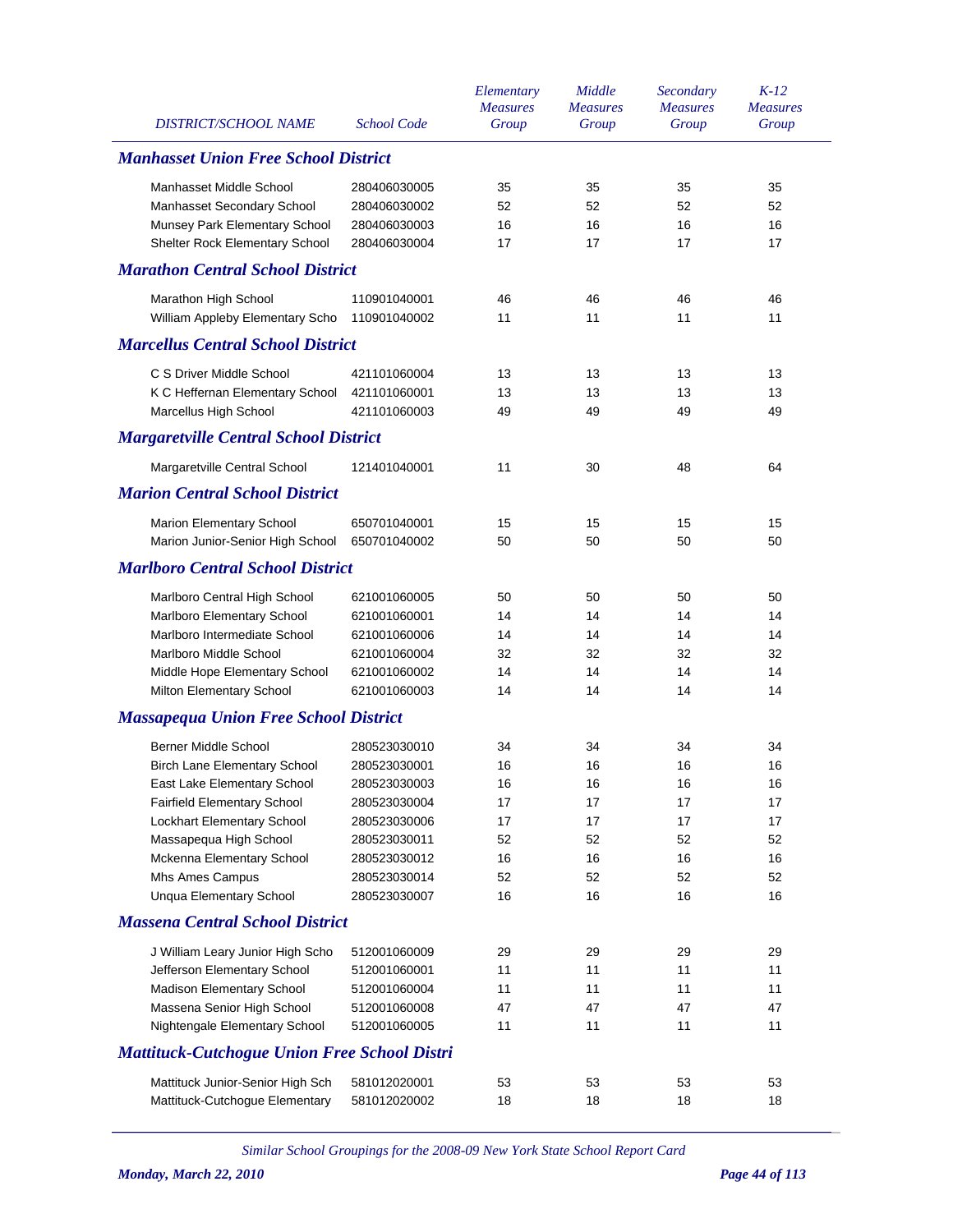| <b>DISTRICT/SCHOOL NAME</b>                   | <b>School Code</b> | Elementary<br><b>Measures</b><br>Group | Middle<br><b>Measures</b><br>Group | Secondary<br><b>Measures</b><br>Group | $K-12$<br><b>Measures</b><br>Group |
|-----------------------------------------------|--------------------|----------------------------------------|------------------------------------|---------------------------------------|------------------------------------|
| <b>Mayfield Central School District</b>       |                    |                                        |                                    |                                       |                                    |
| Mayfield Elementary School                    | 170801040001       | 14                                     | 14                                 | 14                                    | 14                                 |
| Mayfield High School                          | 170801040002       | 50                                     | 50                                 | 50                                    | 50                                 |
| <b>Mcgraw Central School District</b>         |                    |                                        |                                    |                                       |                                    |
| <b>Mcgraw Elementary School</b>               | 110304040001       | 11                                     | 11                                 | 11                                    | 11                                 |
| Mcgraw High School                            | 110304040002       | 47                                     | 47                                 | 47                                    | 47                                 |
| <b>Mechanicville City School District</b>     |                    |                                        |                                    |                                       |                                    |
| Mechanicville Elementary School               | 521200050001       | 15                                     | 15                                 | 15                                    | 15                                 |
| Mechanicville High School                     | 521200050003       | 50                                     | 50                                 | 50                                    | 50                                 |
| Mechanicville Middle School                   | 521200050004       | 32                                     | 32                                 | 32                                    | 32                                 |
| <b>Medina Central School District</b>         |                    |                                        |                                    |                                       |                                    |
| <b>Clifford Wise Middle School</b>            | 450801060003       | 28                                     | 28                                 | 28                                    | 28                                 |
| Medina High School                            | 450801060004       | 46                                     | 46                                 | 46                                    | 46                                 |
| Oak Orchard School                            | 450801060002       | 12                                     | 12                                 | 12                                    | 12                                 |
| Warren P Towne Primary School                 | 450801060006       | 11                                     | 11                                 | 11                                    | 11                                 |
| <b>Menands Union Free School District</b>     |                    |                                        |                                    |                                       |                                    |
| <b>Menands School</b>                         | 010615020001       | 14                                     | 14                                 | 14                                    | 14                                 |
| <b>Merrick Union Free School District</b>     |                    |                                        |                                    |                                       |                                    |
| <b>Birch School</b>                           | 280225020001       | 16                                     | 16                                 | 16                                    | 16                                 |
| <b>Chatterton School</b>                      | 280225020003       | 16                                     | 16                                 | 16                                    | 16                                 |
| Norman J Levy Lakeside School                 | 280225020002       | 16                                     | 16                                 | 16                                    | 16                                 |
| <b>Mexico Central School District</b>         |                    |                                        |                                    |                                       |                                    |
| <b>Mexico Elementary School</b>               | 460901060001       | 15                                     | 15                                 | 15                                    | 15                                 |
| Mexico High School                            | 460901060003       | 51                                     | 51                                 | 51                                    | 51                                 |
| <b>Mexico Middle School</b>                   | 460901060005       | 33                                     | 33                                 | 33                                    | 33                                 |
| New Haven Elementary School                   | 460901060004       | 15                                     | 15                                 | 15                                    | 15                                 |
| Palermo Elementary School                     | 460901060002       | 15                                     | 15                                 | 15                                    | 15                                 |
| <b>Middle Country Central School District</b> |                    |                                        |                                    |                                       |                                    |
| Bicycle Path Kindergarten-Pre K               | 580211060006       | 14                                     | 14                                 | 14                                    | 14                                 |
| Centereach High School                        | 580211060016       | 49                                     | 49                                 | 49                                    | 49                                 |
| Dawnwood Middle School                        | 580211060009       | 32                                     | 32                                 | 32                                    | 32                                 |
| Eugene Auer Memorial School                   | 580211060007       | 13                                     | 13                                 | 13                                    | 13                                 |
| Hawkins Path School                           | 580211060002       | 14                                     | 14                                 | 14                                    | 14                                 |
| <b>Holbrook Road School</b>                   | 580211060003       | 13                                     | 13                                 | 13                                    | 13                                 |
| Jericho Elementary School                     | 580211060015       | 14                                     | 14                                 | 14                                    | 14                                 |
| New Lane Memorial Elementary                  | 580211060017       | 14                                     | 14                                 | 14                                    | 14                                 |
| Newfield High School                          | 580211060010       | 50                                     | 50                                 | 50                                    | 50                                 |
| North Coleman Road School                     | 580211060004       | 13                                     | 13                                 | 13                                    | 13                                 |
| <b>Oxhead Road School</b>                     | 580211060005       | 14                                     | 14                                 | 14                                    | 14                                 |
| Selden Middle School                          | 580211060011       | 31                                     | 31                                 | 31                                    | 31                                 |
| Stagecoach School                             | 580211060014       | 14                                     | 14                                 | 14                                    | 14                                 |
| Unity Drive Kindergarten-Pre K C              | 580211060018       | 14                                     | 14                                 | 14                                    | 14                                 |
| <b>Middleburgh Central School District</b>    |                    |                                        |                                    |                                       |                                    |
| Middleburgh Elementary School                 | 541001040002       | 14                                     | 14                                 | 14                                    | 14                                 |
|                                               |                    |                                        |                                    |                                       |                                    |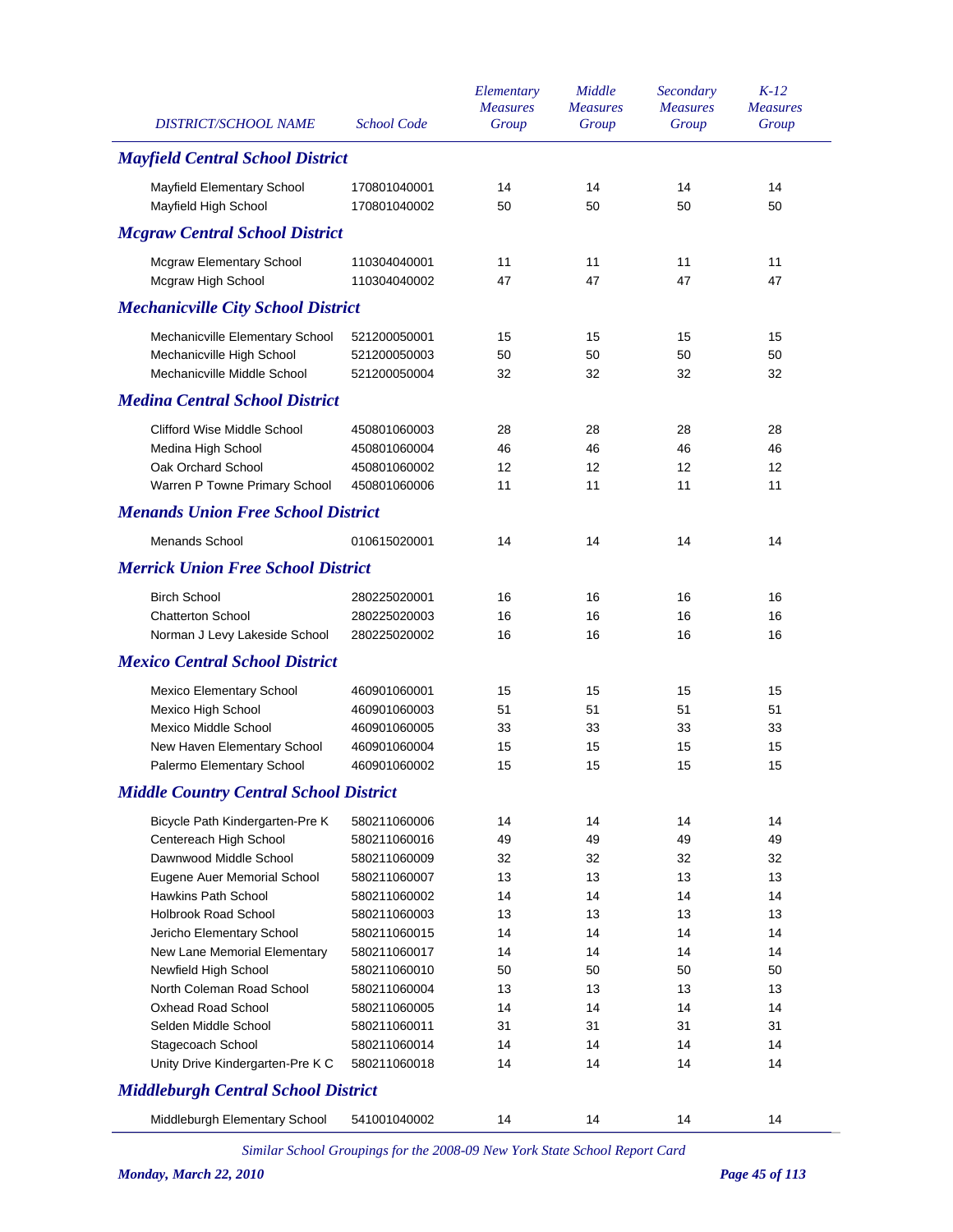| DISTRICT/SCHOOL NAME                           | <b>School Code</b> | Elementary<br><b>Measures</b><br>Group | Middle<br><b>Measures</b><br>Group | Secondary<br><b>Measures</b><br>Group | $K-12$<br><b>Measures</b><br>Group |
|------------------------------------------------|--------------------|----------------------------------------|------------------------------------|---------------------------------------|------------------------------------|
| Middleburgh High School                        | 541001040001       | 51                                     | 51                                 | 51                                    | 51                                 |
| Middleburgh Middle School                      | 541001040003       | 33                                     | 33                                 | 33                                    | 33                                 |
| <b>Middletown City School District</b>         |                    |                                        |                                    |                                       |                                    |
| John W Chorley School                          | 441000010003       | 8                                      | 8                                  | 8                                     | 8                                  |
| Maple Hill Elementary School                   | 441000010015       | 8                                      | 8                                  | 8                                     | 8                                  |
| Mechanicstown School                           | 441000010006       | 8                                      | 8                                  | 8                                     | 8                                  |
| Middletown High School                         | 441000010009       | 44                                     | 44                                 | 44                                    | 44                                 |
| Middletown Twin Towers Middle                  | 441000010010       | 26                                     | 26                                 | 26                                    | 26                                 |
| Monhagen Middle School                         | 441000010014       | 26                                     | 26                                 | 26                                    | 26                                 |
| Truman Moon School                             | 441000010007       | 8                                      | 8                                  | 8                                     | 8                                  |
| <b>Milford Central School District</b>         |                    |                                        |                                    |                                       |                                    |
| Milford Central School                         | 471101040001       | 10                                     | 28                                 | 47                                    | 64                                 |
| <b>Millbrook Central School District</b>       |                    |                                        |                                    |                                       |                                    |
| Alden Place Elementary School                  | 132201040002       | 18                                     | 18                                 | 18                                    | 18                                 |
| Elm Drive Elementary School                    | 132201040003       | 18                                     | 18                                 | 18                                    | 18                                 |
| Millbrook High School                          | 132201040005       | 54                                     | 54                                 | 54                                    | 54                                 |
| Millbrook Middle School                        | 132201040001       | 36                                     | 36                                 | 36                                    | 36                                 |
| <b>Miller Place Union Free School District</b> |                    |                                        |                                    |                                       |                                    |
| Andrew Muller Primary School                   | 580208020002       | 17                                     | 17                                 | 17                                    | 17                                 |
| Miller Place High School                       | 580208020003       | 53                                     | 53                                 | 53                                    | 53                                 |
| North Country Road School                      | 580208020001       | 35                                     | 35                                 | 35                                    | 35                                 |
| Sound Beach School                             | 580208020004       | 17                                     | 17                                 | 17                                    | 17                                 |
| <b>Mineola Union Free School District</b>      |                    |                                        |                                    |                                       |                                    |
| <b>Cross Street School</b>                     | 280410030001       | 18                                     | 18                                 | 18                                    | 18                                 |
| Hampton Street School                          | 280410030002       | 18                                     | 18                                 | 18                                    | 18                                 |
| Jackson Avenue School                          | 280410030003       | 18                                     | 18                                 | 18                                    | 18                                 |
| <b>Meadow Drive School</b>                     | 280410030004       | 16                                     | 16                                 | 16                                    | 16                                 |
| Mineola High School                            | 280410030006       | 54                                     | 54                                 | 54                                    | 54                                 |
| Mineola Middle School                          | 280410030007       | 36                                     | 36                                 | 36                                    | 36                                 |
| Willis Avenue School                           | 280410030008       | 18                                     | 18                                 | 18                                    | 18                                 |
| <b>Minerva Central School District</b>         |                    |                                        |                                    |                                       |                                    |
| Minerva Central School                         | 150801040001       | 14                                     | 33                                 | 51                                    | 64                                 |
| <b>Minisink Valley Central School District</b> |                    |                                        |                                    |                                       |                                    |
| Minisink Valley Elementary Scho                | 441101040002       | 14                                     | 14                                 | 14                                    | 14                                 |
| Minisink Valley High School                    | 441101040001       | 50                                     | 50                                 | 50                                    | 50                                 |
| Minisink Valley Intermediate Scho              | 441101040005       | 14                                     | 14                                 | 14                                    | 14                                 |
| Minisink Valley Middle School                  | 441101040003       | 32                                     | 32                                 | 32                                    | 32                                 |
| <b>Otisville Elementary School</b>             | 441101040004       | 13                                     | 13                                 | 13                                    | 13                                 |
| <b>Mohawk Central School District</b>          |                    |                                        |                                    |                                       |                                    |
| Gregory B Jarvis Junior-Senior H               | 210502040001       | 50                                     | 50                                 | 50                                    | 50                                 |
| Harry M Fisher Elementary Schoo                | 210502040002       | 14                                     | 14                                 | 14                                    | 14                                 |
| <b>Monroe-Woodbury Central School District</b> |                    |                                        |                                    |                                       |                                    |
| Central Valley School                          | 441201060002       | 14                                     | 14                                 | 14                                    | 14                                 |
| Monroe Woodbury High School                    | 441201060006       | 49                                     | 49                                 | 49                                    | 49                                 |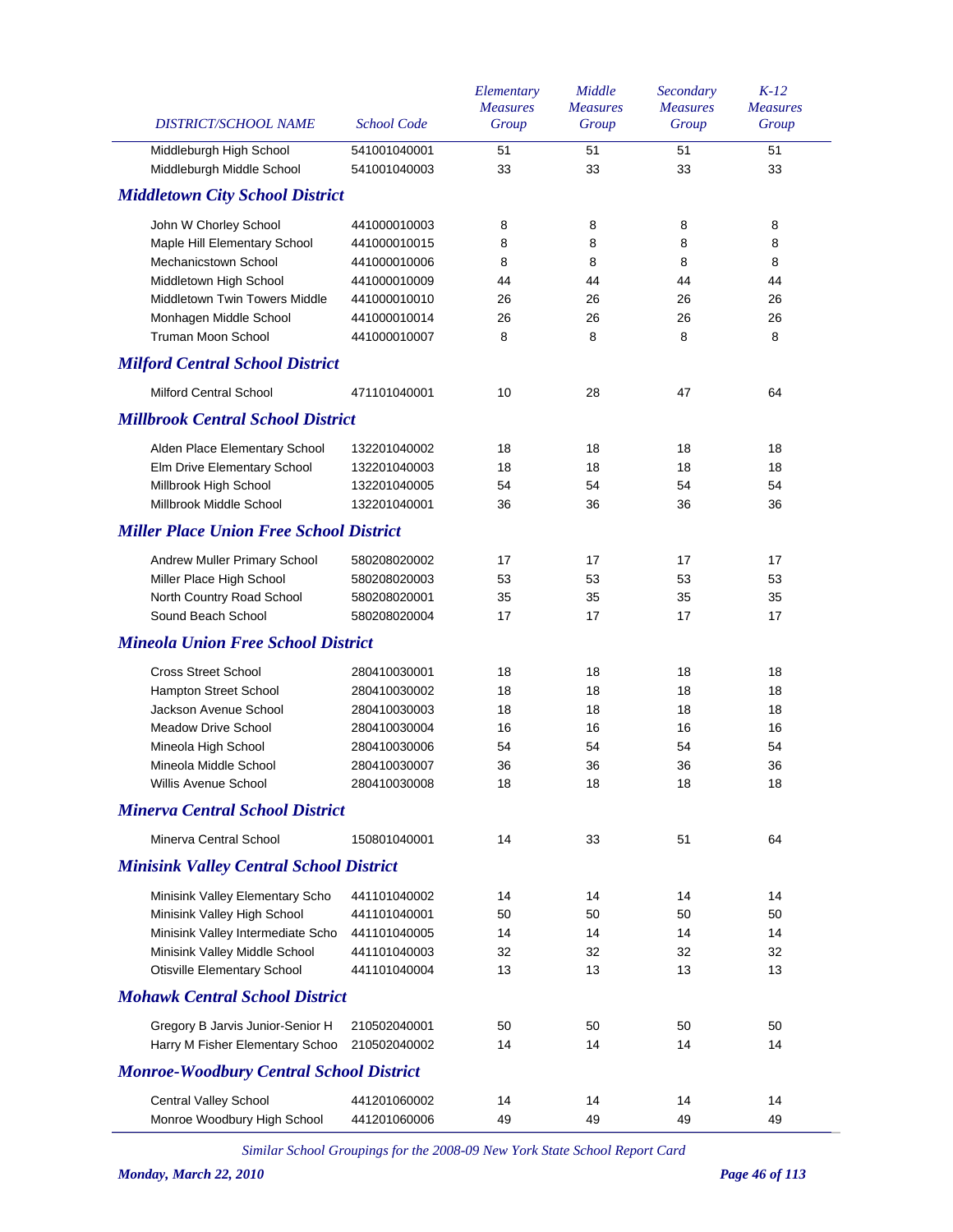|                                                                   |                              | Elementary      | Middle          | Secondary       | $K-12$          |
|-------------------------------------------------------------------|------------------------------|-----------------|-----------------|-----------------|-----------------|
|                                                                   |                              | <b>Measures</b> | <b>Measures</b> | <b>Measures</b> | <b>Measures</b> |
| DISTRICT/SCHOOL NAME                                              | <b>School Code</b>           | Group           | Group           | Group           | Group           |
| Monroe Woodbury Middle School                                     | 441201060009                 | 31              | 31              | 31              | 31              |
| North Main Street School                                          | 441201060003                 | 13              | 13              | 13              | 13              |
| <b>Pine Tree Elementary School</b>                                | 441201060001                 | 13              | 13              | 13              | 13              |
| Sapphire Elementary School                                        | 441201060011                 | 13              | 13              | 13              | 13              |
| Smith Clove Elementary School                                     | 441201060005                 | 14              | 14              | 14              | 14              |
| <b>Montauk Union Free School District</b>                         |                              |                 |                 |                 |                 |
| Montauk School                                                    | 580306020001                 | 17              | 17              | 17              | 17              |
| <b>Monticello Central School District</b>                         |                              |                 |                 |                 |                 |
| Cornelius Duggan School                                           | 591401060001                 | 11              | 11              | 11              | 11              |
| Emma C Chase School                                               | 591401060002                 | 10              | 10              | 10              | 10              |
| George L Cooke School                                             | 591401060003                 | 12              | 12              | 12              | 12              |
| Kenneth L Rutherford School                                       | 591401060004                 | 12              | 12              | 12              | 12              |
| Monticello High School                                            | 591401060005                 | 48              | 48              | 48              | 48              |
| Robert J Kaiser Middle School                                     | 591401060006                 | 30              | 30              | 30              | 30              |
| <b>Moravia Central School District</b>                            |                              |                 |                 |                 |                 |
|                                                                   |                              |                 |                 |                 |                 |
| Millard Fillmore Elementary Scho                                  | 051301040001                 | 15              | 15              | 15              | 15              |
| Moravia Junior-Senior High Scho                                   | 051301040003                 | 50              | 50              | 50              | 50              |
| <b>Moriah Central School District</b>                             |                              |                 |                 |                 |                 |
| Moriah Elementary School                                          | 150901040007                 | 11              | 11              | 11              | 11              |
| Moriah Junior-Senior High School                                  | 150901040004                 | 48              | 48              | 48              | 48              |
| <b>Morris Central School District</b>                             |                              |                 |                 |                 |                 |
| <b>Morris Central School</b>                                      | 471201040001                 | 10              | 29              | 47              | 64              |
| <b>Morristown Central School District</b>                         |                              |                 |                 |                 |                 |
| Morristown Central School                                         | 512101040001                 | 11              | 30              | 48              | 64              |
| <b>Morrisville-Eaton Central School District</b>                  |                              |                 |                 |                 |                 |
| <b>Edward R Andrews Elementary S</b>                              | 250401040001                 | 11              | 11              | 11              | 11              |
| Morrisville Middle School High Sc                                 | 250401040004                 | 47              | 47              | 47              | 47              |
| <b>Mount Markham Central School District</b>                      |                              |                 |                 |                 |                 |
| Mount Markham Elementary Sch                                      | 212001040002                 | 11              | 11              | 11              | 11              |
| Mount Markham Middle School                                       | 212001040005                 | 28              | 28              | 28              | 28              |
| Mount Markham Senior High Sch                                     | 212001040003                 | 46              | 46              | 46              | 46              |
| <b>Mount Morris Central School District</b>                       |                              |                 |                 |                 |                 |
|                                                                   |                              |                 |                 |                 |                 |
| Mount Morris Elementary School<br>Mount Morris Middle/Senior High | 240901040002<br>240901040001 | 12<br>48        | 12<br>48        | 12<br>48        | 12<br>48        |
| <b>Mount Pleasant Central School District</b>                     |                              |                 |                 |                 |                 |
|                                                                   |                              |                 |                 |                 |                 |
| <b>Columbus Elementary School</b>                                 | 660801060005<br>660801060003 | 17<br>17        | 17<br>17        | 17<br>17        | 17<br>17        |
| Hawthorne Elementary School                                       |                              |                 |                 |                 |                 |
| Westlake High School                                              | 660801060006                 | 53              | 53              | 53              | 53              |
| Westlake Middle School                                            | 660801060007                 | 34              | 34              | 34              | 34              |
| <b>Mount Pleasant-Blythedale Union Free School</b>                |                              |                 |                 |                 |                 |
| <b>Blythedale School</b>                                          | 660806020001                 | 56              | 56              | 56              | 56              |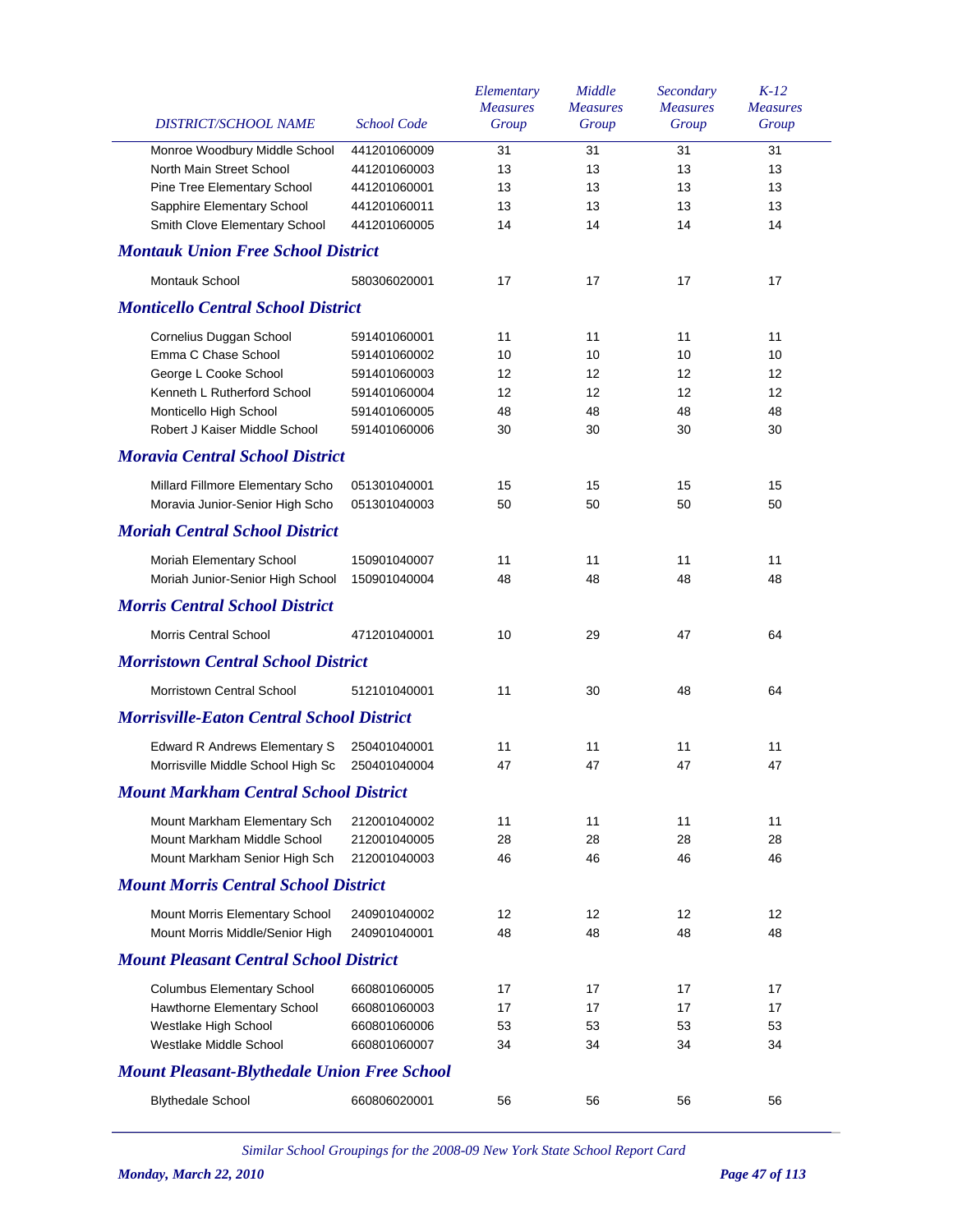| <b>DISTRICT/SCHOOL NAME</b>                         | <b>School Code</b> | Elementary<br><b>Measures</b><br>Group | Middle<br><b>Measures</b><br>Group | Secondary<br><b>Measures</b><br>Group | $K-12$<br><b>Measures</b><br>Group |
|-----------------------------------------------------|--------------------|----------------------------------------|------------------------------------|---------------------------------------|------------------------------------|
| <b>Mount Pleasant-Cottage Union Free School Dis</b> |                    |                                        |                                    |                                       |                                    |
| <b>Edenwald School</b>                              | 660804020003       | 56                                     | 56                                 | 56                                    | 56                                 |
| Mount Pleasant Cottage School                       | 660804020002       | 56                                     | 56                                 | 56                                    | 56                                 |
| <b>Mount Sinai Union Free School District</b>       |                    |                                        |                                    |                                       |                                    |
| Mount Sinai Elementary School                       | 580207020001       | 16                                     | 16                                 | 16                                    | 16                                 |
| Mount Sinai High School                             | 580207020003       | 53                                     | 53                                 | 53                                    | 53                                 |
| Mount Sinai Middle School                           | 580207020002       | 34                                     | 34                                 | 34                                    | 34                                 |
| <b>Mount Vernon City School District</b>            |                    |                                        |                                    |                                       |                                    |
| Cecil H Parker School                               | 660900010008       | 8                                      | 8                                  | 8                                     | 8                                  |
| Columbus School At The Franko                       | 660900010001       | 8                                      | 8                                  | 8                                     | 8                                  |
| Davis Middle School                                 | 660900010022       | 26                                     | 26                                 | 26                                    | 26                                 |
| <b>Edward Williams School</b>                       | 660900010002       | 8                                      | 8                                  | 8                                     | 8                                  |
| <b>Graham School</b>                                | 660900010010       | 8                                      | 8                                  | 8                                     | 8                                  |
| Grimes School                                       | 660900010014       | 8                                      | 8                                  | 8                                     | 8                                  |
| Hamilton School                                     | 660900010004       | 9                                      | 9                                  | 9                                     | 9                                  |
| <b>Holmes School</b>                                | 660900010005       | $\overline{7}$                         | 7                                  | 7                                     | $\overline{7}$                     |
| Lincoln School                                      | 660900010006       | 8                                      | 8                                  | 8                                     | 8                                  |
| Longfellow Middle School                            | 660900010023       | 26                                     | 26                                 | 26                                    | 26                                 |
| Longfellow School                                   | 660900010007       | 8                                      | 8                                  | 8                                     | 8                                  |
| Mount Vernon High School                            | 660900010013       | 44                                     | 44                                 | 44                                    | 44                                 |
| Nelson Mandela Community Hs A                       | 660900010025       | 44                                     | 44                                 | 44                                    | 44                                 |
| Pennington School                                   | 660900010009       | $\overline{7}$                         | 7                                  | $\overline{7}$                        | $\overline{7}$                     |
| Thornton High School                                | 660900010026       | 44                                     | 44                                 | 44                                    | 44                                 |
| Traphagen School                                    | 660900010011       | $\overline{7}$                         | 7                                  | $\overline{7}$                        | $\overline{7}$                     |
| <b>Nanuet Union Free School District</b>            |                    |                                        |                                    |                                       |                                    |
| A Macarthur Barr Middle School                      | 500108030003       | 35                                     | 35                                 | 35                                    | 35                                 |
| George W Miller Elementary Sch                      | 500108030002       | 18                                     | 18                                 | 18                                    | 18                                 |
| <b>Highview Elementary School</b>                   | 500108030001       | 17                                     | 17                                 | 17                                    | 17                                 |
| Nanuet Senior High School                           | 500108030004       | 53                                     | 53                                 | 53                                    | 53                                 |
| <b>Naples Central School District</b>               |                    |                                        |                                    |                                       |                                    |
| Naples Elementary School                            | 431201040003       | 14                                     | 14                                 | 14                                    | 14                                 |
| Naples High School                                  | 431201040002       | 51                                     | 51                                 | 51                                    | 51                                 |
| <b>New Hartford Central School District</b>         |                    |                                        |                                    |                                       |                                    |
| <b>Hughes Elementary School</b>                     | 411501060003       | 17                                     | 17                                 | 17                                    | 17                                 |
| Myles Elementary School                             | 411501060005       | 18                                     | 18                                 | 18                                    | 18                                 |
| New Hartford Senior High School                     | 411501060001       | 53                                     | 53                                 | 53                                    | 53                                 |
| Perry Junior High School                            | 411501060006       | 35                                     | 35                                 | 35                                    | 35                                 |
| Robert L Bradley Elementary Sch                     | 411501060004       | 17                                     | 17                                 | 17                                    | 17                                 |
| <b>New Hyde Park-Garden City Park Union Free</b>    |                    |                                        |                                    |                                       |                                    |
| Garden City Park School                             | 280405020001       | 18                                     | 18                                 | 18                                    | 18                                 |
| Hillside Grade School                               | 280405020003       | 18                                     | 18                                 | 18                                    | 18                                 |
| Manor Oaks William Bowie Scho                       | 280405020004       | 17                                     | 17                                 | 17                                    | 17                                 |
| New Hyde Park Road School                           | 280405020002       | 18                                     | 18                                 | 18                                    | 18                                 |
| <b>New Lebanon Central School District</b>          |                    |                                        |                                    |                                       |                                    |
| New Lebanon Junior-Senior High                      | 101601040003       | 50                                     | 50                                 | 50                                    | 50                                 |
|                                                     |                    |                                        |                                    |                                       |                                    |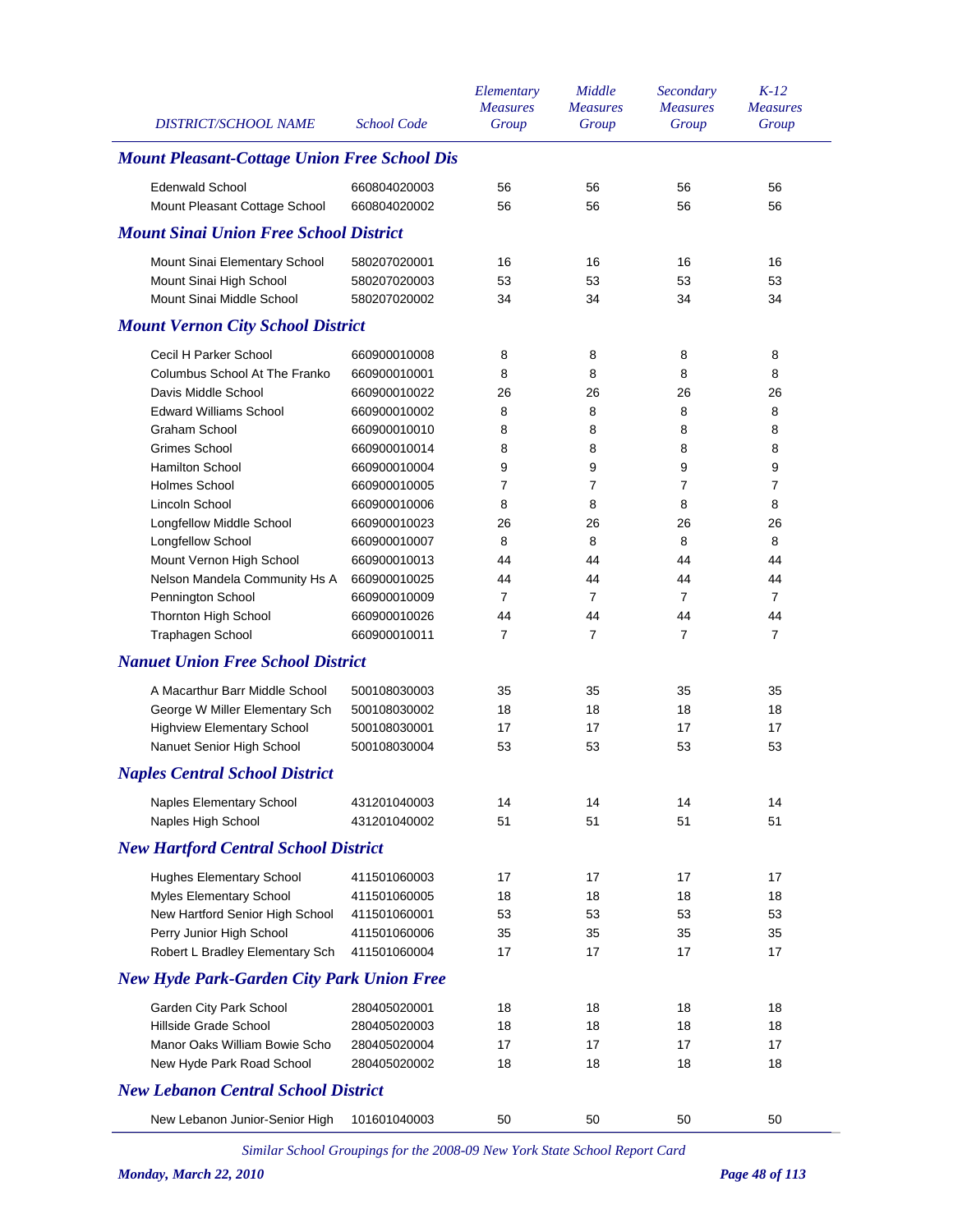| DISTRICT/SCHOOL NAME                        | <b>School Code</b> | Elementary<br><b>Measures</b><br>Group | Middle<br><b>Measures</b><br>Group | Secondary<br><b>Measures</b><br>Group | $K-12$<br><b>Measures</b><br>Group |
|---------------------------------------------|--------------------|----------------------------------------|------------------------------------|---------------------------------------|------------------------------------|
| Walter B Howard Elementary Sch              | 101601040002       | 14                                     | 14                                 | 14                                    | 14                                 |
| <b>New Paltz Central School District</b>    |                    |                                        |                                    |                                       |                                    |
| Duzine School                               | 621101060001       | 14                                     | 14                                 | 14                                    | 14                                 |
| Lenape Elementary School                    | 621101060002       | 14                                     | 14                                 | 14                                    | 14                                 |
| New Paltz Middle School                     | 621101060004       | 32                                     | 32                                 | 32                                    | 32                                 |
| New Paltz Senior High School                | 621101060005       | 49                                     | 49                                 | 49                                    | 49                                 |
| <b>New Rochelle City School District</b>    |                    |                                        |                                    |                                       |                                    |
| Albert Leonard Middle School                | 661100010013       | 32                                     | 32                                 | 32                                    | 32                                 |
| <b>Columbus Elementary School</b>           | 661100010002       | 15                                     | 15                                 | 15                                    | 15                                 |
| Daniel Webster Elementary Scho              | 661100010011       | 14                                     | 14                                 | 14                                    | 14                                 |
| George M Davis Elementary Sch               | 661100010003       | 14                                     | 14                                 | 14                                    | 14                                 |
| Henry Barnard School                        | 661100010001       | 15                                     | 15                                 | 15                                    | 15                                 |
| Isaac E Young Middle School                 | 661100010014       | 33                                     | 33                                 | 33                                    | 33                                 |
| Jefferson Elementary School                 | 661100010004       | 15                                     | 15                                 | 15                                    | 15                                 |
| New Rochelle High School                    | 661100010016       | 51                                     | 51                                 | 51                                    | 51                                 |
| <b>Trinity Elementary School</b>            | 661100010008       | 15                                     | 15                                 | 15                                    | 15                                 |
| William B Ward Elementary Scho              | 661100010009       | 15                                     | 15                                 | 15                                    | 15                                 |
| <b>New Suffolk Common School District</b>   |                    |                                        |                                    |                                       |                                    |
| New Suffolk School                          | 581015080001       | 13                                     | 13                                 | 13                                    | 13                                 |
| <b>New York City Geographic District #1</b> |                    |                                        |                                    |                                       |                                    |
| Bard High School Early College              | 310100011696       | 76                                     | 76                                 | 76                                    | 76                                 |
| Cascades High School                        | 310100011650       | 81                                     | 81                                 | 81                                    | 81                                 |
| Children'S Workshop School                  | 310100010361       | 69                                     | 69                                 | 69                                    | 69                                 |
| Collaborative Acad Of Science, T            | 310100010345       | 72                                     | 72                                 | 72                                    | 72                                 |
| Earth School                                | 310100010364       | 69                                     | 69                                 | 69                                    | 69                                 |
| East Side Community School                  | 310100011450       | 74                                     | 74                                 | 78                                    | 74                                 |
| East Village Community School               | 310100010315       | 69                                     | 69                                 | 69                                    | 69                                 |
| Henry Street School For Internati           | 310100011292       | 74                                     | 74                                 | 79                                    | 74                                 |
| Lower East Side Preparatory Hig             | 310100011515       | 81                                     | 81                                 | 81                                    | 81                                 |
| Marta Valle Secondary School                | 310100011509       | 72                                     | 72                                 | 79                                    | 72                                 |
| Neighborhood School                         | 310100010363       | $70\,$                                 | 70                                 | $70\,$                                | $70\,$                             |
| New Explorations Into Science, Te           | 310100011539       | 84                                     | 84                                 | 76                                    | 84                                 |
| Ps 110 Florence Nightingale                 | 310100010110       | 69                                     | 69                                 | 69                                    | 69                                 |
| Ps 134 Henrietta Szold                      | 310100010134       | 68                                     | 68                                 | 68                                    | 68                                 |
| Ps 137 John L Bernstein                     | 310100010137       | 67                                     | 67                                 | 67                                    | 67                                 |
| Ps 140 Nathan Straus                        | 310100010140       | 83                                     | 83                                 | 83                                    | 83                                 |
| Ps 142 Amalia Castro                        | 310100010142       | 66                                     | 66                                 | 66                                    | 66                                 |
| Ps 15 Roberto Clemente                      | 310100010015       | 66                                     | 66                                 | 66                                    | 66                                 |
| Ps 184 Shuang Wen                           | 310100010184       | 84                                     | 84                                 | 84                                    | 84                                 |
| Ps 188 The Island School                    | 310100010188       | 83                                     | 83                                 | 83                                    | 83                                 |
| Ps 19 Asher Levy                            | 310100010019       | 68                                     | 68                                 | 68                                    | 68                                 |
| Ps 20 Anna Silver                           | 310100010020       | 68                                     | 68                                 | 68                                    | 68                                 |
| Ps 34 Franklin D Roosevelt                  | 310100010034       | 83                                     | 83                                 | 83                                    | 83                                 |
| Ps 63 William Mckinley                      | 310100010063       | 68                                     | 68                                 | 68                                    | 68                                 |
| Ps 64 Robert Simon                          | 310100010064       | 67                                     | 67                                 | 67                                    | 67                                 |
| <b>School For Global Leaders</b>            | 310100010378       | 74                                     | 74                                 | 74                                    | 74                                 |
| Technology Arts And Sciences St             | 310100010301       | 74                                     | 74                                 | 74                                    | 74                                 |
| Tompkins Square Middle School               | 310100010839       | 72                                     | 72                                 | 72                                    | 72                                 |
| University Neighborhood High Sc             | 310100011448       | 78                                     | 78                                 | 78                                    | 78                                 |
|                                             |                    |                                        |                                    |                                       |                                    |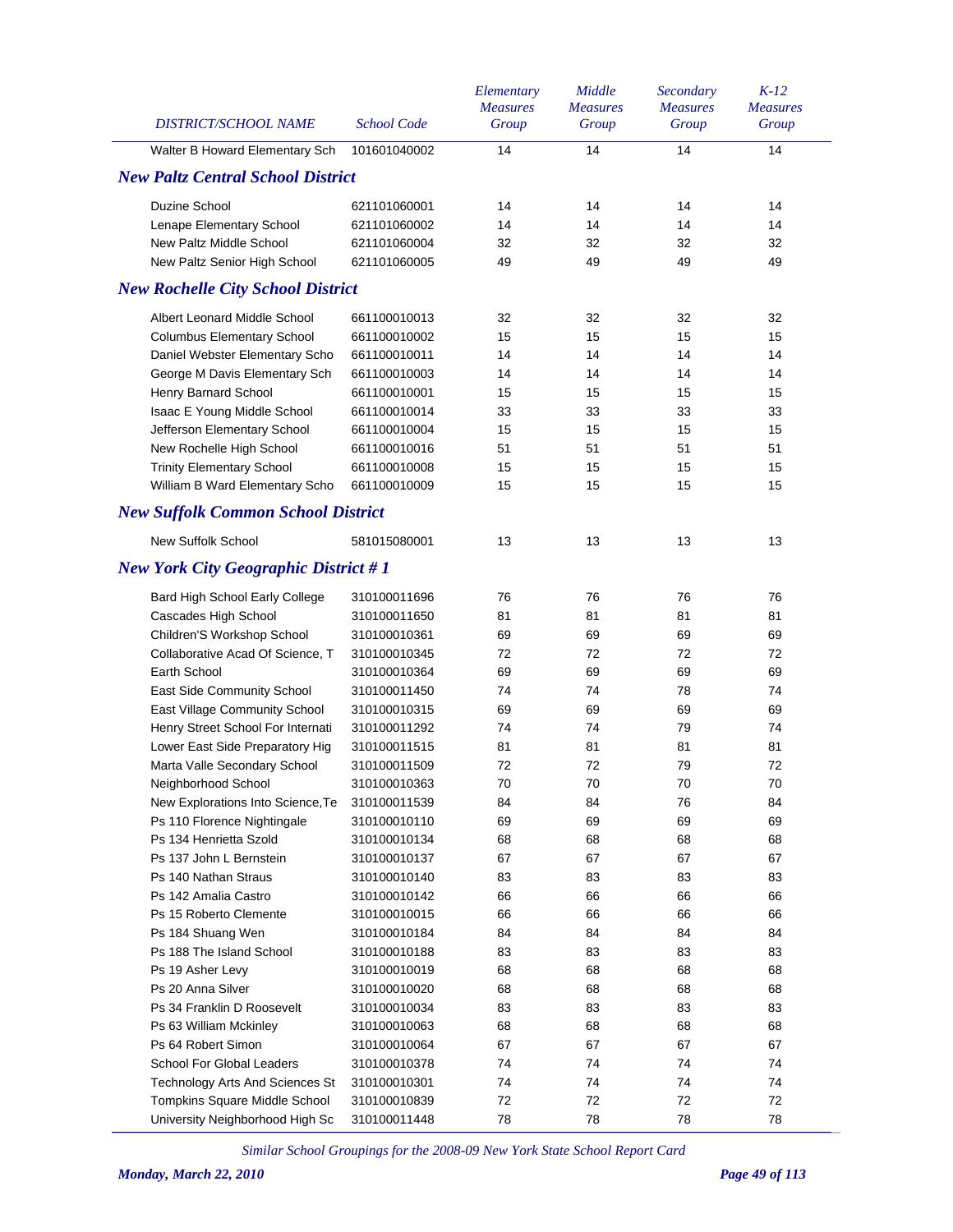| <b>DISTRICT/SCHOOL NAME</b>                 | <b>School Code</b> | Elementary<br><b>Measures</b><br>Group | Middle<br><b>Measures</b><br>Group | Secondary<br><b>Measures</b><br>Group | $K-12$<br><b>Measures</b><br>Group |
|---------------------------------------------|--------------------|----------------------------------------|------------------------------------|---------------------------------------|------------------------------------|
| University Neighborhood Middle S            | 310100010332       | 74                                     | 74                                 | 74                                    | 74                                 |
| Urban Assembly School Of Busin              | 310100011316       | 78                                     | 78                                 | 78                                    | 78                                 |
| <b>New York City Geographic District #2</b> |                    |                                        |                                    |                                       |                                    |
| American Sign Language & Engli              | 310200010047       | 74                                     | 74                                 | 80                                    | 74                                 |
| American Sign Language And En               | 310200010347       | 66                                     | 66                                 | 66                                    | 66                                 |
| Art And Design High School                  | 310200011630       | 77                                     | 77                                 | 77                                    | 77                                 |
| Ballet Tech/Nyc Ps For Dance                | 310200011442       | 84                                     | 84                                 | 84                                    | 84                                 |
| Baruch College Campus High Sc               | 310200011411       | 76                                     | 76                                 | 76                                    | 76                                 |
| Bayard Rustin Educational Compl             | 310200011440       | 80                                     | 80                                 | 80                                    | 80                                 |
| Chelsea Career And Technical E              | 310200011615       | 79                                     | 79                                 | 79                                    | 79                                 |
| Coalition School For Social Chan            | 310200011409       | 79                                     | 79                                 | 79                                    | 79                                 |
| East Side Middle School                     | 310200010114       | 71                                     | 71                                 | 71                                    | 71                                 |
| Eleanor Roosevelt High School               | 310200010416       | 76                                     | 76                                 | 76                                    | 76                                 |
| Ella Baker School                           | 310200011225       | 84                                     | 84                                 | 84                                    | 84                                 |
| <b>Essex Street Academy</b>                 | 310200011294       | 78                                     | 78                                 | 78                                    | 78                                 |
| Facing History School (The)                 | 310200011303       | 80                                     | 80                                 | 80                                    | 80                                 |
| Food And Finance High School                | 310200011288       | 78                                     | 78                                 | 78                                    | 78                                 |
| <b>Gramercy Arts High School</b>            | 310200011374       | 79                                     | 79                                 | 79                                    | 79                                 |
| Greenwich Village Middle School             | 310200010896       | 72                                     | 72                                 | 72                                    | 72                                 |
| Harvey Milk High School                     | 310200011586       | 81                                     | 81                                 | 81                                    | 81                                 |
| High School For Dual Language               | 310200011545       | 76                                     | 76                                 | 76                                    | 76                                 |
| High School For Environmental S             | 310200011400       | 77                                     | 77                                 | 77                                    | 77                                 |
| High School For Health Professio            | 310200011420       | 76                                     | 76                                 | 76                                    | 76                                 |
| High School Of Economics & Fin              | 310200011489       | 76                                     | 76                                 | 76                                    | 76                                 |
| High School Of Fashion Industrie            | 310200011600       | 76                                     | 76                                 | 76                                    | 76                                 |
| High School Of Graphic Commun               | 310200011625       | 80                                     | 80                                 | 80                                    | 80                                 |
| High School Of Hospitality Manag            | 310200011296       | 77                                     | 77                                 | 77                                    | 77                                 |
| Hs 560 City-As-School                       | 310200011560       | 81                                     | 81                                 | 81                                    | 81                                 |
| Humanities Preparatory Academy              | 310200011605       | 81                                     | 81                                 | 81                                    | 81                                 |
| Independence High School                    | 310200011544       | 81                                     | 81                                 | 81                                    | 81                                 |
| Institute For Collaborative Educati         | 310200011407       | 71                                     | 71                                 | 76                                    | 71                                 |
| <b>Is 131</b>                               | 310200010131       | 72                                     | 72                                 | 72                                    | 72                                 |
| <b>Is 289</b>                               | 310200010289       | 71                                     | 71                                 | 71                                    | 71                                 |
| Jacqueline Kennedy-Onassis Hig              | 310200011529       | 77                                     | 77                                 | $77$                                  | 77                                 |
| James Baldwin School                        | 310200011313       | 81                                     | 81                                 | 81                                    | 81                                 |
| Jhs 104 Simon Baruch                        | 310200010104       | 71                                     | 71                                 | 71                                    | 71                                 |
| Jhs 167 Robert F Wagner                     | 310200010167       | 71                                     | 71                                 | 71                                    | 71                                 |
| Landmark High School                        | 310200011419       | 79                                     | 79                                 | 79                                    | 79                                 |
| Leadership & Public Service High            | 310200011425       | 78                                     | 78                                 | 78                                    | 78                                 |
| Legacy School For Integrated Stu            | 310200011429       | 80                                     | 80                                 | 80                                    | 80                                 |
| Liberty High School Academy For             | 310200011550       | 81                                     | 81                                 | 81                                    | 81                                 |
| Life Sciences Secondary School              | 310200011655       | 72                                     | 72                                 | 78                                    | 72                                 |
| Lower Manhattan Arts Academy                | 310200011308       | 79                                     | 79                                 | 79                                    | 79                                 |
| Manhattan Bridges High School               | 310200011542       | 79                                     | 79                                 | 79                                    | 79                                 |
| Manhattan Comprehensive Night               | 310200011575       | 81                                     | 81                                 | 81                                    | 81                                 |
| Manhattan International High Sch            | 310200011459       | 77                                     | 77                                 | 77                                    | 77                                 |
| Manhattan Village Academy                   | 310200011439       | 76                                     | 76                                 | 76                                    | 76                                 |
| Millennium High School                      | 310200010418       | 76                                     | 76                                 | 76                                    | 76                                 |
| Ms 255 Salk School Of Science               | 310200010255       | 71                                     | 71                                 | 71                                    | 71                                 |
| Ms 260 Clinton School Writers &             | 310200010260       | 71                                     | 71                                 | 71                                    | 71                                 |
| Murry Bergtraum High School For             | 310200011520       | 77                                     | 77                                 | 77                                    | 77                                 |
| New Design High School                      | 310200011543       | 78                                     | 78                                 | 78                                    | 78                                 |
|                                             |                    |                                        |                                    |                                       |                                    |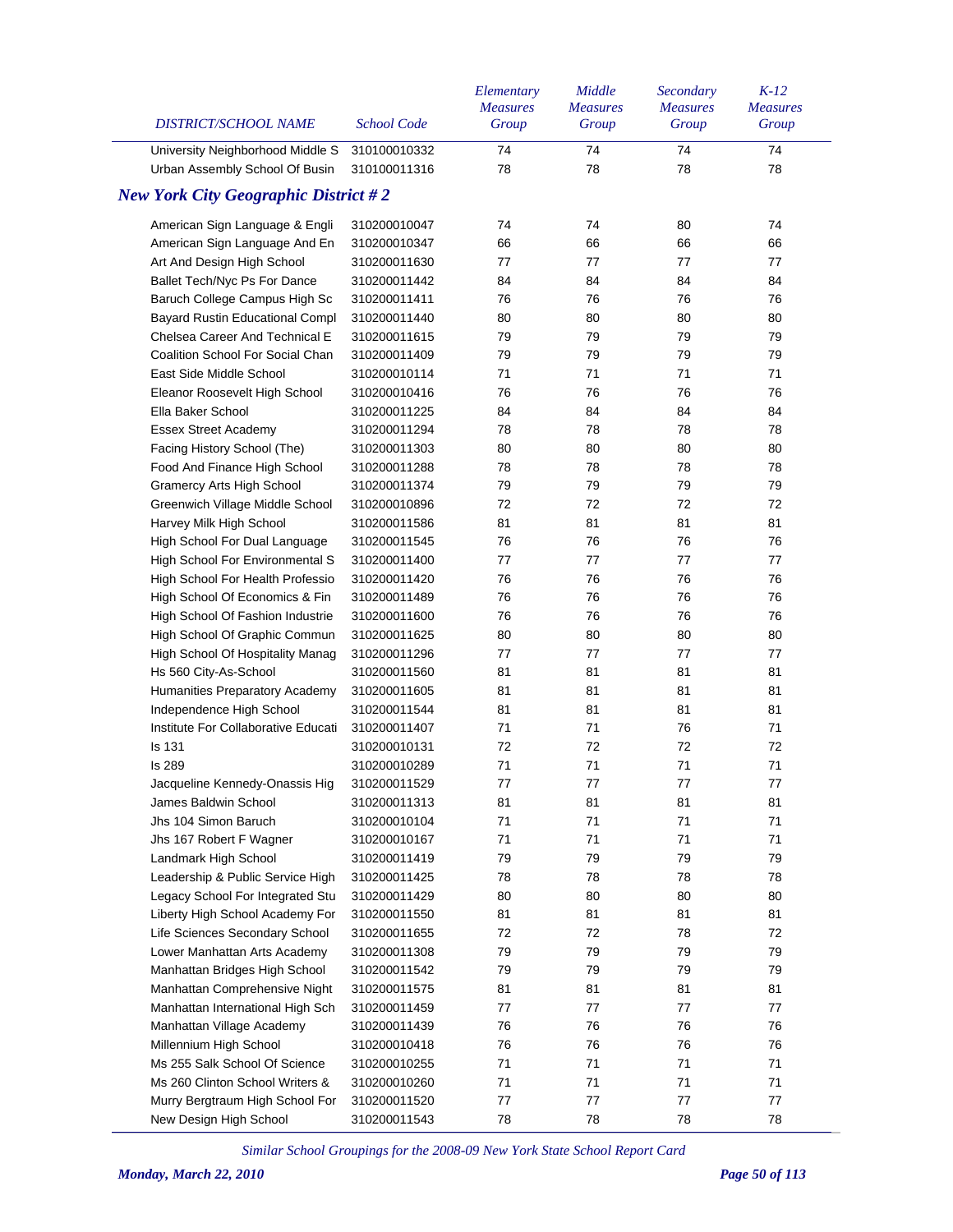| <b>DISTRICT/SCHOOL NAME</b>                 | <b>School Code</b> | Elementary<br><b>Measures</b><br>Group | Middle<br><b>Measures</b><br>Group | Secondary<br><b>Measures</b><br>Group | $K-12$<br><b>Measures</b><br>Group |
|---------------------------------------------|--------------------|----------------------------------------|------------------------------------|---------------------------------------|------------------------------------|
| Norman Thomas High School                   | 310200011620       | 79                                     | 79                                 | 79                                    | 79                                 |
| Nyc Lab High School For Collabo             | 310200010412       | 76                                     | 76                                 | 76                                    | 76                                 |
| Nyc Lab Ms For Collaborative Stu            | 310200010312       | 71                                     | 71                                 | 71                                    | 71                                 |
| Nyc Museum School                           | 310200010414       | 76                                     | 76                                 | 76                                    | 76                                 |
| Nyci School                                 | 310200011376       | 76                                     | 76                                 | 76                                    | 76                                 |
|                                             | 310200011298       | 76                                     | 76                                 | 76                                    |                                    |
| Pace High School                            |                    |                                        | 71                                 |                                       | 76                                 |
| Professional Performing Arts Hig            | 310200011408       | 71                                     |                                    | 76                                    | 71                                 |
| Ps 1 Alfred E Smith                         | 310200010001       | 69                                     | 69                                 | 69                                    | 69                                 |
| Ps 11 William T Harris                      | 310200010011       | 69                                     | 69                                 | 69                                    | 69                                 |
| Ps 111 Adolph S Ochs                        | 310200010111       | 84                                     | 84                                 | 84                                    | 84                                 |
| Ps 116 Mary Lindley Murray                  | 310200010116       | 70                                     | 70                                 | 70                                    | 70                                 |
| Ps 124 Yung Wing                            | 310200010124       | 70                                     | 70                                 | 70                                    | 70                                 |
| Ps 126 Jacob August Riis                    | 310200010126       | 84                                     | 84                                 | 84                                    | 84                                 |
| Ps 130 Hernando Desoto                      | 310200010130       | 70                                     | 70                                 | 70                                    | 70                                 |
| Ps 150                                      | 310200010150       | 70                                     | 70                                 | 70                                    | 70                                 |
| Ps 158 Baylard Taylor                       | 310200010158       | 70                                     | 70                                 | 70                                    | 70                                 |
| Ps 183 Robert L Stevenson                   | 310200010183       | 70                                     | 70                                 | 70                                    | 70                                 |
| Ps 198 Isador E Ida Straus                  | 310200010198       | 69                                     | 69                                 | 69                                    | 69                                 |
| Ps 2 Meyer London                           | 310200010002       | 69                                     | 69                                 | 69                                    | 69                                 |
| Ps 212 Midtown West                         | 310200010212       | 70                                     | 70                                 | 70                                    | 70                                 |
| Ps 234 Independence School                  | 310200010234       | 70                                     | 70                                 | 70                                    | 70                                 |
| Ps 290 Manhattan New School                 | 310200010290       | 70                                     | 70                                 | 70                                    | 70                                 |
| Ps 3 Charrette                              | 310200010003       | 70                                     | 70                                 | 70                                    | 70                                 |
| Ps 33 Chelsea Prep                          | 310200010033       | 68                                     | 68                                 | 68                                    | 68                                 |
| Ps 40 Augustus Saint-Gaudens                | 310200010040       | 70                                     | 70                                 | 70                                    | 70                                 |
| Ps 41 Greenwich Village                     | 310200010041       | 70                                     | 70                                 | 70                                    | 70                                 |
| Ps 42 Benjamin Altman                       | 310200010042       | 69                                     | 69                                 | 69                                    | 69                                 |
| Ps 51 Elias Howe                            | 310200010051       | 69                                     | 69                                 | 69                                    | 69                                 |
| Ps 59 Beekman Hill International            | 310200010059       | 70                                     | 70                                 | 70                                    | 70                                 |
| Ps 6 Lillie D Blake                         | 310200010006       | 70                                     | 70                                 | 70                                    | 70                                 |
| Ps 77 Lower Lab                             | 310200010077       | 70                                     | 70                                 | 70                                    | 70                                 |
| Ps 89                                       | 310200010089       | 70                                     | 70                                 | 70                                    | 70                                 |
| Ps/Is 217 Roosevelt Island                  | 310200010217       | 84                                     | 84                                 | 84                                    | 84                                 |
| Repertory Company High School               | 310200011531       | 77                                     | 77                                 | 77                                    | 77                                 |
| Richard R Green High School Of              | 310200011580       | 78                                     | 78                                 | 78                                    | 78                                 |
| Satellite Academy High School               | 310200011570       | 81                                     | 81                                 | 81                                    | 81                                 |
| School For The Physical City Hig            | 310200011690       | 80                                     | 80                                 | 80                                    | 80                                 |
| School Of The Future High Schoo             | 310200010413       | 71                                     | 71                                 | 76                                    | 71                                 |
| Stuyvesant High School                      | 310200011475       | 76                                     | 76                                 | 76                                    | 76                                 |
| <b>Talent Unlimited High School</b>         | 310200011519       | 76                                     | 76                                 | 76                                    | 76                                 |
| Unity Center For Urban Technolo             | 310200011500       | 80                                     | 80                                 | 80                                    | 80                                 |
| Urban Academy Laboratory High               | 310200011565       | 81                                     | 81                                 | 81                                    | 81                                 |
| Urban Assembly Academy Of Go                | 310200011305       | 77                                     | 77                                 | 77                                    | 77                                 |
| Urban Assembly School Of Desig              | 310200011300       | 77                                     | 77                                 | 77                                    | 77                                 |
| Vanguard High School                        | 310200011449       | 79                                     | 79                                 | 79                                    | 79                                 |
| Washington Irving High School               | 310200011460       | 79                                     | 79                                 | 79                                    | 79                                 |
| <b>New York City Geographic District #3</b> |                    |                                        |                                    |                                       |                                    |
| Anderson School (The)                       | 310300010334       | 84                                     | 84                                 | 84                                    | 84                                 |
| Beacon High School                          | 310300011479       | 76                                     | 76                                 | 76                                    | 76                                 |
| Edward A Reynolds West Side Hi              | 310300011505       | 81                                     | 81                                 | 81                                    | 81                                 |
| Fiorello H Laguardia High School            | 310300011485       | 76                                     | 76                                 | 76                                    | 76                                 |
| Frederick Douglas Academy li                | 310300011860       | 73                                     | 73                                 | 77                                    | 73                                 |
|                                             |                    |                                        |                                    |                                       |                                    |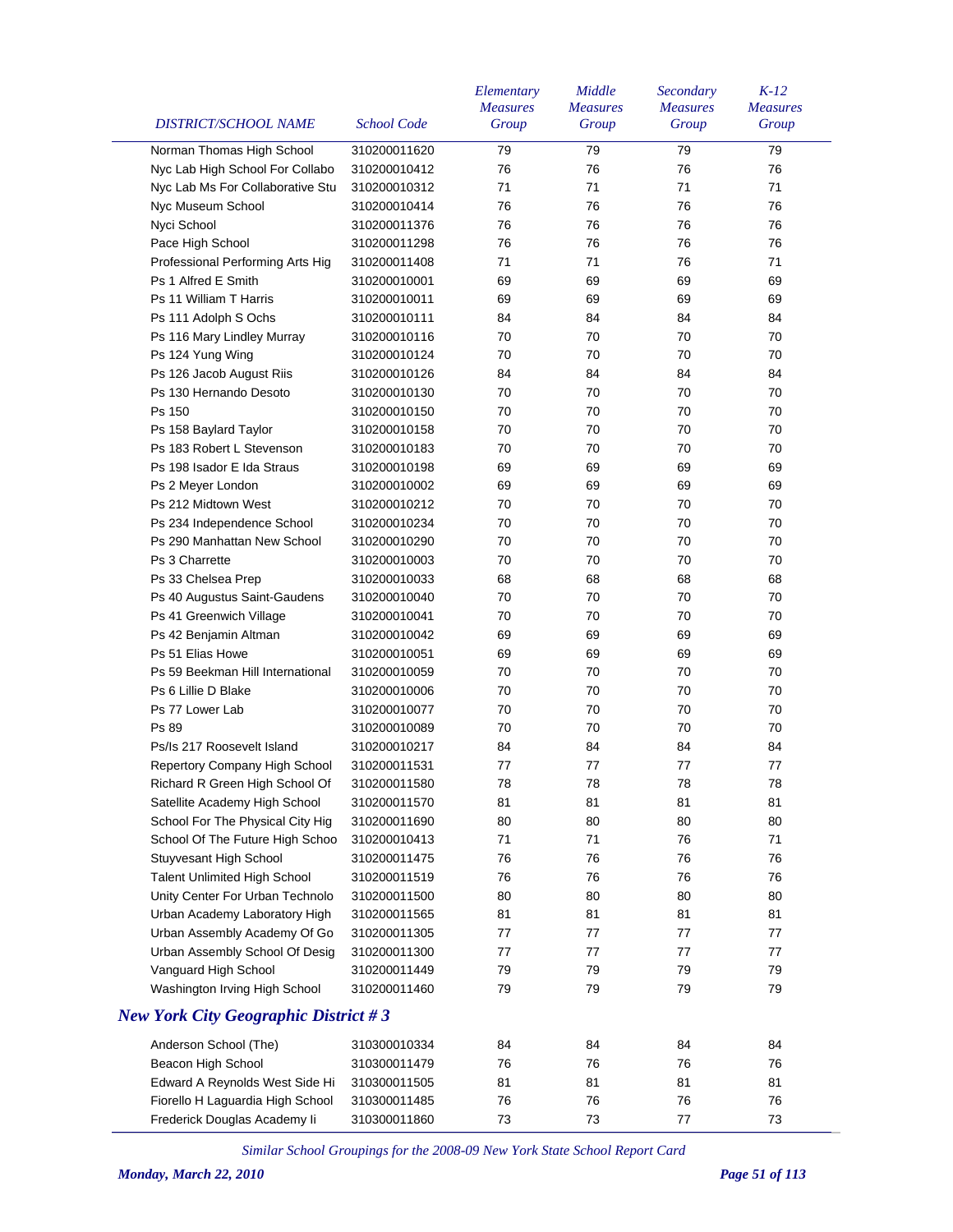| DISTRICT/SCHOOL NAME                        | <b>School Code</b> | Elementary<br><b>Measures</b><br>Group | Middle<br><b>Measures</b><br>Group | Secondary<br><b>Measures</b><br>Group | $K-12$<br><b>Measures</b><br>Group |
|---------------------------------------------|--------------------|----------------------------------------|------------------------------------|---------------------------------------|------------------------------------|
| High School For Arts, Imagination           | 310300011299       | 79                                     | 79                                 | 79                                    | 79                                 |
| High School For Law, Advocacy               | 310300011492       | 79                                     | 79                                 | 79                                    | 79                                 |
| High School Of Arts And Technol             | 310300011494       | 78                                     | 78                                 | 78                                    | 78                                 |
| Jhs 44 William J O'Shea                     | 310300010044       | 75                                     | 75                                 | 75                                    | 75                                 |
| Jhs 54 Booker T Washington                  | 310300010054       | 71                                     | 71                                 | 71                                    | 71                                 |
| Louis D Brandeis High School                | 310300011470       | 80                                     | 80                                 | 80                                    | 80                                 |
| Manhattan Theatre Lab High Sch              | 310300011283       | 79                                     | 79                                 | 79                                    | 79                                 |
| Manhattan/Hunter Science High               | 310300011541       | 76                                     | 76                                 | 76                                    | 76                                 |
| Mott Hall li                                | 310300010862       | 71                                     | 71                                 | 71                                    | 71                                 |
| Ms 243 Center School                        | 310300010243       | 71                                     | 71                                 | 71                                    | 71                                 |
| Ms 245 The Computer School                  | 310300010245       | 71                                     | 71                                 | 71                                    | 71                                 |
| Ms 246 Crossroads                           | 310300010246       | 75                                     | 75                                 | 75                                    | 75                                 |
| Ms 247 Dual Language Middle Sc              | 310300010247       | 74                                     | 74                                 | 74                                    | 74                                 |
| Ms 250 West Side Collaborative              | 310300010250       | 73                                     | 73                                 | 73                                    | 73                                 |
| Ms 256 Academic And Athletic Ex             | 310300010256       | 74                                     | 74                                 | 74                                    | 74                                 |
| Ms 258 Community Action                     | 310300010258       | 73                                     | 73                                 | 73                                    | 73                                 |
| Ps 145 Bloomingdale                         | 310300010145       | 67                                     | 67                                 | 67                                    | 67                                 |
| Ps 149 Sojourner Truth                      | 310300010149       | 83                                     | 83                                 | 83                                    | 83                                 |
| Ps 163 Alfred E Smith                       | 310300010163       | 69                                     | 69                                 | 69                                    | 69                                 |
| Ps 165 Robert E Simon                       | 310300010165       | 67                                     | 67                                 | 67                                    | 67                                 |
| Ps 166 Richard Rogers School F              | 310300010166       | 70                                     | 70                                 | 70                                    | 70                                 |
| Ps 180 Hugo Newman                          | 310300010180       | 83                                     | 83                                 | 83                                    | 83                                 |
| Ps 191 Amsterdam                            | 310300010191       | 84                                     | 84                                 | 84                                    | 84                                 |
| Ps 199 Jesse Isador Straus                  | 310300010199       | 84                                     | 84                                 | 84                                    | 84                                 |
| Ps 208 Alaine L Locke                       | 310300010208       | 67                                     | 67                                 | 67                                    | 67                                 |
| Ps 241 Family Academy                       | 310300010241       | 83                                     | 83                                 | 83                                    | 83                                 |
| Ps 242 Gwendolyn Powell Brown               | 310300010242       | 68                                     | 68                                 | 68                                    | 68                                 |
| Ps 333 Manhattan School For Chi             | 310300010333       | 84                                     | 84                                 | 84                                    | 84                                 |
| Ps 75 Emily Dickinson                       | 310300010075       | 69                                     | 69                                 | 69                                    | 69                                 |
| Ps 76 A Phillip Randolph                    | 310300010076       | 67                                     | 67                                 | 67                                    | 67                                 |
| Ps 84 Lilian Weber                          | 310300010084       | 68                                     | 68                                 | 68                                    | 68                                 |
| Ps 87 William Sherman                       | 310300010087       | 70                                     | 70                                 | 70                                    | 70                                 |
| Ps 9 Sarah Anderson                         | 310300010009       | 70                                     | 70                                 | 70                                    | 70                                 |
| Urban Assembly School For Medi              | 310300011307       | 78                                     | 78                                 | 78                                    | 78                                 |
| Wadleigh Secondary School For               | 310300011415       | 75                                     | 75                                 | 79                                    | 75                                 |
| <b>New York City Geographic District #4</b> |                    |                                        |                                    |                                       |                                    |
| Academy Of Environmental Scien              | 310400011635       | 73                                     | 73                                 | 79                                    | 73                                 |
| Central Park East High School               | 310400011555       | 80                                     | 80                                 | 80                                    | 80                                 |
| Central Park East I                         | 310400010497       | 69                                     | 69                                 | 69                                    | 69                                 |
| Central Park East li                        | 310400010964       | 68                                     | 68                                 | 68                                    | 68                                 |
|                                             | 310400010372       | 75                                     | 75                                 | 75                                    | 75                                 |
| Esperanza Prepatory Academy                 | 310400011381       | 74                                     | 74                                 | 74                                    | 74                                 |
| Global Neighborhood Secondary               | 310400011680       |                                        |                                    |                                       |                                    |
| Heritage School (The)                       |                    | 80                                     | 80                                 | 80                                    | 80                                 |
| <b>Isaac Newton Ms For Science An</b>       | 310400010825       | 73                                     | 73                                 | 73                                    | 73                                 |
| James Weldon Johnson School                 | 310400010057       | 83                                     | 83                                 | 83                                    | 83                                 |
| Jhs 13 Jackie Robinson                      | 310400010013       | 75                                     | 75                                 | 75                                    | 75                                 |
| Jhs 45 John S Roberts                       | 310400010045       | 75                                     | 75                                 | 75                                    | 75                                 |
| Manhattan Center For Science &              | 310400011435       | 76                                     | 76                                 | 76                                    | 76                                 |
| Mosaic Preparatory Academy                  | 310400010375       | 66                                     | 66                                 | 66                                    | 66                                 |
| Ms 224 Manhattan East                       | 310400010224       | 71                                     | 71                                 | 71                                    | 71                                 |
| Park East High School                       | 310400011495       | 79                                     | 79                                 | 79                                    | 79                                 |
| Ps 101 Andrew Draper                        | 310400010101       | 83                                     | 83                                 | 83                                    | 83                                 |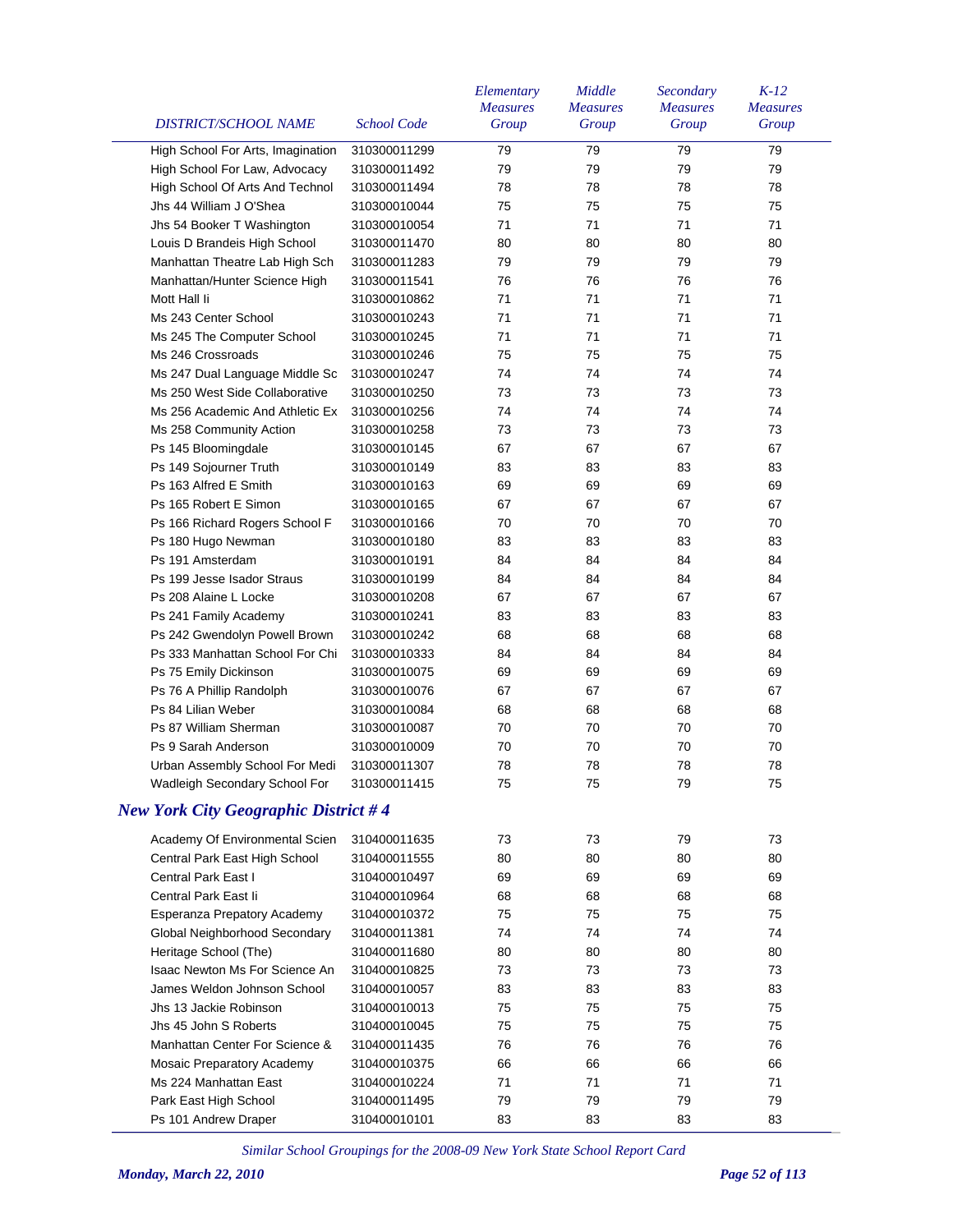| DISTRICT/SCHOOL NAME                        | <b>School Code</b> | Elementary<br><b>Measures</b><br>Group | Middle<br><b>Measures</b><br>Group | Secondary<br><b>Measures</b><br>Group | $K-12$<br><b>Measures</b><br>Group |
|---------------------------------------------|--------------------|----------------------------------------|------------------------------------|---------------------------------------|------------------------------------|
| Ps 102 Jacques Cartier                      | 310400010102       | 66                                     | 66                                 | 66                                    | 66                                 |
| Ps 108 Assembly Angelo Del Tor              | 310400010108       | 83                                     | 83                                 | 83                                    | 83                                 |
| Ps 146 Ann M Short                          | 310400010146       | 66                                     | 66                                 | 66                                    | 66                                 |
| Ps 155 William Paca                         | 310400010155       | 66                                     | 66                                 | 66                                    | 66                                 |
| Ps 171 Patrick Henry                        | 310400010171       | 83                                     | 83                                 | 83                                    | 83                                 |
| Ps 206 Jose Celso Barbosa                   | 310400010206       | 66                                     | 66                                 | 66                                    | 66                                 |
| Ps 38 Roberto Clemente                      | 310400010038       | 67                                     | 67                                 | 67                                    | 67                                 |
| Ps 50 Vito Marcantonio                      | 310400010050       | 83                                     | 83                                 | 83                                    | 83                                 |
| Ps 7 Samuel Stern                           | 310400010007       | 83                                     | 83                                 | 83                                    | 83                                 |
| <b>Ps 72</b>                                | 310400010072       | 66                                     | 66                                 | 66                                    | 66                                 |
| Ps 83 Luis Munoz Rivera                     | 310400010083       | 68                                     | 68                                 | 68                                    | 68                                 |
| Ps 96 Joseph Lanzetta                       | 310400010096       | 83                                     | 83                                 | 83                                    | 83                                 |
| Renaissance School Of The Arts              | 310400010377       | 75                                     | 75                                 | 75                                    | 75                                 |
| <b>River East Elementary</b>                | 310400010037       | 68                                     | 68                                 | 68                                    | 68                                 |
| <b>Tag Young Scholars</b>                   | 310400010012       | 84                                     | 84                                 | 84                                    | 84                                 |
| The Bilingual/Bicultural School             | 310400010182       | 66                                     | 66                                 | 66                                    | 66                                 |
| <b>Tito Puento Education Complex</b>        | 310400010117       | 74                                     | 74                                 | 74                                    | 74                                 |
| Urban Peace Academy                         | 310400011695       | 80                                     | 80                                 | 80                                    | 80                                 |
| Young Women'S Leadership Sch                | 310400011610       | 71                                     | 71                                 | 76                                    | 71                                 |
| <b>New York City Geographic District #5</b> |                    |                                        |                                    |                                       |                                    |
| Academy For Social Action-A Coll            | 310500011367       | 73                                     | 73                                 | 77                                    | 73                                 |
| Academy Of Collaborative Educat             | 310500010344       | 74                                     | 74                                 | 74                                    | 74                                 |
| Bread & Roses Integrated Arts Hi            | 310500011685       | 80                                     | 80                                 | 80                                    | 80                                 |
| Choir Academy Of Harlem                     | 310500011469       | 75                                     | 75                                 | 78                                    | 75                                 |
| Columbia Secondary School                   | 310500011362       | 71                                     | 71                                 | 71                                    | 71                                 |
| Frederick Douglass Academy                  | 310500011499       | 71                                     | 71                                 | 76                                    | 71                                 |
| Harlem Renaissence High School              | 310500011285       | 81                                     | 81                                 | 81                                    | 81                                 |
| High School Math Science And E              | 310500011692       | 76                                     | 76                                 | 76                                    | 76                                 |
| Is 195 Roberto Clemente                     | 310500010195       | 74                                     | 74                                 | 74                                    | 74                                 |
| Is 286 Renaissance Military Lead            | 310500010286       | 75                                     | 75                                 | 75                                    | 75                                 |
| Knowledge And Power Prep Acad               | 310500010302       | 72                                     | 72                                 | 72                                    | 72                                 |
| Knowledge And Power Preparator              | 310500010317       | 73                                     | 73                                 | 73                                    | 73                                 |
| Mott Hall High School                       | 310500011304       | 77                                     | 77                                 | 77                                    | 77                                 |
| Powell Middle School For Law An             | 310500010172       | 75                                     | 75                                 | 75                                    | ${\bf 75}$                         |
| Ps 123 Mahalia Jackson                      | 310500010123       | 67                                     | 67                                 | 67                                    | 67                                 |
| Ps 125 Ralph Bunche                         | 310500010125       | 67                                     | 67                                 | 67                                    | 67                                 |
| Ps 129 John H Finley                        | 310500010129       | 67                                     | 67                                 | 67                                    | 67                                 |
| Ps 133 Fred R Moore                         | 310500010133       | 67                                     | 67                                 | 67                                    | 67                                 |
| Ps 154 Harriet Tubman                       | 310500010154       | 67                                     | 67                                 | 67                                    | 67                                 |
| Ps 161 Pedro Albizu Campos                  | 310500010161       | 66                                     | 66                                 | 66                                    | 66                                 |
| Ps 175 Henry H Garnet                       | 310500010175       | 68                                     | 68                                 | 68                                    | 68                                 |
| Ps 194 Countee Cullen                       | 310500010194       | 66                                     | 66                                 | 66                                    | 66                                 |
| Ps 197 John B Russwurm                      | 310500010197       | 67                                     | 67                                 | 67                                    | 67                                 |
| Ps 200 James Mccune Smith                   | 310500010200       | 68                                     | 68                                 | 68                                    | 68                                 |
| Ps 30 Hernandez/Hughes                      | 310500010030       | 67                                     | 67                                 | 67                                    | 67                                 |
| Ps 46 Arthur Tappan                         | 310500010046       | 66                                     | 66                                 | 66                                    | 66                                 |
| Ps 92 Mary Mcleod Bethune                   | 310500010092       | 67                                     | 67                                 | 67                                    | 67                                 |
| Thurgood Marshall Academy For               | 310500011670       | 72                                     | 72                                 | 77                                    | 72                                 |
| Thurgood Marshall Academy Low               | 310500010318       | 68                                     | 68                                 | 68                                    | 68                                 |
| Urban Assembly For The Perform              | 310500011369       | 78                                     | 78                                 | 78                                    | 78                                 |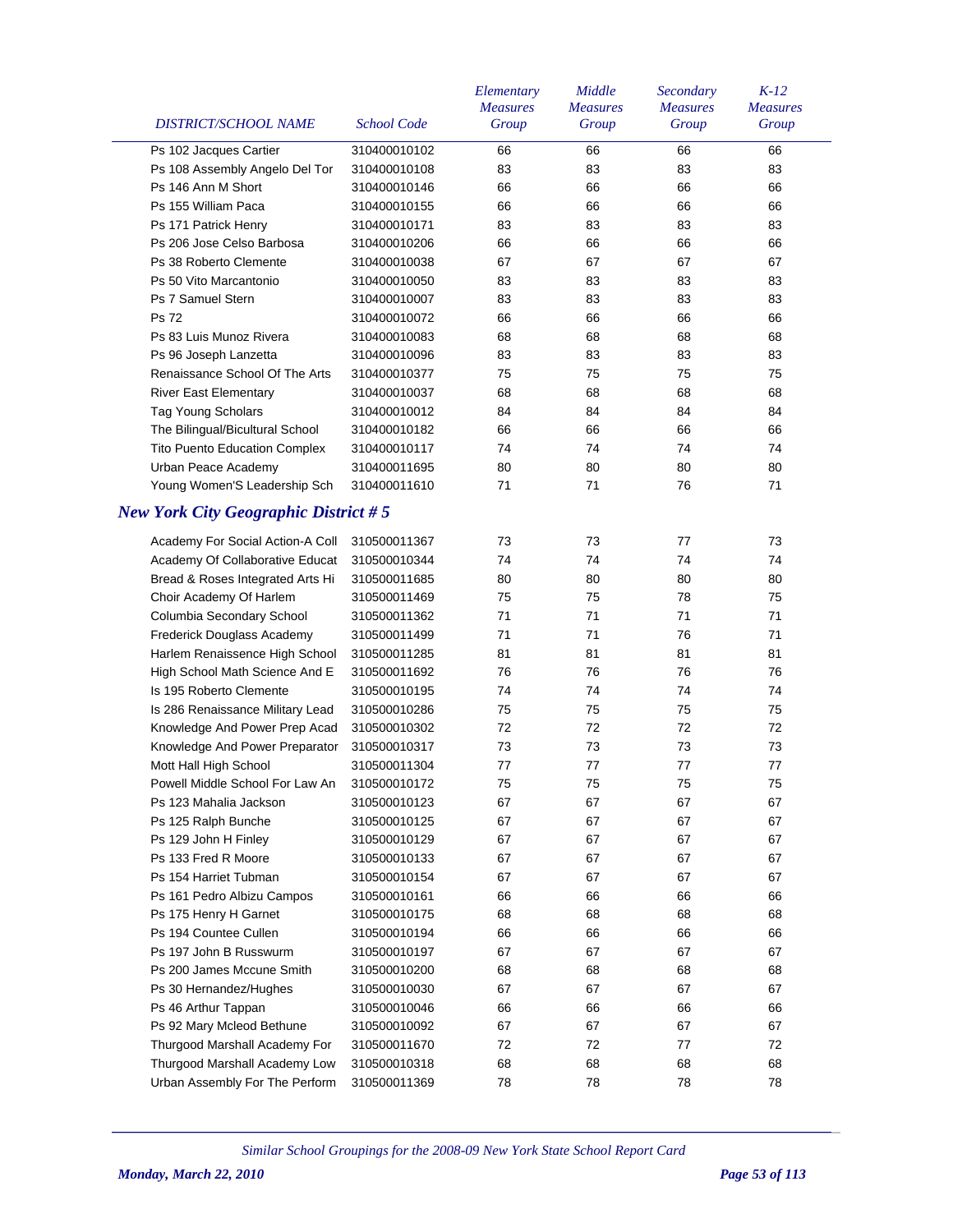| <b>New York City Geographic District #6</b><br>76<br>76<br>76<br>A Philip Randolph Campus High<br>310600011540<br>76<br>Amistad Dual Language School<br>310600010311<br>84<br>84<br>84<br>84<br>City College Academy Of The Art<br>73<br>77<br>310600011293<br>73<br>73<br>Community Health Academy Of T<br>74<br>79<br>74<br>310600011346<br>74<br>Gregorio Luperon High Sch Of M<br>310600011552<br>80<br>80<br>80<br>80<br>Hamilton Heights School<br>69<br>69<br>310600010368<br>69<br>69<br>Harbor Heights Middle School<br>75<br>75<br>310600010349<br>75<br>75<br><b>High School For Health Careers</b><br>79<br>79<br>79<br>79<br>310600011468<br>79<br>79<br>79<br>79<br>High School For International-Bus<br>310600011462<br>High School For Law & Public Ser<br>78<br>78<br>78<br>78<br>310600011467<br>79<br>79<br>79<br>79<br>High School For Media & Commu<br>310600011463<br>Is 218 Salome Urena<br>74<br>74<br>74<br>74<br>310600010218<br>73<br>Is 528 Bea Fuller Rogers<br>310600010528<br>73<br>73<br>73<br>Jhs 143 Eleanor Roosevelt<br>310600010143<br>74<br>74<br>74<br>74 | <b>DISTRICT/SCHOOL NAME</b> |
|--------------------------------------------------------------------------------------------------------------------------------------------------------------------------------------------------------------------------------------------------------------------------------------------------------------------------------------------------------------------------------------------------------------------------------------------------------------------------------------------------------------------------------------------------------------------------------------------------------------------------------------------------------------------------------------------------------------------------------------------------------------------------------------------------------------------------------------------------------------------------------------------------------------------------------------------------------------------------------------------------------------------------------------------------------------------------------------------------|-----------------------------|
|                                                                                                                                                                                                                                                                                                                                                                                                                                                                                                                                                                                                                                                                                                                                                                                                                                                                                                                                                                                                                                                                                                  |                             |
|                                                                                                                                                                                                                                                                                                                                                                                                                                                                                                                                                                                                                                                                                                                                                                                                                                                                                                                                                                                                                                                                                                  |                             |
|                                                                                                                                                                                                                                                                                                                                                                                                                                                                                                                                                                                                                                                                                                                                                                                                                                                                                                                                                                                                                                                                                                  |                             |
|                                                                                                                                                                                                                                                                                                                                                                                                                                                                                                                                                                                                                                                                                                                                                                                                                                                                                                                                                                                                                                                                                                  |                             |
|                                                                                                                                                                                                                                                                                                                                                                                                                                                                                                                                                                                                                                                                                                                                                                                                                                                                                                                                                                                                                                                                                                  |                             |
|                                                                                                                                                                                                                                                                                                                                                                                                                                                                                                                                                                                                                                                                                                                                                                                                                                                                                                                                                                                                                                                                                                  |                             |
|                                                                                                                                                                                                                                                                                                                                                                                                                                                                                                                                                                                                                                                                                                                                                                                                                                                                                                                                                                                                                                                                                                  |                             |
|                                                                                                                                                                                                                                                                                                                                                                                                                                                                                                                                                                                                                                                                                                                                                                                                                                                                                                                                                                                                                                                                                                  |                             |
|                                                                                                                                                                                                                                                                                                                                                                                                                                                                                                                                                                                                                                                                                                                                                                                                                                                                                                                                                                                                                                                                                                  |                             |
|                                                                                                                                                                                                                                                                                                                                                                                                                                                                                                                                                                                                                                                                                                                                                                                                                                                                                                                                                                                                                                                                                                  |                             |
|                                                                                                                                                                                                                                                                                                                                                                                                                                                                                                                                                                                                                                                                                                                                                                                                                                                                                                                                                                                                                                                                                                  |                             |
|                                                                                                                                                                                                                                                                                                                                                                                                                                                                                                                                                                                                                                                                                                                                                                                                                                                                                                                                                                                                                                                                                                  |                             |
|                                                                                                                                                                                                                                                                                                                                                                                                                                                                                                                                                                                                                                                                                                                                                                                                                                                                                                                                                                                                                                                                                                  |                             |
|                                                                                                                                                                                                                                                                                                                                                                                                                                                                                                                                                                                                                                                                                                                                                                                                                                                                                                                                                                                                                                                                                                  |                             |
|                                                                                                                                                                                                                                                                                                                                                                                                                                                                                                                                                                                                                                                                                                                                                                                                                                                                                                                                                                                                                                                                                                  |                             |
| Jhs 52 Inwood<br>310600010052<br>73<br>73<br>73<br>73                                                                                                                                                                                                                                                                                                                                                                                                                                                                                                                                                                                                                                                                                                                                                                                                                                                                                                                                                                                                                                            |                             |
| Middle School 322<br>310600010322<br>75<br>75<br>75<br>75                                                                                                                                                                                                                                                                                                                                                                                                                                                                                                                                                                                                                                                                                                                                                                                                                                                                                                                                                                                                                                        |                             |
| Ms 319 Marie Teresa<br>75<br>75<br>75<br>75<br>310600010319                                                                                                                                                                                                                                                                                                                                                                                                                                                                                                                                                                                                                                                                                                                                                                                                                                                                                                                                                                                                                                      |                             |
| Ms 321 Minerva<br>310600010321<br>75<br>75<br>75<br>75                                                                                                                                                                                                                                                                                                                                                                                                                                                                                                                                                                                                                                                                                                                                                                                                                                                                                                                                                                                                                                           |                             |
| Ms 324 Patria<br>75<br>75<br>75<br>75<br>310600010324                                                                                                                                                                                                                                                                                                                                                                                                                                                                                                                                                                                                                                                                                                                                                                                                                                                                                                                                                                                                                                            |                             |
| 75<br>75<br>75<br>75<br>Ms 326 Writers Today & Leaders<br>310600010326                                                                                                                                                                                                                                                                                                                                                                                                                                                                                                                                                                                                                                                                                                                                                                                                                                                                                                                                                                                                                           |                             |
| Ms 328 Manhattan Middle School<br>75<br>75<br>75<br>75<br>310600010328                                                                                                                                                                                                                                                                                                                                                                                                                                                                                                                                                                                                                                                                                                                                                                                                                                                                                                                                                                                                                           |                             |
| 69<br>69<br>69<br>69<br>Muscota<br>310600010314                                                                                                                                                                                                                                                                                                                                                                                                                                                                                                                                                                                                                                                                                                                                                                                                                                                                                                                                                                                                                                                  |                             |
| Paula Hedbavny School<br>83<br>83<br>83<br>83<br>310600010278                                                                                                                                                                                                                                                                                                                                                                                                                                                                                                                                                                                                                                                                                                                                                                                                                                                                                                                                                                                                                                    |                             |
| Ps 115 Alexander Humboldt<br>66<br>66<br>66<br>66<br>310600010115                                                                                                                                                                                                                                                                                                                                                                                                                                                                                                                                                                                                                                                                                                                                                                                                                                                                                                                                                                                                                                |                             |
| Ps 128 Audubon<br>66<br>66<br>66<br>66<br>310600010128                                                                                                                                                                                                                                                                                                                                                                                                                                                                                                                                                                                                                                                                                                                                                                                                                                                                                                                                                                                                                                           |                             |
| Ps 132 Juan Pablo Duarte<br>66<br>66<br>66<br>66<br>310600010132                                                                                                                                                                                                                                                                                                                                                                                                                                                                                                                                                                                                                                                                                                                                                                                                                                                                                                                                                                                                                                 |                             |
| Ps 152 Dyckman Valley<br>66<br>66<br>66<br>66<br>310600010152                                                                                                                                                                                                                                                                                                                                                                                                                                                                                                                                                                                                                                                                                                                                                                                                                                                                                                                                                                                                                                    |                             |
| Ps 153 Adam Clayton Powell<br>310600010153<br>66<br>66<br>66<br>66                                                                                                                                                                                                                                                                                                                                                                                                                                                                                                                                                                                                                                                                                                                                                                                                                                                                                                                                                                                                                               |                             |
| Ps 173<br>310600010173<br>67<br>67<br>67<br>67                                                                                                                                                                                                                                                                                                                                                                                                                                                                                                                                                                                                                                                                                                                                                                                                                                                                                                                                                                                                                                                   |                             |
| Ps 18 Park Terrace<br>310600010018<br>83<br>83<br>83<br>83                                                                                                                                                                                                                                                                                                                                                                                                                                                                                                                                                                                                                                                                                                                                                                                                                                                                                                                                                                                                                                       |                             |
| Ps 187 Hudson Cliffs<br>310600010187<br>84<br>84<br>84<br>84                                                                                                                                                                                                                                                                                                                                                                                                                                                                                                                                                                                                                                                                                                                                                                                                                                                                                                                                                                                                                                     |                             |
| Ps 189<br>67<br>67<br>67<br>67<br>310600010189                                                                                                                                                                                                                                                                                                                                                                                                                                                                                                                                                                                                                                                                                                                                                                                                                                                                                                                                                                                                                                                   |                             |
| Ps 192 Jacob H Schiff<br>310600010192<br>66<br>66<br>66<br>66                                                                                                                                                                                                                                                                                                                                                                                                                                                                                                                                                                                                                                                                                                                                                                                                                                                                                                                                                                                                                                    |                             |
| 66<br>66<br>Ps 28 Wright Brothers<br>310600010028<br>66<br>66                                                                                                                                                                                                                                                                                                                                                                                                                                                                                                                                                                                                                                                                                                                                                                                                                                                                                                                                                                                                                                    |                             |
| 66<br>66<br>66<br>66<br>Ps 325<br>310600010325                                                                                                                                                                                                                                                                                                                                                                                                                                                                                                                                                                                                                                                                                                                                                                                                                                                                                                                                                                                                                                                   |                             |
| Ps 4 Duke Ellington<br>66<br>66<br>66<br>66<br>310600010004                                                                                                                                                                                                                                                                                                                                                                                                                                                                                                                                                                                                                                                                                                                                                                                                                                                                                                                                                                                                                                      |                             |
| Ps 48 Po Michael J Buczek<br>66<br>66<br>66<br>66<br>310600010048                                                                                                                                                                                                                                                                                                                                                                                                                                                                                                                                                                                                                                                                                                                                                                                                                                                                                                                                                                                                                                |                             |
| Ps 5 Ellen Lurie<br>66<br>66<br>66<br>66<br>310600010005                                                                                                                                                                                                                                                                                                                                                                                                                                                                                                                                                                                                                                                                                                                                                                                                                                                                                                                                                                                                                                         |                             |
| Ps 8 Luis Belliard<br>310600010008<br>66<br>66<br>66<br>66                                                                                                                                                                                                                                                                                                                                                                                                                                                                                                                                                                                                                                                                                                                                                                                                                                                                                                                                                                                                                                       |                             |
| Ps 98 Shorac Kappock<br>310600010098<br>66<br>66<br>66<br>66                                                                                                                                                                                                                                                                                                                                                                                                                                                                                                                                                                                                                                                                                                                                                                                                                                                                                                                                                                                                                                     |                             |
| 83<br>Ps/Is 210 21st Century Academy<br>310600010210<br>83<br>83<br>83                                                                                                                                                                                                                                                                                                                                                                                                                                                                                                                                                                                                                                                                                                                                                                                                                                                                                                                                                                                                                           |                             |
| 71<br>The Mott Hall School<br>310600010223<br>71<br>71<br>71                                                                                                                                                                                                                                                                                                                                                                                                                                                                                                                                                                                                                                                                                                                                                                                                                                                                                                                                                                                                                                     |                             |
| 69<br>Washington Heights Academy<br>310600010366<br>69<br>69<br>69                                                                                                                                                                                                                                                                                                                                                                                                                                                                                                                                                                                                                                                                                                                                                                                                                                                                                                                                                                                                                               |                             |
| Washington Heights Expeditionar<br>310600011348<br>74<br>74<br>80<br>74                                                                                                                                                                                                                                                                                                                                                                                                                                                                                                                                                                                                                                                                                                                                                                                                                                                                                                                                                                                                                          |                             |
| <b>New York City Geographic District #7</b>                                                                                                                                                                                                                                                                                                                                                                                                                                                                                                                                                                                                                                                                                                                                                                                                                                                                                                                                                                                                                                                      |                             |
| Academy Of Applied Mathematic<br>75<br>75<br>75<br>75<br>320700010343                                                                                                                                                                                                                                                                                                                                                                                                                                                                                                                                                                                                                                                                                                                                                                                                                                                                                                                                                                                                                            |                             |
| Academy Of Public Relations<br>320700010298<br>75<br>75<br>75<br>75                                                                                                                                                                                                                                                                                                                                                                                                                                                                                                                                                                                                                                                                                                                                                                                                                                                                                                                                                                                                                              |                             |
| Alfred E Smith Career And Techn<br>320700011600<br>80<br>80<br>80<br>80                                                                                                                                                                                                                                                                                                                                                                                                                                                                                                                                                                                                                                                                                                                                                                                                                                                                                                                                                                                                                          |                             |
| Bronx Academy Of Letters<br>320700011551<br>75<br>75<br>77<br>75                                                                                                                                                                                                                                                                                                                                                                                                                                                                                                                                                                                                                                                                                                                                                                                                                                                                                                                                                                                                                                 |                             |
| 79<br>79<br>Community School For Social Jus<br>320700011427<br>79<br>79                                                                                                                                                                                                                                                                                                                                                                                                                                                                                                                                                                                                                                                                                                                                                                                                                                                                                                                                                                                                                          |                             |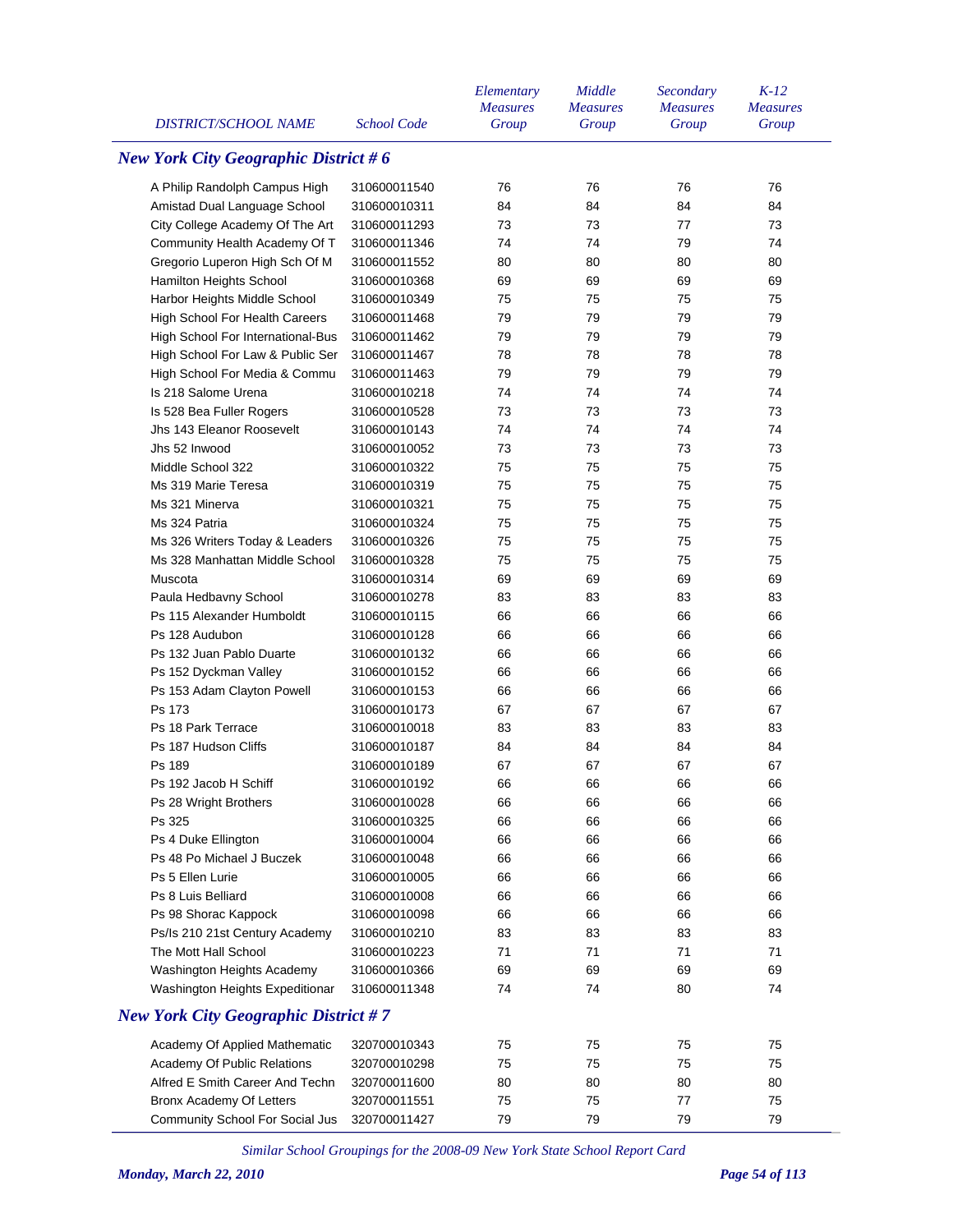| DISTRICT/SCHOOL NAME                        | <b>School Code</b> | Elementary<br><b>Measures</b><br>Group | Middle<br><b>Measures</b><br>Group | Secondary<br><b>Measures</b><br>Group | $K-12$<br><b>Measures</b><br>Group |
|---------------------------------------------|--------------------|----------------------------------------|------------------------------------|---------------------------------------|------------------------------------|
| Crotona Academy High School                 | 320700011321       | 81                                     | 81                                 | 81                                    | 81                                 |
| Foreign Language Academy Of G               | 320700011520       | 78                                     | 78                                 | 78                                    | 78                                 |
| Health Opportunities High School            | 320700011670       | 78                                     | 78                                 | 78                                    | 78                                 |
| Hostos-Lincoln Academy Of Scie              | 320700011500       | 73                                     | 73                                 | 76                                    | 73                                 |
| Jhs 151 Lou Gehrig                          | 320700010151       | 75                                     | 75                                 | 75                                    | 75                                 |
| Jhs 162 Lola Rodriguez De Tio               | 320700010162       | 73                                     | 73                                 | 73                                    | 73                                 |
| Jill Chaifetz Transfer High School          | 320700011379       | 81                                     | 81                                 | 81                                    | 81                                 |
| Mott Haven Village Prep High Sc             | 320700011473       | 80                                     | 80                                 | 80                                    | 80                                 |
| Ms 203                                      | 320700010203       | 75                                     | 75                                 | 75                                    | 75                                 |
| Ms 223 Laboratory School Of Fin             | 320700010223       | 73                                     | 73                                 | 73                                    | 73                                 |
| New Explorers High School                   | 320700011547       | 79                                     | 79                                 | 79                                    | 79                                 |
| Performance School                          | 320700010385       | 66                                     | 66                                 | 66                                    | 66                                 |
| Ps 1 Courtlandt                             | 320700010001       | 66                                     | 66                                 | 66                                    | 66                                 |
| Ps 154 Jonathan D Hyatt                     | 320700010154       | 66                                     | 66                                 | 66                                    | 66                                 |
| Ps 157 Grove Hill                           | 320700010157       | 67                                     | 67                                 | 67                                    | 67                                 |
| Ps 161 Ponce De Leon                        | 320700010161       | 66                                     | 66                                 | 66                                    | 66                                 |
| Ps 179                                      | 320700010179       | 66                                     | 66                                 | 66                                    | 66                                 |
| Ps 18 John Peter Zenger                     | 320700010018       | 67                                     | 67                                 | 67                                    | 67                                 |
| Ps 25 Bilingual                             | 320700010025       | 66                                     | 66                                 | 66                                    | 66                                 |
| Ps 277                                      | 320700010277       | 66                                     | 66                                 | 66                                    | 66                                 |
| Ps 30 Wilton                                | 320700010030       | 66                                     | 66                                 | 66                                    | 66                                 |
| Ps 43 Jonas Bronck                          | 320700010043       | 66                                     | 66                                 | 66                                    | 66                                 |
| Ps 49 Willis Avenue                         | 320700010049       | 66                                     | 66                                 | 66                                    | 66                                 |
| Ps 5 Port Morris                            | 320700010005       | 66                                     | 66                                 | 66                                    | 66                                 |
| Ps 65 Mother Hale Academy                   | 320700010065       | 66                                     | 66                                 | 66                                    | 66                                 |
| Ps/Is 224                                   | 320700010224       | 75                                     | 75                                 | 75                                    | 75                                 |
| Ps/Ms 29 Melrose                            | 320700010029       | 83                                     | 83                                 | 83                                    | 83                                 |
| Ps/Ms 31 William Lloyd Garrison             | 320700010031       | 83                                     | 83                                 | 83                                    | 83                                 |
| Samuel Gompers Career And Te                | 320700011655       | 80                                     | 80                                 | 80                                    | 80                                 |
| South Bronx Academy For Applie              | 320700010296       | 75                                     | 75                                 | 75                                    | 75                                 |
| South Bronx Preparatory - A Coll            | 320700011221       | 74                                     | 74                                 | 78                                    | 74                                 |
| Urban Assembly School For Care              | 320700011548       | 77                                     | 77                                 | 77                                    | 77                                 |
| Young Leaders Elementary Scho               | 320700010369       | 66                                     | 66                                 | 66                                    | 66                                 |
| <b>New York City Geographic District #8</b> |                    |                                        |                                    |                                       |                                    |
| Adlai E Stevenson High School               | 320800011450       | 80                                     | 80                                 | 80                                    | 80                                 |
| Antonia Pantoja Preperatory Aca             | 320800011376       | 74                                     | 74                                 | 74                                    | 74                                 |
| Archimedes Academy For Math,                | 320800011367       | 74                                     | 74                                 | 74                                    | 74                                 |
| Banana Kelly High School                    | 320800011530       | 79                                     | 79                                 | 79                                    | 79                                 |
| Bronx Academy High School                   | 320800011560       | 81                                     | 81                                 | 81                                    | 81                                 |
| Bronx Community High School                 | 320800011377       | 81                                     | 81                                 | 81                                    | 81                                 |
| Bronx Guild High School                     | 320800011452       | 80                                     | 80                                 | 80                                    | 80                                 |
| Bronx Haven High School                     | 320800011381       | 81                                     | 81                                 | 81                                    | 81                                 |
| <b>Bronx Mathematics Preparatory S</b>      | 320800010375       | 73                                     | 73                                 | 73                                    | 73                                 |
| Felisa Rincon De Gautier Institute          | 320800011519       | 79                                     | 79                                 | 79                                    | 79                                 |
| <b>Gateway School For Environment</b>       | 320800011295       | 80                                     | 80                                 | 80                                    | 80                                 |
| Herbert H Lehman High School                | 320800011405       | 79                                     | 79                                 | 79                                    | 79                                 |
| Holcombe L Rucker School Of Co              | 320800011332       | 79                                     | 79                                 | 79                                    | 79                                 |
| International Community High Sc             | 320800011334       | 80                                     | 80                                 | 80                                    | 80                                 |
| Is 174 Eugene T Maleska                     | 320800010174       | 73                                     | 73                                 | 73                                    | 73                                 |
| Is 192 Piagentini Jones                     | 320800010192       | 72                                     | 72                                 | 72                                    | 72                                 |
| Jane Addams High School For Ac              | 320800011650       | 80                                     | 80                                 | 80                                    | 80                                 |
| Jhs 123 James M Kiernan                     | 320800010123       | 75                                     | 75                                 | 75                                    | 75                                 |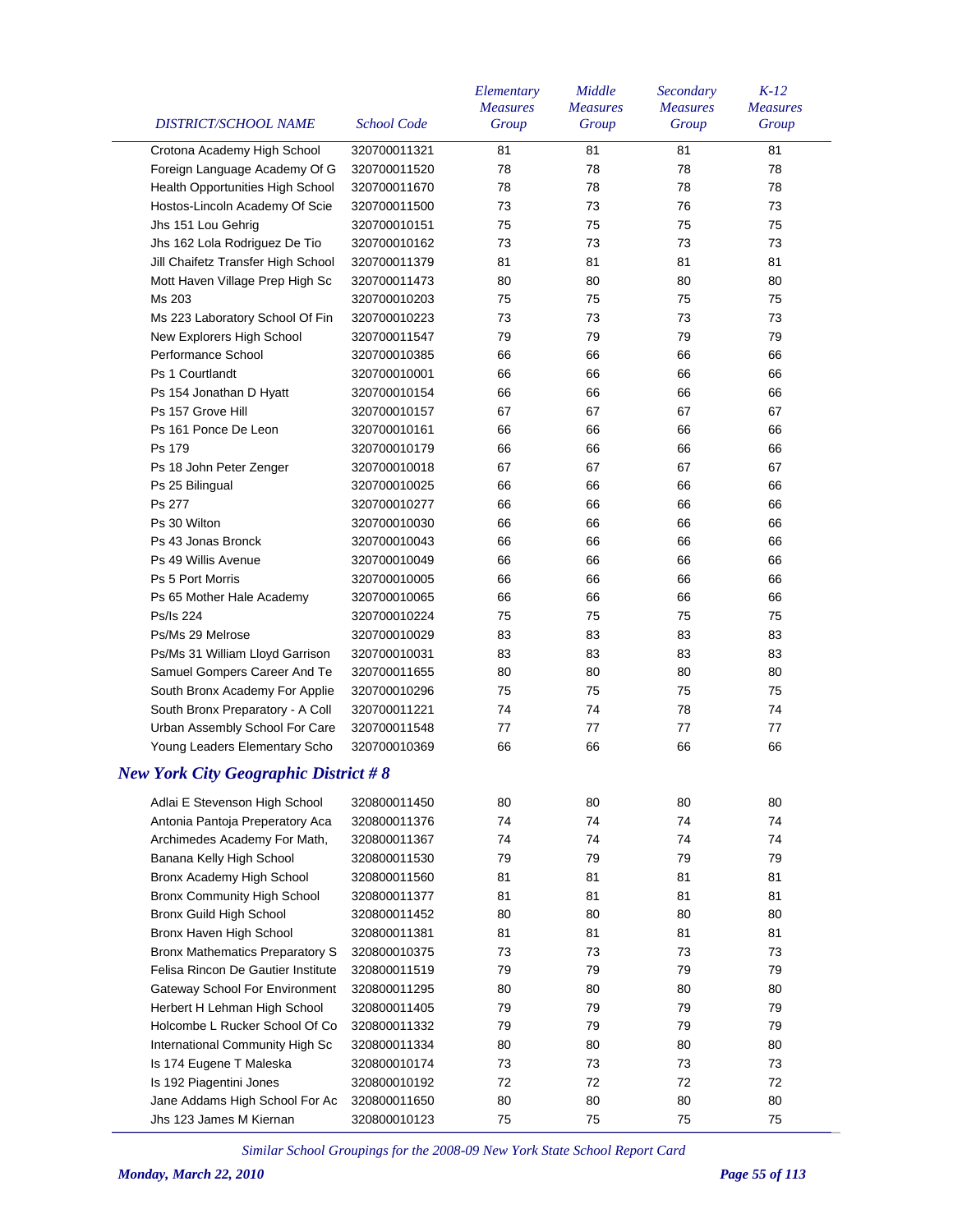| <b>DISTRICT/SCHOOL NAME</b>                 | <b>School Code</b> | Elementary<br><b>Measures</b><br>Group | Middle<br><b>Measures</b><br>Group | Secondary<br><b>Measures</b><br>Group | $K-12$<br><b>Measures</b><br>Group |
|---------------------------------------------|--------------------|----------------------------------------|------------------------------------|---------------------------------------|------------------------------------|
| Jhs 125 Henry Hudson                        | 320800010125       | 73                                     | 73                                 | 73                                    | 73                                 |
| Jhs 131 Albert Einstein                     | 320800010131       | 73                                     | 73                                 | 73                                    | 73                                 |
| Millenium Art Academy                       | 320800010312       | 79                                     | 79                                 | 79                                    | 79                                 |
| Ms 101 Edward R Byrne                       | 320800010101       | 71                                     | 71                                 | 71                                    | 71                                 |
| Ms 301 Paul L Dunbar                        | 320800010301       | 75                                     | 75                                 | 75                                    | 75                                 |
| Ms 302 Luisa Dessus Cruz                    | 320800010302       | 75                                     | 75                                 | 75                                    | 75                                 |
| New School #2 At Ps 60                      | 320800010335       | 66                                     | 66                                 | 66                                    | 66                                 |
| New School For Arts And Scienc              | 320800011686       | 80                                     | 80                                 | 80                                    | 80                                 |
| Pablo Neruda Academy For Archi              | 320800011305       | 80                                     | 80                                 | 80                                    | 80                                 |
| Ps 100 Isaac Clason                         | 320800010100       | 67                                     | 67                                 | 67                                    | 67                                 |
| Ps 107                                      | 320800010107       | 67                                     | 67                                 | 67                                    | 67                                 |
| Ps 119                                      | 320800010119       | 68                                     | 68                                 | 68                                    | 68                                 |
| Ps 130 Abram Stevens Hewitt                 | 320800010130       | 66                                     | 66                                 | 66                                    | 66                                 |
| Ps 138 Samuel Randall                       | 320800010138       | 67                                     | 67                                 | 67                                    | 67                                 |
| Ps 14 Senator John Calandra                 | 320800010014       | 69                                     | 69                                 | 69                                    | 69                                 |
| Ps 140 Eagle                                | 320800010140       | 66                                     | 66                                 | 66                                    | 66                                 |
| Ps 146 Edward Collins                       | 320800010146       | 66                                     | 66                                 | 66                                    | 66                                 |
| Ps 152 Evergreen                            | 320800010152       | 66                                     | 66                                 | 66                                    | 66                                 |
| Ps 182                                      | 320800010182       | 68                                     | 68                                 | 68                                    | 68                                 |
| Ps 304 Early Childhood School               | 320800010304       | 69                                     | 69                                 | 69                                    | 69                                 |
| Ps 36 Unionport                             | 320800010036       | 68                                     | 68                                 | 68                                    | 68                                 |
| Ps 48 Joseph R Drake                        | 320800010048       | 66                                     | 66                                 | 66                                    | 66                                 |
| Ps 62 Inocensio Casanova                    | 320800010062       | 66                                     | 66                                 | 66                                    | 66                                 |
| Ps 69 New Visions                           | 320800010069       | 67                                     | 67                                 | 67                                    | 67                                 |
| Ps 71 Rose E Scala                          | 320800010071       | 84                                     | 84                                 | 84                                    | 84                                 |
| Ps 72 Dr William Dorney                     | 320800010072       | 67                                     | 67                                 | 67                                    | 67                                 |
| <b>Ps 75</b>                                | 320800010075       | 66                                     | 66                                 | 66                                    | 66                                 |
| Ps 93 Albert G Oliver                       | 320800010093       | 67                                     | 67                                 | 67                                    | 67                                 |
| Renaissance High School For Mu              | 320800011293       | 78                                     | 78                                 | 78                                    | 78                                 |
| School For Community Research               | 320800011540       | 80                                     | 80                                 | 80                                    | 80                                 |
| School For Inquiry And Social Jus           | 320800010337       | 75                                     | 75                                 | 75                                    | 75                                 |
| The Hunts Point School                      | 320800010424       | 74                                     | 74                                 | 74                                    | 74                                 |
| Urban Assembly For Civic Engag              | 320800010366       | 74                                     | 74                                 | 74                                    | 74                                 |
| Urban Institute Of Mathematics              | 320800010371       | 73                                     | 73                                 | 73                                    | 73                                 |
| Women'S Academy Of Excellenc                | 320800011282       | 72                                     | 72                                 | $77$                                  | $72\,$                             |
| <b>New York City Geographic District #9</b> |                    |                                        |                                    |                                       |                                    |
| Academy For Language And Tec                | 320900011365       | 80                                     | 80                                 | 80                                    | 80                                 |
| Bronx Center For Science And M              | 320900011260       | 76                                     | 76                                 | 76                                    | 76                                 |
| Bronx Expeditionary Learning Hig            | 320900011227       | 80                                     | 80                                 | 80                                    | 80                                 |
| Bronx High School For Medical S             | 320900011413       | 72                                     | 72                                 | 77                                    | 72                                 |
| Bronx High School Of Business               | 320900011412       | 79                                     | 79                                 | 79                                    | 79                                 |
| Bronx International High School             | 320900011403       | 80                                     | 80                                 | 80                                    | 80                                 |
| Bronx Leadership Academy High               | 320900011525       | 78                                     | 78                                 | 78                                    | 78                                 |
| Bronx Leadership Academy li Hig             | 320900011527       | 79                                     | 79                                 | 79                                    | 79                                 |
| Bronx School For Law Governme               | 320900011505       | 72                                     | 72                                 | 77                                    | 72                                 |
| <b>Bronx Writing Academy</b>                | 320900010323       | 75                                     | 75                                 | 75                                    | 75                                 |
| Comprehensive Model School Pr               | 320900010327       | 73                                     | 73                                 | 73                                    | 73                                 |
| Dreamyard Preparatory School                | 320900011329       | 79                                     | 79                                 | 79                                    | 79                                 |
| Eagle Academy For Young Men                 | 320900011231       | 78                                     | 78                                 | 78                                    | 78                                 |
| Eximius College Preparatory Aca             | 320900011250       | 72                                     | 72                                 | 77                                    | 72                                 |
| <b>Explorations Academy</b>                 | 320900011251       | 80                                     | 80                                 | 80                                    | 80                                 |
| Frederick Douglas Academy lii S             | 320900011517       | 73                                     | 73                                 | 77                                    | 73                                 |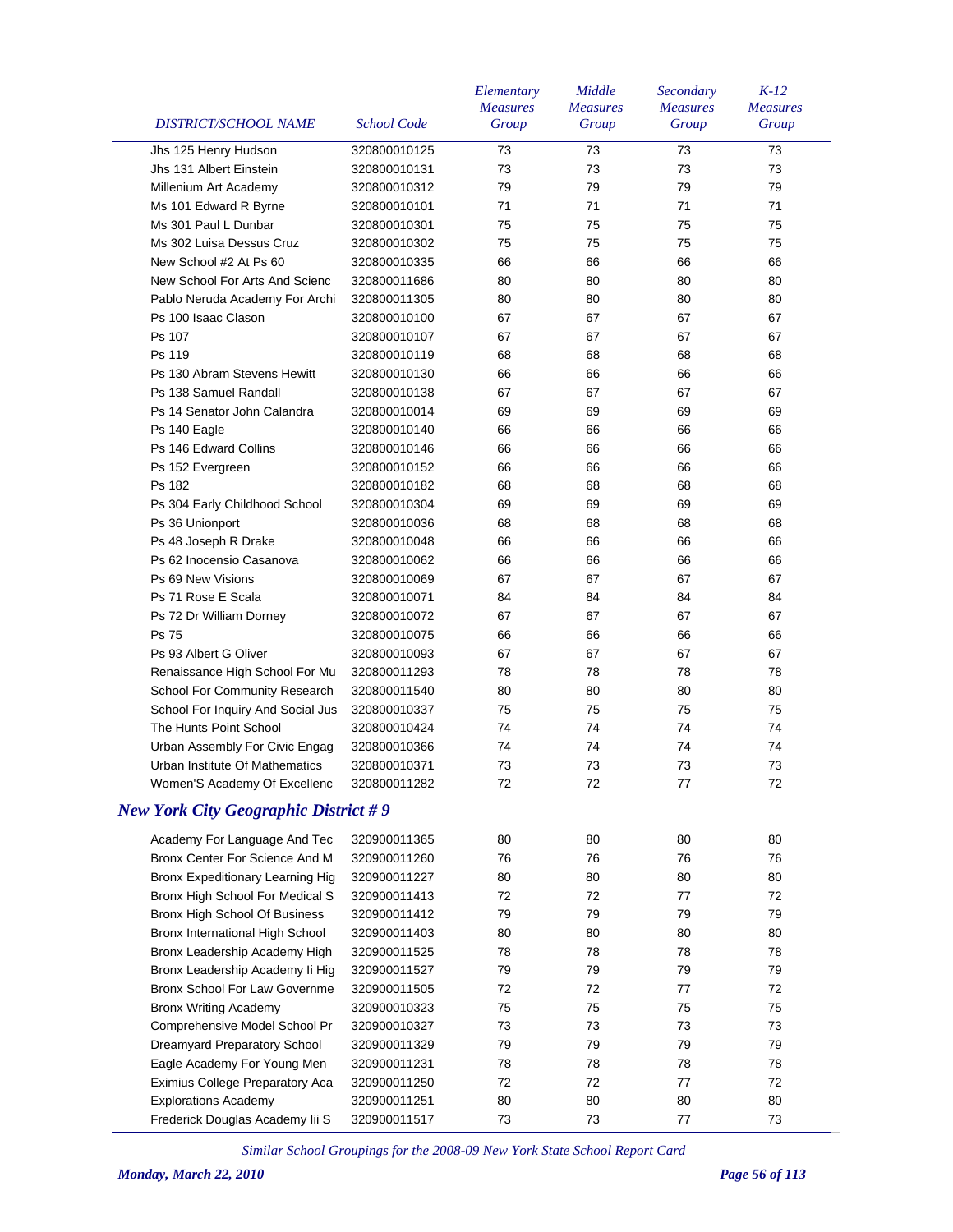| <b>DISTRICT/SCHOOL NAME</b>                  | <b>School Code</b> | Elementary<br><b>Measures</b><br>Group | Middle<br><b>Measures</b><br>Group | Secondary<br><b>Measures</b><br>Group | $K-12$<br><b>Measures</b><br>Group |
|----------------------------------------------|--------------------|----------------------------------------|------------------------------------|---------------------------------------|------------------------------------|
| High School For Violin And Danc              | 320900011543       | 80                                     | 80                                 | 80                                    | 80                                 |
| Is 117 Joseph H Wade                         | 320900010117       | 74                                     | 74                                 | 74                                    | 74                                 |
| Is 219 New Venture                           | 320900010219       | 75                                     | 75                                 | 75                                    | 75                                 |
| Is 229 Roland Patterson                      | 320900010229       | 75                                     | 75                                 | 75                                    | 75                                 |
| Is 232                                       | 320900010232       | 75                                     | 75                                 | 75                                    | 75                                 |
| Is 303 Leadership & Comm Servi               | 320900010303       | 73                                     | 73                                 | 73                                    | 73                                 |
| Is 313 School Of Leadership Dev              | 320900010313       | 75                                     | 75                                 | 75                                    | 75                                 |
| Is 339                                       | 320900010339       | 75                                     | 75                                 | 75                                    | 75                                 |
| Jhs 145 Arturo Toscanini                     | 320900010145       | 75                                     | 75                                 | 75                                    | 75                                 |
| Jhs 166 Roberto Clemente                     | 320900010166       | 74                                     | 74                                 | 74                                    | 74                                 |
| Jhs 22 Jordan L Mott                         | 320900010022       | 75                                     | 75                                 | 75                                    | 75                                 |
| Jonathan Levin Hs Of Media And               | 320900011414       | 80                                     | 80                                 | 80                                    | 80                                 |
| Kappa                                        | 320900010215       | 72                                     | 72                                 | 72                                    | 72                                 |
| Leadership Institute                         | 320900011276       | 80                                     | 80                                 | 80                                    | 80                                 |
| Morris Academy For Collaborativ              | 320900011297       | 80                                     | 80                                 | 80                                    | 80                                 |
| Mott Hall Bronx High School                  | 320900011252       | 77                                     | 77                                 | 77                                    | 77                                 |
| Mott Hall lii                                | 320900010128       | 71                                     | 71                                 | 71                                    | 71                                 |
| New Millennium Business Acade                | 320900010328       | 75                                     | 75                                 | 75                                    | 75                                 |
| Ps 109 Sedgwick                              | 320900010109       | 66                                     | 66                                 | 66                                    | 66                                 |
| Ps 11 Highbridge                             | 320900010011       | 66                                     | 66                                 | 66                                    | 66                                 |
| Ps 110 Theodore Schoenfeld                   | 320900010110       | 66                                     | 66                                 | 66                                    | 66                                 |
| Ps 114 Luis Lorens Torres                    | 320900010114       | 66                                     | 66                                 | 66                                    | 66                                 |
| Ps 126 Dr Marjorie H Dunbar                  | 320900010126       | 66                                     | 66                                 | 66                                    | 66                                 |
| Ps 132 Garrett A Morgan                      | 320900010132       | 66                                     | 66                                 | 66                                    | 66                                 |
| Ps 163 Arthur A Schomberg                    | 320900010163       | 66                                     | 66                                 | 66                                    | 66                                 |
| Ps 199 Shakespeare                           | 320900010199       | 66                                     | 66                                 | 66                                    | 66                                 |
| Ps 2 Morrisania                              | 320900010002       | 66                                     | 66                                 | 66                                    | 66                                 |
| Ps 204 Morris Heights                        | 320900010204       | 66                                     | 66                                 | 66                                    | 66                                 |
| Ps 230 Dr Roland N Patterson                 | 320900010230       | 67                                     | 67                                 | 67                                    | 67                                 |
| Ps 28 Mount Hope                             | 320900010028       | 66                                     | 66                                 | 66                                    | 66                                 |
| Ps 35 Franz Siegel                           | 320900010035       | 66                                     | 66                                 | 66                                    | 66                                 |
| Ps 42 Claremont                              | 320900010042       | 66                                     | 66                                 | 66                                    | 66                                 |
| Ps 53 Basheer Quisim                         | 320900010053       | 67                                     | 67                                 | 67                                    | 67                                 |
| Ps 55 Benjamin Franklin                      | 320900010055       | 66                                     | 66                                 | 66                                    | 66                                 |
| Ps 58                                        |                    | 66                                     | 66                                 | 66                                    | 66                                 |
|                                              | 320900010058       |                                        |                                    |                                       |                                    |
| Ps 63 Author'S Academy                       | 320900010063       | 66                                     | 66                                 | 66                                    | 66                                 |
| Ps 64 Pura Belpre<br>Ps 70 Max Schoenfeld    | 320900010064       | 66                                     | 66<br>67                           | 66<br>67                              | 66<br>67                           |
|                                              | 320900010070       | 67                                     |                                    |                                       |                                    |
| Ps 73                                        | 320900010073       | 66                                     | 66                                 | 66                                    | 66                                 |
| Ps 90 George Meany                           | 320900010090       | 67                                     | 67                                 | 67                                    | 67                                 |
| Ps/Is 218 Rafael Hernandez Dual              | 320900010218       | 83                                     | 83                                 | 83                                    | 83                                 |
| Ps/Ms 4 Crotona Park West                    | 320900010004       | 83                                     | 83                                 | 83                                    | 83                                 |
| <b>School For Excellence</b>                 | 320900011404       | 79                                     | 79                                 | 79                                    | 79                                 |
| Urban Assembly Acad-History An               | 320900011239       | 80                                     | 80                                 | 80                                    | 80                                 |
| Urban Assembly School For Appli              | 320900011241       | 73                                     | 73                                 | 76                                    | 73                                 |
| Urban Science Academy                        | 320900010325       | 75                                     | 75                                 | 75                                    | 75                                 |
| Validus Preparatory Academy                  | 320900011263       | 79                                     | 79                                 | 79                                    | 79                                 |
| <b>New York City Geographic District #10</b> |                    |                                        |                                    |                                       |                                    |
| Angelo Patri Middle School                   | 321000010391       | 74                                     | 74                                 | 74                                    | 74                                 |
| Belmont Prep High School                     | 321000011434       | 80                                     | 80                                 | 80                                    | 80                                 |
| Bronx Dance Academy School                   | 321000010308       | 74                                     | 74                                 | 74                                    | 74                                 |
| Bronx Early College Academy For              | 321000011324       | 73                                     | 73                                 | 73                                    | 73                                 |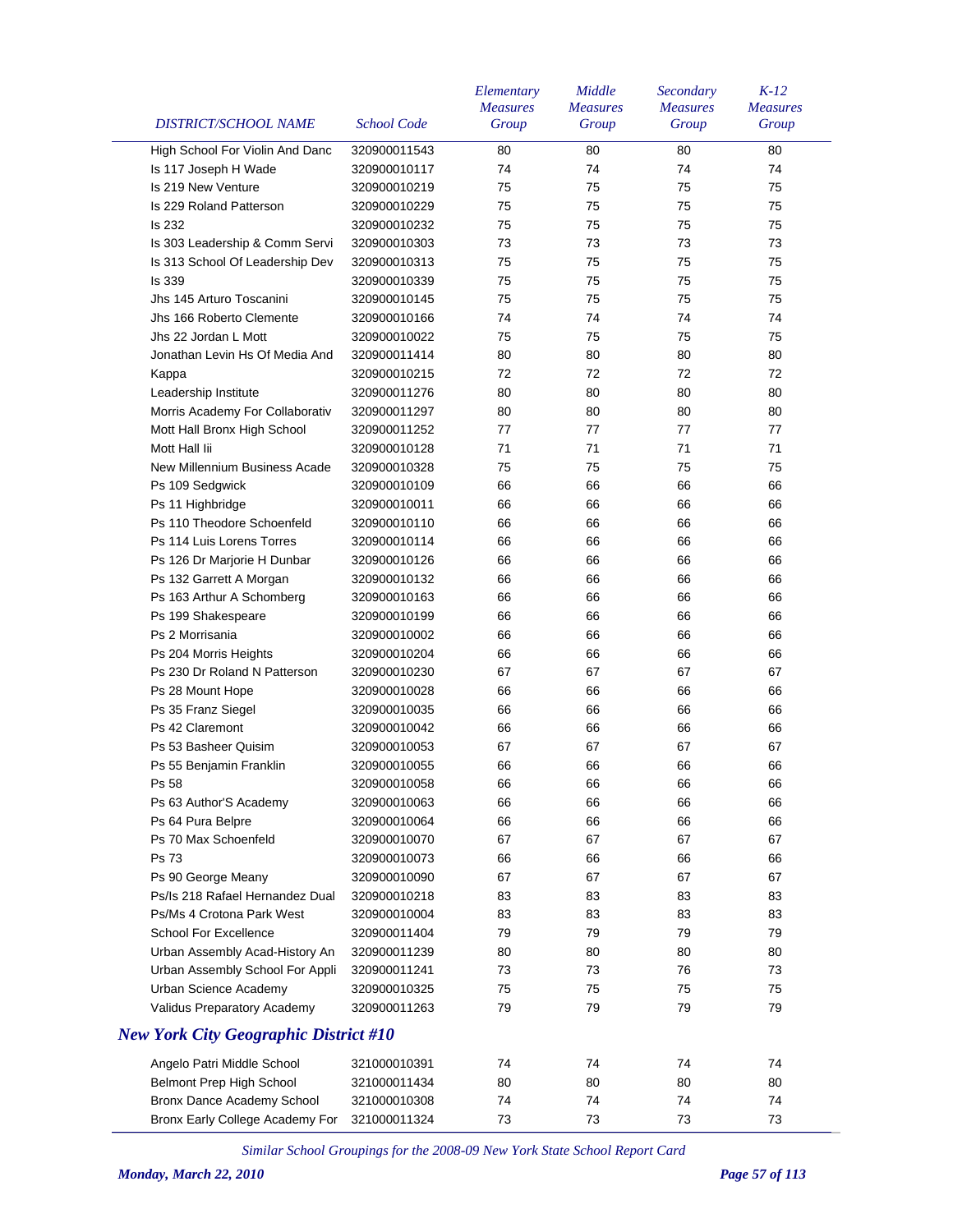| DISTRICT/SCHOOL NAME               | <b>School Code</b> | Elementary<br><b>Measures</b><br>Group | Middle<br><b>Measures</b><br>Group | Secondary<br><b>Measures</b><br>Group | $K-12$<br><b>Measures</b><br>Group |
|------------------------------------|--------------------|----------------------------------------|------------------------------------|---------------------------------------|------------------------------------|
| Bronx Engineering And Technolo     | 321000011213       | 78                                     | 78                                 | 78                                    | 78                                 |
| Bronx High School Of Science       | 321000011445       | 76                                     | 76                                 | 76                                    | 76                                 |
| Bronx High School-Law And Com      | 321000011439       | 80                                     | 80                                 | 80                                    | 80                                 |
| Bronx School Of Law And Financ     | 321000011284       | 77                                     | 77                                 | 77                                    | 77                                 |
| Bronx School Of Science Inquiry    | 321000010331       | 75                                     | 75                                 | 75                                    | 75                                 |
| Bronx Theatre High School          | 321000011546       | 78                                     | 78                                 | 78                                    | 78                                 |
| Celia Cruz Bronx High School Of    | 321000011442       | 77                                     | 77                                 | 77                                    | 77                                 |
| Dewitt Clinton High School         | 321000011440       | 77                                     | 77                                 | 77                                    | 77                                 |
| Discovery High School              | 321000011549       | 80                                     | 80                                 | 80                                    | 80                                 |
| Fordham High School For The Art    | 321000011437       | 80                                     | 80                                 | 80                                    | 80                                 |
| Fordham Leadership Academy         | 321000011438       | 80                                     | 80                                 | 80                                    | 80                                 |
| Grace H Dodge Career And Tech      | 321000011660       | 80                                     | 80                                 | 80                                    | 80                                 |
| High School For Teaching And Th    | 321000011433       | 79                                     | 79                                 | 79                                    | 79                                 |
| High School Of American Studies    | 321000011696       | 76                                     | 76                                 | 76                                    | 76                                 |
| In Tech Academy                    | 321000010368       | 73                                     | 73                                 | 77                                    | 73                                 |
| International School For Liberal A | 321000011342       | 75                                     | 75                                 | 79                                    | 75                                 |
| Is 206 Ann Mersereau               | 321000010206       | 74                                     | 74                                 | 74                                    | 74                                 |
| Is 254                             | 321000010254       | 75                                     | 75                                 | 75                                    | 75                                 |
| Jhs 118 William W Niles            | 321000010118       | 72                                     | 72                                 | 72                                    | 72                                 |
| Jhs 45 Thomas C Giordano           | 321000010045       | 73                                     | 73                                 | 73                                    | 73                                 |
| Jhs 80 Mosholu Parkway             | 321000010080       | 75                                     | 75                                 | 75                                    | 75                                 |
| John F Kennedy High School         | 321000011475       | 80                                     | 80                                 | 80                                    | 80                                 |
| Jonas Bronck Academy               | 321000010228       | 73                                     | 73                                 | 73                                    | 73                                 |
| Kingsbridge International High Sc  | 321000011268       | 80                                     | 80                                 | 80                                    | 80                                 |
| Knowledge And Power Prep Acad      | 321000011374       | 76                                     | 76                                 | 76                                    | 76                                 |
| Marble Hill High School Of Intern  | 321000011477       | 77                                     | 77                                 | 77                                    | 77                                 |
| Marie Curie High Sch-Nursing, M    | 321000011237       | 72                                     | 72                                 | 78                                    | 72                                 |
| Ms 390                             | 321000010390       | 75                                     | 75                                 | 75                                    | 75                                 |
| Ms 399                             | 321000010399       | 74                                     | 74                                 | 74                                    | 74                                 |
| New School For Leadership And      | 321000010244       | 75                                     | 75                                 | 75                                    | 75                                 |
| Ps 15 Institute For Environmental  | 321000010015       | 83                                     | 83                                 | 83                                    | 83                                 |
| Ps 159 Luis Mumoz Marin Biling     | 321000010159       | 66                                     | 66                                 | 66                                    | 66                                 |
| Ps 20 George J Werdan lii          | 321000010020       | 83                                     | 83                                 | 83                                    | 83                                 |
| Ps 205 Fiorello Laguardia          | 321000010205       | 67                                     | 67                                 | 67                                    | 67                                 |
| Ps 226                             | 321000010226       |                                        | 67                                 |                                       | 67                                 |
| Ps 24 Spuyten Duyvil               | 321000010024       | 67<br>70                               | 70                                 | 67<br>70                              | 70                                 |
| Ps 246 Poe Center                  | 321000010246       | 66                                     | 66                                 | 66                                    | 66                                 |
| Ps 279 Capt Manuel Rivera Jr       | 321000010279       | 83                                     | 83                                 | 83                                    | 83                                 |
| Ps 291                             | 321000010291       | 66                                     | 66                                 | 66                                    | 66                                 |
| Ps 3 Raul Julia Micro Society      | 321000010003       | 83                                     | 83                                 | 83                                    | 83                                 |
| Ps 306                             | 321000010306       | 66                                     | 66                                 | 66                                    | 66                                 |
| Ps 307 Eames Place                 | 321000010307       | 67                                     | 67                                 | 67                                    | 67                                 |
| Ps 310 Marble Hill                 | 321000010310       | 66                                     | 66                                 | 66                                    | 66                                 |
| Ps 315 Lab School                  | 321000010315       | 83                                     | 83                                 | 83                                    | 83                                 |
| Ps 32 Belmont                      | 321000010032       | 66                                     | 66                                 | 66                                    | 66                                 |
| Ps 33 Timothy Dwight               | 321000010033       | 66                                     | 66                                 | 66                                    | 66                                 |
|                                    |                    |                                        |                                    |                                       |                                    |
| Ps 340                             | 321000010340       | 67                                     | 67                                 | 67                                    | 67                                 |
| Ps 360                             | 321000010360       | 67                                     | 67                                 | 67                                    | 67                                 |
| Ps 37 Multiple Intelligence        | 321000010037       | 83                                     | 83                                 | 83                                    | 83                                 |
| Ps 396                             | 321000010396       | 66                                     | 66                                 | 66                                    | 66                                 |
| Ps 46 Edgar Allen Poe              | 321000010046       | 66                                     | 66                                 | 66                                    | 66                                 |
| Ps 51 Bronx New School             | 321000010051       | 68                                     | 68                                 | 68                                    | 68                                 |
| Ps 56 Norwood Heights              | 321000010056       | 68                                     | 68                                 | 68                                    | 68                                 |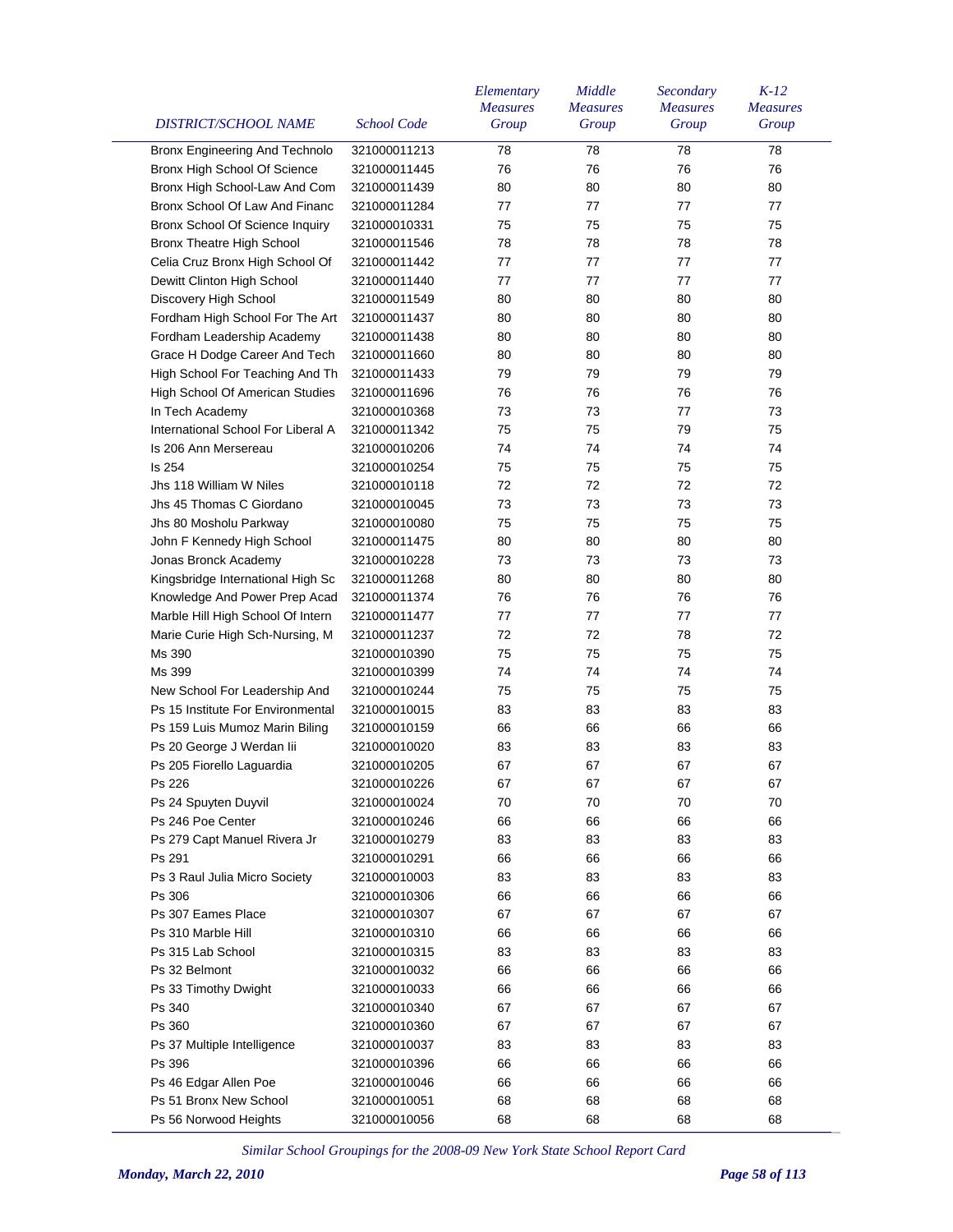| DISTRICT/SCHOOL NAME                         | <b>School Code</b> | Elementary<br><b>Measures</b><br>Group | Middle<br><b>Measures</b><br>Group | Secondary<br><b>Measures</b><br>Group | $K-12$<br><b>Measures</b><br>Group |
|----------------------------------------------|--------------------|----------------------------------------|------------------------------------|---------------------------------------|------------------------------------|
| Ps 59 The Community School Of                | 321000010059       | 66                                     | 66                                 | 66                                    | 66                                 |
| Ps 7 Kingsbridge                             | 321000010007       | 67                                     | 67                                 | 67                                    | 67                                 |
| Ps 79 Creston                                | 321000010079       | 66                                     | 66                                 | 66                                    | 66                                 |
| Ps 8 Issac Varian                            | 321000010008       | 68                                     | 68                                 | 68                                    | 68                                 |
| Ps 81 Robert J Christen                      | 321000010081       | 70                                     | 70                                 | 70                                    | 70                                 |
| Ps 85 Great Expectations                     | 321000010085       | 66                                     | 66                                 | 66                                    | 66                                 |
| Ps 86 Kingsbridge Heights                    | 321000010086       | 66                                     | 66                                 | 66                                    | 66                                 |
| Ps 9 Ryer Avenue                             | 321000010009       | 66                                     | 66                                 | 66                                    | 66                                 |
| Ps 91                                        | 321000010091       | 67                                     | 67                                 | 67                                    | 67                                 |
| Ps 94 Kings College                          | 321000010094       | 68                                     | 68                                 | 68                                    | 68                                 |
| Ps 95 Sheila Mencher                         | 321000010095       | 84                                     | 84                                 | 84                                    | 84                                 |
| <b>Ps/Is 54</b>                              | 321000010054       | 66                                     | 66                                 | 66                                    | 66                                 |
| Ps/Ms 280 Mosholu Parkway                    | 321000010280       | 84                                     | 84                                 | 84                                    | 84                                 |
| Pulse High School                            | 321000011319       | 81                                     | 81                                 | 81                                    | 81                                 |
| Riverdale/Kingsbridge Academy                | 321000011141       | 71                                     | 71                                 | 77                                    | 71                                 |
| Theatre Arts Production Compan               | 321000010225       | 72                                     | 72                                 | 77                                    | 72                                 |
| University Heights Secondary Sc              | 321000011495       | 77                                     | 77                                 | 77                                    | 77                                 |
| West Bronx Academy For The Fu                | 321000011243       | 74                                     | 74                                 | 80                                    | 74                                 |
| <b>New York City Geographic District #11</b> |                    |                                        |                                    |                                       |                                    |
| Aspire Preparatory Middle School             | 321100010322       | 72                                     | 72                                 | 72                                    | 72                                 |
| Astor Collegiate Academy                     | 321100011299       | 79                                     | 79                                 | 79                                    | 79                                 |
| Bronx Academy Of Health Career               | 321100011290       | 79                                     | 79                                 | 79                                    | 79                                 |
| Bronx Aerospace High School                  | 321100011545       | 78                                     | 78                                 | 78                                    | 78                                 |
| Bronx Green Middle School                    | 321100010326       | 73                                     | 73                                 | 73                                    | 73                                 |
| Bronx Health Sciences High Scho              | 321100011249       | 78                                     | 78                                 | 78                                    | 78                                 |
|                                              | 321100011418       | 80                                     | 80                                 | 80                                    | 80                                 |
| Bronx High School For The Visual             |                    |                                        |                                    |                                       |                                    |
| Bronx High School For Writing An             | 321100011253       | 79                                     | 79                                 | 79                                    | 79                                 |
| Bronx Lab School                             | 321100011265       | 78                                     | 78                                 | 78                                    | 78                                 |
| <b>Bronx Preparatory Academy</b>             | 321100011514       | 80                                     | 80                                 | 80                                    | 80                                 |
| Christopher Columbus High Scho               | 321100011415       | 80                                     | 80                                 | 80                                    | 80                                 |
| Collegiate Institute Of Math And             | 321100011288       | 77                                     | 77                                 | 77                                    | 77                                 |
| Cornerstone Academy For Social               | 321100010189       | 68                                     | 68                                 | 68                                    | 68                                 |
| <b>Forward School</b>                        | 321100010287       | 73                                     | 73                                 | 73                                    | 73                                 |
| Global Enterprise High School                | 321100011541       | 80                                     | 80                                 | 80                                    | 80                                 |
| Globe School For Environmental               | 321100011272       | 73                                     | 73                                 | 73                                    | 73                                 |
| Harry S Truman High School                   | 321100011455       | 80                                     | 80                                 | 80                                    | 80                                 |
| High School Of Computers And T               | 321100011275       | 78                                     | 78                                 | 78                                    | 78                                 |
| High School Of Contemporary Art              | 321100011544       | 79                                     | 79                                 | 79                                    | 79                                 |
| Is 181 Pablo Casals                          | 321100010181       | 73                                     | 73                                 | 73                                    | 73                                 |
| Jhs 127 Castle Hill                          | 321100010127       | 73                                     | 73                                 | 73                                    | 73                                 |
| Jhs 144 Michelangelo                         | 321100010144       | 74                                     | 74                                 | 74                                    | 74                                 |
| Ms 142 John Philip Sousa                     | 321100010142       | 74                                     | 74                                 | 74                                    | 74                                 |
| Ms 180 Dr Daniel Hale Williams               | 321100010180       | 72                                     | 72                                 | 72                                    | 72                                 |
| New World High School                        | 321100011513       | 80                                     | 80                                 | 80                                    | 80                                 |
| Peace And Diversity Academy                  | 321100011278       | 79                                     | 79                                 | 79                                    | 79                                 |
| Pelham Preparatory Academy                   | 321100011542       | 76                                     | 76                                 | 76                                    | 76                                 |
| Ps 103 Hector Fontanez                       | 321100010103       | 67                                     | 67                                 | 67                                    | 67                                 |
| Ps 105 Senator Abraham Bernste               | 321100010105       | 68                                     | 68                                 | 68                                    | 68                                 |
| Ps 106 Parkchester                           | 321100010106       | 68                                     | 68                                 | 68                                    | 68                                 |
| Ps 108 Philip J Abinanti                     | 321100010108       | 70                                     | 70                                 | 70                                    | 70                                 |
| Ps 111 Seton Falls                           | 321100010111       | 67                                     | 67                                 | 67                                    | 67                                 |
| Ps 112 Bronxwood                             | 321100010112       | 67                                     | 67                                 | 67                                    | 67                                 |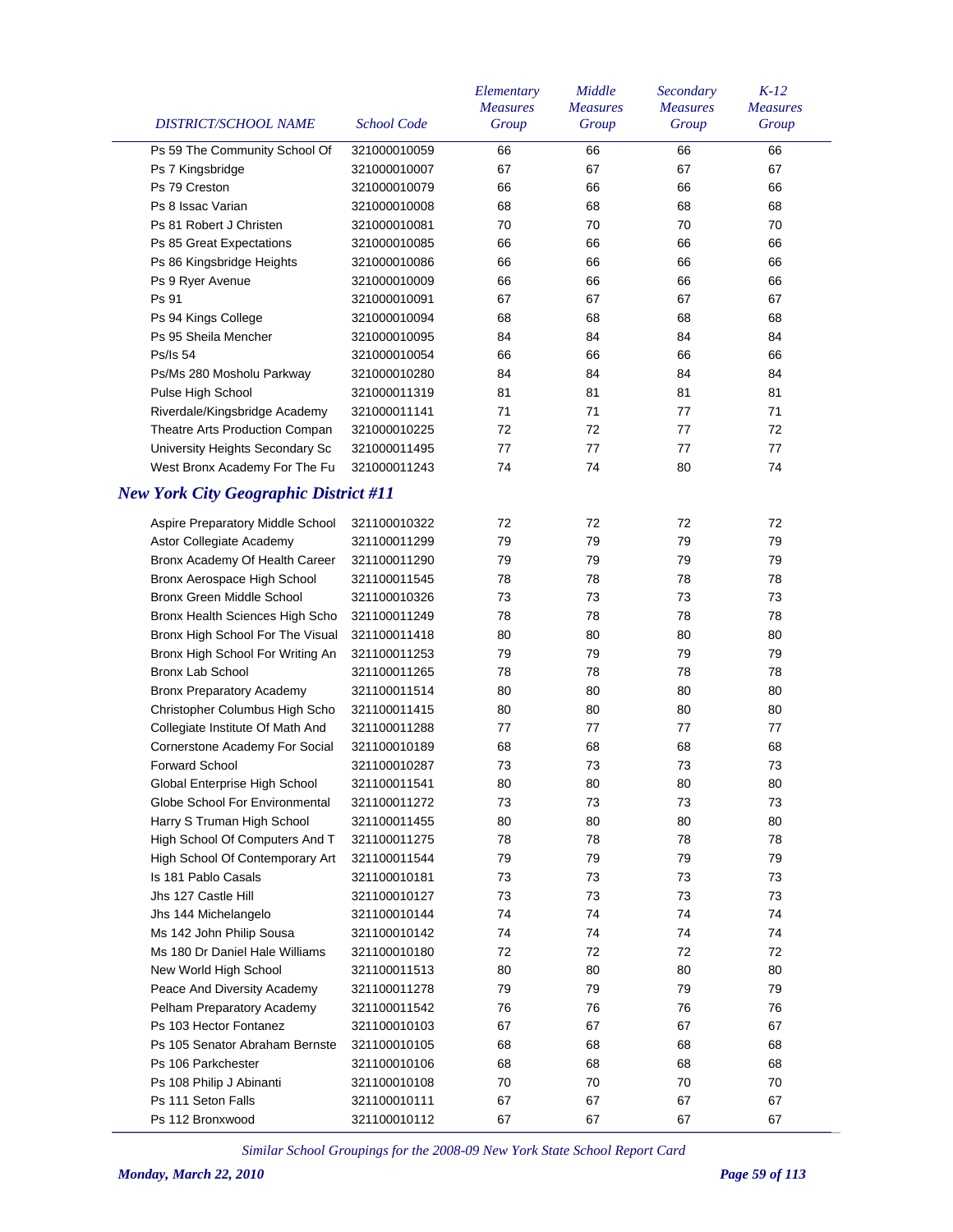| DISTRICT/SCHOOL NAME                          | <b>School Code</b> | Elementary<br><b>Measures</b><br>Group | Middle<br><b>Measures</b><br>Group | Secondary<br><b>Measures</b><br>Group | $K-12$<br><b>Measures</b><br>Group |
|-----------------------------------------------|--------------------|----------------------------------------|------------------------------------|---------------------------------------|------------------------------------|
| Ps 121 Throop                                 | 321100010121       | 68                                     | 68                                 | 68                                    | 68                                 |
| Ps 153 Helen Keller                           | 321100010153       | 69                                     | 69                                 | 69                                    | 69                                 |
| Ps 16 Wakefield                               | 321100010016       | 68                                     | 68                                 | 68                                    | 68                                 |
| Ps 160 Walt Disney                            | 321100010160       | 68                                     | 68                                 | 68                                    | 68                                 |
| Ps 175 City Island                            | 321100010175       | 84                                     | 84                                 | 84                                    | 84                                 |
| Ps 178 Dr Selman Waksman                      | 321100010178       | 68                                     | 68                                 | 68                                    | 68                                 |
| Ps 19 Judith K Weiss                          | 321100010019       | 84                                     | 84                                 | 84                                    | 84                                 |
| Ps 21 Philip H Sheridan                       | 321100010021       | 67                                     | 67                                 | 67                                    | 67                                 |
| Ps 41 Gun Hill Road                           | 321100010041       | 67                                     | 67                                 | 67                                    | 67                                 |
| Ps 68                                         | 321100010068       | 67                                     | 67                                 | 67                                    | 67                                 |
|                                               |                    |                                        |                                    |                                       |                                    |
| Ps 76 Bennington                              | 321100010076       | 67                                     | 67                                 | 67                                    | 67                                 |
| Ps 78 Anne Hutchinson                         | 321100010078       | 68                                     | 68                                 | 68                                    | 68                                 |
| Ps 83 Donald Hertz                            | 321100010083       | 84                                     | 84                                 | 84                                    | 84                                 |
| Ps 87                                         | 321100010087       | 68                                     | 68                                 | 68                                    | 68                                 |
| Ps 89                                         | 321100010089       | 84                                     | 84                                 | 84                                    | 84                                 |
| Ps 96 Richard Rodgers                         | 321100010096       | 68                                     | 68                                 | 68                                    | 68                                 |
| Ps 97                                         | 321100010097       | 69                                     | 69                                 | 69                                    | 69                                 |
| <b>Ps/Ms 194</b>                              | 321100010194       | 84                                     | 84                                 | 84                                    | 84                                 |
| School Of Diplomacy                           | 321100010370       | 74                                     | 74                                 | 74                                    | 74                                 |
| Urban Assembly School For Wildl               | 321100010372       | 73                                     | 73                                 | 73                                    | 73                                 |
| Young Scholars Academy Of The                 | 321100010289       | 73                                     | 73                                 | 73                                    | 73                                 |
| <b>New York City Geographic District #12</b>  |                    |                                        |                                    |                                       |                                    |
| Academy For Scholarship And En                | 321200011270       | 74                                     | 74                                 | 78                                    | 74                                 |
| <b>Accion Academy</b>                         | 321200010341       | 74                                     | 74                                 | 74                                    | 74                                 |
| <b>Bronx Coalition Community High</b>         | 321200011680       | 80                                     | 80                                 | 80                                    | 80                                 |
| <b>Bronx Latin School</b>                     | 321200011267       | 74                                     | 74                                 | 77                                    | 74                                 |
| <b>Bronx Little School</b>                    | 321200011691       | 68                                     | 68                                 | 68                                    | 68                                 |
| Bronx Regional High School                    | 321200011480       | 81                                     | 81                                 | 81                                    | 81                                 |
| <b>Bronx Studio School For Writers</b>        | 321200011269       | 74                                     | 74                                 | 74                                    | 74                                 |
| <b>Business School For Entreprenuri</b>       | 321200010216       | 75                                     | 75                                 | 75                                    | 75                                 |
| East Bronx Academy For The Fut                | 321200011271       | 74                                     | 74                                 | 80                                    | 74                                 |
| <b>Emolior Academy</b>                        | 321200010383       | 74                                     | 74                                 | 74                                    | 74                                 |
| Entrada Academy                               | 321200010384       | 74                                     | 74                                 | 74                                    | 74                                 |
| Esmt-Is 190                                   | 321200010190       | 74                                     | 74                                 | 74                                    | 74                                 |
| Fannie Lou Hamer Freedom Sch                  | 321200011682       | 80                                     | 80                                 | 80                                    | 80                                 |
| Fannie Lou Hamer Middle School                | 321200010286       | 74                                     | 74                                 | 74                                    | 74                                 |
| Frederick Douglas Academy V Mi                | 321200010273       | 73                                     | 73                                 | 73                                    | 73                                 |
| High School Of World Cultures                 | 321200011550       | 79                                     | 79                                 | 79                                    | 79                                 |
| Is 318 Math, Science & Tech Thr               | 321200010318       | 74                                     | 74                                 | 74                                    | 74                                 |
| Jhs 98 Herman Ridder                          | 321200010098       | 74                                     | 74                                 | 74                                    | 74                                 |
| Knowledge And Power Preparator                | 321200010316       | 73                                     | 73                                 | 73                                    | 73                                 |
| Metropolitan High School                      | 321200011248       | 79                                     | 79                                 | 79                                    | 79                                 |
| Monroe Academy For Business &                 | 321200011690       | 79                                     | 79                                 | 79                                    | 79                                 |
|                                               |                    | 80                                     | 80                                 | 80                                    | 80                                 |
| Monroe Academy For Visual Arts<br>Mott Hall V | 321200011692       | 73                                     | 73                                 |                                       |                                    |
|                                               | 321200010242       |                                        |                                    | 73                                    | 73                                 |
| New Day Academy                               | 321200011245       | 75                                     | 75                                 | 80                                    | 75                                 |
| Pan American International High               | 321200011388       | 80                                     | 80                                 | 80                                    | 80                                 |
| Performance Conservatory High                 | 321200011262       | 79                                     | 79                                 | 79                                    | 79                                 |
| Ps 102 Joseph O Loretan                       | 321200010102       | 67                                     | 67                                 | 67                                    | 67                                 |
| Ps 129 Twins Parks Upper                      | 321200010129       | 75                                     | 75                                 | 75                                    | 75                                 |
| Ps 134 George F Bristow                       | 321200010134       | 66                                     | 66                                 | 66                                    | 66                                 |
| Ps 150 Charles James Fox                      | 321200010150       | 66                                     | 66                                 | 66                                    | 66                                 |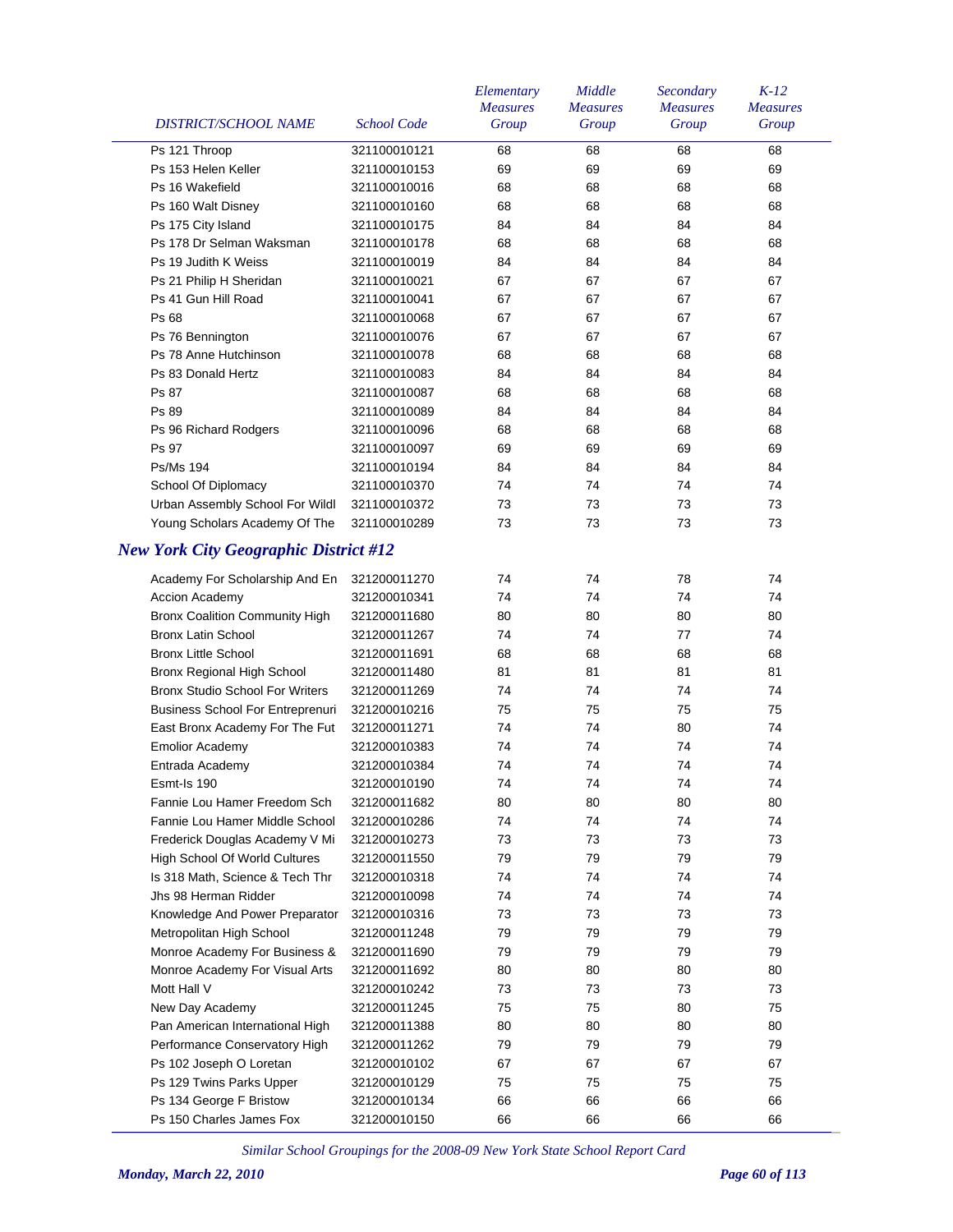| Ps 195<br>67<br>67<br>67<br>67<br>321200010195<br>67<br>67<br>67<br>Ps 196<br>67<br>321200010196<br>Ps 198<br>321200010198<br>66<br>66<br>66<br>66<br>83<br>83<br>Ps 211<br>321200010211<br>83<br>83<br>Ps 212<br>83<br>83<br>83<br>321200010212<br>83<br>83<br>83<br>83<br>Ps 214<br>321200010214<br>83<br>321200010044<br>67<br>67<br>67<br>67<br>Ps 44 David C Farragut<br>Ps 47 John Randolph<br>68<br>68<br>68<br>68<br>321200010047<br>Ps 50 Clara Barton<br>66<br>66<br>66<br>66<br>321200010050<br>Ps 57 Crescent<br>321200010057<br>66<br>66<br>66<br>66<br>Ps 6 West Farms<br>321200010006<br>67<br>67<br>67<br>67<br>Ps 61 Francisco Oller<br>321200010061<br>66<br>66<br>66<br>66<br>Ps 66 School Of Higher Expectati<br>66<br>66<br>66<br>66<br>321200010066<br>66<br>66<br>66<br>66<br>Ps 67 Mohegan<br>321200010067<br>Ps 92<br>66<br>66<br>66<br>66<br>321200010092<br>School Of Performing Arts<br>74<br>74<br>74<br>74<br>321200010217<br>School Of Science And Applied L<br>68<br>68<br>68<br>68<br>321200010300<br>Wings Academy<br>321200011684<br>79<br>79<br>79<br>79<br><b>New York City Geographic District #13</b><br>Academy Of Business And Com<br>331300011336<br>74<br>74<br>80<br>74<br>79<br>Acorn Community High School<br>331300011499<br>79<br>79<br>79<br>Bedford Academy High School<br>76<br>76<br>76<br>76<br>331300011595<br>Bedford Stuyvesant Prep High Sc<br>81<br>81<br>81<br>81<br>331300011575<br>Benjamin Banneker Academy<br>76<br>76<br>76<br>76<br>331300011670<br>Brooklyn Academy High School<br>81<br>81<br>81<br>81<br>331300011553<br>Brooklyn Community High Sch-C<br>79<br>79<br>79<br>79<br>331300011412<br>Brooklyn High School For Leader<br>81<br>81<br>81<br>81<br>331300011616<br>77<br>Brooklyn International High Scho<br>77<br>77<br>77<br>331300011439<br>Brooklyn Technical High School<br>76<br>76<br>76<br>76<br>331300011430<br>Dr Susan S Mckinney Secondary<br>75<br>75<br>77<br>75<br>331300010265<br>Freedom Academy High School<br>78<br>78<br>78<br>78<br>331300011509<br>George Westinghouse Career &<br>331300011605<br>79<br>79<br>79<br>79<br>75<br>Jhs 117 Francis Scott Key<br>75<br>75<br>75<br>331300010117<br>Jhs 258 David Ruggles<br>331300010258<br>75<br>75<br>75<br>75<br>Knowledge And Power Preparator<br>74<br>74<br>74<br>74<br>331300010596<br>72<br>Ms 113 Ronald Edmonds Learnin<br>331300010113<br>72<br>72<br>72<br>Ms 266 Park Place Community<br>72<br>72<br>72<br>72<br>331300010266<br>Ms 571<br>75<br>75<br>75<br>75<br>331300010571<br>Ps 11 Purvis J Behan<br>68<br>68<br>331300010011<br>68<br>68<br>Ps 133 William A Butler<br>67<br>67<br>331300010133<br>67<br>67<br>Ps 20 Clinton Hill<br>69<br>331300010020<br>69<br>69<br>69<br>68<br>Ps 256 Benjamin Banneker<br>331300010256<br>68<br>68<br>68<br>Ps 270 Joanne Dekalb<br>67<br>67<br>331300010270<br>67<br>67<br>Ps 282 Park Slope<br>69<br>69<br>69<br>69<br>331300010282<br>Ps 287 Bailey K Ashford<br>66<br>66<br>331300010287<br>66<br>66<br>Ps 3 The Bedford Village<br>68<br>68<br>331300010003<br>68<br>68<br>Ps 305 Dr Peter Ray<br>67<br>67<br>331300010305<br>67<br>67<br>Ps 307 Daniel Hale Williams<br>67<br>67<br>331300010307<br>67<br>67<br>Ps 44 Marcus Garvey<br>67<br>331300010044<br>67<br>67<br>67<br>Ps 46 Edward C Blum<br>66<br>331300010046<br>66<br>66<br>66<br>Ps 54 Samuel C Barnes<br>331300010054<br>67<br>67<br>67<br>67 | DISTRICT/SCHOOL NAME  | <b>School Code</b> | Elementary<br><b>Measures</b><br>Group | Middle<br><b>Measures</b><br>Group | Secondary<br><b>Measures</b><br>Group | $K-12$<br><b>Measures</b><br>Group |
|-----------------------------------------------------------------------------------------------------------------------------------------------------------------------------------------------------------------------------------------------------------------------------------------------------------------------------------------------------------------------------------------------------------------------------------------------------------------------------------------------------------------------------------------------------------------------------------------------------------------------------------------------------------------------------------------------------------------------------------------------------------------------------------------------------------------------------------------------------------------------------------------------------------------------------------------------------------------------------------------------------------------------------------------------------------------------------------------------------------------------------------------------------------------------------------------------------------------------------------------------------------------------------------------------------------------------------------------------------------------------------------------------------------------------------------------------------------------------------------------------------------------------------------------------------------------------------------------------------------------------------------------------------------------------------------------------------------------------------------------------------------------------------------------------------------------------------------------------------------------------------------------------------------------------------------------------------------------------------------------------------------------------------------------------------------------------------------------------------------------------------------------------------------------------------------------------------------------------------------------------------------------------------------------------------------------------------------------------------------------------------------------------------------------------------------------------------------------------------------------------------------------------------------------------------------------------------------------------------------------------------------------------------------------------------------------------------------------------------------------------------------------------------------------------------------------------------------------------------------------------------------------------------------------------------------------------------------------------------------------------------------------------------------------------------------------------------------------------------------------------------------------------------------------------------------------------------------------------------------------------------------------------------------------------------------------------------------------------------------------------------------------------------------------------------|-----------------------|--------------------|----------------------------------------|------------------------------------|---------------------------------------|------------------------------------|
|                                                                                                                                                                                                                                                                                                                                                                                                                                                                                                                                                                                                                                                                                                                                                                                                                                                                                                                                                                                                                                                                                                                                                                                                                                                                                                                                                                                                                                                                                                                                                                                                                                                                                                                                                                                                                                                                                                                                                                                                                                                                                                                                                                                                                                                                                                                                                                                                                                                                                                                                                                                                                                                                                                                                                                                                                                                                                                                                                                                                                                                                                                                                                                                                                                                                                                                                                                                                                             |                       |                    |                                        |                                    |                                       |                                    |
|                                                                                                                                                                                                                                                                                                                                                                                                                                                                                                                                                                                                                                                                                                                                                                                                                                                                                                                                                                                                                                                                                                                                                                                                                                                                                                                                                                                                                                                                                                                                                                                                                                                                                                                                                                                                                                                                                                                                                                                                                                                                                                                                                                                                                                                                                                                                                                                                                                                                                                                                                                                                                                                                                                                                                                                                                                                                                                                                                                                                                                                                                                                                                                                                                                                                                                                                                                                                                             |                       |                    |                                        |                                    |                                       |                                    |
|                                                                                                                                                                                                                                                                                                                                                                                                                                                                                                                                                                                                                                                                                                                                                                                                                                                                                                                                                                                                                                                                                                                                                                                                                                                                                                                                                                                                                                                                                                                                                                                                                                                                                                                                                                                                                                                                                                                                                                                                                                                                                                                                                                                                                                                                                                                                                                                                                                                                                                                                                                                                                                                                                                                                                                                                                                                                                                                                                                                                                                                                                                                                                                                                                                                                                                                                                                                                                             |                       |                    |                                        |                                    |                                       |                                    |
|                                                                                                                                                                                                                                                                                                                                                                                                                                                                                                                                                                                                                                                                                                                                                                                                                                                                                                                                                                                                                                                                                                                                                                                                                                                                                                                                                                                                                                                                                                                                                                                                                                                                                                                                                                                                                                                                                                                                                                                                                                                                                                                                                                                                                                                                                                                                                                                                                                                                                                                                                                                                                                                                                                                                                                                                                                                                                                                                                                                                                                                                                                                                                                                                                                                                                                                                                                                                                             |                       |                    |                                        |                                    |                                       |                                    |
|                                                                                                                                                                                                                                                                                                                                                                                                                                                                                                                                                                                                                                                                                                                                                                                                                                                                                                                                                                                                                                                                                                                                                                                                                                                                                                                                                                                                                                                                                                                                                                                                                                                                                                                                                                                                                                                                                                                                                                                                                                                                                                                                                                                                                                                                                                                                                                                                                                                                                                                                                                                                                                                                                                                                                                                                                                                                                                                                                                                                                                                                                                                                                                                                                                                                                                                                                                                                                             |                       |                    |                                        |                                    |                                       |                                    |
|                                                                                                                                                                                                                                                                                                                                                                                                                                                                                                                                                                                                                                                                                                                                                                                                                                                                                                                                                                                                                                                                                                                                                                                                                                                                                                                                                                                                                                                                                                                                                                                                                                                                                                                                                                                                                                                                                                                                                                                                                                                                                                                                                                                                                                                                                                                                                                                                                                                                                                                                                                                                                                                                                                                                                                                                                                                                                                                                                                                                                                                                                                                                                                                                                                                                                                                                                                                                                             |                       |                    |                                        |                                    |                                       |                                    |
|                                                                                                                                                                                                                                                                                                                                                                                                                                                                                                                                                                                                                                                                                                                                                                                                                                                                                                                                                                                                                                                                                                                                                                                                                                                                                                                                                                                                                                                                                                                                                                                                                                                                                                                                                                                                                                                                                                                                                                                                                                                                                                                                                                                                                                                                                                                                                                                                                                                                                                                                                                                                                                                                                                                                                                                                                                                                                                                                                                                                                                                                                                                                                                                                                                                                                                                                                                                                                             |                       |                    |                                        |                                    |                                       |                                    |
|                                                                                                                                                                                                                                                                                                                                                                                                                                                                                                                                                                                                                                                                                                                                                                                                                                                                                                                                                                                                                                                                                                                                                                                                                                                                                                                                                                                                                                                                                                                                                                                                                                                                                                                                                                                                                                                                                                                                                                                                                                                                                                                                                                                                                                                                                                                                                                                                                                                                                                                                                                                                                                                                                                                                                                                                                                                                                                                                                                                                                                                                                                                                                                                                                                                                                                                                                                                                                             |                       |                    |                                        |                                    |                                       |                                    |
|                                                                                                                                                                                                                                                                                                                                                                                                                                                                                                                                                                                                                                                                                                                                                                                                                                                                                                                                                                                                                                                                                                                                                                                                                                                                                                                                                                                                                                                                                                                                                                                                                                                                                                                                                                                                                                                                                                                                                                                                                                                                                                                                                                                                                                                                                                                                                                                                                                                                                                                                                                                                                                                                                                                                                                                                                                                                                                                                                                                                                                                                                                                                                                                                                                                                                                                                                                                                                             |                       |                    |                                        |                                    |                                       |                                    |
|                                                                                                                                                                                                                                                                                                                                                                                                                                                                                                                                                                                                                                                                                                                                                                                                                                                                                                                                                                                                                                                                                                                                                                                                                                                                                                                                                                                                                                                                                                                                                                                                                                                                                                                                                                                                                                                                                                                                                                                                                                                                                                                                                                                                                                                                                                                                                                                                                                                                                                                                                                                                                                                                                                                                                                                                                                                                                                                                                                                                                                                                                                                                                                                                                                                                                                                                                                                                                             |                       |                    |                                        |                                    |                                       |                                    |
|                                                                                                                                                                                                                                                                                                                                                                                                                                                                                                                                                                                                                                                                                                                                                                                                                                                                                                                                                                                                                                                                                                                                                                                                                                                                                                                                                                                                                                                                                                                                                                                                                                                                                                                                                                                                                                                                                                                                                                                                                                                                                                                                                                                                                                                                                                                                                                                                                                                                                                                                                                                                                                                                                                                                                                                                                                                                                                                                                                                                                                                                                                                                                                                                                                                                                                                                                                                                                             |                       |                    |                                        |                                    |                                       |                                    |
|                                                                                                                                                                                                                                                                                                                                                                                                                                                                                                                                                                                                                                                                                                                                                                                                                                                                                                                                                                                                                                                                                                                                                                                                                                                                                                                                                                                                                                                                                                                                                                                                                                                                                                                                                                                                                                                                                                                                                                                                                                                                                                                                                                                                                                                                                                                                                                                                                                                                                                                                                                                                                                                                                                                                                                                                                                                                                                                                                                                                                                                                                                                                                                                                                                                                                                                                                                                                                             |                       |                    |                                        |                                    |                                       |                                    |
|                                                                                                                                                                                                                                                                                                                                                                                                                                                                                                                                                                                                                                                                                                                                                                                                                                                                                                                                                                                                                                                                                                                                                                                                                                                                                                                                                                                                                                                                                                                                                                                                                                                                                                                                                                                                                                                                                                                                                                                                                                                                                                                                                                                                                                                                                                                                                                                                                                                                                                                                                                                                                                                                                                                                                                                                                                                                                                                                                                                                                                                                                                                                                                                                                                                                                                                                                                                                                             |                       |                    |                                        |                                    |                                       |                                    |
|                                                                                                                                                                                                                                                                                                                                                                                                                                                                                                                                                                                                                                                                                                                                                                                                                                                                                                                                                                                                                                                                                                                                                                                                                                                                                                                                                                                                                                                                                                                                                                                                                                                                                                                                                                                                                                                                                                                                                                                                                                                                                                                                                                                                                                                                                                                                                                                                                                                                                                                                                                                                                                                                                                                                                                                                                                                                                                                                                                                                                                                                                                                                                                                                                                                                                                                                                                                                                             |                       |                    |                                        |                                    |                                       |                                    |
|                                                                                                                                                                                                                                                                                                                                                                                                                                                                                                                                                                                                                                                                                                                                                                                                                                                                                                                                                                                                                                                                                                                                                                                                                                                                                                                                                                                                                                                                                                                                                                                                                                                                                                                                                                                                                                                                                                                                                                                                                                                                                                                                                                                                                                                                                                                                                                                                                                                                                                                                                                                                                                                                                                                                                                                                                                                                                                                                                                                                                                                                                                                                                                                                                                                                                                                                                                                                                             |                       |                    |                                        |                                    |                                       |                                    |
|                                                                                                                                                                                                                                                                                                                                                                                                                                                                                                                                                                                                                                                                                                                                                                                                                                                                                                                                                                                                                                                                                                                                                                                                                                                                                                                                                                                                                                                                                                                                                                                                                                                                                                                                                                                                                                                                                                                                                                                                                                                                                                                                                                                                                                                                                                                                                                                                                                                                                                                                                                                                                                                                                                                                                                                                                                                                                                                                                                                                                                                                                                                                                                                                                                                                                                                                                                                                                             |                       |                    |                                        |                                    |                                       |                                    |
|                                                                                                                                                                                                                                                                                                                                                                                                                                                                                                                                                                                                                                                                                                                                                                                                                                                                                                                                                                                                                                                                                                                                                                                                                                                                                                                                                                                                                                                                                                                                                                                                                                                                                                                                                                                                                                                                                                                                                                                                                                                                                                                                                                                                                                                                                                                                                                                                                                                                                                                                                                                                                                                                                                                                                                                                                                                                                                                                                                                                                                                                                                                                                                                                                                                                                                                                                                                                                             |                       |                    |                                        |                                    |                                       |                                    |
|                                                                                                                                                                                                                                                                                                                                                                                                                                                                                                                                                                                                                                                                                                                                                                                                                                                                                                                                                                                                                                                                                                                                                                                                                                                                                                                                                                                                                                                                                                                                                                                                                                                                                                                                                                                                                                                                                                                                                                                                                                                                                                                                                                                                                                                                                                                                                                                                                                                                                                                                                                                                                                                                                                                                                                                                                                                                                                                                                                                                                                                                                                                                                                                                                                                                                                                                                                                                                             |                       |                    |                                        |                                    |                                       |                                    |
|                                                                                                                                                                                                                                                                                                                                                                                                                                                                                                                                                                                                                                                                                                                                                                                                                                                                                                                                                                                                                                                                                                                                                                                                                                                                                                                                                                                                                                                                                                                                                                                                                                                                                                                                                                                                                                                                                                                                                                                                                                                                                                                                                                                                                                                                                                                                                                                                                                                                                                                                                                                                                                                                                                                                                                                                                                                                                                                                                                                                                                                                                                                                                                                                                                                                                                                                                                                                                             |                       |                    |                                        |                                    |                                       |                                    |
|                                                                                                                                                                                                                                                                                                                                                                                                                                                                                                                                                                                                                                                                                                                                                                                                                                                                                                                                                                                                                                                                                                                                                                                                                                                                                                                                                                                                                                                                                                                                                                                                                                                                                                                                                                                                                                                                                                                                                                                                                                                                                                                                                                                                                                                                                                                                                                                                                                                                                                                                                                                                                                                                                                                                                                                                                                                                                                                                                                                                                                                                                                                                                                                                                                                                                                                                                                                                                             |                       |                    |                                        |                                    |                                       |                                    |
|                                                                                                                                                                                                                                                                                                                                                                                                                                                                                                                                                                                                                                                                                                                                                                                                                                                                                                                                                                                                                                                                                                                                                                                                                                                                                                                                                                                                                                                                                                                                                                                                                                                                                                                                                                                                                                                                                                                                                                                                                                                                                                                                                                                                                                                                                                                                                                                                                                                                                                                                                                                                                                                                                                                                                                                                                                                                                                                                                                                                                                                                                                                                                                                                                                                                                                                                                                                                                             |                       |                    |                                        |                                    |                                       |                                    |
|                                                                                                                                                                                                                                                                                                                                                                                                                                                                                                                                                                                                                                                                                                                                                                                                                                                                                                                                                                                                                                                                                                                                                                                                                                                                                                                                                                                                                                                                                                                                                                                                                                                                                                                                                                                                                                                                                                                                                                                                                                                                                                                                                                                                                                                                                                                                                                                                                                                                                                                                                                                                                                                                                                                                                                                                                                                                                                                                                                                                                                                                                                                                                                                                                                                                                                                                                                                                                             |                       |                    |                                        |                                    |                                       |                                    |
|                                                                                                                                                                                                                                                                                                                                                                                                                                                                                                                                                                                                                                                                                                                                                                                                                                                                                                                                                                                                                                                                                                                                                                                                                                                                                                                                                                                                                                                                                                                                                                                                                                                                                                                                                                                                                                                                                                                                                                                                                                                                                                                                                                                                                                                                                                                                                                                                                                                                                                                                                                                                                                                                                                                                                                                                                                                                                                                                                                                                                                                                                                                                                                                                                                                                                                                                                                                                                             |                       |                    |                                        |                                    |                                       |                                    |
|                                                                                                                                                                                                                                                                                                                                                                                                                                                                                                                                                                                                                                                                                                                                                                                                                                                                                                                                                                                                                                                                                                                                                                                                                                                                                                                                                                                                                                                                                                                                                                                                                                                                                                                                                                                                                                                                                                                                                                                                                                                                                                                                                                                                                                                                                                                                                                                                                                                                                                                                                                                                                                                                                                                                                                                                                                                                                                                                                                                                                                                                                                                                                                                                                                                                                                                                                                                                                             |                       |                    |                                        |                                    |                                       |                                    |
|                                                                                                                                                                                                                                                                                                                                                                                                                                                                                                                                                                                                                                                                                                                                                                                                                                                                                                                                                                                                                                                                                                                                                                                                                                                                                                                                                                                                                                                                                                                                                                                                                                                                                                                                                                                                                                                                                                                                                                                                                                                                                                                                                                                                                                                                                                                                                                                                                                                                                                                                                                                                                                                                                                                                                                                                                                                                                                                                                                                                                                                                                                                                                                                                                                                                                                                                                                                                                             |                       |                    |                                        |                                    |                                       |                                    |
|                                                                                                                                                                                                                                                                                                                                                                                                                                                                                                                                                                                                                                                                                                                                                                                                                                                                                                                                                                                                                                                                                                                                                                                                                                                                                                                                                                                                                                                                                                                                                                                                                                                                                                                                                                                                                                                                                                                                                                                                                                                                                                                                                                                                                                                                                                                                                                                                                                                                                                                                                                                                                                                                                                                                                                                                                                                                                                                                                                                                                                                                                                                                                                                                                                                                                                                                                                                                                             |                       |                    |                                        |                                    |                                       |                                    |
|                                                                                                                                                                                                                                                                                                                                                                                                                                                                                                                                                                                                                                                                                                                                                                                                                                                                                                                                                                                                                                                                                                                                                                                                                                                                                                                                                                                                                                                                                                                                                                                                                                                                                                                                                                                                                                                                                                                                                                                                                                                                                                                                                                                                                                                                                                                                                                                                                                                                                                                                                                                                                                                                                                                                                                                                                                                                                                                                                                                                                                                                                                                                                                                                                                                                                                                                                                                                                             |                       |                    |                                        |                                    |                                       |                                    |
|                                                                                                                                                                                                                                                                                                                                                                                                                                                                                                                                                                                                                                                                                                                                                                                                                                                                                                                                                                                                                                                                                                                                                                                                                                                                                                                                                                                                                                                                                                                                                                                                                                                                                                                                                                                                                                                                                                                                                                                                                                                                                                                                                                                                                                                                                                                                                                                                                                                                                                                                                                                                                                                                                                                                                                                                                                                                                                                                                                                                                                                                                                                                                                                                                                                                                                                                                                                                                             |                       |                    |                                        |                                    |                                       |                                    |
|                                                                                                                                                                                                                                                                                                                                                                                                                                                                                                                                                                                                                                                                                                                                                                                                                                                                                                                                                                                                                                                                                                                                                                                                                                                                                                                                                                                                                                                                                                                                                                                                                                                                                                                                                                                                                                                                                                                                                                                                                                                                                                                                                                                                                                                                                                                                                                                                                                                                                                                                                                                                                                                                                                                                                                                                                                                                                                                                                                                                                                                                                                                                                                                                                                                                                                                                                                                                                             |                       |                    |                                        |                                    |                                       |                                    |
|                                                                                                                                                                                                                                                                                                                                                                                                                                                                                                                                                                                                                                                                                                                                                                                                                                                                                                                                                                                                                                                                                                                                                                                                                                                                                                                                                                                                                                                                                                                                                                                                                                                                                                                                                                                                                                                                                                                                                                                                                                                                                                                                                                                                                                                                                                                                                                                                                                                                                                                                                                                                                                                                                                                                                                                                                                                                                                                                                                                                                                                                                                                                                                                                                                                                                                                                                                                                                             |                       |                    |                                        |                                    |                                       |                                    |
|                                                                                                                                                                                                                                                                                                                                                                                                                                                                                                                                                                                                                                                                                                                                                                                                                                                                                                                                                                                                                                                                                                                                                                                                                                                                                                                                                                                                                                                                                                                                                                                                                                                                                                                                                                                                                                                                                                                                                                                                                                                                                                                                                                                                                                                                                                                                                                                                                                                                                                                                                                                                                                                                                                                                                                                                                                                                                                                                                                                                                                                                                                                                                                                                                                                                                                                                                                                                                             |                       |                    |                                        |                                    |                                       |                                    |
|                                                                                                                                                                                                                                                                                                                                                                                                                                                                                                                                                                                                                                                                                                                                                                                                                                                                                                                                                                                                                                                                                                                                                                                                                                                                                                                                                                                                                                                                                                                                                                                                                                                                                                                                                                                                                                                                                                                                                                                                                                                                                                                                                                                                                                                                                                                                                                                                                                                                                                                                                                                                                                                                                                                                                                                                                                                                                                                                                                                                                                                                                                                                                                                                                                                                                                                                                                                                                             |                       |                    |                                        |                                    |                                       |                                    |
|                                                                                                                                                                                                                                                                                                                                                                                                                                                                                                                                                                                                                                                                                                                                                                                                                                                                                                                                                                                                                                                                                                                                                                                                                                                                                                                                                                                                                                                                                                                                                                                                                                                                                                                                                                                                                                                                                                                                                                                                                                                                                                                                                                                                                                                                                                                                                                                                                                                                                                                                                                                                                                                                                                                                                                                                                                                                                                                                                                                                                                                                                                                                                                                                                                                                                                                                                                                                                             |                       |                    |                                        |                                    |                                       |                                    |
|                                                                                                                                                                                                                                                                                                                                                                                                                                                                                                                                                                                                                                                                                                                                                                                                                                                                                                                                                                                                                                                                                                                                                                                                                                                                                                                                                                                                                                                                                                                                                                                                                                                                                                                                                                                                                                                                                                                                                                                                                                                                                                                                                                                                                                                                                                                                                                                                                                                                                                                                                                                                                                                                                                                                                                                                                                                                                                                                                                                                                                                                                                                                                                                                                                                                                                                                                                                                                             |                       |                    |                                        |                                    |                                       |                                    |
|                                                                                                                                                                                                                                                                                                                                                                                                                                                                                                                                                                                                                                                                                                                                                                                                                                                                                                                                                                                                                                                                                                                                                                                                                                                                                                                                                                                                                                                                                                                                                                                                                                                                                                                                                                                                                                                                                                                                                                                                                                                                                                                                                                                                                                                                                                                                                                                                                                                                                                                                                                                                                                                                                                                                                                                                                                                                                                                                                                                                                                                                                                                                                                                                                                                                                                                                                                                                                             |                       |                    |                                        |                                    |                                       |                                    |
|                                                                                                                                                                                                                                                                                                                                                                                                                                                                                                                                                                                                                                                                                                                                                                                                                                                                                                                                                                                                                                                                                                                                                                                                                                                                                                                                                                                                                                                                                                                                                                                                                                                                                                                                                                                                                                                                                                                                                                                                                                                                                                                                                                                                                                                                                                                                                                                                                                                                                                                                                                                                                                                                                                                                                                                                                                                                                                                                                                                                                                                                                                                                                                                                                                                                                                                                                                                                                             |                       |                    |                                        |                                    |                                       |                                    |
|                                                                                                                                                                                                                                                                                                                                                                                                                                                                                                                                                                                                                                                                                                                                                                                                                                                                                                                                                                                                                                                                                                                                                                                                                                                                                                                                                                                                                                                                                                                                                                                                                                                                                                                                                                                                                                                                                                                                                                                                                                                                                                                                                                                                                                                                                                                                                                                                                                                                                                                                                                                                                                                                                                                                                                                                                                                                                                                                                                                                                                                                                                                                                                                                                                                                                                                                                                                                                             |                       |                    |                                        |                                    |                                       |                                    |
|                                                                                                                                                                                                                                                                                                                                                                                                                                                                                                                                                                                                                                                                                                                                                                                                                                                                                                                                                                                                                                                                                                                                                                                                                                                                                                                                                                                                                                                                                                                                                                                                                                                                                                                                                                                                                                                                                                                                                                                                                                                                                                                                                                                                                                                                                                                                                                                                                                                                                                                                                                                                                                                                                                                                                                                                                                                                                                                                                                                                                                                                                                                                                                                                                                                                                                                                                                                                                             |                       |                    |                                        |                                    |                                       |                                    |
|                                                                                                                                                                                                                                                                                                                                                                                                                                                                                                                                                                                                                                                                                                                                                                                                                                                                                                                                                                                                                                                                                                                                                                                                                                                                                                                                                                                                                                                                                                                                                                                                                                                                                                                                                                                                                                                                                                                                                                                                                                                                                                                                                                                                                                                                                                                                                                                                                                                                                                                                                                                                                                                                                                                                                                                                                                                                                                                                                                                                                                                                                                                                                                                                                                                                                                                                                                                                                             |                       |                    |                                        |                                    |                                       |                                    |
|                                                                                                                                                                                                                                                                                                                                                                                                                                                                                                                                                                                                                                                                                                                                                                                                                                                                                                                                                                                                                                                                                                                                                                                                                                                                                                                                                                                                                                                                                                                                                                                                                                                                                                                                                                                                                                                                                                                                                                                                                                                                                                                                                                                                                                                                                                                                                                                                                                                                                                                                                                                                                                                                                                                                                                                                                                                                                                                                                                                                                                                                                                                                                                                                                                                                                                                                                                                                                             |                       |                    |                                        |                                    |                                       |                                    |
|                                                                                                                                                                                                                                                                                                                                                                                                                                                                                                                                                                                                                                                                                                                                                                                                                                                                                                                                                                                                                                                                                                                                                                                                                                                                                                                                                                                                                                                                                                                                                                                                                                                                                                                                                                                                                                                                                                                                                                                                                                                                                                                                                                                                                                                                                                                                                                                                                                                                                                                                                                                                                                                                                                                                                                                                                                                                                                                                                                                                                                                                                                                                                                                                                                                                                                                                                                                                                             |                       |                    |                                        |                                    |                                       |                                    |
|                                                                                                                                                                                                                                                                                                                                                                                                                                                                                                                                                                                                                                                                                                                                                                                                                                                                                                                                                                                                                                                                                                                                                                                                                                                                                                                                                                                                                                                                                                                                                                                                                                                                                                                                                                                                                                                                                                                                                                                                                                                                                                                                                                                                                                                                                                                                                                                                                                                                                                                                                                                                                                                                                                                                                                                                                                                                                                                                                                                                                                                                                                                                                                                                                                                                                                                                                                                                                             |                       |                    |                                        |                                    |                                       |                                    |
|                                                                                                                                                                                                                                                                                                                                                                                                                                                                                                                                                                                                                                                                                                                                                                                                                                                                                                                                                                                                                                                                                                                                                                                                                                                                                                                                                                                                                                                                                                                                                                                                                                                                                                                                                                                                                                                                                                                                                                                                                                                                                                                                                                                                                                                                                                                                                                                                                                                                                                                                                                                                                                                                                                                                                                                                                                                                                                                                                                                                                                                                                                                                                                                                                                                                                                                                                                                                                             |                       |                    |                                        |                                    |                                       |                                    |
|                                                                                                                                                                                                                                                                                                                                                                                                                                                                                                                                                                                                                                                                                                                                                                                                                                                                                                                                                                                                                                                                                                                                                                                                                                                                                                                                                                                                                                                                                                                                                                                                                                                                                                                                                                                                                                                                                                                                                                                                                                                                                                                                                                                                                                                                                                                                                                                                                                                                                                                                                                                                                                                                                                                                                                                                                                                                                                                                                                                                                                                                                                                                                                                                                                                                                                                                                                                                                             |                       |                    |                                        |                                    |                                       |                                    |
|                                                                                                                                                                                                                                                                                                                                                                                                                                                                                                                                                                                                                                                                                                                                                                                                                                                                                                                                                                                                                                                                                                                                                                                                                                                                                                                                                                                                                                                                                                                                                                                                                                                                                                                                                                                                                                                                                                                                                                                                                                                                                                                                                                                                                                                                                                                                                                                                                                                                                                                                                                                                                                                                                                                                                                                                                                                                                                                                                                                                                                                                                                                                                                                                                                                                                                                                                                                                                             |                       |                    |                                        |                                    |                                       |                                    |
|                                                                                                                                                                                                                                                                                                                                                                                                                                                                                                                                                                                                                                                                                                                                                                                                                                                                                                                                                                                                                                                                                                                                                                                                                                                                                                                                                                                                                                                                                                                                                                                                                                                                                                                                                                                                                                                                                                                                                                                                                                                                                                                                                                                                                                                                                                                                                                                                                                                                                                                                                                                                                                                                                                                                                                                                                                                                                                                                                                                                                                                                                                                                                                                                                                                                                                                                                                                                                             |                       |                    |                                        |                                    |                                       |                                    |
|                                                                                                                                                                                                                                                                                                                                                                                                                                                                                                                                                                                                                                                                                                                                                                                                                                                                                                                                                                                                                                                                                                                                                                                                                                                                                                                                                                                                                                                                                                                                                                                                                                                                                                                                                                                                                                                                                                                                                                                                                                                                                                                                                                                                                                                                                                                                                                                                                                                                                                                                                                                                                                                                                                                                                                                                                                                                                                                                                                                                                                                                                                                                                                                                                                                                                                                                                                                                                             |                       |                    |                                        |                                    |                                       |                                    |
|                                                                                                                                                                                                                                                                                                                                                                                                                                                                                                                                                                                                                                                                                                                                                                                                                                                                                                                                                                                                                                                                                                                                                                                                                                                                                                                                                                                                                                                                                                                                                                                                                                                                                                                                                                                                                                                                                                                                                                                                                                                                                                                                                                                                                                                                                                                                                                                                                                                                                                                                                                                                                                                                                                                                                                                                                                                                                                                                                                                                                                                                                                                                                                                                                                                                                                                                                                                                                             |                       |                    |                                        |                                    |                                       |                                    |
|                                                                                                                                                                                                                                                                                                                                                                                                                                                                                                                                                                                                                                                                                                                                                                                                                                                                                                                                                                                                                                                                                                                                                                                                                                                                                                                                                                                                                                                                                                                                                                                                                                                                                                                                                                                                                                                                                                                                                                                                                                                                                                                                                                                                                                                                                                                                                                                                                                                                                                                                                                                                                                                                                                                                                                                                                                                                                                                                                                                                                                                                                                                                                                                                                                                                                                                                                                                                                             |                       |                    |                                        |                                    |                                       |                                    |
|                                                                                                                                                                                                                                                                                                                                                                                                                                                                                                                                                                                                                                                                                                                                                                                                                                                                                                                                                                                                                                                                                                                                                                                                                                                                                                                                                                                                                                                                                                                                                                                                                                                                                                                                                                                                                                                                                                                                                                                                                                                                                                                                                                                                                                                                                                                                                                                                                                                                                                                                                                                                                                                                                                                                                                                                                                                                                                                                                                                                                                                                                                                                                                                                                                                                                                                                                                                                                             |                       |                    |                                        |                                    |                                       |                                    |
|                                                                                                                                                                                                                                                                                                                                                                                                                                                                                                                                                                                                                                                                                                                                                                                                                                                                                                                                                                                                                                                                                                                                                                                                                                                                                                                                                                                                                                                                                                                                                                                                                                                                                                                                                                                                                                                                                                                                                                                                                                                                                                                                                                                                                                                                                                                                                                                                                                                                                                                                                                                                                                                                                                                                                                                                                                                                                                                                                                                                                                                                                                                                                                                                                                                                                                                                                                                                                             |                       |                    |                                        |                                    |                                       |                                    |
|                                                                                                                                                                                                                                                                                                                                                                                                                                                                                                                                                                                                                                                                                                                                                                                                                                                                                                                                                                                                                                                                                                                                                                                                                                                                                                                                                                                                                                                                                                                                                                                                                                                                                                                                                                                                                                                                                                                                                                                                                                                                                                                                                                                                                                                                                                                                                                                                                                                                                                                                                                                                                                                                                                                                                                                                                                                                                                                                                                                                                                                                                                                                                                                                                                                                                                                                                                                                                             | Ps 56 Lewis H Latimer | 331300010056       | 67                                     | 67                                 | 67                                    | 67                                 |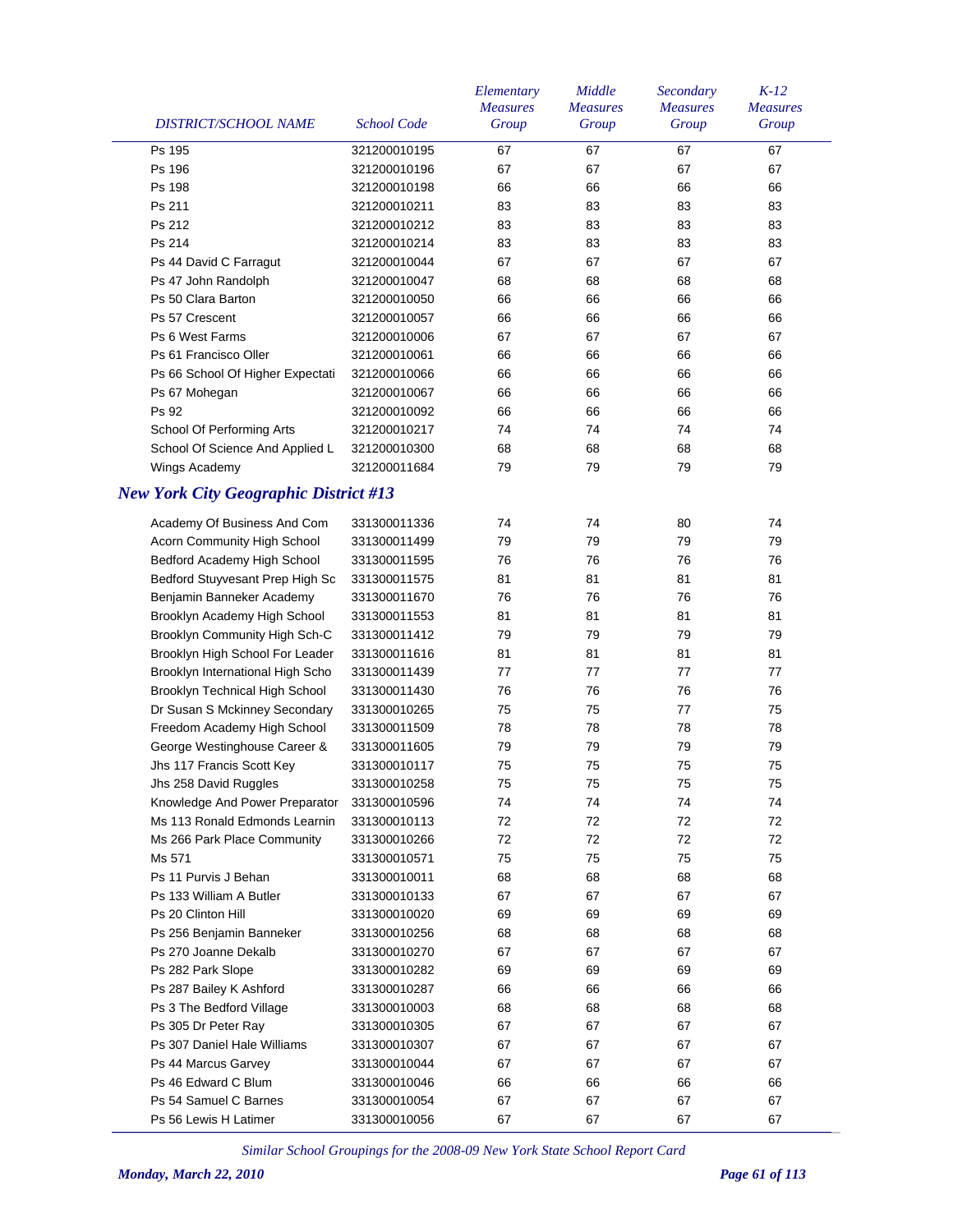| DISTRICT/SCHOOL NAME                         | School Code  | Elementary<br><b>Measures</b><br>Group | Middle<br><b>Measures</b><br>Group | Secondary<br><b>Measures</b><br>Group | $K-12$<br><b>Measures</b><br>Group |
|----------------------------------------------|--------------|----------------------------------------|------------------------------------|---------------------------------------|------------------------------------|
| Ps 67 Charles A Dorsey                       | 331300010067 | 67                                     | 67                                 | 67                                    | 67                                 |
| Ps 8 Robert Fulton                           | 331300010008 | 70                                     | 70                                 | 70                                    | 70                                 |
| Ps 9 Teunis G Bergen                         | 331300010009 | 68                                     | 68                                 | 68                                    | 68                                 |
| Ps 93 William H Prescott                     | 331300010093 | 68                                     | 68                                 | 68                                    | 68                                 |
| Satellite East Middle School                 | 331300010301 | 73                                     | 73                                 | 73                                    | 73                                 |
| <b>Satellite Three</b>                       | 331300010103 | 73                                     | 73                                 | 73                                    | 73                                 |
| Satellite West Middle School                 | 331300010313 | 73                                     | 73                                 | 73                                    | 73                                 |
| Science Skills Center High Schoo             | 331300011419 | 77                                     | 77                                 | 77                                    | 77                                 |
| Urban Assembly Academy Of Art                | 331300011492 | 72                                     | 72                                 | 72                                    | 72                                 |
| Urban Assembly School For Law                | 331300011483 | 77                                     | 77                                 | 77                                    | 77                                 |
| Urban Assembly School Of Music               | 331300011350 | 78                                     | 78                                 | 78                                    | 78                                 |
|                                              |              |                                        |                                    |                                       |                                    |
| <b>New York City Geographic District #14</b> |              |                                        |                                    |                                       |                                    |
| Academy For Young Writers                    | 331400011404 | 77                                     | 77                                 | 77                                    | 77                                 |
| Automotive High School                       | 331400011610 | 79                                     | 79                                 | 79                                    | 79                                 |
| Brooklyn Latin School (The)                  | 331400011449 | 76                                     | 76                                 | 76                                    | 76                                 |
| Brooklyn Preparatory High School             | 331400011488 | 78                                     | 78                                 | 78                                    | 78                                 |
| Conselyea Preparatory School                 | 331400010577 | 72                                     | 72                                 | 72                                    | 72                                 |
| El Puente Academy For Peace A                | 331400011685 | 79                                     | 79                                 | 79                                    | 79                                 |
| <b>Foundations Academy</b>                   | 331400011322 | 78                                     | 78                                 | 78                                    | 78                                 |
| <b>Frances Perkins Academy</b>               | 331400011632 | 80                                     | 80                                 | 80                                    | 80                                 |
| Green School: An Academy For                 | 331400011454 | 78                                     | 78                                 | 78                                    | 78                                 |
| High School For Legal Studies                | 331400011477 | 78                                     | 78                                 | 78                                    | 78                                 |
| High School Of Enterprise, Busin             | 331400011478 | 78                                     | 78                                 | 78                                    | 78                                 |
| Jhs 318 Eugeno Maria Dehostos                | 331400010318 | 71                                     | 71                                 | 71                                    | 71                                 |
| Jhs 49 William J Gaynor                      | 331400010049 | 74                                     | 74                                 | 74                                    | 74                                 |
| Jhs 50 John D Wells                          | 331400010050 | 74                                     | 74                                 | 74                                    | 74                                 |
| John Ericsson Middle School 126              | 331400010126 | 74                                     | 74                                 | 74                                    | 74                                 |
| Juan Morel Campos Secondary S                | 331400011071 | 74                                     | 74                                 | 79                                    | 74                                 |
| Lyons Community School                       | 331400011586 | 75                                     | 75                                 | 78                                    | 75                                 |
| Ms 582                                       | 331400010582 | 72                                     | 72                                 | 72                                    | 72                                 |
| Progress High School For Profes              | 331400011474 | 78                                     | 78                                 | 78                                    | 78                                 |
| Ps 110 The Monitor                           | 331400010110 | 69                                     | 69                                 | 69                                    | 69                                 |
| Ps 120 Carlos Tapia                          | 331400010120 | 66                                     | 66                                 | 66                                    | 66                                 |
| Ps 132 The Conselyea                         | 331400010132 | 69                                     | 69                                 | 69                                    | 69                                 |
| Ps 147 Issac Remsen                          | 331400010147 | 67                                     | 67                                 | 67                                    | 67                                 |
| Ps 157 Benjamin Franklin                     | 331400010157 | 66                                     | 66                                 | 66                                    | 66                                 |
| Ps 16 Leonard Dunkly                         | 331400010016 | 67                                     | 67                                 | 67                                    | 67                                 |
| Ps 17 Henry D Woodworth                      | 331400010017 | 67                                     | 67                                 | 67                                    | 67                                 |
| Ps 18 Edward Bush                            | 331400010018 | 67                                     | 67                                 | 67                                    | 67                                 |
| Ps 19 Roberto Clemente                       | 331400010019 | 66                                     | 66                                 | 66                                    | 66                                 |
| Ps 196 Ten Eyck                              | 331400010196 | 67                                     | 67                                 | 67                                    | 67                                 |
| Ps 23 Carter G Woodson                       | 331400010023 | 67                                     | 67                                 | 67                                    | 67                                 |
| Ps 250 George H Lindsey                      | 331400010250 | 69                                     | 69                                 | 69                                    | 69                                 |
| Ps 257 John F Hylan                          | 331400010257 | 66                                     | 66                                 | 66                                    | 66                                 |
| Ps 297 Abraham Stockton                      | 331400010297 | 67                                     | 67                                 | 67                                    | 67                                 |
| Ps 31 Samuel F Dupont                        | 331400010031 | 69                                     | 69                                 | 69                                    | 69                                 |
| Ps 34 Oliver H Perry                         | 331400010034 | 70                                     | 70                                 | 70                                    | 70                                 |
| Ps 380 John Wayne Elementary                 | 331400010380 | 67                                     | 67                                 | 67                                    | 67                                 |
| Ps 59 William Floyd                          | 331400010059 | 67                                     | 67                                 | 67                                    | 67                                 |
| Ps 84 Jose De Diego                          | 331400010084 | 67                                     | 67                                 | 67                                    | 67                                 |
| Urban Assembly School For Urba               | 331400011330 | 74                                     | 74                                 | 74                                    | 74                                 |
| Williamsburg High School For Arc             | 331400011558 | 77                                     | 77                                 | 77                                    | 77                                 |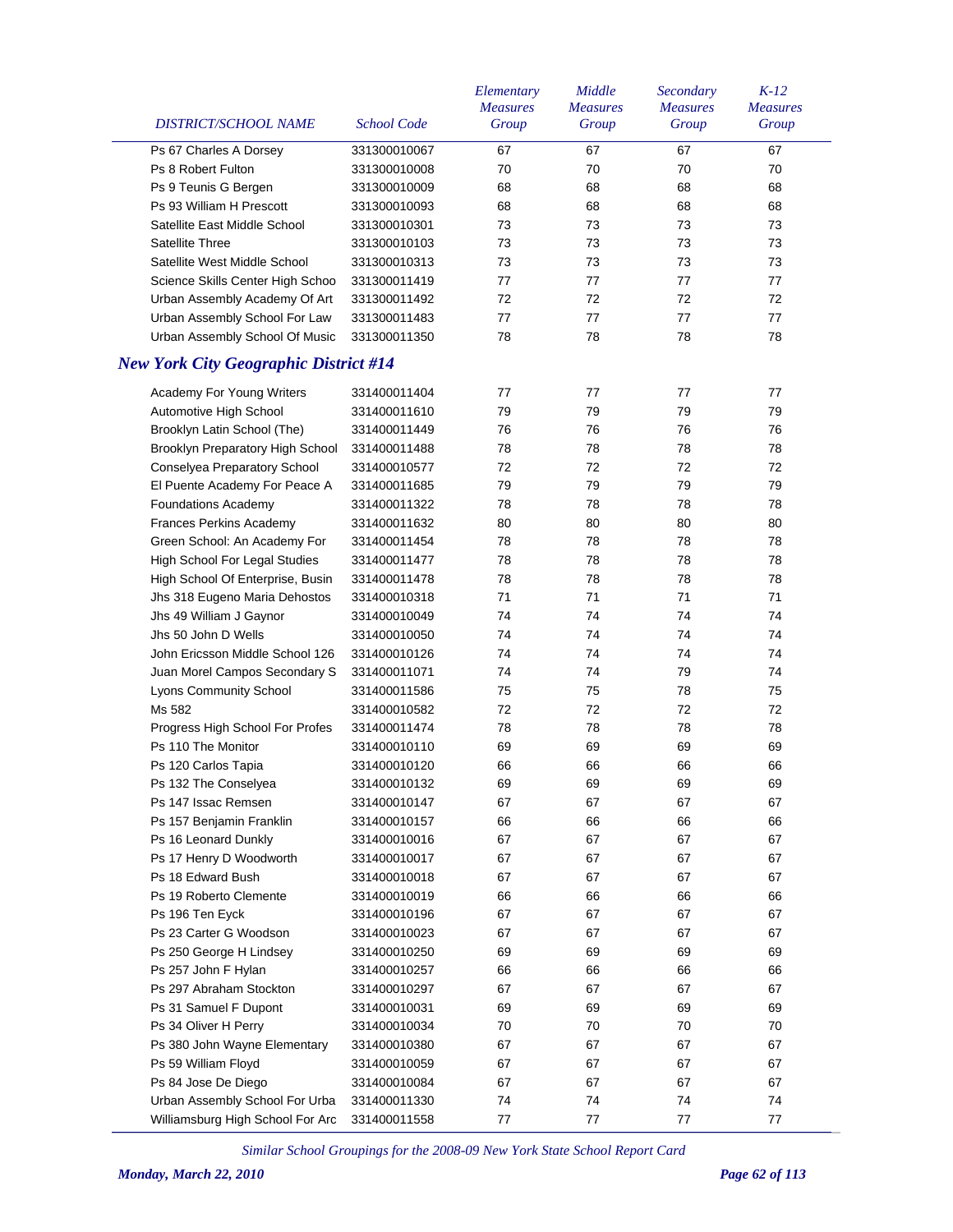| <b>DISTRICT/SCHOOL NAME</b>                  | <b>School Code</b> | Elementary<br><b>Measures</b><br>Group | Middle<br><b>Measures</b><br>Group | Secondary<br><b>Measures</b><br>Group | $K-12$<br><b>Measures</b><br>Group |
|----------------------------------------------|--------------------|----------------------------------------|------------------------------------|---------------------------------------|------------------------------------|
| Williamsburg Preparatory School              | 331400011561       | 77                                     | 77                                 | 77                                    | 77                                 |
| Young Women'S Leadership Sch                 | 331400011614       | 74                                     | 74                                 | 74                                    | 74                                 |
| <b>New York City Geographic District #15</b> |                    |                                        |                                    |                                       |                                    |
| Acorn High School For Social Jus             | 331500011498       | 80                                     | 80                                 | 80                                    | 80                                 |
| Agnes Y Humphrey School For L                | 331500010027       | 83                                     | 83                                 | 80                                    | 83                                 |
| Brooklyn High School Of The Arts             | 331500011656       | 76                                     | 76                                 | 76                                    | 76                                 |
| Brooklyn School For Global Studi             | 331500011429       | 73                                     | 73                                 | 79                                    | 73                                 |
| Brooklyn Secondary School For C              | 331500010448       | 73                                     | 73                                 | 79                                    | 73                                 |
| Cobble Hill School Of American S             | 331500011519       | 80                                     | 80                                 | 80                                    | 80                                 |
| Is 136 Charles O Dewey                       | 331500010136       | 75                                     | 75                                 | 75                                    | 75                                 |
| Jhs 88 Peter Rouget                          | 331500010088       | 73                                     | 73                                 | 73                                    | 73                                 |
| Khalil Gibran International Acade            | 331500011592       | 73                                     | 73                                 | 73                                    | 73                                 |
| Magnet School For Science And                | 331500010154       | 70                                     | 70                                 | 70                                    | 70                                 |
| Magnet School Of Math, Science               | 331500010010       | 68                                     | 68                                 | 68                                    | 68                                 |
| Math And Science Exploratory Sc              | 331500010447       | 71                                     | 71                                 | 71                                    | 71                                 |
| Metropolitan Corporate Academy               | 331500011530       | 79                                     | 79                                 | 79                                    | 79                                 |
| Ms 51 William Alexander                      | 331500010051       | 71                                     | 71                                 | 71                                    | 71                                 |
| New Horizons School                          | 331500010442       | 74                                     | 74                                 | 74                                    | 74                                 |
| New Voices School Of Academic                | 331500010443       | 72                                     | 72                                 | 72                                    | 72                                 |
| Pacific High School                          | 331500011520       | 81                                     | 81                                 | 81                                    | 81                                 |
| Ps 1 The Bergen                              | 331500010001       | 67                                     | 67                                 | 67                                    | 67                                 |
| Ps 107 John W Kimball                        | 331500010107       | 70                                     | 70                                 | 70                                    | 70                                 |
| Ps 124 Silas B Dutcher                       | 331500010124       | 68                                     | 68                                 | 68                                    | 68                                 |
| Ps 130 The Parkside                          | 331500010130       | 69                                     | 69                                 | 69                                    | 69                                 |
| Ps 131                                       | 331500010131       | 68                                     | 68                                 | 68                                    | 68                                 |
| Ps 146                                       | 331500010146       | 70                                     | 70                                 | 70                                    | 70                                 |
| Ps 15 Patrick F Daly                         | 331500010015       | 66                                     | 66                                 | 66                                    | 66                                 |
| Ps 169 Sunset Park                           | 331500010169       | 68                                     | 68                                 | 68                                    | 68                                 |
| Ps 172 Beacon School Of Excelle              | 331500010172       | 66                                     | 66                                 | 66                                    | 66                                 |
| Ps 230 Doris L Cohen                         | 331500010230       | 69                                     | 69                                 | 69                                    | 69                                 |
| Ps 24                                        | 331500010024       | 66                                     | 66                                 | 66                                    | 66                                 |
| Ps 261 Philip Livingston                     | 331500010261       | 69                                     | 69                                 | 69                                    | 69                                 |
| Ps 29 John M Harrigan                        | 331500010029       | 70                                     | 70                                 | 70                                    | 70                                 |
| Ps 295                                       | 331500010295       | 69                                     | 69                                 | 69                                    | 69                                 |
| Ps 32 Samuels Mills Sprole                   | 331500010032       | 67                                     | 67                                 | 67                                    | 67                                 |
| Ps 321 William Penn                          | 331500010321       | 70                                     | 70                                 | 70                                    | 70                                 |
| Ps 38 The Pacific                            | 331500010038       | 68                                     | 68                                 | 68                                    | 68                                 |
| Ps 39 Henry Bristow                          | 331500010039       | 69                                     | 69                                 | 69                                    | 69                                 |
| Ps 58 The Carroll                            | 331500010058       | 70                                     | 70                                 | 70                                    | 70                                 |
| Ps 94 The Henry Longfellow                   | 331500010094       | 68                                     | 68                                 | 68                                    | 68                                 |
| <b>School For International Studies</b>      | 331500011497       | 73                                     | 73                                 | 78                                    | 73                                 |
| Secondary School For Journalism              | 331500011463       | 74                                     | 74                                 | 77                                    | 74                                 |
| Secondary School For Law                     | 331500011462       | 75                                     | 75                                 | 76                                    | 75                                 |
| Secondary School For Research                | 331500011464       | 74                                     | 74                                 | 78                                    | 74                                 |
| South Brooklyn Community High                | 331500011698       | 81                                     | 81                                 | 81                                    | 81                                 |
| Sunset Park Prep                             | 331500010821       | 72                                     | 72                                 | 72                                    | 72                                 |
| West Brooklyn Community High                 | 331500011529       | 81                                     | 81                                 | 81                                    | 81                                 |
| <b>New York City Geographic District #16</b> |                    |                                        |                                    |                                       |                                    |
| Boys And Girls High School                   | 331600011455       | 80                                     | 80                                 | 80                                    | 80                                 |
| Frederick Douglass Academy Iv                | 331600010393       | 71                                     | 71                                 | 77                                    | 71                                 |
| Gotham Professional Arts Acade               | 331600011594       | 77                                     | 77                                 | 77                                    | 77                                 |
|                                              |                    |                                        |                                    |                                       |                                    |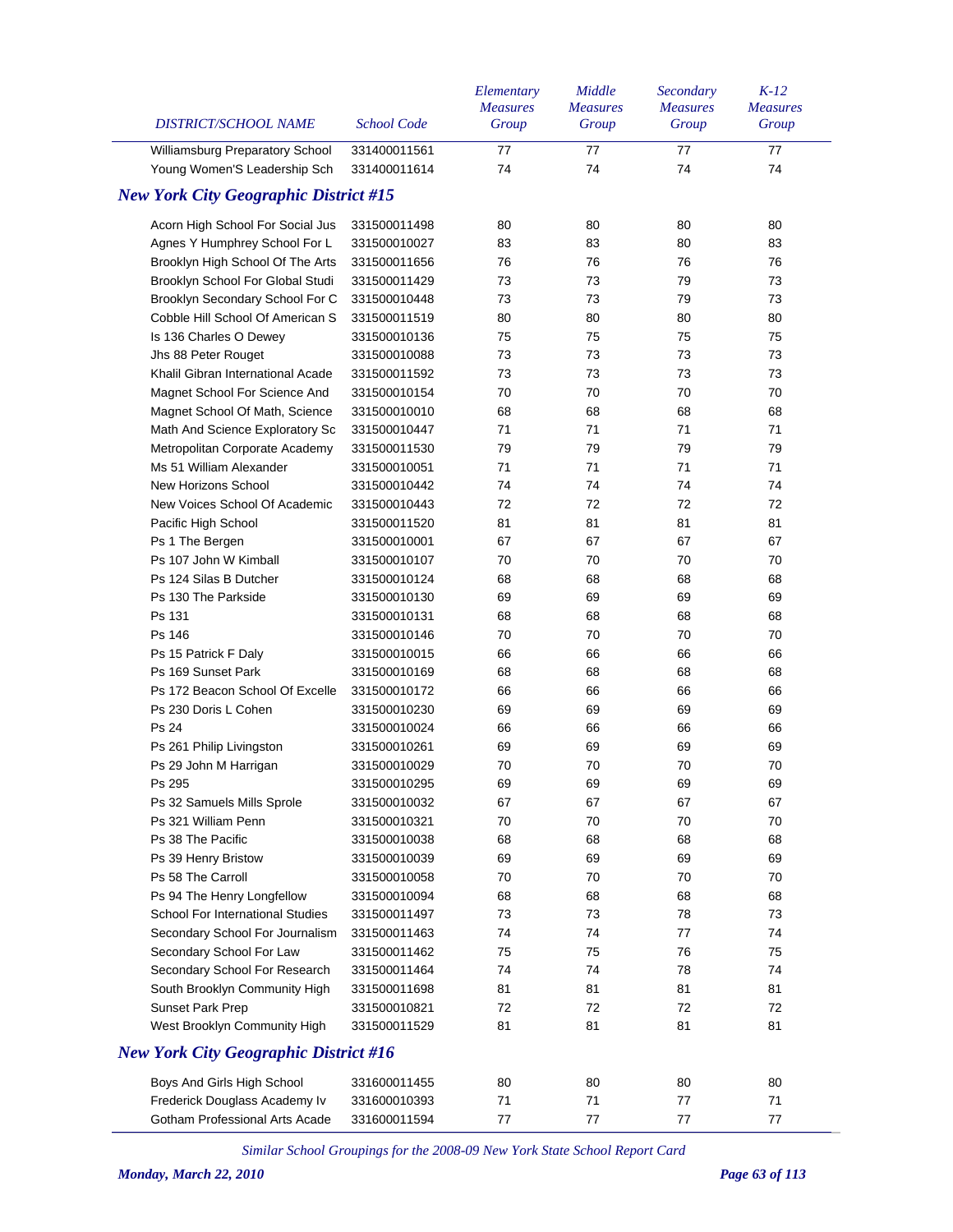| DISTRICT/SCHOOL NAME                         | <b>School Code</b> | Elementary<br><b>Measures</b><br>Group | Middle<br><b>Measures</b><br>Group | Secondary<br><b>Measures</b><br>Group | $K-12$<br><b>Measures</b><br>Group |
|----------------------------------------------|--------------------|----------------------------------------|------------------------------------|---------------------------------------|------------------------------------|
| Jhs 57 Whitelaw Reid                         | 331600010057       | 75                                     | 75                                 | 75                                    | 75                                 |
| Ms 267 Math Science & Technolo               | 331600010267       | 75                                     | 75                                 | 75                                    | 75                                 |
| Ms 584                                       | 331600010584       | 74                                     | 74                                 | 74                                    | 74                                 |
| Ps 21 Crispus Attucks                        | 331600010021       | 68                                     | 68                                 | 68                                    | 68                                 |
| Ps 243 Weeksville                            | 331600010243       | 66                                     | 66                                 | 66                                    | 66                                 |
| Ps 25 Eubie Blake                            | 331600010025       | 67                                     | 67                                 | 67                                    | 67                                 |
| Ps 26 Jesse Owens                            | 331600010026       | 67                                     | 67                                 | 67                                    | 67                                 |
| Ps 262 El Hajj Malik El Shabazz              | 331600010262       | 67                                     | 67                                 | 67                                    | 67                                 |
| Ps 28 The Warren Prep Academy                | 331600010028       | 67                                     | 67                                 | 67                                    | 67                                 |
| Ps 308 Clara Cardwell                        | 331600010308       | 83                                     | 83                                 | 83                                    | 83                                 |
| Ps 309 George E Wibecan                      | 331600010309       | 68                                     | 68                                 | 68                                    | 68                                 |
| Ps 335 Granville T Woods                     | 331600010335       | 67                                     | 67                                 | 67                                    | 67                                 |
| Ps 35 Stephen Decatur                        | 331600010035       | 75                                     | 75                                 | 75                                    | 75                                 |
| Ps 40 George W Carver                        | 331600010040       | 67                                     | 67                                 | 67                                    | 67                                 |
| Ps 5 Dr Ronald E Mcnair                      | 331600010005       | 67                                     | 67                                 | 67                                    | 67                                 |
| Ps 81 Thaddeus Stevens                       | 331600010081       | 67                                     | 67                                 | 67                                    | 67                                 |
| School Of Business Finance & En              | 331600010385       | 75                                     | 75                                 | 75                                    | 75                                 |
| Upper School At Ps 25                        | 331600010534       | 75                                     | 75                                 | 75                                    | 75                                 |
| Young Scholars' Academy For Di               | 331600010636       | 66                                     | 66                                 | 66                                    | 66                                 |
| <b>New York City Geographic District #17</b> |                    |                                        |                                    |                                       |                                    |
|                                              |                    |                                        |                                    |                                       |                                    |
| Acad For College Prep & Career               | 331700011382       | 73                                     | 73                                 | 77                                    | 73                                 |
| Academy Of Hospitality And Touri             | 331700011408       | 78                                     | 78                                 | 78                                    | 78                                 |
| Brooklyn Academy Of Science An               | 331700011547       | 77                                     | 77                                 | 77                                    | 77                                 |
| Brooklyn School For Music & The              | 331700011548       | 77                                     | 77                                 | 77                                    | 77                                 |
| Brownsville Academy High Schoo               | 331700011568       | 81                                     | 81                                 | 81                                    | 81                                 |
| Clara Barton High School                     | 331700011600       | 77                                     | 77                                 | 77                                    | 77                                 |
| Ebbetts Field Middle School                  | 331700010352       | 75                                     | 75                                 | 75                                    | 75                                 |
| Elijah Stroud Middle School                  | 331700010353       | 74                                     | 74                                 | 74                                    | 74                                 |
| High School For Global Citizenshi            | 331700011528       | 78                                     | 78                                 | 78                                    | 78                                 |
| High School For Service And Lea              | 331700011539       | 79                                     | 79                                 | 79                                    | 79                                 |
| High School For Youth And Com                | 331700011537       | 79                                     | 79                                 | 79                                    | 79                                 |
| Hs For Public Service-Heroes Of              | 331700011546       | 76                                     | 76                                 | 76                                    | 76                                 |
| International Arts Business Schoo            | 331700011544       | 77                                     | 77                                 | 77                                    | 77                                 |
| International High School At Pros            | 331700011524       | 79                                     | 79                                 | 79                                    | 79                                 |
| Is 340                                       | 331700010340       | 71                                     | 71                                 | 71                                    | 71                                 |
| Medgar Evers College Preperator              | 331700011590       | 71                                     | 71                                 | 76                                    | 71                                 |
| Middle School For Academic And               | 331700010334       | 75                                     | 75                                 | 75                                    | 75                                 |
| Middle School For The Arts                   | 331700010587       | 75                                     | 75                                 | 75                                    | 75                                 |
| Ms 2                                         | 331700010002       | 75                                     | 75                                 | 75                                    | 75                                 |
| Ms 246 Walt Whitman                          | 331700010246       | 75                                     | 75                                 | 75                                    | 75                                 |
| Ms 61 Gladstone H Atwell                     | 331700010061       | 73                                     | 73                                 | 73                                    | 73                                 |
| Ms K394                                      | 331700010394       | 83                                     | 83                                 | 83                                    | 83                                 |
| Paul Robeson High School                     | 331700011625       | 79                                     | 79                                 | 79                                    | 79                                 |
| Ps 12                                        | 331700010012       | 66                                     | 66                                 | 66                                    | 66                                 |
| Ps 138                                       | 331700010138       | 83                                     | 83                                 | 83                                    | 83                                 |
| Ps 161 The Crown                             | 331700010161       | 84                                     | 84                                 | 84                                    | 84                                 |
| Ps 167 The Parkway                           | 331700010167       | 66                                     | 66                                 | 66                                    | 66                                 |
| Ps 181                                       | 331700010181       | 83                                     | 83                                 | 83                                    | 83                                 |
| Ps 189 Lincoln Terrace                       | 331700010189       | 83                                     | 83                                 | 83                                    | 83                                 |
| Ps 191 Paul Robeson                          | 331700010191       | 66                                     | 66                                 | 66                                    | 66                                 |
| Ps 22                                        | 331700010022       | 66                                     | 66                                 | 66                                    | 66                                 |
| Ps 221 Tossaint L'Ouverture                  | 331700010221       | 68                                     | 68                                 | 68                                    | 68                                 |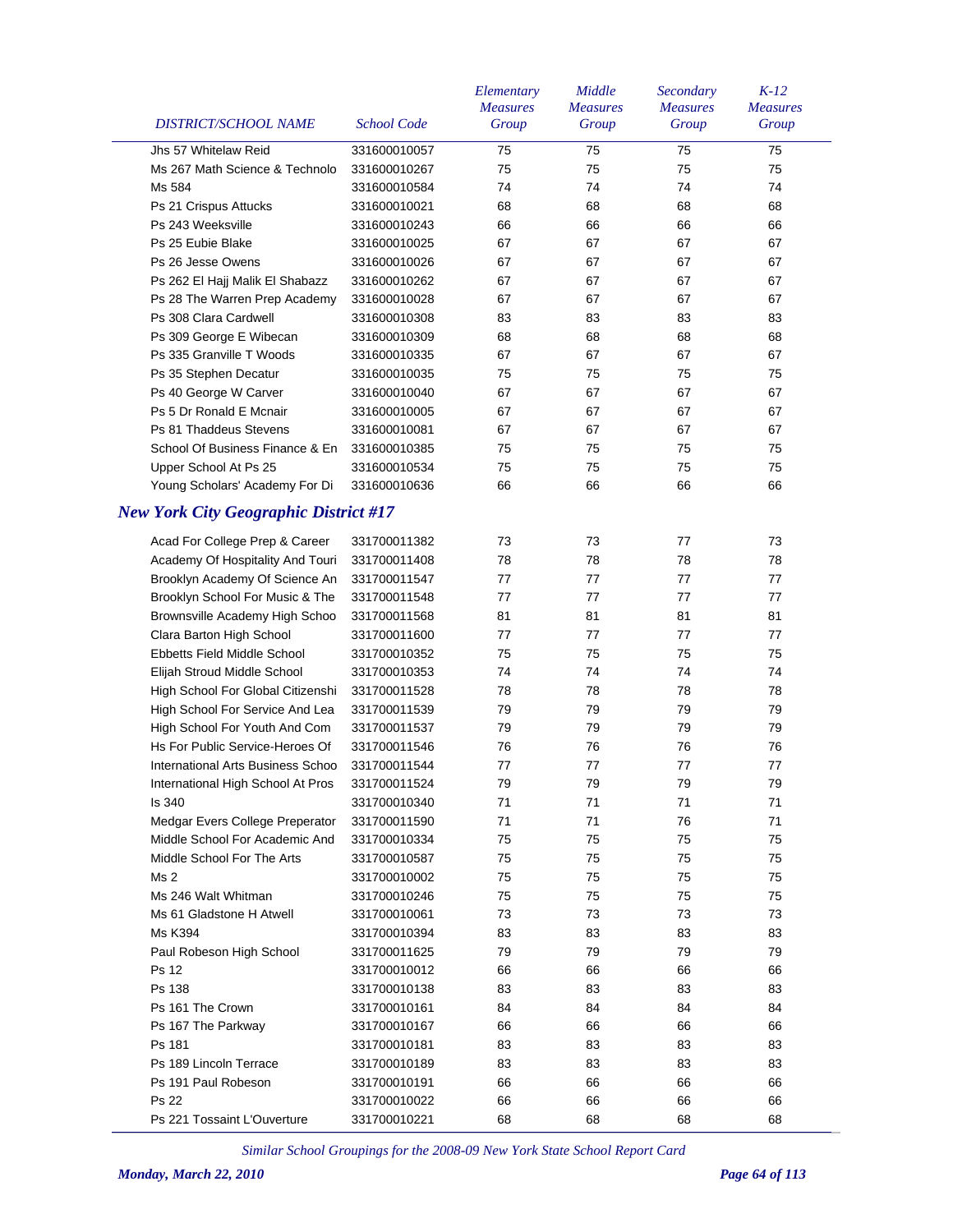| DISTRICT/SCHOOL NAME                         | <b>School Code</b> | Elementary<br><b>Measures</b><br>Group | Middle<br><b>Measures</b><br>Group | Secondary<br><b>Measures</b><br>Group | $K-12$<br><b>Measures</b><br>Group |
|----------------------------------------------|--------------------|----------------------------------------|------------------------------------|---------------------------------------|------------------------------------|
| Ps 241 Emma L Johnston                       | 331700010241       | 67                                     | 67                                 | 67                                    | 67                                 |
| Ps 289 George V Brower                       | 331700010289       | 67                                     | 67                                 | 67                                    | 67                                 |
| Ps 316 Elijah Stroud                         | 331700010316       | 66                                     | 66                                 | 66                                    | 66                                 |
| Ps 375 Jackie Robinson                       | 331700010375       | 67                                     | 67                                 | 67                                    | 67                                 |
| Ps 397 Foster-Laurie                         | 331700010397       | 68                                     | 68                                 | 68                                    | 68                                 |
| Ps 398 Walter Weaver                         | 331700010398       | 67                                     | 67                                 | 67                                    | 67                                 |
| Ps 399 Stanley Eugene Clarke                 | 331700010399       | 67                                     | 67                                 | 67                                    | 67                                 |
| Ps <sub>6</sub>                              | 331700010006       | 67                                     | 67                                 | 67                                    | 67                                 |
| Ps 91 Albany Avenue                          | 331700010091       | 66                                     | 66                                 | 66                                    | 66                                 |
| Ps 92 Adrian Hegeman                         | 331700010092       | 67                                     | 67                                 | 67                                    | 67                                 |
| School For Democracy And Lead                | 331700011533       | 73                                     | 73                                 | 78                                    | 73                                 |
| School For Human Rights (The)                | 331700011531       | 74                                     | 74                                 | 79                                    | 74                                 |
| School Of Integrated Learning                | 331700010354       | 75                                     | 75                                 | 75                                    | 75                                 |
| Science, Tech & Research High                | 331700011543       | 71                                     | 71                                 | 76                                    | 71                                 |
| Urban Assembly Institute Of Math             | 331700011527       | 73                                     | 73                                 | 73                                    | 73                                 |
| W E B Dubois Academic High Sc                | 331700011489       | 81                                     | 81                                 | 81                                    | 81                                 |
| <b>New York City Geographic District #18</b> |                    |                                        |                                    |                                       |                                    |
| Academy For Conservation And T               | 331800011637       | 80                                     | 80                                 | 80                                    | 80                                 |
| Arts And Media Preparatory Acad              | 331800011589       | 79                                     | 79                                 | 79                                    | 79                                 |
| Brooklyn Bridge Academy                      | 331800011578       | 81                                     | 81                                 | 81                                    | 81                                 |
| <b>Brooklyn Generation School</b>            | 331800011566       | 79                                     | 79                                 | 79                                    | 79                                 |
| Brooklyn Theatre Arts High Scho              | 331800011567       | 78                                     | 78                                 | 78                                    | 78                                 |
| Canarsie High School                         | 331800011500       | 80                                     | 80                                 | 80                                    | 80                                 |
| Cultural Academy For The Arts A              | 331800011629       | 79                                     | 79                                 | 79                                    | 79                                 |
| East Flatbush Community Resear               | 331800010581       | 75                                     | 75                                 | 75                                    | 75                                 |
| High School For Innovation In Ad             | 331800011617       | 79                                     | 79                                 | 79                                    | 79                                 |
| High School For Medical Professi             | 331800011633       | 77                                     | 77                                 | 77                                    | 77                                 |
| International High School At Lafa            | 331800011337       | 79                                     | 79                                 | 79                                    | 79                                 |
| Is 211 John Wilson                           | 331800010211       | 74                                     | 74                                 | 74                                    | 74                                 |
| Is 232 The Winthrop                          | 331800010232       | 73                                     | 73                                 | 73                                    | 73                                 |
| Is 252 Arthur S Sommers                      | 331800010252       | 74                                     | 74                                 | 74                                    | 74                                 |
| Is 285 Meyer Levin                           | 331800010285       | 72                                     | 72                                 | 72                                    | 72                                 |
| Is 68 Isaac Bildersee                        | 331800010068       | 74                                     | 74                                 | 74                                    | 74                                 |
| It Takes A Village Academy                   | 331800011563       | 78                                     | 78                                 | 78                                    | 78                                 |
| Kurt Hahn Expeditionary Learning             | 331800011569       | 78                                     | 78                                 | 78                                    | 78                                 |
| Middle School For Art And Philos             | 331800010588       | 74                                     | 74                                 | 74                                    | 74                                 |
| Middle School Of Marketing And               | 331800010598       | 75                                     | 75                                 | 75                                    | 75                                 |
| Olympus Academy                              | 331800011635       | 81                                     | 81                                 | 81                                    | 81                                 |
| Ps 114 Ryder Elementary                      | 331800010114       | 68                                     | 68                                 | 68                                    | 68                                 |
| Ps 115 Daniel Mucatel                        | 331800010115       | 68                                     | 68                                 | 68                                    | 68                                 |
| Ps 135 Sheldon A Brookner                    | 331800010135       | 68                                     | 68                                 | 68                                    | 68                                 |
| Ps 208 Elsa Ebeling                          | 331800010208       | 68                                     | 68                                 | 68                                    | 68                                 |
| Ps 219 Kennedy-King                          | 331800010219       | 67                                     | 67                                 | 67                                    | 67                                 |
| Ps 233 Langston Hughes                       | 331800010233       | 68                                     | 68                                 | 68                                    | 68                                 |
| Ps 235 Lenox                                 | 331800010235       | 84                                     | 84                                 | 84                                    | 84                                 |
| Ps 244 Richard R Green                       | 331800010244       | 68                                     | 68                                 | 68                                    | 68                                 |
| Ps 268 Emma Lazarus                          | 331800010268       | 68                                     | 68                                 | 68                                    | 68                                 |
| Ps 272 Curtis Estabrook                      | 331800010272       | 68                                     | 68                                 | 68                                    | 68                                 |
| Ps 276 Louis Marshall                        | 331800010276       | 68                                     | 68                                 | 68                                    | 68                                 |
| Ps 279 Herman Schreiber                      | 331800010279       | 69                                     | 69                                 | 69                                    | 69                                 |
| Ps 66                                        | 331800010066       | 84                                     | 84                                 | 84                                    | 84                                 |
| Samuel J Tilden High School                  | 331800011415       | 80                                     | 80                                 | 80                                    | 80                                 |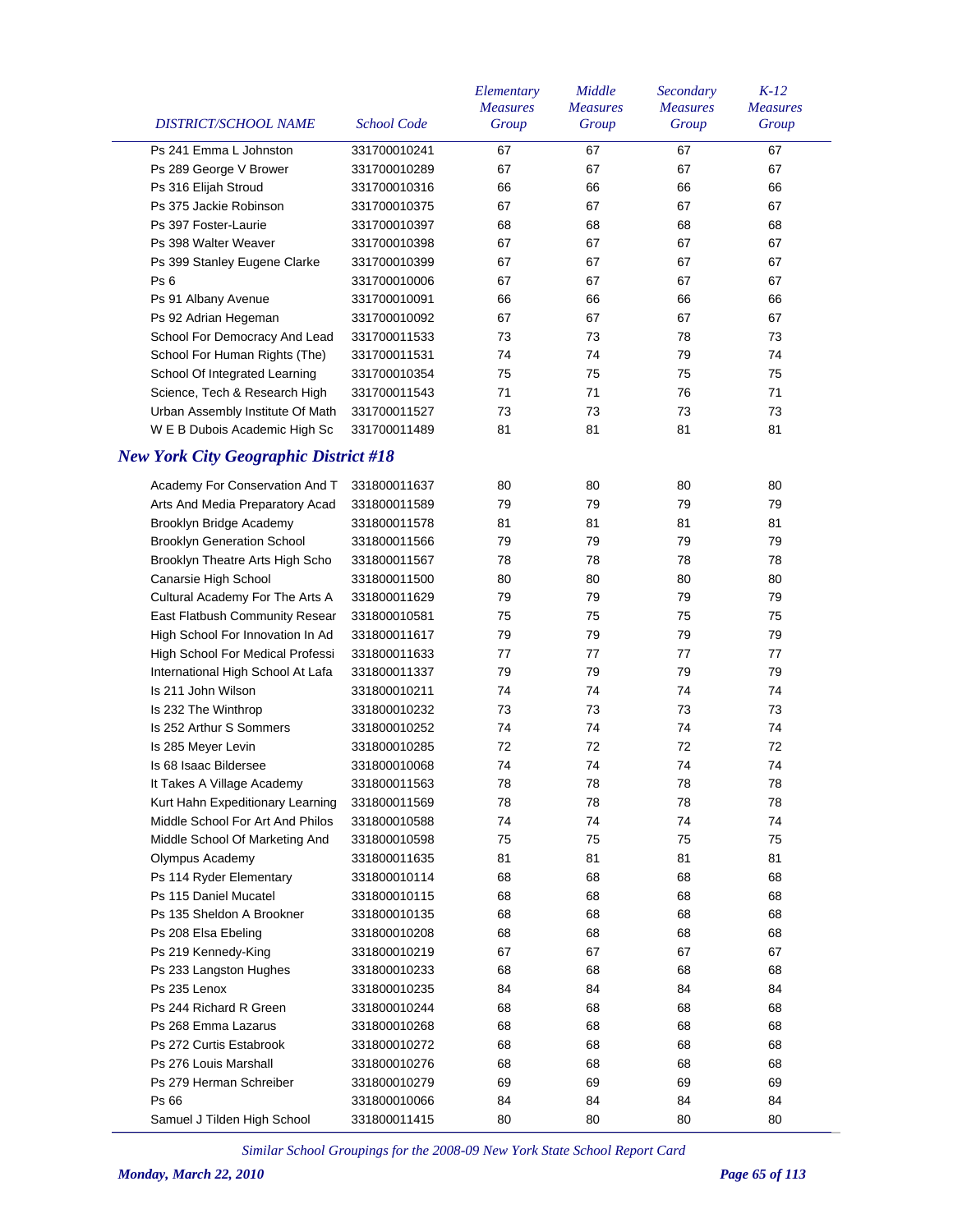| DISTRICT/SCHOOL NAME                         | <b>School Code</b> | Elementary<br><b>Measures</b><br>Group | Middle<br><b>Measures</b><br>Group | Secondary<br><b>Measures</b><br>Group | $K-12$<br><b>Measures</b><br>Group |
|----------------------------------------------|--------------------|----------------------------------------|------------------------------------|---------------------------------------|------------------------------------|
| South Shore High School                      | 331800011515       | 80                                     | 80                                 | 80                                    | 80                                 |
| <b>Urban Action Academy</b>                  | 331800011642       | 79                                     | 79                                 | 79                                    | 79                                 |
| Victory Collegiate High School               | 331800011576       | 77                                     | 77                                 | 77                                    | 77                                 |
| <b>New York City Geographic District #19</b> |                    |                                        |                                    |                                       |                                    |
| Academy Of Innovative Technolo               | 331900011618       | 79                                     | 79                                 | 79                                    | 79                                 |
| Brooklyn Lab School                          | 331900011639       | 79                                     | 79                                 | 79                                    | 79                                 |
| Cypress Hills Collegiate Preparat            | 331900011659       | 78                                     | 78                                 | 78                                    | 78                                 |
| East New York Family Academy                 | 331900011409       | 71                                     | 71                                 | 76                                    | 71                                 |
| <b>Essence School</b>                        | 331900010311       | 73                                     | 73                                 | 73                                    | 73                                 |
| Fdny High School For Fire And Lif            | 331900011502       | 79                                     | 79                                 | 79                                    | 79                                 |
| Franklin K Lane High School                  | 331900011420       | 80                                     | 80                                 | 80                                    | 80                                 |
| Frederick Doughlass Academy Vii              | 331900010452       | 71                                     | 71                                 | 71                                    | 71                                 |
| High School For Civil Rights                 | 331900011504       | 79                                     | 79                                 | 79                                    | 79                                 |
| Is 171 Abraham Lincoln                       | 331900010171       | 73                                     | 73                                 | 73                                    | 73                                 |
| Is 364 Gateway                               | 331900010364       | 73                                     | 73                                 | 73                                    | 73                                 |
| Jhs 166 George Gershwin                      | 331900010166       | 75                                     | 75                                 | 75                                    | 75                                 |
| Jhs 218 James P Sinnott                      | 331900010218       | 74                                     | 74                                 | 74                                    | 74                                 |
| Jhs 292 Margaret S Douglas                   | 331900010292       | 73                                     | 73                                 | 73                                    | 73                                 |
| Jhs 302 Rafael Cordero                       | 331900010302       | 73                                     | 73                                 | 73                                    | 73                                 |
| Multicultural High School                    | 331900011583       | 80                                     | 80                                 | 80                                    | 80                                 |
| Performing Arts And Technology               | 331900011507       | 78                                     | 78                                 | 78                                    | 78                                 |
| Ps 108 Sal Abbracciamento                    | 331900010108       | 68                                     | 68                                 | 68                                    | 68                                 |
| Ps 13 Roberto Clemente                       | 331900010013       | 67                                     | 67                                 | 67                                    | 67                                 |
| Ps 149 Danny Kaye                            | 331900010149       | 67                                     | 67                                 | 67                                    | 67                                 |
| Ps 158 Warwick                               | 331900010158       | 67                                     | 67                                 | 67                                    | 67                                 |
| Ps 159 Isaac Pitkin                          | 331900010159       | 68                                     | 68                                 | 68                                    | 68                                 |
| Ps 174 Dumont                                | 331900010174       | 83                                     | 83                                 | 83                                    | 83                                 |
| Ps 190 Sheffield                             | 331900010190       | 66                                     | 66                                 | 66                                    | 66                                 |
| Ps 202 Ernest S Jenkyns                      | 331900010202       | 83                                     | 83                                 | 83                                    | 83                                 |
| Ps 213 New Lots                              | 331900010213       | 67                                     | 67                                 | 67                                    | 67                                 |
| Ps 214 Michael Friedsam                      | 331900010214       | 69                                     | 69                                 | 69                                    | 69                                 |
| Ps 224 Hale A Woodruff                       | 331900010224       | 67                                     | 67                                 | 67                                    | 67                                 |
| Ps 260 Breuckelen                            | 331900010260       | 68                                     | 68                                 | 68                                    | 68                                 |
| Ps 273 Wortman                               | 331900010273       | 68                                     | 68                                 | 68                                    | 68                                 |
| Ps 290 Juan Morel Campos                     | 331900010290       | 67                                     | 67                                 | 67                                    | 67                                 |
| Ps 306 Ethan Allen                           | 331900010306       | 83                                     | 83                                 | 83                                    | 83                                 |
| Ps 328 Phyllis Wheatley                      | 331900010328       | 83                                     | 83                                 | 83                                    | 83                                 |
| Ps 345 Patrolman Robert Bolden               | 331900010345       | 67                                     | 67                                 | 67                                    | 67                                 |
| Ps 346 Abe Stark                             | 331900010346       | 68                                     | 68                                 | 68                                    | 68                                 |
| Ps 65 The Little Red School Hous             | 331900010065       | 68                                     | 68                                 | 68                                    | 68                                 |
| Ps 7 Abraham Lincoln                         | 331900010007       | 68                                     | 68                                 | 68                                    | 68                                 |
| Ps 89 Cypress Hills                          | 331900010089       | 83                                     | 83                                 | 83                                    | 83                                 |
| Ps/Is 72 Annette P Goldman                   | 331900010072       | 83                                     | 83                                 | 83                                    | 83                                 |
| <b>Transit Tech Career And Technic</b>       | 331900011615       | 77                                     | 77                                 | 77                                    | 77                                 |
| W H Maxwell Career And Technic               | 331900011660       | 80                                     | 80                                 | 80                                    | 80                                 |
| World Academy For Total Comm                 | 331900011510       | 78                                     | 78                                 | 78                                    | 78                                 |
| <b>New York City Geographic District #20</b> |                    |                                        |                                    |                                       |                                    |
| Fort Hamilton High School                    | 332000011490       | 77                                     | 77                                 | 77                                    | 77                                 |
| Franklin D Roosevelt High School             | 332000011505       | 78                                     | 78                                 | 78                                    | 78                                 |
| High School Of Telecommunicati               | 332000011485       | 77                                     | 77                                 | 77                                    | 77                                 |
| <b>Is 187</b>                                | 332000010187       | 71                                     | 71                                 | 71                                    | 71                                 |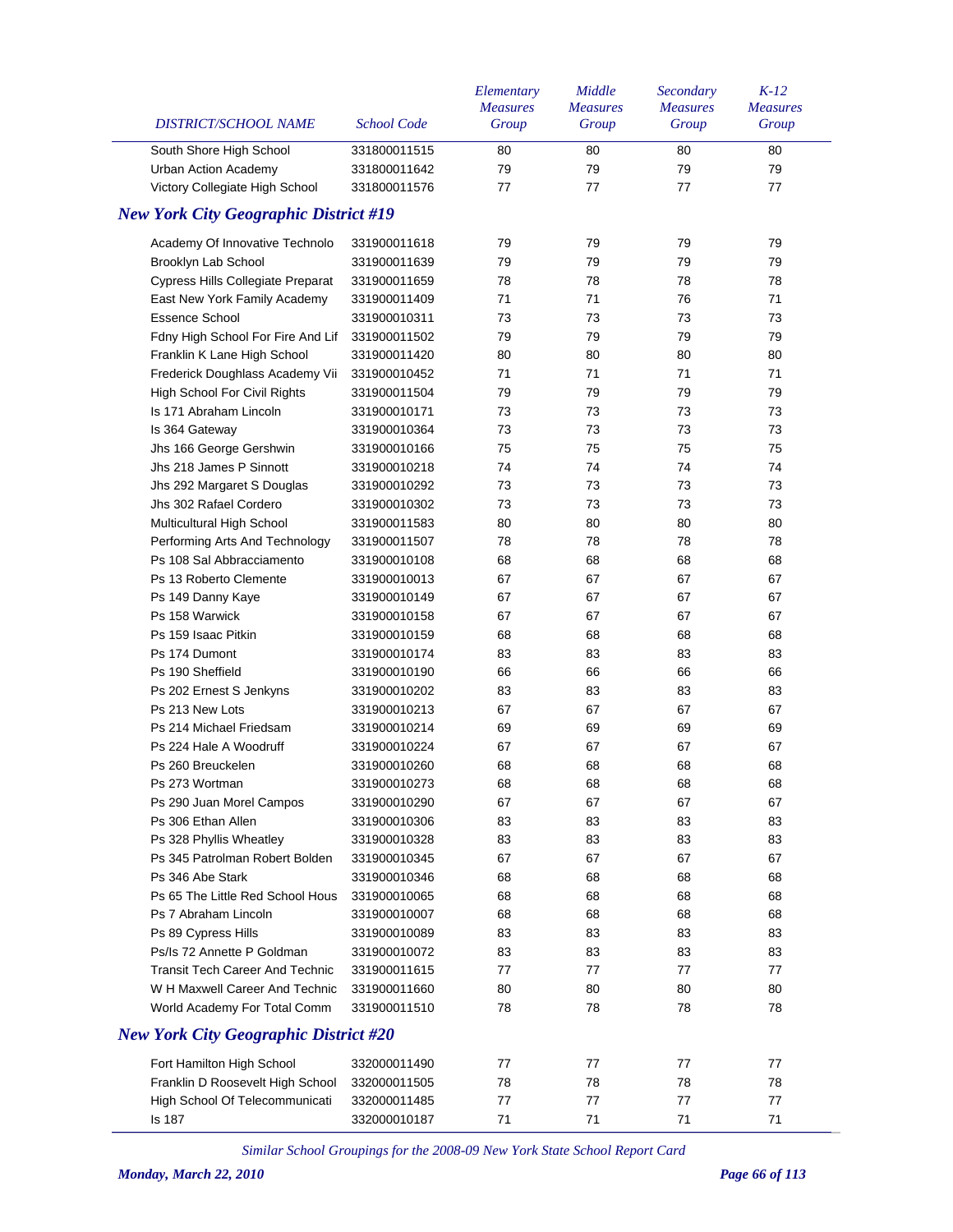| <b>DISTRICT/SCHOOL NAME</b>                  | <b>School Code</b> | Elementary<br><b>Measures</b><br>Group | Middle<br><b>Measures</b><br>Group | Secondary<br><b>Measures</b><br>Group | $K-12$<br><b>Measures</b><br>Group |
|----------------------------------------------|--------------------|----------------------------------------|------------------------------------|---------------------------------------|------------------------------------|
| Is 30 Mary White Ovington                    | 332000010030       | 72                                     | 72                                 | 72                                    | 72                                 |
| Jhs 201 The Dyker Heights                    | 332000010201       | 71                                     | 71                                 | 71                                    | 71                                 |
| Jhs 220 John J Pershing                      | 332000010220       | 73                                     | 73                                 | 73                                    | 73                                 |
| Jhs 223 The Montauk                          | 332000010223       | 74                                     | 74                                 | 74                                    | 74                                 |
| Jhs 227 Edward B Shallow                     | 332000010227       | 72                                     | 72                                 | 72                                    | 72                                 |
| Jhs 259 William Mckinley                     | 332000010259       | 72                                     | 72                                 | 72                                    | 72                                 |
| Jhs 62 Ditmas                                | 332000010062       | 73                                     | 73                                 | 73                                    | 73                                 |
| New Utrecht High School                      | 332000011445       | 77                                     | 77                                 | 77                                    | 77                                 |
| Ps 102 The Bayview                           | 332000010102       | 70                                     | 70                                 | 70                                    | 70                                 |
| Ps 105 The Blythebourne                      | 332000010105       | 69                                     | 69                                 | 69                                    | 69                                 |
| Ps 112 Lefferts Park                         | 332000010112       | 70                                     | 70                                 | 70                                    | 70                                 |
| Ps 127 Mckinley Park                         | 332000010127       | 70                                     | 70                                 | 70                                    | 70                                 |
| Ps 160 William T Sampson                     | 332000010160       | 69                                     | 69                                 | 69                                    | 69                                 |
| Ps 163 Bath Beach                            | 332000010163       | 69                                     | 69                                 | 69                                    | 69                                 |
| Ps 164 Caesar Rodney                         | 332000010164       | 68                                     | 68                                 | 68                                    | 68                                 |
| Ps 176 Ovington                              | 332000010176       | 70                                     | 70                                 | 70                                    | 70                                 |
| Ps 179 Kensington                            | 332000010179       | 69                                     | 69                                 | 69                                    | 69                                 |
| Ps 185 Walter Kassenbrock                    | 332000010185       | 70                                     | 70                                 | 70                                    | 70                                 |
| Ps 186 Dr Irving A Gladstone                 | 332000010186       | 70                                     | 70                                 | 70                                    | 70                                 |
| Ps 192 Magnet School For Math                | 332000010192       | 84                                     | 84                                 | 84                                    | 84                                 |
| Ps 200 Benson                                | 332000010200       | 70                                     | 70                                 | 70                                    | 70                                 |
| Ps 204 Vince Lombardi                        | 332000010204       | 70                                     | 70                                 | 70                                    | 70                                 |
| Ps 205 Clarion                               | 332000010205       | 69                                     | 69                                 | 69                                    | 69                                 |
| Ps 229 Dyker                                 | 332000010229       | 70                                     | 70                                 | 70                                    | 70                                 |
| Ps 247                                       | 332000010247       | 70                                     | 70                                 | 70                                    | 70                                 |
| Ps 48 Mapleton                               | 332000010048       | 69                                     | 69                                 | 69                                    | 69                                 |
| Ps 503 School Of Discovery                   | 332000010503       | 67                                     | 67                                 | 67                                    | 67                                 |
| Ps 506 School Of Journalism And              | 332000010506       | 68                                     | 68                                 | 68                                    | 68                                 |
| Ps 69 Vincent D Grippo                       | 332000010069       | 69                                     | 69                                 | 69                                    | 69                                 |
| Ps/Is 104 Fort Hamilton                      | 332000010104       | 84                                     | 84                                 | 84                                    | 84                                 |
| Ralph A Fabrizio School                      | 332000010170       | 69                                     | 69                                 | 69                                    | 69                                 |
| The Seeall Academy                           | 332000010180       | 84                                     | 84                                 | 84                                    | 84                                 |
| Urban Assembly School For Crim               | 332000011609       | 72                                     | 72                                 | 72                                    | 72                                 |
| <b>New York City Geographic District #21</b> |                    |                                        |                                    |                                       |                                    |
| Abraham Lincoln High School                  | 332100011410       | 78                                     | 78                                 | 78                                    | 78                                 |
| Brooklyn Studio Secondary Scho               | 332100011690       | 72                                     | 72                                 | 78                                    | 72                                 |
| Edward R Murrow High School                  | 332100011525       | 76                                     | 76                                 | 76                                    | 76                                 |
| Expeditionary Learning School Fo             | 332100011572       | 80                                     | 80                                 | 80                                    | 80                                 |
| High School Of Sports Managem                | 332100011348       | 78                                     | 78                                 | 78                                    | 78                                 |
| Is 228 David A Boody                         | 332100010228       | 72                                     | 72                                 | 72                                    | 72                                 |
| Is 281 Joseph B Cavallaro                    | 332100010281       | 72                                     | 72                                 | 72                                    | 72                                 |
| Is 303 Herbert S Eisenberg                   | 332100010303       | 72                                     | 72                                 | 72                                    | 72                                 |
| Is 96 Seth Low                               | 332100010096       | 72                                     | 72                                 | 72                                    | 72                                 |
| Is 98 Bay Academy                            | 332100010098       | 71                                     | 71                                 | 71                                    | 71                                 |
| John Dewey High School                       | 332100011540       | 77                                     | 77                                 | 77                                    | 77                                 |
| Lafayette High School                        | 332100011400       | 80                                     | 80                                 | 80                                    | 80                                 |
| Liberation Diploma Plus                      | 332100011728       | 81                                     | 81                                 | 81                                    | 81                                 |
| Life Academy High School For Fil             | 332100011559       | 78                                     | 78                                 | 78                                    | 78                                 |
| Mark Twain Is 239 For The Gifted             | 332100010239       | 71                                     | 71                                 | 71                                    | 71                                 |
| Ps 100 The Coney Island                      | 332100010100       | 70                                     | 70                                 | 70                                    | 70                                 |
| Ps 101 The Verrazano                         | 332100010101       | 70                                     | 70                                 | 70                                    | 70                                 |
| Ps 121 Nelson A Rockefeller                  | 332100010121       | 84                                     | 84                                 | 84                                    | 84                                 |
|                                              |                    |                                        |                                    |                                       |                                    |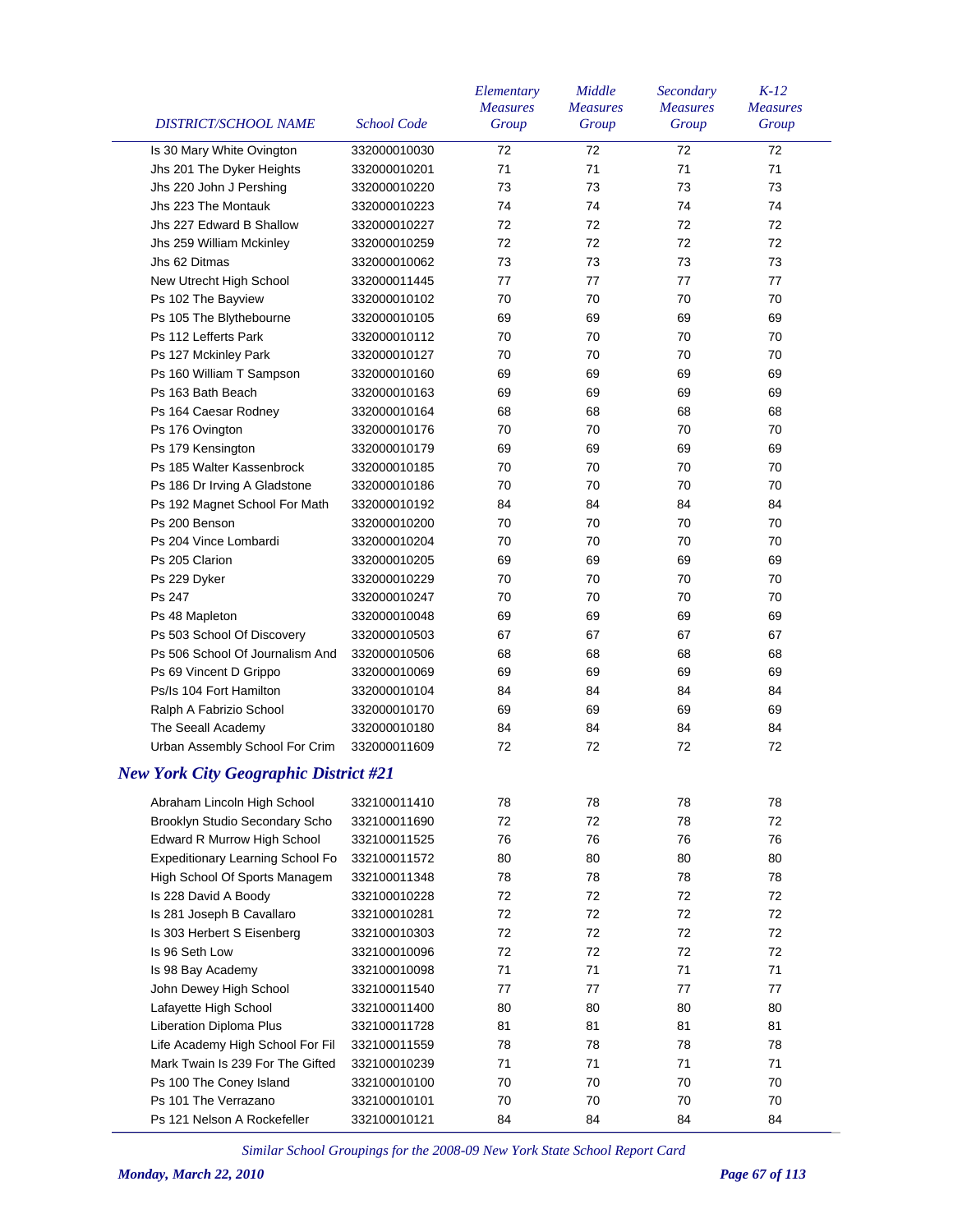|                                              |                    | Elementary<br><b>Measures</b> | Middle<br><b>Measures</b> | Secondary<br><b>Measures</b> | $K-12$<br><b>Measures</b> |
|----------------------------------------------|--------------------|-------------------------------|---------------------------|------------------------------|---------------------------|
| DISTRICT/SCHOOL NAME                         | <b>School Code</b> | Group                         | Group                     | Group                        | Group                     |
| Ps 128 Bensonhurst                           | 332100010128       | 69                            | 69                        | 69                           | 69                        |
| Ps 153 Homecrest                             | 332100010153       | 69                            | 69                        | 69                           | 69                        |
| Ps 177 The Marlboro                          | 332100010177       | 69                            | 69                        | 69                           | 69                        |
| Ps 188 Michael E Berdy                       | 332100010188       | 68                            | 68                        | 68                           | 68                        |
| Ps 199 Frederick Wachtel                     | 332100010199       | 70                            | 70                        | 70                           | 70                        |
| Ps 209 Margaret Mead                         | 332100010209       | 84                            | 84                        | 84                           | 84                        |
| Ps 212 Lady Deborah Moody                    | 332100010212       | 69                            | 69                        | 69                           | 69                        |
| Ps 215 Morris H Weiss                        | 332100010215       | 70                            | 70                        | 70                           | 70                        |
| Ps 216 Arturo Toscanini                      | 332100010216       | 69                            | 69                        | 69                           | 69                        |
| Ps 225 Eileen E Zaglin                       | 332100010225       | 84                            | 84                        | 84                           | 84                        |
| Ps 226 Alfred De B Mason                     | 332100010226       | 84                            | 84                        | 84                           | 84                        |
| Ps 238 Anne Sullivan                         | 332100010238       | 84                            | 84                        | 84                           | 84                        |
| Ps 253                                       | 332100010253       | 69                            | 69                        | 69                           | 69                        |
| Ps 288 Shirley Tanyhill                      | 332100010288       | 83                            | 83                        | 83                           | 83                        |
| Ps 329 Surfside                              | 332100010329       | 68                            | 68                        | 68                           | 68                        |
| Ps 90 Edna Cohen                             | 332100010090       | 68                            | 68                        | 68                           | 68                        |
| Ps 95 The Gravesend                          | 332100010095       | 84                            | 84                        | 84                           | 84                        |
| Ps 97 The Highlawn                           | 332100010097       | 70                            | 70                        | 70                           | 70                        |
| Ps 99 Isaac Asimov                           | 332100010099       | 84                            | 84                        | 84                           | 84                        |
| Rachel Carson High School For C              | 332100011344       | 77                            | 77                        | 77                           | 77                        |
| William E Grady Career And Tec               | 332100011620       | 80                            | 80                        | 80                           | 80                        |
| <b>New York City Geographic District #22</b> |                    |                               |                           |                              |                           |
| Andries Hudde School                         | 332200010240       | 72                            | 72                        | 72                           | 72                        |
| Brooklyn College Academy                     | 332200011555       | 72                            | 72                        | 76                           | 72                        |
| Is 381                                       | 332200010381       | 72                            | 72                        | 72                           | 72                        |
| James Madison High School                    | 332200011425       | 76                            | 76                        | 76                           | 76                        |
| Jhs 14 Shell Bank                            | 332200010014       | 73                            | 73                        | 73                           | 73                        |
| Jhs 234 Arthur W Cunningham                  | 332200010234       | 71                            | 71                        | 71                           | 71                        |
| Jhs 278 Marine Park                          | 332200010278       | 72                            | 72                        | 72                           | 72                        |
| Jhs 78 Roy H Mann                            | 332200010078       | 72                            | 72                        | 72                           | 72                        |
| Kingsborough Early College Scho              | 332200011468       | 72                            | 72                        | 72                           | 72                        |
| Leon M Goldstein High School Fo              | 332200011535       | 76                            | 76                        | 76                           | 76                        |
| Midwood High School                          | 332200011405       | 76                            | 76                        | 76                           | 76                        |
| Ps 109                                       | 332200010109       | 83                            | 83                        | 83                           | 83                        |
| Ps 119 Amersfort                             | 332200010119       | 69                            | 69                        | 69                           | 69                        |
| Ps 139 Alexine A Fenty                       | 332200010139       | 68                            | 68                        | 68                           | 68                        |
| Ps 193 Gil Hodges                            | 332200010193       | 69                            | 69                        | 69                           | 69                        |
| Ps 194 Raoul Wallenberg                      | 332200010194       | 68                            | 68                        | 68                           | 68                        |
| Ps 195 Manhattan Beach                       | 332200010195       | 70                            | 70                        | 70                           | 70                        |
| Ps 197                                       | 332200010197       | 69                            | 69                        | 69                           | 69                        |
| Ps 198                                       | 332200010198       | 68                            | 68                        | 68                           | 68                        |
| Ps 203 Floyd Bennett                         | 332200010203       | 68                            | 68                        | 68                           | 68                        |
| Ps 206 Joseph F Lamb                         | 332200010206       | 84                            | 84                        | 84                           | 84                        |
| Ps 207 Elizabeth G Leary                     | 332200010207       | 84                            | 84                        | 84                           | 84                        |
| Ps 217 Col David Marcus                      | 332200010217       | 69                            | 69                        | 69                           | 69                        |
| Ps 222 Katherine R Snyder                    | 332200010222       | 70                            | 70                        | 70                           | 70                        |
| Ps 236 Mill Basin                            | 332200010236       | 70                            | 70                        | 70                           | 70                        |
| Ps 245                                       | 332200010245       | 68                            | 68                        | 68                           | 68                        |
| Ps 251 Paedergat                             | 332200010251       | 68                            | 68                        | 68                           | 68                        |
| Ps 254 Dag Hammarskjold                      | 332200010254       | 70                            | 70                        | 70                           | 70                        |
| Ps 255 Barbara Reing                         | 332200010255       | 69                            | 69                        | 69                           | 69                        |
| Ps 269 Nostrand                              | 332200010269       | 67                            | 67                        | 67                           | 67                        |
|                                              |                    |                               |                           |                              |                           |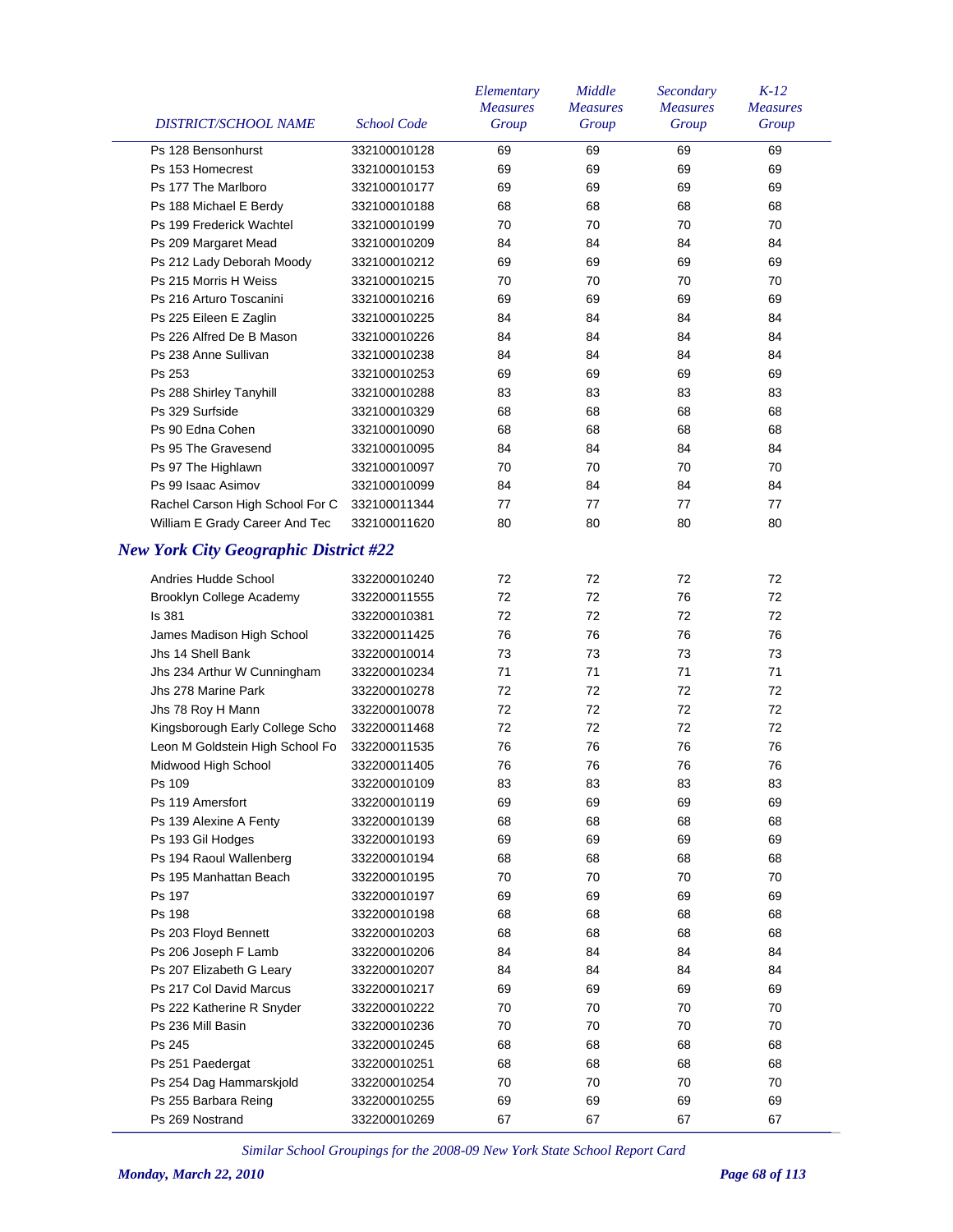| DISTRICT/SCHOOL NAME                                                                  | <b>School Code</b> | Elementary<br><b>Measures</b><br>Group | Middle<br><b>Measures</b><br>Group | Secondary<br><b>Measures</b><br>Group | $K-12$<br><b>Measures</b><br>Group |
|---------------------------------------------------------------------------------------|--------------------|----------------------------------------|------------------------------------|---------------------------------------|------------------------------------|
| Ps 277 Gerritsen Beach                                                                | 332200010277       | 70                                     | 70                                 | 70                                    | 70                                 |
| Ps 312 Bergen Beach                                                                   | 332200010312       | 70                                     | 70                                 | 70                                    | 70                                 |
| Ps 52 Sheepshead Bay                                                                  | 332200010052       | 69                                     | 69                                 | 69                                    | 69                                 |
| Ps K134                                                                               | 332200010134       | 68                                     | 68                                 | 68                                    | 68                                 |
| Ps K315                                                                               | 332200010315       | 68                                     | 68                                 | 68                                    | 68                                 |
| School Of Science And Technolo                                                        | 332200010152       | 68                                     | 68                                 | 68                                    | 68                                 |
| Sheepshead Bay High School                                                            | 332200011495       | 79                                     | 79                                 | 79                                    | 79                                 |
| <b>New York City Geographic District #23</b>                                          |                    |                                        |                                    |                                       |                                    |
| Aspirations Diploma Plus High Sc                                                      | 332300011646       | 81                                     | 81                                 | 81                                    | 81                                 |
| Brooklyn Collegiate-A College Bo                                                      | 332300011493       | 72                                     | 72                                 | 78                                    | 72                                 |
| Brooklyn Democracy Academy                                                            | 332300011643       | 81                                     | 81                                 | 81                                    | 81                                 |
| Eagle Academy For Young Men li                                                        | 332300011644       | 75                                     | 75                                 | 75                                    | 75                                 |
| Ebc/Eny High School For Public                                                        | 332300011645       | 80                                     | 80                                 | 80                                    | 80                                 |
| Frederick Douglas Academy Vii                                                         | 332300010514       | 77                                     | 77                                 | 77                                    | 77                                 |
| General D Chappie James Eleme                                                         | 332300010631       | 67                                     | 67                                 | 67                                    | 67                                 |
| General D Chappie James Middle                                                        | 332300010634       | 75                                     | 75                                 | 75                                    | 75                                 |
| Is 392                                                                                | 332300010392       | 71                                     | 71                                 | 71                                    | 71                                 |
| Knowledge And Power Prep Acad                                                         | 332300010518       | 73                                     | 73                                 | 73                                    | 73                                 |
| Metropolitan Diploma Plus High S                                                      | 332300011647       | 81                                     | 81                                 | 81                                    | 81                                 |
| Mott Hall Iv                                                                          | 332300010522       | 72                                     | 72                                 | 72                                    | 72                                 |
| Ps 150 Christopher                                                                    | 332300010150       | 83                                     | 83                                 | 83                                    | 83                                 |
| Ps 156 Waverly                                                                        | 332300010156       | 67                                     | 67                                 | 67                                    | 67                                 |
| Ps 165 Ida R Posner                                                                   | 332300010165       | 83                                     | 83                                 | 83                                    | 83                                 |
| Ps 178 Saint Clair Mckelway                                                           | 332300010178       | 83                                     | 83                                 | 83                                    | 83                                 |
| Ps 184 Newport                                                                        | 332300010184       | 83                                     | 83                                 | 83                                    | 83                                 |
| Ps 284 Lew Wallace                                                                    | 332300010284       | 83                                     | 83                                 | 83                                    | 83                                 |
| Ps 298 Dr Betty Shabazz                                                               | 332300010298       | 83                                     | 83                                 | 83                                    | 83                                 |
| Ps 327 Dr Rose B English                                                              | 332300010327       | 83                                     | 83                                 | 83                                    | 83                                 |
| Ps 332 Charles H Houston Schoo                                                        | 332300010332       | 83                                     | 83                                 | 83                                    | 83                                 |
| Ps 41 Francis White                                                                   | 332300010041       | 83                                     | 83                                 | 83                                    | 83                                 |
| Ps 73 Thomas S Boyland                                                                | 332300010073       | 83                                     | 83                                 | 83                                    | 83                                 |
| Ps/Is 137 Rachael Jean Mitchell                                                       |                    |                                        |                                    |                                       |                                    |
|                                                                                       | 332300010137       | 83                                     | 83                                 | 83                                    | 83                                 |
| Ps/Is 155 Nicholas Herkimer                                                           | 332300010155       | 83                                     | 83                                 | 83                                    | 83                                 |
| Ps/Is 323                                                                             | 332300010323       | 83                                     | 83                                 | 83                                    | 83                                 |
| Ronald Edmonds Learning Ctr Ii                                                        | 332300010484       | 75                                     | 75                                 | 75                                    | 75                                 |
| <b>Teachers Preperatory High Scho</b><br><b>New York City Geographic District #24</b> | 332300011697       | 72                                     | 72                                 | 77                                    | 72                                 |
|                                                                                       |                    |                                        |                                    |                                       |                                    |
| 51st Avenue Academy                                                                   | 342400010877       | 69                                     | 69                                 | 69                                    | 69                                 |
| Academy Of Finance And Enterpr                                                        | 342400011264       | 76                                     | 76                                 | 76                                    | 76                                 |
| <b>Aviation Career And Technical Hi</b>                                               | 342400011610       | 76                                     | 76                                 | 76                                    | 76                                 |
| Bard High School Early College li                                                     | 342400011299       | 76                                     | 76                                 | 76                                    | 76                                 |
| Civic Leadership Academy                                                              | 342400011293       | 77                                     | 77                                 | 77                                    | 77                                 |
| Frank Sinatra School Of The Arts                                                      | 342400011501       | 76                                     | 76                                 | 76                                    | 76                                 |
| Grover Cleveland High School                                                          | 342400011485       | 78                                     | 78                                 | 78                                    | 78                                 |
| High School For Arts And Busine                                                       | 342400011550       | 78                                     | 78                                 | 78                                    | 78                                 |
| High School Of Applied Communi                                                        | 342400011267       | 78                                     | 78                                 | 78                                    | 78                                 |
| International High School At Lagu                                                     | 342400011530       | 77                                     | 77                                 | 77                                    | 77                                 |
| Is 119 The Glendale                                                                   | 342400010119       | 71                                     | 71                                 | 71                                    | 71                                 |
| Is 125 Thomas J Mccann Woodsi                                                         | 342400010125       | 72                                     | 72                                 | 72                                    | 72                                 |
| Is 5 Walter Crowley                                                                   | 342400010005       | 72                                     | 72                                 | 72                                    | 72                                 |
| Is 61 Leonardo Da Vinci                                                               | 342400010061       | 73                                     | 73                                 | 73                                    | 73                                 |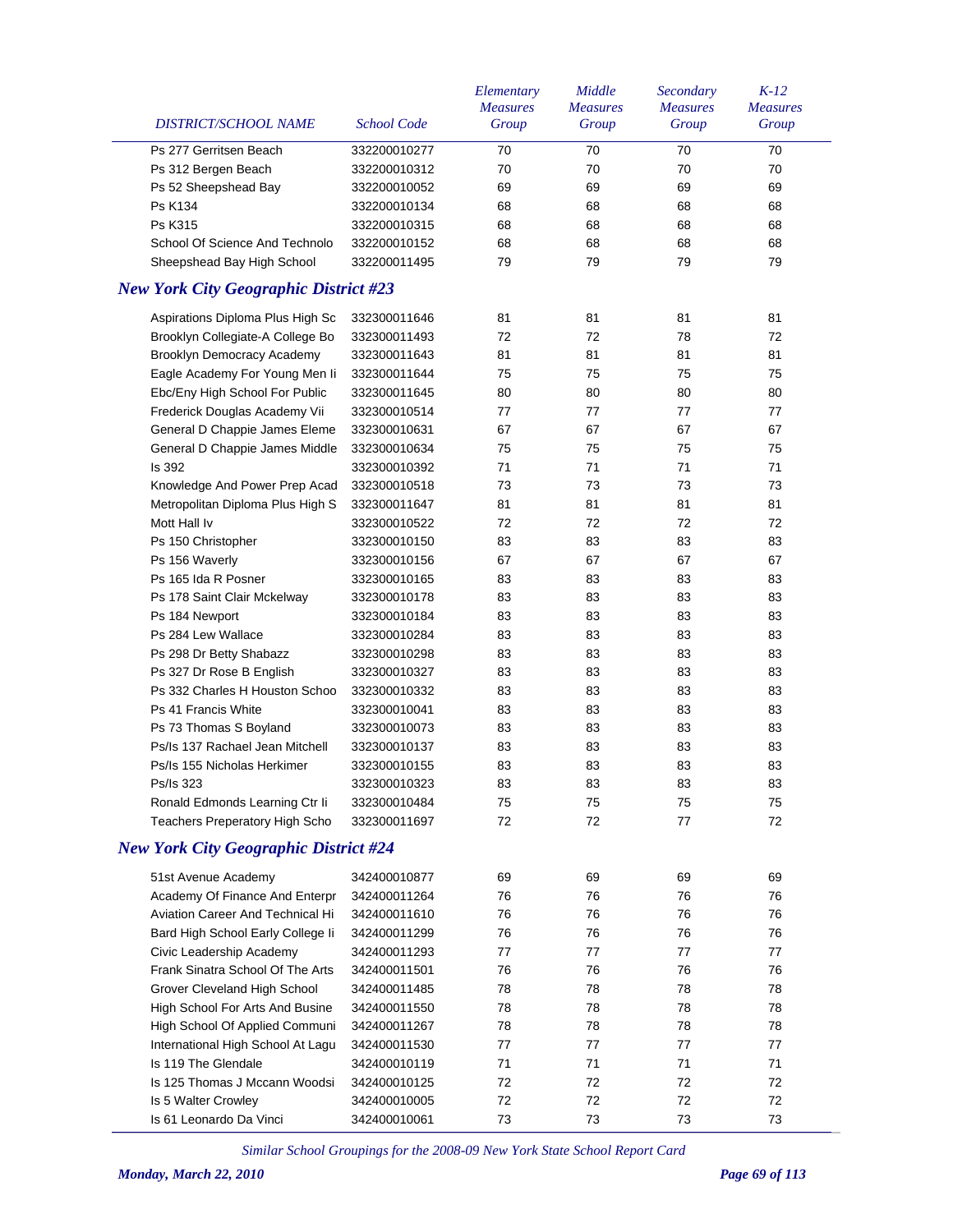| <b>DISTRICT/SCHOOL NAME</b>                  | <b>School Code</b> | Elementary<br><b>Measures</b><br>Group | Middle<br><b>Measures</b><br>Group | Secondary<br><b>Measures</b><br>Group | $K-12$<br><b>Measures</b><br>Group |
|----------------------------------------------|--------------------|----------------------------------------|------------------------------------|---------------------------------------|------------------------------------|
| Is 73 Frank Sansivieri                       | 342400010073       | 72                                     | 72                                 | 72                                    | 72                                 |
| <b>Is 77</b>                                 | 342400010077       | 73                                     | 73                                 | 73                                    | 73                                 |
| Is 93 Ridgewood                              | 342400010093       | 73                                     | 73                                 | 73                                    | 73                                 |
| Middle College High School At La             | 342400011520       | 77                                     | 77                                 | 77                                    | 77                                 |
| Newtown High School                          | 342400011455       | 78                                     | 78                                 | 78                                    | 78                                 |
| Pan American International High              | 342400011296       | 80                                     | 80                                 | 80                                    | 80                                 |
| Ps 102 Bayview                               | 342400010102       | 69                                     | 69                                 | 69                                    | 69                                 |
| Ps 113 Isaac Chauncey                        | 342400010113       | 70                                     | 70                                 | 70                                    | 70                                 |
| Ps 12 James B Colgate                        | 342400010012       | 69                                     | 69                                 | 69                                    | 69                                 |
| Ps 128 Juniper Valley                        | 342400010128       | 70                                     | 70                                 | 70                                    | 70                                 |
| Ps 13 Clement C Moore                        | 342400010013       | 69                                     | 69                                 | 69                                    | 69                                 |
| Ps 14 Fairview                               | 342400010014       | 68                                     | 68                                 | 68                                    | 68                                 |
| Ps 143 Louis Armstrong                       | 342400010143       | 66                                     | 66                                 | 66                                    | 66                                 |
| Ps 153 Maspeth                               | 342400010153       | 69                                     | 69                                 | 69                                    | 69                                 |
| <b>Ps 16</b>                                 | 342400010016       | 68                                     | 68                                 | 68                                    | 68                                 |
| Ps 19 Marino P Jeantet                       | 342400010019       | 67                                     | 67                                 | 67                                    | 67                                 |
| Ps 199 Maurice A Fitzgerald                  | 342400010199       | 69                                     | 69                                 | 69                                    | 69                                 |
| Ps 229 Emanuel Kaplan                        | 342400010229       | 69                                     | 69                                 | 69                                    | 69                                 |
| Ps 239                                       | 342400010239       | 68                                     | 68                                 | 68                                    | 68                                 |
| Ps 49 Dorothy Bonawit Kole                   | 342400010049       | 70                                     | 70                                 | 70                                    | 70                                 |
| Ps 58 School Of Heroes                       | 342400010058       | 70                                     | 70                                 | 70                                    | 70                                 |
| Ps 68 Cambridge                              | 342400010068       | 68                                     | 68                                 | 68                                    | 68                                 |
| Ps 71 Forest                                 | 342400010071       | 69                                     | 69                                 | 69                                    | 69                                 |
| Ps 81 Jean Paul Richter                      | 342400010081       | 68                                     | 68                                 | 68                                    | 68                                 |
| Ps 88 Seneca                                 | 342400010088       | 69                                     | 69                                 | 69                                    | 69                                 |
| Ps 89 Elmhurst                               | 342400010089       | 68                                     | 68                                 | 68                                    | 68                                 |
| Ps 91 Richard Arkwright                      | 342400010091       | 69                                     | 69                                 | 69                                    | 69                                 |
| Ps/Is 87 Middle Village                      | 342400010087       | 84                                     | 84                                 | 84                                    | 84                                 |
| Queens Vocational And Technica               | 342400011600       | 77                                     | 77                                 | 77                                    | 77                                 |
| Robert F Wagner Jr Secondary S               | 342400011560       | 71                                     | 71                                 | 77                                    | 71                                 |
| <b>Voyages Preparatory</b>                   | 342400011744       | 81                                     | 81                                 | 81                                    | 81                                 |
| <b>New York City Geographic District #25</b> |                    |                                        |                                    |                                       |                                    |
| <b>Bell Academy</b>                          | 342500010294       | 71                                     | 71                                 | 71                                    | 71                                 |
| East-West School Of Internationa             | 342500011281       | $71$                                   | 71                                 | 76                                    | $71$                               |
| Flushing High School                         | 342500011460       | 78                                     | 78                                 | 78                                    | 78                                 |
| Flushing International High Schoo            | 342500011263       | 78                                     | 78                                 | 78                                    | 78                                 |
| Is 237                                       | 342500010237       | 71                                     | 71                                 | 71                                    | 71                                 |
| Is 25 Adrien Block                           | 342500010025       | 71                                     | 71                                 | 71                                    | 71                                 |
| Is 250 The Robert F Kennedy                  | 342500010250       | 72                                     | 72                                 | 72                                    | 72                                 |
| Jhs 185 Edward Bleeker                       | 342500010185       | 71                                     | 71                                 | 71                                    | 71                                 |
| Jhs 189 Daniel Carter Beard                  | 342500010189       | 71                                     | 71                                 | 71                                    | 71                                 |
| Jhs 194 William Carr                         | 342500010194       | 71                                     | 71                                 | 71                                    | 71                                 |
| John Bowne High School                       | 342500011425       | 78                                     | 78                                 | 78                                    | 78                                 |
| North Queens Community High S                | 342500011792       | 81                                     | 81                                 | 81                                    | 81                                 |
| Ps 107 Thomas A Dooley                       | 342500010107       | 70                                     | 70                                 | 70                                    | 70                                 |
|                                              |                    |                                        |                                    |                                       |                                    |
| Ps 120                                       | 342500010120       | 70                                     | 70                                 | 70                                    | 70                                 |
| Ps 129 Patricia Larkin                       | 342500010129       | 69                                     | 69                                 | 69                                    | 69                                 |
| Ps 154                                       | 342500010154       | 69                                     | 69                                 | 69                                    | 69                                 |
| Ps 163 Flushing Heights                      | 342500010163       | 70                                     | 70                                 | 70                                    | 70                                 |
| Ps 164 Queens Valley                         | 342500010164       | 84                                     | 84                                 | 84                                    | 84                                 |
| Ps 165 Edith K Bergtraum                     | 342500010165       | 69                                     | 69                                 | 69                                    | 69                                 |
| Ps 169 Bay Terrace                           | 342500010169       | 70                                     | 70                                 | 70                                    | 70                                 |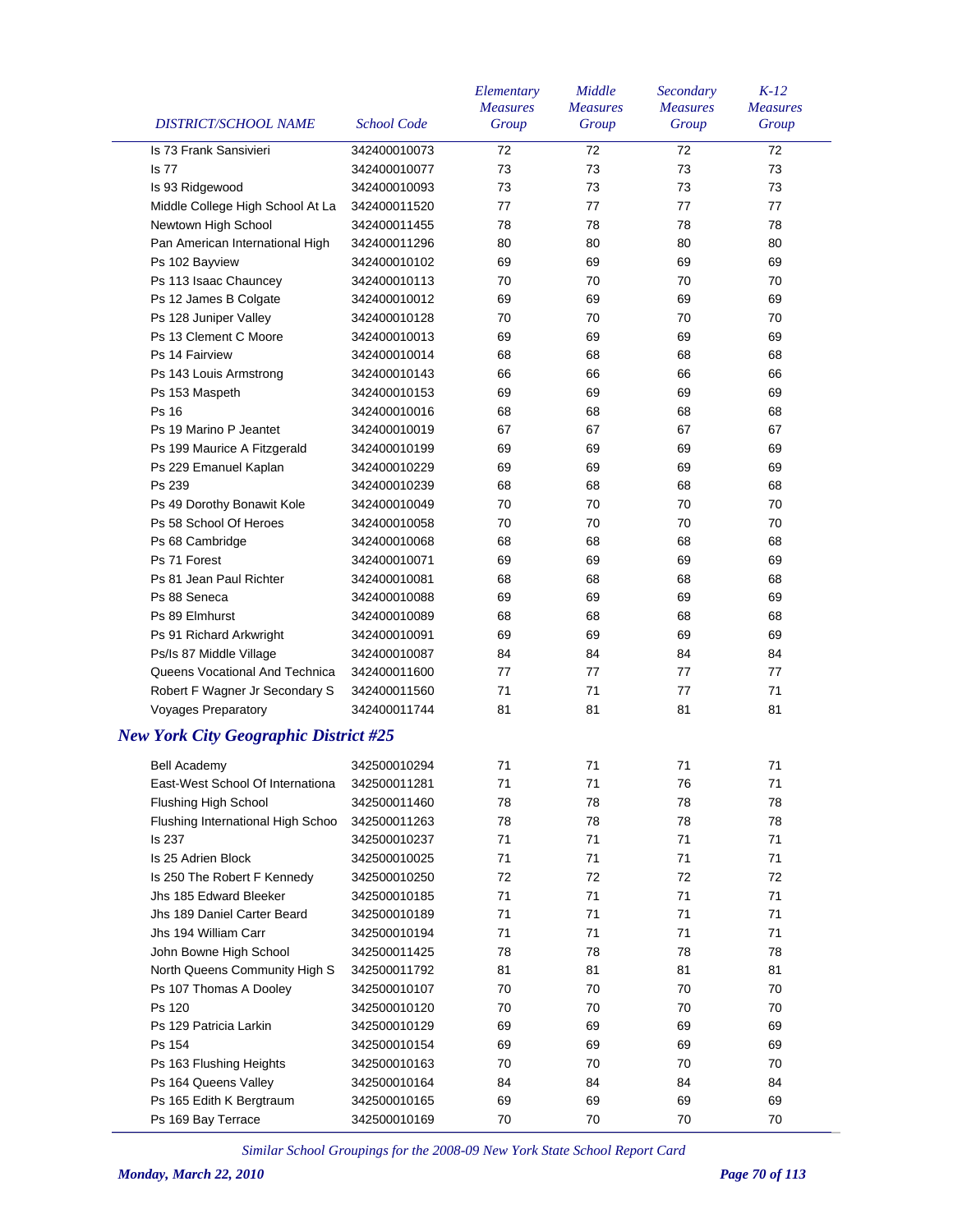| DISTRICT/SCHOOL NAME                         | <b>School Code</b> | Elementary<br><b>Measures</b><br>Group | Middle<br><b>Measures</b><br>Group | Secondary<br><b>Measures</b><br>Group | $K-12$<br><b>Measures</b><br>Group |
|----------------------------------------------|--------------------|----------------------------------------|------------------------------------|---------------------------------------|------------------------------------|
| Ps 184 Flushing Manor                        | 342500010184       | 70                                     | 70                                 | 70                                    | 70                                 |
| Ps 193 Alfred J Kennedy                      | 342500010193       | 70                                     | 70                                 | 70                                    | 70                                 |
| Ps 20 John Bowne                             | 342500010020       | 69                                     | 69                                 | 69                                    | 69                                 |
| Ps 201 Discovery School For Inq              | 342500010201       | 67                                     | 67                                 | 67                                    | 67                                 |
| Ps 209 Clearview Gardens                     | 342500010209       | 70                                     | 70                                 | 70                                    | 70                                 |
| Ps 21 Edward Hart                            | 342500010021       | 69                                     | 69                                 | 69                                    | 69                                 |
| Ps 214 Cadwallader Colden                    | 342500010214       | 69                                     | 69                                 | 69                                    | 69                                 |
| Ps 219 Paul Klapper                          | 342500010219       | 84                                     | 84                                 | 84                                    | 84                                 |
| Ps 22 Thomas Jefferson                       | 342500010022       | 69                                     | 69                                 | 69                                    | 69                                 |
| Ps 24 Andrew Jackson                         | 342500010024       | 69                                     | 69                                 | 69                                    | 69                                 |
| Ps 29                                        | 342500010029       | 69                                     | 69                                 | 69                                    | 69                                 |
| Ps 32 State Street                           | 342500010032       | 70                                     | 70                                 | 70                                    | 70                                 |
| Ps 79 Francis Lewis                          | 342500010079       | 70                                     | 70                                 | 70                                    | 70                                 |
| Ps/Ms 200 Pomonok                            | 342500010200       | 84                                     | 84                                 | 84                                    | 84                                 |
| Queens Academy High School                   | 342500011540       | 81                                     | 81                                 | 81                                    | 81                                 |
| Queens College School For Math,              | 342500011499       | 84                                     | 84                                 | 84                                    | 84                                 |
| Queens School Of Inquiry                     | 342500011252       | 71                                     | 71                                 | 76                                    | 71                                 |
| Robert F Kennedy Community Hi                | 342500011670       | 77                                     | 77                                 | 77                                    | 77                                 |
| <b>Townsend Harris High School</b>           | 342500011525       | 76                                     | 76                                 | 76                                    | 76                                 |
| World Journalism Preparatory                 | 342500011285       | 71                                     | 71                                 | 76                                    | 71                                 |
| <b>New York City Geographic District #26</b> |                    |                                        |                                    |                                       |                                    |
| Bayside High School                          | 342600011495       | 76                                     | 76                                 | 76                                    | 76                                 |
| Benjamin N Cardozo High School               | 342600011415       | 76                                     | 76                                 | 76                                    | 76                                 |
| Francis Lewis High School                    | 342600011430       | 76                                     | 76                                 | 76                                    | 76                                 |
| Irwin Altman Middle School 172               | 342600010172       | 71                                     | 71                                 | 71                                    | 71                                 |
| Jhs 216 George J Ryan                        | 342600010216       | 71                                     | 71                                 | 71                                    | 71                                 |
| Jhs 67 Louis Pasteur                         | 342600010067       | 71                                     | 71                                 | 71                                    | 71                                 |
| Jhs 74 Nathaniel Hawthorne                   | 342600010074       | 71                                     | 71                                 | 71                                    | 71                                 |
| Martin Van Buren High School                 | 342600011435       | 77                                     | 77                                 | 77                                    | 77                                 |
| Ms 158 Marie Curie                           | 342600010158       | 71                                     | 71                                 | 71                                    | 71                                 |
| Ps 115 Glen Oaks                             | 342600010115       | 70                                     | 70                                 | 70                                    | 70                                 |
| Ps 133                                       | 342600010133       | 70                                     | 70                                 | 70                                    | 70                                 |
| Ps 159                                       | 342600010159       | 70                                     | 70                                 | 70                                    | 70                                 |
| Ps 162 John Golden                           | 342600010162       | 70                                     | 70                                 | 70                                    | 70                                 |
| Ps 173 Fresh Meadow                          | 342600010173       | 70                                     | 70                                 | 70                                    | 70                                 |
| Ps 18 Winchester                             | 342600010018       | 70                                     | 70                                 | 70                                    | 70                                 |
| Ps 186 Castlewood                            | 342600010186       | 70                                     | 70                                 | 70                                    | 70                                 |
| Ps 188 Kingsbury                             | 342600010188       | 70                                     | 70                                 | 70                                    | 70                                 |
| Ps 191 Mayflower                             | 342600010191       | 70                                     | 70                                 | 70                                    | 70                                 |
| Ps 203 Oakland Gardens                       | 342600010203       | 70                                     | 70                                 | 70                                    | 70                                 |
| Ps 205 Alexander Graham Bell                 | 342600010205       | 70                                     | 70                                 | 70                                    | 70                                 |
| Ps 213 Carl Ullman                           | 342600010213       | 70                                     | 70                                 | 70                                    | 70                                 |
| Ps 221 North Hills                           | 342600010221       | 70                                     | 70                                 | 70                                    | 70                                 |
| Ps 26 Rufus King                             | 342600010026       | 70                                     | 70                                 | 70                                    | 70                                 |
| Ps 31                                        | 342600010031       | 70                                     | 70                                 | 70                                    | 70                                 |
| Ps 41 Crocheron                              | 342600010041       | 70                                     | 70                                 | 70                                    | 70                                 |
| Ps 46 Alley Pond                             | 342600010046       | 70                                     | 70                                 | 70                                    | 70                                 |
| Ps 94 David D Porter                         | 342600010094       | 70                                     | 70                                 | 70                                    | 70                                 |
| Ps 98 Douglaston School                      | 342600010098       | 70                                     | 70                                 | 70                                    | 70                                 |
| Ps/Is 178 Holliswood                         | 342600010178       | 84                                     | 84                                 | 84                                    | 84                                 |
| Ps/Is 266                                    | 342600010266       | 84                                     | 84                                 | 84                                    | 84                                 |
| Queens High School Of Teaching               | 342600011566       | 76                                     | 76                                 | 76                                    | 76                                 |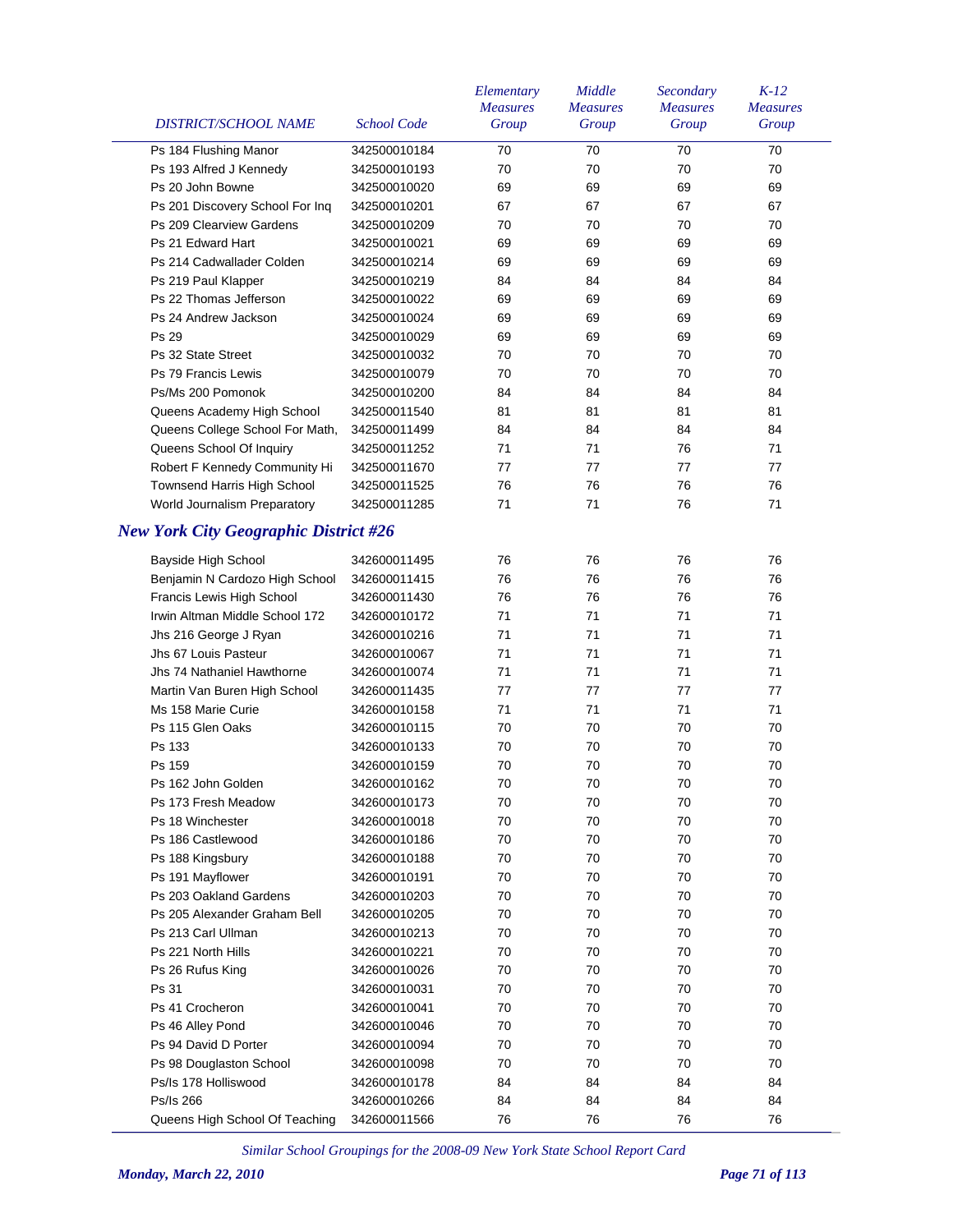| <b>DISTRICT/SCHOOL NAME</b>                  | School Code  | Elementary<br><b>Measures</b><br>Group | Middle<br><b>Measures</b><br>Group | Secondary<br><b>Measures</b><br>Group | $K-12$<br><b>Measures</b><br>Group |
|----------------------------------------------|--------------|----------------------------------------|------------------------------------|---------------------------------------|------------------------------------|
| <b>New York City Geographic District #27</b> |              |                                        |                                    |                                       |                                    |
| Acadey Of Medical Technology -               | 342700011309 | 72                                     | 72                                 | 79                                    | 72                                 |
| August Martin High School                    | 342700011400 | 79                                     | 79                                 | 79                                    | 79                                 |
| Beach Channel High School                    | 342700011410 | 79                                     | 79                                 | 79                                    | 79                                 |
| <b>Channel View School For Resear</b>        | 342700011262 | 71                                     | 71                                 | 76                                    | 71                                 |
| Far Rockaway High School                     | 342700011465 | 80                                     | 80                                 | 80                                    | 80                                 |
| Frederick Douglas Academy Vi Hi              | 342700011260 | 77                                     | 77                                 | 77                                    | 77                                 |
| Goldie Maple Academy                         | 342700010333 | 68                                     | 68                                 | 68                                    | 68                                 |
| High Sch-Construction, Trades, E             | 342700011650 | 76                                     | 76                                 | 76                                    | 76                                 |
| Jhs 202 Robert H Goddard                     | 342700010202 | 72                                     | 72                                 | 72                                    | 72                                 |
| Jhs 210 Elizabeth Blackwell                  | 342700010210 | 72                                     | 72                                 | 72                                    | 72                                 |
| Jhs 226 Virgil I Grisson                     | 342700010226 | 73                                     | 73                                 | 73                                    | 73                                 |
| John Adams High School                       | 342700011480 | 78                                     | 78                                 | 78                                    | 78                                 |
| Kappa Vi                                     | 342700010282 | 72                                     | 72                                 | 72                                    | 72                                 |
| Ms 137 America'S School Of Her               | 342700010137 | 72                                     | 72                                 | 72                                    | 72                                 |
| Ms 53 Brian Piccolo                          | 342700010053 | 74                                     | 74                                 | 74                                    | 74                                 |
| Ps 100 Glen Morris                           | 342700010100 | 69                                     | 69                                 | 69                                    | 69                                 |
| Ps 104 Bays Water                            | 342700010104 | 67                                     | 67                                 | 67                                    | 67                                 |
| Ps 105 The Bay School                        | 342700010105 | 83                                     | 83                                 | 83                                    | 83                                 |
| Ps 106                                       | 342700010106 | 68                                     | 68                                 | 68                                    | 68                                 |
| Ps 108 Capt Vincent G Fowler                 | 342700010108 | 70                                     | 70                                 | 70                                    | 70                                 |
| Ps 123                                       | 342700010123 | 67                                     | 67                                 | 67                                    | 67                                 |
| Ps 124 Osmond A Church                       | 342700010124 | 84                                     | 84                                 | 84                                    | 84                                 |
| Ps 155                                       | 342700010155 | 69                                     | 69                                 | 69                                    | 69                                 |
| Ps 183 Dr Richard R Green                    |              | 83                                     | 83                                 | 83                                    | 83                                 |
| Ps 197 The Ocean                             | 342700010183 | 66                                     | 66                                 | 66                                    | 66                                 |
| Ps 207 Rockwood Park                         | 342700010197 | 84                                     | 84                                 | 84                                    | 84                                 |
|                                              | 342700010207 |                                        |                                    | 67                                    |                                    |
| Ps 215 Lucretia Mott                         | 342700010215 | 67                                     | 67                                 |                                       | 67                                 |
| Ps 223 Lyndon B Johnson                      | 342700010223 | 68                                     | 68                                 | 68                                    | 68                                 |
| Ps 225 Seaside                               | 342700010225 | 83                                     | 83                                 | 83                                    | 83                                 |
| Ps 232 Lindenwood                            | 342700010232 | 84                                     | 84                                 | 84                                    | 84                                 |
| Ps 253                                       | 342700010253 | 67                                     | 67                                 | 67                                    | 67                                 |
| Ps 254                                       | 342700010254 | 69                                     | 69                                 | 69                                    | 69                                 |
| Ps 42 R Vernam                               | 342700010042 | 84                                     | 84                                 | 84                                    | 84                                 |
| Ps 43                                        | 342700010043 | 84                                     | 84                                 | 84                                    | 84                                 |
| Ps 45 Clarence Witherspoon                   | 342700010045 | 68                                     | 68                                 | 68                                    | 68                                 |
| Ps 47 Chris Galas                            | 342700010047 | 84                                     | 84                                 | 84                                    | 84                                 |
| Ps 56 Harry Eichler                          | 342700010056 | 69                                     | 69                                 | 69                                    | 69                                 |
| Ps 60 Woodhaven                              | 342700010060 | 69                                     | 69                                 | 69                                    | 69                                 |
| Ps 62 Chester Park                           | 342700010062 | 69                                     | 69                                 | 69                                    | 69                                 |
| Ps 63 Old South                              | 342700010063 | 69                                     | 69                                 | 69                                    | 69                                 |
| Ps 64 Joseph P Addabbo                       | 342700010064 | 69                                     | 69                                 | 69                                    | 69                                 |
| Ps 65 Raymond York                           | 342700010065 | 69                                     | 69                                 | 69                                    | 69                                 |
| Ps 66 Jacqueline Kennedy-Onass               | 342700010066 | 68                                     | 68                                 | 68                                    | 68                                 |
| Ps 90 Horace Mann                            | 342700010090 | 69                                     | 69                                 | 69                                    | 69                                 |
| Ps 96                                        | 342700010096 | 69                                     | 69                                 | 69                                    | 69                                 |
| Ps 97 Forest Park                            | 342700010097 | 68                                     | 68                                 | 68                                    | 68                                 |
| Ps/Ms 114 Belle Harbor                       | 342700010114 | 84                                     | 84                                 | 84                                    | 84                                 |
| Ps/Ms 146                                    | 342700010146 | 84                                     | 84                                 | 84                                    | 84                                 |
| Queens High School For Informat              | 342700011302 | 79                                     | 79                                 | 79                                    | 79                                 |
| Richmond Hill High School                    | 342700011475 | 78                                     | 78                                 | 78                                    | 78                                 |
| Robert H Goddard High School F               | 342700011308 | 77                                     | 77                                 | 77                                    | 77                                 |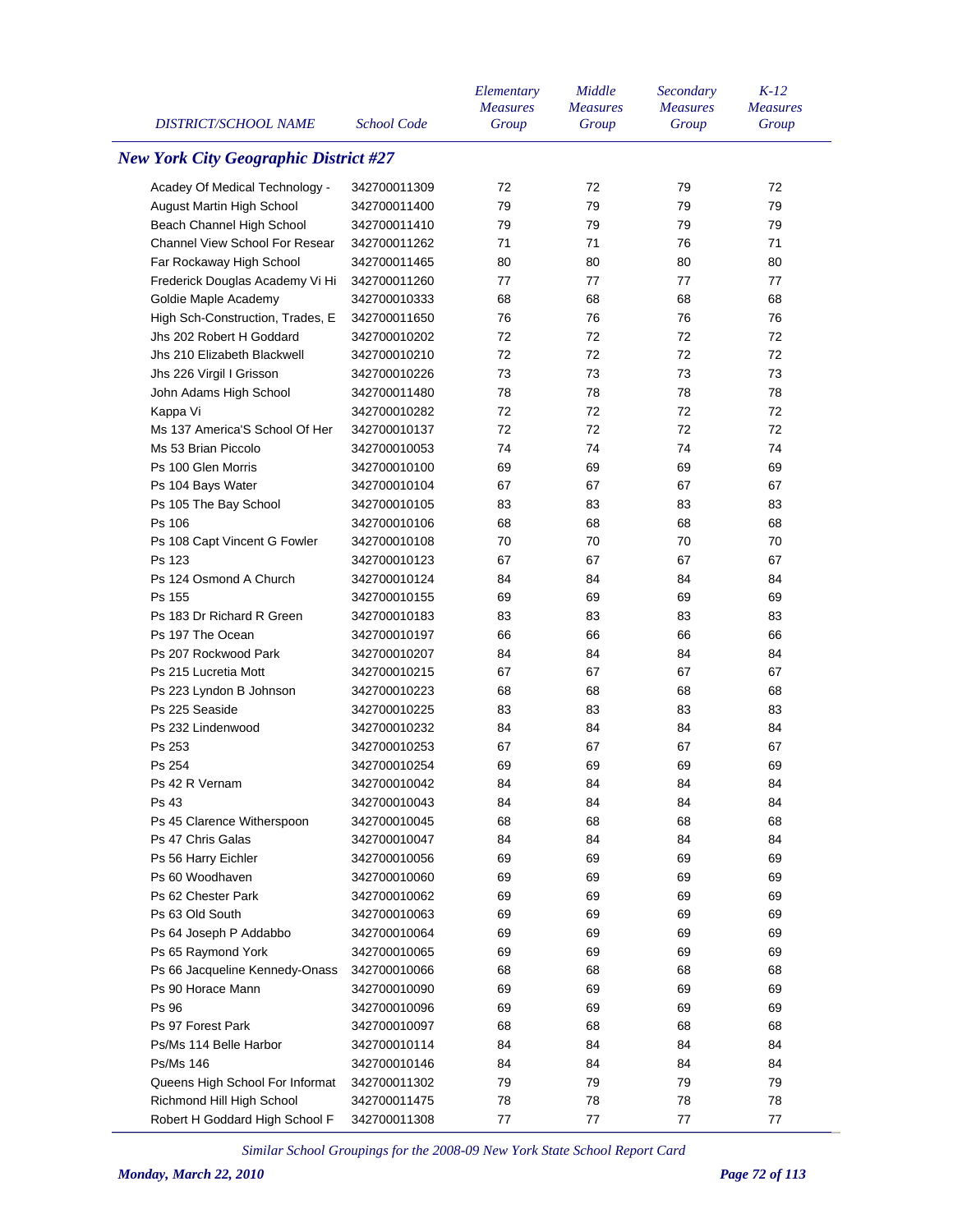| <b>DISTRICT/SCHOOL NAME</b>                  | <b>School Code</b> | Elementary<br><b>Measures</b><br>Group | Middle<br><b>Measures</b><br>Group | Secondary<br><b>Measures</b><br>Group | $K-12$<br><b>Measures</b><br>Group |
|----------------------------------------------|--------------------|----------------------------------------|------------------------------------|---------------------------------------|------------------------------------|
| Scholar'S Academy                            | 342700010323       | 71                                     | 71                                 | 76                                    | 71                                 |
| <b>New York City Geographic District #28</b> |                    |                                        |                                    |                                       |                                    |
| <b>Catherine And Count Basie Middl</b>       | 342800010072       | 73                                     | 73                                 | 73                                    | 73                                 |
| Forest Hills High School                     | 342800011440       | 76                                     | 76                                 | 76                                    | 76                                 |
| Hillcrest High School                        | 342800011505       | 77                                     | 77                                 | 77                                    | 77                                 |
| Hs For Law Enforcement And Pu                | 342800011690       | 77                                     | 77                                 | 77                                    | 77                                 |
| Jamaica High School                          | 342800011470       | 78                                     | 78                                 | 78                                    | 78                                 |
| Jhs 157 Stephen A Halsey                     | 342800010157       | 71                                     | 71                                 | 79                                    | 71                                 |
| Jhs 190 Russell Sage                         | 342800010190       | 71                                     | 71                                 | 77                                    | 71                                 |
| Jhs 217 Robert A Van Wyck                    | 342800010217       | 72                                     | 72                                 | 72                                    | 72                                 |
| Jhs 8 Richard S Grossley                     | 342800010008       | 73                                     | 73                                 | 73                                    | 73                                 |
| Ps 101 School In The Gardens                 | 342800010101       | 70                                     | 70                                 | 70                                    | 70                                 |
| Ps 117 J Keld/Briarwood                      | 342800010117       | 69                                     | 69                                 | 69                                    | 69                                 |
| Ps 121                                       | 342800010121       | 69                                     | 69                                 | 69                                    | 69                                 |
| Ps 139 Rego Park                             | 342800010139       | 70                                     | 70                                 | 70                                    | 70                                 |
| Ps 140 Edward K Ellington                    | 342800010140       | 68                                     | 68                                 | 68                                    | 68                                 |
| Ps 144 Col Jeromus Remsen                    | 342800010144       | 70                                     | 70                                 | 70                                    | 70                                 |
| Ps 160 Walter Francis Bishop                 | 342800010160       | 67                                     | 67                                 | 67                                    | 67                                 |
| Ps 161 Arthur Ashe                           | 342800010161       | 69                                     | 69                                 | 69                                    | 69                                 |
| Ps 174 William Sidney Mount                  | 342800010174       | 70                                     | 70                                 | 70                                    | 70                                 |
| Ps 175 Lynn Gross Discovery                  | 342800010175       | 70                                     | 70                                 | 70                                    | 70                                 |
| Ps 196 Grand Central Parkway                 | 342800010196       | 70                                     | 70                                 | 70                                    | 70                                 |
| Ps 206 Horace Harding                        | 342800010206       | 69                                     | 69                                 | 69                                    | 69                                 |
| Ps 220 Edward Mandel                         | 342800010220       | 69                                     | 69                                 | 69                                    | 69                                 |
| <b>Ps 30</b>                                 | 342800010030       | 68                                     | 68                                 | 68                                    | 68                                 |
| Ps 40 Samuel Huntington                      | 342800010040       | 67                                     | 67                                 | 67                                    | 67                                 |
| Ps 48 William Wordsworth                     | 342800010048       | 68                                     | 68                                 | 68                                    | 68                                 |
| Ps 50 Talfourd Lawn                          | 342800010050       | 69                                     | 69                                 | 69                                    | 69                                 |
| Ps 54 Hillside                               | 342800010054       | 69                                     | 69                                 | 69                                    | 69                                 |
| Ps 55 Maure                                  | 342800010055       | 69                                     | 69                                 | 69                                    | 69                                 |
| Ps 80 Thurgood Marshall Magnet               | 342800010080       | 67                                     | 67                                 | 67                                    | 67                                 |
| Ps 82 Hammond                                | 342800010082       | 68                                     | 68                                 | 68                                    | 68                                 |
| Ps 86                                        | 342800010086       | 69                                     | 69                                 | 69                                    | 69                                 |
| Ps 99 Kew Gardens                            | 342800010099       | 69                                     | 69                                 | 69                                    | 69                                 |
| Queens Collegiate - A College Bo             | 342800011310       | 77                                     | 77                                 | 77                                    | 77                                 |
| Queens Gateway To Health Scie                | 342800011680       | 71                                     | 71                                 | 76                                    | 71                                 |
| Queens High School For The Sci               | 342800011687       | 76                                     | 76                                 | 76                                    | 76                                 |
| Thomas A Edison Career And Te                | 342800011620       | 76                                     | 76                                 | 76                                    | 76                                 |
| York Early College Academy                   | 342800011284       | 71                                     | 71                                 | 71                                    | 71                                 |
| Young Women'S Leadership Sch                 | 342800011896       | 71                                     | 71                                 | 76                                    | 71                                 |
| <b>New York City Geographic District #29</b> |                    |                                        |                                    |                                       |                                    |
| <b>Business/Computer Applications</b>        | 342900011496       | 79                                     | 79                                 | 79                                    | 79                                 |
| Cynthia Jenkins School                       | 342900010037       | 68                                     | 68                                 | 68                                    | 68                                 |
| <b>Excelsior Preparatorty High Scho</b>      | 342900011265       | 78                                     | 78                                 | 78                                    | 78                                 |
| George Washington Carver High                | 342900011272       | 77                                     | 77                                 | 77                                    | 77                                 |
| Humanities And Arts Magnet Hig               | 342900011498       | 78                                     | 78                                 | 78                                    | 78                                 |
| Is 192 The Linden                            | 342900010192       | 74                                     | 74                                 | 74                                    | 74                                 |
| Is 231 Magnetech 2000                        | 342900010231       | 73                                     | 73                                 | 73                                    | 73                                 |
| Is 238 Susan B Anthony                       | 342900010238       | 72                                     | 72                                 | 72                                    | 72                                 |
| Is 59 Springfield Gardens                    | 342900010059       | 73                                     | 73                                 | 73                                    | 73                                 |
| Jean Nuzzi Intermediate School               | 342900010109       | 72                                     | 72                                 | 72                                    | 72                                 |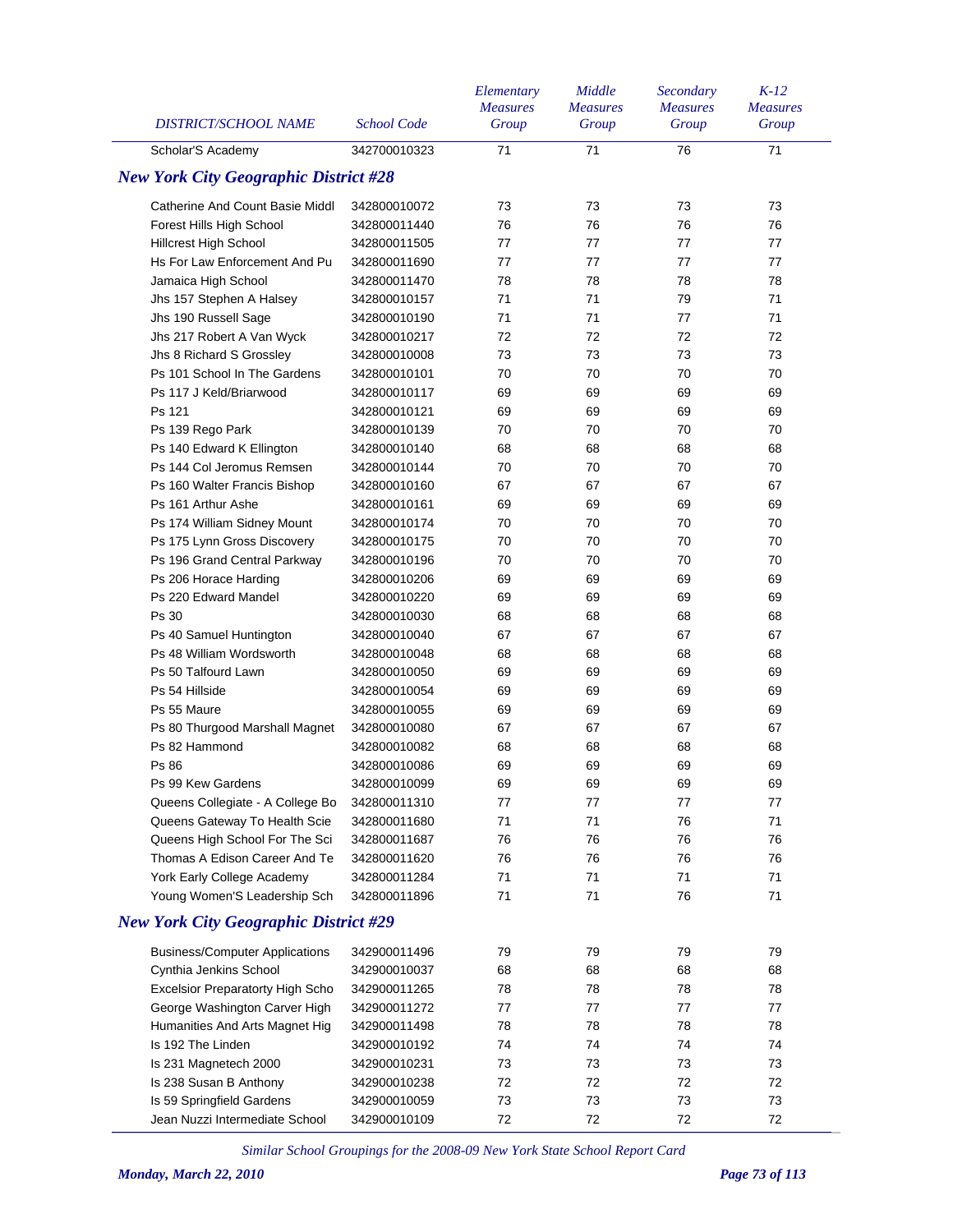| <b>DISTRICT/SCHOOL NAME</b>                           | <b>School Code</b>           | Elementary<br><b>Measures</b><br>Group | Middle<br><b>Measures</b><br>Group | Secondary<br><b>Measures</b><br>Group | $K-12$<br><b>Measures</b><br>Group |
|-------------------------------------------------------|------------------------------|----------------------------------------|------------------------------------|---------------------------------------|------------------------------------|
| Law, Government And Communit                          | 342900011494                 | 78                                     | 78                                 | 78                                    | 78                                 |
| Math/Science Research Technica                        | 342900011492                 | 77                                     | 77                                 | 77                                    | 77                                 |
| Pathways College Preparatory Sc                       | 342900011259                 | 72                                     | 72                                 | 78                                    | 72                                 |
| Preparatory Academy For Writers                       | 342900011283                 | 72                                     | 72                                 | 77                                    | 72                                 |
| Ps 118 Lorraine Hansberry                             | 342900010118                 | 67                                     | 67                                 | 67                                    | 67                                 |
| Ps 131 Abigail Adams                                  | 342900010131                 | 69                                     | 69                                 | 69                                    | 69                                 |
| Ps 132 Ralph Bunche                                   | 342900010132                 | 68                                     | 68                                 | 68                                    | 68                                 |
| Ps 134 Hollis                                         | 342900010134                 | 68                                     | 68                                 | 68                                    | 68                                 |
| Ps 136 Roy Wilkins                                    | 342900010136                 | 68                                     | 68                                 | 68                                    | 68                                 |
| Ps 138 Sunrise                                        | 342900010138                 | 84                                     | 84                                 | 84                                    | 84                                 |
| Ps 15 Jackie Robinson                                 | 342900010015                 | 68                                     | 68                                 | 68                                    | 68                                 |
| Ps 156 Laurelton                                      | 342900010156                 | 84                                     | 84                                 | 84                                    | 84                                 |
| Ps 176 Cambria Heights                                | 342900010176                 | 68                                     | 68                                 | 68                                    | 68                                 |
| Ps 181 Brookfield                                     | 342900010181                 | 67                                     | 67                                 | 67                                    | 67                                 |
| Ps 195 William Haberle                                | 342900010195                 | 68                                     | 68                                 | 68                                    | 68                                 |
| Ps 33 Edward M Funk                                   | 342900010033                 | 69                                     | 69                                 | 69                                    | 69                                 |
| Ps 34 John Harvard                                    | 342900010034                 | 68                                     | 68                                 | 68                                    | 68                                 |
| Ps 35 Nathaniel Woodhull                              | 342900010035                 | 69                                     | 69                                 | 69                                    | 69                                 |
| Ps 36 St Albans                                       | 342900010036                 | 68                                     | 68                                 | 68                                    | 68                                 |
| Ps 38 Rosedale                                        | 342900010038                 | 68                                     | 68                                 | 68                                    | 68                                 |
| Ps 52                                                 | 342900010052                 | 68                                     | 68                                 | 68                                    | 68                                 |
| Ps 95 Eastwood                                        | 342900010095                 | 69                                     | 69                                 | 69                                    | 69                                 |
| Ps/Is 116 William C Hughley                           | 342900010116                 | 84                                     | 84                                 | 84                                    | 84                                 |
| Ps/Is 208                                             | 342900010208                 | 84                                     | 84                                 | 84                                    | 84                                 |
| Ps/Is 268                                             | 342900010268                 | 84                                     | 84                                 | 84                                    | 84                                 |
| Ps/Is 295                                             | 342900010295                 | 84                                     | 84                                 | 84                                    | 84                                 |
| Ps/Ms 147 Ronald Mcnair                               | 342900010147                 | 84                                     | 84                                 | 84                                    | 84                                 |
| Queens Preparatory Academy                            | 342900011248                 | 78                                     | 78                                 | 78                                    | 78                                 |
| The Bellaire School                                   | 342900010135                 | 69                                     | 69                                 | 69                                    | 69                                 |
| The Gordon Parks School                               | 342900010270                 | 84                                     | 84                                 | 84                                    | 84                                 |
| <b>New York City Geographic District #30</b>          |                              |                                        |                                    |                                       |                                    |
| Academy For Careers In Televisi                       | 343000011301                 | 77                                     | 77                                 | 77                                    | 77                                 |
| <b>Academy For New Americans</b>                      | 343000010235                 | 74                                     | 74                                 | 74                                    | 74                                 |
| Academy Of American Studies                           | 343000011575                 | 76                                     | 76                                 | 76                                    | 76                                 |
| Albert Shanker School For Visual                      | 343000010126                 | 74                                     | 74                                 | 74                                    | 74                                 |
| Baccalaureate School For Global                       | 343000011580                 | 71                                     | 71                                 | 76                                    | 71                                 |
| Information Technology High Sch                       | 343000011502                 | 77                                     | 77                                 | 77                                    | 77                                 |
| Is 10 Horace Greeley                                  | 343000010010                 | 72                                     | 72                                 | 72                                    | 72                                 |
| Is 141 Steinway                                       | 343000010141                 | 72                                     | 72                                 | 72                                    | 72                                 |
| Is 145 Joseph Pulitzer                                | 343000010145                 | 73                                     | 73                                 | 73                                    | 73                                 |
| Is 204 Oliver W Holmes                                | 343000010204                 | 73                                     | 73                                 | 73                                    | 73                                 |
| Is 227 Louis Armstrong                                | 343000011227                 | 71                                     | 71                                 | 71                                    | 71                                 |
| Is 230                                                | 343000010230                 | 72                                     | 72                                 | 72                                    | 72                                 |
|                                                       |                              | 78                                     | 78                                 | 78                                    | 78                                 |
| Long Island City High School<br>Newcomers High School | 343000011450<br>343000011555 | 80                                     | 80                                 | 80                                    | 80                                 |
|                                                       |                              | 69                                     | 69                                 | 69                                    | 69                                 |
| Ps 11 Kathryn Phelan<br>Ps 111 Jacob Blackwell        | 343000010011                 | 83                                     | 83                                 |                                       | 83                                 |
|                                                       | 343000010111                 |                                        |                                    | 83                                    |                                    |
| Ps 112 Dutch Kills                                    | 343000010112                 | 68                                     | 68                                 | 68                                    | 68                                 |
| Ps 122 Mamie Fay                                      | 343000010122                 | 84                                     | 84                                 | 84                                    | 84                                 |
| Ps 127 Aerospace Science Magn                         | 343000010127                 | 84                                     | 84                                 | 84                                    | 84                                 |
| Ps 148                                                | 343000010148                 | 68                                     | 68                                 | 68                                    | 68                                 |
| Ps 149 Christa Mcauliffe                              | 343000010149                 | 67                                     | 67                                 | 67                                    | 67                                 |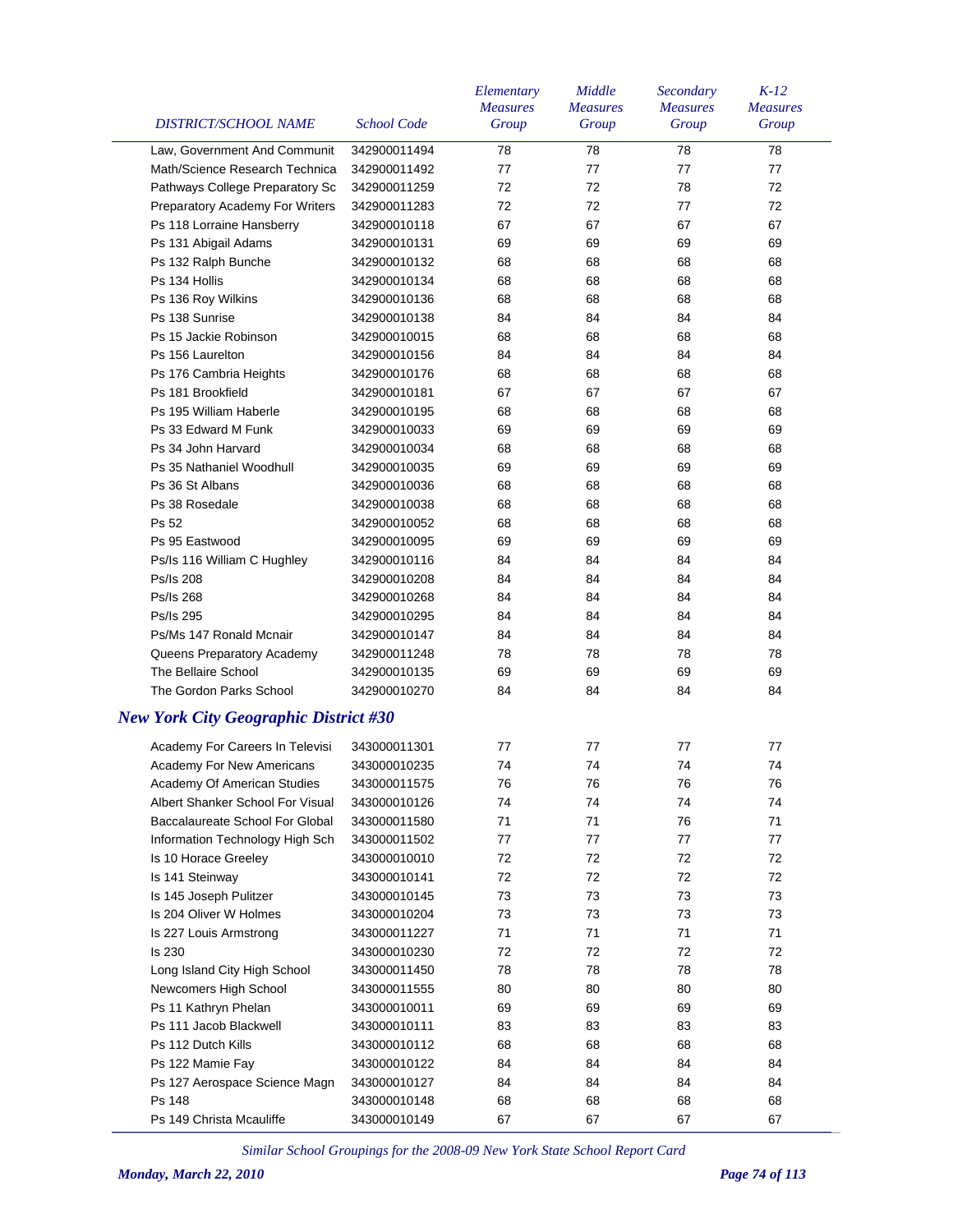| DISTRICT/SCHOOL NAME                         | <b>School Code</b> | Elementary<br><b>Measures</b><br>Group | Middle<br><b>Measures</b><br>Group | Secondary<br><b>Measures</b><br>Group | $K-12$<br><b>Measures</b><br>Group |
|----------------------------------------------|--------------------|----------------------------------------|------------------------------------|---------------------------------------|------------------------------------|
| Ps 150                                       | 343000010150       | 69                                     | 69                                 | 69                                    | 69                                 |
| Ps 151 Mary D Carter                         | 343000010151       | 68                                     | 68                                 | 68                                    | 68                                 |
| Ps 152 Gwendolyn Alleyne                     | 343000010152       | 69                                     | 69                                 | 69                                    | 69                                 |
| Ps 166 Henry Gradstein                       | 343000010166       | 69                                     | 69                                 | 69                                    | 69                                 |
| Ps 17 Henry David Thoreau                    | 343000010017       | 68                                     | 68                                 | 68                                    | 68                                 |
| Ps 171 Peter G Van Alst                      | 343000010171       | 68                                     | 68                                 | 68                                    | 68                                 |
| Ps 2 Alfred Zimberg                          | 343000010002       | 69                                     | 69                                 | 69                                    | 69                                 |
| Ps 212                                       | 343000010212       | 68                                     | 68                                 | 68                                    | 68                                 |
| Ps 234                                       | 343000010234       | 69                                     | 69                                 | 69                                    | 69                                 |
| Ps 69 Jackson Heights                        | 343000010069       | 69                                     | 69                                 | 69                                    | 69                                 |
| Ps 70                                        | 343000010070       | 69                                     | 69                                 | 69                                    | 69                                 |
| Ps 76 William Hallett                        | 343000010076       | 67                                     | 67                                 | 67                                    | 67                                 |
| <b>Ps 78</b>                                 | 343000010078       | 69                                     | 69                                 | 69                                    | 69                                 |
| Ps 84 Steinway                               | 343000010084       | 84                                     | 84                                 | 84                                    | 84                                 |
| Ps 85 Judge Charles Vallone                  | 343000010085       | 69                                     | 69                                 | 69                                    | 69                                 |
| Ps 92 Harry T Stewart Sr                     | 343000010092       | 66                                     | 66                                 | 66                                    | 66                                 |
| William Cullen Bryant High Schoo             | 343000011445       | 78                                     | 78                                 | 78                                    | 78                                 |
| Young Womens Leadership Scho                 | 343000011286       | 71                                     | 71                                 | 71                                    | 71                                 |
| <b>New York City Geographic District #31</b> |                    |                                        |                                    |                                       |                                    |
| Concord High School                          | 353100011470       | 81                                     | 81                                 | 81                                    | 81                                 |
| Csi High School For International            | 353100011047       | 76                                     | 76                                 | 76                                    | 76                                 |
| Curtis High School                           | 353100011450       | 78                                     | 78                                 | 78                                    | 78                                 |
| Gaynor Mccown Expeditionary Le               | 353100011064       | 79                                     | 79                                 | 79                                    | 79                                 |
| Is 2 George L Egbert                         | 353100010002       | 72                                     | 72                                 | 72                                    | 72                                 |
| Is 24 Myra S Barnes                          | 353100010024       | 71                                     | 71                                 | 71                                    | 71                                 |
| Is 27 Anning S Prall                         | 353100010027       | 73                                     | 73                                 | 73                                    | 73                                 |
| Is 34 Tottenville                            | 353100010034       | 71                                     | 71                                 | 71                                    | 71                                 |
| Is 49 Bertha A Dreyfus                       | 353100010049       | 73                                     | 73                                 | 73                                    | 73                                 |
| Is 51 Edwin Markham                          | 353100010051       | 73                                     | 73                                 | 73                                    | 73                                 |
| Is 61 William A Morris                       | 353100010061       | 72                                     | 72                                 | 72                                    | 72                                 |
| Is 7 Elias Bernstein                         | 353100010007       | 71                                     | 71                                 | 71                                    | 71                                 |
| Is 72 Rocco Laurie                           | 353100010072       | 72                                     | 72                                 | 72                                    | 72                                 |
| Is 75 Frank D Paulo                          | 353100010075       | 71                                     | 71                                 | 71                                    | 71                                 |
| Marsh Avenue School For Expedi               | 353100010063       | 72                                     | 72                                 | 72                                    | 72                                 |
| Michael J Petrides School                    | 353100011080       | 84                                     | 84                                 | 76                                    | 84                                 |
| New Dorp High School                         | 353100011440       | 78                                     | 78                                 | 78                                    | 78                                 |
| Port Richmond High School                    | 353100011445       | 78                                     | 78                                 | 78                                    | 78                                 |
| Ps 1 Tottenville                             | 353100010001       | 70                                     | 70                                 | 70                                    | 70                                 |
| Ps 11 Thomas Dongan                          | 353100010011       | 69                                     | 69                                 | 69                                    | 69                                 |
| Ps 13 M L Lindenmeyer                        | 353100010013       | 69                                     | 69                                 | 69                                    | 69                                 |
| Ps 14 Cornelius Vanderbilt                   | 353100010014       | 67                                     | 67                                 | 67                                    | 67                                 |
| Ps 16 John J Driscoll                        | 353100010016       | 68                                     | 68                                 | 68                                    | 68                                 |
| Ps 18 John G Whittier                        | 353100010018       | 66                                     | 66                                 | 66                                    | 66                                 |
| Ps 19 Curtis School                          | 353100010019       | 68                                     | 68                                 | 68                                    | 68                                 |
| Ps 20 Port Richmond                          | 353100010020       | 66                                     | 66                                 | 66                                    | 66                                 |
| Ps 21 Margaret Emery-Elm Park                | 353100010021       | 68                                     | 68                                 | 68                                    | 68                                 |
| Ps 22 Graniteville                           | 353100010022       | 69                                     | 69                                 | 69                                    | 69                                 |
| Ps 23 Richmondtown                           | 353100010023       | 70                                     | 70                                 | 70                                    | 70                                 |
| Ps 26 Carteret                               | 353100010026       | 69                                     | 69                                 | 69                                    | 69                                 |
| Ps 29 Bardwell                               | 353100010029       | 70                                     | 70                                 | 70                                    | 70                                 |
| Ps 3 Margaret Gioiosa                        | 353100010003       | 70                                     | 70                                 | 70                                    | 70                                 |
| Ps 30 Westerleigh                            | 353100010030       | 70                                     | 70                                 | 70                                    | 70                                 |
|                                              |                    |                                        |                                    |                                       |                                    |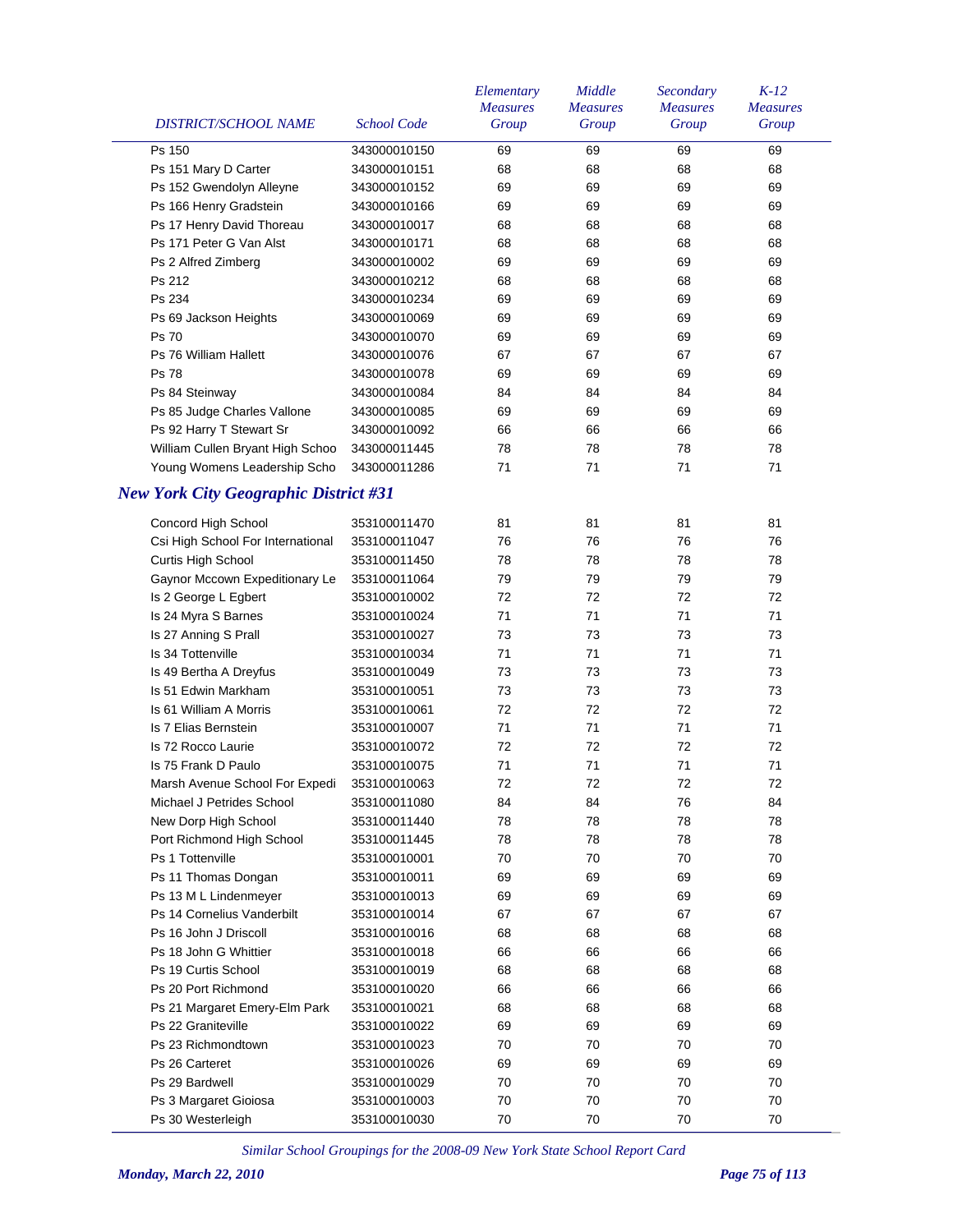| <b>DISTRICT/SCHOOL NAME</b>                  | <b>School Code</b> | Elementary<br><b>Measures</b><br>Group | Middle<br><b>Measures</b><br>Group | Secondary<br><b>Measures</b><br>Group | $K-12$<br><b>Measures</b><br>Group |
|----------------------------------------------|--------------------|----------------------------------------|------------------------------------|---------------------------------------|------------------------------------|
| Ps 31 William T Davis                        | 353100010031       | 67                                     | 67                                 | 67                                    | 67                                 |
| Ps 32 Gifford School                         | 353100010032       | 70                                     | 70                                 | 70                                    | 70                                 |
| Ps 35 Clove Valley                           | 353100010035       | 70                                     | 70                                 | 70                                    | 70                                 |
| Ps 36 J C Drumgoole                          | 353100010036       | 70                                     | 70                                 | 70                                    | 70                                 |
| Ps 38 George Cromwell                        | 353100010038       | 69                                     | 69                                 | 69                                    | 69                                 |
| Ps 39 Francis J Murphy Jr                    | 353100010039       | 70                                     | 70                                 | 70                                    | 70                                 |
| <b>Ps 4 Maurice Wollin</b>                   | 353100010004       | 70                                     | 70                                 | 70                                    | 70                                 |
| Ps 41 New Dorp                               | 353100010041       | 70                                     | 70                                 | 70                                    | 70                                 |
| Ps 42 Eltingville                            | 353100010042       | 70                                     | 70                                 | 70                                    | 70                                 |
| Ps 44 Thomas C Brown                         | 353100010044       | 67                                     | 67                                 | 67                                    | 67                                 |
|                                              | 353100010045       | 69                                     | 69                                 | 69                                    | 69                                 |
| Ps 45 John Tyler                             |                    |                                        |                                    |                                       |                                    |
| Ps 46 Albert V Maniscalco                    | 353100010046       | 69                                     | 69                                 | 69                                    | 69                                 |
| Ps 48 William C Wilcox                       | 353100010048       | 70                                     | 70                                 | 70                                    | 70                                 |
| Ps 5 Huguenot                                | 353100010005       | 70                                     | 70                                 | 70                                    | 70                                 |
| Ps 50 Frank Hankinson                        | 353100010050       | 70                                     | 70                                 | 70                                    | 70                                 |
| Ps 52 John C Thompson                        | 353100010052       | 70                                     | 70                                 | 70                                    | 70                                 |
| Ps 53 Bay Terrace                            | 353100010053       | 70                                     | 70                                 | 70                                    | 70                                 |
| Ps 54 Charles W Leng                         | 353100010054       | 70                                     | 70                                 | 70                                    | 70                                 |
| Ps 55 Henry M Boehm                          | 353100010055       | 70                                     | 70                                 | 70                                    | 70                                 |
| Ps 56 Louis Desario                          | 353100010056       | 70                                     | 70                                 | 70                                    | 70                                 |
| Ps 57 Hubert H Humphrey                      | 353100010057       | 67                                     | 67                                 | 67                                    | 67                                 |
| Ps 6 Cpl Allan F Kivlehan                    | 353100010006       | 70                                     | 70                                 | 70                                    | 70                                 |
| Ps 60 Alice Austen                           | 353100010060       | 70                                     | 70                                 | 70                                    | 70                                 |
| Ps 69 Daniel D Tompkins                      | 353100010069       | 70                                     | 70                                 | 70                                    | 70                                 |
| Ps 8 Shirlee Solomon                         | 353100010008       | 70                                     | 70                                 | 70                                    | 70                                 |
| Ralph R Mckee Career And Tech                | 353100011600       | 80                                     | 80                                 | 80                                    | 80                                 |
| Space Shuttle Columbia School                | 353100010058       | 70                                     | 70                                 | 70                                    | 70                                 |
| Staten Island Technical High Sch             | 353100011605       | 76                                     | 76                                 | 76                                    | 76                                 |
| Susan E Wagner High School                   | 353100011460       | 77                                     | 77                                 | 77                                    | 77                                 |
| <b>Tottenville High School</b>               | 353100011455       | 76                                     | 76                                 | 76                                    | 76                                 |
| <b>New York City Geographic District #32</b> |                    |                                        |                                    |                                       |                                    |
| Academy For Environmental Lea                | 333200011403       | 78                                     | 78                                 | 78                                    | 78                                 |
| Academy Of Urban Planning                    | 333200011552       | 80                                     | 80                                 | 80                                    | 80                                 |
| All City Leadership Secondary Sc             | 333200011554       | 71                                     | 71                                 | 77                                    | 71                                 |
| <b>Bushwick Community High Schoo</b>         | 333200010564       | 81                                     | 81                                 | 81                                    | 81                                 |
| <b>Bushwick Leaders' Hs For Acade</b>        | 333200011556       | 79                                     | 79                                 | 79                                    | 79                                 |
| <b>Bushwick School For Social Justi</b>      | 333200011549       | 79                                     | 79                                 | 79                                    | 79                                 |
| Ebc High School For Public Servi             | 333200011545       | 78                                     | 78                                 | 78                                    | 78                                 |
| Is 347 School Of Humanities                  | 333200010347       | 74                                     | 74                                 | 74                                    | 74                                 |
| Is 349 Math, Science And Techno              | 333200010349       | 74                                     | 74                                 | 74                                    | 74                                 |
| Jhs 162 The Willoughby                       | 333200010162       | 73                                     | 73                                 | 73                                    | 73                                 |
| Jhs 291 Roland Hayes                         | 333200010291       | 75                                     | 75                                 | 75                                    | 75                                 |
| Jhs 296 The Halsey                           | 333200010296       | 73                                     | 73                                 | 73                                    | 73                                 |
| Jhs 383 Philippa Schuyler                    | 333200010383       | 71                                     | 71                                 | 71                                    | 71                                 |
| New York Harbor School                       | 333200011551       | 78                                     | 78                                 | 78                                    | 78                                 |
| Ps 106 Edward Everett Hale                   | 333200010106       | 66                                     | 66                                 | 66                                    | 66                                 |
| Ps 116 Elizabeth L Farrell                   | 333200010116       | 66                                     | 66                                 | 66                                    | 66                                 |
| Ps 123 Suydam                                |                    | 66                                     | 66                                 |                                       | 66                                 |
|                                              | 333200010123       |                                        |                                    | 66                                    |                                    |
| Ps 145 Andrew Jackson                        | 333200010145       | 66                                     | 66                                 | 66                                    | 66                                 |
| Ps 151 Lyndon B Johnson                      | 333200010151       | 67                                     | 67                                 | 67                                    | 67                                 |
| Ps 274 Kosciusko                             | 333200010274       | 66                                     | 66                                 | 66                                    | 66                                 |
| Ps 299 Thomas Warren Field Sc                | 333200010299       | 67                                     | 67                                 | 67                                    | 67                                 |

 $\frac{1}{2}$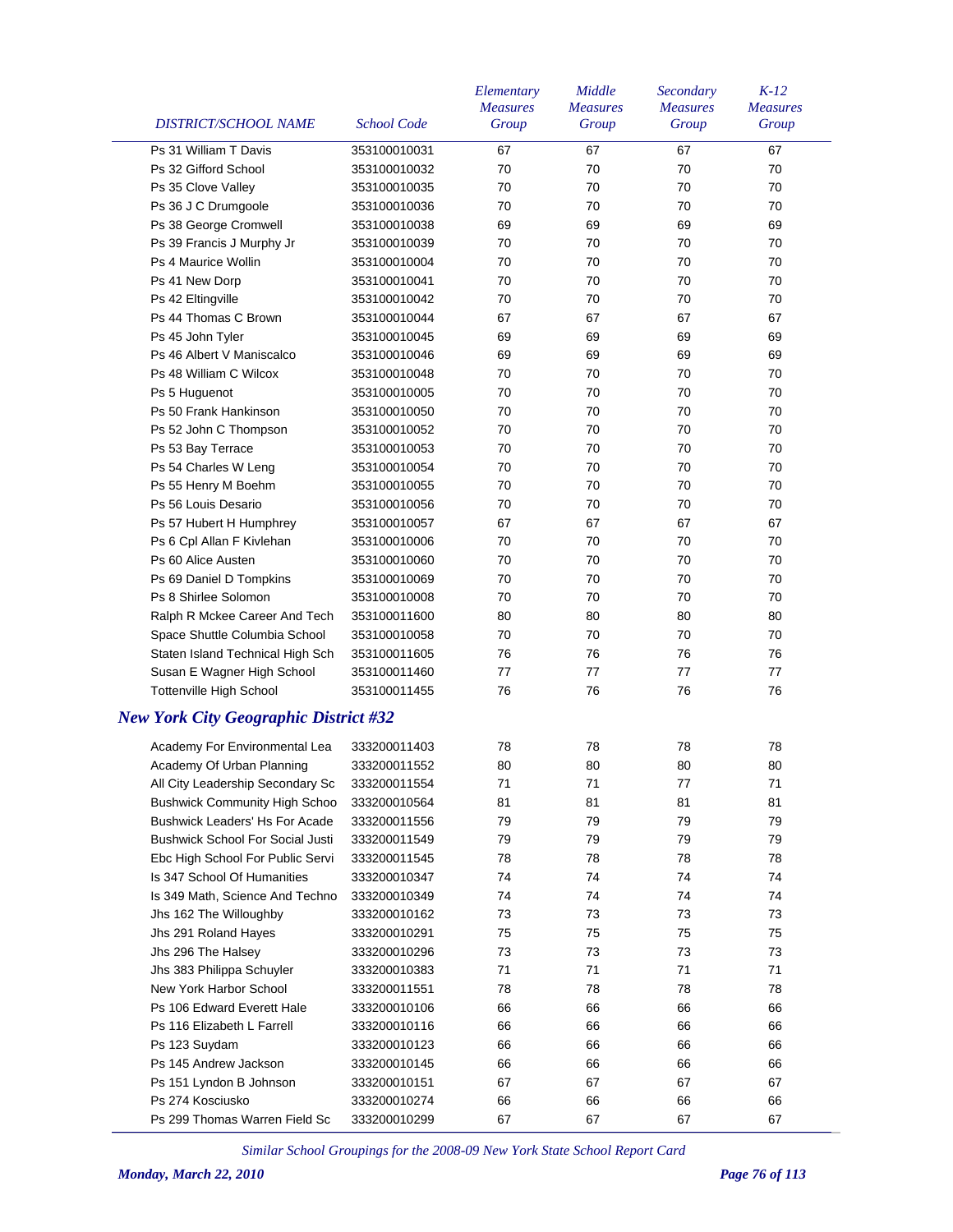| DISTRICT/SCHOOL NAME                             | <b>School Code</b> | Elementary<br><b>Measures</b><br>Group | Middle<br><b>Measures</b><br>Group | Secondary<br><b>Measures</b><br>Group | $K-12$<br><b>Measures</b><br>Group |
|--------------------------------------------------|--------------------|----------------------------------------|------------------------------------|---------------------------------------|------------------------------------|
| Ps 376                                           | 333200010376       | 66                                     | 66                                 | 66                                    | 66                                 |
| Ps 377 Alejandina B Degautier                    | 333200010377       | 83                                     | 83                                 | 83                                    | 83                                 |
| Ps 45 Horace E Greene                            | 333200010045       | 66                                     | 66                                 | 66                                    | 66                                 |
| Ps 75 Mayda Cortiella                            | 333200010075       | 67                                     | 67                                 | 67                                    | 67                                 |
| Ps 86 The Irvington                              | 333200010086       | 67                                     | 67                                 | 67                                    | 67                                 |
| Ps/Is 384 Frances E Carter                       | 333200010384       | 83                                     | 83                                 | 83                                    | 83                                 |
| <b>New York Mills Union Free School District</b> |                    |                                        |                                    |                                       |                                    |
| New York Mills Elementary Schoo                  | 411504020003       | 14                                     | 14                                 | 14                                    | 14                                 |
| New York Mills Junior-Senior Hig                 | 411504020001       | 51                                     | 51                                 | 51                                    | 51                                 |
| <b>Newark Central School District</b>            |                    |                                        |                                    |                                       |                                    |
| Lincoln Elementary School                        | 650101060003       | 11                                     | 11                                 | 11                                    | 11                                 |
| Newark Middle School                             | 650101060005       | 29                                     | 29                                 | 29                                    | 29                                 |
| Newark Senior High School                        | 650101060006       | 46                                     | 46                                 | 46                                    | 46                                 |
| Norman R Kelley Intermediate Sc                  | 650101060002       | 11                                     | 11                                 | 11                                    | 11                                 |
| Perkins Elementary School                        | 650101060001       | 12                                     | 12                                 | 12                                    | 12                                 |
| <b>Newark Valley Central School District</b>     |                    |                                        |                                    |                                       |                                    |
| Nathan T Hall School                             | 600402040003       | 14                                     | 14                                 | 14                                    | 14                                 |
| Newark Valley Middle School                      | 600402040001       | 14                                     | 14                                 | 14                                    | 14                                 |
| Newark Valley Senior High Schoo                  | 600402040004       | 50                                     | 50                                 | 50                                    | 50                                 |
| <b>Newburgh City School District</b>             |                    |                                        |                                    |                                       |                                    |
| <b>Balmville School</b>                          | 441600010001       | 8                                      | 8                                  | 8                                     | 8                                  |
| Fostertown Etc Magnet School                     | 441600010004       | 7                                      | 7                                  | 7                                     | 7                                  |
| Gams Tech Magnet School                          | 441600010006       | 8                                      | 8                                  | 8                                     | 8                                  |
| Gardnertown Fundamental Magn                     | 441600010005       | 8                                      | 8                                  | 8                                     | 8                                  |
| Heritage Junior High School                      | 441600010003       | 26                                     | 26                                 | 26                                    | 26                                 |
| Horizon-On-The-Hudson Magnet                     | 441600010009       | 9                                      | 9                                  | 9                                     | 9                                  |
| Meadow Hill Global Explorations                  | 441600010021       | 8                                      | 8                                  | 8                                     | 8                                  |
| New Windsor School                               | 441600010010       | 8                                      | 8                                  | 8                                     | 8                                  |
| Newburgh Free Academy                            | 441600010017       | 44                                     | 44                                 | 44                                    | 44                                 |
| North Junior High School                         | 441600010015       | 26                                     | 26                                 | 26                                    | 26                                 |
| South Junior High School                         | 441600010016       | 27                                     | 27                                 | 27                                    | 27                                 |
| Temple Hill School                               | 441600010020       | 9                                      | 9                                  | 9                                     | 9                                  |
| Vails Gate High Tech Magnet Sc                   | 441600010012       | 8                                      | 8                                  | 8                                     | 8                                  |
| West Street Elementary School                    | 441600010022       | 9                                      | 9                                  | 9                                     | 9                                  |
| <b>Newcomb Central School District</b>           |                    |                                        |                                    |                                       |                                    |
| Newcomb Central School                           | 151001040001       | 18                                     | 36                                 | 54                                    | 64                                 |
| <b>Newfane Central School District</b>           |                    |                                        |                                    |                                       |                                    |
| Newfane Early Childhood Center                   | 400601060001       | 14                                     | 14                                 | 14                                    | 14                                 |
| Newfane Elementary School                        | 400601060002       | 14                                     | 14                                 | 14                                    | 14                                 |
| Newfane Intermediate School                      | 400601060009       | 14                                     | 14                                 | 14                                    | 14                                 |
| Newfane Middle School                            | 400601060008       | 14                                     | 14                                 | 14                                    | 14                                 |
| Newfane Senior High School                       | 400601060006       | 50                                     | 50                                 | 50                                    | 50                                 |
| <b>Newfield Central School District</b>          |                    |                                        |                                    |                                       |                                    |
| Newfield Elementary School                       | 610901040002       | 11                                     | 11                                 | 11                                    | 11                                 |
| Newfield Middle School                           | 610901040004       | 29                                     | 29                                 | 29                                    | 29                                 |
| Newfield Senior High School                      | 610901040003       | 47                                     | 47                                 | 47                                    | 47                                 |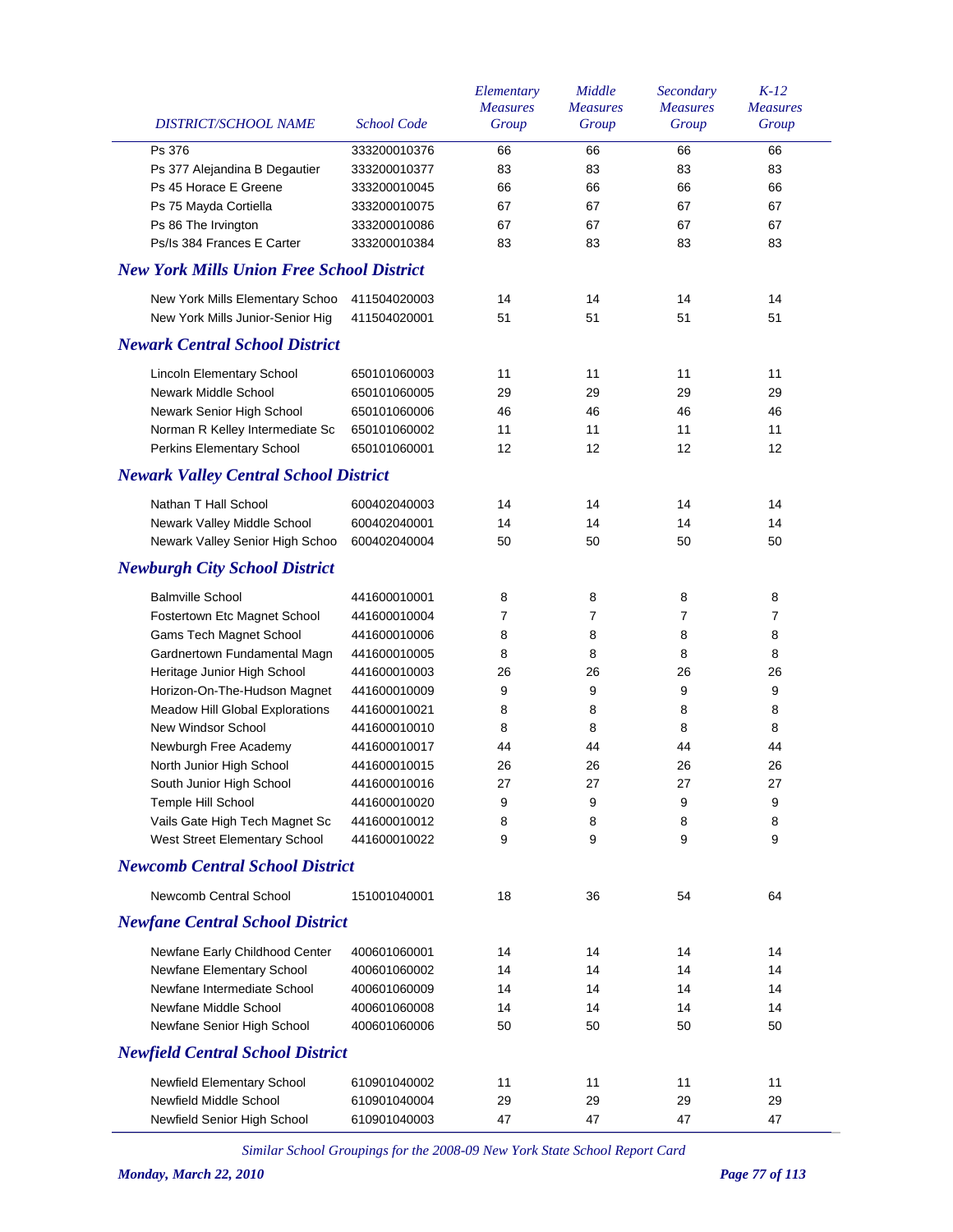| <b>DISTRICT/SCHOOL NAME</b>                       | <b>School Code</b> | Elementary<br><b>Measures</b><br>Group | Middle<br><b>Measures</b><br>Group | Secondary<br><b>Measures</b><br>Group | $K-12$<br><b>Measures</b><br>Group |
|---------------------------------------------------|--------------------|----------------------------------------|------------------------------------|---------------------------------------|------------------------------------|
| <b>Niagara Falls City School District</b>         |                    |                                        |                                    |                                       |                                    |
| <b>Cataract Elementary School</b>                 | 400800010042       | 8                                      | 8                                  | 8                                     | 8                                  |
| <b>Gaskill Preparatory School</b>                 | 400800010040       | 27                                     | 27                                 | 27                                    | 27                                 |
| Geraldine J Mann School                           | 400800010012       | 7                                      | $\overline{7}$                     | $\overline{7}$                        | 7                                  |
| Harry F Abate Elementary School                   | 400800010031       | 9                                      | 9                                  | 9                                     | 9                                  |
| Henry J Kalfas Magnet School                      | 400800010015       | 8                                      | 8                                  | 8                                     | 8                                  |
| Hyde Park School                                  | 400800010020       | 8                                      | 8                                  | 8                                     | 8                                  |
| Lasalle Preparatory School                        | 400800010041       | 26                                     | 26                                 | 26                                    | 26                                 |
| Maple Avenue School                               | 400800010021       | 7                                      | $\overline{7}$                     | $\overline{7}$                        | 7                                  |
| Niagara Falls High School                         | 400800010034       | 44                                     | 44                                 | 44                                    | 44                                 |
| Niagara Street School                             | 400800010022       | 9                                      | 9                                  | 9                                     | 9                                  |
| Seventy Ninth Street School                       | 400800010010       | 7                                      | 7                                  | $\overline{7}$                        | $\overline{7}$                     |
| <b>Niagara-Wheatfield Central School District</b> |                    |                                        |                                    |                                       |                                    |
| Colonial Village Elementary Scho                  | 400701060004       | 15                                     | 15                                 | 15                                    | 15                                 |
| <b>Edward Town Middle School</b>                  | 400701060009       | 32                                     | 32                                 | 32                                    | 32                                 |
| Errick Road Elementary School                     | 400701060005       | 13                                     | 13                                 | 13                                    | 13                                 |
| Niagara-Wheatfield Senior High S                  | 400701060010       | 50                                     | 50                                 | 50                                    | 50                                 |
| Tuscarora Elementary School                       | 400701060003       | 15                                     | 15                                 | 15                                    | 15                                 |
| West Street Elementary School                     | 400701060002       | 14                                     | 14                                 | 14                                    | 14                                 |
| <b>Niskayuna Central School District</b>          |                    |                                        |                                    |                                       |                                    |
| <b>Birchwood Elementary School</b>                | 530301060001       | 18                                     | 18                                 | 18                                    | 18                                 |
| Craig School                                      | 530301060002       | 17                                     | 17                                 | 17                                    | 17                                 |
| <b>Glencliff School</b>                           | 530301060003       | 17                                     | 17                                 | 17                                    | 17                                 |
| Hillside School                                   | 530301060004       | 17                                     | 17                                 | 17                                    | 17                                 |
| Iroquois Middle School                            | 530301060008       | 35                                     | 35                                 | 35                                    | 35                                 |
| Niskayuna High School                             | 530301060007       | 53                                     | 53                                 | 53                                    | 53                                 |
| Rosendale School                                  | 530301060005       | 17                                     | 17                                 | 17                                    | 17                                 |
| Van Antwerp Middle School                         | 530301060006       | 35                                     | 35                                 | 35                                    | 35                                 |
| <b>North Babylon Union Free School District</b>   |                    |                                        |                                    |                                       |                                    |
| <b>Belmont Elementary School</b>                  | 580103030001       | 14                                     | 14                                 | 14                                    | 14                                 |
| Marion G Vedder Elementary Sch                    | 580103030009       | 14                                     | 14                                 | 14                                    | 14                                 |
| North Babylon High School                         | 580103030008       | 50                                     | 50                                 | 50                                    | 50                                 |
| Parliament Place School                           | 580103030003       | 14                                     | 14                                 | 14                                    | 14                                 |
| Robert Moses Middle School                        | 580103030002       | 32                                     | 32                                 | 32                                    | 32                                 |
| William E Deluca Jr Elementary S                  | 580103030010       | 14                                     | 14                                 | 14                                    | 14                                 |
| Woods Road Elementary School                      | 580103030006       | 14                                     | 14                                 | 14                                    | 14                                 |
| <b>North Bellmore Union Free School District</b>  |                    |                                        |                                    |                                       |                                    |
| Jacob Gunther Elementary Schoo                    | 280204020001       | 17                                     | 17                                 | 17                                    | 17                                 |
| John G Dinkelmeyer School                         | 280204020006       | 17                                     | 17                                 | 17                                    | 17                                 |
| Martin Avenue Elementary Schoo                    | 280204020007       | 17                                     | 17                                 | 17                                    | 17                                 |
| Newbridge Road School                             | 280204020003       | 18                                     | 18                                 | 18                                    | 18                                 |
| Park Avenue School                                | 280204020004       | 17                                     | 17                                 | 17                                    | 17                                 |
| Saw Mill Road School                              | 280204020005       | 17                                     | 17                                 | 17                                    | 17                                 |
| <b>North Collins Central School District</b>      |                    |                                        |                                    |                                       |                                    |
| North Collins Elementary School                   | 142201040002       | 15                                     | 15                                 | 15                                    | 15                                 |
| North Collins Junior-Senior High                  | 142201040001       | 50                                     | 50                                 | 50                                    | 50                                 |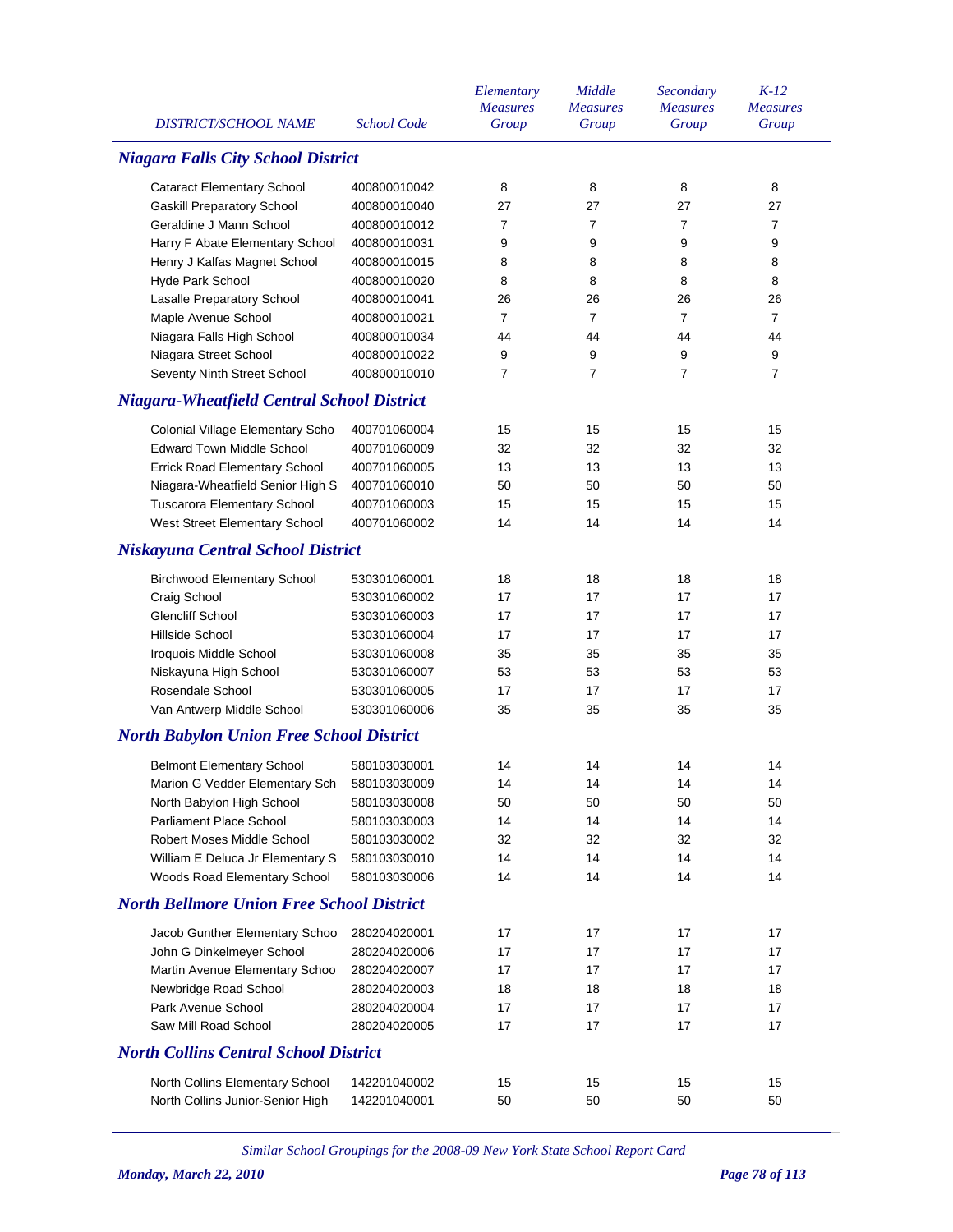|                                                    |                    | Elementary      | Middle          | Secondary       | $K-12$          |
|----------------------------------------------------|--------------------|-----------------|-----------------|-----------------|-----------------|
|                                                    |                    | <b>Measures</b> | <b>Measures</b> | <b>Measures</b> | <b>Measures</b> |
| <b>DISTRICT/SCHOOL NAME</b>                        | <b>School Code</b> | Group           | Group           | Group           | Group           |
| <b>North Colonie Csd</b>                           |                    |                 |                 |                 |                 |
| <b>Blue Creek School</b>                           | 010623060002       | 18              | 18              | 18              | 18              |
| <b>Boght Hills School</b>                          | 010623060003       | 17              | 17              | 17              | 17              |
| Forts Ferry School                                 | 010623060004       | 18              | 18              | 18              | 18              |
| Latham Ridge School                                | 010623060006       | 18              | 18              | 18              | 18              |
| Loudonville School                                 | 010623060007       | 17              | 17              | 17              | 17              |
| Maplewood School                                   | 010623060001       | 18              | 18              | 18              | 18              |
| Shaker High School                                 | 010623060010       | 53              | 53              | 53              | 53              |
| Shaker Junior High School                          | 010623060009       | 35              | 35              | 35              | 35              |
| Southgate School                                   | 010623060008       | 17              | 17              | 17              | 17              |
| <b>North Greenbush Common School District (Wil</b> |                    |                 |                 |                 |                 |
| North Greenbush School                             | 490801080001       | 13              | 13              | 13              | 13              |
| <b>North Merrick Union Free School District</b>    |                    |                 |                 |                 |                 |
| Camp Avenue School                                 | 280229020001       | 17              | 17              | 17              | 17              |
| Harold D Fayette School                            | 280229020002       | 17              | 17              | 17              | 17              |
| Old Mill Road School                               | 280229020003       | 16              | 16              | 16              | 16              |
|                                                    |                    |                 |                 |                 |                 |
| <b>North Rose-Wolcott Central School District</b>  |                    |                 |                 |                 |                 |
| Florentine Hendrick Elementary S                   | 651501060001       | 11              | 11              | 11              | 11              |
| North Rose Elementary School                       | 651501060002       | 11              | 11              | 11              | 11              |
| North Rose-Wolcott High School                     | 651501060005       | 46              | 46              | 46              | 46              |
| North Rose-Wolcott Middle Scho                     | 651501060004       | 28              | 28              | 28              | 28              |
| <b>North Salem Central School District</b>         |                    |                 |                 |                 |                 |
| North Salem Middle School/High                     | 661301040003       | 52              | 52              | 52              | 52              |
| Pequenakonck Elementary Scho                       | 661301040002       | 17              | 17              | 17              | 17              |
| <b>North Shore Central School District</b>         |                    |                 |                 |                 |                 |
| Glen Head Elementary School                        | 280501060001       | 17              | 17              | 17              | 17              |
| Glenwood Landing Elementary S                      | 280501060002       | 17              | 17              | 17              | 17              |
| North Shore Middle School                          | 280501060005       | 35              | 35              | 35              | 35              |
| North Shore Senior High School                     | 280501060004       | 53              | 53              | 53              | 53              |
| Sea Cliff Elementary School                        | 280501060003       | 17              | 17              | 17              | 17              |
| <b>North Syracuse Central School District</b>      |                    |                 |                 |                 |                 |
| Allen Road Elementary School                       | 420303060001       | 14              | 14              | 14              | 14              |
| Cicero Elementary School                           | 420303060003       | 13              | 13              | 13              | 13              |
| Cicero-North Syracuse High Scho                    | 420303060014       | 50              | 50              | 50              | 50              |
| Gillette Road Middle School                        | 420303060009       | 31              | 31              | 31              | 31              |
| Karl W Saile Bear Road Element                     | 420303060002       | 14              | 14              | 14              | 14              |
| Lakeshore Road Elementary Sch                      | 420303060004       | 13              | 13              | 13              | 13              |
| North Syracuse Junior High Scho                    | 420303060010       | 32              | 32              | 32              | 32              |
| Roxboro Road Elementary Schoo                      | 420303060007       | 15              | 15              | 15              | 15              |
| Roxboro Road Middle School                         | 420303060011       | 33              | 33              | 33              | 33              |
| Smith Road Elementary School                       | 420303060008       | 14              | 14              | 14              | 14              |
| <b>North Tonawanda City School District</b>        |                    |                 |                 |                 |                 |
| Drake School                                       | 400900010003       | 14              | 14              | 14              | 14              |
| Gilmore School                                     | 400900010004       | 15              | 15              | 15              | 15              |
| Meadow School                                      | 400900010007       | 14              | 14              | 14              | 14              |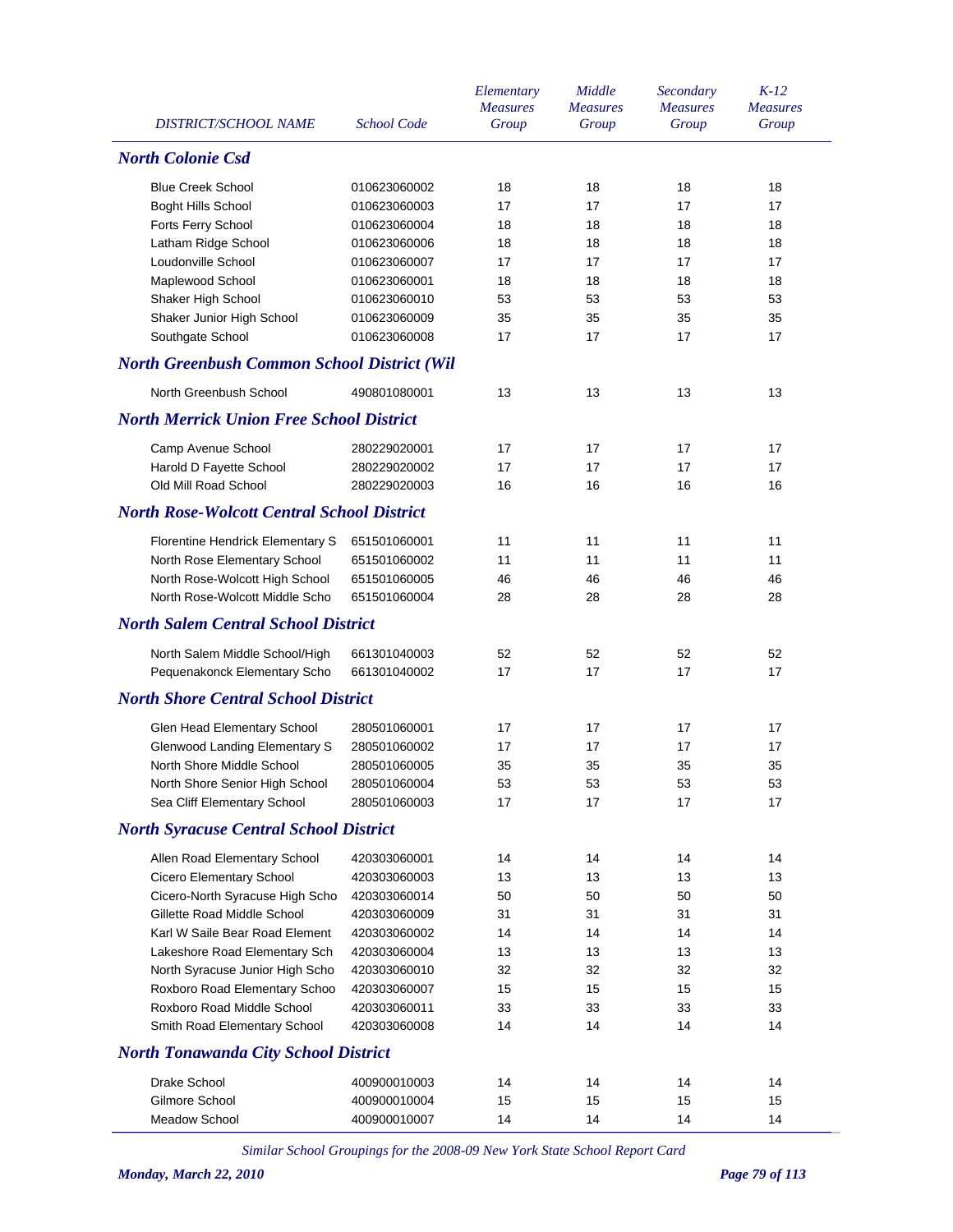| DISTRICT/SCHOOL NAME                                | <b>School Code</b> | Elementary<br><b>Measures</b><br>Group | Middle<br><b>Measures</b><br>Group | Secondary<br><b>Measures</b><br>Group | $K-12$<br><b>Measures</b><br>Group |
|-----------------------------------------------------|--------------------|----------------------------------------|------------------------------------|---------------------------------------|------------------------------------|
| North Tonawanda High School                         | 400900010011       | 50                                     | 50                                 | 50                                    | 50                                 |
| North Tonawanda Middle School                       | 400900010012       | 32                                     | 32                                 | 32                                    | 32                                 |
| Ohio School                                         | 400900010008       | 14                                     | 14                                 | 14                                    | 14                                 |
| Spruce School                                       | 400900010009       | 15                                     | 15                                 | 15                                    | 15                                 |
| <b>North Warren Central School District</b>         |                    |                                        |                                    |                                       |                                    |
| North Warren Central School                         | 630202040001       | 14                                     | 33                                 | 51                                    | 64                                 |
| <b>Northeast Central School District</b>            |                    |                                        |                                    |                                       |                                    |
| Amenia Elementary School                            | 131101040001       | 15                                     | 15                                 | 15                                    | 15                                 |
| Eugene Brooks Middle School                         | 131101040007       | 33                                     | 33                                 | 33                                    | 33                                 |
| <b>Webutuck Elementary School</b>                   | 131101040006       | 15                                     | 15                                 | 15                                    | 15                                 |
| Webutuck High School                                | 131101040004       | 50                                     | 50                                 | 50                                    | 50                                 |
| <b>Northeastern Clinton Central School District</b> |                    |                                        |                                    |                                       |                                    |
| Mooers Elementary School                            | 090501040006       | 14                                     | 14                                 | 14                                    | 14                                 |
| Northeastern Clinton Middle Scho                    | 090501040007       | 32                                     | 32                                 | 32                                    | 32                                 |
| Northeastern Clinton Senior High                    | 090501040002       | 50                                     | 50                                 | 50                                    | 50                                 |
| Rouses Point Elementary School                      | 090501040003       | 15                                     | 15                                 | 15                                    | 15                                 |
| <b>Northern Adirondack Central School District</b>  |                    |                                        |                                    |                                       |                                    |
| Northern Adirondack Elementary                      | 090901040001       | 11                                     | 11                                 | 11                                    | 11                                 |
| Northern Adirondack Middle/High                     | 090901040002       | 47                                     | 47                                 | 47                                    | 47                                 |
| <b>Northport-East Northport Union Free School D</b> |                    |                                        |                                    |                                       |                                    |
| <b>Bellerose Elementary School</b>                  | 580404030011       | 17                                     | 17                                 | 17                                    | 17                                 |
| Dickinson Avenue Elementary Sc                      | 580404030001       | 17                                     | 17                                 | 17                                    | 17                                 |
| East Northport Middle School                        | 580404030007       | 35                                     | 35                                 | 35                                    | 35                                 |
| Fifth Avenue Elementary School                      | 580404030002       | 16                                     | 16                                 | 16                                    | 16                                 |
| Northport Middle School                             | 580404030008       | 35                                     | 35                                 | 35                                    | 35                                 |
| Northport Senior High School                        | 580404030009       | 53                                     | 53                                 | 53                                    | 53                                 |
| Norwood Avenue School                               | 580404030004       | 17                                     | 17                                 | 17                                    | 17                                 |
| Ocean Avenue School                                 | 580404030005       | 16                                     | 16                                 | 16                                    | 16                                 |
| Pulaski Road School                                 | 580404030006       | 18                                     | 18                                 | 18                                    | 18                                 |
| <b>Northville Central School District</b>           |                    |                                        |                                    |                                       |                                    |
| Northville Elementary School                        | 170901040002       | 15                                     | 15                                 | 15                                    | 15                                 |
| Northville High School                              | 170901040001       | 51                                     | 51                                 | 51                                    | 51                                 |
| <b>Norwich City School District</b>                 |                    |                                        |                                    |                                       |                                    |
| Norwich High School                                 | 081200050004       | 48                                     | 48                                 | 48                                    | 48                                 |
| Norwich Middle School                               | 081200050003       | 30                                     | 30                                 | 30                                    | 30                                 |
| Perry Browne Intermediate Schoo                     | 081200050001       | 11                                     | 11                                 | 11                                    | 11                                 |
| Stanford J Gibson Primary Schoo                     | 081200050002       | 12                                     | 12                                 | 12                                    | 12                                 |
| <b>Norwood-Norfolk Central School District</b>      |                    |                                        |                                    |                                       |                                    |
| Norwood-Norfolk Elementary Sch                      | 512201040002       | 11                                     | 11                                 | 11                                    | 11                                 |
| Norwood-Norfolk Middle School                       | 512201040003       | 29                                     | 29                                 | 29                                    | 29                                 |
| Norwood-Norfolk School                              | 512201040001       | 46                                     | 46                                 | 46                                    | 46                                 |
| <b>Nyack Union Free School District</b>             |                    |                                        |                                    |                                       |                                    |
| <b>Liberty Elementary School</b>                    | 500304030002       | 14                                     | 14                                 | 14                                    | 14                                 |
| Nyack Middle School                                 | 500304030007       | 32                                     | 32                                 | 32                                    | 32                                 |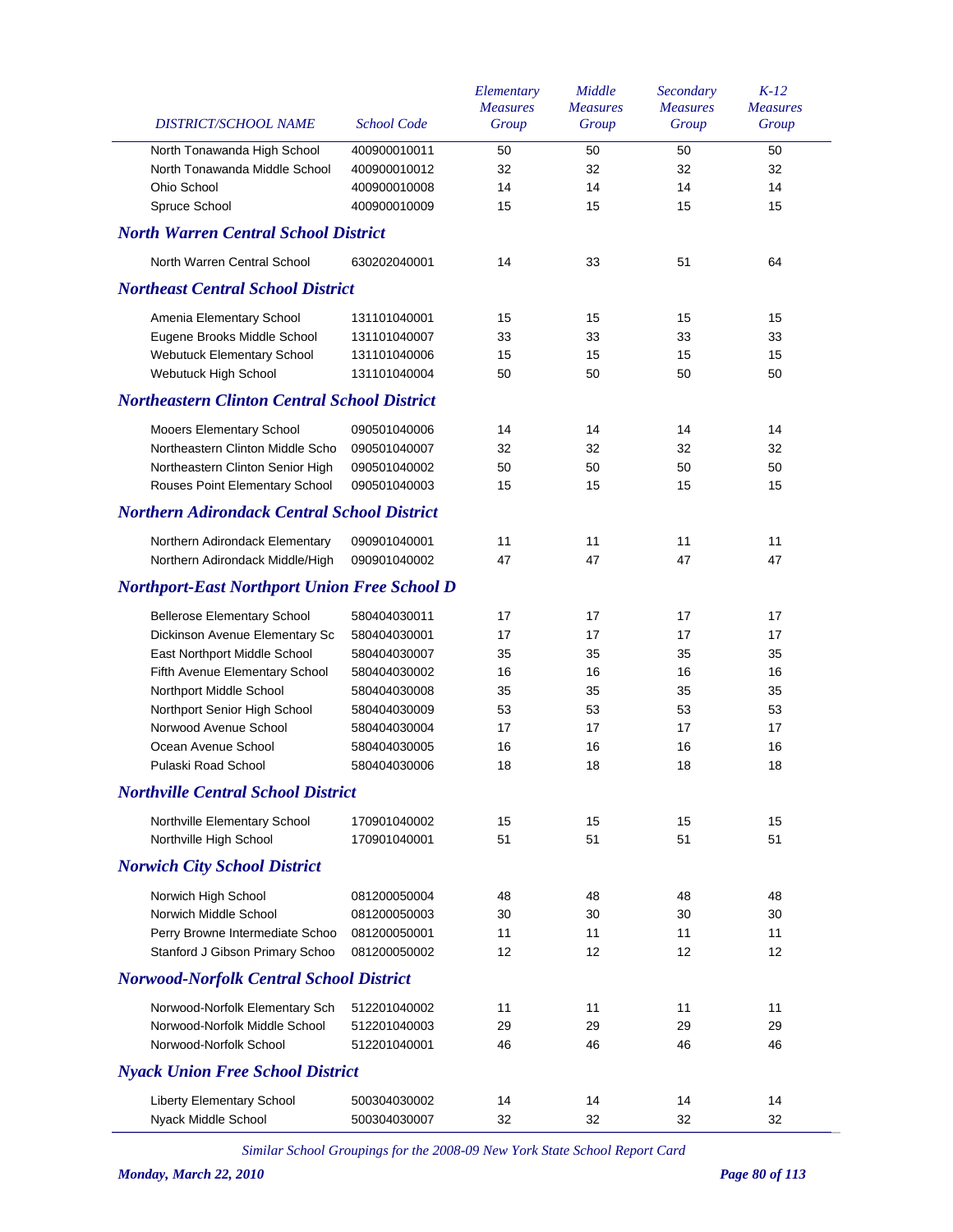| DISTRICT/SCHOOL NAME                                             | <b>School Code</b>           | Elementary<br><b>Measures</b><br>Group | Middle<br><b>Measures</b><br>Group | Secondary<br><b>Measures</b><br>Group | $K-12$<br><b>Measures</b><br>Group |
|------------------------------------------------------------------|------------------------------|----------------------------------------|------------------------------------|---------------------------------------|------------------------------------|
| Nyack Senior High School                                         | 500304030006                 | 51                                     | 51                                 | 51                                    | 51                                 |
| Upper Nyack School                                               | 500304030004                 | 14                                     | 14                                 | 14                                    | 14                                 |
| Valley Cottage School                                            | 500304030005                 | 14                                     | 14                                 | 14                                    | 14                                 |
| <b>Nyc Special Schools - District 75</b>                         |                              |                                        |                                    |                                       |                                    |
| <b>Hospital Schools</b>                                          | 307500011401                 | 82                                     | 82                                 | 82                                    | 82                                 |
| Jm Rapport School For Career D                                   | 307500012754                 | 82                                     | 82                                 | 82                                    | 82                                 |
| Manhattan School For Career De                                   | 307500011751                 | 82                                     | 82                                 | 82                                    | 82                                 |
| Ps 10                                                            | 307500012010                 | 82                                     | 82                                 | 82                                    | 82                                 |
| Ps 12 Lewis And Clark School                                     | 307500012012                 | 82                                     | 82                                 | 82                                    | 82                                 |
| Ps 138                                                           | 307500011138                 | 82                                     | 82                                 | 82                                    | 82                                 |
| Ps 168                                                           | 307500012168                 | 82                                     | 82                                 | 82                                    | 82                                 |
| Ps 169 Robert F Kennedy                                          | 307500011169                 | 82                                     | 82                                 | 82                                    | 82                                 |
| Ps 17                                                            | 307500012017                 | 82                                     | 82                                 | 82                                    | 82                                 |
| Ps 176                                                           | 307500012176                 | 82                                     | 82                                 | 82                                    | 82                                 |
| Ps 177                                                           | 307500014177                 | 82                                     | 82                                 | 82                                    | 82                                 |
| Ps 186 Walter J Damrosch                                         | 307500012186                 | 82                                     | 82                                 | 82                                    | 82                                 |
| Ps 188                                                           | 307500012188                 | 82                                     | 82                                 | 82                                    | 82                                 |
| Ps 224                                                           | 307500014224                 | 82                                     | 82                                 | 82                                    | 82                                 |
| Ps 226                                                           | 307500011226                 | 82                                     | 82                                 | 82                                    | 82                                 |
| Ps 23 At Queens Children Center                                  | 307500014023                 | 82                                     | 82                                 | 82                                    | 82                                 |
| Ps 233                                                           | 307500014233                 | 82                                     | 82                                 | 82                                    | 82                                 |
| Ps 255                                                           | 307500014255                 | 82                                     | 82                                 | 82                                    | 82                                 |
| Ps 256                                                           | 307500014256                 | 82                                     | 82                                 | 82                                    | 82                                 |
| Ps 35                                                            | 307500011035                 | 82                                     | 82                                 | 82                                    | 82                                 |
| Ps 368                                                           | 307500013368                 | 82                                     | 82                                 | 82                                    | 82                                 |
| Ps 369 Coy L Cox                                                 | 307500013369                 | 82                                     | 82                                 | 82                                    | 82                                 |
| Ps 37                                                            | 307500015037                 | 82                                     | 82                                 | 82                                    | 82                                 |
| Ps 370                                                           | 307500013370                 | 82                                     | 82                                 | 82                                    | 82                                 |
| Ps 371 Lillian L Rashkis                                         | 307500013371                 | 82                                     | 82                                 | 82                                    | 82                                 |
| Ps 372 Children'S School                                         | 307500013372                 | 82                                     | 82                                 | 82                                    | 82                                 |
| Ps 373                                                           | 307500015373                 | 82                                     | 82                                 | 82                                    | 82                                 |
| Ps 373 Brooklyn Transition Cente                                 | 307500013373                 | 82                                     | 82                                 | 82                                    | 82                                 |
| Ps 4                                                             | 307500014004                 | 82                                     | 82                                 | 82                                    | 82                                 |
| Ps 721 Brooklyn Occupational Tr                                  |                              | 82                                     | 82                                 | 82                                    | 82                                 |
|                                                                  | 307500013721<br>307500011721 |                                        |                                    |                                       | 82                                 |
| Ps 721 Manhattan Occupational<br>Ps 721 Queens Occupational Trai | 307500014721                 | 82                                     | 82<br>82                           | 82                                    | 82                                 |
| Ps 721 Steven Mcsweeney                                          |                              | 82                                     | 82                                 | 82                                    | 82                                 |
| Ps 753 School For Career Develo                                  | 307500012721                 | 82                                     | 82                                 | 82                                    | 82                                 |
| Ps 771                                                           | 307500013753<br>307500013771 | 82<br>82                               | 82                                 | 82                                    | 82                                 |
| Ps 79 Horan                                                      | 307500011079                 | 82                                     | 82                                 | 82<br>82                              | 82                                 |
|                                                                  |                              |                                        |                                    |                                       |                                    |
| Ps 811                                                           | 307500012811                 | 82                                     | 82                                 | 82                                    | 82                                 |
| Ps 811                                                           | 307500014811                 | 82                                     | 82                                 | 82                                    | 82                                 |
| Ps 811 Connie Lekas                                              | 307500013811                 | 82                                     | 82                                 | 82                                    | 82                                 |
| Ps 811 Mickey Mantle                                             | 307500011811                 | 82                                     | 82                                 | 82                                    | 82                                 |
| Ps 9                                                             | 307500014009                 | 82                                     | 82                                 | 82                                    | 82                                 |
| Ps 94                                                            | 307500011094                 | 82                                     | 82                                 | 82                                    | 82                                 |
| Ps 993                                                           | 307500014993                 | 82                                     | 82                                 | 82                                    | 82                                 |
| <b>Ps K004</b>                                                   | 307500013004                 | 82                                     | 82                                 | 82                                    | 82                                 |
| Ps K036                                                          | 307500013036                 | 82                                     | 82                                 | 82                                    | 82                                 |
| Ps K053                                                          | 307500013053                 | 82                                     | 82                                 | 82                                    | 82                                 |
| <b>Ps K077</b>                                                   | 307500013077                 | 82                                     | 82                                 | 82                                    | 82                                 |
| Ps K140                                                          | 307500013140                 | 82                                     | 82                                 | 82                                    | 82                                 |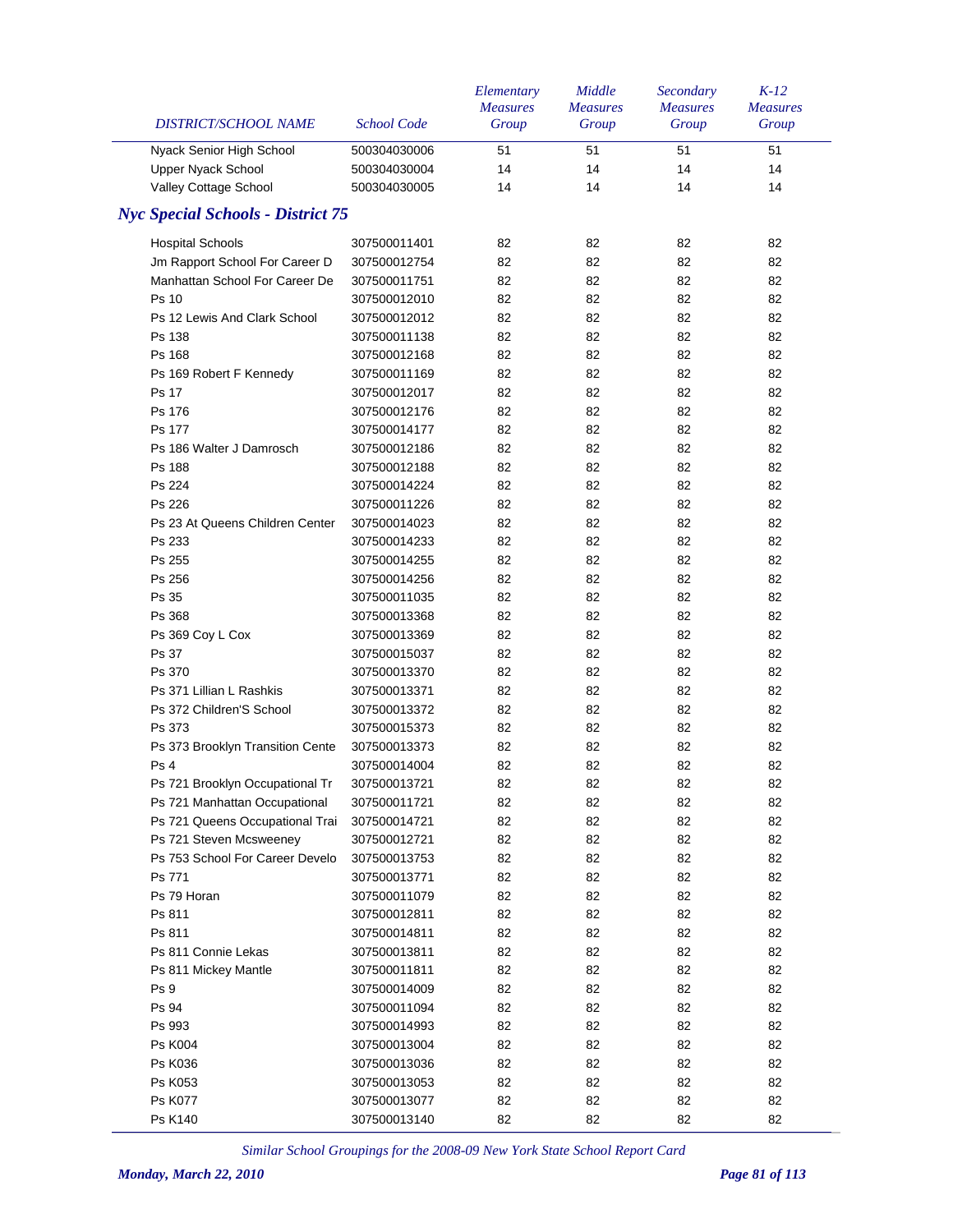|                                                 |                    | Elementary<br><b>Measures</b> | Middle<br><b>Measures</b> | Secondary<br><b>Measures</b> | $K-12$<br><b>Measures</b> |
|-------------------------------------------------|--------------------|-------------------------------|---------------------------|------------------------------|---------------------------|
| DISTRICT/SCHOOL NAME                            | <b>School Code</b> | Group                         | Group                     | Group                        | Group                     |
| Ps K141                                         | 307500013141       | 82                            | 82                        | 82                           | 82                        |
| Ps K231                                         | 307500013231       | 82                            | 82                        | 82                           | 82                        |
| <b>Ps K396</b>                                  | 307500013396       | 82                            | 82                        | 82                           | 82                        |
| Ps/Is 25 So Richmond High                       | 307500015025       | 82                            | 82                        | 82                           | 82                        |
| Queens School For Career Devel                  | 307500014752       | 82                            | 82                        | 82                           | 82                        |
| Robert E Peary School                           | 307500014075       | 82                            | 82                        | 82                           | 82                        |
| School 723                                      | 307500012723       | 82                            | 82                        | 82                           | 82                        |
| The Richard H Hungerford School                 | 307500015721       | 82                            | 82                        | 82                           | 82                        |
| Vida Bogart School For All Childr               | 307500012352       | 82                            | 82                        | 82                           | 82                        |
| <b>Oakfield-Alabama Central School District</b> |                    |                               |                           |                              |                           |
| Oakfield-Alabama Elementary Sc                  | 181101040006       | 15                            | 15                        | 15                           | 15                        |
| Oakfield-Alabama Middle School                  | 181101040001       | 51                            | 51                        | 51                           | 51                        |
| <b>Oceanside Union Free School District</b>     |                    |                               |                           |                              |                           |
| Castleton Academy High School                   | 280211030011       | 52                            | 52                        | 52                           | 52                        |
| School 2                                        | 280211030002       | 17                            | 17                        | 17                           | 17                        |
| School 3                                        | 280211030003       | 17                            | 17                        | 17                           | 17                        |
| School 4                                        | 280211030004       | 18                            | 18                        | 18                           | 18                        |
| School 5                                        | 280211030005       | 18                            | 18                        | 18                           | 18                        |
| School 6-Kindergarten Center                    | 280211030016       | 17                            | 17                        | 17                           | 17                        |
| School 7-Oceanside Senior High                  | 280211030010       | 54                            | 54                        | 54                           | 54                        |
| School 8                                        | 280211030008       | 18                            | 18                        | 18                           | 18                        |
| School 93-Boardman Elem Scho                    | 280211030007       | 17                            | 17                        | 17                           | 17                        |
| School 9m-Oceanside Middle Sc                   | 280211030009       | 35                            | 35                        | 35                           | 35                        |
| <b>Odessa-Montour Central School District</b>   |                    |                               |                           |                              |                           |
| <b>B C Cate Elementary School</b>               | 550101040001       | 11                            | 11                        | 11                           | 11                        |
| Howard A Hanlon Elementary Sc                   | 550101040002       | 11                            | 11                        | 11                           | 11                        |
| Odessa-Montour Middle/High Sch                  | 550101040003       | 46                            | 46                        | 46                           | 46                        |
| <b>Ogdensburg City School District</b>          |                    |                               |                           |                              |                           |
|                                                 |                    |                               |                           |                              |                           |
| John F Kennedy School                           | 512300010002       | 11                            | 11                        | 11                           | 11                        |
| Lincoln School                                  | 512300010003       | 12                            | 12                        | 12                           | 12                        |
| Madill School                                   | 512300010004       | 11                            | 11                        | 11                           | $11$                      |
| Ogdensburg Free Academy                         | 512300010009       | 47                            | 47                        | 47                           | 47                        |
| Sherman School                                  | 512300010005       | 12                            | 12                        | 12                           | 12                        |
| <b>Olean City School District</b>               |                    |                               |                           |                              |                           |
| Boardmanville Elementary School                 | 042400010005       | 7                             | 7                         | $\overline{7}$               | 7                         |
| East View Elementary School                     | 042400010004       | 7                             | $\overline{7}$            | $\overline{7}$               | 7                         |
| Ivers J Norton Elementary School                | 042400010010       | 8                             | 8                         | 8                            | 8                         |
| Olean Middle School                             | 042400010016       | 25                            | 25                        | 25                           | 25                        |
| Olean Senior High School                        | 042400010013       | 43                            | 43                        | 43                           | 43                        |
| Washington West Elementary Sc                   | 042400010002       | 45                            | 45                        | 45                           | 45                        |
| <b>Oneida City School District</b>              |                    |                               |                           |                              |                           |
| Durhamville School                              | 251400010002       | 14                            | 14                        | 14                           | 14                        |
| North Broad Street School                       | 251400010003       | 15                            | 15                        | 15                           | 15                        |
| Oneida Castle School                            | 251400010004       | 15                            | 15                        | 15                           | 15                        |
| Oneida Senior High School                       | 251400010009       | 50                            | 50                        | 50                           | 50                        |
| Otto L Shortell Middle School                   | 251400010008       | 32                            | 32                        | 32                           | 32                        |
| Seneca Street School                            | 251400010005       | 14                            | 14                        | 14                           | 14                        |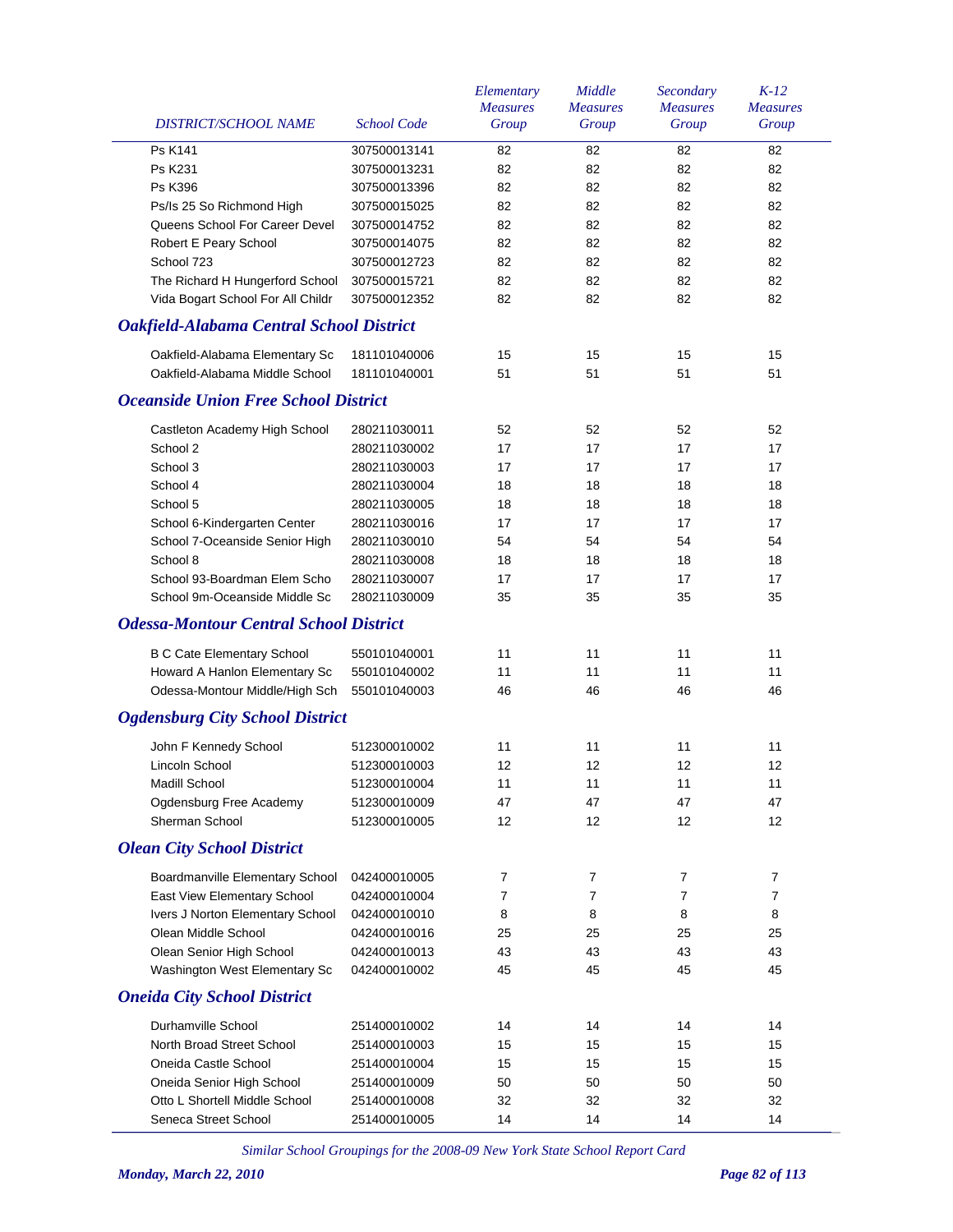| DISTRICT/SCHOOL NAME                              | <b>School Code</b> | Elementary<br><b>Measures</b><br>Group | Middle<br><b>Measures</b><br>Group | Secondary<br><b>Measures</b><br>Group | $K-12$<br><b>Measures</b><br>Group |
|---------------------------------------------------|--------------------|----------------------------------------|------------------------------------|---------------------------------------|------------------------------------|
| Sylvan-Verona Beach Elementary                    | 251400010001       | 15                                     | 15                                 | 15                                    | 15                                 |
| W F Prior Elementary School                       | 251400010006       | 15                                     | 15                                 | 15                                    | 15                                 |
| <b>Oneonta City School District</b>               |                    |                                        |                                    |                                       |                                    |
| Center Street Elementary School                   | 471400010006       | 14                                     | 14                                 | 14                                    | 14                                 |
| <b>Greater Plains Elementary Schoo</b>            | 471400010004       | 14                                     | 14                                 | 14                                    | 14                                 |
| Oneonta Middle School                             | 471400010007       | 32                                     | 32                                 | 32                                    | 32                                 |
| Oneonta Senior High School                        | 471400010002       | 50                                     | 50                                 | 50                                    | 50                                 |
| Riverside Elementary School                       | 471400010008       | 15                                     | 15                                 | 15                                    | 15                                 |
| Valleyview Elementary School                      | 471400010003       | 14                                     | 14                                 | 14                                    | 14                                 |
| <b>Onondaga Central School District</b>           |                    |                                        |                                    |                                       |                                    |
| Onondaga High School                              | 421201040003       | 50                                     | 50                                 | 50                                    | 50                                 |
| Rockwell Elementary School                        | 421201040001       | 14                                     | 14                                 | 14                                    | 14                                 |
| <b>Wheeler School</b>                             | 421201040002       | 14                                     | 14                                 | 14                                    | 14                                 |
| <b>Onteora Central School District</b>            |                    |                                        |                                    |                                       |                                    |
| Onteora High School                               | 621201060005       | 50                                     | 50                                 | 50                                    | 50                                 |
| Onteora Middle School                             | 621201060006       | 32                                     | 32                                 | 32                                    | 32                                 |
| Phoenicia Elementary School                       | 621201060002       | 14                                     | 14                                 | 14                                    | 14                                 |
| Reginald Bennett Elementary Sch                   | 621201060001       | 13                                     | 13                                 | 13                                    | 13                                 |
| Woodstock Elementary School                       | 621201060004       | 14                                     | 14                                 | 14                                    | 14                                 |
| <b>Oppenheim-Ephratah Central School District</b> |                    |                                        |                                    |                                       |                                    |
| Oppenheim-Ephratah Central Sch 171001040001       |                    | 11                                     | 29                                 | 47                                    | 64                                 |
| <b>Orchard Park Central School District</b>       |                    |                                        |                                    |                                       |                                    |
| Eggert Road Elementary School                     | 142301060003       | 17                                     | 17                                 | 17                                    | 17                                 |
| Ellicott Road Elementary School                   | 142301060007       | 17                                     | 17                                 | 17                                    | 17                                 |
| Orchard Park High School                          | 142301060006       | 53                                     | 53                                 | 53                                    | 53                                 |
| Orchard Park Middle School                        | 142301060002       | 35                                     | 35                                 | 35                                    | 35                                 |
| South Davis Elementary School                     | 142301060005       | 17                                     | 17                                 | 17                                    | 17                                 |
| Windom Elementary School                          | 142301060001       | 18                                     | 18                                 | 18                                    | 18                                 |
| <b>Oriskany Central School District</b>           |                    |                                        |                                    |                                       |                                    |
| N A Walbran Elementary School                     | 412901040002       | 14                                     | 14                                 | 14                                    | 14                                 |
| Oriskany Junior-Senior High Scho                  | 412901040003       | 50                                     | 50                                 | 50                                    | 50                                 |
| <b>Ossining Union Free School District</b>        |                    |                                        |                                    |                                       |                                    |
| Anne M Dorner Middle School                       | 661401030006       | 33                                     | 33                                 | 33                                    | 33                                 |
| <b>Brookside School</b>                           | 661401030001       | 15                                     | 15                                 | 15                                    | 15                                 |
| <b>Claremont School</b>                           | 661401030002       | 15                                     | 15                                 | 15                                    | 15                                 |
| Ossining High School                              | 661401030007       | 51                                     | 51                                 | 51                                    | 51                                 |
| Park School                                       | 661401030003       | 15                                     | 15                                 | 15                                    | 15                                 |
| <b>Oswego City School District</b>                |                    |                                        |                                    |                                       |                                    |
| <b>Charles E Riley Elementary Scho</b>            | 461300010002       | 15                                     | 15                                 | 15                                    | 15                                 |
| Fitzhugh Park Elementary School                   | 461300010004       | 15                                     | 15                                 | 15                                    | 15                                 |
| Kingsford Park Elementary Schoo                   | 461300010005       | 14                                     | 14                                 | 14                                    | 14                                 |
| Leighton Elementary School                        | 461300010003       | 15                                     | 15                                 | 15                                    | 15                                 |
| Minetto Elementary School                         | 461300010006       | 14                                     | 14                                 | 14                                    | 14                                 |
| Oswego High School                                | 461300010008       | 51                                     | 51                                 | 51                                    | 51                                 |
| Oswego Middle School                              | 461300010007       | 33                                     | 33                                 | 33                                    | 33                                 |
|                                                   |                    |                                        |                                    |                                       |                                    |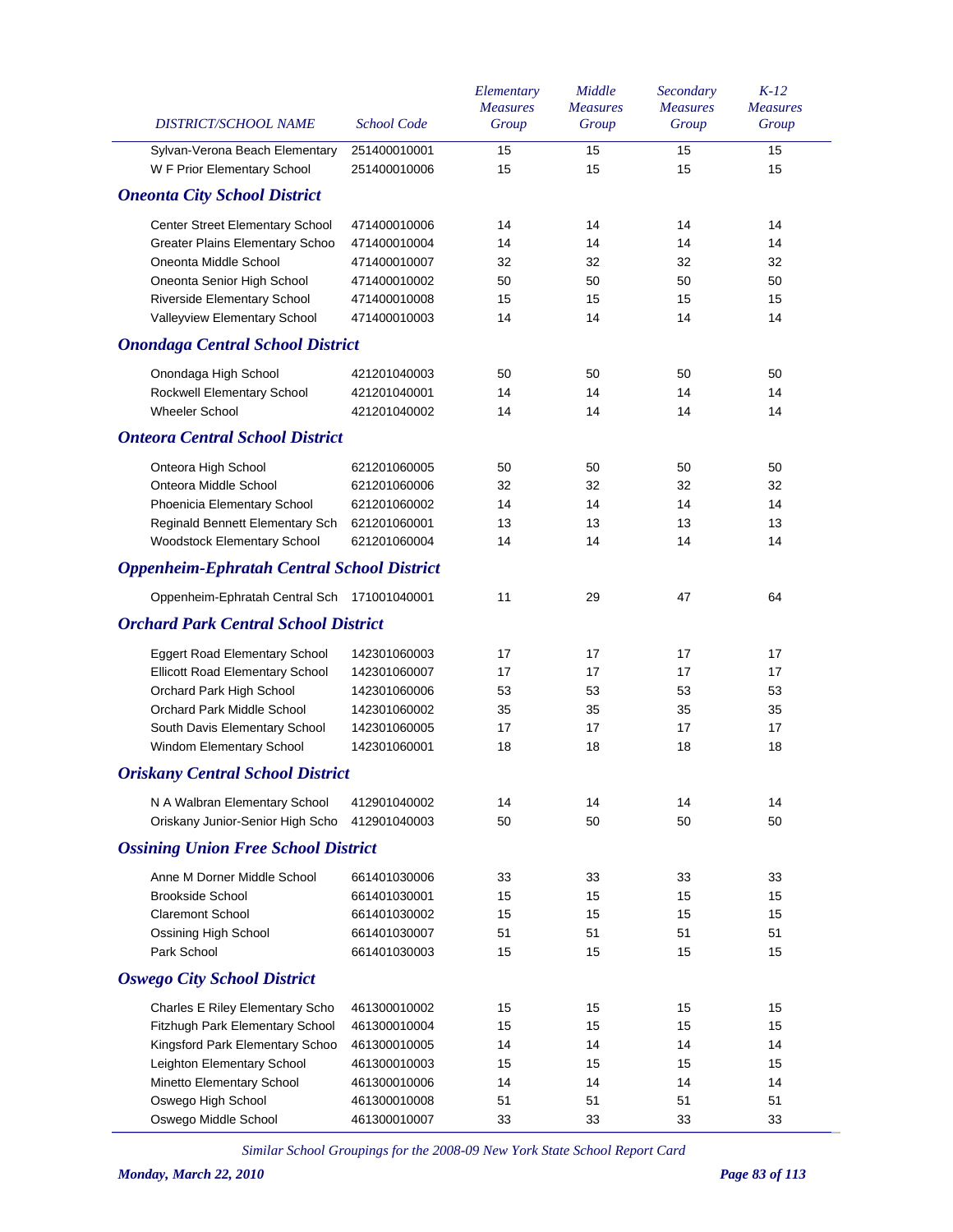| <b>DISTRICT/SCHOOL NAME</b>                          | <b>School Code</b> | Elementary<br><b>Measures</b><br>Group | Middle<br><b>Measures</b><br>Group | Secondary<br><b>Measures</b><br>Group | $K-12$<br><b>Measures</b><br>Group |
|------------------------------------------------------|--------------------|----------------------------------------|------------------------------------|---------------------------------------|------------------------------------|
| <b>Otego-Unadilla Central School District</b>        |                    |                                        |                                    |                                       |                                    |
| Otego Elementary School                              | 471601040002       | 10                                     | 10                                 | 10                                    | 10                                 |
| Unadilla Elementary School                           | 471601040004       | 11                                     | 11                                 | 11                                    | 11                                 |
| Unatego Junior-Senior High Scho                      | 471601040005       | 47                                     | 47                                 | 47                                    | 47                                 |
| <b>Owego-Apalachin Central School District</b>       |                    |                                        |                                    |                                       |                                    |
| Apalachin Elementary School                          | 600601060001       | 14                                     | 14                                 | 14                                    | 14                                 |
| Owego Elementary School                              | 600601060002       | 15                                     | 15                                 | 15                                    | 15                                 |
| Owego Free Academy                                   | 600601060007       | 51                                     | 51                                 | 51                                    | 51                                 |
| Owego-Apalachin Middle School                        | 600601060006       | 32                                     | 32                                 | 32                                    | 32                                 |
| <b>Oxford Academy And Central School District</b>    |                    |                                        |                                    |                                       |                                    |
| Oxford Academy High School                           | 081501040002       | 47                                     | 47                                 | 47                                    | 47                                 |
| Oxford Academy Middle School                         | 081501040001       | 30                                     | 30                                 | 30                                    | 30                                 |
| Oxford Academy Primary School                        | 081501040003       | 12                                     | 12                                 | 12                                    | 12                                 |
| <b>Oyster Bay-East Norwich Central School Distri</b> |                    |                                        |                                    |                                       |                                    |
| Oyster Bay High School                               | 280506060002       | 54                                     | 54                                 | 54                                    | 54                                 |
| <b>Theodore Roosevelt School</b>                     | 280506060003       | 18                                     | 18                                 | 18                                    | 18                                 |
| Vernon School                                        | 280506060005       | 18                                     | 18                                 | 18                                    | 18                                 |
| <b>Oysterponds Union Free School District</b>        |                    |                                        |                                    |                                       |                                    |
| <b>Oysterponds Elementary School</b>                 | 581002020001       | 17                                     | 17                                 | 17                                    | 17                                 |
| <b>Palmyra-Macedon Central School District</b>       |                    |                                        |                                    |                                       |                                    |
| Palmyra-Macedon Intermediate S                       | 650901060002       | 14                                     | 14                                 | 14                                    | 14                                 |
| Palmyra-Macedon Middle School                        | 650901060004       | 32                                     | 32                                 | 32                                    | 32                                 |
| Palmyra-Macedon Primary Schoo                        | 650901060003       | 15                                     | 15                                 | 15                                    | 15                                 |
| Palmyra-Macedon Senior High Sc                       | 650901060001       | 50                                     | 50                                 | 50                                    | 50                                 |
| <b>Panama Central School District</b>                |                    |                                        |                                    |                                       |                                    |
| Panama High School                                   | 061601040001       | 50                                     | 50                                 | 50                                    | 50                                 |
| Panama K-5 School                                    | 061601040003       | 14                                     | 14                                 | 14                                    | 14                                 |
| <b>Parishville-Hopkinton Central School District</b> |                    |                                        |                                    |                                       |                                    |
| Parishville-Hopkinton Elementary                     | 512501040002       | 10                                     | 10                                 | 10                                    | 10                                 |
| Parishville-Hopkinton Junior-Seni                    | 512501040004       | 46                                     | 46                                 | 46                                    | 46                                 |
| <b>Patchogue-Medford Union Free School District</b>  |                    |                                        |                                    |                                       |                                    |
| <b>Barton Elementary School</b>                      | 580224030001       | 14                                     | 14                                 | 14                                    | 14                                 |
| <b>Bay Elementary School</b>                         | 580224030003       | 15                                     | 15                                 | 15                                    | 15                                 |
| Canaan Elementary School                             | 580224030010       | 14                                     | 14                                 | 14                                    | 14                                 |
| Eagle Elementary School                              | 580224030009       | 14                                     | 14                                 | 14                                    | 14                                 |
| <b>Medford Elementary School</b>                     | 580224030004       | 15                                     | 15                                 | 15                                    | 15                                 |
| Oregon Middle School                                 | 580224030006       | 32                                     | 32                                 | 32                                    | 32                                 |
| Patchogue-Medford High School                        | 580224030008       | 50                                     | 50                                 | 50                                    | 50                                 |
| <b>River Elementary School</b>                       | 580224030005       | 15                                     | 15                                 | 15                                    | 15                                 |
| Saxton Middle School                                 | 580224030011       | 31                                     | 31                                 | 31                                    | 31                                 |
| South Ocean Middle School                            | 580224030007       | 33                                     | 33                                 | 33                                    | 33                                 |
| <b>Tremont Elementary School</b>                     | 580224030002       | 14                                     | 14                                 | 14                                    | 14                                 |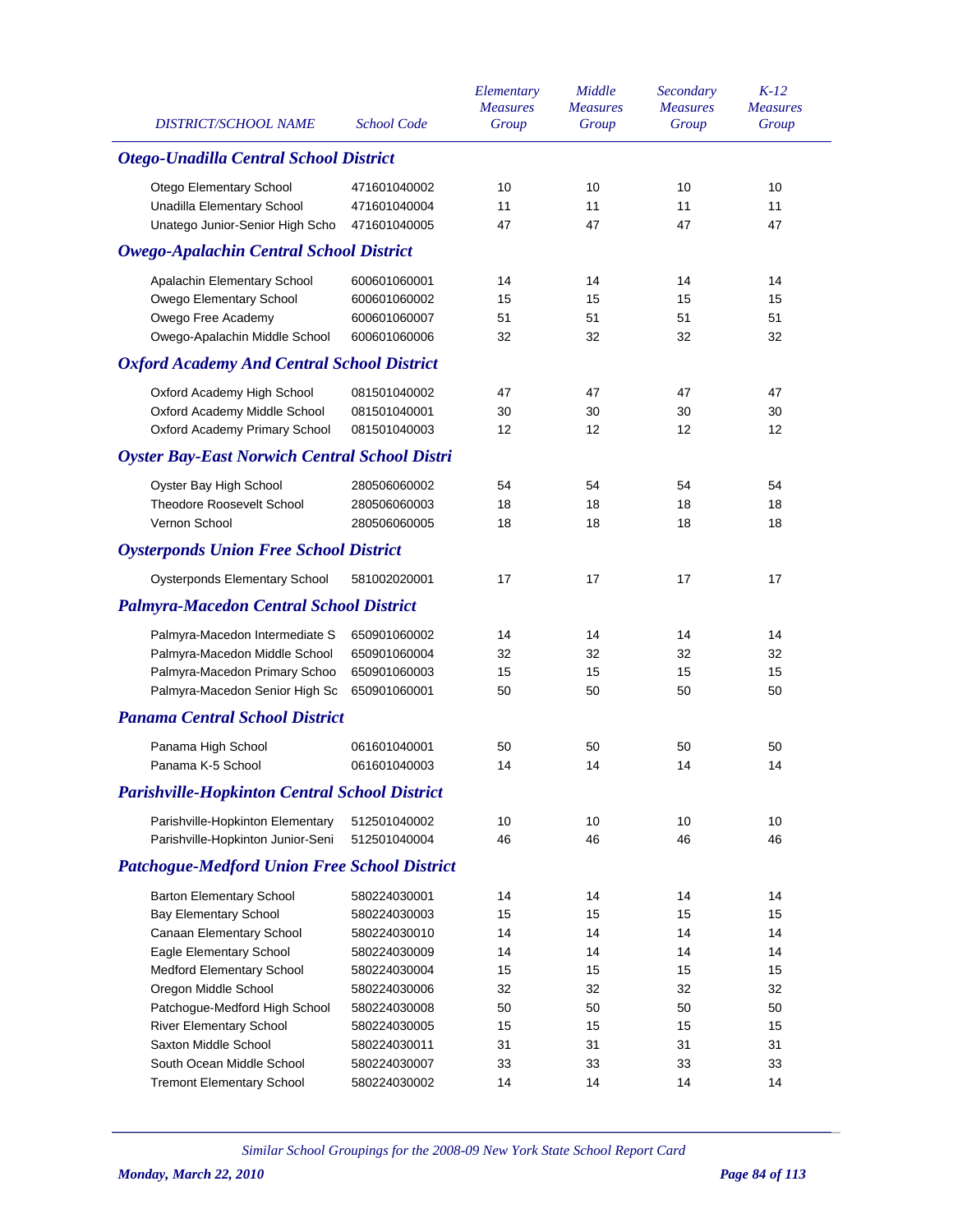| <b>DISTRICT/SCHOOL NAME</b>                   | <b>School Code</b> | Elementary<br><b>Measures</b><br>Group | Middle<br><b>Measures</b><br>Group | Secondary<br><b>Measures</b><br>Group | $K-12$<br><b>Measures</b><br>Group |
|-----------------------------------------------|--------------------|----------------------------------------|------------------------------------|---------------------------------------|------------------------------------|
| <b>Pavilion Central School District</b>       |                    |                                        |                                    |                                       |                                    |
| D B Bunce Elementary School                   | 181201040002       | 14                                     | 14                                 | 14                                    | 14                                 |
| Pavilion Junior-Senior High Scho              | 181201040001       | 50                                     | 50                                 | 50                                    | 50                                 |
| <b>Pawling Central School District</b>        |                    |                                        |                                    |                                       |                                    |
| Pawling Elementary School                     | 131201040001       | 18                                     | 18                                 | 18                                    | 18                                 |
| Pawling High School                           | 131201040002       | 53                                     | 53                                 | 53                                    | 53                                 |
| Pawling Middle School                         | 131201040003       | 35                                     | 35                                 | 35                                    | 35                                 |
| <b>Pearl River Union Free School District</b> |                    |                                        |                                    |                                       |                                    |
| Evans Park School                             | 500308030003       | 18                                     | 18                                 | 18                                    | 18                                 |
| Franklin Avenue School                        | 500308030010       | 17                                     | 17                                 | 17                                    | 17                                 |
| Lincoln Avenue School                         | 500308030011       | 17                                     | 17                                 | 17                                    | 17                                 |
| Pearl River High School                       | 500308030008       | 53                                     | 53                                 | 53                                    | 53                                 |
| Pearl River Middle School                     | 500308030009       | 35                                     | 35                                 | 35                                    | 35                                 |
| <b>Peekskill City School District</b>         |                    |                                        |                                    |                                       |                                    |
| <b>Hillcrest School</b>                       | 661500010001       | 8                                      | 8                                  | 8                                     | 8                                  |
| Oakside School                                | 661500010002       | 8                                      | 8                                  | 8                                     | 8                                  |
| Peekskill High School                         | 661500010009       | 44                                     | 44                                 | 44                                    | 44                                 |
| Peekskill Middle School                       | 661500010010       | 26                                     | 26                                 | 26                                    | 26                                 |
| Uriah Hill School-Ecc                         | 661500010003       | 8                                      | 8                                  | 8                                     | 8                                  |
| Woodside School                               | 661500010004       | 8                                      | 8                                  | 8                                     | 8                                  |
| <b>Pelham Union Free School District</b>      |                    |                                        |                                    |                                       |                                    |
| <b>Colonial School</b>                        | 661601030001       | 16                                     | 16                                 | 16                                    | 16                                 |
| <b>Hutchinson School</b>                      | 661601030002       | 18                                     | 18                                 | 18                                    | 18                                 |
| Pelham Memorial High School                   | 661601030005       | 53                                     | 53                                 | 53                                    | 53                                 |
| Pelham Middle School                          | 661601030006       | 35                                     | 35                                 | 35                                    | 35                                 |
| Prospect Hill School                          | 661601030003       | 16                                     | 16                                 | 16                                    | 16                                 |
| Siwanoy School                                | 661601030004       | 16                                     | 16                                 | 16                                    | 16                                 |
| <b>Pembroke Central School District</b>       |                    |                                        |                                    |                                       |                                    |
| Pembroke Intermediate School 181302040001     |                    | 14                                     | 14                                 | 14                                    | 14                                 |
| Pembroke Junior-Senior High Sc                | 181302040002       | 50                                     | 50                                 | 50                                    | 50                                 |
| Pembroke Primary School                       | 181302040003       | 14                                     | 14                                 | 14                                    | 14                                 |
| <b>Penfield Central School District</b>       |                    |                                        |                                    |                                       |                                    |
| Bay Trail Middle School                       | 261201060008       | 31                                     | 31                                 | 31                                    | 31                                 |
| <b>Cobbles Elementary School</b>              | 261201060003       | 13                                     | 13                                 | 13                                    | 13                                 |
| Harris Hill Elementary School                 | 261201060009       | 13                                     | 13                                 | 13                                    | 13                                 |
| Indian Landing Elementary Schoo               | 261201060004       | 14                                     | 14                                 | 14                                    | 14                                 |
| Penfield Senior High School                   | 261201060006       | 49                                     | 49                                 | 49                                    | 49                                 |
| Scribner Road Elementary School               | 261201060005       | 13                                     | 13                                 | 13                                    | 13                                 |
| <b>Penn Yan Central School District</b>       |                    |                                        |                                    |                                       |                                    |
| Penn Yan Academy                              | 680601060001       | 47                                     | 47                                 | 47                                    | 47                                 |
| Penn Yan Elementary School                    | 680601060005       | 12                                     | 12                                 | 12                                    | 12                                 |
| Penn Yan Middle School                        | 680601060002       | 29                                     | 29                                 | 29                                    | 29                                 |
| <b>Perry Central School District</b>          |                    |                                        |                                    |                                       |                                    |
| Perry Elementary School                       | 671201060001       | 15                                     | 15                                 | 15                                    | 15                                 |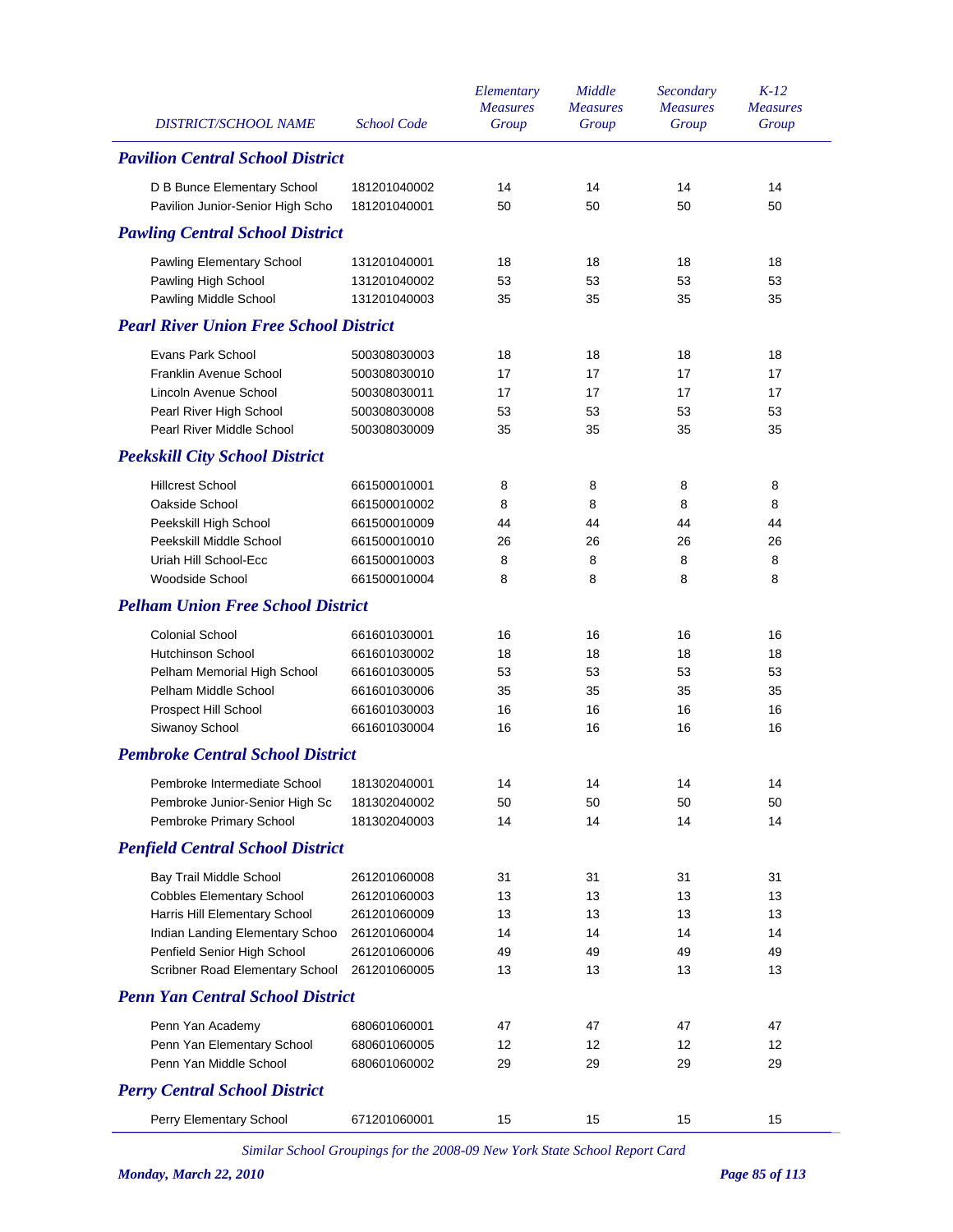| DISTRICT/SCHOOL NAME                                   | <b>School Code</b> | Elementary<br><b>Measures</b><br>Group | Middle<br><b>Measures</b><br>Group | Secondary<br><b>Measures</b><br>Group | $K-12$<br><b>Measures</b><br>Group |
|--------------------------------------------------------|--------------------|----------------------------------------|------------------------------------|---------------------------------------|------------------------------------|
| Perry High School                                      | 671201060002       | 50                                     | 50                                 | 50                                    | 50                                 |
| Perry Middle School                                    | 671201060003       | 32                                     | 32                                 | 32                                    | 32                                 |
| <b>Peru Central School District</b>                    |                    |                                        |                                    |                                       |                                    |
| Peru Intermediate School                               | 091101060004       | 15                                     | 15                                 | 15                                    | 15                                 |
| Peru Middle School                                     | 091101060006       | 33                                     | 33                                 | 33                                    | 33                                 |
| Peru Senior High School                                | 091101060005       | 50                                     | 50                                 | 50                                    | 50                                 |
| <b>Primary Building School</b>                         | 091101060001       | 15                                     | 15                                 | 15                                    | 15                                 |
| <b>Phelps-Clifton Springs Central School District</b>  |                    |                                        |                                    |                                       |                                    |
| Midlakes High School                                   | 431301060004       | 50                                     | 50                                 | 50                                    | 50                                 |
| Midlakes Intermediate School                           | 431301060003       | 14                                     | 14                                 | 14                                    | 14                                 |
| Midlakes Middle School                                 | 431301060002       | 32                                     | 32                                 | 32                                    | 32                                 |
| Midlakes Primary School                                | 431301060001       | 14                                     | 14                                 | 14                                    | 14                                 |
| <b>Phoenix Central School District</b>                 |                    |                                        |                                    |                                       |                                    |
| Emerson J Dillon Middle School                         | 462001060004       | 33                                     | 33                                 | 33                                    | 33                                 |
| John C Birdlebough High School                         | 462001060006       | 51                                     | 51                                 | 51                                    | 51                                 |
| Michael A Maroun Elementary Sc                         | 462001060001       | 15                                     | 15                                 | 15                                    | 15                                 |
| <b>Pine Bush Central School District</b>               |                    |                                        |                                    |                                       |                                    |
| <b>Circleville Elementary School</b>                   | 440401060006       | 14                                     | 14                                 | 14                                    | 14                                 |
| Circleville Middle School                              | 440401060007       | 33                                     | 33                                 | 33                                    | 33                                 |
| Crispell Middle School                                 | 440401060004       | 32                                     | 32                                 | 32                                    | 32                                 |
| E J Russell Elementary School                          | 440401060001       | 14                                     | 14                                 | 14                                    | 14                                 |
| Pakanasink Elementary School                           | 440401060008       | 15                                     | 15                                 | 15                                    | 15                                 |
| Pine Bush Elementary School                            | 440401060009       | 14                                     | 14                                 | 14                                    | 14                                 |
| Pine Bush Senior High School                           | 440401060005       | 50                                     | 50                                 | 50                                    | 50                                 |
| <b>Pine Plains Central School District</b>             |                    |                                        |                                    |                                       |                                    |
| Cold Spring Elementary School                          | 131301040003       | 14                                     | 14                                 | 14                                    | 14                                 |
| Seymour Smith Elementary Scho                          | 131301040001       | 15                                     | 15                                 | 15                                    | 15                                 |
| Stissing Mountain High School                          | 131301040002       | 50                                     | 50                                 | 50                                    | 50                                 |
| <b>Stissing Mountain Middle School</b>                 | 131301040004       | 32                                     | 32                                 | 32                                    | 32                                 |
| <b>Pine Valley Central School District (South Dayt</b> |                    |                                        |                                    |                                       |                                    |
| Pine Valley Central Junior-Senior                      | 060601040003       | 47                                     | 47                                 | 47                                    | 47                                 |
| Pine Valley Elementary School                          | 060601040002       | 11                                     | 11                                 | 11                                    | 11                                 |
| <b>Piseco Common School District</b>                   |                    |                                        |                                    |                                       |                                    |
| Piseco Elementary School                               | 200101080001       | 13                                     | 13                                 | 13                                    | 13                                 |
| <b>Pittsford Central School District</b>               |                    |                                        |                                    |                                       |                                    |
| Allen Creek School                                     | 261401060001       | 17                                     | 17                                 | 17                                    | 17                                 |
| Barker Road Middle School                              | 261401060008       | 34                                     | 34                                 | 34                                    | 34                                 |
| Calkins Road Middle School                             | 261401060011       | 35                                     | 35                                 | 35                                    | 35                                 |
| Jefferson Road School                                  | 261401060002       | 17                                     | 17                                 | 17                                    | 17                                 |
| Mendon Center Elementary Scho                          | 261401060005       | 16                                     | 16                                 | 16                                    | 16                                 |
| Park Road School                                       | 261401060004       | 16                                     | 16                                 | 16                                    | 16                                 |
| Pittsford Sutherland High School                       | 261401060006       | 53                                     | 53                                 | 53                                    | 53                                 |
| Pittsford-Mendon High School                           | 261401060010       | 52                                     | 52                                 | 52                                    | 52                                 |
| <b>Thornell Road School</b>                            | 261401060009       | 17                                     | 17                                 | 17                                    | 17                                 |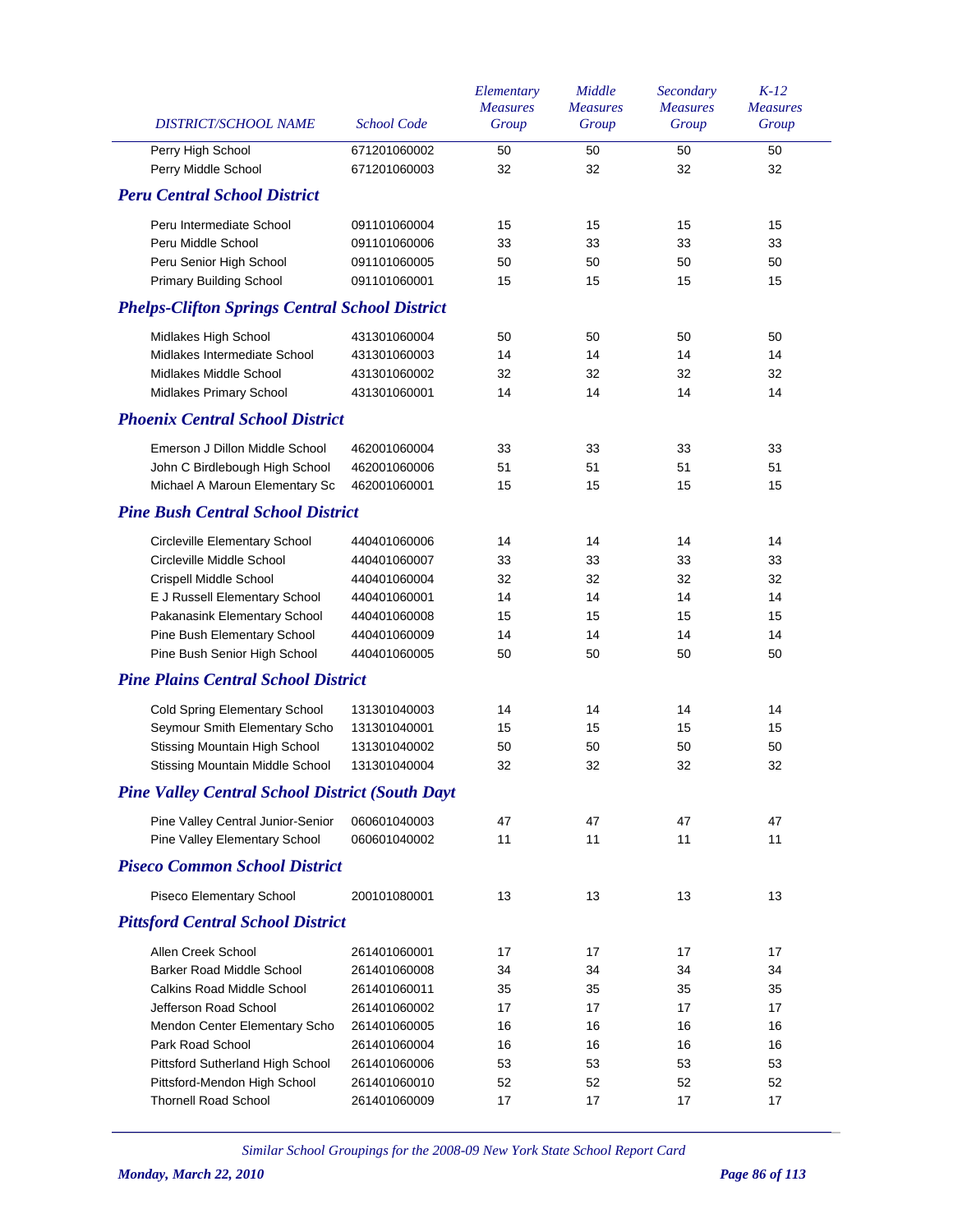| <b>DISTRICT/SCHOOL NAME</b>                           | <b>School Code</b> | Elementary<br><b>Measures</b><br>Group | Middle<br><b>Measures</b><br>Group | Secondary<br><b>Measures</b><br>Group | $K-12$<br><b>Measures</b><br>Group |
|-------------------------------------------------------|--------------------|----------------------------------------|------------------------------------|---------------------------------------|------------------------------------|
| <b>Plainedge Union Free School District</b>           |                    |                                        |                                    |                                       |                                    |
| <b>Charles E Schwarting School</b>                    | 280518030006       | 17                                     | 17                                 | 17                                    | 17                                 |
| Eastplain School                                      | 280518030002       | 17                                     | 17                                 | 17                                    | 17                                 |
| John H West School                                    | 280518030003       | 17                                     | 17                                 | 17                                    | 17                                 |
| Plainedge Middle School                               | 280518030001       | 35                                     | 35                                 | 35                                    | 35                                 |
| Plainedge Senior High School                          | 280518030009       | 53                                     | 53                                 | 53                                    | 53                                 |
| <b>Plainview-Old Bethpage Central School District</b> |                    |                                        |                                    |                                       |                                    |
| H B Mattlin Middle School                             | 280504060006       | 34                                     | 34                                 | 34                                    | 34                                 |
| Old Bethpage School                                   | 280504060012       | 16                                     | 16                                 | 16                                    | 16                                 |
| Parkway School                                        | 280504060004       | 17                                     | 17                                 | 17                                    | 17                                 |
| Pasadena Elementary School                            | 280504060001       | 17                                     | 17                                 | 17                                    | 17                                 |
| Plainview-Old Bethpage Kinderga                       | 280504060016       | 16                                     | 16                                 | 16                                    | 16                                 |
| Plainview-Old Bethpage Middle S                       | 280504060014       | 35                                     | 35                                 | 35                                    | 35                                 |
| Plainview-Old Bethpage/Jfk High                       | 280504060010       | 52                                     | 52                                 | 52                                    | 52                                 |
| <b>Stratford Road School</b>                          | 280504060015       | 17                                     | 17                                 | 17                                    | 17                                 |
| <b>Plattsburgh City School District</b>               |                    |                                        |                                    |                                       |                                    |
| Arthur P Momot Elementary Scho                        | 091200010003       | 8                                      | 8                                  | 8                                     | 8                                  |
| <b>Bailey Avenue School</b>                           | 091200010001       | 7                                      | 7                                  | $\overline{7}$                        | $\overline{7}$                     |
| Oak Street School                                     | 091200010004       | $\overline{7}$                         | $\overline{7}$                     | $\overline{7}$                        | $\overline{7}$                     |
| Plattsburgh Senior High School                        | 091200010006       | 43                                     | 43                                 | 43                                    | 43                                 |
| <b>Stafford Middle School</b>                         | 091200010005       | 25                                     | 25                                 | 25                                    | 25                                 |
| <b>Pleasantville Union Free School District</b>       |                    |                                        |                                    |                                       |                                    |
| <b>Bedford Road School</b>                            | 660809030002       | 17                                     | 17                                 | 17                                    | 17                                 |
| Pleasantville High School                             | 660809030003       | 53                                     | 53                                 | 53                                    | 53                                 |
| Pleasantville Middle School                           | 660809030004       | 34                                     | 34                                 | 34                                    | 34                                 |
| <b>Pocantico Hills Central School District</b>        |                    |                                        |                                    |                                       |                                    |
| Pocantico Hills Central School                        | 660802040001       | 18                                     | 18                                 | 18                                    | 18                                 |
| <b>Poland Central School District</b>                 |                    |                                        |                                    |                                       |                                    |
| Poland Elementary School                              | 211103040003       | 11                                     | 11                                 | 11                                    | 11                                 |
| Poland Junior-Senior High School                      | 211103040001       | 46                                     | 46                                 | 46                                    | 46                                 |
| <b>Port Byron Central School District</b>             |                    |                                        |                                    |                                       |                                    |
| A A Gates Elementary School                           | 051101040001       | 14                                     | 14                                 | 14                                    | 14                                 |
| Port Byron Senior High School                         | 051101040004       | 50                                     | 50                                 | 50                                    | 50                                 |
| <b>Port Chester-Rye Union Free School District</b>    |                    |                                        |                                    |                                       |                                    |
| John F Kennedy Magnet School                          | 661904030003       | 9                                      | 9                                  | 9                                     | 9                                  |
| King Street School                                    | 661904030004       | 7                                      | 7                                  | 7                                     | 7                                  |
| Park Avenue School                                    | 661904030005       | 8                                      | 8                                  | 8                                     | 8                                  |
| Port Chester Middle School                            | 661904030010       | 26                                     | 26                                 | 26                                    | 26                                 |
| Port Chester Senior High School                       | 661904030008       | 44                                     | 44                                 | 44                                    | 44                                 |
| Thomas A Edison School                                | 661904030006       | 9                                      | 9                                  | 9                                     | 9                                  |
| <b>Port Jefferson Union Free School District</b>      |                    |                                        |                                    |                                       |                                    |
| Earl L Vandermeulen High School                       | 580206020003       | 53                                     | 53                                 | 53                                    | 53                                 |
| Port Jefferson Elementary School                      | 580206020004       | 16                                     | 16                                 | 16                                    | 16                                 |
| Port Jefferson Middle School                          | 580206020002       | 35                                     | 35                                 | 35                                    | 35                                 |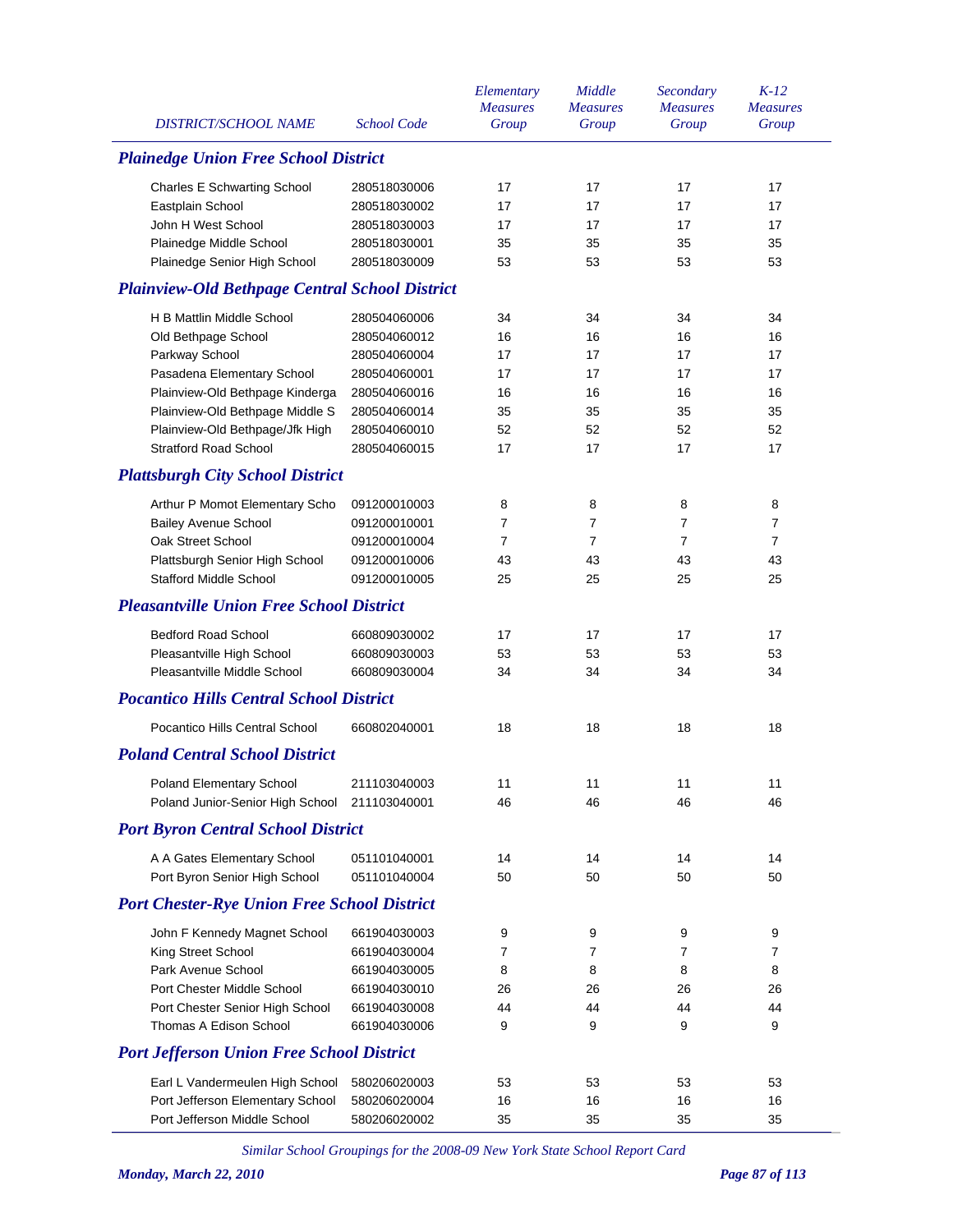| 12<br>12 |
|----------|
| 10<br>10 |
| 30<br>30 |
| 47<br>47 |
|          |
| 36<br>36 |
| 18<br>18 |
| 18<br>18 |
| 18<br>18 |
| 18<br>18 |
| 54<br>54 |
| 18<br>18 |
|          |
| 14<br>14 |
| 50<br>50 |
|          |
| 33<br>33 |
| 15<br>15 |
| 50<br>50 |
|          |
| 9<br>9   |
| 8<br>8   |
| 9<br>9   |
| 9<br>9   |
| 45<br>45 |
| 27<br>27 |
| 8<br>8   |
| 9<br>9   |
|          |
| 47<br>64 |
|          |
| 11<br>11 |
| 47<br>47 |
|          |
| 10<br>10 |
|          |
| 17<br>17 |
| 53<br>53 |
| 36<br>36 |
|          |
| 14<br>14 |
| 31<br>31 |
|          |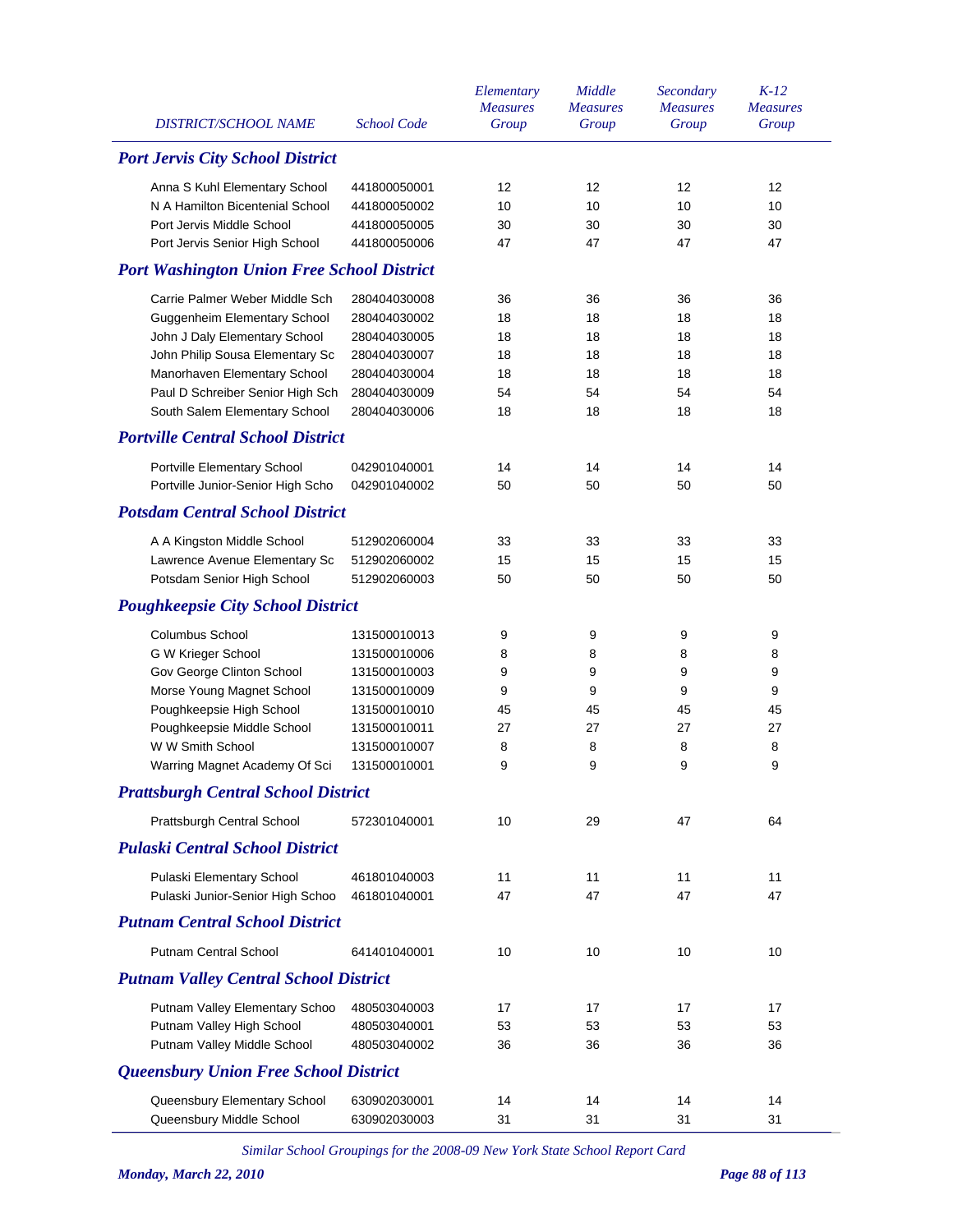| DISTRICT/SCHOOL NAME                               | <b>School Code</b> | Elementary<br><b>Measures</b><br>Group | Middle<br><b>Measures</b><br>Group | Secondary<br><b>Measures</b><br>Group | $K-12$<br><b>Measures</b><br>Group |
|----------------------------------------------------|--------------------|----------------------------------------|------------------------------------|---------------------------------------|------------------------------------|
| Queensbury Senior High School                      | 630902030002       | 49                                     | 49                                 | 49                                    | 49                                 |
| William H Barton Intermediate Sc                   | 630902030004       | 14                                     | 14                                 | 14                                    | 14                                 |
| <b>Quogue Union Free School District</b>           |                    |                                        |                                    |                                       |                                    |
| Quogue Elementary School                           | 580903020001       | 16                                     | 16                                 | 16                                    | 16                                 |
| <b>Ramapo Central School District (Suffern)</b>    |                    |                                        |                                    |                                       |                                    |
| Cherry Lane Elementary School                      | 500401060001       | 17                                     | 17                                 | 17                                    | 17                                 |
| Montebello Road School                             | 500401060010       | 17                                     | 17                                 | 17                                    | 17                                 |
| Richard P Connor Elementary Sc                     | 500401060002       | 18                                     | 18                                 | 18                                    | 18                                 |
| Sloatsburg Elementary School                       | 500401060004       | 18                                     | 18                                 | 18                                    | 18                                 |
| Suffern Middle School                              | 500401060011       | 36                                     | 36                                 | 36                                    | 36                                 |
| Suffern Senior High School                         | 500401060009       | 54                                     | 54                                 | 54                                    | 54                                 |
| Viola Elementary School                            | 500401060012       | 17                                     | 17                                 | 17                                    | 17                                 |
| <b>Randolph Academy Union Free School District</b> |                    |                                        |                                    |                                       |                                    |
| Randolph Academy                                   | 043011020001       | 56                                     | 56                                 | 56                                    | 56                                 |
| <b>Randolph Central School District</b>            |                    |                                        |                                    |                                       |                                    |
| G N Chapman Elementary Schoo                       | 043001040003       | 11                                     | 11                                 | 11                                    | 11                                 |
| Randolph Middle School                             | 043001040001       | 28                                     | 28                                 | 28                                    | 28                                 |
| Randolph Senior High School                        | 043001040002       | 48                                     | 48                                 | 48                                    | 48                                 |
| Ravena-Coeymans-Selkirk Central School Distr       |                    |                                        |                                    |                                       |                                    |
| Albertus W Becker School                           | 010402060002       | 14                                     | 14                                 | 14                                    | 14                                 |
| Pieter B Coeymans School                           | 010402060003       | 14                                     | 14                                 | 14                                    | 14                                 |
| Ravena Middle School                               | 010402060008       | 32                                     | 32                                 | 32                                    | 32                                 |
| Ravena Senior High School                          | 010402060001       | 50                                     | 50                                 | 50                                    | 50                                 |
| <b>Red Creek Central School District</b>           |                    |                                        |                                    |                                       |                                    |
| Margaret W Cuyler Elementary S                     | 651503040002       | 11                                     | 11                                 | 11                                    | 11                                 |
| Red Creek High School                              | 651503040003       | 48                                     | 48                                 | 48                                    | 48                                 |
| Red Creek Middle School                            | 651503040004       | 29                                     | 29                                 | 29                                    | 29                                 |
| <b>Red Hook Central School District</b>            |                    |                                        |                                    |                                       |                                    |
| Linden Avenue Middle School                        | 131701060004       | 31                                     | 31                                 | 31                                    | 31                                 |
| Mill Road-Intermediate Grades                      | 131701060006       | 14                                     | 14                                 | 14                                    | 14                                 |
| Mill Road-Primary Grades                           | 131701060008       | 14                                     | 14                                 | 14                                    | 14                                 |
| Red Hook Senior High School                        | 131701060002       | 49                                     | 49                                 | 49                                    | 49                                 |
| <b>Remsen Central School District</b>              |                    |                                        |                                    |                                       |                                    |
| Remsen Elementary School                           | 411701040001       | 10                                     | 10                                 | 10                                    | 10                                 |
| Remsen Junior-Senior High Scho                     | 411701040002       | 46                                     | 46                                 | 46                                    | 46                                 |
| <b>Remsenburg-Speonk Union Free School Distric</b> |                    |                                        |                                    |                                       |                                    |
| Remsenburg-Speonk Elementary                       | 580901020001       | 17                                     | 17                                 | 17                                    | 17                                 |
| <b>Rensselaer City School District</b>             |                    |                                        |                                    |                                       |                                    |
| Rensselaer High School                             | 491200010007       | 44                                     | 44                                 | 44                                    | 44                                 |
| Rensselaer Middle School                           | 491200010008       | 25                                     | 25                                 | 25                                    | 25                                 |
| Van Rensselaer Elementary Scho                     | 491200010006       | 8                                      | 8                                  | 8                                     | 8                                  |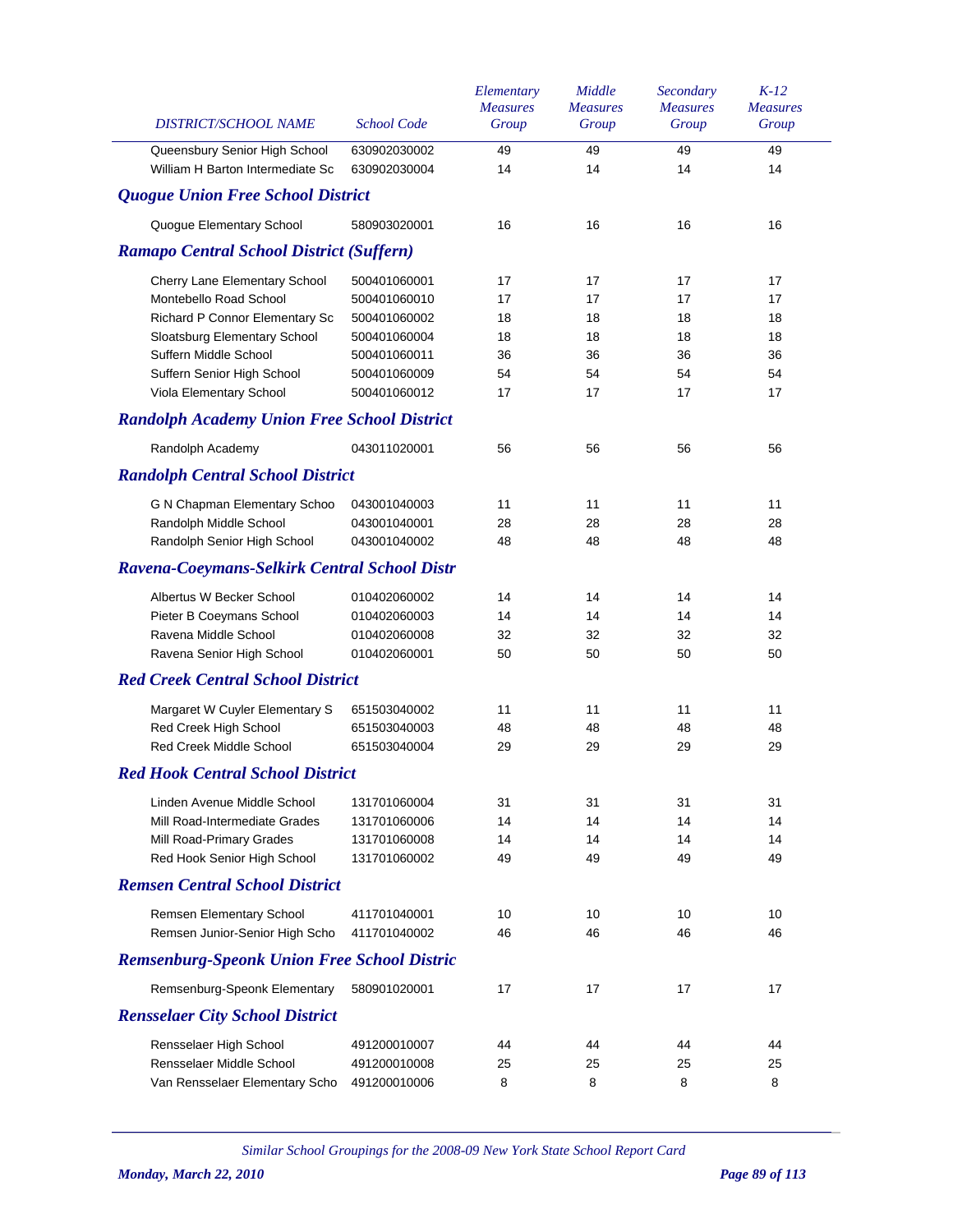| <b>DISTRICT/SCHOOL NAME</b>                      | <b>School Code</b> | Elementary<br><b>Measures</b><br>Group | Middle<br><b>Measures</b><br>Group | Secondary<br><b>Measures</b><br>Group | $K-12$<br><b>Measures</b><br>Group |
|--------------------------------------------------|--------------------|----------------------------------------|------------------------------------|---------------------------------------|------------------------------------|
| <b>Rhinebeck Central School District</b>         |                    |                                        |                                    |                                       |                                    |
| <b>Bulkeley Middle School</b>                    | 131801040003       | 35                                     | 35                                 | 35                                    | 35                                 |
| Chancellor Livingston Elementary                 | 131801040002       | 17                                     | 17                                 | 17                                    | 17                                 |
| Rhinebeck Senior High School                     | 131801040001       | 53                                     | 53                                 | 53                                    | 53                                 |
| <b>Richfield Springs Central School District</b> |                    |                                        |                                    |                                       |                                    |
| Richfield Springs Central School                 | 472001040001       | 11                                     | 29                                 | 48                                    | 64                                 |
| <b>Ripley Central School District</b>            |                    |                                        |                                    |                                       |                                    |
| <b>Ripley Central School</b>                     | 062401040001       | 11                                     | 30                                 | 48                                    | 64                                 |
| <b>Riverhead Central School District</b>         |                    |                                        |                                    |                                       |                                    |
| Aquebogue Elementary School                      | 580602040003       | 14                                     | 14                                 | 14                                    | 14                                 |
| Phillips Avenue School                           | 580602040004       | 15                                     | 15                                 | 15                                    | 15                                 |
| Pulaski Street Elementary School                 | 580602040009       | 15                                     | 15                                 | 15                                    | 15                                 |
| Riley Avenue School                              | 580602040007       | 14                                     | 14                                 | 14                                    | 14                                 |
| <b>Riverhead Middle School</b>                   | 580602040006       | 33                                     | 33                                 | 33                                    | 33                                 |
| Riverhead Senior High School                     | 580602040008       | 51                                     | 51                                 | 51                                    | 51                                 |
| Roanoke Avenue School                            | 580602040002       | 15                                     | 15                                 | 15                                    | 15                                 |
| <b>Rochester City School District</b>            |                    |                                        |                                    |                                       |                                    |
| Benjamin Franklin Montessori Sc                  | 261600010053       | 4                                      | 4                                  | 4                                     | 4                                  |
| Bioscience & Health Career Hs At                 | 261600010076       | 41                                     | 41                                 | 41                                    | 41                                 |
| Charlotte High School                            | 261600010060       | 42                                     | 42                                 | 42                                    | 42                                 |
| Dr Freddie Thomas High School                    | 261600010085       | 41                                     | 41                                 | 41                                    | 41                                 |
| East High School                                 | 261600010061       | 41                                     | 41                                 | 41                                    | 41                                 |
| Global Media Arts Hs At Franklin                 | 261600010084       | 41                                     | 41                                 | 41                                    | 41                                 |
| International Finance & Economic                 | 261600010086       | 41                                     | 41                                 | 41                                    | 41                                 |
| James Monroe High School                         | 261600010066       | 42                                     | 42                                 | 42                                    | 42                                 |
| John Marshall High School                        | 261600010065       | 41                                     | 41                                 | 41                                    | 41                                 |
| Joseph C Wilson Foundation Aca                   | 261600010068       | 22                                     | 22                                 | 22                                    | 22                                 |
| Joseph C Wilson Magnet High Sc                   | 261600010067       | 40                                     | 40                                 | 40                                    | 40                                 |
| Northeast College Preparatory Hi                 | 261600010073       | 41                                     | 41                                 | 41                                    | 41                                 |
| Northwest College Preparatory Hi                 | 261600010089       | 41                                     | 41                                 | 41                                    | 41                                 |
| School 12-James P B Duffy                        | 261600010012       | 5                                      | 5                                  | 5                                     | 5                                  |
| School 14-Chester Dewey                          | 261600010014       | 6                                      | 6                                  | 6                                     | 6                                  |
| School 15-Children'S School Of R                 | 261600010015       | 5                                      | 5                                  | 5                                     | 5                                  |
| School 16-John Walton Spencer                    | 261600010016       | 5                                      | 5                                  | 5                                     | 5                                  |
| School 17-Enrico Fermi                           | 261600010017       | 6                                      | 6                                  | 6                                     | 6                                  |
| School 19-Dr Charles T Lunsford                  | 261600010019       | 5                                      | 5                                  | 5                                     | 5                                  |
| School 1-Martin B Anderson                       | 261600010001       | 5                                      | 5                                  | 5                                     | 5                                  |
| School 20-Henry Lomb School                      | 261600010020       | 5                                      | 5                                  | 5                                     | 5                                  |
| School 22-Lincoln School                         | 261600010022       | 6                                      | 6                                  | 6                                     | 6                                  |
| School 23-Francis Parker                         | 261600010023       | 4                                      | 4                                  | 4                                     | 4                                  |
| School 25-Nathaniel Hawthorne                    | 261600010025       | 6                                      | 6                                  | 6                                     | 6                                  |
| School 28-Henry Hudson                           | 261600010028       | 6                                      | 6                                  | 6                                     | 6                                  |
| School 29-Adlai E Stevenson                      | 261600010029       | 6                                      | 6                                  | 6                                     | 6                                  |
| School 2-Clara Barton                            | 261600010002       | 6                                      | 6                                  | 6                                     | 6                                  |
| School 30-General Elwell S Otis                  | 261600010030       | 6                                      | 6                                  | 6                                     | 6                                  |
| School 33-Audubon                                | 261600010033       | 5                                      | 5                                  | 5                                     | 5                                  |
| School 34-Dr Louis A Cerulli                     | 261600010034       | 5                                      | 5                                  | 5                                     | 5                                  |
| School 35-Pinnacle                               | 261600010035       | 6                                      | 6                                  | 6                                     | 6                                  |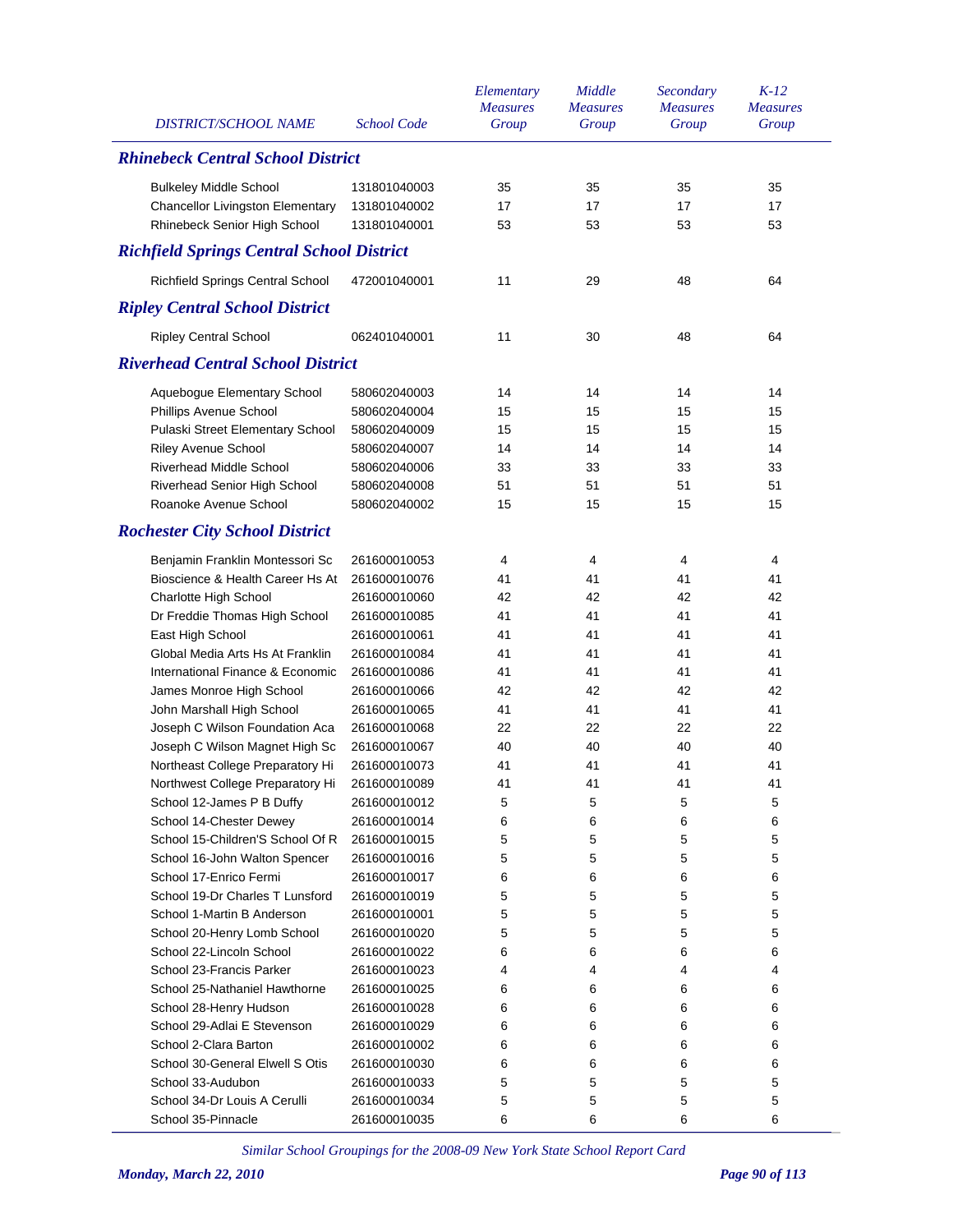| DISTRICT/SCHOOL NAME                               | <b>School Code</b> | Elementary<br><b>Measures</b><br>Group | Middle<br><b>Measures</b><br>Group | Secondary<br><b>Measures</b><br>Group | $K-12$<br><i>Measures</i><br>Group |
|----------------------------------------------------|--------------------|----------------------------------------|------------------------------------|---------------------------------------|------------------------------------|
|                                                    |                    |                                        |                                    |                                       |                                    |
| School 36-Henry W Longfellow                       | 261600010036       | 6                                      | 6                                  | 6                                     | 6                                  |
| School 39-Andrew J Townson                         | 261600010039       | 5                                      | 5                                  | 5                                     | 5                                  |
| School 3-Nathaniel Rochester                       | 261600010003       | 5                                      | 5                                  | 5                                     | 5                                  |
| School 41-Kodak Park                               | 261600010041       | 5                                      | 5                                  | 5                                     | 5                                  |
| School 42-Abelard Reynolds                         | 261600010042       | 5                                      | 5                                  | 5                                     | 5                                  |
| School 43-Theodore Roosevelt                       | 261600010043       | 5                                      | 5                                  | 5                                     | 5                                  |
| School 44-Lincoln Park                             | 261600010044       | 5                                      | 5                                  | 5                                     | 5                                  |
| School 45-Mary Mcleod Bethune                      | 261600010045       | 5                                      | 5                                  | 5                                     | 5                                  |
| School 46-Charles Carroll                          | 261600010046       | 4                                      | 4                                  | 4                                     | 4                                  |
| School 4-George Mather Forbes                      | 261600010004       | 5                                      | 5                                  | 5                                     | 5                                  |
| School 50-Helen Barrett Montgo                     | 261600010050       | 5                                      | 5                                  | 5                                     | 5                                  |
| School 52-Frank Fowler Dow                         | 261600010052       | 4                                      | 4                                  | 4                                     | 4                                  |
| School 54-Flower City Communit                     | 261600010054       | 5                                      | 5                                  | 5                                     | 5                                  |
| School 57-Early Childhood Schoo                    | 261600010057       | 5                                      | 5                                  | 5                                     | 5                                  |
| School 58-World Of Inquiry Scho                    | 261600010058       | 4                                      | 4                                  | 4                                     | 4                                  |
| School 5-John Williams                             | 261600010005       | 6                                      | 6                                  | 6                                     | 6                                  |
| School 6-Dag Hammarskjold                          | 261600010006       | 6                                      | 6                                  | 6                                     | 6                                  |
| School 7-Virgil Grissom                            | 261600010007       | 5                                      | 5                                  | 5                                     | 5                                  |
| School 8-Roberto Clemente                          | 261600010008       | 5                                      | 5                                  | 5                                     | 5                                  |
| School 9-Dr Martin Luther King Jr                  | 261600010009       | 6                                      | 6                                  | 6                                     | 6                                  |
| School For Business, Finance An                    | 261600010081       | 40                                     | 40                                 | 40                                    | 40                                 |
| School Of Engineering And Manu                     | 261600010082       | 41                                     | 41                                 | 41                                    | 41                                 |
| School Of Imaging And Informati                    | 261600010094       | 41                                     | 41                                 | 41                                    | 41                                 |
| School Of The Arts                                 | 261600010074       | 40                                     | 40                                 | 40                                    | 40                                 |
| <b>School Without Walls</b>                        | 261600010069       | 41                                     | 41                                 | 41                                    | 41                                 |
| Skilled Trades At Edison                           | 261600010083       | 41                                     | 41                                 | 41                                    | 41                                 |
| Thomas Jefferson High School                       | 261600010063       | 42                                     | 42                                 | 42                                    | 42                                 |
| <b>Rockville Centre Union Free School District</b> |                    |                                        |                                    |                                       |                                    |
| <b>Hewitt School</b>                               | 280221030005       | 17                                     | 17                                 | 17                                    | 17                                 |
| <b>Riverside School</b>                            | 280221030004       | 18                                     | 18                                 | 18                                    | 18                                 |
| South Side High School                             | 280221030001       | 54                                     | 54                                 | 54                                    | 54                                 |
| South Side Middle School                           | 280221030002       | 36                                     | 36                                 | 36                                    | 36                                 |
| <b>Watson School</b>                               | 280221030003       | 18                                     | 18                                 | 18                                    | 18                                 |
| William S Covert School                            | 280221030006       | $17\,$                                 | $17\,$                             | $17\,$                                | 17                                 |
| Wilson School                                      | 280221030008       | 17                                     | 17                                 | 17                                    | 17                                 |
| <b>Rocky Point Union Free School District</b>      |                    |                                        |                                    |                                       |                                    |
| Frank J Carasiti Elementary Scho                   | 580209020003       | 14                                     | 14                                 | 14                                    | 14                                 |
| Joseph A Edgar Imtermediate Sc                     | 580209020001       | 14                                     | 14                                 | 14                                    | 14                                 |
| Rocky Point High School                            | 580209020002       | 49                                     | 49                                 | 49                                    | 49                                 |
| Rocky Point Middle School                          | 580209020004       | 31                                     | 31                                 | 31                                    | 31                                 |
| <b>Rome City School District</b>                   |                    |                                        |                                    |                                       |                                    |
|                                                    |                    |                                        |                                    |                                       |                                    |
| <b>Bellamy Elementary School</b>                   | 411800010008       | 8                                      | 8                                  | 8                                     | 8                                  |
| Fort Stanwix Elementary School                     | 411800010006       | 8                                      | 8                                  | 8                                     | 8                                  |
| Gansevoort Elementary School                       | 411800010001       | 9                                      | 9                                  | 9                                     | 9                                  |
| George R Staley Upper Elementa                     | 411800010025       | 7                                      | 7                                  | $\overline{7}$                        | 7                                  |
| Jerry C Clough Elementary Scho                     | 411800010003       | 9                                      | 9                                  | 9                                     | 9                                  |
| John E Joy Elementary School                       | 411800010015       | 7                                      | 7                                  | $\overline{7}$                        | 7                                  |
| Louis V Denti Elementary School                    | 411800010023       | 8                                      | 8                                  | 8                                     | 8                                  |
| Lyndon H Strough Middle School                     | 411800010010       | 25                                     | 25                                 | 25                                    | 25                                 |
| Ridge Mills Elementary School                      | 411800010013       | $\overline{7}$                         | 7                                  | $\overline{7}$                        | $\overline{7}$                     |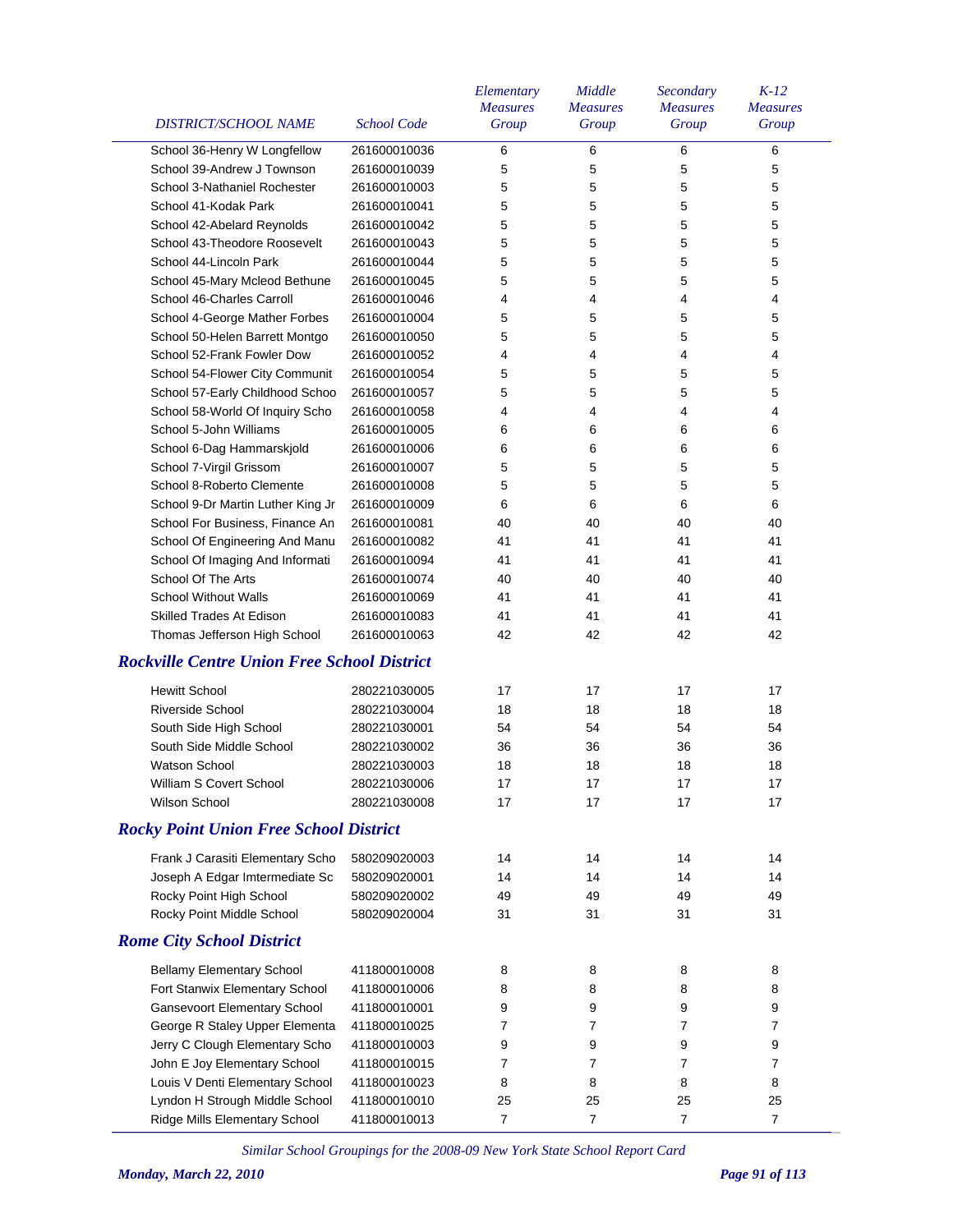| <b>DISTRICT/SCHOOL NAME</b>                                | <b>School Code</b>           | Elementary<br><b>Measures</b><br>Group | Middle<br><b>Measures</b><br>Group | Secondary<br><b>Measures</b><br>Group | $K-12$<br><b>Measures</b><br>Group |
|------------------------------------------------------------|------------------------------|----------------------------------------|------------------------------------|---------------------------------------|------------------------------------|
| Rome Free Academy                                          | 411800010020<br>411800010014 | 43<br>$\overline{7}$                   | 43<br>$\overline{7}$               | 43<br>$\overline{7}$                  | 43                                 |
| <b>Stokes Elementary School</b>                            |                              |                                        |                                    |                                       | $\overline{7}$                     |
| <b>Romulus Central School District</b>                     |                              |                                        |                                    |                                       |                                    |
| <b>Romulus Central School</b><br>Romulus Elementary School | 560603040001<br>560603040002 | 46<br>10                               | 46<br>10                           | 46<br>10                              | 46<br>10                           |
| <b>Rondout Valley Central School District</b>              |                              |                                        |                                    |                                       |                                    |
| Kerhonkson Elementary School                               | 620901060003                 | 15                                     | 15                                 | 15                                    | 15                                 |
| Marbletown Elementary School                               | 620901060002                 | 14                                     | 14                                 | 14                                    | 14                                 |
| Rondout Valley High School                                 | 620901060001                 | 50                                     | 50                                 | 50                                    | 50                                 |
| Rondout Valley Middle School                               | 620901060006                 | 14                                     | 14                                 | 14                                    | 14                                 |
| Rosendale Elementary School                                | 620901060005                 | 14                                     | 14                                 | 14                                    | 14                                 |
| <b>Roosevelt Union Free School District</b>                |                              |                                        |                                    |                                       |                                    |
| <b>Centennial Avenue School</b>                            | 280208030002                 | 8                                      | 8                                  | 8                                     | 8                                  |
| Roosevelt High School                                      | 280208030005                 | 43                                     | 43                                 | 43                                    | 43                                 |
| Roosevelt Middle School                                    | 280208030009                 | 25                                     | 25                                 | 25                                    | 25                                 |
| Ulysses Byas Elementary School                             | 280208030003                 | 9                                      | 9                                  | 9                                     | 9                                  |
| Washington Rose School                                     | 280208030004                 | 9                                      | 9                                  | 9                                     | 9                                  |
| <b>Roscoe Central School District</b>                      |                              |                                        |                                    |                                       |                                    |
| Roscoe Central School                                      | 591301040001                 | 14                                     | 33                                 | 51                                    | 64                                 |
| <b>Roslyn Union Free School District</b>                   |                              |                                        |                                    |                                       |                                    |
| East Hills School                                          | 280403030004                 | 18                                     | 18                                 | 18                                    | 18                                 |
| Harbor Hill School                                         | 280403030007                 | 17                                     | 17                                 | 17                                    | 17                                 |
| Roslyn Heights Elementary Scho                             | 280403030006                 | 18                                     | 18                                 | 18                                    | 18                                 |
| Roslyn High School                                         | 280403030008                 | 53                                     | 53                                 | 53                                    | 53                                 |
| Roslyn Middle School                                       | 280403030009                 | 35                                     | 35                                 | 35                                    | 35                                 |
| <b>Rotterdam-Mohonasen Central School District</b>         |                              |                                        |                                    |                                       |                                    |
| Draper Middle School                                       | 530515060003                 | 32                                     | 32                                 | 32                                    | 32                                 |
| Herman L Bradt Elementary Scho                             | 530515060001                 | 13                                     | 13                                 | 13                                    | 13                                 |
| Mohonasen Senior High School                               | 530515060004                 | 50                                     | 50                                 | 50                                    | 50                                 |
| Pinewood Elementary School                                 | 530515060005                 | 14                                     | 14                                 | 14                                    | 14                                 |
| <b>Roxbury Central School District</b>                     |                              |                                        |                                    |                                       |                                    |
| Roxbury Central School                                     | 121502040001                 | 14                                     | 32                                 | 51                                    | 64                                 |
| <b>Royalton-Hartland Central School District</b>           |                              |                                        |                                    |                                       |                                    |
| Royalton Hartland High School                              | 401201060003                 | 50                                     | 50                                 | 50                                    | 50                                 |
| Royalton-Hartland Elementary Sc                            | 401201060001                 | 14                                     | 14                                 | 14                                    | 14                                 |
| Royalton-Hartland Middle School                            | 401201060004                 | 32                                     | 32                                 | 32                                    | 32                                 |
| <b>Rush-Henrietta Central School District</b>              |                              |                                        |                                    |                                       |                                    |
| Charles H Roth Middle School                               | 261701060014                 | 32                                     | 32                                 | 32                                    | 32                                 |
| David B Crane Elementary Schoo                             | 261701060005                 | 15                                     | 15                                 | 15                                    | 15                                 |
| Emma E Sherman Elementary Sc                               | 261701060012                 | 14                                     | 14                                 | 14                                    | 14                                 |
| Ethel K Fyle Elementary School                             | 261701060002                 | 14                                     | 14                                 | 14                                    | 14                                 |
| Floyd S Winslow Elementary Sch                             | 261701060006                 | 14                                     | 14                                 | 14                                    | 14                                 |
| Henry V Burger Middle School                               | 261701060015                 | 33                                     | 33                                 | 33                                    | 33                                 |
| Monica B Leary Elementary Scho                             | 261701060004                 | 14                                     | 14                                 | 14                                    | 14                                 |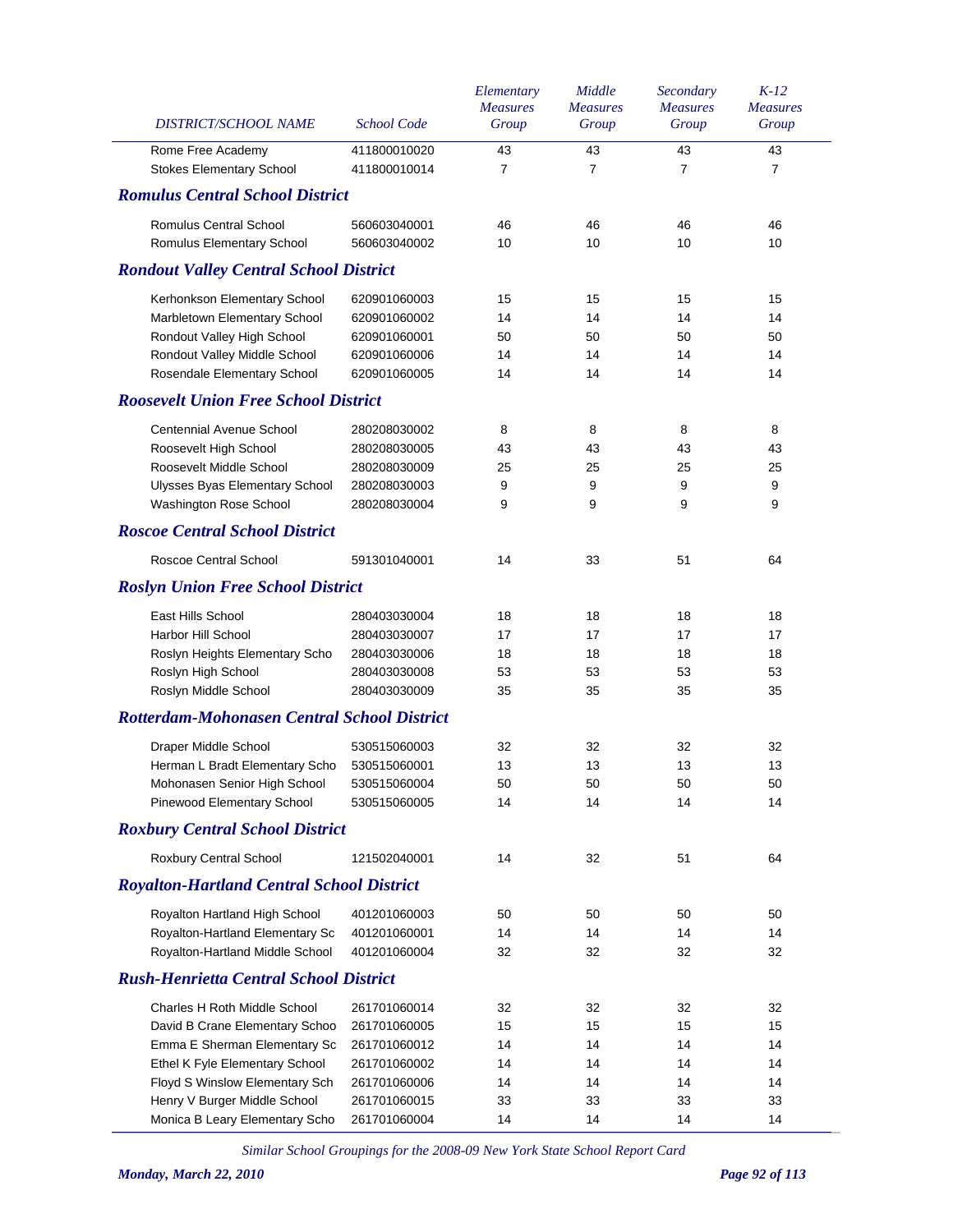| DISTRICT/SCHOOL NAME                             | <b>School Code</b> | Elementary<br><b>Measures</b><br>Group | Middle<br><b>Measures</b><br>Group | Secondary<br><b>Measures</b><br>Group | $K-12$<br><b>Measures</b><br>Group |
|--------------------------------------------------|--------------------|----------------------------------------|------------------------------------|---------------------------------------|------------------------------------|
| Ninth Grade Academy                              | 261701060009       | 50                                     | 50                                 | 50                                    | 50                                 |
| Rush-Henrietta Senior High Scho                  | 261701060013       | 50                                     | 50                                 | 50                                    | 50                                 |
| <b>Rye City School District</b>                  |                    |                                        |                                    |                                       |                                    |
| <b>Midland School</b>                            | 661800010001       | 17                                     | 17                                 | 17                                    | 17                                 |
| <b>Milton School</b>                             | 661800010002       | 17                                     | 17                                 | 17                                    | 17                                 |
| Osborn School                                    | 661800010003       | 17                                     | 17                                 | 17                                    | 17                                 |
| Rye High School                                  | 661800010004       | 53                                     | 53                                 | 53                                    | 53                                 |
| Rye Middle School                                | 661800010005       | 35                                     | 35                                 | 35                                    | 35                                 |
| <b>Rye Neck Union Free School District</b>       |                    |                                        |                                    |                                       |                                    |
| Daniel Warren K-1 School                         | 661901030005       | 18                                     | 18                                 | 18                                    | 18                                 |
| F E Bellows Elementary School                    | 661901030001       | 18                                     | 18                                 | 18                                    | 18                                 |
| Rye Neck Middle School                           | 661901030004       | 36                                     | 36                                 | 36                                    | 36                                 |
| Rye Neck Senior High School                      | 661901030002       | 53                                     | 53                                 | 53                                    | 53                                 |
| <b>Sachem Central School District</b>            |                    |                                        |                                    |                                       |                                    |
| Cayuga School                                    | 580205060013       | 13                                     | 13                                 | 13                                    | 13                                 |
| Chippewa Elementary School                       | 580205060015       | 13                                     | 13                                 | 13                                    | 13                                 |
| <b>Gatelot Avenue School</b>                     | 580205060001       | 14                                     | 14                                 | 14                                    | 14                                 |
| <b>Grundy Avenue School</b>                      | 580205060002       | 13                                     | 13                                 | 13                                    | 13                                 |
| Hiawatha School                                  | 580205060003       | 13                                     | 13                                 | 13                                    | 13                                 |
| Lynwood Avenue School                            | 580205060004       | 13                                     | 13                                 | 13                                    | 13                                 |
| Merrimac School                                  | 580205060014       | 13                                     | 13                                 | 13                                    | 13                                 |
| Nokomis School                                   | 580205060005       | 13                                     | 13                                 | 13                                    | 13                                 |
| Sachem High School East                          | 580205060020       | 49                                     | 49                                 | 49                                    | 49                                 |
| Sachem High School North                         | 580205060019       | 49                                     | 49                                 | 49                                    | 49                                 |
| Sagamore Middle School                           | 580205060007       | 31                                     | 31                                 | 31                                    | 31                                 |
| Samoset Middle School                            | 580205060022       | 31                                     | 31                                 | 31                                    | 31                                 |
| Seneca Middle School                             | 580205060011       | 31                                     | 31                                 | 31                                    | 31                                 |
| Sequoya Middle School                            | 580205060021       | 31                                     | 31                                 | 31                                    | 31                                 |
| <b>Tamarac Elementary School</b>                 | 580205060018       | 13                                     | 13                                 | 13                                    | 13                                 |
| Tecumseh Elementary School                       | 580205060017       | 13                                     | 13                                 | 13                                    | 13                                 |
| Waverly Avenue School                            | 580205060006       | 13                                     | 13                                 | 13                                    | 13                                 |
| Wenonah School                                   | 580205060012       | 13                                     | 13                                 | 13                                    | 13                                 |
| <b>Sackets Harbor Central School District</b>    |                    |                                        |                                    |                                       |                                    |
| Sackets Harbor Central School                    | 221001040001       | 14                                     | 32                                 | 50                                    | 64                                 |
| <b>Sag Harbor Union Free School District</b>     |                    |                                        |                                    |                                       |                                    |
| Pierson Middle/High School                       | 580305020004       | 53                                     | 53                                 | 53                                    | 53                                 |
| Sag Harbor Elementary School                     | 580305020001       | 17                                     | 17                                 | 17                                    | 17                                 |
| <b>Sagaponack Common School District</b>         |                    |                                        |                                    |                                       |                                    |
| Sagaponack School                                | 580910080001       | 13                                     | 13                                 | 13                                    | 13                                 |
| <b>Saint Johnsville Central School District</b>  |                    |                                        |                                    |                                       |                                    |
| David H Robbins Elementary Sch                   | 271102040003       | 11                                     | 11                                 | 11                                    | 11                                 |
| Saint Johnsville Junior-Senior Hig               | 271102040004       | 48                                     | 48                                 | 48                                    | 48                                 |
| <b>Saint Regis Falls Central School District</b> |                    |                                        |                                    |                                       |                                    |
| Saint Regis Falls Central School                 | 161801040001       | 11                                     | 29                                 | 48                                    | 64                                 |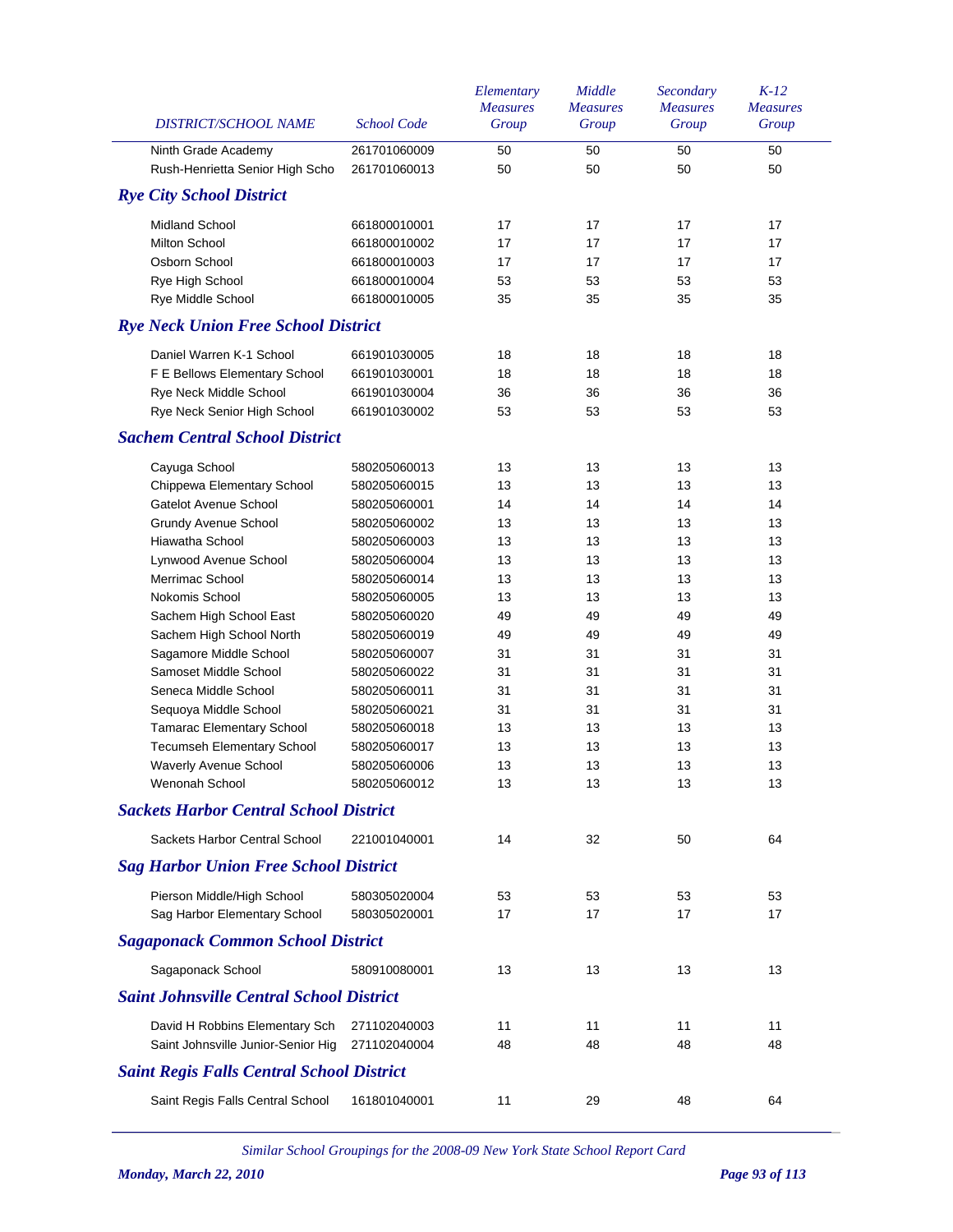| <b>DISTRICT/SCHOOL NAME</b>                  | <b>School Code</b> | Elementary<br><b>Measures</b><br>Group | Middle<br><b>Measures</b><br>Group | Secondary<br><b>Measures</b><br>Group | $K-12$<br><b>Measures</b><br>Group |
|----------------------------------------------|--------------------|----------------------------------------|------------------------------------|---------------------------------------|------------------------------------|
| <b>Salamanca City School District</b>        |                    |                                        |                                    |                                       |                                    |
| <b>Prospect Elementary School</b>            | 043200050004       | 11                                     | 11                                 | 11                                    | 11                                 |
| Salamanca Alternative School                 | 043200050007       | 48                                     | 48                                 | 48                                    | 48                                 |
| Salamanca High School                        | 043200050002       | 47                                     | 47                                 | 47                                    | 47                                 |
| Salamanca Middle School                      | 043200050006       | 29                                     | 29                                 | 29                                    | 29                                 |
| Seneca Elementary School                     | 043200050005       | 11                                     | 11                                 | 11                                    | 11                                 |
| <b>Salem Central School District</b>         |                    |                                        |                                    |                                       |                                    |
| Salem Elementary School                      | 641501040002       | 15                                     | 15                                 | 15                                    | 15                                 |
| Salem High School                            | 641501040001       | 51                                     | 51                                 | 51                                    | 51                                 |
| <b>Salmon River Central School District</b>  |                    |                                        |                                    |                                       |                                    |
| Saint Regis Mohawk School                    | 161201040001       | 12                                     | 12                                 | 12                                    | 12                                 |
| Salmon River Elementary School               | 161201040003       | 12                                     | 12                                 | 12                                    | $12 \overline{ }$                  |
| Salmon River Junior-Senior High              | 161201040002       | 48                                     | 48                                 | 48                                    | 48                                 |
| <b>Sandy Creek Central School District</b>   |                    |                                        |                                    |                                       |                                    |
| Sandy Creek Elementary School                | 461901040002       | 11                                     | 11                                 | 11                                    | 11                                 |
| Sandy Creek High School                      | 461901040001       | 47                                     | 47                                 | 47                                    | 47                                 |
| Sandy Creek Middle School                    | 461901040003       | 29                                     | 29                                 | 29                                    | 29                                 |
| <b>Saranac Central School District</b>       |                    |                                        |                                    |                                       |                                    |
| Morrisonville Elementary School              | 091402060002       | 14                                     | 14                                 | 14                                    | 14                                 |
| Saranac Elementary School                    | 091402060004       | 14                                     | 14                                 | 14                                    | 14                                 |
| Saranac High School                          | 091402060005       | 50                                     | 50                                 | 50                                    | 50                                 |
| Saranac Middle School                        | 091402060007       | 32                                     | 32                                 | 32                                    | 32                                 |
| <b>Saranac Lake Central School District</b>  |                    |                                        |                                    |                                       |                                    |
| <b>Bloomingdale School</b>                   | 161401060004       | 14                                     | 14                                 | 14                                    | 14                                 |
| Lake Clear School                            | 161401060006       | 14                                     | 14                                 | 14                                    | 14                                 |
| Lake Colby School                            | 161401060007       | 15                                     | 15                                 | 15                                    | 15                                 |
| Petrova Elementary School                    | 161401060001       | 15                                     | 15                                 | 15                                    | 15                                 |
| Saranac Lake Middle School                   | 161401060003       | 32                                     | 32                                 | 32                                    | 32                                 |
| Saranac Lake Senior High School 161401060002 |                    | 50                                     | 50                                 | 50                                    | 50                                 |
| <b>Saratoga Springs City School District</b> |                    |                                        |                                    |                                       |                                    |
| Caroline Street Elementary Scho              | 521800010008       | 14                                     | 14                                 | 14                                    | 14                                 |
| Division Street Elementary Schoo             | 521800010009       | 13                                     | 13                                 | 13                                    | 13                                 |
| Dorothy Nolan Elementary School              | 521800010006       | 13                                     | 13                                 | 13                                    | 13                                 |
| Geyser Road Elementary School                | 521800010014       | 14                                     | 14                                 | 14                                    | 14                                 |
| <b>Greenfield Elementary School</b>          | 521800010007       | 14                                     | 14                                 | 14                                    | 14                                 |
| Lake Avenue Elementary School                | 521800010012       | 13                                     | 13                                 | 13                                    | 13                                 |
| Maple Avenue Middle School                   | 521800010015       | 31                                     | 31                                 | 31                                    | 31                                 |
| Saratoga Springs High School                 | 521800010010       | 49                                     | 49                                 | 49                                    | 49                                 |
| <b>Saugerties Central School District</b>    |                    |                                        |                                    |                                       |                                    |
| Cahill School                                | 621601060003       | 15                                     | 15                                 | 15                                    | 15                                 |
| Morse School                                 | 621601060002       | 14                                     | 14                                 | 14                                    | 14                                 |
| Mount Marion Elementary School               | 621601060004       | 14                                     | 14                                 | 14                                    | 14                                 |
| Riccardi Elementary School                   | 621601060001       | 14                                     | 14                                 | 14                                    | 14                                 |
| Saugerties Junior High School                | 621601060005       | 32                                     | 32                                 | 32                                    | 32                                 |
| Saugerties Senior High School                | 621601060007       | 50                                     | 50                                 | 50                                    | 50                                 |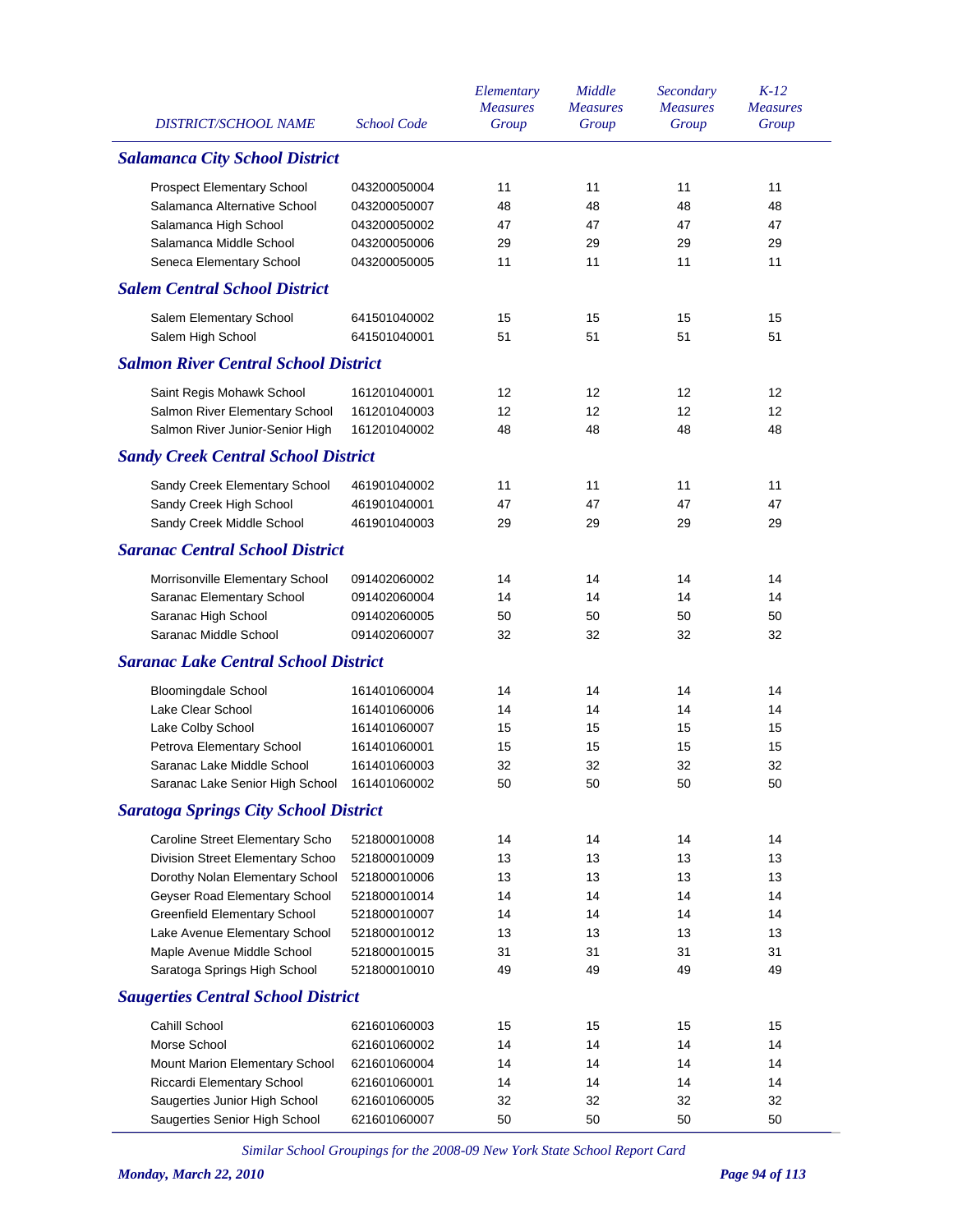| DISTRICT/SCHOOL NAME                                        | <b>School Code</b>           | Elementary<br><b>Measures</b><br>Group | Middle<br><b>Measures</b><br>Group | Secondary<br><b>Measures</b><br>Group | $K-12$<br><b>Measures</b><br>Group |
|-------------------------------------------------------------|------------------------------|----------------------------------------|------------------------------------|---------------------------------------|------------------------------------|
| <b>Sauquoit Valley Central School District</b>              |                              |                                        |                                    |                                       |                                    |
| Sauquoit Valley Elementary Scho                             | 411603040001                 | 14                                     | 14                                 | 14                                    | 14                                 |
| Sauquoit Valley High School                                 | 411603040003                 | 50                                     | 50                                 | 50                                    | 50                                 |
| Sauquoit Valley Middle School                               | 411603040004                 | 32                                     | 32                                 | 32                                    | 32                                 |
| <b>Sayville Union Free School District</b>                  |                              |                                        |                                    |                                       |                                    |
| Cherry Avenue Elementary Scho                               | 580504030001                 | 17                                     | 17                                 | 17                                    | 17                                 |
| Lincoln Avenue Elementary Scho                              | 580504030006                 | 17                                     | 17                                 | 17                                    | 17                                 |
| Sayville High School                                        | 580504030004                 | 53                                     | 53                                 | 53                                    | 53                                 |
| Sayville Middle School                                      | 580504030005                 | 35                                     | 35                                 | 35                                    | 35                                 |
| Sunrise Drive Elementary School                             | 580504030003                 | 17                                     | 17                                 | 17                                    | 17                                 |
| <b>Scarsdale Union Free School District</b>                 |                              |                                        |                                    |                                       |                                    |
| Edgewood School                                             | 662001030001                 | 17                                     | 17                                 | 17                                    | 17                                 |
| Fox Meadow School                                           | 662001030002                 | 17                                     | 17                                 | 17                                    | 17                                 |
| Greenacres School                                           | 662001030003                 | 16                                     | 16                                 | 16                                    | 16                                 |
| <b>Heathcote School</b>                                     | 662001030004                 | 16                                     | 16                                 | 16                                    | 16                                 |
| Quaker Ridge School                                         | 662001030005                 | 16                                     | 16                                 | 16                                    | 16                                 |
| Scarsdale Middle School                                     | 662001030011                 | 34                                     | 34                                 | 34                                    | 34                                 |
| Scarsdale Senior High School                                | 662001030010                 | 52                                     | 52                                 | 52                                    | 52                                 |
| <b>Schalmont Central School District</b>                    |                              |                                        |                                    |                                       |                                    |
|                                                             |                              | 13                                     | 13                                 | 13                                    | 13                                 |
| Jefferson Elementary School<br>Mariaville Elementary School | 530501060003<br>530501060007 | 13                                     | 13                                 | 13                                    | 13                                 |
| Schalmont High School                                       | 530501060006                 | 49                                     | 49                                 | 49                                    | 49                                 |
| Schalmont Middle School                                     | 530501060004                 | 31                                     | 31                                 | 31                                    | 31                                 |
| Woestina Elementary School                                  | 530501060005                 | 14                                     | 14                                 | 14                                    | 14                                 |
| <b>Schenectady City School District</b>                     |                              |                                        |                                    |                                       |                                    |
|                                                             |                              |                                        |                                    |                                       |                                    |
| <b>Central Park Middle School</b>                           | 530600010020                 | 26                                     | 26                                 | 26                                    | 26                                 |
| <b>Elmer Avenue School</b>                                  | 530600010003                 | 8                                      | 8                                  | 8                                     | 8                                  |
| Franklin Delano Roosevelt Eleme                             | 530600010031                 | 8                                      | 8                                  | 8                                     | 8                                  |
| Fulton Elementary School                                    | 530600010006                 | 8                                      | 8                                  | 8                                     | 8                                  |
| Hamilton Elementary School                                  | 530600010009                 | 7                                      | 7                                  | 7                                     | 7                                  |
| Howe Early Childhood Education                              | 530600010010                 | 7                                      | 7                                  | 7                                     | 7                                  |
| Jessie T Zoller School                                      | 530600010018                 | 8                                      | 8                                  | 8                                     | 8                                  |
| Katherine Burr Blodgett Elementa                            | 530600010032                 | 8                                      | 8                                  | 8                                     | 8                                  |
| Lincoln School                                              | 530600010011                 | 8                                      | 8                                  | 8                                     | 8                                  |
| Martin Luther King School                                   | 530600010008                 | 8                                      | 8                                  | 8                                     | 8                                  |
| Mont Pleasant Middle School                                 | 530600010024                 | 27                                     | 27                                 | 27                                    | 27                                 |
| Oneida Middle School                                        | 530600010022                 | 26                                     | 26                                 | 26                                    | 26                                 |
| Paige School                                                | 530600010013                 | 7                                      | 7                                  | $\overline{7}$                        | 7                                  |
| Pleasant Valley School                                      | 530600010014                 | 8                                      | 8                                  | 8                                     | 8                                  |
| Schenectady High School<br>Van Corlaer School               | 530600010025                 | 44                                     | 44<br>8                            | 44                                    | 44<br>8                            |
|                                                             | 530600010026                 | 8<br>8                                 | 8                                  | 8<br>8                                | 8                                  |
| William C Keane Elementary Sch<br>Woodlawn School           | 530600010030                 | 8                                      | 8                                  | 8                                     | 8                                  |
| <b>Yates School</b>                                         | 530600010029<br>530600010017 | 8                                      | 8                                  | 8                                     | 8                                  |
|                                                             |                              |                                        |                                    |                                       |                                    |
| <b>Schenevus Central School District</b>                    |                              |                                        |                                    |                                       |                                    |
| <b>Schenevus Central School</b>                             | 470901040001                 | 14                                     | 33                                 | 51                                    | 64                                 |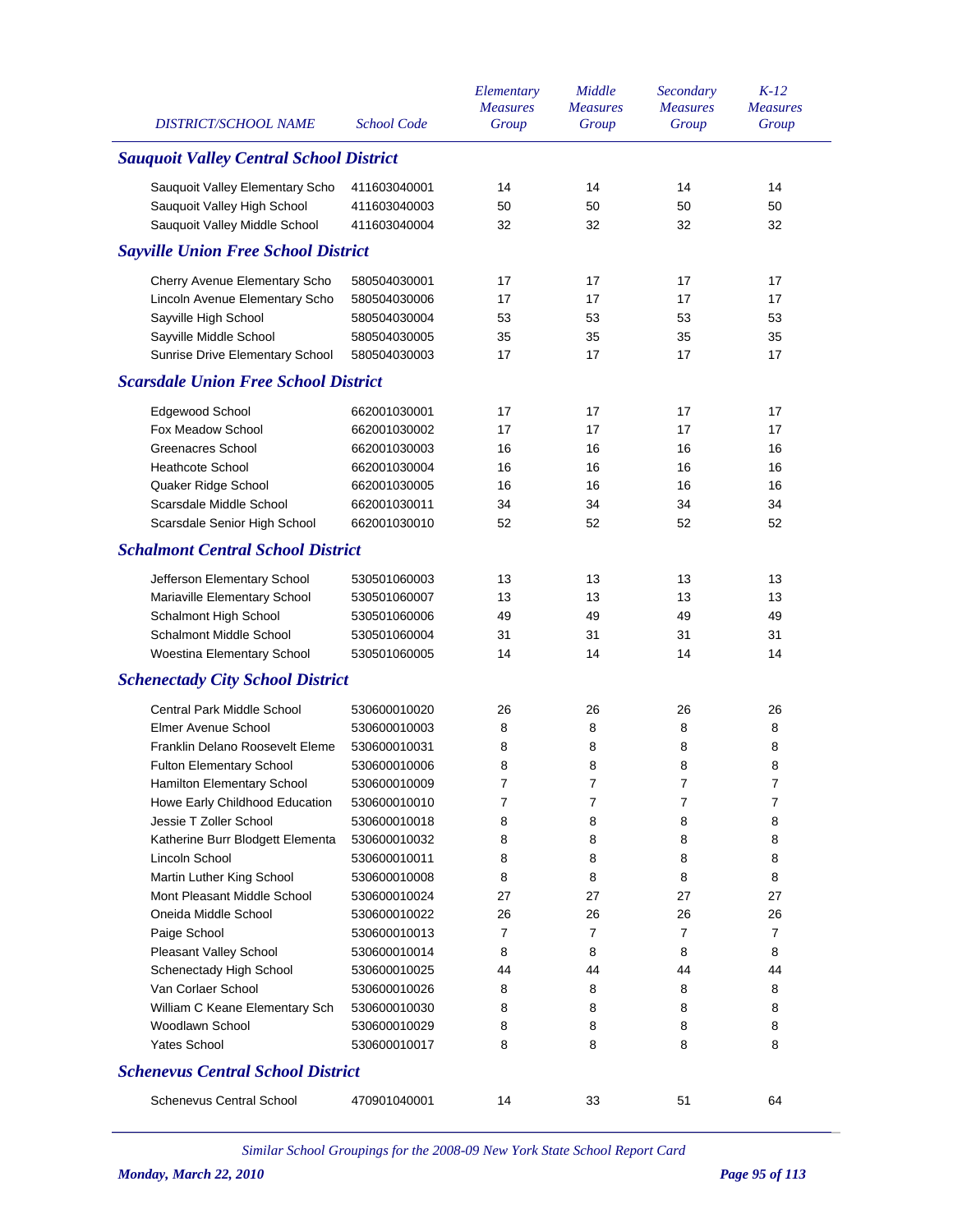| <b>DISTRICT/SCHOOL NAME</b>                      | <b>School Code</b> | Elementary<br><b>Measures</b><br>Group | Middle<br><b>Measures</b><br>Group | Secondary<br><b>Measures</b><br>Group | $K-12$<br><b>Measures</b><br>Group |
|--------------------------------------------------|--------------------|----------------------------------------|------------------------------------|---------------------------------------|------------------------------------|
| <b>Schodack Central School District</b>          |                    |                                        |                                    |                                       |                                    |
| <b>Castleton Elementary School</b>               | 491501040003       | 13                                     | 13                                 | 13                                    | 13                                 |
| Maple Hill High School                           | 491501040002       | 49                                     | 49                                 | 49                                    | 49                                 |
| Maple Hill Middle School                         | 491501040004       | 14                                     | 14                                 | 14                                    | 14                                 |
| <b>Schoharie Central School District</b>         |                    |                                        |                                    |                                       |                                    |
| Schoharie Elementary School                      | 541201040002       | 14                                     | 14                                 | 14                                    | 14                                 |
| Schoharie High School                            | 541201040003       | 50                                     | 50                                 | 50                                    | 50                                 |
| <b>Schroon Lake Central School District</b>      |                    |                                        |                                    |                                       |                                    |
| Schroon Lake Central School                      | 151401040001       | 14                                     | 33                                 | 51                                    | 64                                 |
| <b>Schuylerville Central School District</b>     |                    |                                        |                                    |                                       |                                    |
| Schuylerville Elementary School                  | 521701040003       | 14                                     | 14                                 | 14                                    | 14                                 |
| Schuylerville Junior-Senior High                 | 521701040002       | 50                                     | 50                                 | 50                                    | 50                                 |
| <b>Scio Central School District</b>              |                    |                                        |                                    |                                       |                                    |
| Scio Central School                              | 022401040003       | 11                                     | 30                                 | 48                                    | 64                                 |
| <b>Scotia-Glenville Central School District</b>  |                    |                                        |                                    |                                       |                                    |
| Glendaal School                                  | 530202060002       | 13                                     | 13                                 | 13                                    | 13                                 |
| Glen-Worden Elementary School                    | 530202060001       | 13                                     | 13                                 | 13                                    | 13                                 |
| Lincoln School                                   | 530202060003       | 13                                     | 13                                 | 13                                    | 13                                 |
| Sacandaga School                                 | 530202060005       | 14                                     | 14                                 | 14                                    | 14                                 |
| Scotia-Glenville Middle School                   | 530202060007       | 32                                     | 32                                 | 32                                    | 32                                 |
| Scotia-Glenville Senior High Scho                | 530202060006       | 49                                     | 49                                 | 49                                    | 49                                 |
| <b>Seaford Union Free School District</b>        |                    |                                        |                                    |                                       |                                    |
| Seaford Harbor School                            | 280206030003       | 17                                     | 17                                 | 17                                    | 17                                 |
| Seaford Manor School                             | 280206030004       | 17                                     | 17                                 | 17                                    | 17                                 |
| Seaford Middle School                            | 280206030005       | 35                                     | 35                                 | 35                                    | 35                                 |
| Seaford Senior High School                       | 280206030006       | 52                                     | 52                                 | 52                                    | 52                                 |
| <b>Seneca Falls Central School District</b>      |                    |                                        |                                    |                                       |                                    |
| Elizabeth Cady Stanton Elementa                  | 560701060004       | 14                                     | 14                                 | 14                                    | 14                                 |
| Frank M Knight Elementary Scho                   | 560701060001       | 14                                     | 14                                 | 14                                    | 14                                 |
| Mynderse Academy                                 | 560701060003       | 50                                     | 50                                 | 50                                    | 50                                 |
| Seneca Falls Middle School                       | 560701060005       | 32                                     | 32                                 | 32                                    | 32                                 |
| <b>Sewanhaka Central High School District</b>    |                    |                                        |                                    |                                       |                                    |
| Elmont Memorial High School                      | 280252070002       | 54                                     | 54                                 | 54                                    | 54                                 |
| Floral Park Memorial High School                 | 280252070003       | 54                                     | 54                                 | 54                                    | 54                                 |
| H Frank Carey High School                        | 280252070004       | 54                                     | 54                                 | 54                                    | 54                                 |
| New Hyde Park Memorial High S                    | 280252070005       | 53                                     | 53                                 | 53                                    | 53                                 |
| Sewanhaka High School                            | 280252070006       | 54                                     | 54                                 | 54                                    | 54                                 |
| <b>Sharon Springs Central School District</b>    |                    |                                        |                                    |                                       |                                    |
| Sharon Springs Central School                    | 541401040001       | 15                                     | 33                                 | 51                                    | 64                                 |
| <b>Shelter Island Union Free School District</b> |                    |                                        |                                    |                                       |                                    |
| Shelter Island School                            | 580701020001       | 18                                     | 36                                 | 54                                    | 64                                 |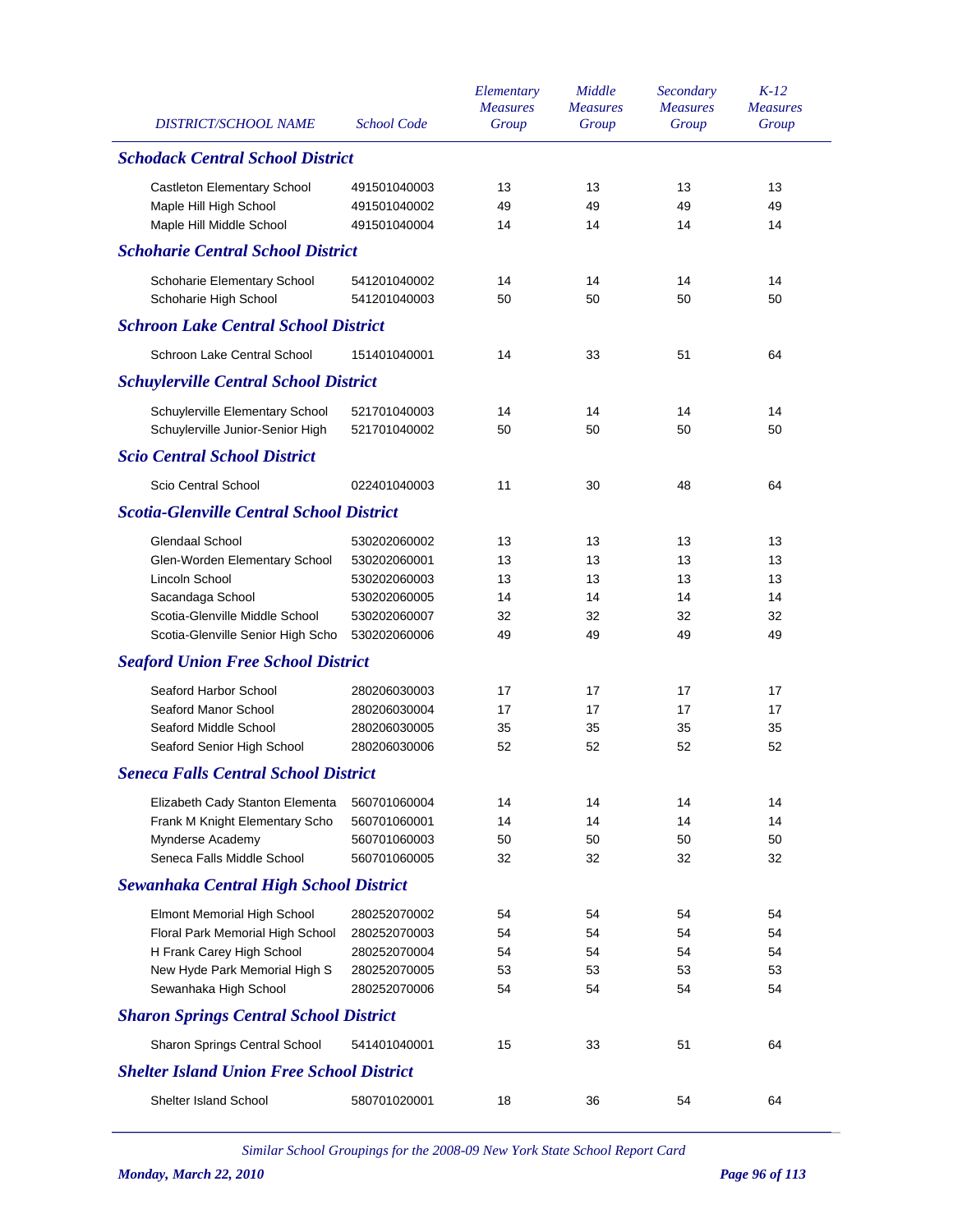| <b>DISTRICT/SCHOOL NAME</b>                         | <b>School Code</b>           | Elementary<br><b>Measures</b><br>Group | Middle<br><b>Measures</b><br>Group | Secondary<br><b>Measures</b><br>Group | $K-12$<br><b>Measures</b><br>Group |
|-----------------------------------------------------|------------------------------|----------------------------------------|------------------------------------|---------------------------------------|------------------------------------|
| <b>Shenendehowa Central School District</b>         |                              |                                        |                                    |                                       |                                    |
| Acadia Middle School                                | 520302060011                 | 31                                     | 31                                 | 31                                    | 31                                 |
| Arongen Elementary School                           | 520302060003                 | 13                                     | 13                                 | 13                                    | 13                                 |
| Chango Elementary School                            | 520302060010                 | 13                                     | 13                                 | 13                                    | 13                                 |
| Gowana Middle School                                | 520302060009                 | 31                                     | 31                                 | 31                                    | 31                                 |
| Karigon Elementary School                           | 520302060007                 | 13                                     | 13                                 | 13                                    | 13                                 |
| Koda Middle School                                  | 520302060008                 | 31                                     | 31                                 | 31                                    | 31                                 |
| Okte Elementary School                              | 520302060004                 | 13                                     | 13                                 | 13                                    | 13                                 |
| Orenda Elementary School                            | 520302060006                 | 13                                     | 13                                 | 13                                    | 13                                 |
| Shatekon Elementary School                          | 520302060013                 | 14                                     | 14                                 | 14                                    | 14                                 |
| Shenendehowa High School                            | 520302060001                 | 49                                     | 49                                 | 49                                    | 49                                 |
| Skano Elementary School                             | 520302060002                 | 13                                     | 13                                 | 13                                    | 13                                 |
| <b>Tesago Elementary School</b>                     | 520302060005                 | 13                                     | 13                                 | 13                                    | 13                                 |
| <b>Sherburne-Earlville Central School District</b>  |                              |                                        |                                    |                                       |                                    |
| Sherburne-Earlville Elementary S                    | 082001040002                 | 11                                     | 11                                 | 11                                    | 11                                 |
| Sherburne-Earlville Middle School                   | 082001040003                 | 28                                     | 28                                 | 28                                    | 28                                 |
| Sherburne-Earlville Senior High S                   | 082001040004                 | 46                                     | 46                                 | 46                                    | 46                                 |
| <b>Sherman Central School District</b>              |                              |                                        |                                    |                                       |                                    |
| Sherman Elementary School                           | 062601040002                 | 11                                     | 11                                 | 11                                    | 11                                 |
| Sherman High School                                 | 062601040003                 | 47                                     | 47                                 | 47                                    | 47                                 |
|                                                     |                              |                                        |                                    |                                       |                                    |
| <b>Sherrill City School District</b>                |                              |                                        |                                    |                                       |                                    |
| E A Mcallister Elementary School                    | 412000050006                 | 13                                     | 13                                 | 13                                    | 13                                 |
| J D George Elementary School                        | 412000050001                 | 15                                     | 15                                 | 15                                    | 15                                 |
| Vernon-Verona-Sherrill Middle Sc                    | 412000050007                 | 32                                     | 32                                 | 32                                    | 32                                 |
| Vernon-Verona-Sherrill Senior Hi                    | 412000050004                 | 50                                     | 50                                 | 50                                    | 50                                 |
| W A Wettel Elementary School                        | 412000050005                 | 14                                     | 14                                 | 14                                    | 14                                 |
| <b>Shoreham-Wading River Central School Distric</b> |                              |                                        |                                    |                                       |                                    |
| Albert G Prodell Middle School                      | 580601040004                 | 34                                     | 34                                 | 34                                    | 34                                 |
| <b>Briarcliff School</b>                            | 580601040001                 | 16                                     | 16                                 | 16                                    | 16                                 |
| Miller Avenue School                                | 580601040002                 | 16                                     | 16                                 | 16                                    | 16                                 |
| Shoreham-Wading River High Sc                       | 580601040005                 | 53                                     | 53                                 | 53                                    | 53                                 |
| <b>Wading River School</b>                          | 580601040003                 | 16                                     | 16                                 | 16                                    | 16                                 |
| <b>Sidney Central School District</b>               |                              |                                        |                                    |                                       |                                    |
| Sidney Elementary School                            | 121601060002                 | 11                                     | 11                                 | 11                                    | 11                                 |
| Sidney High School                                  | 121601060006                 | 47                                     | 47                                 | 47                                    | 47                                 |
| Sidney Middle School                                | 121601060005                 | 29                                     | 29                                 | 29                                    | 29                                 |
| <b>Silver Creek Central School District</b>         |                              |                                        |                                    |                                       |                                    |
| Silver Creek Elementary School                      | 061501040003                 | 11                                     | 11                                 | 11                                    | 11                                 |
| Silver Creek High School                            | 061501040001                 | 47                                     | 47                                 | 47                                    | 47                                 |
| Silver Creek Middle School                          | 061501040002                 | 29                                     | 29                                 | 29                                    | 29                                 |
| <b>Skaneateles Central School District</b>          |                              |                                        |                                    |                                       |                                    |
| Skaneateles Middle School                           |                              | 35                                     | 35                                 | 35                                    | 35                                 |
| Skaneateles Senior High School                      | 421601060005<br>421601060002 | 53                                     | 53                                 | 53                                    | 53                                 |
| State Street Intermediate School                    | 421601060004                 | 17                                     | 17                                 | 17                                    | 17                                 |
| Waterman Elementary School                          | 421601060003                 | 17                                     | 17                                 | 17                                    | 17                                 |
|                                                     |                              |                                        |                                    |                                       |                                    |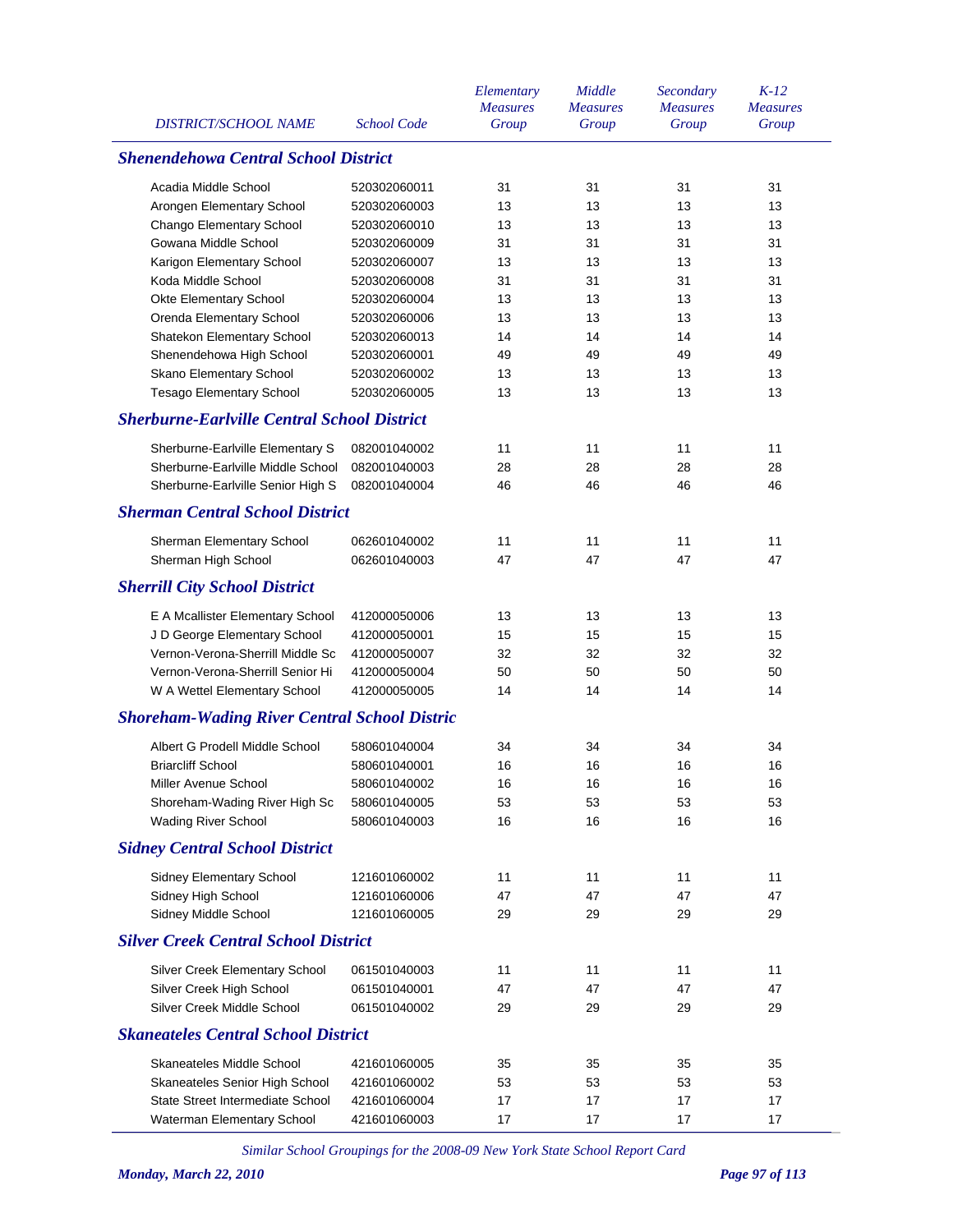| DISTRICT/SCHOOL NAME                         | <b>School Code</b> | Elementary<br><b>Measures</b><br>Group | Middle<br><b>Measures</b><br>Group | Secondary<br><b>Measures</b><br>Group | $K-12$<br><b>Measures</b><br>Group |
|----------------------------------------------|--------------------|----------------------------------------|------------------------------------|---------------------------------------|------------------------------------|
| <b>Smithtown Central School District</b>     |                    |                                        |                                    |                                       |                                    |
| <b>Accompsett Elementary School</b>          | 580801060013       | 16                                     | 16                                 | 16                                    | 16                                 |
| Accompsett Middle School                     | 580801060019       | 35                                     | 35                                 | 35                                    | 35                                 |
| Branch Brook Elementary School               | 580801060015       | 17                                     | 17                                 | 17                                    | 17                                 |
| Dogwood Elementary School                    | 580801060001       | 16                                     | 16                                 | 16                                    | 16                                 |
| <b>Great Hollow Middle School</b>            | 580801060024       | 35                                     | 35                                 | 35                                    | 35                                 |
| Mills Pond Elementary School                 | 580801060004       | 16                                     | 16                                 | 16                                    | 16                                 |
| Mount Pleasant Elementary Scho               | 580801060005       | 17                                     | 17                                 | 17                                    | 17                                 |
| Nesaquake Middle School                      | 580801060016       | 35                                     | 35                                 | 35                                    | 35                                 |
| Nesconset Elementary School                  | 580801060006       | 17                                     | 17                                 | 17                                    | 17                                 |
| Saint James Elementary School                | 580801060007       | 16                                     | 16                                 | 16                                    | 16                                 |
| Smithtown Elementary School                  | 580801060008       | 17                                     | 17                                 | 17                                    | 17                                 |
| Smithtown High School East                   | 580801060014       | 53                                     | 53                                 | 53                                    | 53                                 |
| Smithtown High School-West                   | 580801060022       | 52                                     | 52                                 | 52                                    | 52                                 |
| <b>Tackan Elementary School</b>              | 580801060018       | 17                                     | 17                                 | 17                                    | 17                                 |
| <b>Sodus Central School District</b>         |                    |                                        |                                    |                                       |                                    |
| Sodus Elementary School                      | 651201060001       | 12                                     | 12                                 | 12                                    | 12                                 |
| Sodus High School                            | 651201060003       | 46                                     | 46                                 | 46                                    | 46                                 |
| Sodus Intermediate School                    | 651201060002       | 11                                     | 11                                 | 11                                    | 11                                 |
| Sodus Middle School                          | 651201060004       | 29                                     | 29                                 | 29                                    | 29                                 |
| <b>Solvay Union Free School District</b>     |                    |                                        |                                    |                                       |                                    |
| Solvay Elementary School                     | 420702030001       | 7                                      | 7                                  | $\overline{7}$                        | 7                                  |
| Solvay High School                           | 420702030004       | 43                                     | 43                                 | 43                                    | 43                                 |
| Solvay Middle School                         | 420702030007       | 7                                      | 7                                  | $\overline{7}$                        | $\overline{7}$                     |
| <b>Somers Central School District</b>        |                    |                                        |                                    |                                       |                                    |
|                                              |                    |                                        |                                    |                                       |                                    |
| Primrose School                              | 662101060002       | 17                                     | 17                                 | 17                                    | 17                                 |
| Somers Intermediate School                   | 662101060003       | 17                                     | 17                                 | 17                                    | 17                                 |
| Somers Middle School                         | 662101060004       | 35                                     | 35                                 | 35                                    | 35                                 |
| Somers Senior High School                    | 662101060001       | 53                                     | 53                                 | 53                                    | 53                                 |
| <b>South Colonie Central School District</b> |                    |                                        |                                    |                                       |                                    |
| Colonie Central High School                  | 010601060008       | 50                                     | 50                                 | 50                                    | 50                                 |
| <b>Forest Park Elementary School</b>         | 010601060010       | 14                                     | 14                                 | 14                                    | 14                                 |
| Lisha Kill Middle School                     | 010601060013       | 31                                     | 31                                 | 31                                    | 31                                 |
| Roessleville School                          | 010601060003       | 14                                     | 14                                 | 14                                    | 14                                 |
| Saddlewood Elementary School                 | 010601060005       | 13                                     | 13                                 | 13                                    | 13                                 |
| Sand Creek Middle School                     | 010601060012       | 32                                     | 32                                 | 32                                    | 32                                 |
| Shaker Road Elementary School                | 010601060006       | 14                                     | 14                                 | 14                                    | 14                                 |
| Veeder Elementary School                     | 010601060011       | 13                                     | 13                                 | 13                                    | 13                                 |
| <b>South Country Central School District</b> |                    |                                        |                                    |                                       |                                    |
| <b>Bellport Middle School</b>                | 580235060004       | 33                                     | 33                                 | 33                                    | 33                                 |
| <b>Bellport Senior High School</b>           | 580235060006       | 51                                     | 51                                 | 51                                    | 51                                 |
| Brookhaven Elementary School                 | 580235060003       | 15                                     | 15                                 | 15                                    | 15                                 |
| Frank P Long Intermediate Schoo              | 580235060005       | 15                                     | 15                                 | 15                                    | 15                                 |
| Kreamer Street Elementary Scho               | 580235060002       | 15                                     | 15                                 | 15                                    | 15                                 |
| Verne W Critz Elementary School              | 580235060007       | 15                                     | 15                                 | 15                                    | 15                                 |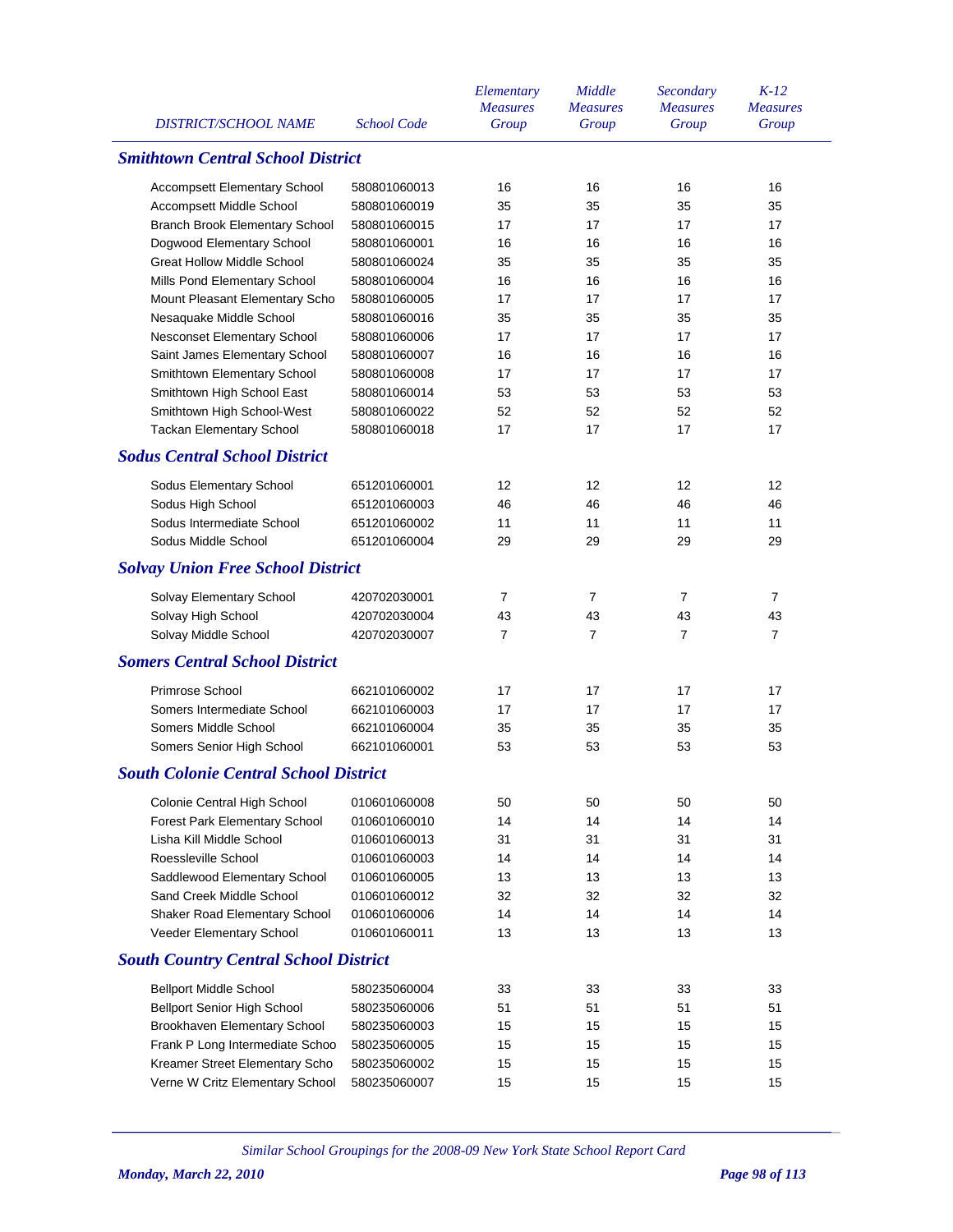| <b>DISTRICT/SCHOOL NAME</b>                        | <b>School Code</b> | Elementary<br><b>Measures</b><br>Group | Middle<br><b>Measures</b><br>Group | Secondary<br><b>Measures</b><br>Group | $K-12$<br><b>Measures</b><br>Group |
|----------------------------------------------------|--------------------|----------------------------------------|------------------------------------|---------------------------------------|------------------------------------|
| <b>South Glens Falls Central School District</b>   |                    |                                        |                                    |                                       |                                    |
| <b>Ballard Elementary School</b>                   | 521401040009       | 14                                     | 14                                 | 14                                    | 14                                 |
| Harrison Avenue Elementary Sch                     | 521401040003       | 14                                     | 14                                 | 14                                    | 14                                 |
| Moreau Elementary School                           | 521401040008       | 14                                     | 14                                 | 14                                    | 14                                 |
| Oliver W Winch Middle School                       | 521401040002       | 31                                     | 31                                 | 31                                    | 31                                 |
| South Glens Falls Senior High Sc                   | 521401040007       | 49                                     | 49                                 | 49                                    | 49                                 |
| Tanglewood Elementary School                       | 521401040010       | 13                                     | 13                                 | 13                                    | 13                                 |
| <b>South Huntington Union Free School District</b> |                    |                                        |                                    |                                       |                                    |
| Birchwood Intermediate School                      | 580413030008       | 15                                     | 15                                 | 15                                    | 15                                 |
| Countrywood Primary Center                         | 580413030009       | 15                                     | 15                                 | 15                                    | 15                                 |
| Henry L Stimson Middle School                      | 580413030013       | 33                                     | 33                                 | 33                                    | 33                                 |
| Maplewood Intermediate School                      | 580413030012       | 15                                     | 15                                 | 15                                    | 15                                 |
| Oakwood Primary Center                             | 580413030003       | 15                                     | 15                                 | 15                                    | 15                                 |
| Walt Whitman High School                           | 580413030011       | 51                                     | 51                                 | 51                                    | 51                                 |
| <b>South Jefferson Central School District</b>     |                    |                                        |                                    |                                       |                                    |
| Clarke Middle School                               | 220101040006       | 33                                     | 33                                 | 33                                    | 33                                 |
| Mannsville Manor Elementary Sc                     | 220101040004       | 15                                     | 15                                 | 15                                    | 15                                 |
| Maynard P Wilson Elementary Sc                     | 220101040003       | 15                                     | 15                                 | 15                                    | 15                                 |
| South Jefferson High School                        | 220101040002       | 51                                     | 51                                 | 51                                    | 51                                 |
| <b>South Kortright Central School District</b>     |                    |                                        |                                    |                                       |                                    |
| South Kortright Central School                     | 121702040001       | 15                                     | 33                                 | 51                                    | 64                                 |
| <b>South Lewis Central School District</b>         |                    |                                        |                                    |                                       |                                    |
|                                                    |                    |                                        |                                    |                                       |                                    |
| Constableville Elementary School                   | 231101040004       | 10                                     | 10                                 | 10                                    | 10                                 |
| <b>Glenfield Elementary School</b>                 | 231101040005       | 11                                     | 11                                 | 11                                    | 11                                 |
| Port Leyden Elementary School                      | 231101040008       | 12                                     | 12                                 | 12                                    | 12                                 |
| South Lewis Middle School                          | 231101040006       | 30                                     | 30                                 | 30                                    | 30                                 |
| South Lewis Senior High School                     | 231101040007       | 47                                     | 47                                 | 47                                    | 47                                 |
| <b>South Orangetown Central School District</b>    |                    |                                        |                                    |                                       |                                    |
| Cottage Lane Elementary School                     | 500301060009       | 17                                     | 17                                 | 17                                    | 17                                 |
| South Orangetown Middle School                     | 500301060008       | 35                                     | 35                                 | 35                                    | 35                                 |
| Tappan Zee Elementary School                       | 500301060004       | 17                                     | 17                                 | 17                                    | 17                                 |
| Tappan Zee High School                             | 500301060007       | 53                                     | 53                                 | 53                                    | 53                                 |
| William O Schaefer Elementary S                    | 500301060006       | 17                                     | 17                                 | 17                                    | 17                                 |
| <b>South Seneca Central School District</b>        |                    |                                        |                                    |                                       |                                    |
| South Seneca Elementary School                     | 560501040003       | 11                                     | 11                                 | 11                                    | 11                                 |
| South Seneca High School                           | 560501040004       | 47                                     | 47                                 | 47                                    | 47                                 |
| South Seneca Middle School                         | 560501040005       | 29                                     | 29                                 | 29                                    | 29                                 |
| <b>Southampton Union Free School District</b>      |                    |                                        |                                    |                                       |                                    |
| Southampton Elementary School                      | 580906030001       | 18                                     | 18                                 | 18                                    | 18                                 |
| Southampton High School                            | 580906030003       | 54                                     | 54                                 | 54                                    | 54                                 |
| Southampton Intermediate Schoo                     | 580906030002       | 36                                     | 36                                 | 36                                    | 36                                 |
| <b>Southern Cayuga Central School District</b>     |                    |                                        |                                    |                                       |                                    |
|                                                    |                    |                                        |                                    |                                       |                                    |
| Southern Cayuga Elementary Sc                      | 050701040006       | 15                                     | 15                                 | 15<br>51                              | 15                                 |
| Southern Cayuga High School                        | 050701040005       | 51                                     | 51                                 |                                       | 51                                 |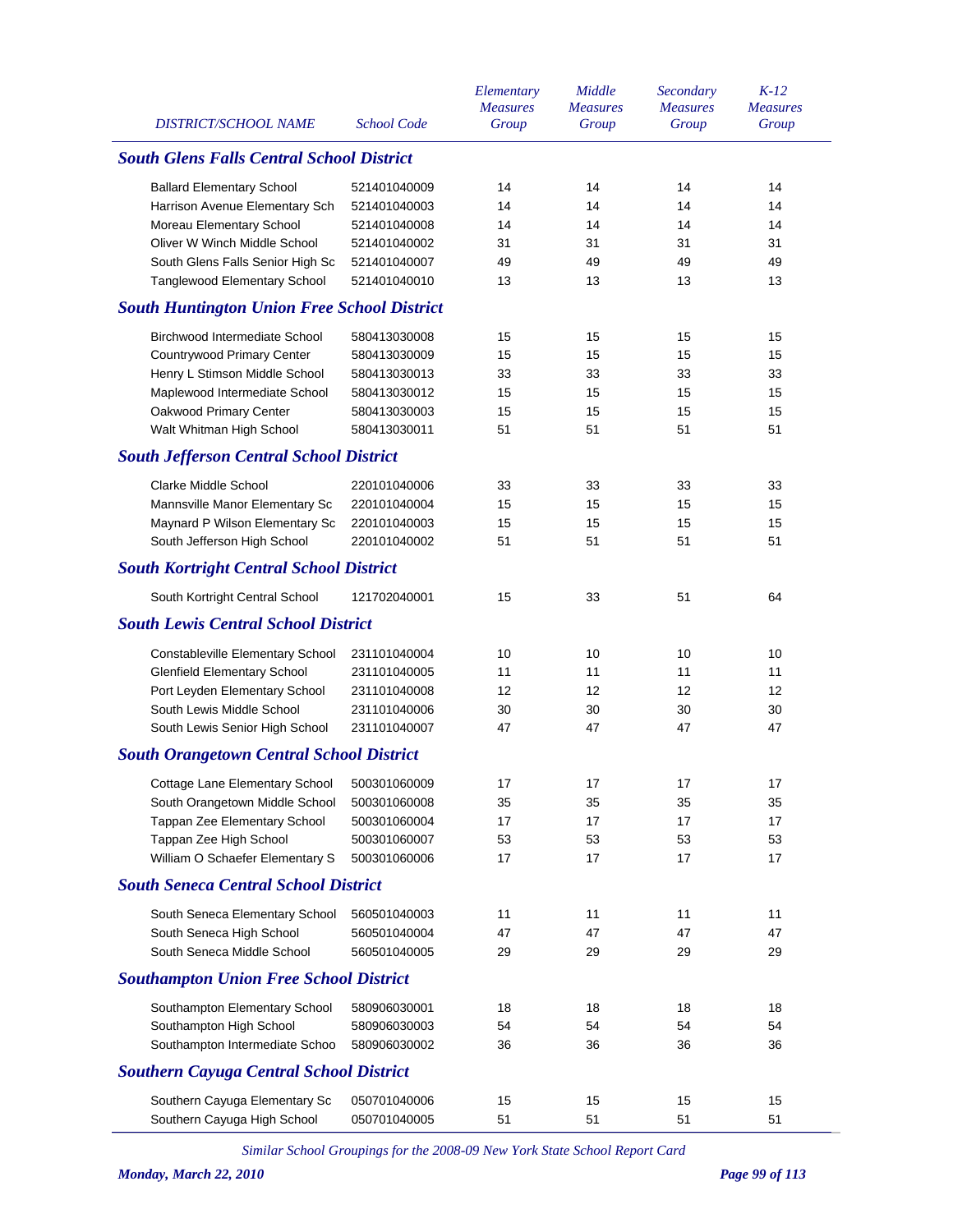| DISTRICT/SCHOOL NAME                                     | <b>School Code</b> | Elementary<br><b>Measures</b><br>Group | Middle<br><b>Measures</b><br>Group | Secondary<br><b>Measures</b><br>Group | $K-12$<br><b>Measures</b><br>Group |
|----------------------------------------------------------|--------------------|----------------------------------------|------------------------------------|---------------------------------------|------------------------------------|
| Southern Cayuga Middle School                            | 050701040007       | 32                                     | 32                                 | 32                                    | 32                                 |
| <b>Southold Union Free School District</b>               |                    |                                        |                                    |                                       |                                    |
| Southold Elementary School                               | 581005020002       | 18                                     | 18                                 | 18                                    | 18                                 |
| Southold Junior-Senior High Scho                         | 581005020003       | 54                                     | 54                                 | 54                                    | 54                                 |
| <b>Southwestern Central School District At Jamest</b>    |                    |                                        |                                    |                                       |                                    |
| Southwestern Elementary School                           | 060201060007       | 14                                     | 14                                 | 14                                    | 14                                 |
| Southwestern Middle School                               | 060201060006       | 32                                     | 32                                 | 32                                    | 32                                 |
| Southwestern Senior High School                          | 060201060003       | 50                                     | 50                                 | 50                                    | 50                                 |
| <b>Spackenkill Union Free School District</b>            |                    |                                        |                                    |                                       |                                    |
| Hagan School                                             | 131602020001       | 13                                     | 13                                 | 13                                    | 13                                 |
| Nassau School                                            | 131602020003       | 14                                     | 14                                 | 14                                    | 14                                 |
| Orville A Todd Middle School                             | 131602020004       | 31                                     | 31                                 | 31                                    | 31                                 |
| Spackenkill High School                                  | 131602020005       | 49                                     | 49                                 | 49                                    | 49                                 |
| <b>Spencerport Central School District</b>               |                    |                                        |                                    |                                       |                                    |
| A M Cosgrove Middle School                               | 261001060005       | 32                                     | 32                                 | 32                                    | 32                                 |
| Canal View Elementary School                             | 261001060007       | 14                                     | 14                                 | 14                                    | 14                                 |
| Leo Bernabi School                                       | 261001060003       | 13                                     | 13                                 | 13                                    | 13                                 |
| Spencerport High School                                  | 261001060001       | 50                                     | 50                                 | 50                                    | 50                                 |
| Terry Taylor Elementary School                           | 261001060006       | 14                                     | 14                                 | 14                                    | 14                                 |
| William C Munn School                                    | 261001060002       | 14                                     | 14                                 | 14                                    | 14                                 |
| <b>Spencer-Van Etten Central School District</b>         |                    |                                        |                                    |                                       |                                    |
| Spencer-Van Etten Elementary S                           | 600801040003       | 11                                     | 11                                 | 11                                    | 11                                 |
| Spencer-Van Etten High School                            | 600801040002       | 47                                     | 47                                 | 47                                    | 47                                 |
| Spencer-Van Etten Middle School                          | 600801040001       | 29                                     | 29                                 | 29                                    | 29                                 |
| <b>Springs Union Free School District</b>                |                    |                                        |                                    |                                       |                                    |
| Springs School                                           | 580304020001       | 13                                     | 13                                 | 13                                    | 13                                 |
| <b>Springville-Griffith Institute Central School Dis</b> |                    |                                        |                                    |                                       |                                    |
| Colden Elementary School 141101060002                    |                    | 13                                     | 13                                 | 13                                    | 13                                 |
| Griffith Institute High School                           | 141101060001       | 50                                     | 50                                 | 50                                    | 50                                 |
| Griffith Institute Middle School                         | 141101060004       | 32                                     | 32                                 | 32                                    | 32                                 |
| Springville Elementary School                            | 141101060003       | 14                                     | 14                                 | 14                                    | 14                                 |
| <b>Stamford Central School District</b>                  |                    |                                        |                                    |                                       |                                    |
| <b>Stamford Central School</b>                           | 121701040001       | 10                                     | 28                                 | 47                                    | 64                                 |
| <b>Starpoint Central School District</b>                 |                    |                                        |                                    |                                       |                                    |
| Fricano Primary School                                   | 401001060003       | 13                                     | 13                                 | 13                                    | 13                                 |
| Starpoint High School                                    | 401001060001       | 49                                     | 49                                 | 49                                    | 49                                 |
| Starpoint Intermediate School                            | 401001060002       | 13                                     | 13                                 | 13                                    | 13                                 |
| <b>Starpoint Middle School</b>                           | 401001060004       | 31                                     | 31                                 | 31                                    | 31                                 |
| <b>Stillwater Central School District</b>                |                    |                                        |                                    |                                       |                                    |
| <b>Stillwater Elementary School</b>                      | 522001040002       | 14                                     | 14                                 | 14                                    | 14                                 |
| Stillwater Middle School High Sch                        | 522001040003       | 50                                     | 50                                 | 50                                    | 50                                 |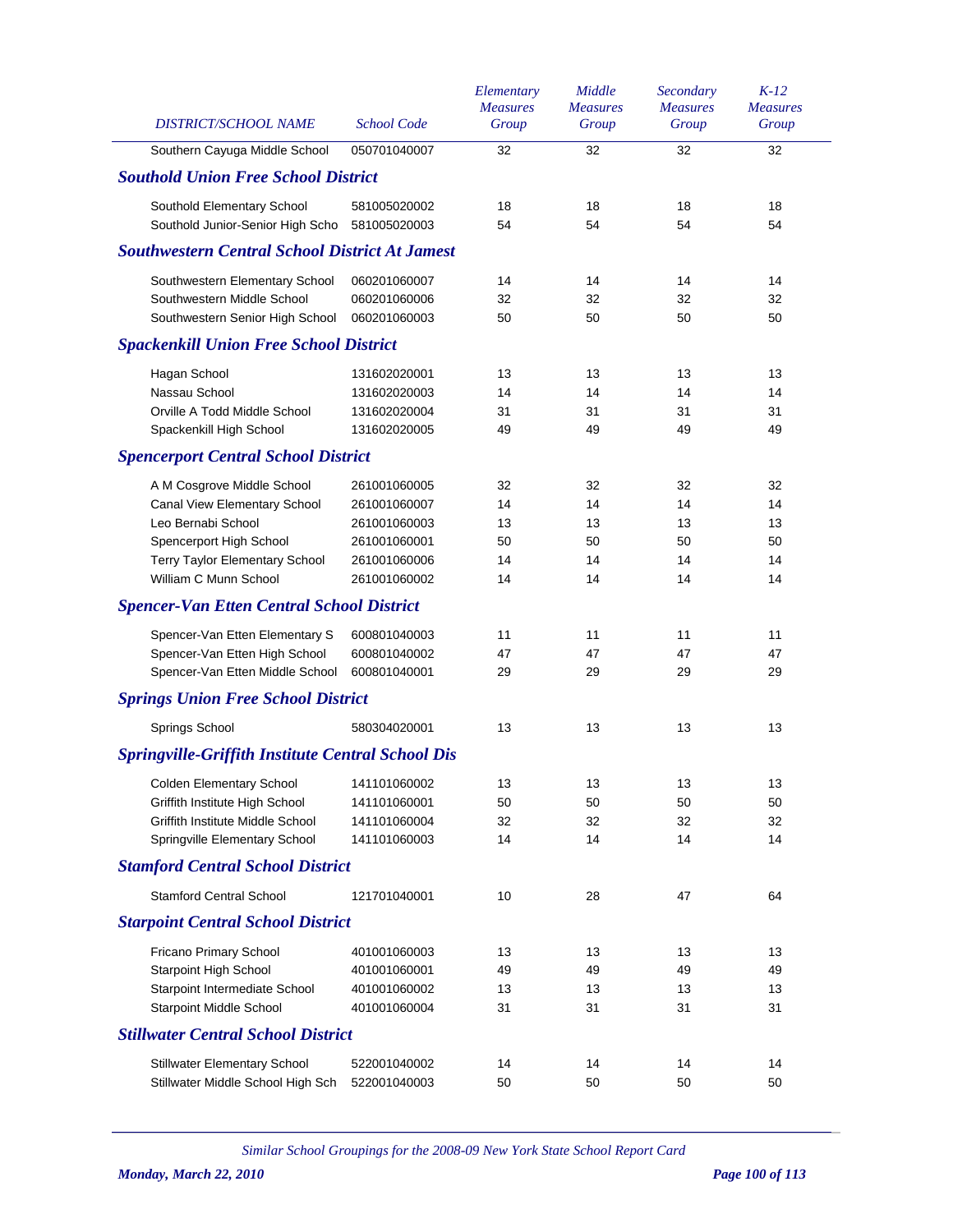| DISTRICT/SCHOOL NAME                              | School Code  | Elementary<br><b>Measures</b><br>Group | Middle<br><b>Measures</b><br>Group | Secondary<br><b>Measures</b><br>Group | $K-12$<br><b>Measures</b><br>Group |
|---------------------------------------------------|--------------|----------------------------------------|------------------------------------|---------------------------------------|------------------------------------|
| <b>Stockbridge Valley Central School District</b> |              |                                        |                                    |                                       |                                    |
| Stockbridge Valley Central Schoo                  | 251501040001 | 14                                     | 32                                 | 51                                    | 64                                 |
| <b>Sullivan West Central School District</b>      |              |                                        |                                    |                                       |                                    |
| Sullivan West Elementary School                   | 591502040003 | 14                                     | 14                                 | 14                                    | 14                                 |
| Sullivan West High School At Lak                  | 591502040004 | 50                                     | 50                                 | 50                                    | 50                                 |
| <b>Susquehanna Valley Central School District</b> |              |                                        |                                    |                                       |                                    |
| <b>Brookside Elementary School</b>                | 030601060001 | 14                                     | 14                                 | 14                                    | 14                                 |
| F P Donnelly School                               | 030601060004 | 15                                     | 15                                 | 15                                    | 15                                 |
| Richard T Stank Middle School                     | 030601060005 | 33                                     | 33                                 | 33                                    | 33                                 |
| Susquehanna Valley Senior High                    | 030601060006 | 50                                     | 50                                 | 50                                    | 50                                 |
| <b>Sweet Home Central School District</b>         |              |                                        |                                    |                                       |                                    |
| <b>Glendale Elementary School</b>                 | 140207060002 | 14                                     | 14                                 | 14                                    | 14                                 |
| Heritage Heights Elementary Sch                   | 140207060008 | 15                                     | 15                                 | 15                                    | 15                                 |
| Maplemere Elementary School                       | 140207060003 | 14                                     | 14                                 | 14                                    | 14                                 |
| Sweet Home Middle School                          | 140207060005 | 32                                     | 32                                 | 32                                    | 32                                 |
| Sweet Home Senior High School                     | 140207060006 | 50                                     | 50                                 | 50                                    | 50                                 |
| Willow Ridge Elementary School                    | 140207060007 | 14                                     | 14                                 | 14                                    | 14                                 |
| <b>Syosset Central School District</b>            |              |                                        |                                    |                                       |                                    |
| <b>Baylis Elementary School</b>                   | 280502060004 | 16                                     | 16                                 | 16                                    | 16                                 |
| Berry Hill Elementary School                      | 280502060003 | 16                                     | 16                                 | 16                                    | 16                                 |
| H B Thompson Middle School                        | 280502060011 | 34                                     | 34                                 | 34                                    | 34                                 |
| Robbins Lane Elementary School                    | 280502060006 | 16                                     | 16                                 | 16                                    | 16                                 |
| South Grove Elementary School                     | 280502060007 | 16                                     | 16                                 | 16                                    | 16                                 |
| South Woods Middle School                         | 280502060012 | 34                                     | 34                                 | 34                                    | 34                                 |
| Syosset Senior High School                        | 280502060014 | 52                                     | 52                                 | 52                                    | 52                                 |
| Village Elementary School                         | 280502060010 | 16                                     | 16                                 | 16                                    | 16                                 |
| Walt Whitman Elementary School                    | 280502060001 | 16                                     | 16                                 | 16                                    | 16                                 |
| Willits Elementary School                         | 280502060002 | 16                                     | 16                                 | 16                                    | 16                                 |
| <b>Syracuse City School District</b>              |              |                                        |                                    |                                       |                                    |
| <b>Bellevue Elementary School</b>                 | 421800010004 | 5                                      | 5                                  | 5                                     | 5                                  |
| Bellevue Middle School Academy                    | 421800010057 | 23                                     | 23                                 | 23                                    | 23                                 |
| Blodgett K-8 School                               | 421800010055 | 5                                      | 5                                  | 5                                     | 5                                  |
| Clary Math/Science Magnet Middl                   | 421800010003 | 22                                     | 22                                 | 22                                    | 22                                 |
| Corcoran High School                              | 421800010033 | 40                                     | 40                                 | 40                                    | 40                                 |
| Danforth Magnet Middle School                     | 421800010020 | 23                                     | 23                                 | 23                                    | 23                                 |
| Delaware Elementary School                        | 421800010041 | 6                                      | 6                                  | 6                                     | 6                                  |
| Dr Edwin E Weeks Elementary S                     | 421800010052 | 5                                      | 5                                  | 5                                     | 5                                  |
| Dr King Applied Science Magnet                    | 421800010018 | 5                                      | 5                                  | 5                                     | 5                                  |
| Edward Smith K-8 School                           | 421800010008 | 4                                      | 4                                  | 4                                     | 4                                  |
| Elmwood Elementary School                         | 421800010029 | 5                                      | 5                                  | 5                                     | 5                                  |
| Franklin Magnet School-Arts And                   | 421800010021 | 5                                      | 5                                  | 5                                     | 5                                  |
| Frazer School K-8                                 | 421800010022 | 5                                      | 5                                  | 5                                     | 5                                  |
| George Fowler High School                         | 421800010049 | 41                                     | 41                                 | 41                                    | 41                                 |
| <b>Grant Middle School</b>                        | 421800010035 | 22                                     | 22                                 | 22                                    | 22                                 |
| H W Smith K-8 School                              | 421800010031 | 5                                      | 5                                  | 5                                     | 5                                  |
| Henninger High School                             | 421800010040 | 40                                     | 40                                 | 40                                    | 40                                 |
| <b>Hughes Elementary School</b>                   | 421800010025 | 5                                      | 5                                  | 5                                     | 5                                  |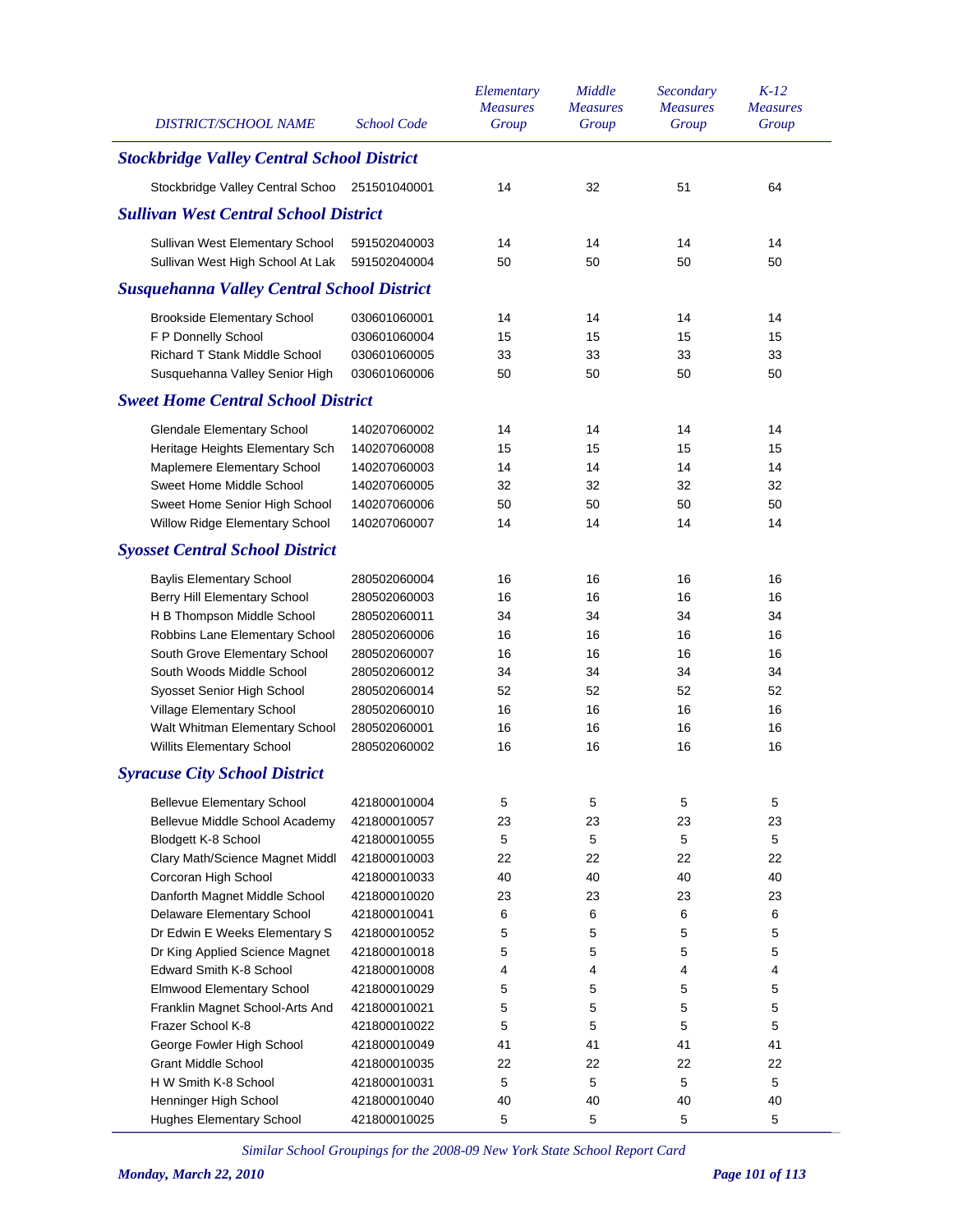|                                                 |                    | Elementary<br><b>Measures</b> | Middle<br><b>Measures</b> | Secondary<br><b>Measures</b> | $K-12$<br><b>Measures</b> |
|-------------------------------------------------|--------------------|-------------------------------|---------------------------|------------------------------|---------------------------|
| <b>DISTRICT/SCHOOL NAME</b>                     | <b>School Code</b> | Group                         | Group                     | Group                        | Group                     |
| Huntington School                               | 421800010015       | 4                             | 4                         | $\overline{4}$               | 4                         |
| Institute Of Technology At Syracu               | 421800010047       | 40                            | 40                        | 40                           | 40                        |
| Lemoyne Elementary School                       | 421800010012       | 5                             | 5                         | 5                            | 5                         |
| Levy K-8 School                                 | 421800010036       | 5                             | 5                         | 5                            | 5                         |
| Lincoln Middle School                           | 421800010048       | 22                            | 22                        | 22                           | 22                        |
| Mckinley-Brighton Magnet Eleme                  | 421800010042       | 5                             | 5                         | 5                            | 5                         |
| Meachem Elementary School                       | 421800010011       | 4                             | 4                         | $\overline{4}$               | $\overline{4}$            |
| Nottingham High School                          | 421800010039       | 40                            | 40                        | 40                           | 40                        |
| Porter School Of Technology & C                 | 421800010027       | 5                             | 5                         | 5                            | $\mathbf 5$               |
| Roberts K-8 School                              | 421800010010       | 4                             | 4                         | 4                            | 4                         |
| Salem Hyde Elementary School                    | 421800010013       | 4                             | 4                         | 4                            | $\overline{4}$            |
| Seymour Magnet School-Internati                 | 421800010028       | 6                             | 6                         | 6                            | 6                         |
| Van Duyn Elementary School                      | 421800010006       | 5                             | 5                         | 5                            | 5                         |
| Webster Elementary School                       | 421800010043       | 5                             | 5                         | 5                            | 5                         |
| <b>Taconic Hills Central School District</b>    |                    |                               |                           |                              |                           |
| Taconic Hills Elementary School                 | 100501040006       | 14                            | 14                        | 14                           | 14                        |
| <b>Taconic Hills High School</b>                | 100501040003       | 50                            | 50                        | 50                           | 50                        |
| <b>Taconic Hills Middle School</b>              | 100501040005       | 32                            | 32                        | 32                           | 32                        |
| <b>Thousand Islands Central School District</b> |                    |                               |                           |                              |                           |
| Cape Vincent Elementary School                  | 220701040002       | 14                            | 14                        | 14                           | 14                        |
| <b>Guardino Elementary School</b>               | 220701040001       | 14                            | 14                        | 14                           | 14                        |
| Thousand Islands High School                    | 220701040003       | 50                            | 50                        | 50                           | 50                        |
| <b>Thousand Islands Middle School</b>           | 220701040004       | 32                            | 32                        | 32                           | 32                        |
| <b>Three Village Central School District</b>    |                    |                               |                           |                              |                           |
| Arrowhead Elementary School                     | 580201060003       | 17                            | 17                        | 17                           | 17                        |
| Minnesauke Elementary School                    | 580201060008       | 17                            | 17                        | 17                           | 17                        |
| Nassakeag Elementary School                     | 580201060004       | 17                            | 17                        | 17                           | 17                        |
| Paul J Gelinas Junior High Schoo                | 580201060009       | 35                            | 35                        | 35                           | 35                        |
| Robert Cushman Murphy Junior                    | 580201060010       | 35                            | 35                        | 35                           | 35                        |
| Setauket Elementary School                      | 580201060007       | 16                            | 16                        | 16                           | 16                        |
| Ward Melville Senior High School                | 580201060005       | 53                            | 53                        | 53                           | 53                        |
| William Sidney Mount School                     | 580201060006       | 17                            | 17                        | 17                           | $17\,$                    |
| <b>Ticonderoga Central School District</b>      |                    |                               |                           |                              |                           |
| Ticonderoga Elementary School                   | 151501060003       | 11                            | 11                        | 11                           | 11                        |
| Ticonderoga Middle School                       | 151501060007       | 29                            | 29                        | 29                           | 29                        |
| Ticonderoga Senior High School                  | 151501060001       | 47                            | 47                        | 47                           | 47                        |
| <b>Tioga Central School District</b>            |                    |                               |                           |                              |                           |
| Nichols Elementary School                       | 600903040002       | 10                            | 10                        | 10                           | 10                        |
| <b>Tioga Elementary School</b>                  | 600903040003       | 11                            | 11                        | 11                           | 11                        |
| Tioga Middle School                             | 600903040004       | 29                            | 29                        | 29                           | 29                        |
| Tioga Senior High School                        | 600903040001       | 46                            | 46                        | 46                           | 46                        |
| <b>Tonawanda City School District</b>           |                    |                               |                           |                              |                           |
| Fletcher Elementary School                      | 142500010003       | 15                            | 15                        | 15                           | 15                        |
| <b>Highland Elementary School</b>               | 142500010004       | 15                            | 15                        | 15                           | 15                        |
| Mullen Elementary School                        | 142500010005       | 14                            | 14                        | 14                           | 14                        |
| <b>Riverview Elementary School</b>              | 142500010007       | 14                            | 14                        | 14                           | 14                        |
| Tonawanda Middle School                         | 142500010010       | 33                            | 33                        | 33                           | 33                        |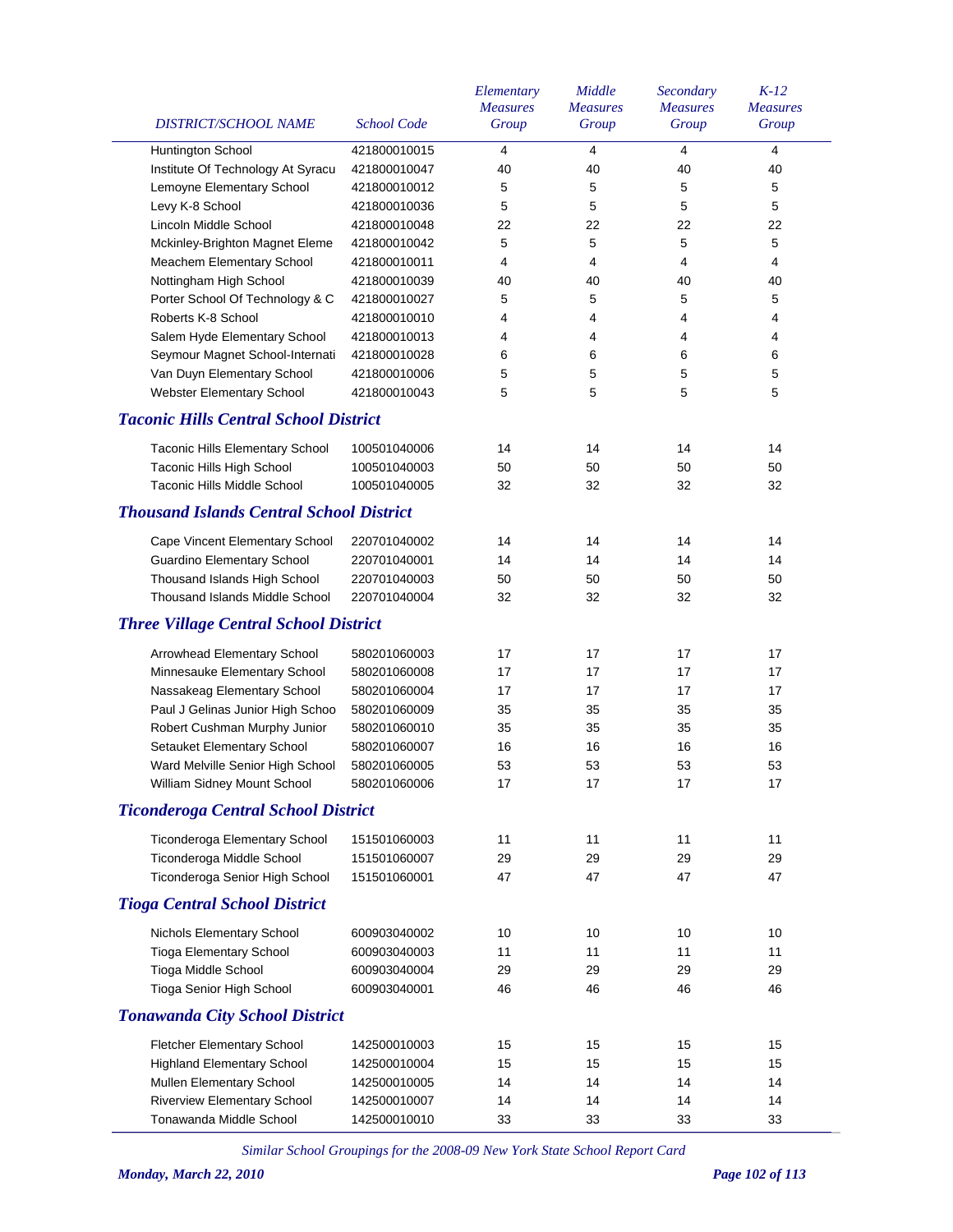|              | Tonawanda Senior High School<br><b>Town Of Webb Union Free School District</b><br>Town Of Webb School<br><b>Tri-Valley Central School District</b><br>Tri-Valley Elementary School<br>Tri-Valley High School<br>Tri-Valley Middle School<br><b>Troy City School District</b><br>Carroll Hill School | 142500010009<br>211901020001<br>591201040002<br>591201040003<br>591201040004<br>491700010020 | 50<br>18<br>14<br>50<br>32 | 50<br>36<br>14<br>50<br>32 | 50<br>54<br>14<br>50<br>32 | 50<br>64<br>14<br>50 |
|--------------|-----------------------------------------------------------------------------------------------------------------------------------------------------------------------------------------------------------------------------------------------------------------------------------------------------|----------------------------------------------------------------------------------------------|----------------------------|----------------------------|----------------------------|----------------------|
|              |                                                                                                                                                                                                                                                                                                     |                                                                                              |                            |                            |                            |                      |
|              |                                                                                                                                                                                                                                                                                                     |                                                                                              |                            |                            |                            |                      |
|              |                                                                                                                                                                                                                                                                                                     |                                                                                              |                            |                            |                            |                      |
|              |                                                                                                                                                                                                                                                                                                     |                                                                                              |                            |                            |                            |                      |
|              |                                                                                                                                                                                                                                                                                                     |                                                                                              |                            |                            |                            |                      |
|              |                                                                                                                                                                                                                                                                                                     |                                                                                              |                            |                            |                            |                      |
|              |                                                                                                                                                                                                                                                                                                     |                                                                                              |                            |                            |                            | 32                   |
|              |                                                                                                                                                                                                                                                                                                     |                                                                                              |                            |                            |                            |                      |
|              |                                                                                                                                                                                                                                                                                                     |                                                                                              | 8                          | 8                          | 8                          | 8                    |
| <b>Ps 12</b> |                                                                                                                                                                                                                                                                                                     | 491700010012                                                                                 | 8                          | 8                          | 8                          | 8                    |
| <b>Ps 14</b> |                                                                                                                                                                                                                                                                                                     | 491700010014                                                                                 | 9                          | 9                          | 9                          | 9                    |
| Ps 16        |                                                                                                                                                                                                                                                                                                     | 491700010016                                                                                 | 7                          | $\overline{7}$             | 7                          | $\overline{7}$       |
| <b>Ps 18</b> |                                                                                                                                                                                                                                                                                                     | 491700010018                                                                                 | 7                          | $\overline{7}$             | 7                          | 7                    |
| Ps 2         |                                                                                                                                                                                                                                                                                                     | 491700010002                                                                                 | 9                          | 9                          | 9                          | 9                    |
|              | Troy High School                                                                                                                                                                                                                                                                                    | 491700010019                                                                                 | 44                         | 44                         | 44                         | 44                   |
|              | W Kenneth Doyle Middle School                                                                                                                                                                                                                                                                       | 491700010021                                                                                 | 26                         | 26                         | 26                         | 26                   |
|              | <b>Trumansburg Central School District</b>                                                                                                                                                                                                                                                          |                                                                                              |                            |                            |                            |                      |
|              | Charles O Dickerson High School                                                                                                                                                                                                                                                                     | 611001040002                                                                                 | 50                         | 50                         | 50                         | 50                   |
|              | Russell I Doig Middle School                                                                                                                                                                                                                                                                        | 611001040001                                                                                 | 32                         | 32                         | 32                         | 32                   |
|              | Trumansburg Elementary School                                                                                                                                                                                                                                                                       | 611001040003                                                                                 | 14                         | 14                         | 14                         | 14                   |
|              | <b>Tuckahoe Common School District</b>                                                                                                                                                                                                                                                              |                                                                                              |                            |                            |                            |                      |
|              | <b>Tuckahoe School</b>                                                                                                                                                                                                                                                                              | 580913080001                                                                                 | 18                         | 18                         | 18                         | 18                   |
|              | <b>Tuckahoe Union Free School District</b>                                                                                                                                                                                                                                                          |                                                                                              |                            |                            |                            |                      |
|              | Tuckahoe High School                                                                                                                                                                                                                                                                                | 660302030002                                                                                 | 54                         | 54                         | 54                         | 54                   |
|              | <b>Tuckahoe Middle School</b>                                                                                                                                                                                                                                                                       | 660302030003                                                                                 | 36                         | 36                         | 36                         | 36                   |
|              | William E Cottle School                                                                                                                                                                                                                                                                             | 660302030001                                                                                 | 18                         | 18                         | 18                         | 18                   |
|              | <b>Tully Central School District</b>                                                                                                                                                                                                                                                                |                                                                                              |                            |                            |                            |                      |
|              | <b>Tully Elementary School</b>                                                                                                                                                                                                                                                                      | 421902040002                                                                                 | 14                         | 14                         | 14                         | 14                   |
|              | Tully Junior-Senior High School                                                                                                                                                                                                                                                                     | 421902040001                                                                                 | 49                         | 49                         | 49                         | 49                   |
|              | <b>Tupper Lake Central School District</b>                                                                                                                                                                                                                                                          |                                                                                              |                            |                            |                            |                      |
|              | L P Quinn Elementary School                                                                                                                                                                                                                                                                         | 160101060003                                                                                 | 15                         | 15                         | 15                         | 15                   |
|              | Tupper Lake Middle-High School                                                                                                                                                                                                                                                                      | 160101060001                                                                                 | 50                         | 50                         | 50                         | 50                   |
|              | <b>Tuxedo Union Free School District</b>                                                                                                                                                                                                                                                            |                                                                                              |                            |                            |                            |                      |
|              | George F Baker High School                                                                                                                                                                                                                                                                          | 441903020001                                                                                 | 54                         | 54                         | 54                         | 54                   |
|              | George Grant Mason Elementary                                                                                                                                                                                                                                                                       | 441903020002                                                                                 | 17                         | 17                         | 17                         | 17                   |
|              | <b>Unadilla Valley Central School District</b>                                                                                                                                                                                                                                                      |                                                                                              |                            |                            |                            |                      |
|              | Unadilla Valley Elementary Schoo                                                                                                                                                                                                                                                                    | 081003040001                                                                                 | 12                         | 12                         | 12                         | 12                   |
|              | Unadilla Valley High School                                                                                                                                                                                                                                                                         | 081003040004                                                                                 | 47                         | 47                         | 47                         | 47                   |
|              | Unadilla Valley Middle School                                                                                                                                                                                                                                                                       | 081003040003                                                                                 | 29                         | 29                         | 29                         | 29                   |
|              | <b>Union Free School District Of The Tarrytowns</b>                                                                                                                                                                                                                                                 |                                                                                              |                            |                            |                            |                      |
|              | John Paulding School                                                                                                                                                                                                                                                                                | 660401030001                                                                                 | 15                         | 15                         | 15                         | 15                   |
|              | Sleepy Hollow High School                                                                                                                                                                                                                                                                           | 660401030003                                                                                 | 51                         | 51                         | 51                         | 51                   |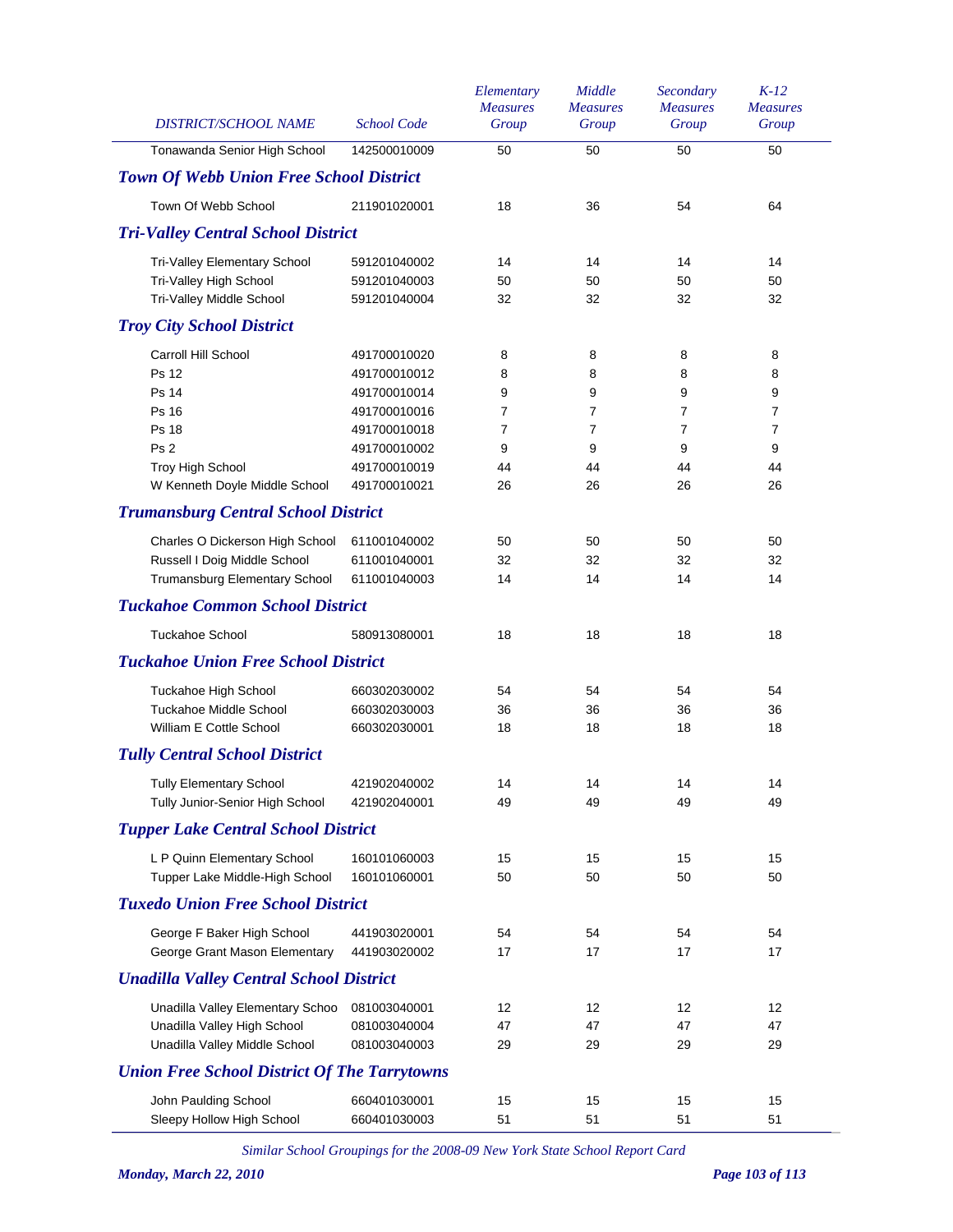| <b>DISTRICT/SCHOOL NAME</b>                        | <b>School Code</b> | Elementary<br><b>Measures</b><br>Group | Middle<br><b>Measures</b><br>Group | Secondary<br><b>Measures</b><br>Group | $K-12$<br><b>Measures</b><br>Group |
|----------------------------------------------------|--------------------|----------------------------------------|------------------------------------|---------------------------------------|------------------------------------|
| Sleepy Hollow Middle School                        | 660401030007       | 33                                     | 33                                 | 33                                    | 33                                 |
| Tappan Hill School                                 | 660401030004       | 15                                     | 15                                 | 15                                    | 15                                 |
| W L Morse School                                   | 660401030002       | 15                                     | 15                                 | 15                                    | 15                                 |
| Washington Irving Interm School                    | 660401030006       | 15                                     | 15                                 | 15                                    | 15                                 |
| <b>Union Springs Central School District</b>       |                    |                                        |                                    |                                       |                                    |
| Andrew J Smith Elementary Scho                     | 051901040002       | 14                                     | 14                                 | 14                                    | 14                                 |
| Cayuga Elementary School                           | 051901040003       | 14                                     | 14                                 | 14                                    | 14                                 |
| Union Springs Middle School Hig                    | 051901040005       | 50                                     | 50                                 | 50                                    | 50                                 |
| <b>Uniondale Union Free School District</b>        |                    |                                        |                                    |                                       |                                    |
| California Avenue Elementary Sc                    | 280202030003       | 7                                      | 7                                  | 7                                     | $\boldsymbol{7}$                   |
| <b>Grand Avenue Elementary Schoo</b>               | 280202030004       | 8                                      | 8                                  | 8                                     | 8                                  |
| Lawrence Road Middle School                        | 280202030008       | 25                                     | 25                                 | 25                                    | 25                                 |
| Northern Parkway Elementary Sc                     | 280202030005       | $\overline{7}$                         | $\overline{7}$                     | $\overline{7}$                        | $\overline{7}$                     |
| Smith Street Elementary School                     | 280202030006       | 7                                      | $\overline{7}$                     | $\overline{7}$                        | $\overline{7}$                     |
| Turtle Hook Middle School                          | 280202030009       | 25                                     | 25                                 | 25                                    | 25                                 |
| Uniondale High School                              | 280202030010       | 45                                     | 45                                 | 45                                    | 45                                 |
| Walnut Street Elementary School                    | 280202030007       | 7                                      | 7                                  | $\overline{7}$                        | $\overline{7}$                     |
| <b>Union-Endicott Central School District</b>      |                    |                                        |                                    |                                       |                                    |
| Ann G Mcguinness Intermediate                      | 031501060014       | 14                                     | 14                                 | 14                                    | 14                                 |
| Charles F Johnson Jr Elementary                    | 031501060001       | 15                                     | 15                                 | 15                                    | 15                                 |
| George F Johnson Elementary S                      | 031501060002       | 14                                     | 14                                 | 14                                    | 14                                 |
| Jennie F Snapp Middle School                       | 031501060009       | 32                                     | 32                                 | 32                                    | 32                                 |
| Linnaeus W West Primary School                     | 031501060011       | 14                                     | 14                                 | 14                                    | 14                                 |
| Thomas J Watson Sr Elementary                      | 031501060013       | 15                                     | 15                                 | 15                                    | 15                                 |
| Union Endicott High School                         | 031501060012       | 50                                     | 50                                 | 50                                    | 50                                 |
| <b>Utica City School District</b>                  |                    |                                        |                                    |                                       |                                    |
| Albany Elementary School                           | 412300010003       | 9                                      | 9                                  | 9                                     | 9                                  |
| Christopher Columbus Elementar                     | 412300010005       | 9                                      | 9                                  | 9                                     | 9                                  |
| General Herkimer Elementary Sc                     | 412300010006       | 8                                      | 8                                  | 8                                     | 8                                  |
| Hugh R Jones Elementary School                     | 412300010009       | 7                                      | 7                                  | 7                                     | 7                                  |
| John F Hughes Elementary Scho                      | 412300010016       | 9                                      | 9                                  | 9                                     | 9                                  |
| John F Kennedy Middle School                       | 412300010022       | 27                                     | 27                                 | 27                                    | 27                                 |
| Kernan Elementary School                           | 412300010018       | 9                                      | 9                                  | 9                                     | 9                                  |
| Martin Luther King Jr Elementary                   | 412300010011       | 9                                      | 9                                  | 9                                     | 9                                  |
| Senator James H Donovan Middl                      | 412300010023       | 27                                     | 27                                 | 27                                    | 27                                 |
| Thomas Jefferson Elementary Sc                     | 412300010014       | 9                                      | 9                                  | 9                                     | 9                                  |
| Thomas R Proctor High School                       | 412300010024       | 45                                     | 45                                 | 45                                    | 45                                 |
| Watson Williams Elementary Sch                     | 412300010012       | 9                                      | 9                                  | 9                                     | 9                                  |
| <b>Valhalla Union Free School District</b>         |                    |                                        |                                    |                                       |                                    |
| Kensico School                                     | 660805030001       | 18                                     | 18                                 | 18                                    | 18                                 |
| Valhalla High School                               | 660805030004       | 53                                     | 53                                 | 53                                    | 53                                 |
| Valhalla Middle School                             | 660805030005       | 35                                     | 35                                 | 35                                    | 35                                 |
| Virginia Road Elementary School                    | 660805030003       | 18                                     | 18                                 | 18                                    | 18                                 |
| <b>Valley Central School District (Montgomery)</b> |                    |                                        |                                    |                                       |                                    |
| <b>Berea Elementary School</b>                     | 441301060007       | 14                                     | 14                                 | 14                                    | 14                                 |
| East Coldenham Elementary Sch                      | 441301060001       | 14                                     | 14                                 | 14                                    | 14                                 |
| Maybrook Elementary School                         | 441301060005       | 15                                     | 15                                 | 15                                    | 15                                 |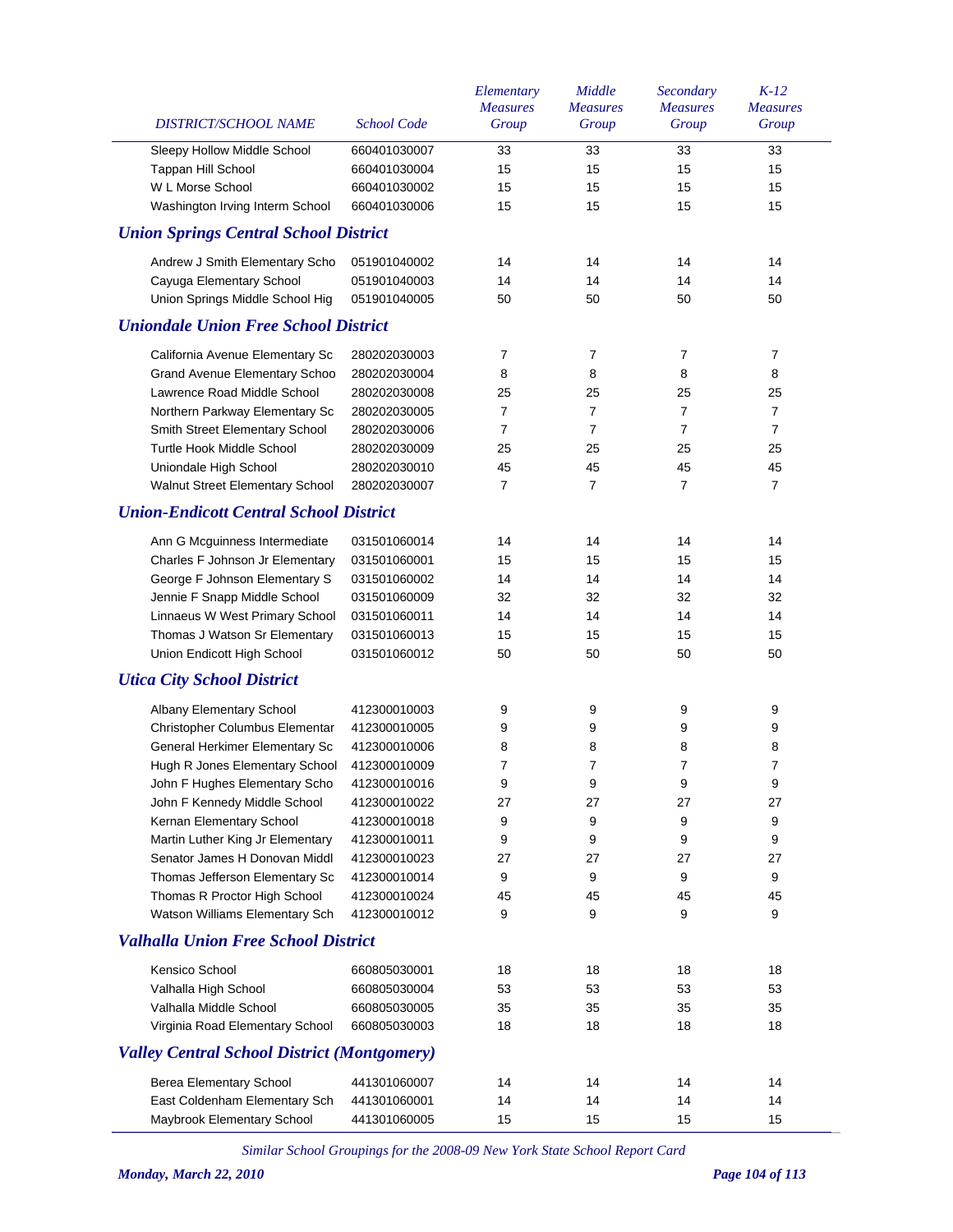| DISTRICT/SCHOOL NAME                               | <b>School Code</b> | Elementary<br><b>Measures</b><br>Group | Middle<br><b>Measures</b><br>Group | Secondary<br><b>Measures</b><br>Group | $K-12$<br><b>Measures</b><br>Group |
|----------------------------------------------------|--------------------|----------------------------------------|------------------------------------|---------------------------------------|------------------------------------|
|                                                    |                    |                                        |                                    |                                       |                                    |
| Montgomery Elementary School                       | 441301060002       | 14                                     | 14                                 | 14                                    | 14                                 |
| Valley Central High School                         | 441301060004       | 50<br>32                               | 50<br>32                           | 50<br>32                              | 50<br>32                           |
| Valley Central Middle School                       | 441301060006       |                                        |                                    |                                       |                                    |
| Walden Elementary School                           | 441301060003       | 15                                     | 15                                 | 15                                    | 15                                 |
| <b>Valley Stream 13 Union Free School District</b> |                    |                                        |                                    |                                       |                                    |
| <b>Howell Road School</b>                          | 280213020002       | 14                                     | 14                                 | 14                                    | 14                                 |
| James A Dever School                               | 280213020001       | 13                                     | 13                                 | 13                                    | 13                                 |
| <b>Wheeler Avenue School</b>                       | 280213020003       | 13                                     | 13                                 | 13                                    | 13                                 |
| <b>Willow Road School</b>                          | 280213020004       | 13                                     | 13                                 | 13                                    | 13                                 |
| <b>Valley Stream 24 Union Free School District</b> |                    |                                        |                                    |                                       |                                    |
| Brooklyn Avenue School                             | 280224020001       | 15                                     | 15                                 | 15                                    | 15                                 |
| Robert W Carbonaro School                          | 280224020003       | 14                                     | 14                                 | 14                                    | 14                                 |
| William L Buck School                              | 280224020004       | 14                                     | 14                                 | 14                                    | 14                                 |
| <b>Valley Stream 30 Union Free School District</b> |                    |                                        |                                    |                                       |                                    |
| Clearstream Avenue School                          | 280230020001       | 15                                     | 15                                 | 15                                    | 15                                 |
| <b>Forest Road School</b>                          | 280230020002       | 14                                     | 14                                 | 14                                    | 14                                 |
| <b>Shaw Avenue School</b>                          | 280230020003       | 14                                     | 14                                 | 14                                    | 14                                 |
| <b>Valley Stream Central High School District</b>  |                    |                                        |                                    |                                       |                                    |
| Valley Stream Central High Scho                    | 280251070004       | 53                                     | 53                                 | 53                                    | 53                                 |
| Valley Stream Memorial Junior Hi                   | 280251070001       | 36                                     | 36                                 | 36                                    | 36                                 |
| Valley Stream North High School                    | 280251070002       | 54                                     | 54                                 | 54                                    | 54                                 |
| Valley Stream South High School                    | 280251070003       | 53                                     | 53                                 | 53                                    | 53                                 |
| <b>Van Hornesville-Owen D Young Central School</b> |                    |                                        |                                    |                                       |                                    |
| Owen D Young Central School                        | 211701040001       | 11                                     | 30                                 | 48                                    | 64                                 |
| <b>Vestal Central School District</b>              |                    |                                        |                                    |                                       |                                    |
| African Road Elementary School                     | 031601060021       | 13                                     | 13                                 | 13                                    | 13                                 |
| Clayton Avenue Elementary Scho                     | 031601060022       | 13                                     | 13                                 | 13                                    | 13                                 |
| <b>Glenwood Elementary School</b>                  | 031601060023       | 13                                     | 13                                 | 13                                    | 13                                 |
| Tioga Hills Elementary School                      | 031601060026       | 13                                     | 13                                 | 13                                    | 13                                 |
| Vestal Hills Elementary School                     | 031601060028       | 14                                     | 14                                 | 14                                    | 14                                 |
| Vestal Middle School                               | 031601060041       | 31                                     | 31                                 | 31                                    | 31                                 |
| Vestal Senior High School                          | 031601060051       | 49                                     | 49                                 | 49                                    | 49                                 |
| <b>Victor Central School District</b>              |                    |                                        |                                    |                                       |                                    |
| Victor Early Childhood Center                      | 431701060005       | 14                                     | 14                                 | 14                                    | 14                                 |
| Victor Intermediate School                         | 431701060001       | 13                                     | 13                                 | 13                                    | 13                                 |
| Victor Junior High School                          | 431701060002       | 31                                     | 31                                 | 31                                    | 31                                 |
| Victor Primary School                              | 431701060003       | 13                                     | 13                                 | 13                                    | 13                                 |
| Victor Senior High School                          | 431701060004       | 49                                     | 49                                 | 49                                    | 49                                 |
| <b>Voorheesville Central School District</b>       |                    |                                        |                                    |                                       |                                    |
| C A Bouton Middle School High S                    | 011003060002       | 53                                     | 53                                 | 53                                    | 53                                 |
| Voorheesville Elementary School                    | 011003060001       | 17                                     | 17                                 | 17                                    | 17                                 |
| <b>Wainscott Common School District</b>            |                    |                                        |                                    |                                       |                                    |
| <b>Wainscott School</b>                            | 580302080001       | 13                                     | 13                                 | 13                                    | 13                                 |
|                                                    |                    |                                        |                                    |                                       |                                    |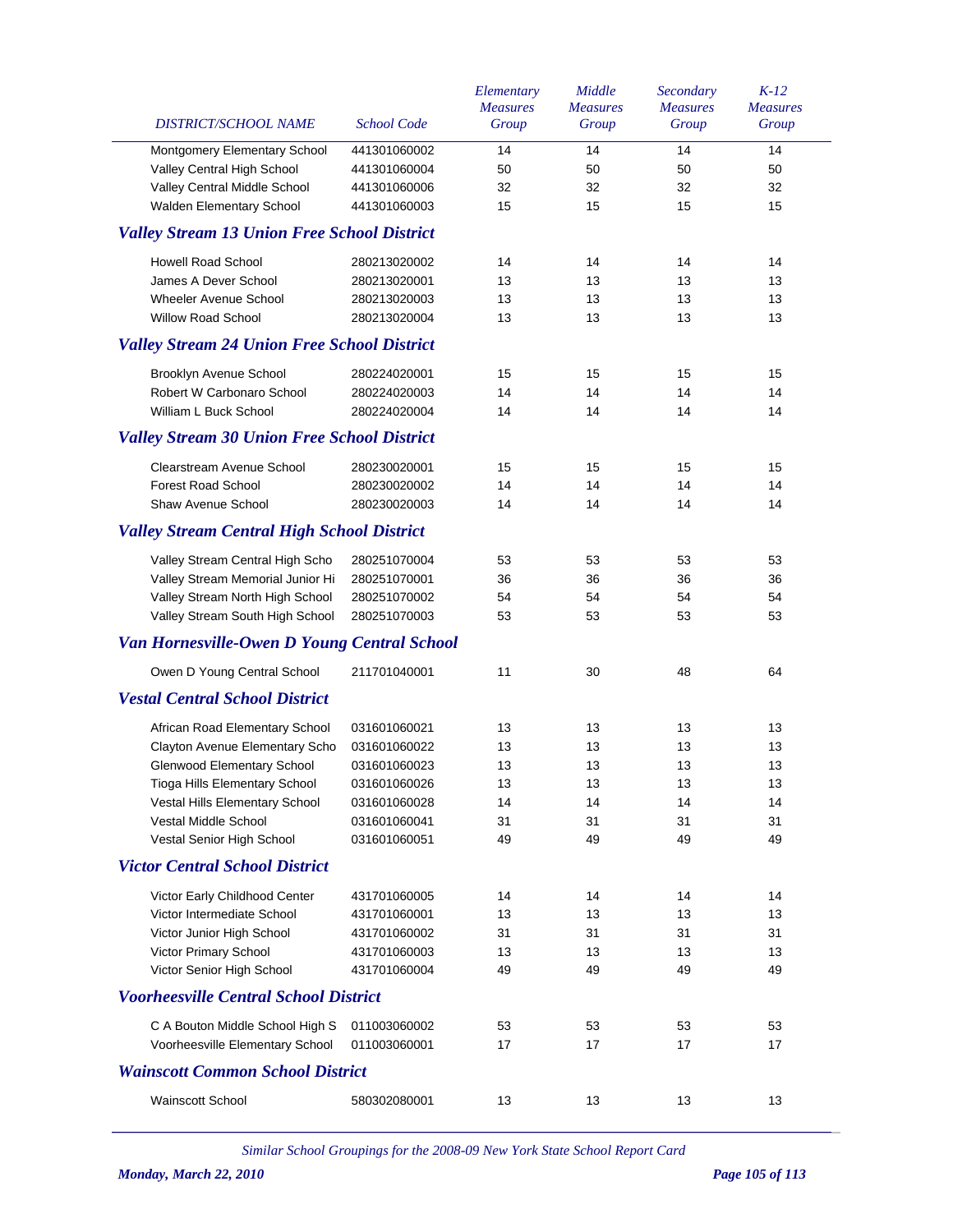|                                               |                    | Elementary<br><b>Measures</b> | Middle<br><b>Measures</b> | Secondary<br><b>Measures</b> | $K-12$<br><b>Measures</b> |
|-----------------------------------------------|--------------------|-------------------------------|---------------------------|------------------------------|---------------------------|
| DISTRICT/SCHOOL NAME                          | <b>School Code</b> | Group                         | Group                     | Group                        | Group                     |
| <b>Wallkill Central School District</b>       |                    |                               |                           |                              |                           |
| John G Borden Middle School                   | 621801060006       | 32                            | 32                        | 32                           | 32                        |
| Leptondale Elementary School                  | 621801060001       | 14                            | 14                        | 14                           | 14                        |
| Ostrander Elementary School                   | 621801060003       | 14                            | 14                        | 14                           | 14                        |
| <b>Plattekill Elementary School</b>           | 621801060004       | 15                            | 15                        | 15                           | 15                        |
| Wallkill Senior High School                   | 621801060005       | 50                            | 50                        | 50                           | 50                        |
| <b>Walton Central School District</b>         |                    |                               |                           |                              |                           |
| <b>Townsend Elementary School</b>             | 121901040001       | 11                            | 11                        | 11                           | 11                        |
| Walton High School                            | 121901040002       | 47                            | 47                        | 47                           | 47                        |
| <b>Walton Middle School</b>                   | 121901040003       | 29                            | 29                        | 29                           | 29                        |
| <b>Wantagh Union Free School District</b>     |                    |                               |                           |                              |                           |
| <b>Forest Lake School</b>                     | 280223030001       | 16                            | 16                        | 16                           | 16                        |
| Mandalay School                               | 280223030002       | 17                            | 17                        | 17                           | 17                        |
| Wantagh Middle School                         | 280223030006       | 34                            | 34                        | 34                           | 34                        |
| Wantagh School                                | 280223030004       | 16                            | 16                        | 16                           | 16                        |
| Wantagh Senior High School                    | 280223030005       | 52                            | 52                        | 52                           | 52                        |
| <b>Wappingers Central School District</b>     |                    |                               |                           |                              |                           |
| <b>Brinckerhoff Elementary School</b>         | 132101060001       | 13                            | 13                        | 13                           | 13                        |
| <b>Fishkill Elementary School</b>             | 132101060002       | 13                            | 13                        | 13                           | 13                        |
| Fishkill Plains Elementary School             | 132101060003       | 13                            | 13                        | 13                           | 13                        |
| Gayhead School                                | 132101060004       | 13                            | 13                        | 13                           | 13                        |
| James S Evans Elementary Scho                 | 132101060005       | 14                            | 14                        | 14                           | 14                        |
| John Jay Senior High School                   | 132101060015       | 49                            | 49                        | 49                           | 49                        |
| Kinry Road Elementary School                  | 132101060006       | 13                            | 13                        | 13                           | 13                        |
| Myers Corners School                          | 132101060013       | 14                            | 14                        | 14                           | 14                        |
| Oak Grove Elementary School                   | 132101060012       | 13                            | 13                        | 13                           | 13                        |
| Orchard View Alternative High Sc              | 132101060016       | 49                            | 49                        | 49                           | 49                        |
| Roy C Ketcham Senior High Sch                 | 132101060011       | 49                            | 49                        | 49                           | 49                        |
| Sheafe Road Elementary School                 | 132101060008       | 14                            | 14                        | 14                           | 14                        |
| Van Wyck Junior High School                   | 132101060009       | 31                            | 31                        | 31                           | 31                        |
| Vassar Road Elementary School                 | 132101060007       | 13                            | 13                        | 13                           | 13                        |
| Wappingers Falls Junior High Sc               | 132101060010       | 31                            | 31                        | 31                           | 31                        |
| <b>Warrensburg Central School District</b>    |                    |                               |                           |                              |                           |
| Warrensburg Elementary School                 | 631201040002       | 14                            | 14                        | 14                           | 14                        |
| Warrensburg Junior-Senior High                | 631201040001       | 51                            | 51                        | 51                           | 51                        |
| <b>Warsaw Central School District</b>         |                    |                               |                           |                              |                           |
| Warsaw Elementary School                      | 671501040001       | 15                            | 15                        | 15                           | 15                        |
| Warsaw Middle/Senior High Scho                | 671501040002       | 50                            | 50                        | 50                           | 50                        |
| <b>Warwick Valley Central School District</b> |                    |                               |                           |                              |                           |
| Kings Elementary School                       | 442101060006       | 17                            | 17                        | 17                           | 17                        |
| Park Avenue Elementary School                 | 442101060004       | 18                            | 18                        | 18                           | 18                        |
| Pine Island School                            | 442101060001       | 17                            | 17                        | 17                           | 17                        |
| Sanfordville Elementary School                | 442101060007       | 17                            | 17                        | 17                           | 17                        |
| Warwick Valley High School                    | 442101060002       | 54                            | 54                        | 54                           | 54                        |
| Warwick Valley Middle School                  | 442101060003       | 35                            | 35                        | 35                           | 35                        |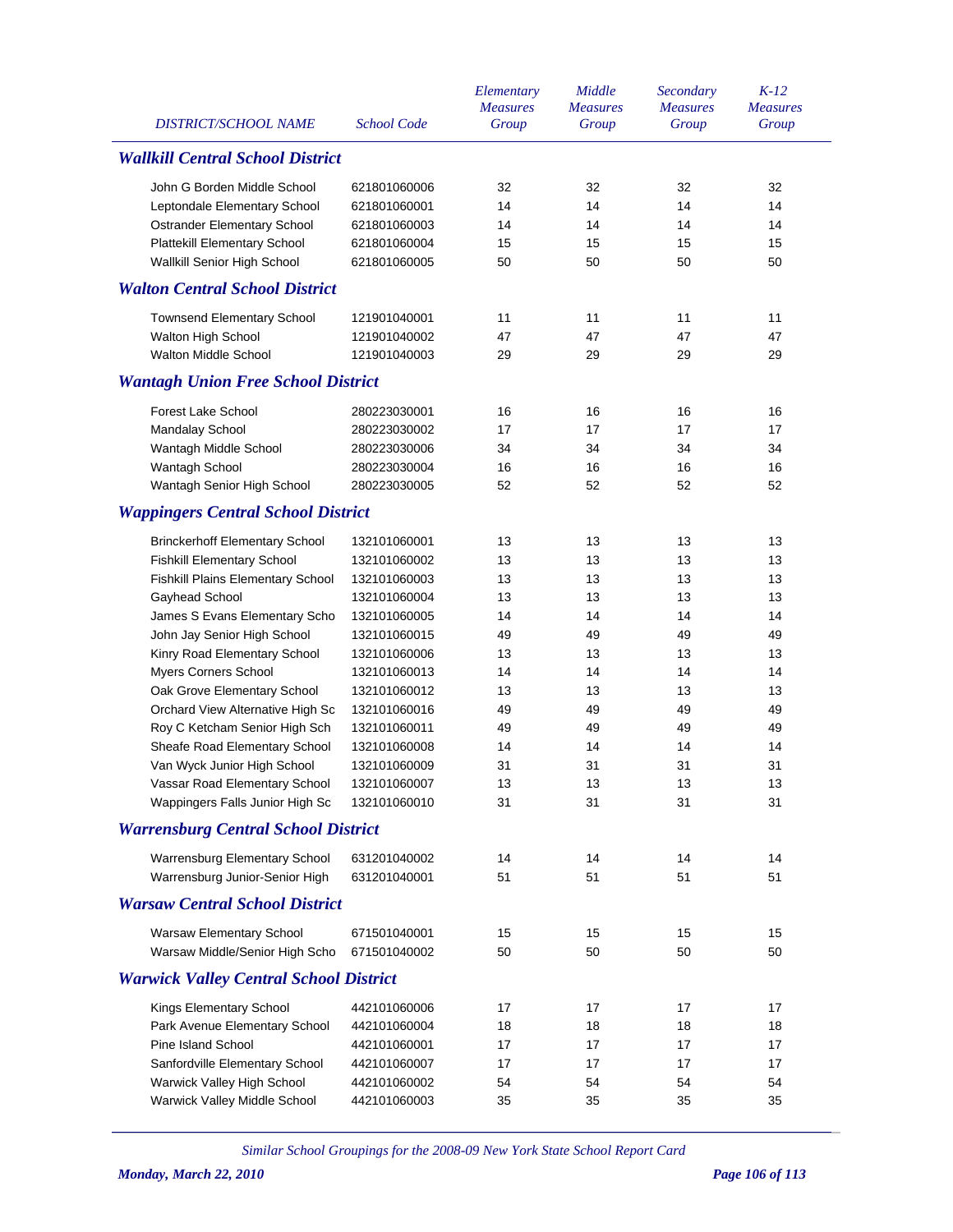| <b>DISTRICT/SCHOOL NAME</b>                        | <b>School Code</b> | Elementary<br><b>Measures</b><br>Group | Middle<br><b>Measures</b><br>Group | Secondary<br><b>Measures</b><br>Group | $K-12$<br><b>Measures</b><br>Group |
|----------------------------------------------------|--------------------|----------------------------------------|------------------------------------|---------------------------------------|------------------------------------|
| <b>Washingtonville Central School District</b>     |                    |                                        |                                    |                                       |                                    |
| Little Britain Elementary School                   | 440102060001       | 13                                     | 13                                 | 13                                    | 13                                 |
| Round Hill Elementary School                       | 440102060005       | 13                                     | 13                                 | 13                                    | 13                                 |
| <b>Taft Elementary School</b>                      | 440102060002       | 13                                     | 13                                 | 13                                    | 13                                 |
| Washingtonville Middle School                      | 440102060004       | 32                                     | 32                                 | 32                                    | 32                                 |
| Washingtonville Senior High Sch                    | 440102060003       | 49                                     | 49                                 | 49                                    | 49                                 |
| <b>Waterford-Halfmoon Union Free School Distri</b> |                    |                                        |                                    |                                       |                                    |
| Waterford Elementary School                        | 522101030005       | 14                                     | 14                                 | 14                                    | 14                                 |
| Waterford Junior-Senior High Sch                   | 522101030004       | 50                                     | 50                                 | 50                                    | 50                                 |
| <b>Waterloo Central School District</b>            |                    |                                        |                                    |                                       |                                    |
| La Fayette School                                  | 561006060002       | 11                                     | 11                                 | 11                                    | 11                                 |
| Main Street Elementary School                      | 561006060005       | 10                                     | 10                                 | 10                                    | 10                                 |
| Skoi-Yase School                                   | 561006060004       | 11                                     | 11                                 | 11                                    | 11                                 |
| Waterloo High School                               | 561006060001       | 46                                     | 46                                 | 46                                    | 46                                 |
| Waterloo Middle School                             | 561006060003       | 28                                     | 28                                 | 28                                    | 28                                 |
| <b>Watertown City School District</b>              |                    |                                        |                                    |                                       |                                    |
| Case Middle School                                 | 222000010013       | 25                                     | 25                                 | 25                                    | 25                                 |
| <b>Harold T Wiley School</b>                       | 222000010017       | 7                                      | 7                                  | $\overline{7}$                        | $\overline{7}$                     |
| Knickerbocker School                               | 222000010007       | 7                                      | 7                                  | $\overline{7}$                        | 7                                  |
| North Elementary School                            | 222000010014       | 7                                      | 7                                  | $\overline{7}$                        | 7                                  |
| <b>Ohio Street School</b>                          | 222000010015       | 8                                      | 8                                  | 8                                     | 8                                  |
| Sherman School                                     | 222000010010       | 7                                      | 7                                  | $\overline{7}$                        | 7                                  |
| <b>Starbuck Elementary School</b>                  | 222000010011       | 8                                      | 8                                  | 8                                     | 8                                  |
| Watertown Senior High School                       | 222000010016       | 43                                     | 43                                 | 43                                    | 43                                 |
| <b>Waterville Central School District</b>          |                    |                                        |                                    |                                       |                                    |
| Memorial Park Elementary Schoo                     | 411902040001       | 15                                     | 15                                 | 15                                    | 15                                 |
| Waterville Jr/Sr High School                       | 411902040003       | 51                                     | 51                                 | 51                                    | 51                                 |
| <b>Watervliet City School District</b>             |                    |                                        |                                    |                                       |                                    |
| <b>Watervliet Elementary School</b>                | 011200010002       | 8                                      | 8                                  | 8                                     | 8                                  |
| Watervliet Junior-Senior High Sch                  | 011200010010       | 44                                     | 44                                 | 44                                    | 44                                 |
| <b>Watkins Glen Central School District</b>        |                    |                                        |                                    |                                       |                                    |
| Watkins Glen Central High Schoo                    | 550301060004       | 50                                     | 50                                 | 50                                    | 50                                 |
| Watkins Glen Elementary School                     | 550301060002       | 15                                     | 15                                 | 15                                    | 15                                 |
| Watkins Glen Middle School                         | 550301060003       | 32                                     | 32                                 | 32                                    | 32                                 |
| <b>Waverly Central School District</b>             |                    |                                        |                                    |                                       |                                    |
| Chemung Elementary School                          | 600101060001       | 11                                     | 11                                 | 11                                    | 11                                 |
| Elm Street Elementary School                       | 600101060002       | 11                                     | 11                                 | 11                                    | 11                                 |
| Lincoln Street Elementary School                   | 600101060004       | 10                                     | 10                                 | 10                                    | 10                                 |
| Waverly High School                                | 600101060006       | 46                                     | 46                                 | 46                                    | 46                                 |
| Waverly Middle School                              | 600101060005       | 28                                     | 28                                 | 28                                    | 28                                 |
| <b>Wayland-Cohocton Central School District</b>    |                    |                                        |                                    |                                       |                                    |
| <b>Cohocton Elementary School</b>                  | 573002040004       | 11                                     | 11                                 | 11                                    | 11                                 |
| Wayland Elementary School                          | 573002040002       | 11                                     | 11                                 | 11                                    | 11                                 |
| Wayland-Cohocton High School                       | 573002040001       | 47                                     | 47                                 | 47                                    | 47                                 |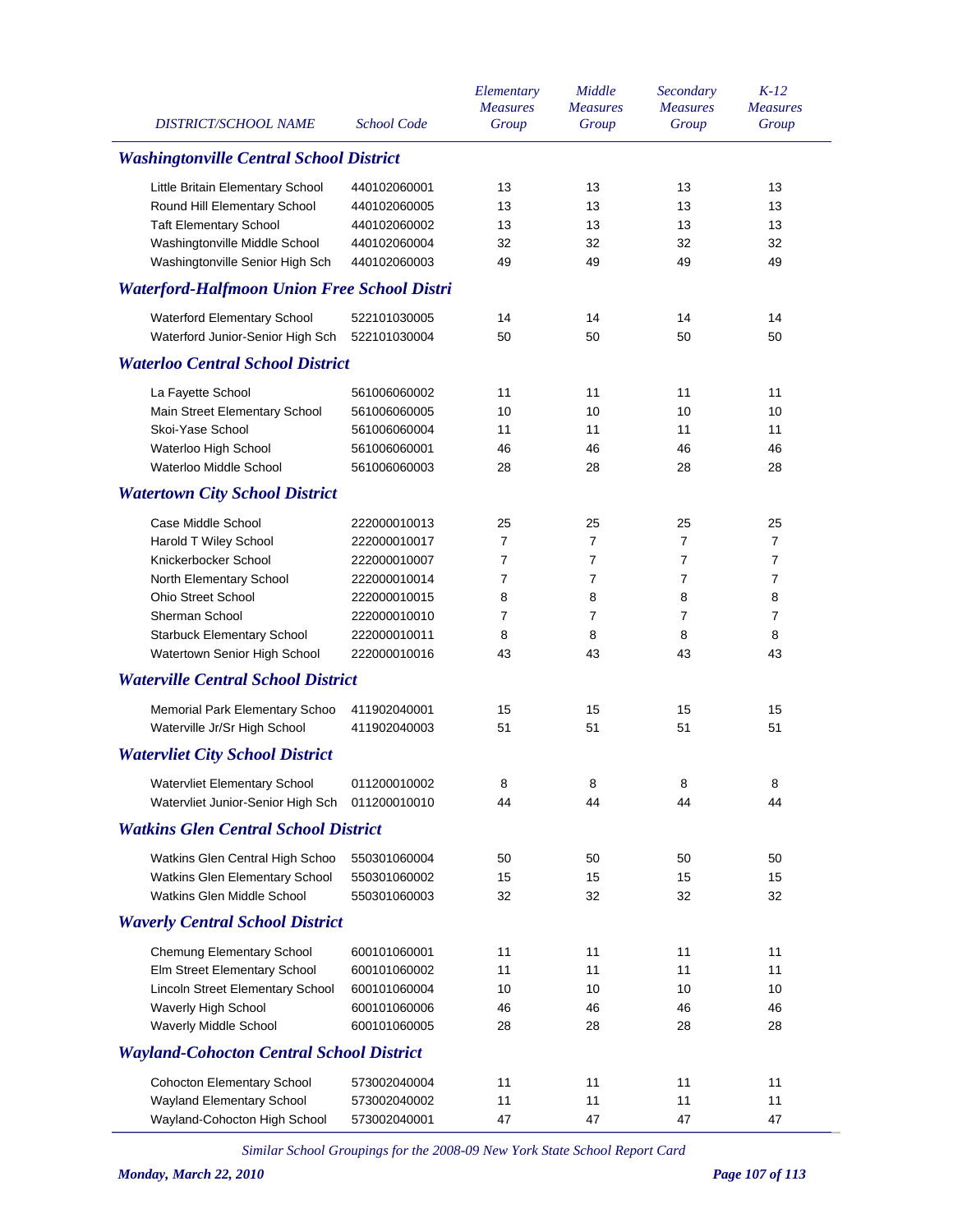| DISTRICT/SCHOOL NAME                              | <b>School Code</b> | Elementary<br><b>Measures</b><br>Group | Middle<br><b>Measures</b><br>Group | Secondary<br><b>Measures</b><br>Group | $K-12$<br><b>Measures</b><br>Group |
|---------------------------------------------------|--------------------|----------------------------------------|------------------------------------|---------------------------------------|------------------------------------|
| Wayland-Cohocton Middle School                    | 573002040003       | 28                                     | 28                                 | 28                                    | 28                                 |
| <b>Wayne Central School District</b>              |                    |                                        |                                    |                                       |                                    |
| Freewill Elementary School                        | 650801060006       | 14                                     | 14                                 | 14                                    | 14                                 |
| <b>Ontario Elementary School</b>                  | 650801060001       | 14                                     | 14                                 | 14                                    | 14                                 |
| <b>Ontario Primary School</b>                     | 650801060004       | 14                                     | 14                                 | 14                                    | 14                                 |
| Wayne Central Middle School                       | 650801060005       | 32                                     | 32                                 | 32                                    | 32                                 |
| Wayne Senior High School                          | 650801060003       | 50                                     | 50                                 | 50                                    | 50                                 |
| <b>Webster Central School District</b>            |                    |                                        |                                    |                                       |                                    |
| Dewitt Road Elementary School                     | 261901060002       | 13                                     | 13                                 | 13                                    | 13                                 |
| Klem Road North Elementary Sch                    | 261901060003       | 13                                     | 13                                 | 13                                    | 13                                 |
| Klem Road South Elementary Sc                     | 261901060013       | 13                                     | 13                                 | 13                                    | 13                                 |
| Plank Road North Elementary Sc                    | 261901060004       | 13                                     | 13                                 | 13                                    | 13                                 |
| Plank Road South Elementary Sc                    | 261901060011       | 13                                     | 13                                 | 13                                    | 13                                 |
| Schlegel Road Elementary Schoo                    | 261901060014       | 14                                     | 14                                 | 14                                    | 14                                 |
| Spry Middle School                                | 261901060007       | 31                                     | 31                                 | 31                                    | 31                                 |
| State Road Elementary School                      | 261901060006       | 14                                     | 14                                 | 14                                    | 14                                 |
| Thomas High School                                | 261901060015       | 49                                     | 49                                 | 49                                    | 49                                 |
| Webster-Schroeder High School                     | 261901060009       | 50                                     | 50                                 | 50                                    | 50                                 |
| Willink Middle School                             | 261901060010       | 31                                     | 31                                 | 31                                    | 31                                 |
| <b>Weedsport Central School District</b>          |                    |                                        |                                    |                                       |                                    |
| Weedsport Elementary School                       | 050301040003       | 14                                     | 14                                 | 14                                    | 14                                 |
| Weedsport Junior-Senior High Sc                   | 050301040002       | 50                                     | 50                                 | 50                                    | 50                                 |
| <b>Wells Central School District</b>              |                    |                                        |                                    |                                       |                                    |
| <b>Wells School</b>                               | 200901040001       | 14                                     | 32                                 | 50                                    | 64                                 |
| <b>Wellsville Central School District</b>         |                    |                                        |                                    |                                       |                                    |
| <b>Wellsville Elementary School</b>               | 022601060005       | 11                                     | 11                                 | 11                                    | 11                                 |
| Wellsville Middle School                          | 022601060002       | 30                                     | 30                                 | 30                                    | 30                                 |
| Wellsville Senior High School                     | 022601060004       | 46                                     | 46                                 | 46                                    | 46                                 |
| <b>West Babylon Union Free School District</b>    |                    |                                        |                                    |                                       |                                    |
| Forest Avenue School                              | 580102030001       | 14                                     | 14                                 | 14                                    | 14                                 |
| John F Kennedy School                             | 580102030002       | 13                                     | 13                                 | 13                                    | 13                                 |
| Santapogue School                                 | 580102030004       | 14                                     | 14                                 | 14                                    | 14                                 |
| South Bay School                                  | 580102030005       | 14                                     | 14                                 | 14                                    | 14                                 |
| <b>Tooker Avenue School</b>                       | 580102030006       | 14                                     | 14                                 | 14                                    | 14                                 |
| West Babylon Junior High School                   | 580102030007       | 32                                     | 32                                 | 32                                    | 32                                 |
| West Babylon Senior High School                   | 580102030008       | 50                                     | 50                                 | 50                                    | 50                                 |
| <b>West Canada Valley Central School District</b> |                    |                                        |                                    |                                       |                                    |
| West Canada Valley Elementary                     | 210302040005       | 14                                     | 14                                 | 14                                    | 14                                 |
| West Canada Valley Junior-Senio                   | 210302040003       | 50                                     | 50                                 | 50                                    | 50                                 |
| <b>West Genesee Central School District</b>       |                    |                                        |                                    |                                       |                                    |
| Camillus Middle School                            | 420101060011       | 31                                     | 31                                 | 31                                    | 31                                 |
| East Hill Elementary School                       | 420101060001       | 13                                     | 13                                 | 13                                    | 13                                 |
| Onondaga Road Elementary Sch                      | 420101060005       | 13                                     | 13                                 | 13                                    | 13                                 |
| Split Rock Elementary School                      | 420101060006       | 13                                     | 13                                 | 13                                    | 13                                 |
| Stonehedge Elementary School                      | 420101060003       | 14                                     | 14                                 | 14                                    | 14                                 |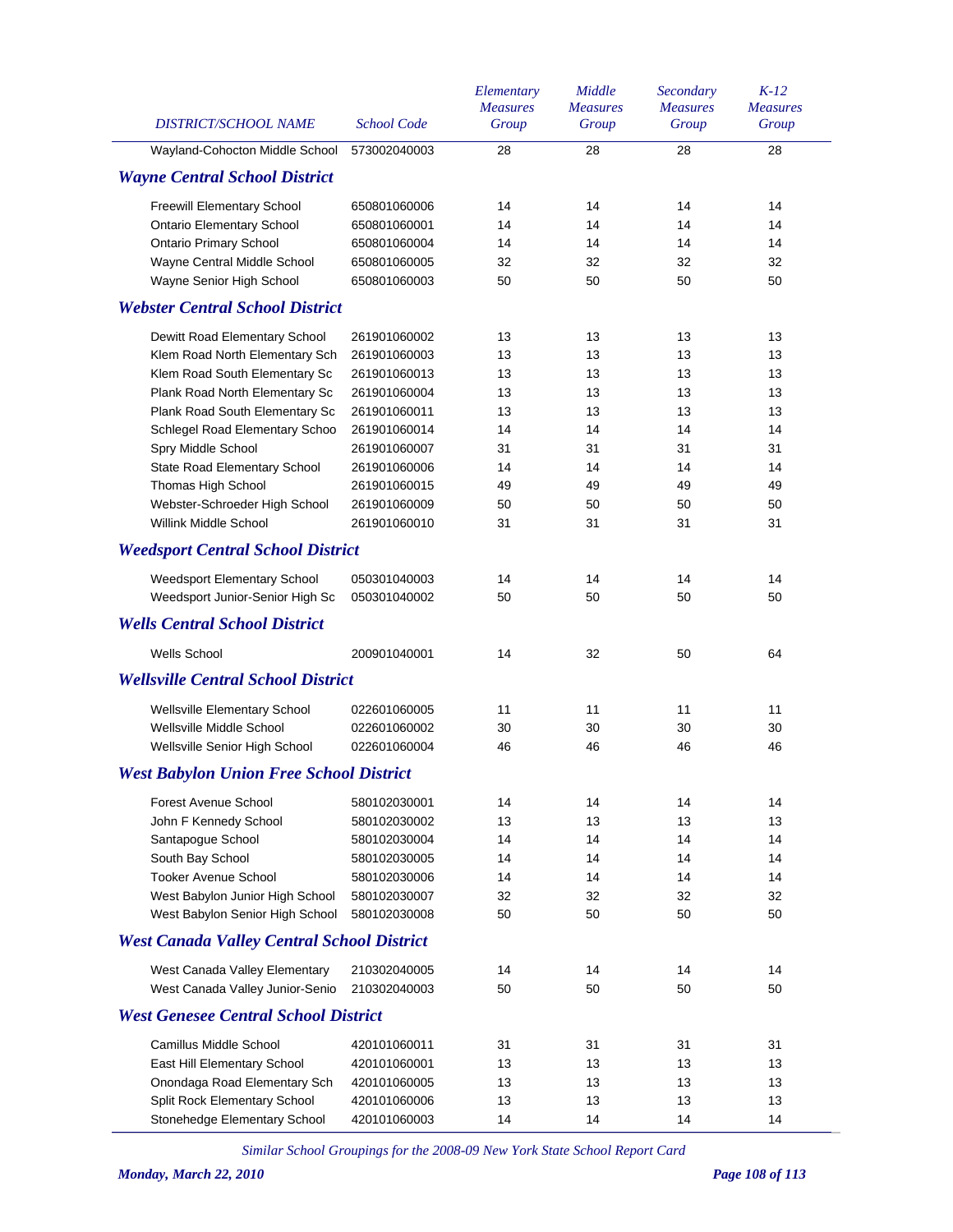| DISTRICT/SCHOOL NAME                             | <b>School Code</b> | Elementary<br><b>Measures</b><br>Group | Middle<br><b>Measures</b><br>Group | Secondary<br><b>Measures</b><br>Group | $K-12$<br><b>Measures</b><br>Group |
|--------------------------------------------------|--------------------|----------------------------------------|------------------------------------|---------------------------------------|------------------------------------|
| West Genesee Middle School                       | 420101060008       | 32                                     | 32                                 | 32                                    | 32                                 |
| West Genesee Senior High Scho                    | 420101060009       | 49                                     | 49                                 | 49                                    | 49                                 |
| <b>West Hempstead Union Free School District</b> |                    |                                        |                                    |                                       |                                    |
| <b>Chestnut Street School</b>                    | 280227030003       | 14                                     | 14                                 | 14                                    | 14                                 |
| Cornwell Avenue School                           | 280227030002       | 14                                     | 14                                 | 14                                    | 14                                 |
| George Washington School                         | 280227030006       | 14                                     | 14                                 | 14                                    | 14                                 |
| West Hempstead High School                       | 280227030005       | 50                                     | 50                                 | 50                                    | 50                                 |
| West Hempstead Middle School                     | 280227030004       | 32                                     | 32                                 | 32                                    | 32                                 |
| <b>West Irondequoit Central School District</b>  |                    |                                        |                                    |                                       |                                    |
| <b>Briarwood School</b>                          | 260803060001       | 13                                     | 13                                 | 13                                    | 13                                 |
| <b>Brookview School</b>                          | 260803060012       | 13                                     | 13                                 | 13                                    | 13                                 |
| Colebrook School                                 | 260803060009       | 13                                     | 13                                 | 13                                    | 13                                 |
| Dake Junior High School                          | 260803060002       | 32                                     | 32                                 | 32                                    | 32                                 |
| Irondequoit High School                          | 260803060005       | 50                                     | 50                                 | 50                                    | 50                                 |
| Iroquois Middle School                           | 260803060003       | 13                                     | 13                                 | 13                                    | 13                                 |
| Listwood School                                  | 260803060014       | 13                                     | 13                                 | 13                                    | 13                                 |
| Rogers Middle School                             | 260803060004       | 14                                     | 14                                 | 14                                    | 14                                 |
| Seneca School                                    | 260803060007       | 13                                     | 13                                 | 13                                    | 13                                 |
| Southlawn School                                 | 260803060011       | 13                                     | 13                                 | 13                                    | 13                                 |
| <b>West Islip Union Free School District</b>     |                    |                                        |                                    |                                       |                                    |
| <b>Bayview Elementary School</b>                 | 580509030001       | 17                                     | 17                                 | 17                                    | 17                                 |
| Beach Street Middle School                       | 580509030010       | 34                                     | 34                                 | 34                                    | 34                                 |
| Manetuck Elementary School                       | 580509030004       | 17                                     | 17                                 | 17                                    | 17                                 |
| Oquenock Elementary School                       | 580509030005       | 17                                     | 17                                 | 17                                    | 17                                 |
| Paul E Kirdahy Elementary Scho                   | 580509030003       | 17                                     | 17                                 | 17                                    | 17                                 |
| Paul J Bellew Elementary School                  | 580509030007       | 17                                     | 17                                 | 17                                    | 17                                 |
| <b>Udall Road Middle School</b>                  | 580509030011       | 35                                     | 35                                 | 35                                    | 35                                 |
| West Islip Senior High School                    | 580509030012       | 52                                     | 52                                 | 52                                    | 52                                 |
| Westbrook Elementary School                      | 580509030009       | 17                                     | 17                                 | 17                                    | 17                                 |
| <b>West Park Union Free School District</b>      |                    |                                        |                                    |                                       |                                    |
| West Park School                                 | 620202020001       | 56                                     | 56                                 | 56                                    | 56                                 |
| <b>West Seneca Central School District</b>       |                    |                                        |                                    |                                       |                                    |
| Allendale Elementary School                      | 142801060003       | 14                                     | 14                                 | 14                                    | 14                                 |
| Alternative Learning Center                      | 142801060004       | 51                                     | 51                                 | 51                                    | 51                                 |
| <b>Clinton Elementary School</b>                 | 142801060015       | 14                                     | 14                                 | 14                                    | 14                                 |
| East Elementary School                           | 142801060012       | 14                                     | 14                                 | 14                                    | 14                                 |
| East Middle School                               | 142801060005       | 32                                     | 32                                 | 32                                    | 32                                 |
| Northwood Elementary School                      | 142801060017       | 14                                     | 14                                 | 14                                    | 14                                 |
| Potters Road School                              | 142801060001       | 15                                     | 15                                 | 15                                    | 15                                 |
| West Elementary School                           | 142801060018       | 13                                     | 13                                 | 13                                    | 13                                 |
| West Middle School                               | 142801060011       | 32                                     | 32                                 | 32                                    | 32                                 |
| West Seneca East Senior High S                   | 142801060016       | 50                                     | 50                                 | 50                                    | 50                                 |
| West Seneca West Senior High S                   | 142801060010       | 50                                     | 50                                 | 50                                    | 50                                 |
| Winchester Elementary School                     | 142801060008       | 14                                     | 14                                 | 14                                    | 14                                 |
| <b>West Valley Central School District</b>       |                    |                                        |                                    |                                       |                                    |
| West Valley Central School                       | 040204040001       | 14                                     | 32                                 | 51                                    | 64                                 |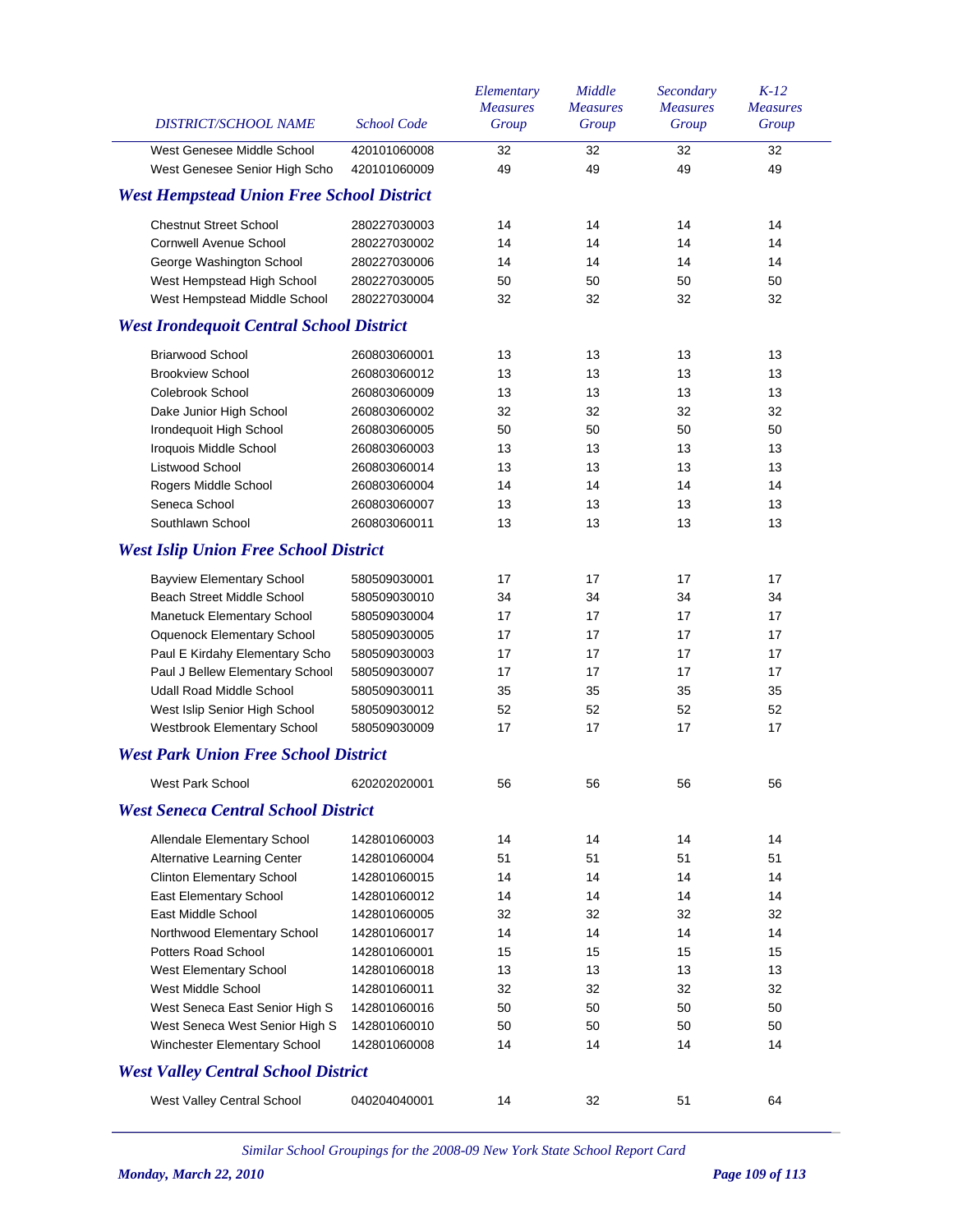| <b>DISTRICT/SCHOOL NAME</b>                        | <b>School Code</b>           | Elementary<br><b>Measures</b><br>Group | Middle<br><b>Measures</b><br>Group | Secondary<br><b>Measures</b><br>Group | $K-12$<br><b>Measures</b><br>Group |
|----------------------------------------------------|------------------------------|----------------------------------------|------------------------------------|---------------------------------------|------------------------------------|
| <b>Westbury Union Free School District</b>         |                              |                                        |                                    |                                       |                                    |
| Drexel Avenue School                               | 280401030002                 | 9                                      | 9                                  | 9                                     | 9                                  |
| Dryden Street School                               | 280401030003                 | 9                                      | 9                                  | 9                                     | 9                                  |
| Park Avenue School                                 | 280401030001                 | 9                                      | 9                                  | 9                                     | 9                                  |
| Powells Lane School                                | 280401030005                 | 9                                      | 9                                  | 9                                     | 9                                  |
| Westbury High School                               | 280401030007                 | 45                                     | 45                                 | 45                                    | 45                                 |
| Westbury Middle School                             | 280401030006                 | 27                                     | 27                                 | 27                                    | 27                                 |
| <b>Westfield Central School District</b>           |                              |                                        |                                    |                                       |                                    |
| Westfield Elementary School                        | 062901040001                 | 10                                     | 10                                 | 10                                    | 10                                 |
| Westfield High School                              | 062901040002                 | 47                                     | 47                                 | 47                                    | 47                                 |
| Westfield Middle School                            | 062901040004                 | 30                                     | 30                                 | 30                                    | 30                                 |
| <b>Westhampton Beach Union Free School Distric</b> |                              |                                        |                                    |                                       |                                    |
| Westhampton Beach Elementary                       | 580902020002                 | 18                                     | 18                                 | 18                                    | 18                                 |
| Westhampton Beach Senior High                      | 580902020001                 | 53                                     | 53                                 | 53                                    | 53                                 |
| Westhampton Middle School                          | 580902020004                 | 35                                     | 35                                 | 35                                    | 35                                 |
| <b>Westhill Central School District</b>            |                              |                                        |                                    |                                       |                                    |
|                                                    |                              |                                        |                                    |                                       |                                    |
| Cherry Road Elementary School                      | 420701060002                 | 13                                     | 13                                 | 13                                    | 13                                 |
| Onondaga Hill Middle School                        | 420701060004                 | 31                                     | 31                                 | 31                                    | 31                                 |
| Walberta Park Primary School                       | 420701060003<br>420701060001 | 13<br>49                               | 13<br>49                           | 13<br>49                              | 13<br>49                           |
| Westhill High School                               |                              |                                        |                                    |                                       |                                    |
| <b>Westmoreland Central School District</b>        |                              |                                        |                                    |                                       |                                    |
| Westmoreland Elementary Schoo                      | 412801040002                 | 15                                     | 15                                 | 15                                    | 15                                 |
| Westmoreland High School                           | 412801040003                 | 51                                     | 51                                 | 51                                    | 51                                 |
| Westmoreland Middle School                         | 412801040004                 | 32                                     | 32                                 | 32                                    | 32                                 |
| <b>Westport Central School District</b>            |                              |                                        |                                    |                                       |                                    |
| <b>Westport Central School</b>                     | 151601040001                 | 14                                     | 33                                 | 51                                    | 64                                 |
| <b>Wheatland-Chili Central School District</b>     |                              |                                        |                                    |                                       |                                    |
| T J Connor Elementary School 262001040004          |                              | 14                                     | 14                                 | 14                                    | 14                                 |
| Wheatland Chili High School                        | 262001040003                 | 50                                     | 50                                 | 50                                    | 50                                 |
| <b>Wheelerville Union Free School District</b>     |                              |                                        |                                    |                                       |                                    |
| Wheelerville School                                | 170301020001                 | 15                                     | 15                                 | 15                                    | 15                                 |
| <b>White Plains City School District</b>           |                              |                                        |                                    |                                       |                                    |
| <b>Church Street School</b>                        | 662200010001                 | 15                                     | 15                                 | 15                                    | 15                                 |
| George Washington School                           | 662200010002                 | 15                                     | 15                                 | 15                                    | 15                                 |
| Mamaroneck Avenue School                           | 662200010003                 | 15                                     | 15                                 | 15                                    | 15                                 |
| New York Hospital Annex                            | 662200010014                 | 51                                     | 51                                 | 51                                    | 51                                 |
| Post Road School                                   | 662200010005                 | 15                                     | 15                                 | 15                                    | 15                                 |
| Ridgeway School                                    | 662200010006                 | 15                                     | 15                                 | 15                                    | 15                                 |
| White Plains Middle School                         | 662200010012                 | 33                                     | 33                                 | 33                                    | 33                                 |
| White Plains Senior High School                    | 662200010011                 | 51                                     | 51                                 | 51                                    | 51                                 |
| <b>Whitehall Central School District</b>           |                              |                                        |                                    |                                       |                                    |
| Whitehall Elementary School                        | 641701060001                 | 11                                     | 11                                 | 11                                    | 11                                 |
| Whitehall Junior-Senior High Sch                   | 641701060002                 | 46                                     | 46                                 | 46                                    | 46                                 |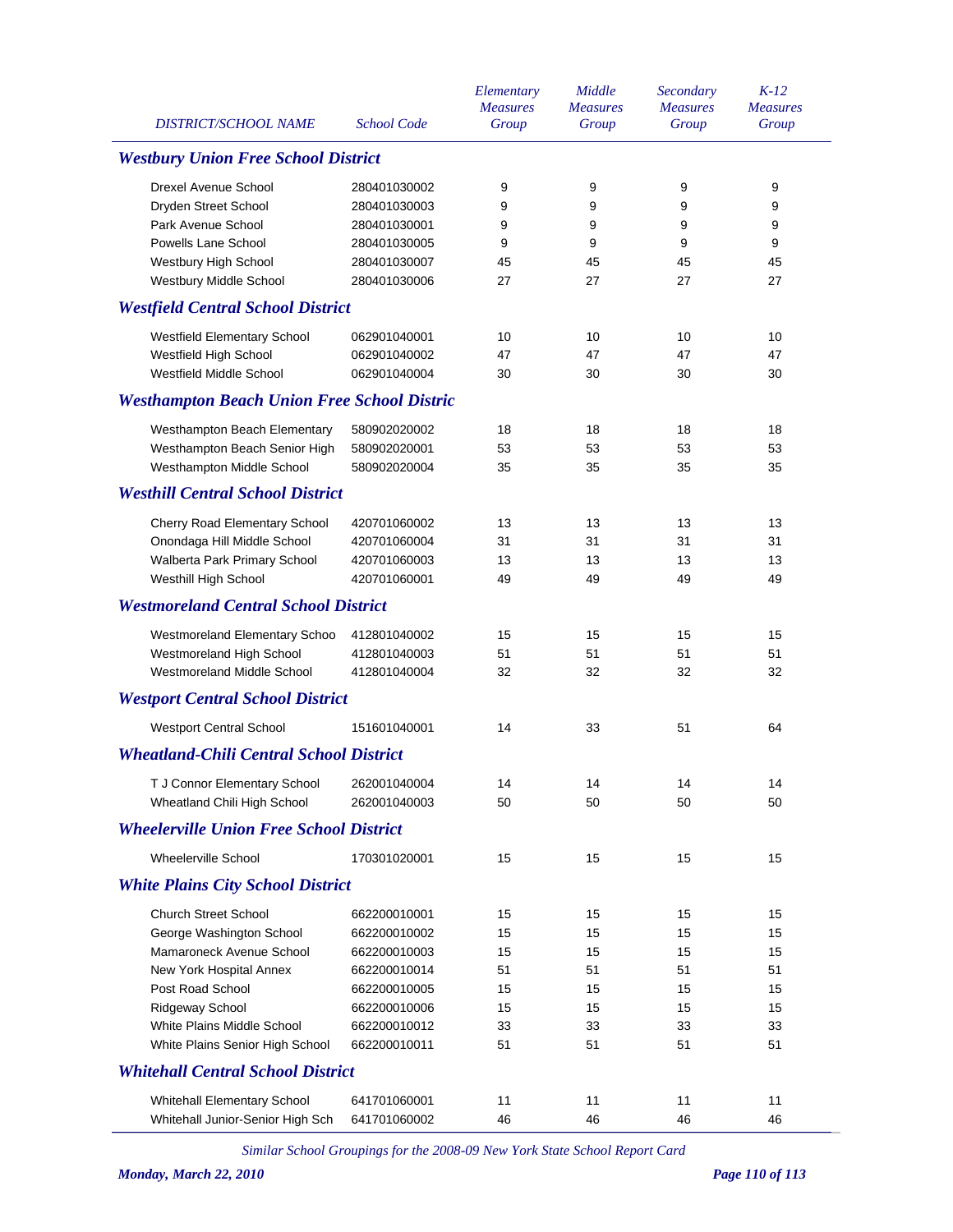| <b>DISTRICT/SCHOOL NAME</b>                     | <b>School Code</b>                        | Elementary<br><b>Measures</b><br>Group | Middle<br><b>Measures</b><br>Group | Secondary<br><b>Measures</b><br>Group | $K-12$<br><b>Measures</b><br>Group |  |  |  |
|-------------------------------------------------|-------------------------------------------|----------------------------------------|------------------------------------|---------------------------------------|------------------------------------|--|--|--|
|                                                 | <b>Whitesboro Central School District</b> |                                        |                                    |                                       |                                    |  |  |  |
| Deerfield Elementary School                     | 412902060005                              | 13                                     | 13                                 | 13                                    | 13                                 |  |  |  |
| Harts Hill School                               | 412902060003                              | 13                                     | 13                                 | 13                                    | 13                                 |  |  |  |
| Marcy Elementary School                         | 412902060002                              | 14                                     | 14                                 | 14                                    | 14                                 |  |  |  |
| Parkway Middle School                           | 412902060007                              | 32                                     | 32                                 | 32                                    | 32                                 |  |  |  |
| Westmoreland Road Elementary                    | 412902060009                              | 14                                     | 14                                 | 14                                    | 14                                 |  |  |  |
| Whitesboro High School                          | 412902060008                              | 49                                     | 49                                 | 49                                    | 49                                 |  |  |  |
| Whitesboro Middle School                        | 412902060006                              | 31                                     | 31                                 | 31                                    | 31                                 |  |  |  |
| <b>Whitesville Central School District</b>      |                                           |                                        |                                    |                                       |                                    |  |  |  |
| <b>Whitesville Central School</b>               | 022101040001                              | 10                                     | 28                                 | 46                                    | 64                                 |  |  |  |
| <b>Whitney Point Central School District</b>    |                                           |                                        |                                    |                                       |                                    |  |  |  |
| Caryl E Adams Primary School                    | 031401060005                              | 11                                     | 11                                 | 11                                    | 11                                 |  |  |  |
| Tioughnioga Riverside Academy                   | 031401060002                              | 10                                     | 10                                 | 10                                    | 10                                 |  |  |  |
| Whitney Point Senior High School                | 031401060004                              | 46                                     | 46                                 | 46                                    | 46                                 |  |  |  |
| <b>William Floyd Union Free School District</b> |                                           |                                        |                                    |                                       |                                    |  |  |  |
| John S Hobart Elementary Schoo                  | 580232030008                              | 15                                     | 15                                 | 15                                    | 15                                 |  |  |  |
| Moriches Elementary School                      | 580232030006                              | 15                                     | 15                                 | 15                                    | 15                                 |  |  |  |
| Nathaniel Woodhull Elementary S                 | 580232030011                              | 15                                     | 15                                 | 15                                    | 15                                 |  |  |  |
| Tangier Smith Elementary School                 | 580232030005                              | 15                                     | 15                                 | 15                                    | 15                                 |  |  |  |
| William Floyd Elementary School                 | 580232030004                              | 15                                     | 15                                 | 15                                    | 15                                 |  |  |  |
| William Floyd High School                       | 580232030002                              | 50                                     | 50                                 | 50                                    | 50                                 |  |  |  |
| William Floyd Middle School                     | 580232030010                              | 32                                     | 32                                 | 32                                    | 32                                 |  |  |  |
| William Paca Middle School                      | 580232030012                              | 32                                     | 32                                 | 32                                    | 32                                 |  |  |  |
| <b>Williamson Central School District</b>       |                                           |                                        |                                    |                                       |                                    |  |  |  |
| Williamson Elementary School                    | 651402040003                              | 14                                     | 14                                 | 14                                    | 14                                 |  |  |  |
| Williamson Middle School                        | 651402040001                              | 14                                     | 14                                 | 14                                    | 14                                 |  |  |  |
| Williamson Senior High School                   | 651402040002                              | 51                                     | 51                                 | 51                                    | 51                                 |  |  |  |
| <b>Williamsville Central School District</b>    |                                           |                                        |                                    |                                       |                                    |  |  |  |
| Casey Middle School                             | 140203060012                              | 31                                     | 31                                 | 31                                    | 31                                 |  |  |  |
| Country Parkway Elementary Sch                  | 140203060011                              | 13                                     | 13                                 | 13                                    | 13                                 |  |  |  |
| Dodge Elementary School                         | 140203060002                              | 13                                     | 13                                 | 13                                    | 13                                 |  |  |  |
| <b>Forest Elementary School</b>                 | 140203060007                              | 13                                     | 13                                 | 13                                    | 13                                 |  |  |  |
| Heim Elementary School                          | 140203060005                              | 13                                     | 13                                 | 13                                    | 13                                 |  |  |  |
| Heim Middle School                              | 140203060009                              | 31                                     | 31                                 | 31                                    | 31                                 |  |  |  |
| Maple East Elementary School                    | 140203060003                              | 13                                     | 13                                 | 13                                    | 13                                 |  |  |  |
| Maple West Elementary School                    | 140203060008                              | 13                                     | 13                                 | 13                                    | 13                                 |  |  |  |
| Mill Middle School                              | 140203060001                              | 31                                     | 31                                 | 31                                    | 31                                 |  |  |  |
| <b>Transit Middle School</b>                    | 140203060015                              | 31                                     | 31                                 | 31                                    | 31                                 |  |  |  |
| Williamsville East High School                  | 140203060013                              | 49                                     | 49                                 | 49                                    | 49                                 |  |  |  |
| Williamsville North High School                 | 140203060010                              | 49                                     | 49                                 | 49                                    | 49                                 |  |  |  |
| Williamsville South High School                 | 140203060004                              | 49                                     | 49                                 | 49                                    | 49                                 |  |  |  |
| <b>Willsboro Central School District</b>        |                                           |                                        |                                    |                                       |                                    |  |  |  |
| <b>Willsboro Central School</b>                 | 151701040001                              | 14                                     | 33                                 | 51                                    | 64                                 |  |  |  |
| <b>Wilson Central School District</b>           |                                           |                                        |                                    |                                       |                                    |  |  |  |
| Thomas Marks Elementary Scho                    | 401501060002                              | 14                                     | 14                                 | 14                                    | 14                                 |  |  |  |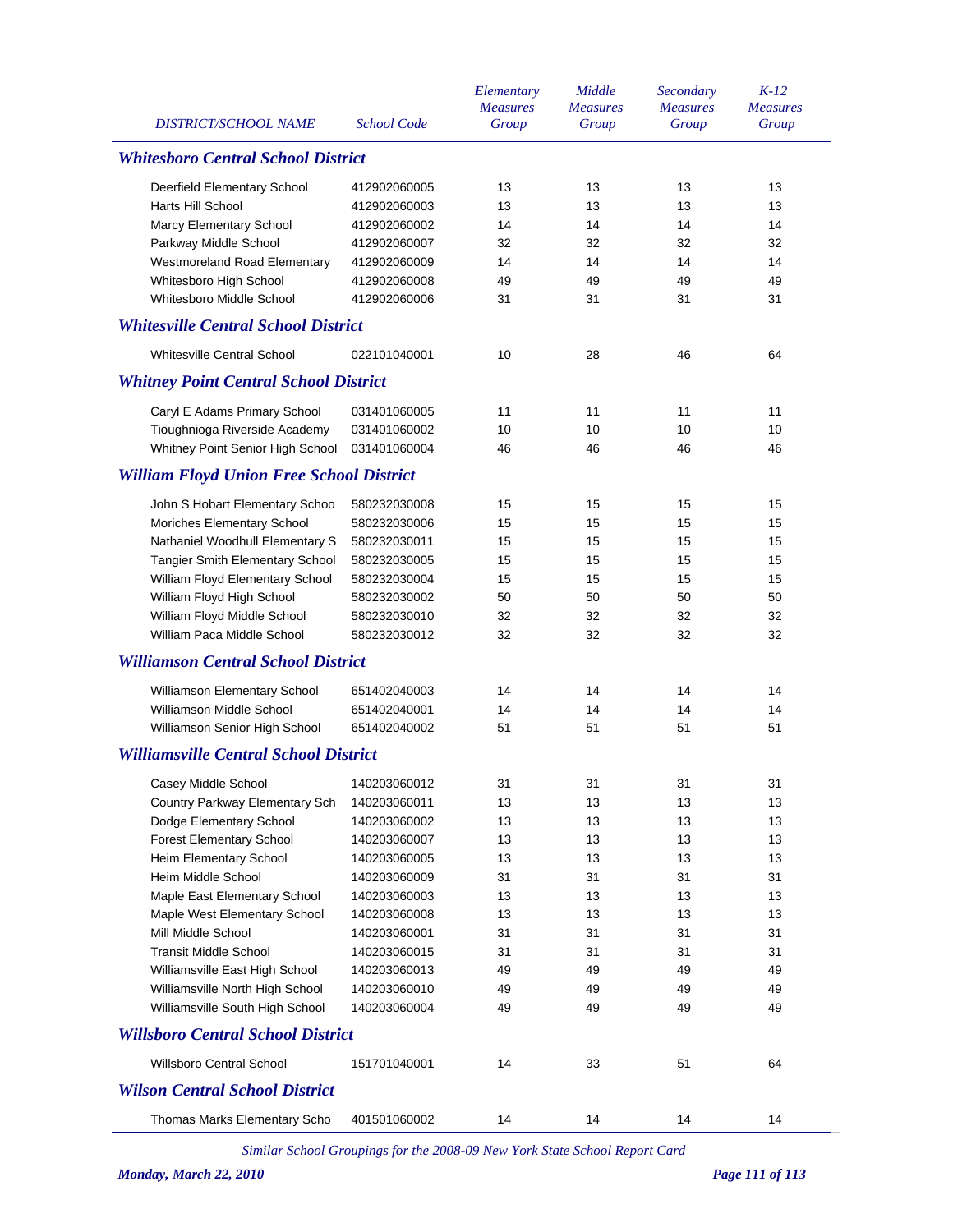| DISTRICT/SCHOOL NAME                                | <b>School Code</b>           | Elementary<br><b>Measures</b><br>Group | Middle<br><b>Measures</b><br>Group | Secondary<br><b>Measures</b><br>Group | $K-12$<br><b>Measures</b><br>Group |
|-----------------------------------------------------|------------------------------|----------------------------------------|------------------------------------|---------------------------------------|------------------------------------|
| W H Stevenson Elementary Scho<br>Wilson High School | 401501060001<br>401501060003 | 14<br>50                               | 14<br>50                           | 14<br>50                              | 14<br>50                           |
| Windham-Ashland-Jewett Central School Distri        |                              |                                        |                                    |                                       |                                    |
| Windham Ashland Central School                      | 191401040001                 | 14                                     | 32                                 | 51                                    | 64                                 |
| <b>Windsor Central School District</b>              |                              |                                        |                                    |                                       |                                    |
| A F Palmer Elementary School /                      | 031701060004                 | 14                                     | 14                                 | 14                                    | 14                                 |
| C R Weeks Elementary School                         | 031701060003                 | 14                                     | 14                                 | 14                                    | 14                                 |
| Floyd Bell Elementary School                        | 031701060002                 | 14                                     | 14                                 | 14                                    | 14                                 |
| Windsor Central High School                         | 031701060007                 | 50                                     | 50                                 | 50                                    | 50                                 |
| <b>Worcester Central School District</b>            |                              |                                        |                                    |                                       |                                    |
| Worcester School                                    | 472506040001                 | 15                                     | 33                                 | 51                                    | 64                                 |
| <b>Wyandanch Union Free School District</b>         |                              |                                        |                                    |                                       |                                    |
| La Francis Hardiman Elementary                      | 580109020006                 | 8                                      | 8                                  | 8                                     | 8                                  |
| Martin Luther King Elementary Sc                    | 580109020001                 | 8                                      | 8                                  | 8                                     | 8                                  |
| Milton L Olive Middle School                        | 580109020004                 | 27                                     | 27                                 | 27                                    | 27                                 |
| Wyandanch Memorial High Scho                        | 580109020003                 | 45                                     | 45                                 | 45                                    | 45                                 |
| <b>Wynantskill Union Free School District</b>       |                              |                                        |                                    |                                       |                                    |
| Gardner-Dickinson School                            | 490804020002                 | 13                                     | 13                                 | 13                                    | 13                                 |
| <b>Wyoming Central School District</b>              |                              |                                        |                                    |                                       |                                    |
| Wyoming Central School                              | 671002040001                 | 14                                     | 14                                 | 14                                    | 14                                 |
| <b>Yonkers City School District</b>                 |                              |                                        |                                    |                                       |                                    |
| Casimir Pulaski School                              | 662300010026                 | 4                                      | 4                                  | 4                                     | 4                                  |
| Cedar Place Elementary School                       | 662300010045                 | 5                                      | 5                                  | 5                                     | 5                                  |
| Emerson Middle School                               | 662300010036                 | 24                                     | 24                                 | 24                                    | 24                                 |
| Enrico Fermi School For The Perf                    | 662300010033                 | 6                                      | 6                                  | 6                                     | 6                                  |
| Eugenio Maria De Hostos Micros                      | 662300010019                 | 6                                      | 6                                  | 6                                     | 6                                  |
| Family School 32                                    | 662300010002                 | 4                                      | 4                                  | 4                                     | 4                                  |
| Foxfire School                                      | 662300010007                 | 5                                      | 5                                  | 5                                     | 5                                  |
| Gorton High School                                  | 662300010037                 | 42                                     | 42                                 | 42                                    | 42                                 |
| Kahlil Gibran School                                | 662300010028                 | 4                                      | 4                                  | 4                                     | 4                                  |
| Lincoln High School                                 | 662300010038                 | 42                                     | 42                                 | 42                                    | 42                                 |
| Mlk Jr High Tech & Computer Ma                      | 662300010046                 | 5                                      | 5                                  | 5                                     | 5                                  |
| Montessori School 27                                | 662300010027                 | 4                                      | 4                                  | 4                                     | 4                                  |
| Montessori School 31                                | 662300010004                 | 4                                      | 4                                  | 4                                     | 4                                  |
| Museum School 25                                    | 662300010025                 | 5                                      | 5                                  | 5                                     | 5                                  |
| Paideia School 15                                   | 662300010015                 | 4                                      | 4                                  | 4                                     | 4                                  |
| Paideia School 24                                   | 662300010024                 | 4                                      | 4                                  | 4                                     | 4                                  |
| Palisade Preparatory School                         | 662300010056                 | 23                                     | 23                                 | 23                                    | 23                                 |
| Patricia A Dichiaro School                          | 662300010008                 | 4                                      | 4                                  | 4                                     | 4                                  |
| Pearls Hawthorne School                             | 662300010047                 | 4                                      | 4                                  | 4                                     | 4                                  |
| Riverside High School                               | 662300010050                 | 42                                     | 42                                 | 42                                    | 42                                 |
| Robert C Dodson School                              | 662300010001                 | 6                                      | 6                                  | 6                                     | 6                                  |
| Roosevelt High School                               | 662300010043                 | 42                                     | 42                                 | 42                                    | 42                                 |
| Rosmarie Ann Siragusa School                        | 662300010014                 | 4                                      | 4                                  | 4                                     | 4                                  |
| Saunders Trades & Technical Hig                     | 662300010040                 | 41                                     | 41                                 | 41                                    | 41                                 |
| Scholastic Academy For Academi                      | 662300010018                 | 5                                      | 5                                  | 5                                     | 5                                  |